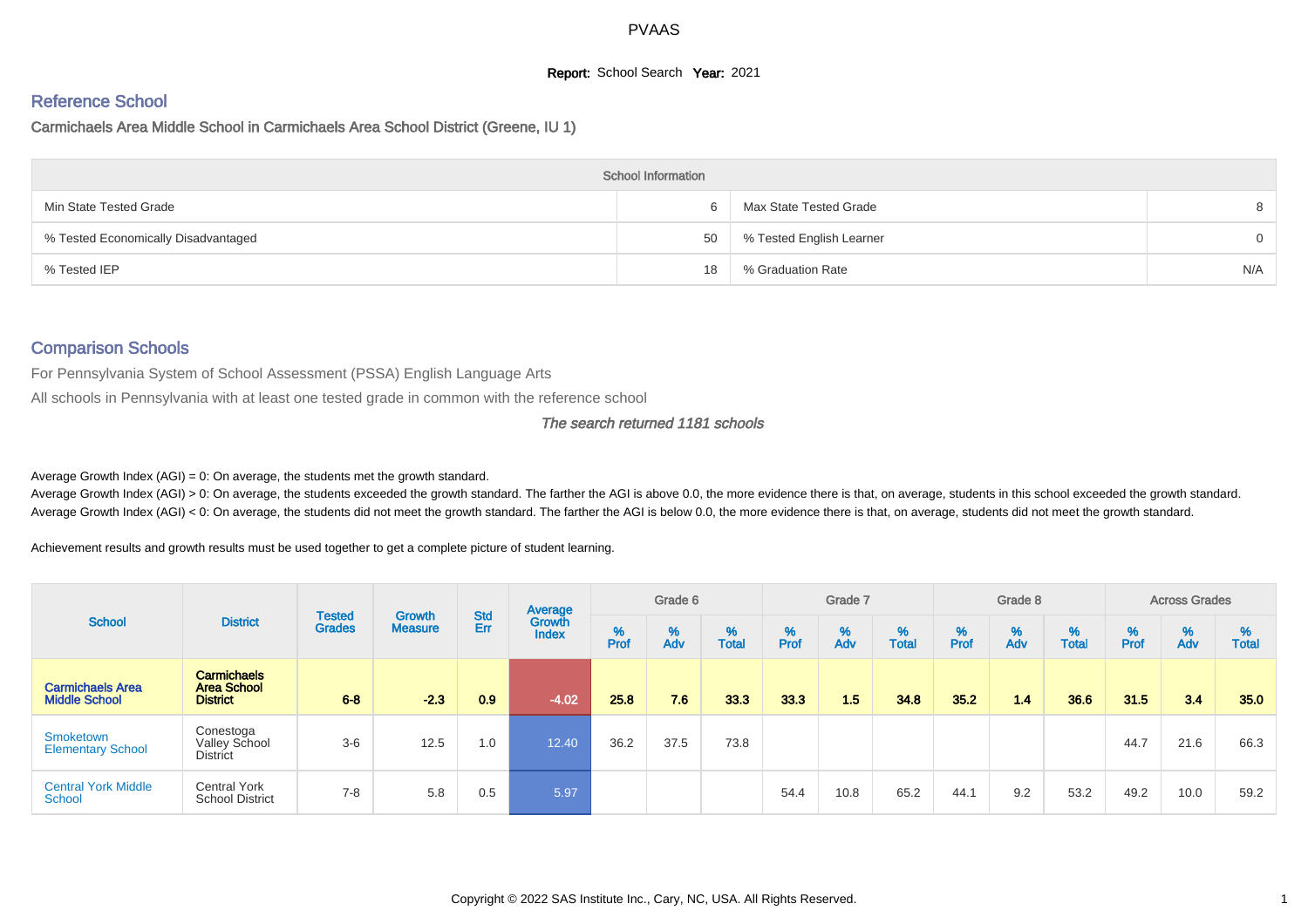|                                                                      |                                                                  |                                |                          | <b>Std</b> |                                   |                  | Grade 6     |                      |              | Grade 7     |                      |              | Grade 8     |                   |                     | <b>Across Grades</b> |                   |
|----------------------------------------------------------------------|------------------------------------------------------------------|--------------------------------|--------------------------|------------|-----------------------------------|------------------|-------------|----------------------|--------------|-------------|----------------------|--------------|-------------|-------------------|---------------------|----------------------|-------------------|
| <b>School</b>                                                        | <b>District</b>                                                  | <b>Tested</b><br><b>Grades</b> | Growth<br><b>Measure</b> | Err        | Average<br>Growth<br><b>Index</b> | %<br><b>Prof</b> | $\%$<br>Adv | $\%$<br><b>Total</b> | $\%$<br>Prof | $\%$<br>Adv | $\%$<br><b>Total</b> | $\%$<br>Prof | $\%$<br>Adv | %<br><b>Total</b> | $\%$<br><b>Prof</b> | $\%$<br>Adv          | %<br><b>Total</b> |
| <b>Carmichaels Area</b><br><b>Middle School</b>                      | <b>Carmichaels</b><br><b>Area School</b><br><b>District</b>      | $6 - 8$                        | $-2.3$                   | 0.9        | $-4.02$                           | 25.8             | 7.6         | 33.3                 | 33.3         | 1.5         | 34.8                 | 35.2         | 1.4         | 36.6              | 31.5                | 3.4                  | 35.0              |
| <b>Reiffton School</b>                                               | Exeter<br>Township<br><b>School District</b>                     | $5-6$                          | 6.1                      | 0.6        | 7.68                              | 44.8             | 26.6        | 71.4                 |              |             |                      |              |             |                   | 47.4                | 18.8                 | 66.1              |
| <b>Homer-Center</b><br>Junior/Senior High<br>School                  | Homer-Center<br><b>School District</b>                           | $7 - 11$                       | 10.2                     | 1.0        | 6.62                              |                  |             |                      | 48.0         | 8.2         | 56.2                 | 50.8         | 14.9        | 65.7              | 49.3                | 11.4                 | 60.7              |
| Saegertown<br><b>Elementary School</b>                               | Penncrest<br><b>School District</b>                              | $3-6$                          | 10.8                     | 1.2        | 9.39                              | 44.8             | 22.4        | 67.2                 |              |             |                      |              |             |                   | 44.1                | 15.6                 | 59.7              |
| <b>Fort Couch Middle</b><br><b>School</b>                            | <b>Upper Saint</b><br>Clair School<br><b>District</b>            | $7 - 8$                        | 4.4                      | 0.5        | 2.22                              |                  |             |                      | 58.5         | 31.1        | 89.6                 | 48.9         | 42.3        | 91.2              | 53.4                | 37.1                 | 90.5              |
| <b>Circle Of Seasons</b><br><b>Charter School</b>                    | Circle Of<br>Seasons<br>Charter School                           | $3 - 8$                        | 11.4                     | 1.3        | 3.16                              | 50.0             | 20.0        | 70.0                 | 44.4         | 19.4        | 63.9                 |              |             |                   | 50.8                | 18.6                 | 69.5              |
| <b>Eastern York Middle</b><br><b>School</b>                          | Eastern York<br><b>School District</b>                           | $6 - 8$                        | 4.9                      | 0.6        | 0.27                              | 49.7             | 23.1        | 72.8                 | 49.4         | 24.4        | 73.8                 | 50.0         | 16.5        | 66.5              | 49.7                | 21.1                 | 70.8              |
| <b>Memphis Street</b><br><b>Academy Charter</b><br>School @ Jp Jones | <b>Memphis Street</b><br>Academy<br>Charter School<br>@ JP Jones | $5-8$                          | 4.3                      | 0.8        | $-0.02$                           | 12.9             | 0.0         | 12.9                 | 21.3         | 1.6         | 23.0                 | 18.0         | 0.0         | 18.0              | 16.6                | 0.6                  | 17.2              |
| <b>Line Mountain Middle</b><br>School                                | Line Mountain<br><b>School District</b>                          | $5-8$                          | 5.9                      | 0.7        | 1.92                              | 43.1             | 23.6        | 66.7                 | 48.0         | 21.4        | 69.4                 | 43.7         | 11.3        | 54.9              | 45.0                | 17.9                 | 62.9              |
| <b>South Eastern Middle</b><br><b>School</b>                         | South Eastern<br><b>School District</b>                          | $7 - 8$                        | 2.4                      | 0.7        | $-2.63$                           |                  |             |                      | 48.6         | 13.1        | 61.7                 | 44.1         | 10.6        | 54.7              | 46.4                | 11.9                 | 58.3              |
| <b>General Nash</b><br><b>Elementary School</b>                      | North Penn<br><b>School District</b>                             | $3-6$                          | 9.1                      | 1.1        | 3.60                              | 39.7             | 42.9        | 82.5                 |              |             |                      |              |             |                   | 46.0                | 26.8                 | 72.8              |
| <b>Knapp Elementary</b><br><b>School</b>                             | North Penn<br><b>School District</b>                             | $3-6$                          | 9.3                      | 1.2        | 5.12                              | 36.5             | 38.1        | 74.6                 |              |             |                      |              |             |                   | 41.4                | 20.9                 | 62.3              |
| <b>Centerville Middle</b><br><b>School</b>                           | Hempfield<br><b>School District</b>                              | $7 - 8$                        | 4.8                      | 0.6        | 5.16                              |                  |             |                      | 41.8         | 24.2        | 66.1                 | 39.1         | 25.9        | 65.0              | 40.6                | 25.0                 | 65.6              |
| <b>Upper Merion Middle</b><br>School                                 | <b>Upper Merion</b><br>Area School<br><b>District</b>            | $5-8$                          | 3.6                      | 0.5        | 3.08                              | 45.2             | 26.4        | 71.6                 | 53.5         | 10.8        | 64.3                 | 43.3         | 14.0        | 57.3              | 49.6                | 14.6                 | 64.2              |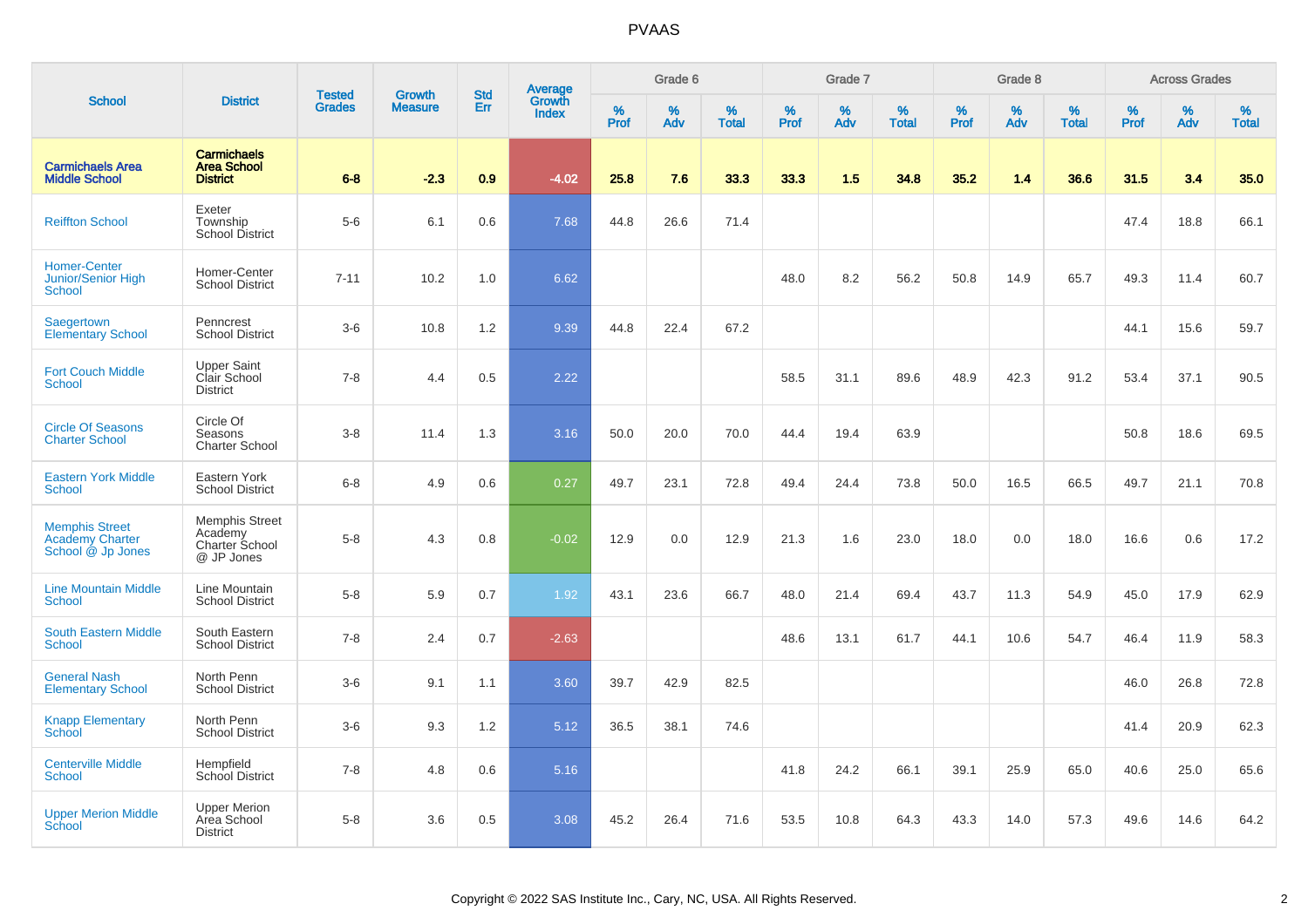|                                                                        |                                                                     |                                |                                 |                   |                                          |                  | Grade 6  |                   |           | Grade 7  |                   |           | Grade 8  |                   |           | <b>Across Grades</b> |                   |
|------------------------------------------------------------------------|---------------------------------------------------------------------|--------------------------------|---------------------------------|-------------------|------------------------------------------|------------------|----------|-------------------|-----------|----------|-------------------|-----------|----------|-------------------|-----------|----------------------|-------------------|
| <b>School</b>                                                          | <b>District</b>                                                     | <b>Tested</b><br><b>Grades</b> | <b>Growth</b><br><b>Measure</b> | <b>Std</b><br>Err | <b>Average</b><br>Growth<br><b>Index</b> | %<br><b>Prof</b> | %<br>Adv | %<br><b>Total</b> | %<br>Prof | %<br>Adv | %<br><b>Total</b> | %<br>Prof | %<br>Adv | %<br><b>Total</b> | %<br>Prof | %<br>Adv             | %<br><b>Total</b> |
| <b>Carmichaels Area</b><br><b>Middle School</b>                        | <b>Carmichaels</b><br><b>Area School</b><br><b>District</b>         | $6 - 8$                        | $-2.3$                          | 0.9               | $-4.02$                                  | 25.8             | 7.6      | 33.3              | 33.3      | 1.5      | 34.8              | 35.2      | 1.4      | 36.6              | 31.5      | 3.4                  | 35.0              |
| Cecil Intermediate<br>School                                           | Canon-<br>Mcmillan<br><b>School District</b>                        | $5-6$                          | 2.7                             | 0.7               | 4.03                                     | 38.2             | 36.0     | 74.2              |           |          |                   |           |          |                   | 46.3      | 24.3                 | 70.6              |
| <b>Delahunty Middle</b><br><b>School</b>                               | Hermitage<br>School District                                        | $6 - 7$                        | 5.7                             | 0.7               | 4.64                                     | 33.3             | 40.3     | 73.6              | 50.4      | 24.5     | 74.8              |           |          |                   | 41.8      | 32.4                 | 74.2              |
| <b>Folk Arts-Cultural</b><br><b>Treasures Charter</b><br><b>School</b> | Folk Arts-<br>Cultural<br><b>Treasures</b><br><b>Charter School</b> | $3 - 7$                        | 7.1                             | 1.0               | 5.64                                     | 42.2             | 37.8     | 80.0              | 52.3      | 11.4     | 63.6              |           |          |                   | 46.5      | 14.6                 | 61.1              |
| <b>Curwensville Area</b><br><b>Elementary School</b>                   | Curwensville<br>Area School<br><b>District</b>                      | $3-6$                          | 9.3                             | 1.2               | 7.63                                     | 39.1             | 30.4     | 69.6              |           |          |                   |           |          |                   | 45.6      | 20.8                 | 66.4              |
| <b>Glendale Elementary</b><br>School                                   | Glendale<br><b>School District</b>                                  | $3-6$                          | 6.7                             | 1.3               | 5.26                                     | 40.7             | 24.1     | 64.8              |           |          |                   |           |          |                   | 48.7      | 13.8                 | 62.4              |
| <b>David E Williams</b><br><b>Middle School</b>                        | Montour School<br><b>District</b>                                   | $5-8$                          | 2.4                             | 0.5               | $-2.20$                                  | 49.7             | 25.4     | 75.1              | 45.7      | 30.0     | 75.7              | 51.6      | 23.2     | 74.7              | 52.1      | 24.2                 | 76.3              |
| <b>Smethport Area</b><br><b>Elementary School</b>                      | Smethport Area<br>School District                                   | $3-6$                          | 8.8                             | 1.2               | 6.64                                     | 43.3             | 21.7     | 65.0              |           |          |                   |           |          |                   | 42.4      | 17.6                 | 60.0              |
| <b>Bedford Middle School</b>                                           | <b>Bedford Area</b><br><b>School District</b>                       | $6-8$                          | 4.8                             | 0.7               | 3.98                                     | 37.1             | 16.4     | 53.4              | 44.8      | 13.8     | 58.6              | 42.8      | 12.2     | 55.0              | 41.6      | 14.0                 | 55.6              |
| Armstrong<br>Junior/Senior High<br><b>School</b>                       | Armstrong<br>School District                                        | $6 - 11$                       | 4.0                             | 0.6               | 3.78                                     |                  |          |                   | 47.7      | 8.4      | 56.1              | 46.0      | 9.2      | 55.2              | 46.8      | 8.8                  | 55.6              |
| <b>North Hills Elementary</b><br>School                                | <b>Central York</b><br><b>School District</b>                       | $3-6$                          | 4.9                             | 0.7               | 6.00                                     | 42.5             | 10.6     | 53.1              |           |          |                   |           |          |                   | 43.8      | 7.7                  | 51.6              |
| <b>Spring-Ford</b><br><b>Intermediate School</b><br>5th/6th            | Spring-Ford<br>Area School<br><b>District</b>                       | $5-6$                          | 2.7                             | 0.4               | 4.43                                     | 51.9             | 27.2     | 79.1              |           |          |                   |           |          |                   | 56.7      | 20.6                 | 77.3              |
| <b>New Hope-Solebury</b><br><b>Middle School</b>                       | New Hope-<br>Solebury<br>School District                            | $6 - 8$                        | 3.0                             | 0.7               | $-0.65$                                  | 46.1             | 25.5     | 71.6              | 50.0      | 22.9     | 72.9              | 60.2      | 25.9     | 86.1              | 52.3      | 24.8                 | 77.1              |
| Foot Of Ten<br><b>Elementary School</b>                                | Hollidaysburg<br>Area School<br><b>District</b>                     | $3-6$                          | 6.1                             | 1.0               | 6.12                                     | 45.0             | 33.8     | 78.8              |           |          |                   |           |          |                   | 47.1      | 18.3                 | 65.4              |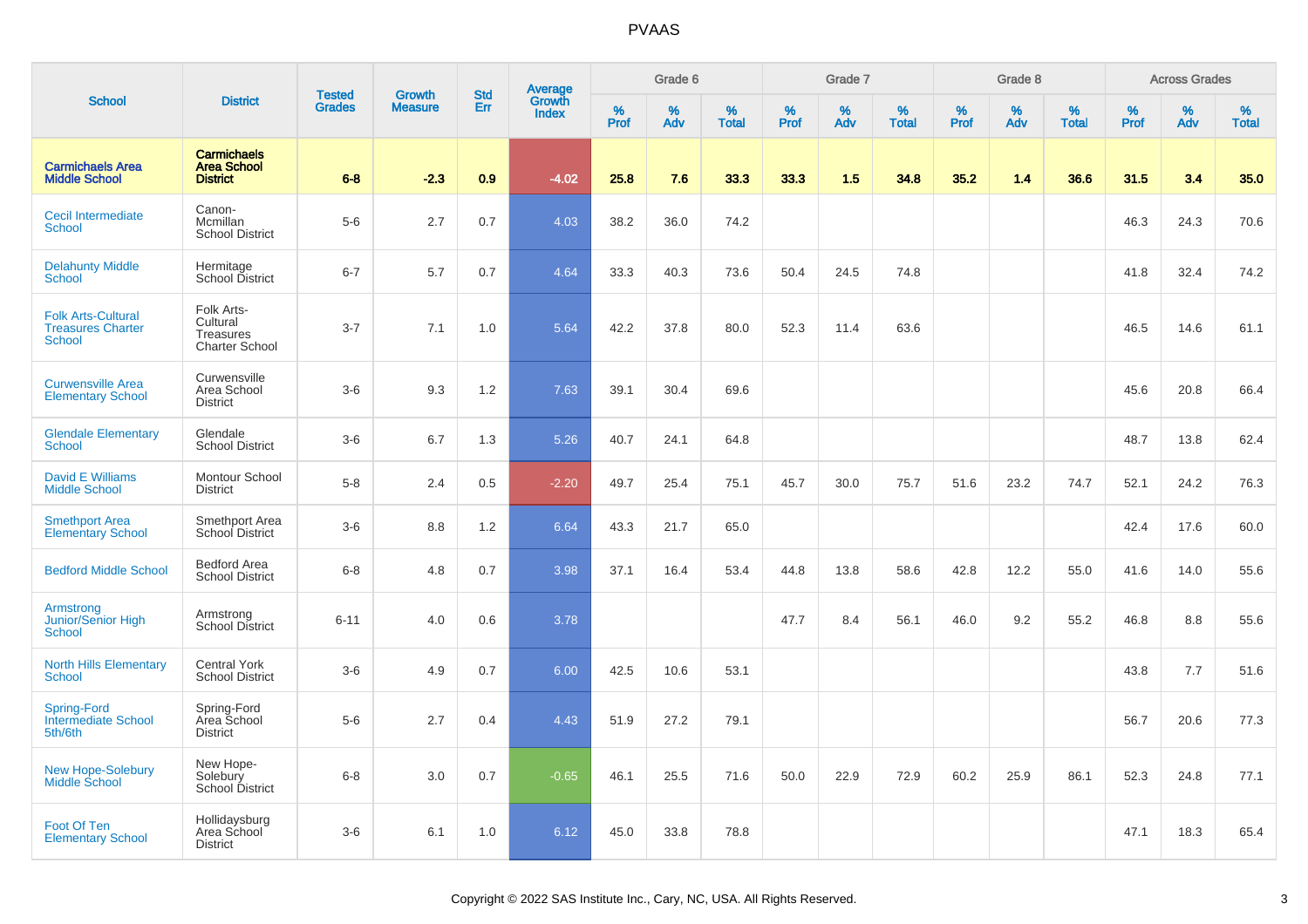|                                                                                 |                                                             | <b>Tested</b> | <b>Growth</b>  | <b>Std</b> |                                          |                  | Grade 6  |                   |           | Grade 7  |                   |           | Grade 8  |                   |           | <b>Across Grades</b> |                   |
|---------------------------------------------------------------------------------|-------------------------------------------------------------|---------------|----------------|------------|------------------------------------------|------------------|----------|-------------------|-----------|----------|-------------------|-----------|----------|-------------------|-----------|----------------------|-------------------|
| <b>School</b>                                                                   | <b>District</b>                                             | <b>Grades</b> | <b>Measure</b> | Err        | <b>Average</b><br>Growth<br><b>Index</b> | %<br><b>Prof</b> | %<br>Adv | %<br><b>Total</b> | %<br>Prof | %<br>Adv | %<br><b>Total</b> | %<br>Prof | %<br>Adv | %<br><b>Total</b> | %<br>Prof | %<br>Adv             | %<br><b>Total</b> |
| <b>Carmichaels Area</b><br><b>Middle School</b>                                 | <b>Carmichaels</b><br><b>Area School</b><br><b>District</b> | $6 - 8$       | $-2.3$         | 0.9        | $-4.02$                                  | 25.8             | 7.6      | 33.3              | 33.3      | 1.5      | 34.8              | 35.2      | 1.4      | 36.6              | 31.5      | 3.4                  | 35.0              |
| <b>Defranco Elementary</b><br><b>School (8450)</b>                              | Bangor Area<br>School District                              | $5-6$         | 4.9            | 0.7        | 5.68                                     | 45.3             | 16.7     | 62.0              |           |          |                   |           |          |                   | 41.9      | 15.5                 | 57.4              |
| <b>Penns Valley Area</b><br><b>Elementary and</b><br><b>Intermediate School</b> | Penns Valley<br>Area School<br><b>District</b>              | $3-6$         | 4.7            | 0.9        | 5.33                                     | 41.8             | 33.0     | 74.8              |           |          |                   |           |          |                   | 46.9      | 17.7                 | 64.6              |
| Southern Columbia<br><b>Middle School</b>                                       | Southern<br>Columbia Area<br><b>School District</b>         | $5-8$         | 1.6            | 0.7        | $-4.91$                                  | 46.9             | 25.0     | 71.9              | 51.5      | 14.8     | 66.3              | 39.4      | 11.7     | 51.1              | 48.1      | 14.8                 | 62.9              |
| <b>Charles F Patton</b><br><b>Middle School</b>                                 | Unionville-<br><b>Chadds Ford</b><br><b>School District</b> | $6-8$         | 1.1            | 0.4        | $-2.15$                                  | 48.8             | 36.0     | 84.8              | 54.4      | 26.8     | 81.2              | 45.3      | 38.9     | 84.2              | 49.7      | 33.6                 | 83.3              |
| <b>Richard Allen</b><br><b>Preparatory Charter</b><br>School                    | <b>Richard Allen</b><br>Preparatory<br>Charter School       | $5-8$         | 4.8            | 0.7        | 2.77                                     | 16.1             | 0.0      | 16.1              | 16.7      | 1.8      | 18.5              | 19.1      | 1.8      | 20.9              | 16.4      | 1.1                  | 17.5              |
| <b>Tuscarora Middle</b><br><b>School</b>                                        | Juniata County<br><b>School District</b>                    | $6 - 8$       | 3.6            | 0.7        | 0.95                                     | 29.0             | 4.7      | 33.6              | 33.1      | 3.2      | 36.2              | 31.4      | 10.2     | 41.5              | 31.2      | 6.0                  | 37.2              |
| <b>Saucon Valley Middle</b><br><b>School</b>                                    | Saucon Valley<br><b>School District</b>                     | $5-8$         | 3.7            | 0.5        | $-0.12$                                  | 43.6             | 21.5     | 65.1              | 42.4      | 18.0     | 60.4              | 50.0      | 20.2     | 70.2              | 46.5      | 20.2                 | 66.7              |
| <b>Overlook School</b>                                                          | Abington<br>School District                                 | $3-6$         | 6.0            | 1.2        | 4.96                                     | 39.2             | 47.1     | 86.3              |           |          |                   |           |          |                   | 44.0      | 25.3                 | 69.3              |
| <b>Southern Lehigh</b><br><b>Intermediate School</b>                            | Southern<br>Lehigh School<br>District                       | $4 - 6$       | 4.1            | 0.7        | 6.17                                     | 37.4             | 44.8     | 82.2              |           |          |                   |           |          |                   | 45.7      | 31.3                 | 77.0              |
| <b>Universal Alcorn</b><br><b>Charter School</b>                                | Universal<br><b>Alcorn Charter</b><br>School                | $3 - 8$       | 6.0            | 0.9        | 1.47                                     | 34.0             | 6.0      | 40.0              | 37.5      | 3.6      | 41.1              | 28.2      | 0.0      | 28.2              | 29.2      | 4.4                  | 33.6              |
| <b>Greenwood Middle</b><br><b>School</b>                                        | Greenwood<br><b>School District</b>                         | $6 - 10$      | 6.5            | 1.0        | 1.55                                     | 45.3             | 28.3     | 73.6              | 43.6      | 9.1      | 52.7              | 51.8      | 31.5     | 83.3              | 46.9      | 22.8                 | 69.8              |
| Cochranton<br>Junior/Senior High<br>School                                      | Crawford<br><b>Central School</b><br><b>District</b>        | $7 - 11$      | 6.9            | 1.1        | 2.19                                     |                  |          |                   | 44.8      | 24.1     | 69.0              | 56.3      | 15.5     | 71.8              | 51.2      | 19.4                 | 70.5              |
| <b>Wissahickon Middle</b><br>School                                             | Wissahickon<br><b>School District</b>                       | $6 - 8$       | 2.5            | 0.4        | 1.39                                     | 42.3             | 37.3     | 79.6              | 56.8      | 19.3     | 76.1              | 49.7      | 28.8     | 78.5              | 49.5      | 28.6                 | 78.1              |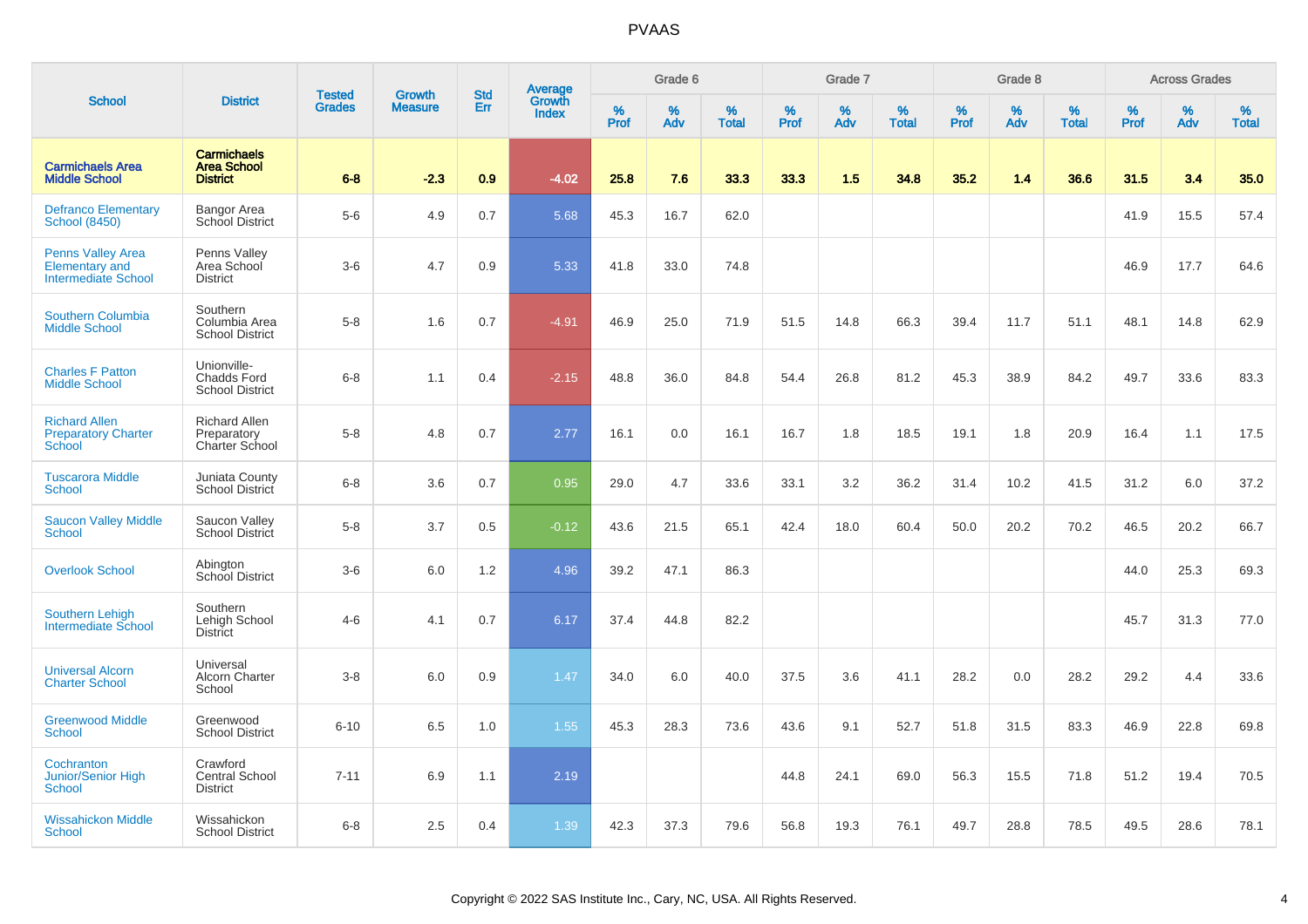|                                                                 |                                                             |                                | <b>Growth</b>  | <b>Std</b> |                                          |                  | Grade 6     |                   |              | Grade 7     |                      |              | Grade 8  |                   |              | <b>Across Grades</b> |                   |
|-----------------------------------------------------------------|-------------------------------------------------------------|--------------------------------|----------------|------------|------------------------------------------|------------------|-------------|-------------------|--------------|-------------|----------------------|--------------|----------|-------------------|--------------|----------------------|-------------------|
| <b>School</b>                                                   | <b>District</b>                                             | <b>Tested</b><br><b>Grades</b> | <b>Measure</b> | Err        | <b>Average</b><br>Growth<br><b>Index</b> | %<br><b>Prof</b> | $\%$<br>Adv | %<br><b>Total</b> | $\%$<br>Prof | $\%$<br>Adv | $\%$<br><b>Total</b> | $\%$<br>Prof | %<br>Adv | %<br><b>Total</b> | $\%$<br>Prof | $\%$<br>Adv          | %<br><b>Total</b> |
| <b>Carmichaels Area</b><br><b>Middle School</b>                 | <b>Carmichaels</b><br><b>Area School</b><br><b>District</b> | $6 - 8$                        | $-2.3$         | 0.9        | $-4.02$                                  | 25.8             | 7.6         | 33.3              | 33.3         | 1.5         | 34.8                 | 35.2         | 1.4      | 36.6              | 31.5         | 3.4                  | 35.0              |
| <b>Sinking Springs</b><br><b>Elementary School</b>              | <b>Central York</b><br><b>School District</b>               | $4 - 6$                        | 4.5            | 0.7        | 6.01                                     | 49.7             | 11.3        | 60.9              |              |             |                      |              |          |                   | 48.7         | 13.1                 | 61.8              |
| Philadelphia Academy<br><b>Charter School</b>                   | Philadelphia<br>Academy<br><b>Charter School</b>            | $3 - 11$                       | 1.9            | 0.8        | 0.01                                     | 48.0             | 28.6        | 76.6              | 51.5         | 19.1        | 70.6                 | 42.6         | 16.7     | 59.3              | 45.5         | 14.9                 | 60.4              |
| <b>Marticville Middle</b><br><b>School</b>                      | Penn Manor<br><b>School District</b>                        | $7 - 8$                        | 5.1            | 0.8        | 3.02                                     |                  |             |                   | 47.6         | 23.8        | 71.4                 | 40.0         | 17.4     | 57.4              | 44.3         | 21.0                 | 65.3              |
| <b>Floyd C Fretz Middle</b><br>School                           | <b>Bradford Area</b><br><b>School District</b>              | $6-8$                          | 3.7            | 0.6        | 2.56                                     | 40.7             | 19.2        | 59.9              | 47.0         | 11.6        | 58.6                 | 46.4         | 16.1     | 62.6              | 44.7         | 15.6                 | 60.2              |
| Lake-Lehman<br>Junior/Senior High<br><b>School</b>              | Lake-Lehman<br><b>School District</b>                       | $7 - 11$                       | 5.2            | 0.8        | 4.20                                     |                  |             |                   | 53.0         | 9.6         | 62.6                 | 52.2         | 8.7      | 60.9              | 52.6         | 9.1                  | 61.7              |
| <b>Bridle Path Elementary</b><br>School                         | North Penn<br><b>School District</b>                        | $3-6$                          | 6.6            | 1.0        | 5.86                                     | 28.8             | 48.8        | 77.5              |              |             |                      |              |          |                   | 48.1         | 26.4                 | 74.4              |
| <b>Bear Creek</b><br><b>Community Charter</b><br><b>School</b>  | <b>Bear Creek</b><br>Community<br>Charter School            | $3-8$                          | 5.5            | 0.9        | 2.43                                     | 47.1             | 19.6        | 66.7              | 42.3         | 7.7         | 50.0                 | 34.7         | 10.2     | 44.9              | 45.2         | 12.1                 | 57.4              |
| <b>Snyder Elementary</b><br>School                              | Sayre Area<br>School District                               | $3-6$                          | 7.1            | 1.1        | 5.87                                     | 51.8             | 19.8        | 71.6              |              |             |                      |              |          |                   | 45.4         | 13.2                 | 58.6              |
| <b>Central Columbia</b><br><b>Middle School</b>                 | Central<br>Columbia<br><b>School District</b>               | $5-8$                          | 3.0            | 0.5        | 0.58                                     | 32.1             | 33.6        | 65.7              | 56.3         | 16.9        | 73.2                 | 53.8         | 24.1     | 77.9              | 50.5         | 22.8                 | 73.3              |
| <b>Dubois Area Middle</b><br>School                             | Dubois Area<br><b>School District</b>                       | $5-8$                          | $-0.5$         | 0.4        | $-2.47$                                  | 39.6             | 17.5        | 57.1              | 43.2         | 8.5         | 51.7                 | 36.8         | 8.9      | 45.8              | 41.7         | 10.0                 | 51.7              |
| <b>Walton Farm</b><br><b>Elementary School</b>                  | North Penn<br><b>School District</b>                        | $3-6$                          | 4.1            | 1.0        | 4.07                                     | 53.6             | 27.4        | 81.0              |              |             |                      |              |          |                   | 46.3         | 20.5                 | 66.8              |
| Philadelphia<br><b>Performing Arts</b><br><b>Charter School</b> | Philadelphia<br>Performing Arts<br>Charter School           | $3-9$                          | 4.0            | 0.8        | 2.28                                     | 54.6             | 18.2        | 72.7              | 52.9         | 20.7        | 73.6                 | 58.8         | 11.8     | 70.6              | 50.6         | 15.6                 | 66.2              |
| <b>Universal Institute</b><br><b>Charter School</b>             | Universal<br><b>Institute Charter</b><br>School             | $3-8$                          | 2.4            | 0.7        | 0.43                                     | 21.9             | 1.4         | 23.3              | 28.6         | 0.0         | 28.6                 | 35.2         | 3.4      | 38.6              | 26.8         | 1.5                  | 28.3              |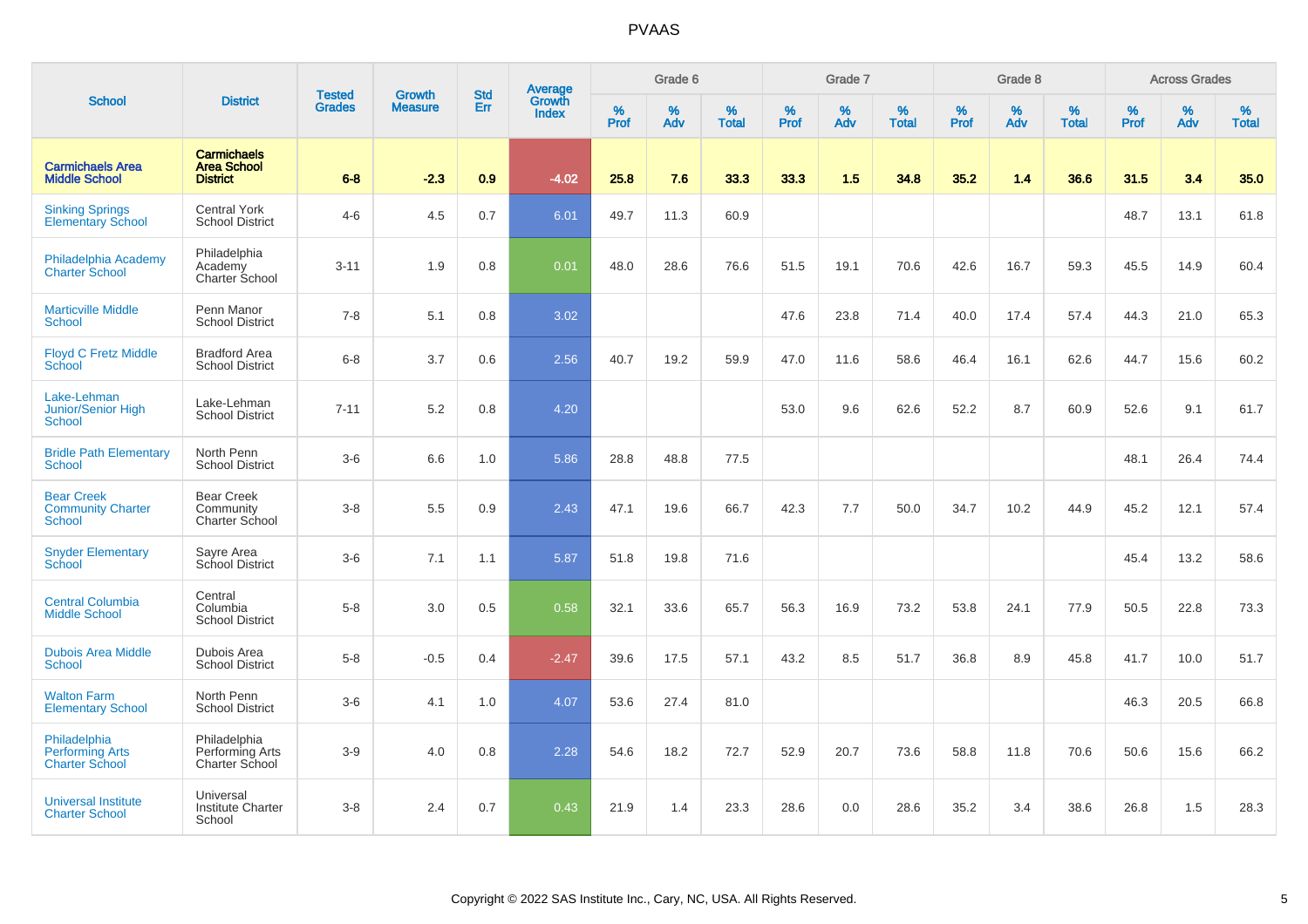|                                                                |                                                             | <b>Tested</b> | <b>Growth</b>  | <b>Std</b> |                                          |                  | Grade 6  |                   |                  | Grade 7  |                   |           | Grade 8  |                   |           | <b>Across Grades</b> |                   |
|----------------------------------------------------------------|-------------------------------------------------------------|---------------|----------------|------------|------------------------------------------|------------------|----------|-------------------|------------------|----------|-------------------|-----------|----------|-------------------|-----------|----------------------|-------------------|
| <b>School</b>                                                  | <b>District</b>                                             | <b>Grades</b> | <b>Measure</b> | Err        | <b>Average</b><br>Growth<br><b>Index</b> | %<br><b>Prof</b> | %<br>Adv | %<br><b>Total</b> | %<br><b>Prof</b> | %<br>Adv | %<br><b>Total</b> | %<br>Prof | %<br>Adv | %<br><b>Total</b> | %<br>Prof | %<br>Adv             | %<br><b>Total</b> |
| <b>Carmichaels Area</b><br><b>Middle School</b>                | <b>Carmichaels</b><br><b>Area School</b><br><b>District</b> | $6 - 8$       | $-2.3$         | 0.9        | $-4.02$                                  | 25.8             | 7.6      | 33.3              | 33.3             | 1.5      | 34.8              | 35.2      | 1.4      | 36.6              | 31.5      | 3.4                  | 35.0              |
| <b>Central Dauphin East</b><br>Middle School                   | Central<br>Dauphin School<br><b>District</b>                | $6-8$         | 3.2            | 0.5        | 1.40                                     | 36.4             | 8.7      | 45.1              | 37.7             | 4.4      | 42.0              | 35.8      | 3.7      | 39.6              | 36.7      | 5.6                  | 42.3              |
| <b>Brownstown</b><br><b>Elementary School</b>                  | Conestoga<br>Valley School<br><b>District</b>               | $3-6$         | 6.2            | 1.0        | 6.06                                     | 39.7             | 41.0     | 80.8              |                  |          |                   |           |          |                   | 43.8      | 28.7                 | 72.4              |
| <b>Jersey Shore Middle</b><br><b>School</b>                    | Jersey Shore<br>Area School<br><b>District</b>              | $6 - 8$       | 1.4            | 0.6        | $-5.27$                                  | 45.6             | 24.8     | 70.4              | 46.3             | 8.0      | 54.3              | 39.6      | 7.7      | 47.2              | 43.5      | 12.4                 | 55.9              |
| <b>Chester Community</b><br><b>Charter School</b>              | Chester<br>Community<br>Charter School                      | $3-8$         | 3.8            | 0.6        | 2.71                                     | 11.9             | 1.8      | 13.8              | 15.2             | 1.0      | 16.2              | 14.8      | 0.0      | 14.8              | 13.2      | 0.7                  | 13.9              |
| <b>Ad Prima Charter</b><br><b>School</b>                       | Ad Prima<br><b>Charter School</b>                           | $3-8$         | 2.7            | 0.8        | 1.40                                     | 34.7             | 16.3     | 51.0              | 36.1             | 3.3      | 39.3              | 27.4      | 4.8      | 32.3              | 33.2      | 4.8                  | 38.1              |
| <b>Bear Creek School</b>                                       | Elizabethtown<br>Area School<br><b>District</b>             | $4 - 6$       | 3.5            | 0.6        | 3.60                                     | 38.4             | 27.4     | 65.9              |                  |          |                   |           |          |                   | 42.6      | 22.9                 | 65.5              |
| <b>Spring-Ford Middle</b><br>School 8th Grade<br>Center        | Spring-Ford<br>Area School<br><b>District</b>               | $8 - 8$       | 3.4            | 0.6        | 6.08                                     |                  |          |                   |                  |          |                   | 52.5      | 21.8     | 74.4              | 52.5      | 21.8                 | 74.4              |
| <b>Hopewell Elementary</b><br>School                           | Oxford Area<br><b>School District</b>                       | $5-6$         | 3.8            | 0.6        | 4.94                                     | 41.5             | 17.6     | 59.0              |                  |          |                   |           |          |                   | 42.7      | 11.9                 | 54.6              |
| <b>Warrior Run Middle</b><br>School                            | <b>Warrior Run</b><br><b>School District</b>                | $4 - 8$       | 2.6            | 0.6        | 2.87                                     | 42.2             | 19.3     | 61.5              | 46.3             | 15.7     | 62.0              | 42.2      | 10.0     | 52.2              | 42.8      | 13.3                 | 56.1              |
| <b>Maple Avenue Middle</b><br>School                           | Littlestown Area<br><b>School District</b>                  | $6 - 8$       | 3.9            | 0.7        | 1.57                                     | 50.8             | 15.6     | 66.4              | 37.4             | 7.5      | 44.9              | 55.6      | 6.4      | 61.9              | 48.4      | 9.9                  | 58.3              |
| <b>Central Dauphin</b><br><b>Middle School</b>                 | Central<br>Dauphin School<br><b>District</b>                | $6 - 8$       | 0.2            | 0.5        | $-4.51$                                  | 48.1             | 21.2     | 69.3              | 50.2             | 14.4     | 64.6              | 49.5      | 17.0     | 66.5              | 49.3      | 17.6                 | 66.8              |
| John R Bonfield<br><b>Elementary School</b>                    | <b>Warwick School</b><br><b>District</b>                    | $3-6$         | 4.1            | 1.0        | 4.00                                     | 40.7             | 25.4     | 66.1              |                  |          |                   |           |          |                   | 44.8      | 10.7                 | 55.6              |
| <b>Moshannon Valley</b><br>Junior/Senior High<br><b>School</b> | Moshannon<br><b>Valley School</b><br><b>District</b>        | $7 - 10$      | 6.1            | 1.1        | 1.91                                     |                  |          |                   | 45.2             | 1.6      | 46.8              | 42.4      | 6.1      | 48.5              | 43.8      | 3.9                  | 47.7              |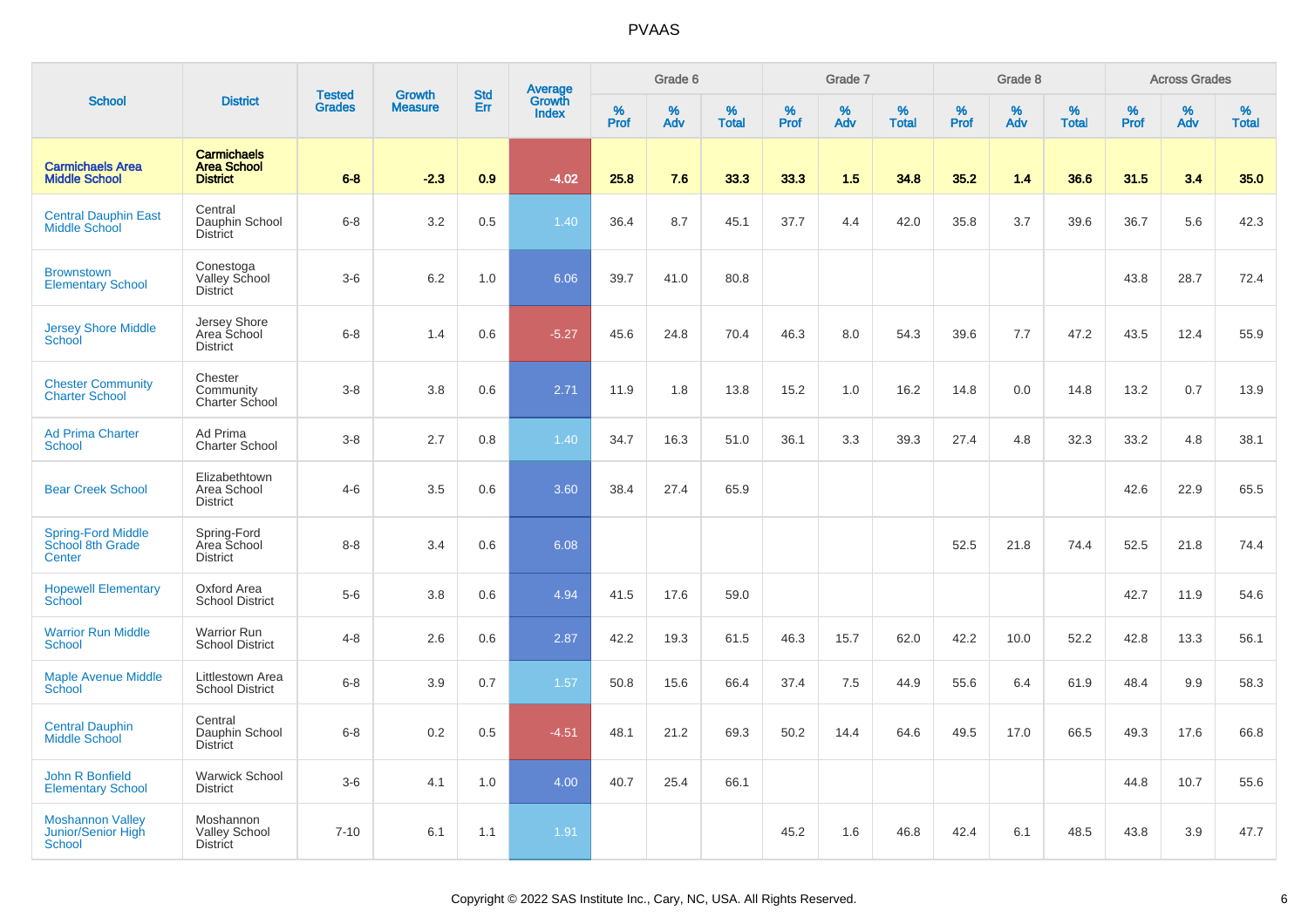|                                                                     |                                                             | <b>Tested</b> | <b>Growth</b>  | <b>Std</b> | Average                |                  | Grade 6     |                   |           | Grade 7  |                   |           | Grade 8  |                   |              | <b>Across Grades</b> |                   |
|---------------------------------------------------------------------|-------------------------------------------------------------|---------------|----------------|------------|------------------------|------------------|-------------|-------------------|-----------|----------|-------------------|-----------|----------|-------------------|--------------|----------------------|-------------------|
| <b>School</b>                                                       | <b>District</b>                                             | <b>Grades</b> | <b>Measure</b> | Err        | Growth<br><b>Index</b> | %<br><b>Prof</b> | $\%$<br>Adv | %<br><b>Total</b> | %<br>Prof | %<br>Adv | %<br><b>Total</b> | %<br>Prof | %<br>Adv | %<br><b>Total</b> | $\%$<br>Prof | $\%$<br>Adv          | %<br><b>Total</b> |
| <b>Carmichaels Area</b><br><b>Middle School</b>                     | <b>Carmichaels</b><br><b>Area School</b><br><b>District</b> | $6 - 8$       | $-2.3$         | 0.9        | $-4.02$                | 25.8             | 7.6         | 33.3              | 33.3      | 1.5      | 34.8              | 35.2      | 1.4      | 36.6              | 31.5         | 3.4                  | 35.0              |
| <b>Donald H Eichhorn</b><br><b>Middle School</b>                    | Lewisburg Area<br>School District                           | $6 - 8$       | 3.7            | 0.6        | 2.27                   | 38.8             | 38.8        | 77.7              | 42.6      | 30.9     | 73.5              | 42.5      | 31.3     | 73.9              | 41.4         | 33.5                 | 74.9              |
| <b>Sandy Run Middle</b><br>School                                   | <b>Upper Dublin</b><br>School District                      | $6 - 8$       | 2.7            | 0.5        | 0.87                   | 45.4             | 34.4        | 79.8              | 59.5      | 20.0     | 79.5              | 55.1      | 22.0     | 77.1              | 53.1         | 25.7                 | 78.8              |
| <b>Montgomery</b><br><b>Elementary School</b>                       | North Penn<br><b>School District</b>                        | $3-6$         | 5.4            | 0.9        | 4.79                   | 33.3             | 48.3        | 81.6              |           |          |                   |           |          |                   | 47.3         | 27.0                 | 74.2              |
| <b>Dutch Ridge</b><br><b>Elementary School</b>                      | <b>Beaver Area</b><br><b>School District</b>                | $3-6$         | 2.0            | 0.8        | 2.58                   | 40.3             | 48.7        | 89.1              |           |          |                   |           |          |                   | 46.0         | 36.8                 | 82.8              |
| John B. Stetson<br><b>Charter School</b>                            | John B. Stetson<br>Charter School                           | $5-8$         | 3.5            | 0.6        | 2.23                   | 6.4              | 0.0         | 6.4               | 10.2      | 0.0      | 10.2              | 10.5      | 1.6      | 12.1              | 8.5          | 0.5                  | 8.9               |
| <b>West Perry Middle</b><br>School                                  | <b>West Perry</b><br>School District                        | $6 - 8$       | 3.1            | 0.6        | 1.38                   | 41.7             | 21.8        | 63.5              | 44.2      | 7.9      | 52.1              | 53.3      | 13.3     | 66.7              | 46.5         | 14.2                 | 60.7              |
| <b>Twin Valley Middle</b><br>School                                 | <b>Twin Valley</b><br><b>School District</b>                | $5-8$         | 2.3            | 0.5        | 2.61                   | 41.1             | 26.7        | 67.8              | 40.6      | 19.2     | 59.9              | 55.4      | 15.0     | 70.5              | 47.2         | 17.8                 | 65.0              |
| <b>Eshleman Elementary</b><br>School                                | Penn Manor<br><b>School District</b>                        | $3-6$         | 7.8            | 1.4        | 4.79                   | 37.1             | 42.9        | 80.0              |           |          |                   |           |          |                   | 46.5         | 26.5                 | 72.9              |
| <b>Midd-West High</b><br><b>School</b>                              | Midd-West<br><b>School District</b>                         | $7 - 11$      | 6.1            | 1.1        | 5.44                   |                  |             |                   |           |          |                   | 48.8      | 8.0      | 56.8              | 48.8         | 8.0                  | 56.8              |
| <b>Cowanesque Valley</b><br>Junior/Senior High<br><b>School</b>     | Northern Tioga<br>School District                           | $7 - 12$      | 7.3            | 1.3        | 3.59                   |                  |             |                   | 43.5      | 13.0     | 56.5              | 48.3      | 13.8     | 62.1              | 44.9         | 13.3                 | 58.2              |
| <b>Brockway Area</b><br><b>Elementary School</b>                    | Brockway Area<br>School District                            | $3-6$         | 5.4            | 1.0        | 5.37                   | 40.6             | 34.8        | 75.4              |           |          |                   |           |          |                   | 46.3         | 21.6                 | 67.8              |
| <b>Millville Area</b><br><b>Junior/Senior High</b><br><b>School</b> | Millville Area<br><b>School District</b>                    | $7 - 12$      | 7.6            | 1.4        | 3.28                   |                  |             |                   | 44.4      | 13.3     | 57.8              | 52.6      | 10.5     | 63.2              | 48.2         | 12.0                 | 60.2              |
| <b>Wyalusing Valley</b><br><b>Elementary School</b>                 | <b>Wyalusing Area</b><br>School District                    | $3-6$         | 0.1            | 0.9        | 0.09                   | 43.1             | 13.7        | 56.9              |           |          |                   |           |          |                   | 39.7         | 11.1                 | 50.8              |
| <b>Smith Middle School</b>                                          | Solanco School<br><b>District</b>                           | $6 - 8$       | 3.2            | 0.6        | 0.40                   | 51.3             | 17.6        | 68.9              | 39.3      | 12.4     | 51.7              | 41.0      | 12.0     | 53.0              | 43.7         | 14.0                 | 57.7              |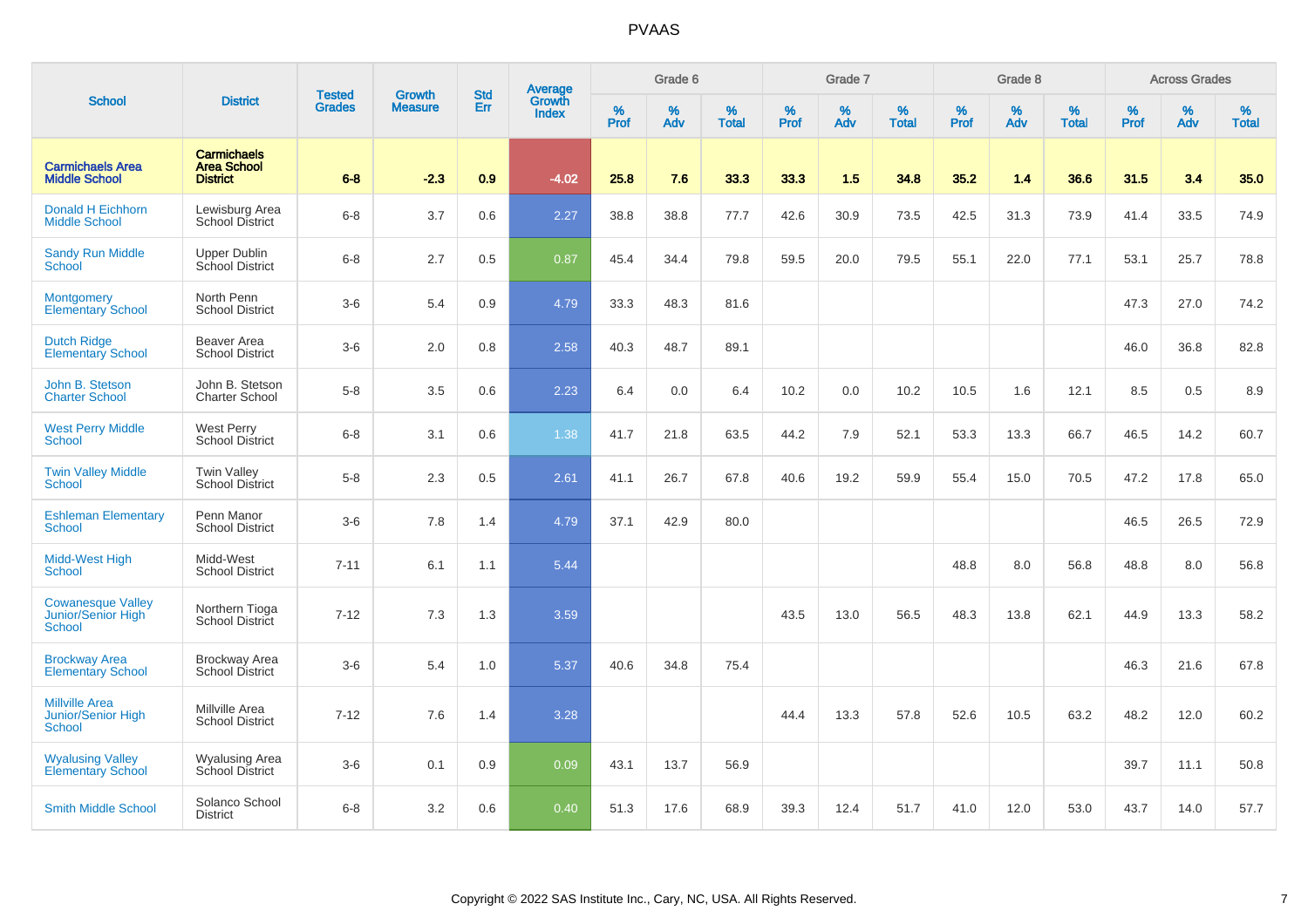|                                                                   |                                                             |                                |                                 | <b>Std</b> |                                          |           | Grade 6  |                   |           | Grade 7  |                   |           | Grade 8  |                   |           | <b>Across Grades</b> |                   |
|-------------------------------------------------------------------|-------------------------------------------------------------|--------------------------------|---------------------------------|------------|------------------------------------------|-----------|----------|-------------------|-----------|----------|-------------------|-----------|----------|-------------------|-----------|----------------------|-------------------|
| <b>School</b>                                                     | <b>District</b>                                             | <b>Tested</b><br><b>Grades</b> | <b>Growth</b><br><b>Measure</b> | Err        | <b>Average</b><br>Growth<br><b>Index</b> | %<br>Prof | %<br>Adv | %<br><b>Total</b> | %<br>Prof | %<br>Adv | %<br><b>Total</b> | %<br>Prof | %<br>Adv | %<br><b>Total</b> | %<br>Prof | $\%$<br>Adv          | %<br><b>Total</b> |
| <b>Carmichaels Area</b><br><b>Middle School</b>                   | <b>Carmichaels</b><br><b>Area School</b><br><b>District</b> | $6 - 8$                        | $-2.3$                          | 0.9        | $-4.02$                                  | 25.8      | 7.6      | 33.3              | 33.3      | 1.5      | 34.8              | 35.2      | 1.4      | 36.6              | 31.5      | 3.4                  | 35.0              |
| <b>Upper Perkiomen</b><br>Middle School                           | Upper<br>Perkiomen<br><b>School District</b>                | $6 - 8$                        | 1.2                             | 0.5        | $-1.46$                                  | 45.7      | 12.0     | 57.7              | 48.7      | 11.5     | 60.2              | 46.0      | 12.4     | 58.4              | 46.9      | 12.0                 | 58.8              |
| Greencastle-Antrim<br><b>Middle School</b>                        | Greencastle-<br>Antrim School<br><b>District</b>            | $6 - 8$                        | 2.5                             | 0.5        | 1.89                                     | 41.0      | 28.2     | 69.2              | 45.4      | 20.7     | 66.1              | 51.7      | 14.7     | 66.4              | 46.0      | 21.2                 | 67.2              |
| <b>Butler Middle School</b>                                       | <b>Butler Area</b><br><b>School District</b>                | $5-6$                          | 2.3                             | 0.4        | 2.18                                     | 44.1      | 18.4     | 62.5              |           |          |                   |           |          |                   | 47.1      | 15.5                 | 62.6              |
| <b>Richland High School</b>                                       | Richland<br><b>School District</b>                          | $7 - 11$                       | 4.0                             | 0.8        | 1.70                                     |           |          |                   | 51.6      | 14.1     | 65.6              | 53.8      | 15.1     | 68.9              | 52.6      | 14.5                 | 67.1              |
| <b>Towanda Area</b><br><b>Elementary School</b>                   | Towanda Area<br><b>School District</b>                      | $3-6$                          | 3.3                             | 0.8        | 4.07                                     | 36.4      | 19.6     | 56.1              |           |          |                   |           |          |                   | 34.4      | 12.8                 | 47.2              |
| <b>Milton Area Middle</b><br><b>School</b>                        | Milton Area<br><b>School District</b>                       | $6 - 11$                       | 3.4                             | 0.6        | 0.71                                     | 40.3      | 12.4     | 52.7              | 48.9      | 13.3     | 62.2              | 40.9      | 16.5     | 57.5              | 43.5      | 14.1                 | 57.5              |
| <b>Bucks County</b><br><b>Montessori Charter</b><br><b>School</b> | <b>Bucks County</b><br>Montessori<br><b>Charter School</b>  | $3-6$                          | 10.3                            | 1.9        | 3.15                                     | 35.7      | 57.1     | 92.9              |           |          |                   |           |          |                   | 51.1      | 35.1                 | 86.2              |
| <b>Central Mountain</b><br><b>Middle School</b>                   | Keystone<br>Central School<br><b>District</b>               | $5-8$                          | 2.2                             | 0.4        | 1.79                                     | 37.8      | 14.2     | 52.0              | 33.7      | 4.9      | 38.7              | 36.9      | 3.2      | 40.1              | 35.9      | 6.3                  | 42.2              |
| <b>Mercer Area</b><br><b>Elementary School</b>                    | Mercer Area<br><b>School District</b>                       | $3-6$                          | 4.9                             | 1.1        | 4.46                                     | 31.3      | 35.8     | 67.2              |           |          |                   |           |          |                   | 42.5      | 19.7                 | 62.2              |
| <b>Belmont Charter</b><br><b>School</b>                           | Belmont<br><b>Charter School</b>                            | $3 - 10$                       | 2.8                             | 0.9        | $-1.72$                                  | 25.5      | 2.0      | 27.4              | 22.9      | 0.0      | 22.9              | 28.0      | 0.0      | 28.0              | 18.0      | 1.9                  | 19.9              |
| <b>Northley Middle</b><br><b>School</b>                           | Penn-Delco<br><b>School District</b>                        | $6 - 8$                        | 1.5                             | 0.5        | $-2.27$                                  | 40.8      | 17.9     | 58.7              | 48.7      | 16.8     | 65.4              | 45.8      | 6.2      | 52.1              | 45.0      | 13.7                 | 58.7              |
| Otto-Eldred<br>Junior/Senior High<br><b>School</b>                | Otto-Eldred<br><b>School District</b>                       | $7 - 11$                       | 6.6                             | 1.3        | 3.30                                     |           |          |                   | 42.2      | 11.1     | 53.3              | 35.4      | 12.5     | 47.9              | 38.7      | 11.8                 | 50.5              |
| <b>Independence Middle</b><br>School                              | <b>Bethel Park</b><br><b>School District</b>                | $5-8$                          | 2.9                             | 0.6        | 3.23                                     |           |          |                   | 58.0      | 17.1     | 75.1              | 54.5      | 19.6     | 74.1              | 56.4      | 18.3                 | 74.6              |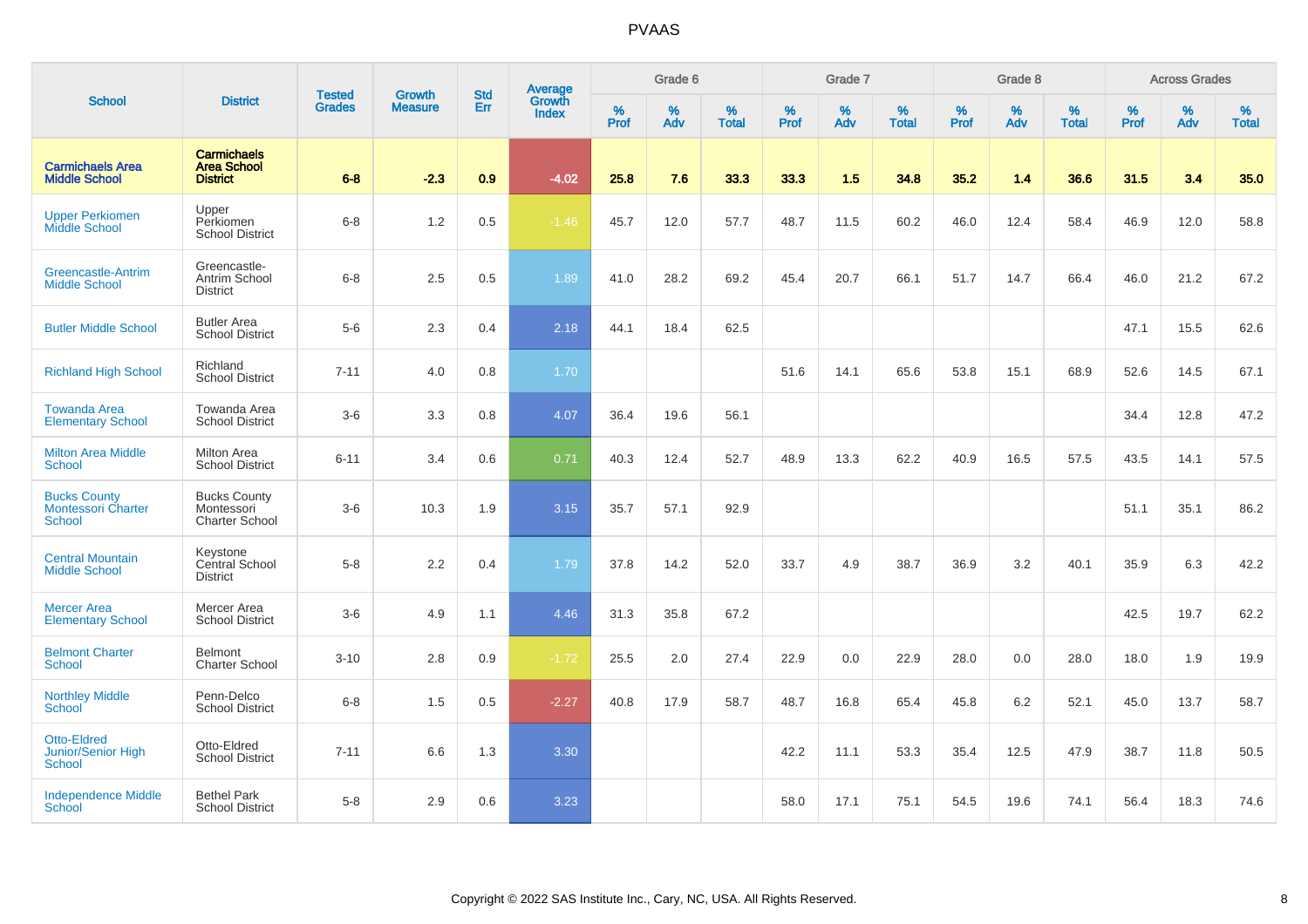|                                                   |                                                             | <b>Tested</b> | <b>Growth</b>  | <b>Std</b> |                                          |                  | Grade 6     |                   |           | Grade 7     |                   |           | Grade 8  |                   |              | <b>Across Grades</b> |                   |
|---------------------------------------------------|-------------------------------------------------------------|---------------|----------------|------------|------------------------------------------|------------------|-------------|-------------------|-----------|-------------|-------------------|-----------|----------|-------------------|--------------|----------------------|-------------------|
| <b>School</b>                                     | <b>District</b>                                             | <b>Grades</b> | <b>Measure</b> | Err        | <b>Average</b><br>Growth<br><b>Index</b> | %<br><b>Prof</b> | $\%$<br>Adv | %<br><b>Total</b> | %<br>Prof | $\%$<br>Adv | %<br><b>Total</b> | %<br>Prof | %<br>Adv | %<br><b>Total</b> | $\%$<br>Prof | $\%$<br>Adv          | %<br><b>Total</b> |
| <b>Carmichaels Area</b><br><b>Middle School</b>   | <b>Carmichaels</b><br><b>Area School</b><br><b>District</b> | $6 - 8$       | $-2.3$         | 0.9        | $-4.02$                                  | 25.8             | 7.6         | 33.3              | 33.3      | 1.5         | 34.8              | 35.2      | 1.4      | 36.6              | 31.5         | 3.4                  | 35.0              |
| <b>Universal Vare Charter</b><br>School           | <b>Universal Vare</b><br><b>Charter School</b>              | $6-8$         | 6.8            | 1.3        | 2.67                                     | 11.8             | 17.6        | 29.4              | 16.7      | 0.0         | 16.7              | 28.6      | 1.6      | 30.2              | 22.7         | 3.6                  | 26.4              |
| Spring-Ford Middle<br>School 7th Grade<br>Center  | Spring-Ford<br>Area School<br><b>District</b>               | $7 - 7$       | 2.7            | 0.5        | 5.10                                     |                  |             |                   | 52.7      | 21.3        | 74.0              |           |          |                   | 52.7         | 21.3                 | 74.0              |
| <b>Universal Daroff</b><br><b>Charter School</b>  | <b>Universal Daroff</b><br><b>Charter School</b>            | $3-8$         | 4.3            | 0.8        | 2.37                                     | 20.4             | 1.8         | 22.2              | 12.5      | 2.1         | 14.6              | 21.8      | 0.0      | 21.8              | 15.2         | 1.3                  | 16.5              |
| <b>Cambria Heights</b><br>Middle School           | Cambria<br><b>Heights School</b><br><b>District</b>         | $6-8$         | 1.3            | 0.7        | $-2.37$                                  | 43.0             | 25.0        | 68.0              | 51.0      | 5.2         | 56.2              | 48.2      | 13.4     | 61.6              | 47.4         | 14.6                 | 62.0              |
| <b>Canonsburg Middle</b><br>School                | Canon-<br>Mcmillan<br><b>School District</b>                | $7 - 8$       | 1.3            | 0.5        | $-0.84$                                  |                  |             |                   | 51.6      | 18.2        | 69.7              | 57.3      | 17.8     | 75.1              | 54.1         | 18.0                 | 72.1              |
| <b>Shallow Brook Inter</b><br>School              | Northeastern<br>York School<br><b>District</b>              | $4 - 6$       | 4.3            | 0.8        | 2.01                                     | 43.4             | 14.2        | 57.6              |           |             |                   |           |          |                   | 46.2         | 17.6                 | 63.8              |
| <b>First District</b><br><b>Elementary School</b> | Crawford<br><b>Central School</b><br><b>District</b>        | $3-6$         | 7.2            | 1.4        | 4.30                                     | 47.7             | 11.4        | 59.1              |           |             |                   |           |          |                   | 43.9         | 8.7                  | 52.6              |
| <b>Franklin Regional</b><br><b>Middle School</b>  | Franklin<br>Regional<br>School District                     | $6 - 8$       | 1.3            | 0.5        | $-0.30$                                  | 36.5             | 42.3        | 78.8              | 55.2      | 18.9        | 74.1              | 46.1      | 16.8     | 62.8              | 45.8         | 26.6                 | 72.3              |
| <b>Clearview Elementary</b><br><b>School</b>      | <b>Red Lion Area</b><br><b>School District</b>              | $3-6$         | 1.3            | 1.4        | 0.89                                     | 42.5             | 27.5        | 70.0              |           |             |                   |           |          |                   | 41.7         | 11.1                 | 52.8              |
| <b>Wayne Highlands</b><br>Middle School           | Wayne<br>Highlands<br>School District                       | $6 - 8$       | 2.8            | 0.7        | $-0.21$                                  | 50.4             | 17.1        | 67.6              | 50.0      | 18.1        | 68.1              | 48.4      | 13.9     | 62.3              | 49.6         | 16.3                 | 65.9              |
| <b>Danville Area Middle</b><br><b>School</b>      | Danville Area<br><b>School District</b>                     | $6 - 8$       | 1.3            | 0.6        | $-1.18$                                  | 41.0             | 27.1        | 68.1              | 52.9      | 20.3        | 73.2              | 43.3      | 21.7     | 65.0              | 45.8         | 22.9                 | 68.7              |
| <b>West Hills</b><br><b>Intermediate School</b>   | Armstrong<br>School District                                | $4 - 6$       | 3.5            | 0.7        | 3.51                                     | 41.9             | 18.9        | 60.8              |           |             |                   |           |          |                   | 43.1         | 15.8                 | 58.9              |
| <b>Discovery Charter</b><br>School                | Discovery<br>Charter School                                 | $3-8$         | 4.6            | 0.9        | 2.43                                     | 27.3             | 9.1         | 36.4              | 35.6      | 3.4         | 39.0              | 45.7      | 5.7      | 51.4              | 29.8         | 3.4                  | 33.2              |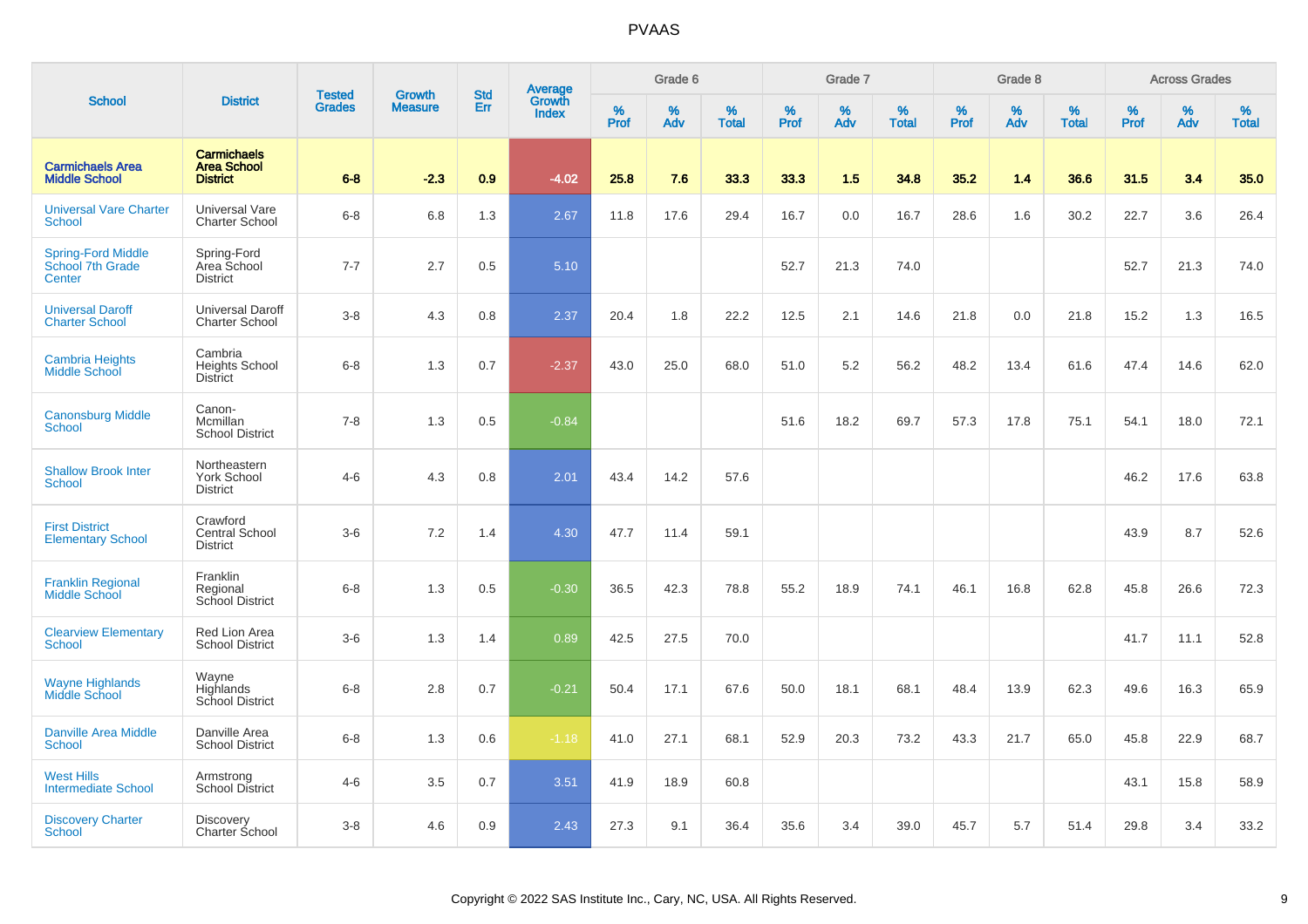|                                                                |                                                             |                                | <b>Growth</b>  | <b>Std</b> | <b>Average</b>         |                  | Grade 6  |                   |                  | Grade 7  |                   |           | Grade 8  |                   |                  | <b>Across Grades</b> |                   |
|----------------------------------------------------------------|-------------------------------------------------------------|--------------------------------|----------------|------------|------------------------|------------------|----------|-------------------|------------------|----------|-------------------|-----------|----------|-------------------|------------------|----------------------|-------------------|
| <b>School</b>                                                  | <b>District</b>                                             | <b>Tested</b><br><b>Grades</b> | <b>Measure</b> | Err        | Growth<br><b>Index</b> | %<br><b>Prof</b> | %<br>Adv | %<br><b>Total</b> | %<br><b>Prof</b> | %<br>Adv | %<br><b>Total</b> | %<br>Prof | %<br>Adv | %<br><b>Total</b> | %<br><b>Prof</b> | %<br>Adv             | %<br><b>Total</b> |
| <b>Carmichaels Area</b><br><b>Middle School</b>                | <b>Carmichaels</b><br><b>Area School</b><br><b>District</b> | $6 - 8$                        | $-2.3$         | 0.9        | $-4.02$                | 25.8             | 7.6      | 33.3              | 33.3             | 1.5      | 34.8              | 35.2      | 1.4      | 36.6              | 31.5             | 3.4                  | 35.0              |
| <b>Locust Grove</b><br><b>Elementary School</b>                | Red Lion Area<br><b>School District</b>                     | $3-6$                          | 6.2            | 1.3        | 4.89                   | 40.9             | 22.7     | 63.6              |                  |          |                   |           |          |                   | 44.2             | 12.6                 | 56.8              |
| <b>Wattsburg Area Middle</b><br>School                         | Wattsburg Area<br>School District                           | $5-9$                          | 3.0            | 0.6        | 0.15                   | 52.7             | 18.3     | 71.0              | 46.2             | 13.2     | 59.3              | 60.8      | 5.9      | 66.7              | 52.4             | 11.5                 | 63.9              |
| <b>Pennwood Middle</b><br><b>School</b>                        | Pennsbury<br><b>School District</b>                         | $6-8$                          | 0.1            | 0.5        | $-2.67$                | 52.7             | 20.4     | 73.1              | 52.3             | 13.7     | 66.0              | 48.4      | 12.6     | 61.0              | 51.1             | 15.5                 | 66.7              |
| <b>Esperanza Academy</b><br><b>Charter School</b>              | Esperanza<br>Academy<br>Charter School                      | $4 - 11$                       | 1.2            | 0.5        | $-2.91$                | 17.4             | 0.5      | 17.9              | 22.3             | 1.4      | 23.6              | 18.9      | 0.5      | 19.4              | 19.0             | 0.9                  | 19.9              |
| Somerset Area Jr-Sr<br><b>High School</b>                      | Somerset Area<br><b>School District</b>                     | $6 - 11$                       | 0.7            | 0.6        | $-3.13$                | 42.4             | 28.8     | 71.2              | 46.7             | 17.5     | 64.2              | 52.5      | 12.8     | 65.2              | 47.3             | 19.5                 | 66.8              |
| <b>Gettysburg Area</b><br>Middle School                        | Gettysburg<br>Area School<br><b>District</b>                | $6 - 8$                        | 2.4            | 0.5        | 2.01                   | 43.6             | 23.4     | 67.0              | 48.7             | 11.6     | 60.3              | 46.0      | 10.7     | 56.7              | 46.2             | 14.9                 | 61.2              |
| Pittsburgh Capa 6-12                                           | Pittsburgh<br>School District                               | $6 - 11$                       | 0.0            | 0.7        | $-2.97$                | 44.7             | 37.2     | 81.9              | 58.3             | 27.0     | 85.2              | 42.7      | 30.1     | 72.8              | 49.0             | 31.1                 | 80.1              |
| <b>Cambridge Springs</b><br><b>Elementary School</b>           | Penncrest<br><b>School District</b>                         | $3-6$                          | 5.7            | 1.2        | 3.02                   | 34.7             | 14.3     | 49.0              |                  |          |                   |           |          |                   | 40.4             | 13.2                 | 53.5              |
| <b>Delaware Valley</b><br><b>Middle School</b>                 | Delaware<br><b>Valley School</b><br><b>District</b>         | $6 - 8$                        | 2.3            | 0.6        | $-0.70$                | 47.3             | 17.6     | 64.9              | 50.8             | 21.0     | 71.8              | 51.9      | 20.2     | 72.1              | 50.0             | 19.5                 | 69.5              |
| <b>Oil City Area Middle</b><br>School                          | Oil City Area<br>School District                            | $5-8$                          | 2.6            | 0.5        | 0.85                   | 41.1             | 9.7      | 50.8              | 33.1             | 4.7      | 37.8              | 42.0      | 7.6      | 49.6              | 41.1             | 6.1                  | 47.2              |
| <b>Wyalusing Valley</b><br>Junior/Senior High<br><b>School</b> | <b>Wyalusing Area</b><br>School District                    | $7 - 12$                       | 2.0            | 0.9        | $-1.80$                |                  |          |                   | 43.5             | 12.0     | 55.4              | 36.8      | 3.8      | 40.6              | 39.9             | 7.6                  | 47.5              |
| <b>Hanover Middle</b><br>School                                | <b>Hanover Public</b><br><b>School District</b>             | $5-8$                          | 1.6            | 0.5        | 0.20                   | 42.8             | 9.4      | 52.2              | 46.1             | 6.2      | 52.3              | 39.0      | 7.3      | 46.3              | 42.2             | 6.5                  | 48.7              |
| <b>Sayre Area High</b><br>School                               | Sayre Area<br>School District                               | $7 - 11$                       | 1.6            | 1.0        | $-2.25$                |                  |          |                   | 47.0             | 8.4      | 55.4              | 39.0      | 4.9      | 43.9              | 43.0             | 6.7                  | 49.7              |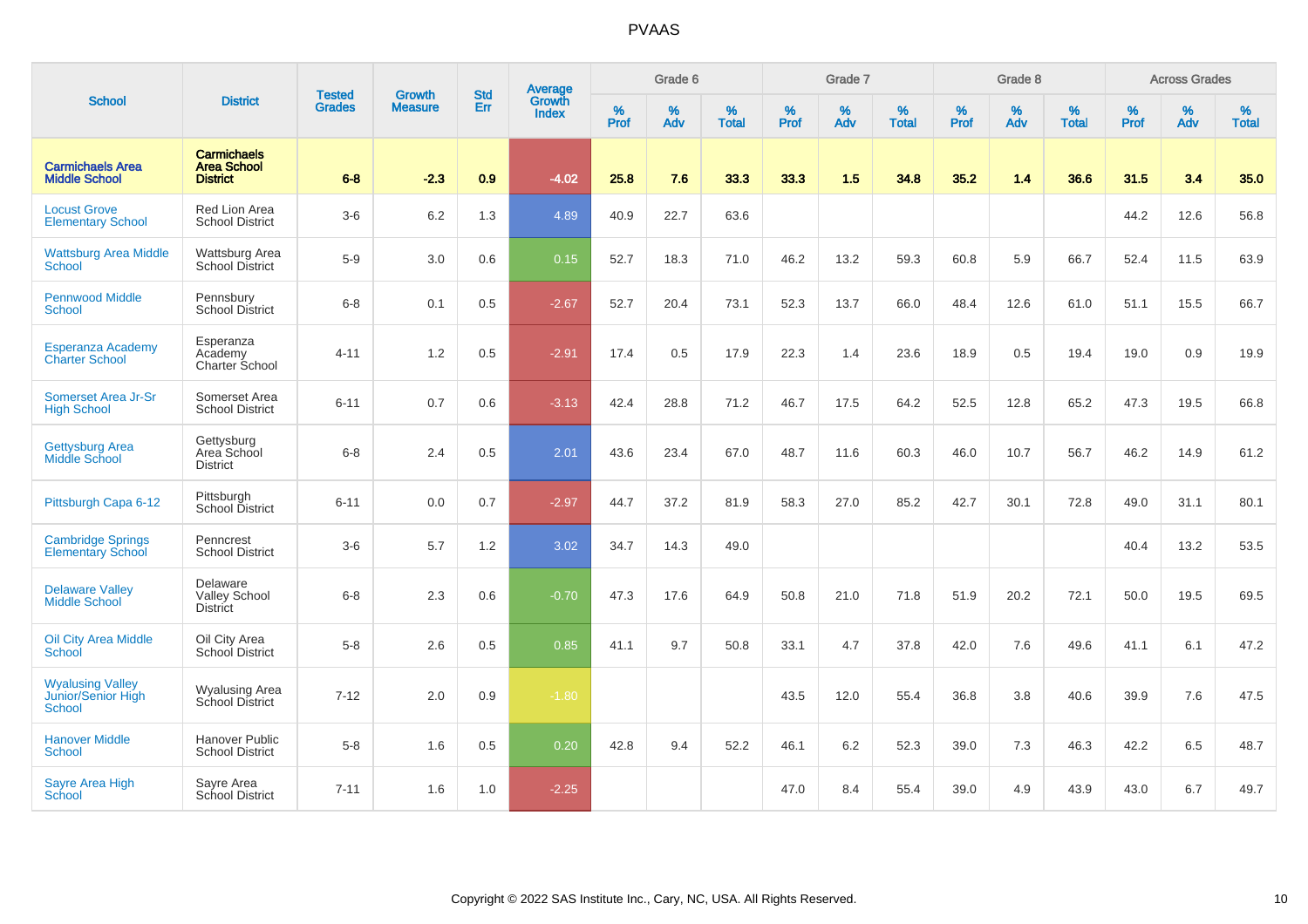| <b>School</b>                                                     |                                                             |                                |                                 |                   |                                          |           | Grade 6  |                   |           | Grade 7  |                   |           | Grade 8  |                   |           | <b>Across Grades</b> |                   |
|-------------------------------------------------------------------|-------------------------------------------------------------|--------------------------------|---------------------------------|-------------------|------------------------------------------|-----------|----------|-------------------|-----------|----------|-------------------|-----------|----------|-------------------|-----------|----------------------|-------------------|
|                                                                   | <b>District</b>                                             | <b>Tested</b><br><b>Grades</b> | <b>Growth</b><br><b>Measure</b> | <b>Std</b><br>Err | <b>Average</b><br>Growth<br><b>Index</b> | %<br>Prof | %<br>Adv | %<br><b>Total</b> | %<br>Prof | %<br>Adv | %<br><b>Total</b> | %<br>Prof | %<br>Adv | %<br><b>Total</b> | %<br>Prof | %<br>Adv             | %<br><b>Total</b> |
| <b>Carmichaels Area</b><br><b>Middle School</b>                   | <b>Carmichaels</b><br><b>Area School</b><br><b>District</b> | $6 - 8$                        | $-2.3$                          | 0.9               | $-4.02$                                  | 25.8      | 7.6      | 33.3              | 33.3      | 1.5      | 34.8              | 35.2      | 1.4      | 36.6              | 31.5      | 3.4                  | 35.0              |
| <b>Avella Area</b><br><b>Junior/Senior High</b><br><b>School</b>  | Avella Area<br><b>School District</b>                       | $7 - 12$                       | 6.3                             | 1.5               | 0.80                                     |           |          |                   | 60.0      | 5.7      | 65.7              | 63.0      | 18.5     | 81.5              | 61.3      | 11.3                 | 72.6              |
| <b>Harlan Rowe Middle</b><br>School                               | Athens Area<br><b>School District</b>                       | $6 - 8$                        | 2.9                             | 0.6               | 0.73                                     | 39.6      | 18.7     | 58.2              | 56.9      | 5.1      | 62.0              | 45.3      | 7.2      | 52.5              | 47.3      | 10.2                 | 57.6              |
| Pennsylvania Distance<br><b>Learning Charter</b><br><b>School</b> | Pennsylvania<br>Distance<br>Learning<br>Charter School      | $3 - 12$                       | 0.0                             | 0.7               | $-1.90$                                  | 16.2      | 4.0      | 20.3              | 25.6      | 1.2      | 26.7              | 33.3      | 2.3      | 35.6              | 25.8      | 3.0                  | 28.8              |
| <b>Tussey Mountain</b><br>Middle School                           | <b>Tussey</b><br>Mountain<br><b>School District</b>         | $5-8$                          | 1.8                             | 0.8               | 0.21                                     | 46.3      | 8.5      | 54.9              | 45.2      | 0.0      | 45.2              | 47.2      | 2.8      | 50.0              | 46.0      | 4.0                  | 50.0              |
| <b>Rhodes E Washington</b><br><b>School</b>                       | Philadelphia<br>City School<br><b>District</b>              | $3 - 8$                        | 5.1                             | 1.7               | $-0.19$                                  |           |          |                   | 0.0       | 0.0      | 0.0               | 9.1       | 0.0      | 9.1               | 4.4       | 0.0                  | 4.4               |
| <b>Universal Creighton</b><br><b>Charter School</b>               | Universal<br>Creighton<br>Charter School                    | $3 - 8$                        | $-0.0$                          | 0.7               | $-3.71$                                  | 25.6      | 2.3      | 27.9              | 15.4      | 4.6      | 20.0              | 34.9      | 5.8      | 40.7              | 28.8      | 4.7                  | 33.5              |
| <b>Wilson Middle School</b>                                       | Carlisle Area<br><b>School District</b>                     | $6 - 8$                        | 2.4                             | 0.6               | $-1.27$                                  | 42.0      | 14.0     | 56.0              | 45.6      | 10.6     | 56.2              | 38.6      | 10.3     | 49.0              | 42.2      | 11.6                 | 53.8              |
| <b>Camp Curtin Academy</b>                                        | Harrisburg City<br>School District                          | $5-8$                          | 2.7                             | 0.6               | 1.25                                     | 6.2       | 0.0      | 6.2               | 5.3       | 0.8      | 6.1               | 6.6       | 0.0      | 6.6               | 4.9       | $0.2\,$              | 5.1               |
| <b>Decatur Stephen</b><br><b>School</b>                           | Philadelphia<br>City School<br><b>District</b>              | $3 - 8$                        | 5.0                             | 1.1               | 1.52                                     | 22.2      | 11.1     | 33.3              | 38.9      | 5.6      | 44.4              | 50.0      | 0.0      | 50.0              | 41.1      | 7.5                  | 48.6              |
| Hartman Intermediate<br><b>School</b>                             | <b>Ellwood City</b><br>Area School<br><b>District</b>       | $5-6$                          | 3.7                             | 0.8               | 3.45                                     | 47.0      | 14.8     | 61.7              |           |          |                   |           |          |                   | 50.2      | 13.2                 | 63.5              |
| <b>Freire Charter School</b>                                      | <b>Freire Charter</b><br>School                             | $5 - 11$                       | 1.6                             | 0.7               | $-0.46$                                  | 31.4      | 1.4      | 32.9              | 28.3      | 2.0      | 30.3              | 33.6      | 3.7      | 37.4              | 27.6      | 1.9                  | 29.5              |
| <b>Tacony Academy</b><br><b>Charter School</b>                    | Tacony<br>Academy<br><b>Charter School</b>                  | $3 - 11$                       | $-3.1$                          | 0.8               | $-5.44$                                  | 21.7      | 4.4      | 26.1              | 48.0      | 1.4      | 49.3              | 17.1      | 5.7      | 22.9              | 25.6      | 2.4                  | 28.0              |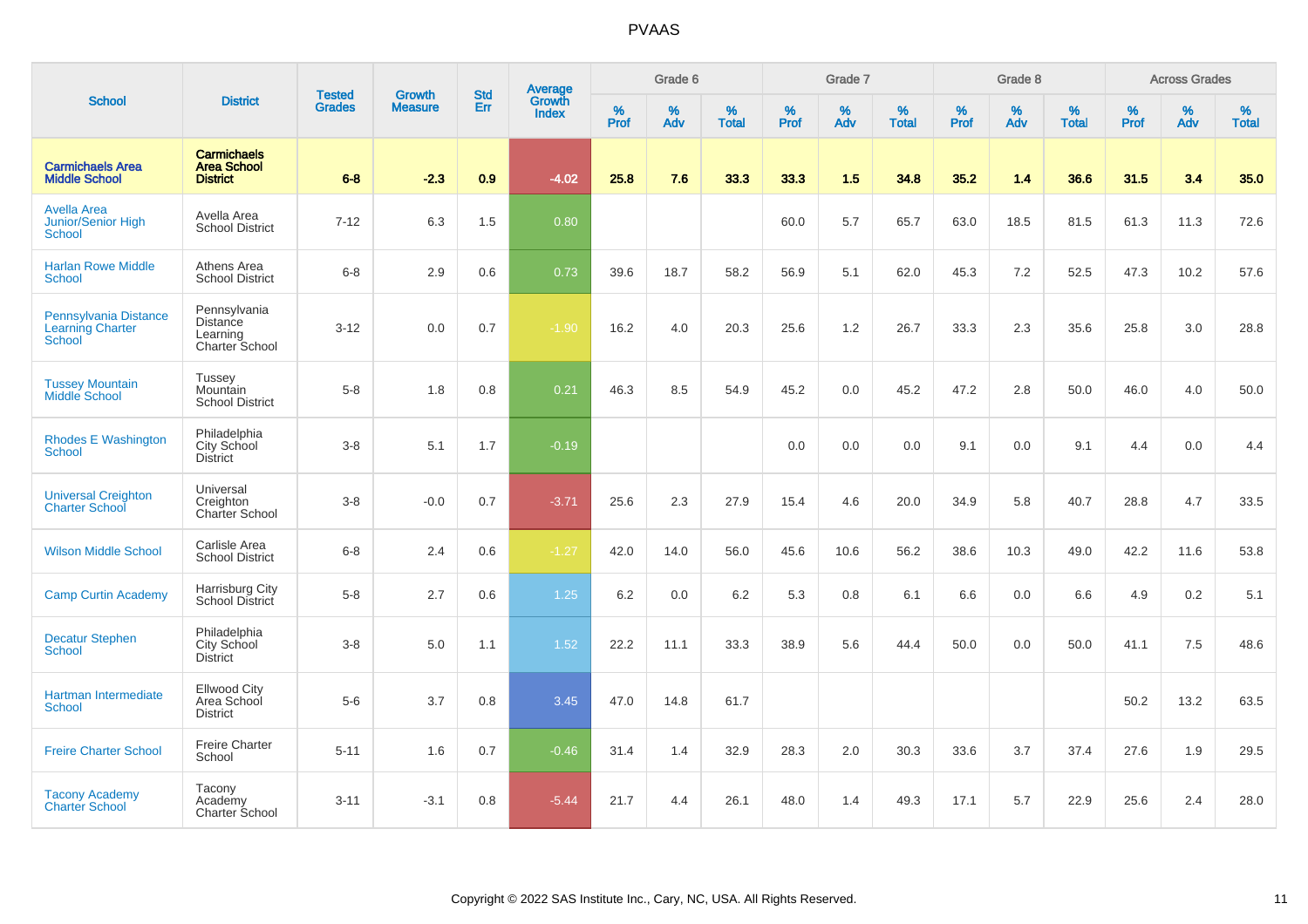| <b>School</b>                                             |                                                             | <b>Tested</b> | <b>Growth</b>  | <b>Std</b> |                                          |                  | Grade 6  |                   |           | Grade 7  |                   |                  | Grade 8  |                   |           | <b>Across Grades</b> |                   |
|-----------------------------------------------------------|-------------------------------------------------------------|---------------|----------------|------------|------------------------------------------|------------------|----------|-------------------|-----------|----------|-------------------|------------------|----------|-------------------|-----------|----------------------|-------------------|
|                                                           | <b>District</b>                                             | <b>Grades</b> | <b>Measure</b> | Err        | <b>Average</b><br>Growth<br><b>Index</b> | %<br><b>Prof</b> | %<br>Adv | %<br><b>Total</b> | %<br>Prof | %<br>Adv | %<br><b>Total</b> | %<br><b>Prof</b> | %<br>Adv | %<br><b>Total</b> | %<br>Prof | %<br>Adv             | %<br><b>Total</b> |
| <b>Carmichaels Area</b><br><b>Middle School</b>           | <b>Carmichaels</b><br><b>Area School</b><br><b>District</b> | $6 - 8$       | $-2.3$         | 0.9        | $-4.02$                                  | 25.8             | 7.6      | 33.3              | 33.3      | 1.5      | 34.8              | 35.2             | 1.4      | 36.6              | 31.5      | 3.4                  | 35.0              |
| Williamsburg<br>Community<br>Junior/Senior High<br>School | Williamsburg<br>Community<br><b>School District</b>         | $7 - 11$      | 6.3            | 1.4        | 1.93                                     |                  |          |                   | 47.6      | 9.5      | 57.1              | 43.8             | 12.5     | 56.2              | 46.0      | 10.8                 | 56.8              |
| <b>Hollidaysburg Area</b><br>Junior High School           | Hollidaysburg<br>Area School<br><b>District</b>             | $7 - 9$       | $-0.6$         | 0.6        | $-5.75$                                  |                  |          |                   | 46.8      | 17.3     | 64.1              | 45.3             | 12.0     | 57.3              | 46.0      | 14.7                 | 60.8              |
| <b>Spring Cove Middle</b><br>School                       | Spring Cove<br>School District                              | $6 - 8$       | 0.7            | 0.6        | $-1.46$                                  | 42.1             | 13.5     | 55.6              | 48.8      | 6.3      | 55.1              | 34.6             | 11.8     | 46.5              | 41.8      | 10.5                 | 52.4              |
| <b>East Coventry</b><br><b>Elementary School</b>          | Owen J Roberts<br><b>School District</b>                    | $3-6$         | 4.7            | 1.0        | 2.53                                     | 43.1             | 31.9     | 75.0              |           |          |                   |                  |          |                   | 54.0      | 21.1                 | 75.1              |
| <b>Annville Elementary</b><br>School                      | Annville-Cleona<br><b>School District</b>                   | $3-6$         | 2.9            | 0.9        | 3.08                                     | 39.6             | 21.9     | 61.5              |           |          |                   |                  |          |                   | 44.4      | 15.7                 | 60.2              |
| <b>Lycoming Valley</b><br>Intermediate School             | Williamsport<br>Area School<br><b>District</b>              | $4 - 6$       | 1.0            | 0.7        | 1.42                                     | 50.0             | 7.3      | 57.3              |           |          |                   |                  |          |                   | 48.6      | 10.1                 | 58.7              |
| <b>Rowland Academy</b>                                    | Harrisburg City<br>School District                          | $5-8$         | 0.7            | 0.6        | $-0.15$                                  | 10.7             | 2.3      | 13.0              | 6.4       | 2.7      | 9.1               | 12.3             | 0.9      | 13.2              | 7.8       | 1.5                  | 9.3               |
| <b>Daniel Boone Area</b><br><b>Middle School</b>          | Daniel Boone<br>Area School<br><b>District</b>              | $6-8$         | 1.9            | 0.5        | 0.63                                     | 31.7             | 16.1     | 47.8              | 46.1      | 7.4      | 53.4              | 43.0             | 9.3      | 52.3              | 40.4      | 10.8                 | 51.2              |
| <b>Peters Township</b><br><b>Middle School</b>            | Peters<br>Township<br><b>School District</b>                | $6 - 8$       | 2.4            | $0.5\,$    | 2.73                                     |                  |          |                   | 57.8      | 25.7     | 83.5              | 63.8             | 20.1     | 83.9              | 61.0      | 22.7                 | 83.7              |
| Old Forge<br>Junior/Senior High<br><b>School</b>          | Old Forge<br>School District                                | $7 - 12$      | 0.7            | 1.1        | $-3.27$                                  |                  |          |                   | 33.3      | 24.2     | 57.6              | 44.1             | 6.8      | 50.8              | 38.4      | 16.0                 | 54.4              |
| <b>John Beck Elementary</b><br><b>School</b>              | <b>Warwick School</b><br><b>District</b>                    | $3-6$         | 4.0            | 1.1        | 3.61                                     | 42.4             | 32.2     | 74.6              |           |          |                   |                  |          |                   | 49.4      | 18.6                 | 68.0              |
| <b>Oakview Elementary</b><br>School                       | West Middlesex<br>Area School<br><b>District</b>            | $4 - 6$       | 5.2            | 1.2        | 2.85                                     | 41.0             | 26.2     | 67.2              |           |          |                   |                  |          |                   | 43.0      | 18.0                 | 61.0              |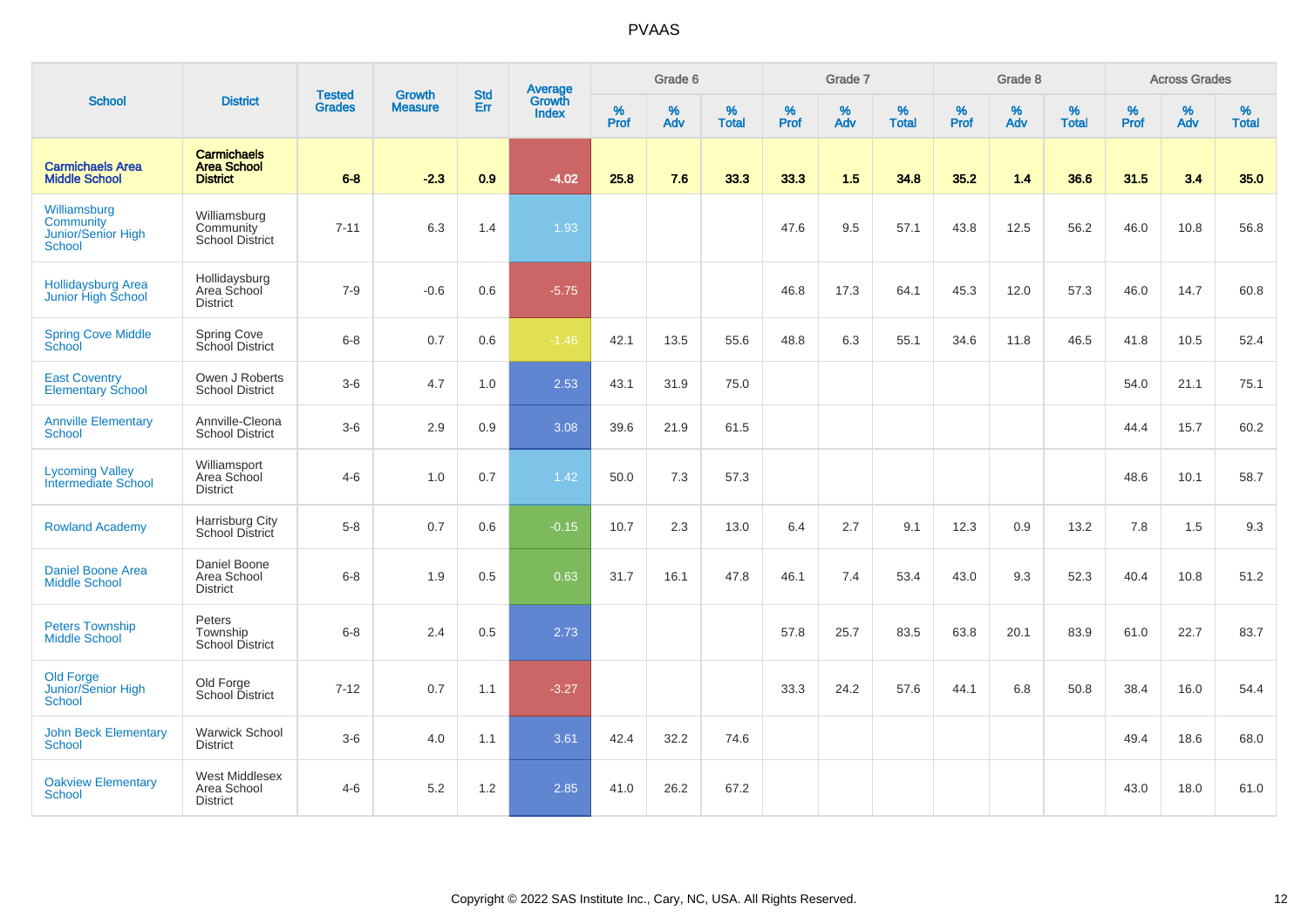| <b>School</b>                                        |                                                             |                                |                                 | <b>Std</b> |                                          |           | Grade 6  |                   |           | Grade 7  |                   |           | Grade 8  |                   |           | <b>Across Grades</b> |                   |
|------------------------------------------------------|-------------------------------------------------------------|--------------------------------|---------------------------------|------------|------------------------------------------|-----------|----------|-------------------|-----------|----------|-------------------|-----------|----------|-------------------|-----------|----------------------|-------------------|
|                                                      | <b>District</b>                                             | <b>Tested</b><br><b>Grades</b> | <b>Growth</b><br><b>Measure</b> | Err        | <b>Average</b><br>Growth<br><b>Index</b> | %<br>Prof | %<br>Adv | %<br><b>Total</b> | %<br>Prof | %<br>Adv | %<br><b>Total</b> | %<br>Prof | %<br>Adv | %<br><b>Total</b> | %<br>Prof | %<br>Adv             | %<br><b>Total</b> |
| <b>Carmichaels Area</b><br><b>Middle School</b>      | <b>Carmichaels</b><br><b>Area School</b><br><b>District</b> | $6 - 8$                        | $-2.3$                          | 0.9        | $-4.02$                                  | 25.8      | 7.6      | 33.3              | 33.3      | 1.5      | 34.8              | 35.2      | 1.4      | 36.6              | 31.5      | 3.4                  | 35.0              |
| Jefferson-Morgan<br><b>Middle/High School</b>        | Jefferson-<br>Morgan School<br><b>District</b>              | $7 - 10$                       | 4.7                             | 1.2        | 0.88                                     |           |          |                   | 41.8      | 5.4      | 47.3              | 44.4      | 6.7      | 51.1              | 43.0      | 6.0                  | 49.0              |
| <b>Lenape Elementary</b><br><b>School</b>            | Armstrong<br><b>School District</b>                         | $3-6$                          | 3.7                             | 0.9        | 4.12                                     | 43.6      | 16.8     | 60.4              |           |          |                   |           |          |                   | 39.8      | 11.9                 | 51.7              |
| <b>Elk Lake Junior/Senior</b><br><b>High School</b>  | Elk Lake School<br><b>District</b>                          | $7 - 11$                       | 2.3                             | 0.9        | $-0.66$                                  |           |          |                   | 39.8      | 11.4     | 51.1              | 35.8      | 6.2      | 42.0              | 37.9      | 8.9                  | 46.8              |
| <b>Provident Charter</b><br><b>School</b>            | Provident<br><b>Charter School</b>                          | $3 - 8$                        | 4.1                             | 1.1        | $-1.11$                                  | 15.8      | 5.3      | 21.0              | 13.6      | 0.0      | 13.6              | 17.2      | 3.4      | 20.7              | 16.4      | 2.9                  | 19.3              |
| <b>Ward L Myers</b><br><b>Elementary School</b>      | Muncy School<br><b>District</b>                             | $3-6$                          | 1.1                             | 1.0        | 1.03                                     | 48.7      | 30.8     | 79.5              |           |          |                   |           |          |                   | 48.8      | 19.0                 | 67.7              |
| <b>Broughal Middle</b><br>School                     | <b>Bethlehem Area</b><br><b>School District</b>             | $6 - 8$                        | 3.4                             | 0.9        | 0.30                                     | 39.2      | 3.8      | 43.0              | 23.6      | 0.0      | 23.6              | 25.8      | 3.2      | 29.0              | 30.0      | 2.4                  | 32.4              |
| <b>Pleasant Valley Middle</b><br><b>School</b>       | Pleasant Valley<br>School District                          | $7 - 8$                        | 2.6                             | 0.7        | 1.39                                     |           |          |                   | 47.2      | 10.7     | 57.9              | 52.6      | 7.7      | 60.3              | 49.6      | 9.4                  | 58.9              |
| Pennsylvania Cyber<br><b>Charter School</b>          | Pennsylvania<br>Cyber Charter<br>School                     | $3 - 11$                       | 2.1                             | 0.5        | 2.03                                     | 39.5      | 11.2     | 50.7              | 42.9      | 3.4      | 46.4              | 39.5      | 2.6      | 42.0              | 40.1      | 7.4                  | 47.5              |
| <b>Shenandoah Valley</b><br><b>Elementary School</b> | Shenandoah<br><b>Valley School</b><br><b>District</b>       | $3-6$                          | 5.1                             | 1.2        | 4.21                                     | 31.4      | 9.8      | 41.2              |           |          |                   |           |          |                   | 35.6      | 6.9                  | 42.5              |
| <b>Pine Grove Area</b><br><b>Middle School</b>       | Pine Grove<br>Area School<br><b>District</b>                | $5-8$                          | 0.9                             | 0.6        | $-0.49$                                  | 41.0      | 14.5     | 55.6              | 44.7      | 0.8      | 45.5              | 45.5      | 6.2      | 51.8              | 46.3      | 5.8                  | 52.1              |
| <b>Clark Wood</b><br><b>Elementary School</b>        | Northern Tioga<br>School District                           | $3-6$                          | 6.3                             | 1.5        | 3.66                                     | 36.8      | 18.4     | 55.3              |           |          |                   |           |          |                   | 41.7      | 10.9                 | 52.6              |
| <b>Pottsgrove Middle</b><br>School                   | Pottsgrove<br>School District                               | $6 - 8$                        | 0.3                             | 0.5        | $-3.00$                                  | 42.3      | 6.4      | 48.7              | 53.1      | 9.1      | 62.3              | 40.4      | 3.7      | 44.2              | 45.1      | 6.3                  | 51.4              |
| <b>Springton Lake Middle</b><br>School               | Rose Tree<br>Media School<br><b>District</b>                | $6 - 8$                        | 0.3                             | 0.5        | $-2.54$                                  | 41.0      | 44.4     | 85.4              | 51.8      | 27.0     | 78.8              | 56.2      | 22.8     | 79.0              | 49.2      | 32.1                 | 81.3              |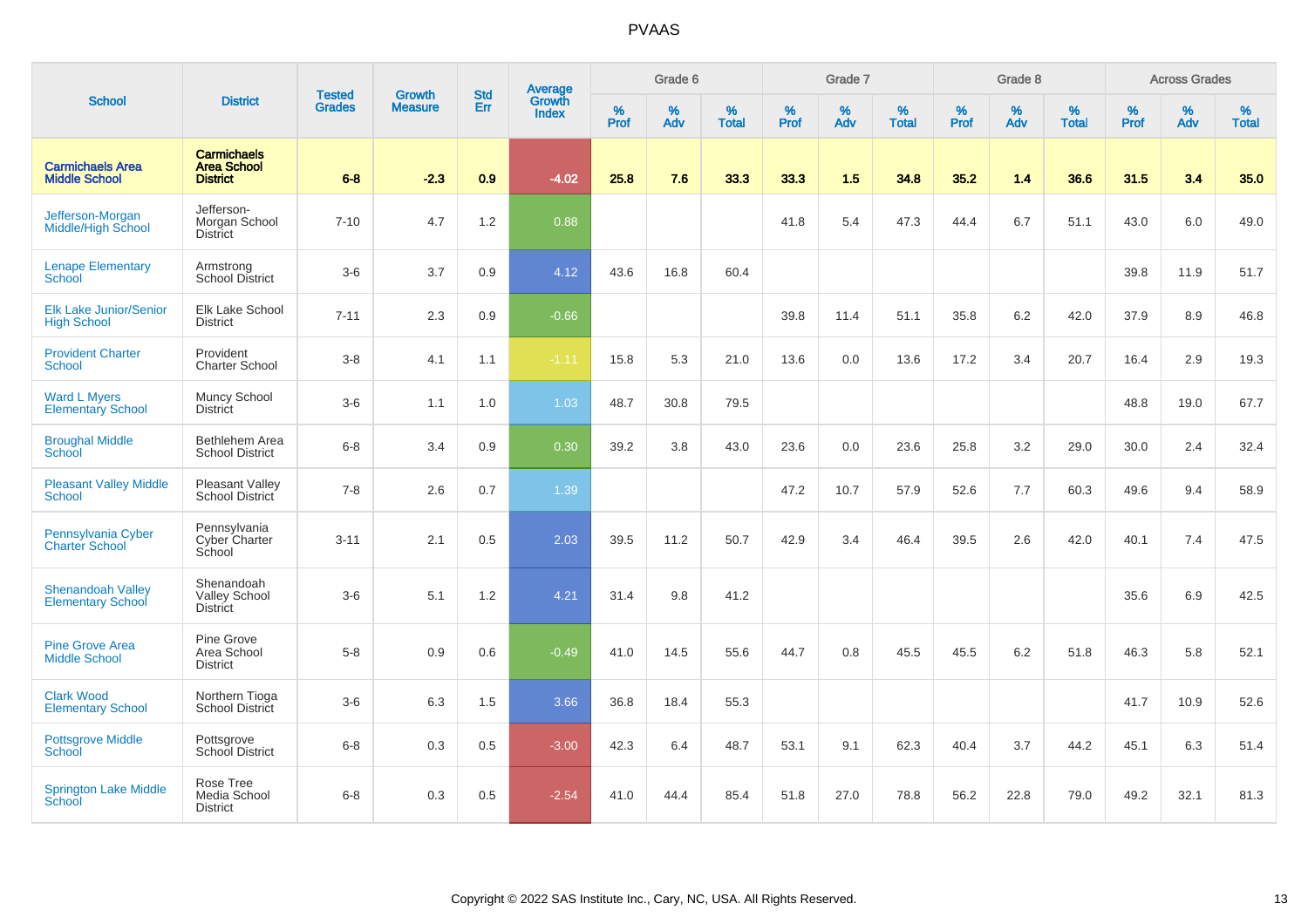|                                                                           |                                                                       |                                | <b>Growth</b>  | <b>Std</b> |                                          |           | Grade 6  |                   |           | Grade 7  |                   |           | Grade 8  |                   |           | <b>Across Grades</b> |                   |
|---------------------------------------------------------------------------|-----------------------------------------------------------------------|--------------------------------|----------------|------------|------------------------------------------|-----------|----------|-------------------|-----------|----------|-------------------|-----------|----------|-------------------|-----------|----------------------|-------------------|
| <b>School</b>                                                             | <b>District</b>                                                       | <b>Tested</b><br><b>Grades</b> | <b>Measure</b> | Err        | <b>Average</b><br>Growth<br><b>Index</b> | %<br>Prof | %<br>Adv | %<br><b>Total</b> | %<br>Prof | %<br>Adv | %<br><b>Total</b> | %<br>Prof | %<br>Adv | %<br><b>Total</b> | %<br>Prof | %<br>Adv             | %<br><b>Total</b> |
| <b>Carmichaels Area</b><br><b>Middle School</b>                           | <b>Carmichaels</b><br><b>Area School</b><br><b>District</b>           | $6 - 8$                        | $-2.3$         | 0.9        | $-4.02$                                  | 25.8      | 7.6      | 33.3              | 33.3      | 1.5      | 34.8              | 35.2      | 1.4      | 36.6              | 31.5      | 3.4                  | 35.0              |
| <b>Kulp Elementary</b><br>School                                          | North Penn<br><b>School District</b>                                  | $3-6$                          | 3.8            | 1.1        | 3.56                                     | 42.6      | 29.4     | 72.1              |           |          |                   |           |          |                   | 50.4      | 17.9                 | 68.3              |
| <b>Rock L Butler Middle</b><br><b>School</b>                              | <b>Wellsboro Area</b><br><b>School District</b>                       | $5-8$                          | $-0.6$         | 0.6        | $-4.12$                                  | 41.8      | 15.3     | 57.1              | 46.6      | 15.2     | 61.9              | 44.3      | 15.5     | 59.8              | 49.2      | 13.0                 | 62.2              |
| Landisville<br><b>Intermediate Center</b>                                 | Hempfield<br>School District                                          | $4 - 6$                        | 3.1            | 0.8        | 3.92                                     | 39.3      | 36.6     | 75.9              |           |          |                   |           |          |                   | 46.3      | 26.4                 | 72.8              |
| <b>Moon Area Upper</b><br><b>Middle School</b>                            | Moon Area<br><b>School District</b>                                   | $7 - 8$                        | $-0.9$         | 0.5        | $-6.58$                                  |           |          |                   | 51.6      | 10.8     | 62.4              | 52.0      | 17.4     | 69.4              | 51.8      | 14.1                 | 65.9              |
| <b>Mid Valley Elementary</b><br>Center                                    | Mid Valley<br><b>School District</b>                                  | $3-6$                          | 2.6            | 0.8        | 3.22                                     | 48.8      | 10.4     | 59.2              |           |          |                   |           |          |                   | 43.3      | 10.6                 | 53.9              |
| <b>California Area Middle</b><br><b>School</b>                            | California Area<br><b>School District</b>                             | $7 - 9$                        | 3.3            | 1.2        | $-0.06$                                  |           |          |                   | 45.4      | 18.2     | 63.6              | 50.0      | 18.5     | 68.5              | 47.7      | 18.4                 | 66.1              |
| <b>Kane Area Middle</b><br><b>School</b>                                  | Kane Area<br><b>School District</b>                                   | $6 - 10$                       | 3.3            | 0.8        | 0.65                                     | 40.6      | 15.6     | 56.2              | 50.8      | 6.0      | 56.7              | 50.0      | 9.8      | 59.8              | 47.4      | 10.3                 | 57.8              |
| <b>Linglestown Middle</b><br>School                                       | Central<br>Dauphin School<br><b>District</b>                          | $6 - 8$                        | 1.3            | 0.5        | $-1.36$                                  | 45.2      | 18.8     | 63.9              | 45.4      | 7.7      | 53.1              | 40.4      | 14.5     | 54.9              | 43.8      | 13.6                 | 57.4              |
| <b>Troy Area</b><br>Junior/Senior High<br><b>School</b>                   | <b>Troy Area</b><br>School District                                   | $7 - 10$                       | 3.5            | 0.9        | 2.14                                     |           |          |                   | 45.6      | 6.5      | 52.2              | 42.4      | 10.2     | 52.5              | 43.8      | 8.6                  | 52.4              |
| East Pennsboro Area<br><b>Middle School</b>                               | East Pennsboro<br>Area School<br><b>District</b>                      | $6 - 8$                        | 2.3            | 0.6        | $-0.26$                                  | 35.0      | 18.1     | 53.1              | 50.6      | 10.0     | 60.6              | 47.1      | 8.2      | 55.3              | 44.5      | 12.0                 | 56.5              |
| <b>Union High School</b>                                                  | Union School<br><b>District</b>                                       | $6 - 12$                       | 3.1            | 1.1        | $-0.02$                                  | 40.9      | 20.4     | 61.4              | 40.5      | 0.0      | 40.5              | 40.0      | 6.7      | 46.7              | 40.5      | 9.5                  | 50.0              |
| <b>Robert Benjamin Wiley</b><br><b>Community Charter</b><br><b>School</b> | Robert<br><b>Benjamin Wiley</b><br>Community<br><b>Charter School</b> | $3 - 8$                        | 3.6            | 0.9        | 2.78                                     | 23.4      | 4.3      | 27.7              | 28.1      | 1.8      | 29.8              | 31.1      | 0.0      | 31.1              | 24.2      | 2.4                  | 26.5              |
| <b>Portage Area</b><br><b>Elementary School</b>                           | Portage Area<br><b>School District</b>                                | $3-6$                          | 5.2            | 1.3        | 3.73                                     | 52.0      | 28.0     | 80.0              |           |          |                   |           |          |                   | 51.4      | 21.4                 | 72.9              |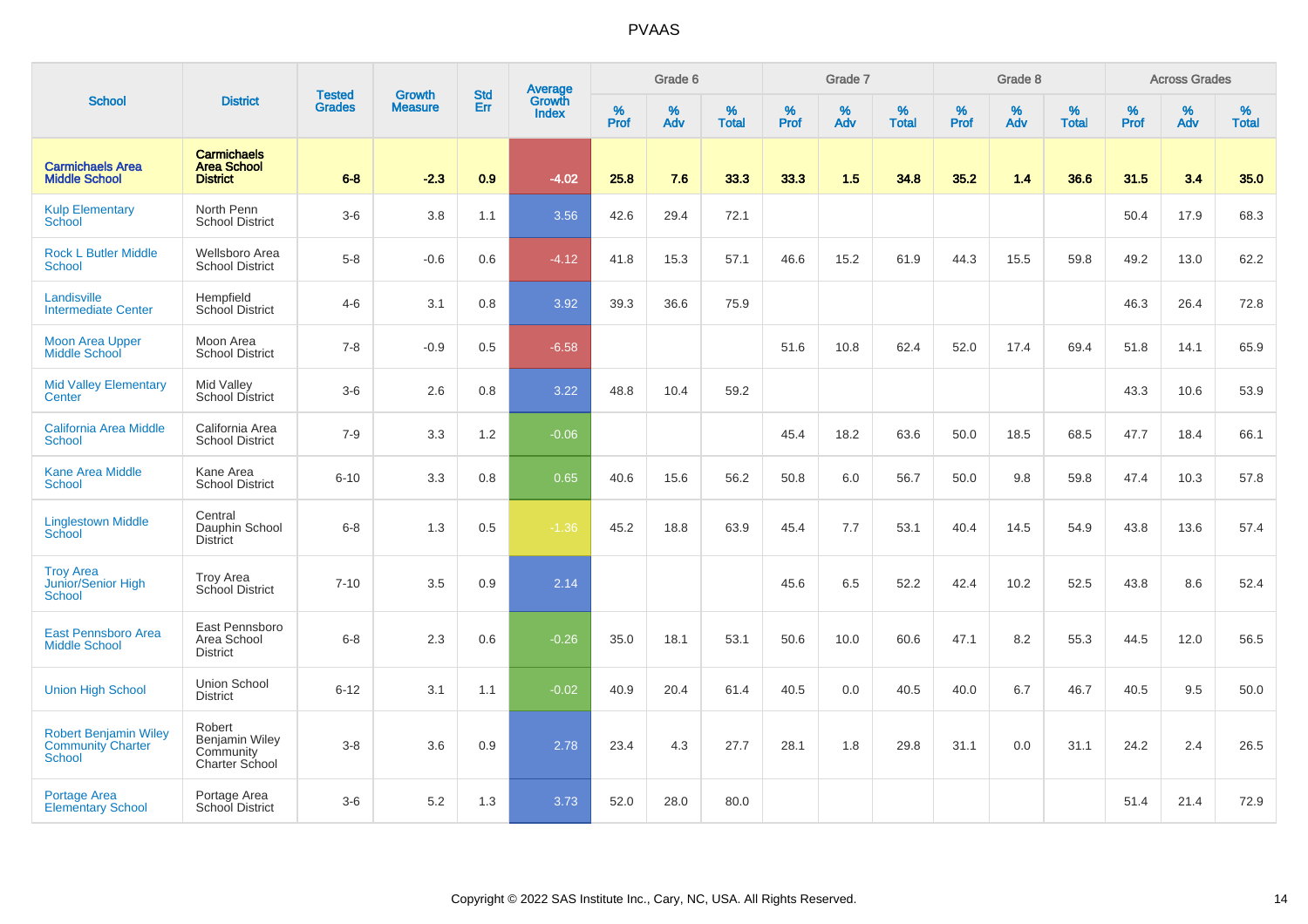|                                                     |                                                             |                                |                                 | <b>Std</b> |                                          |                  | Grade 6  |                   |           | Grade 7  |                   |                  | Grade 8  |                   |           | <b>Across Grades</b> |                   |
|-----------------------------------------------------|-------------------------------------------------------------|--------------------------------|---------------------------------|------------|------------------------------------------|------------------|----------|-------------------|-----------|----------|-------------------|------------------|----------|-------------------|-----------|----------------------|-------------------|
| <b>School</b>                                       | <b>District</b>                                             | <b>Tested</b><br><b>Grades</b> | <b>Growth</b><br><b>Measure</b> | Err        | <b>Average</b><br>Growth<br><b>Index</b> | %<br><b>Prof</b> | %<br>Adv | %<br><b>Total</b> | %<br>Prof | %<br>Adv | %<br><b>Total</b> | %<br><b>Prof</b> | %<br>Adv | %<br><b>Total</b> | %<br>Prof | $\%$<br>Adv          | %<br><b>Total</b> |
| <b>Carmichaels Area</b><br><b>Middle School</b>     | <b>Carmichaels</b><br><b>Area School</b><br><b>District</b> | $6 - 8$                        | $-2.3$                          | 0.9        | $-4.02$                                  | 25.8             | 7.6      | 33.3              | 33.3      | 1.5      | 34.8              | 35.2             | 1.4      | 36.6              | 31.5      | 3.4                  | 35.0              |
| <b>Laboratory Charter</b><br>School                 | Laboratory<br>Charter School                                | $3 - 8$                        | 3.4                             | 1.2        | 2.35                                     | 26.2             | 7.1      | 33.3              | 52.0      | 0.0      | 52.0              | 33.3             | 4.8      | 38.1              | 27.2      | 2.4                  | 29.6              |
| <b>Riverside Middle</b><br><b>School</b>            | Riverside<br><b>Beaver County</b><br><b>School District</b> | $6 - 8$                        | 1.6                             | 0.7        | $-2.64$                                  | 37.0             | 36.0     | 73.0              | 48.8      | 12.5     | 61.2              | 51.6             | 15.8     | 67.4              | 45.4      | 22.2                 | 67.6              |
| <b>Chestnut Ridge Senior</b><br><b>High School</b>  | <b>Chestnut Ridge</b><br><b>School District</b>             | $8 - 12$                       | 5.0                             | 1.2        | 4.00                                     |                  |          |                   |           |          |                   | 50.5             | 6.2      | 56.7              | 50.5      | 6.2                  | 56.7              |
| <b>Butler Elementary</b><br>School                  | <b>Central Bucks</b><br><b>School District</b>              | $3-6$                          | 0.1                             | 0.9        | 0.08                                     | 42.7             | 37.5     | 80.2              |           |          |                   |                  |          |                   | 52.0      | 21.3                 | 73.3              |
| <b>Klinger Middle School</b>                        | Centennial<br><b>School District</b>                        | $6 - 8$                        | 0.5                             | 0.5        | $-1.37$                                  | 39.9             | 10.1     | 50.0              | 44.2      | 6.4      | 50.5              | 52.0             | 4.0      | 55.9              | 45.4      | 6.8                  | 52.2              |
| <b>Redbank Valley High</b><br>School                | <b>Redbank Valley</b><br><b>School District</b>             | $6 - 11$                       | 3.3                             | 0.8        | 1.03                                     | 38.8             | 13.8     | 52.5              | 54.6      | 12.5     | 67.0              | 55.4             | 15.4     | 70.8              | 49.4      | 13.7                 | 63.1              |
| <b>Grove City Area</b><br><b>Middle School</b>      | Grove City Area<br><b>School District</b>                   | $6 - 8$                        | 0.7                             | 0.7        | $-1.21$                                  | 36.9             | 23.8     | 60.7              | 58.9      | 16.1     | 75.0              | 47.1             | 12.6     | 59.7              | 47.3      | 17.6                 | 64.9              |
| <b>Big Spring Middle</b><br><b>School</b>           | <b>Big Spring</b><br>School District                        | $6 - 8$                        | $-0.5$                          | 0.6        | $-4.01$                                  | 45.6             | 12.0     | 57.6              | 52.2      | 8.8      | 61.0              | 49.7             | 9.2      | 58.9              | 48.8      | 10.2                 | 59.0              |
| <b>Cold Spring</b><br>Elementary School             | <b>Central Bucks</b><br><b>School District</b>              | $3-6$                          | 4.4                             | 1.1        | 3.27                                     | 64.8             | 21.1     | 85.9              |           |          |                   |                  |          |                   | 54.8      | 18.4                 | 73.2              |
| <b>Moshannon Valley</b><br><b>Elementary School</b> | Moshannon<br><b>Valley School</b><br><b>District</b>        | $3-6$                          | 4.8                             | 1.2        | 2.22                                     | 24.5             | 22.6     | 47.2              |           |          |                   |                  |          |                   | 37.3      | 10.4                 | 47.8              |
| <b>Southern Fulton</b><br><b>Elementary School</b>  | Southern Fulton<br><b>School District</b>                   | $3-6$                          | 1.7                             | 1.2        | 1.37                                     | 41.4             | 15.5     | 56.9              |           |          |                   |                  |          |                   | 46.9      | 10.0                 | 56.9              |
| <b>KIPP Philadelphia</b><br><b>Charter School</b>   | <b>KIPP</b><br>Philadelphia<br>Charter School               | $3 - 8$                        | 2.8                             | 0.9        | 0.52                                     | 28.0             | 0.0      | 28.0              | 29.0      | 0.0      | 29.0              | 25.6             | 0.0      | 25.6              | 21.5      | 0.4                  | 21.9              |
| <b>People For People</b><br><b>Charter School</b>   | People For<br>People Charter<br>School                      | $3 - 12$                       | 3.5                             | 1.0        | 1.73                                     | 19.4             | 0.0      | 19.4              | 23.1      | 0.0      | 23.1              | 6.8              | 0.0      | 6.8               | 13.2      | 0.4                  | 13.6              |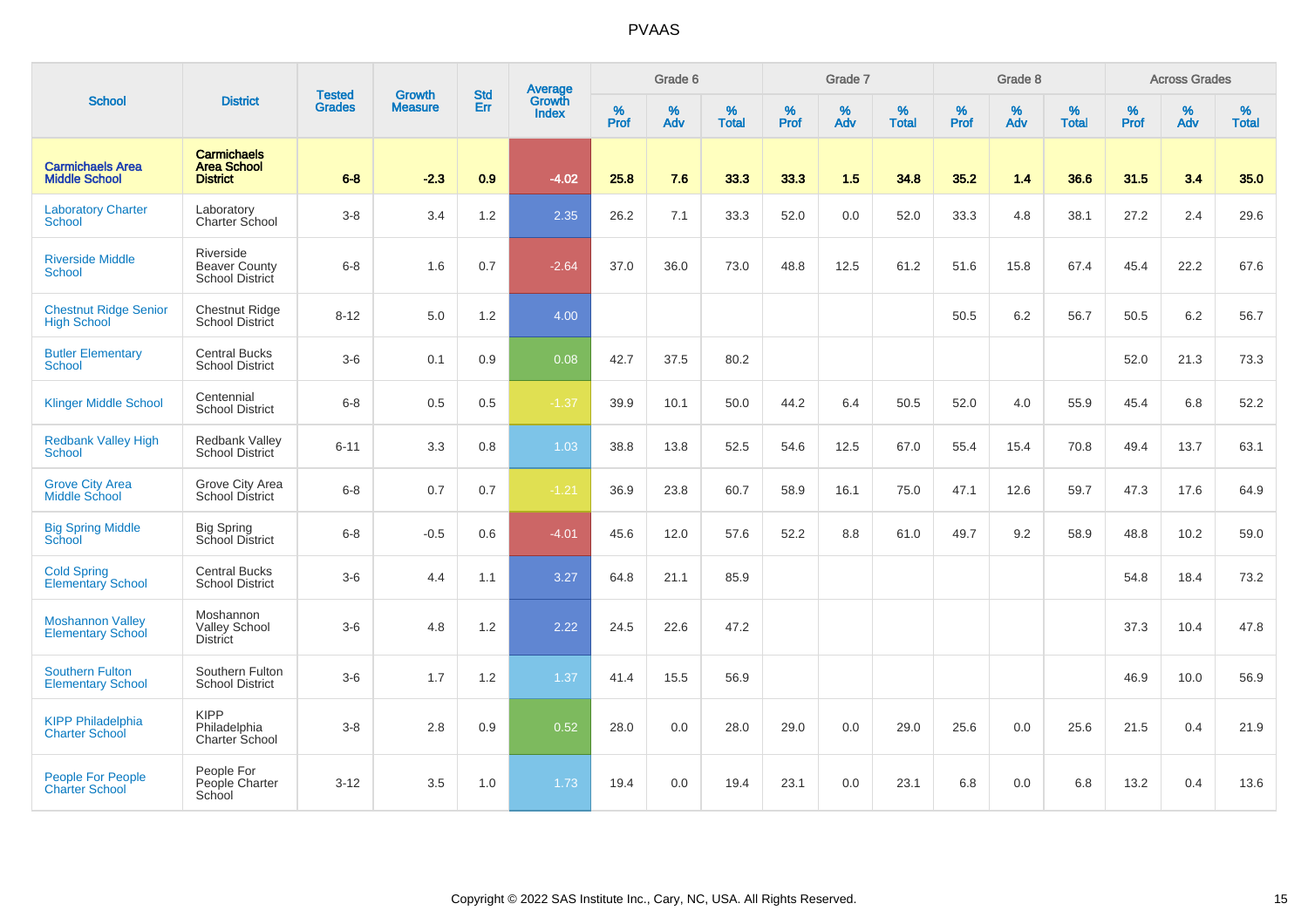|                                                         |                                                             |                                | <b>Growth</b>  | <b>Std</b> | <b>Average</b><br>Growth |                  | Grade 6  |                   |                  | Grade 7  |                   |                  | Grade 8  |                   |                     | <b>Across Grades</b> |                   |
|---------------------------------------------------------|-------------------------------------------------------------|--------------------------------|----------------|------------|--------------------------|------------------|----------|-------------------|------------------|----------|-------------------|------------------|----------|-------------------|---------------------|----------------------|-------------------|
| <b>School</b>                                           | <b>District</b>                                             | <b>Tested</b><br><b>Grades</b> | <b>Measure</b> | Err        | <b>Index</b>             | %<br><b>Prof</b> | %<br>Adv | %<br><b>Total</b> | %<br><b>Prof</b> | %<br>Adv | %<br><b>Total</b> | %<br><b>Prof</b> | %<br>Adv | %<br><b>Total</b> | $\%$<br><b>Prof</b> | %<br>Adv             | %<br><b>Total</b> |
| <b>Carmichaels Area</b><br><b>Middle School</b>         | <b>Carmichaels</b><br><b>Area School</b><br><b>District</b> | $6 - 8$                        | $-2.3$         | 0.9        | $-4.02$                  | 25.8             | 7.6      | 33.3              | 33.3             | 1.5      | 34.8              | 35.2             | 1.4      | 36.6              | 31.5                | 3.4                  | 35.0              |
| <b>Wyoming Valley West<br/>Middle School</b>            | <b>Wyoming Valley</b><br>West School<br><b>District</b>     | $6 - 8$                        | 1.6            | 0.6        | 0.18                     | 32.6             | 7.6      | 40.3              | 40.5             | 4.2      | 44.6              | 30.1             | 12.1     | 42.2              | 34.3                | 8.0                  | 42.3              |
| <b>Marshall Thurgood</b>                                | Philadelphia<br>City School<br><b>District</b>              | $3-8$                          | 7.4            | 1.9        | 2.10                     | 5.9              | 0.0      | 5.9               | 25.0             | $6.2\,$  | 31.2              | 4.4              | 0.0      | 4.4               | 15.2                | 0.9                  | 16.1              |
| <b>Marshall Middle</b><br>School                        | North Allegheny<br><b>School District</b>                   | $6-8$                          | 0.2            | 0.5        | $-1.92$                  | 43.6             | 37.0     | 80.6              | 52.8             | 31.4     | 84.3              | 51.1             | 28.1     | 79.2              | 49.3                | 32.0                 | 81.3              |
| <b>Russell Byers Charter</b><br><b>School</b>           | <b>Russell Byers</b><br>Charter School                      | $3-8$                          | 1.4            | 0.9        | $-0.79$                  | 36.8             | 0.0      | 36.8              | 28.1             | 0.0      | 28.1              | 14.3             | 2.0      | 16.3              | 22.4                | 3.0                  | 25.3              |
| Altoona Area Jr High<br><b>School</b>                   | Altoona Area<br><b>School District</b>                      | $6-8$                          | 0.6            | 0.3        | $-1.90$                  | 31.0             | 11.4     | 42.4              | 38.5             | 4.6      | 43.0              | 43.9             | 7.4      | 51.3              | 37.7                | 7.8                  | 45.6              |
| <b>North Strabane</b><br><b>Intermediate School</b>     | Canon-<br>Mcmillan<br><b>School District</b>                | $5-6$                          | 2.8            | 0.7        | 3.75                     | 46.0             | 26.1     | 72.0              |                  |          |                   |                  |          |                   | 55.5                | 18.7                 | 74.2              |
| <b>Wind Gap Middle</b><br><b>School</b>                 | Pen Argyl Area<br>School District                           | $4 - 8$                        | 2.2            | 0.6        | $-0.56$                  | 43.9             | 13.4     | 57.3              | 44.6             | 9.1      | 53.6              | 44.7             | 4.8      | 49.5              | 44.6                | 11.6                 | 56.2              |
| Towamensing<br><b>Elementary School</b>                 | Palmerton Area<br><b>School District</b>                    | $3-6$                          | 4.7            | 1.6        | 2.88                     | 48.6             | 29.7     | 78.4              |                  |          |                   |                  |          |                   | 45.1                | 19.6                 | 64.7              |
| <b>Tenth Street</b><br><b>Elementary School</b>         | Riverview<br><b>School District</b>                         | $3-6$                          | 1.7            | 1.4        | 1.24                     | 37.0             | 41.3     | 78.3              |                  |          |                   |                  |          |                   | 53.3                | 31.1                 | 84.4              |
| <b>Riverside</b><br>Junior/Senior High<br><b>School</b> | Riverside<br><b>School District</b>                         | $7 - 11$                       | 2.4            | 0.9        | 0.11                     |                  |          |                   | 45.0             | 12.0     | 57.0              | 45.4             | 8.3      | 53.7              | 45.2                | 10.1                 | 55.3              |
| <b>Charles H Boehm</b><br><b>Middle School</b>          | Pennsbury<br><b>School District</b>                         | $6 - 8$                        | 2.1            | 0.5        | $-0.16$                  | 45.3             | 21.6     | 66.8              | 53.4             | 15.5     | 68.9              | 49.7             | 23.4     | 73.0              | 49.3                | 20.2                 | 69.6              |
| <b>Pequea Valley</b><br><b>Intermediate School</b>      | Pequea Valley<br>School District                            | $7 - 8$                        | 3.2            | 0.8        | 2.27                     |                  |          |                   | 43.2             | 4.8      | 48.0              | 37.6             | 6.9      | 44.6              | 40.7                | 5.8                  | 46.5              |
| <b>Marshall Math Science</b><br>Academy                 | Harrisburg City<br>School District                          | $5-8$                          | 1.4            | 0.8        | $-2.28$                  | 45.2             | 5.5      | 50.7              | 57.1             | 4.8      | 61.9              | 57.4             | 8.8      | 66.2              | 47.4                | 5.2                  | 52.6              |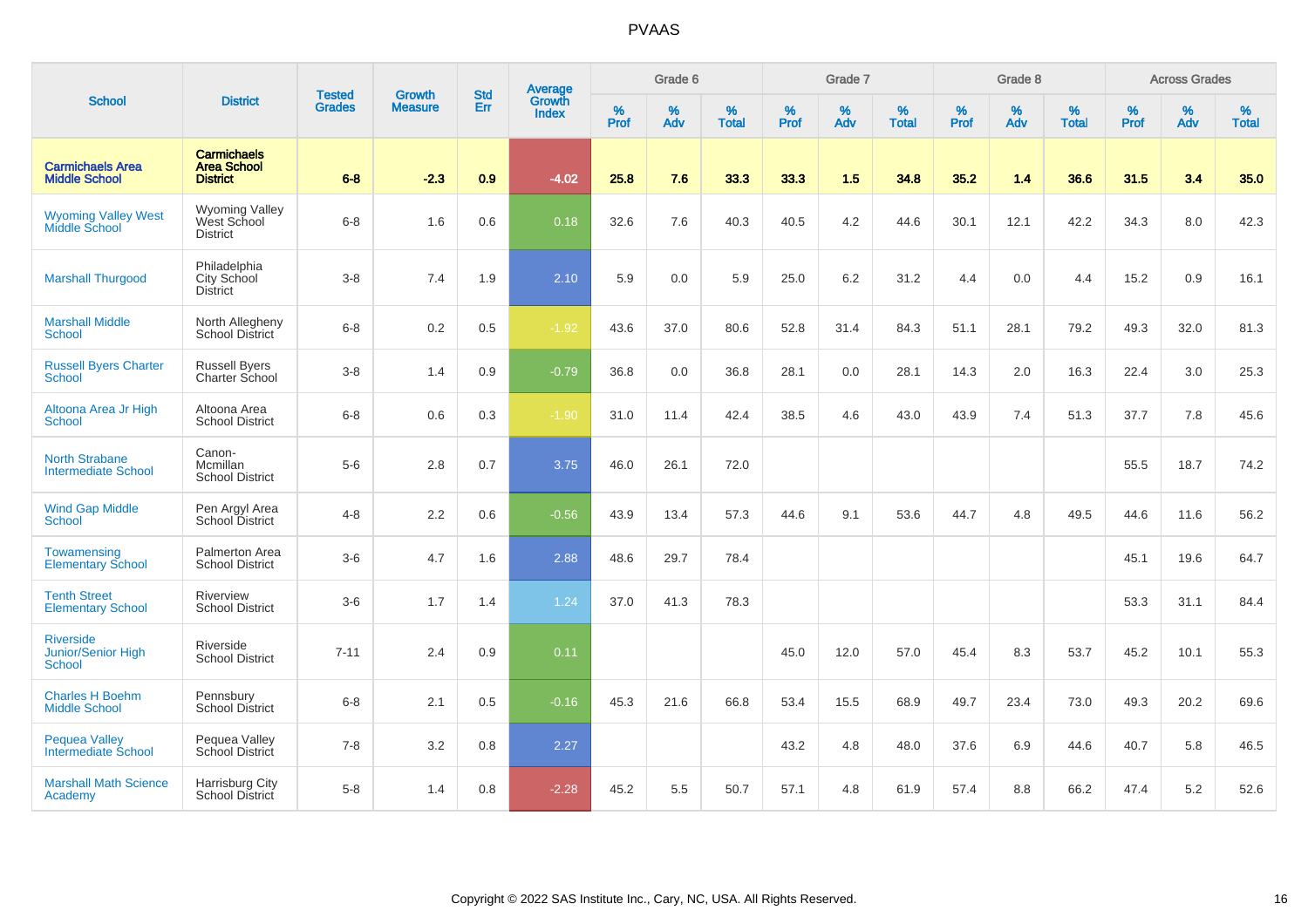|                                                               |                                                             |                         |                                 |                   |                                          |                  | Grade 6  |                   |           | Grade 7  |                   |           | Grade 8  |                   |           | <b>Across Grades</b> |                   |
|---------------------------------------------------------------|-------------------------------------------------------------|-------------------------|---------------------------------|-------------------|------------------------------------------|------------------|----------|-------------------|-----------|----------|-------------------|-----------|----------|-------------------|-----------|----------------------|-------------------|
| <b>School</b>                                                 | <b>District</b>                                             | <b>Tested</b><br>Grades | <b>Growth</b><br><b>Measure</b> | <b>Std</b><br>Err | <b>Average</b><br>Growth<br><b>Index</b> | %<br><b>Prof</b> | %<br>Adv | %<br><b>Total</b> | %<br>Prof | %<br>Adv | %<br><b>Total</b> | %<br>Prof | %<br>Adv | %<br><b>Total</b> | %<br>Prof | %<br>Adv             | %<br><b>Total</b> |
| <b>Carmichaels Area</b><br><b>Middle School</b>               | <b>Carmichaels</b><br><b>Area School</b><br><b>District</b> | $6 - 8$                 | $-2.3$                          | 0.9               | $-4.02$                                  | 25.8             | 7.6      | 33.3              | 33.3      | 1.5      | 34.8              | 35.2      | 1.4      | 36.6              | 31.5      | 3.4                  | 35.0              |
| <b>Neason Hill</b><br><b>Elementary School</b>                | Crawford<br><b>Central School</b><br>District               | $3-6$                   | 5.6                             | 1.5               | 2.02                                     | 25.0             | 7.5      | 32.5              |           |          |                   |           |          |                   | 33.8      | 8.6                  | 42.4              |
| Derry Area Middle<br>School                                   | Derry Area<br>School District                               | $6-8$                   | 1.8                             | 0.7               | $-0.12$                                  | 45.2             | 29.6     | 74.8              | 49.6      | 17.1     | 66.7              | 43.1      | 12.9     | 56.0              | 46.0      | 19.8                 | 65.8              |
| <b>Wallenpaupack Area</b><br>Middle School                    | Wallenpaupack<br>Area School<br><b>District</b>             | $6-8$                   | 1.3                             | 0.6               | $-0.06$                                  | 52.4             | 8.5      | 61.0              | 49.3      | 12.8     | 62.2              | 40.4      | 6.8      | 47.3              | 47.6      | 9.4                  | 57.0              |
| <b>East Hills Middle</b><br><b>School</b>                     | <b>Bethlehem Area</b><br><b>School District</b>             | $6-8$                   | 2.1                             | 0.9               | $-0.45$                                  | 47.5             | 12.1     | 59.6              | 58.1      | 7.0      | 65.1              | 53.2      | 6.4      | 59.6              | 52.6      | 9.0                  | 61.6              |
| Ridgway Area Middle<br>School                                 | Ridgway Area<br>School District                             | $6-8$                   | 3.3                             | 1.0               | $-0.57$                                  | 45.9             | 32.8     | 78.7              | 48.3      | 8.3      | 56.7              | 57.4      | 8.2      | 65.6              | 50.6      | 16.5                 | 67.0              |
| <b>Jeannette Mckee</b><br><b>Elementary School</b>            | Jeannette City<br><b>School District</b>                    | $3-6$                   | 3.0                             | 1.1               | 2.63                                     | 34.0             | 18.9     | 52.8              |           |          |                   |           |          |                   | 38.1      | 8.1                  | 46.2              |
| South Fayette Middle<br><b>School</b>                         | South Fayette<br>Township<br><b>School District</b>         | $6 - 8$                 | 0.4                             | 0.4               | $-1.75$                                  | 44.7             | 39.0     | 83.7              | 56.4      | 27.0     | 83.4              | 46.8      | 40.6     | 87.4              | 49.3      | 35.6                 | 84.9              |
| <b>Mastery Charter</b><br><b>School-Gratz Campus</b>          | <b>Mastery Charter</b><br>School - Gratz<br>Campus          | $7 - 10$                | 5.0                             | 1.4               | 1.26                                     |                  |          |                   | 19.4      | 0.0      | 19.4              | 7.3       | 0.0      | 7.3               | 13.0      | 0.0                  | 13.0              |
| <b>Southern Elementary</b><br><b>School</b>                   | Southern York<br><b>County School</b><br><b>District</b>    | $3-6$                   | 2.1                             | 1.1               | 1.90                                     | 56.2             | 21.2     | 77.5              |           |          |                   |           |          |                   | 53.6      | 15.3                 | 69.0              |
| <b>Bald Eagle Area</b><br>Junior/Senior High<br><b>School</b> | <b>Bald Eagle</b><br>Area School<br>District                | $6 - 11$                | 0.3                             | 0.7               | $-2.55$                                  | 41.6             | 7.9      | 49.5              | 32.2      | 2.5      | 34.8              | 34.2      | 14.0     | 48.2              | 35.7      | 8.1                  | 43.8              |
| <b>Sto-Rox Upper</b><br><b>Elementary School</b>              | Sto-Rox School<br><b>District</b>                           | $4 - 6$                 | 2.3                             | 1.0               | 2.36                                     | 28.2             | 1.2      | 29.4              |           |          |                   |           |          |                   | 18.0      | 1.6                  | 19.6              |
| <b>Keith Valley Middle</b><br>School                          | Hatboro-<br>Horsham<br><b>School District</b>               | $6 - 8$                 | 1.0                             | 0.4               | $-0.68$                                  | 49.0             | 19.5     | 68.5              | 52.9      | 10.9     | 63.8              | 51.3      | 9.1      | 60.5              | 51.2      | 13.0                 | 64.2              |
| <b>Souderton Charter</b><br><b>School Collaborative</b>       | Souderton<br><b>Charter School</b><br>Collaborative         | $3-8$                   | 4.3                             | 1.3               | $-0.07$                                  | 48.0             | 48.0     | 96.0              | 33.3      | 61.9     | 95.2              | 47.1      | 41.2     | 88.2              | 50.7      | 40.8                 | 91.6              |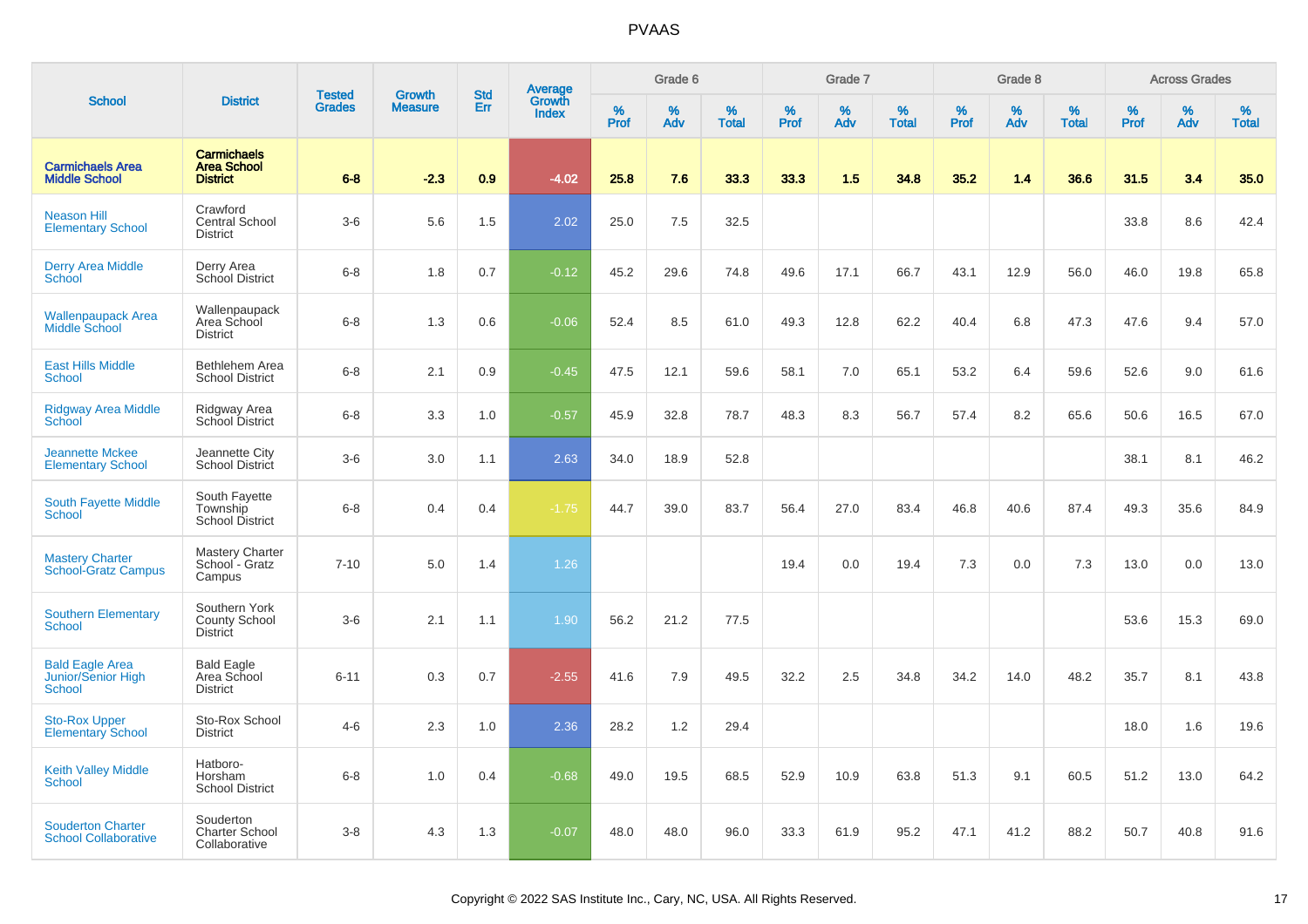|                                                   |                                                                 |                         |                                 | <b>Std</b> |                                          |           | Grade 6  |                   |           | Grade 7  |                   |           | Grade 8  |                   |           | <b>Across Grades</b> |                   |
|---------------------------------------------------|-----------------------------------------------------------------|-------------------------|---------------------------------|------------|------------------------------------------|-----------|----------|-------------------|-----------|----------|-------------------|-----------|----------|-------------------|-----------|----------------------|-------------------|
| <b>School</b>                                     | <b>District</b>                                                 | Tested<br><b>Grades</b> | <b>Growth</b><br><b>Measure</b> | Err        | <b>Average</b><br>Growth<br><b>Index</b> | %<br>Prof | %<br>Adv | %<br><b>Total</b> | %<br>Prof | %<br>Adv | %<br><b>Total</b> | %<br>Prof | %<br>Adv | %<br><b>Total</b> | %<br>Prof | $\%$<br>Adv          | %<br><b>Total</b> |
| <b>Carmichaels Area</b><br><b>Middle School</b>   | <b>Carmichaels</b><br><b>Area School</b><br><b>District</b>     | $6 - 8$                 | $-2.3$                          | 0.9        | $-4.02$                                  | 25.8      | 7.6      | 33.3              | 33.3      | 1.5      | 34.8              | 35.2      | 1.4      | 36.6              | 31.5      | 3.4                  | 35.0              |
| <b>Swift Middle School</b>                        | Solanco School<br><b>District</b>                               | $6 - 8$                 | 2.7                             | 0.7        | 0.83                                     | 53.8      | 16.1     | 69.9              | 32.1      | 19.0     | 51.2              | 39.6      | 18.0     | 57.7              | 42.0      | 17.7                 | 59.7              |
| <b>Keystone Elementary</b><br>School              | Keystone<br>School District                                     | $3-6$                   | 4.2                             | 1.1        | 0.66                                     | 50.0      | 17.3     | 67.3              |           |          |                   |           |          |                   | 45.2      | 25.8                 | 71.0              |
| <b>Clairton Middle/High</b><br><b>School</b>      | <b>Clairton City</b><br><b>School District</b>                  | $6 - 11$                | 0.5                             | 0.9        | $-1.63$                                  | 22.4      | 6.0      | 28.4              | 17.7      | 0.0      | 17.7              | 25.5      | 0.0      | 25.5              | 21.7      | 2.2                  | 23.9              |
| <b>Brecknock Elementary</b><br>School             | Eastern<br>Lancaster<br><b>County School</b><br><b>District</b> | $3-6$                   | 2.3                             | 1.1        | 2.02                                     | 36.1      | 3.3      | 39.3              |           |          |                   |           |          |                   | 40.5      | 5.6                  | 46.0              |
| Susquehanna<br><b>Township Middle</b><br>School   | Susquehanna<br>Township<br>School District                      | $6 - 8$                 | $-0.1$                          | 0.5        | $-2.28$                                  | 31.9      | 2.1      | 34.0              | 26.9      | 2.9      | 29.7              | 34.4      | 6.2      | 40.5              | 31.2      | 3.8                  | 35.0              |
| <b>Northeast Middle</b><br>School                 | Bethlehem Area<br><b>School District</b>                        | $6-9$                   | 4.3                             | 1.2        | 0.63                                     | 50.9      | 7.6      | 58.5              | 33.3      | 8.3      | 41.7              | 27.0      | 8.1      | 35.1              | 38.9      | 7.9                  | 46.8              |
| <b>Lengel Middle School</b>                       | Pottsville Area<br><b>School District</b>                       | $5-8$                   | $-1.5$                          | 0.5        | $-5.35$                                  | 39.2      | 7.7      | 46.8              | 34.4      | 4.9      | 39.3              | 40.0      | 4.1      | 44.1              | 39.0      | 5.1                  | 44.0              |
| <b>Corry Area Middle</b><br>School                | Corry Area<br>School District                                   | $6-8$                   | 2.3                             | 0.6        | 1.01                                     | 40.5      | 16.2     | 56.8              | 42.0      | 6.5      | 48.6              | 33.8      | 9.5      | 43.2              | 38.5      | 10.3                 | 48.9              |
| <b>Loyalsock Township</b><br>Middle School        | Loyalsock<br>Township<br><b>School District</b>                 | $6-8$                   | 0.0                             | 0.7        | $-1.90$                                  | 43.9      | 17.4     | 61.2              | 51.2      | 7.1      | 58.3              | 51.0      | 5.0      | 56.0              | 48.9      | 9.5                  | 58.5              |
| <b>Rice Avenue Middle</b><br>School               | <b>Girard School</b><br><b>District</b>                         | $5-8$                   | 1.9                             | 0.6        | $-2.32$                                  | 38.1      | 22.9     | 61.0              | 47.7      | 16.5     | 64.2              | 54.1      | 7.3      | 61.5              | 48.4      | 15.0                 | 63.4              |
| <b>Jamestown Area</b><br><b>Elementary School</b> | Jamestown<br>Area School<br><b>District</b>                     | $3-6$                   | 2.5                             | 1.5        | 1.69                                     | 30.6      | 19.4     | 50.0              |           |          |                   |           |          |                   | 38.6      | 9.6                  | 48.2              |
| <b>Riverside Elementary</b><br><b>School East</b> | Riverside<br><b>School District</b>                             | $3-6$                   | 3.1                             | 0.9        | 3.13                                     | 45.4      | 13.1     | 58.6              |           |          |                   |           |          |                   | 44.4      | 11.2                 | 55.6              |
| <b>Shrewsbury</b><br><b>Elementary School</b>     | Southern York<br>County School<br>District                      | $3-6$                   | $-0.7$                          | 1.1        | $-0.59$                                  | 45.9      | 29.5     | 75.4              |           |          |                   |           |          |                   | 38.0      | 21.6                 | 59.6              |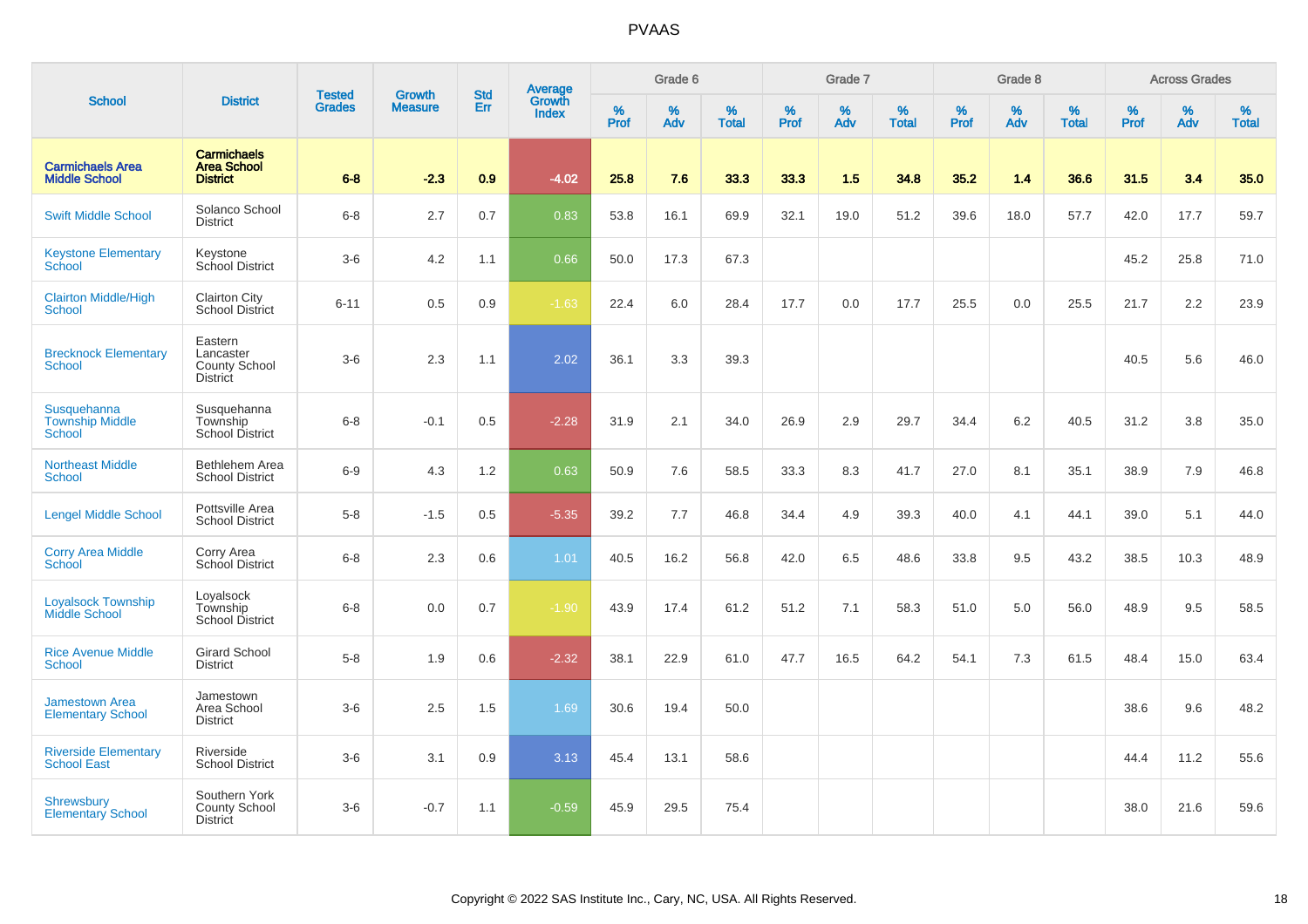|                                                              |                                                             | <b>Tested</b> | <b>Growth</b>  | <b>Std</b> | <b>Average</b><br>Growth |                  | Grade 6  |                   |           | Grade 7  |                   |           | Grade 8  |                   |           | <b>Across Grades</b> |                   |
|--------------------------------------------------------------|-------------------------------------------------------------|---------------|----------------|------------|--------------------------|------------------|----------|-------------------|-----------|----------|-------------------|-----------|----------|-------------------|-----------|----------------------|-------------------|
| <b>School</b>                                                | <b>District</b>                                             | <b>Grades</b> | <b>Measure</b> | Err        | <b>Index</b>             | %<br><b>Prof</b> | %<br>Adv | %<br><b>Total</b> | %<br>Prof | %<br>Adv | %<br><b>Total</b> | %<br>Prof | %<br>Adv | %<br><b>Total</b> | %<br>Prof | %<br>Adv             | %<br><b>Total</b> |
| <b>Carmichaels Area</b><br><b>Middle School</b>              | <b>Carmichaels</b><br><b>Area School</b><br><b>District</b> | $6 - 8$       | $-2.3$         | 0.9        | $-4.02$                  | 25.8             | 7.6      | 33.3              | 33.3      | 1.5      | 34.8              | 35.2      | 1.4      | 36.6              | 31.5      | 3.4                  | 35.0              |
| <b>Hampton Middle</b><br>School                              | Hampton<br>Township<br><b>School District</b>               | $6 - 8$       | 0.9            | 0.5        | $-3.40$                  | 35.8             | 44.4     | 80.2              | 54.9      | 26.5     | 81.4              | 46.9      | 34.3     | 81.1              | 46.1      | 34.8                 | 80.9              |
| East Juniata<br><b>Elementary School</b>                     | Juniata County<br>School District                           | $3-6$         | 3.5            | 1.1        | 3.19                     | 37.7             | 9.4      | 47.2              |           |          |                   |           |          |                   | 39.4      | 12.8                 | 52.3              |
| <b>Easton Area Middle</b><br><b>School</b>                   | Easton Area<br><b>School District</b>                       | $6 - 8$       | 0.4            | 0.4        | $-1.50$                  | 34.0             | 8.0      | 42.0              | 39.9      | 7.3      | 47.2              | 35.4      | 6.0      | 41.4              | 36.4      | 7.1                  | 43.6              |
| Williamsburg<br><b>Community</b><br><b>Elementary School</b> | Williamsburg<br>Community<br><b>School District</b>         | $3-6$         | $-0.2$         | 1.5        | $-0.12$                  | 51.4             | 17.1     | 68.6              |           |          |                   |           |          |                   | 41.9      | 18.6                 | 60.5              |
| Claysburg-Kimmel<br><b>High School</b>                       | Claysburg-<br>Kimmel School<br><b>District</b>              | $7 - 11$      | 3.7            | 1.1        | 1.06                     |                  |          |                   | 35.1      | 8.8      | 43.9              | 43.9      | 7.0      | 50.9              | 39.5      | 7.9                  | 47.4              |
| <b>Leola Elementary</b><br><b>School</b>                     | Conestoga<br>Valley School<br><b>District</b>               | $3-6$         | 4.5            | 1.3        | 1.98                     | 34.6             | 17.3     | 51.9              |           |          |                   |           |          |                   | 37.1      | 11.8                 | 48.9              |
| <b>Richland Elementary</b><br><b>School</b>                  | Richland<br><b>School District</b>                          | $3-6$         | 3.1            | 0.9        | $-0.07$                  | 54.7             | 20.0     | 74.7              |           |          |                   |           |          |                   | 50.0      | 21.4                 | 71.4              |
| <b>Mastery Charter</b><br>School - Shoemaker<br>Campus       | Mastery Charter<br>School-<br>Shoemaker<br>Campus           | $7 - 10$      | 5.8            | 1.6        | 1.55                     |                  |          |                   | 26.7      | 6.7      | 33.3              | 25.9      | 0.0      | 25.9              | 26.3      | 3.5                  | 29.8              |
| <b>Linden Elementary</b><br><b>School</b>                    | <b>Central Bucks</b><br><b>School District</b>              | $3-6$         | 4.5            | 1.4        | 3.32                     | 38.6             | 36.4     | 75.0              |           |          |                   |           |          |                   | 54.1      | 25.4                 | 79.6              |
| <b>Stroudsburg Middle</b><br>School                          | Stroudsburg<br>Area School<br><b>District</b>               | $5 - 7$       | 1.1            | 0.5        | 2.17                     | 39.0             | 11.2     | 50.2              | 46.6      | 8.5      | 55.2              |           |          |                   | 41.6      | 7.9                  | 49.5              |
| <b>Clarion-Limestone</b><br><b>Elementary School</b>         | Clarion-<br>Limestone Area<br><b>School District</b>        | $3-6$         | 4.2            | 1.2        | 1.20                     | 57.7             | 26.9     | 84.6              |           |          |                   |           |          |                   | 48.8      | 23.5                 | 72.4              |
| Pittsburgh Schiller 6-8                                      | Pittsburgh<br>School District                               | $6 - 8$       | 0.4            | 0.9        | $-1.11$                  | 38.4             | 9.6      | 48.0              | 43.6      | 3.8      | 47.4              | 36.6      | 4.9      | 41.5              | 40.1      | 6.2                  | 46.4              |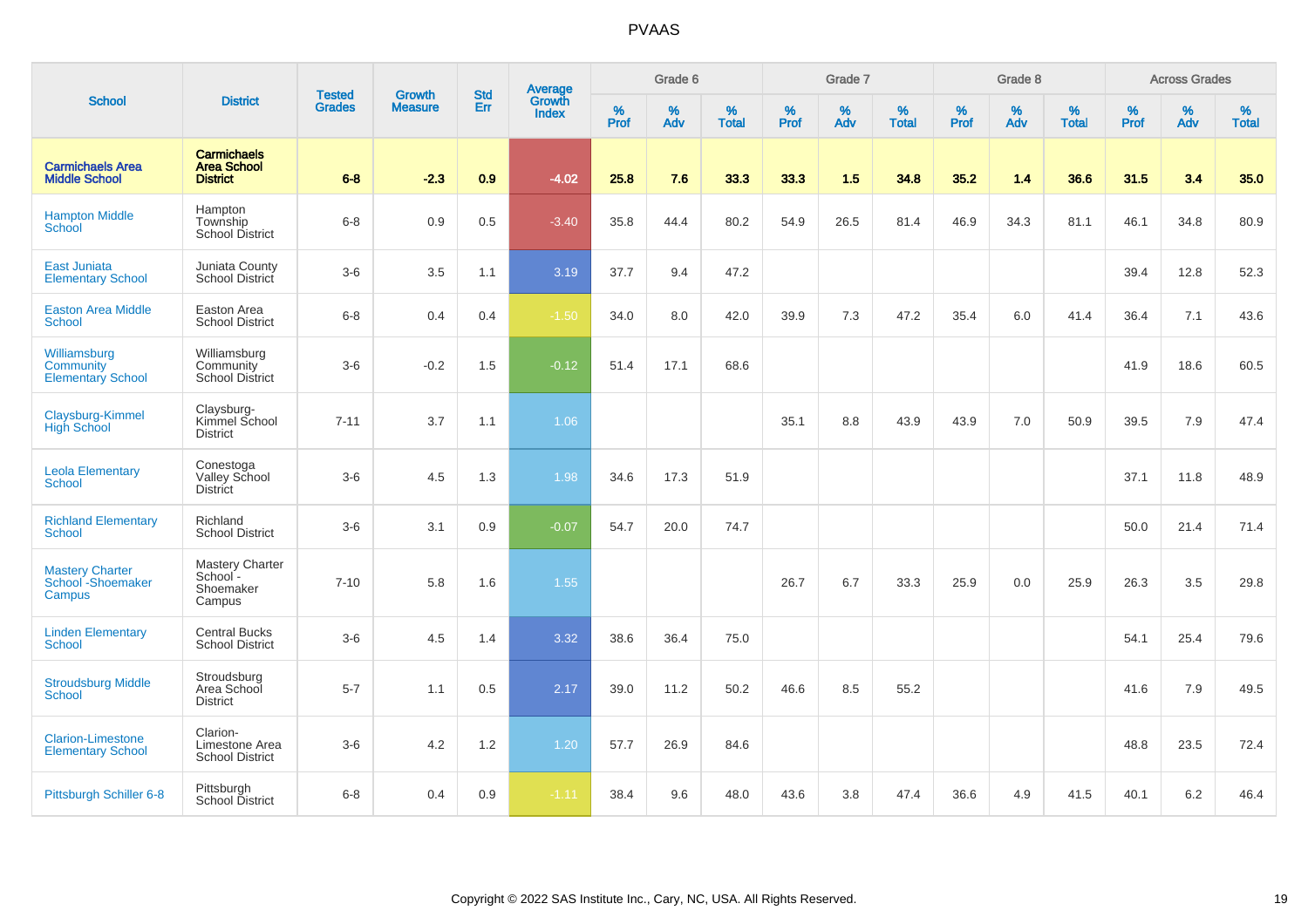|                                                    |                                                             | <b>Tested</b> | <b>Growth</b>  | <b>Std</b> |                                          |           | Grade 6  |                   |           | Grade 7  |                   |           | Grade 8  |                   |           | <b>Across Grades</b> |                   |
|----------------------------------------------------|-------------------------------------------------------------|---------------|----------------|------------|------------------------------------------|-----------|----------|-------------------|-----------|----------|-------------------|-----------|----------|-------------------|-----------|----------------------|-------------------|
| <b>School</b>                                      | <b>District</b>                                             | <b>Grades</b> | <b>Measure</b> | Err        | <b>Average</b><br>Growth<br><b>Index</b> | %<br>Prof | %<br>Adv | %<br><b>Total</b> | %<br>Prof | %<br>Adv | %<br><b>Total</b> | %<br>Prof | %<br>Adv | %<br><b>Total</b> | %<br>Prof | %<br>Adv             | %<br><b>Total</b> |
| <b>Carmichaels Area</b><br><b>Middle School</b>    | <b>Carmichaels</b><br><b>Area School</b><br><b>District</b> | $6 - 8$       | $-2.3$         | 0.9        | $-4.02$                                  | 25.8      | 7.6      | 33.3              | 33.3      | 1.5      | 34.8              | 35.2      | 1.4      | 36.6              | 31.5      | 3.4                  | 35.0              |
| <b>Blue Ball Elementary</b><br><b>School</b>       | Eastern<br>Lancaster<br>County School<br><b>District</b>    | $3-6$         | 3.9            | 1.1        | 1.77                                     | 39.7      | 7.9      | 47.6              |           |          |                   |           |          |                   | 42.1      | 7.9                  | 50.0              |
| <b>Millersburg Area</b><br>Middle School           | Millersburg<br>Area School<br><b>District</b>               | $6-9$         | 0.1            | 0.9        | $-2.85$                                  | 40.4      | 0.0      | 40.4              | 51.6      | 3.1      | 54.7              | 40.3      | 3.2      | 43.6              | 44.4      | 2.2                  | 46.6              |
| <b>Frankstown</b><br><b>Elementary School</b>      | Hollidaysburg<br>Area School<br><b>District</b>             | $3-6$         | 3.1            | 0.9        | 3.48                                     | 38.4      | 29.1     | 67.4              |           |          |                   |           |          |                   | 44.2      | 23.3                 | 67.6              |
| Jeannette High School                              | Jeannette City<br>School District                           | $7 - 11$      | 4.1            | 1.2        | 1.54                                     |           |          |                   | 46.0      | 9.5      | 55.6              | 48.1      | 7.7      | 55.8              | 47.0      | 8.7                  | 55.6              |
| <b>Lamberton Middle</b><br>School                  | Carlisle Area<br><b>School District</b>                     | $6 - 8$       | 0.8            | 0.7        | $-1.40$                                  | 33.3      | 27.6     | 61.0              | 38.1      | 15.6     | 53.7              | 46.7      | 11.2     | 57.9              | 39.0      | 18.3                 | 57.3              |
| <b>Susquenita Middle</b><br>School                 | Susquenita<br>School District                               | $5-8$         | 0.7            | 0.6        | $-1.53$                                  | 45.3      | 8.5      | 53.8              | 38.0      | 7.4      | 45.4              | 42.1      | 6.5      | 48.6              | 43.0      | 7.9                  | 50.9              |
| <b>East Petersburg</b><br><b>Elementary School</b> | Hempfield<br>School District                                | $3-6$         | 3.7            | 1.1        | 3.27                                     | 51.5      | 16.2     | 67.6              |           |          |                   |           |          |                   | 44.7      | 13.6                 | 58.3              |
| <b>Conneaut Lake Middle</b><br><b>School</b>       | Conneaut<br><b>School District</b>                          | $5-8$         | 1.1            | 0.7        | $-2.38$                                  | 36.4      | 25.8     | 62.1              | 50.8      | 4.5      | 55.2              | 49.3      | 5.3      | 54.7              | 44.0      | 9.2                  | 53.2              |
| <b>Drums</b><br>Elementary/Middle<br>School        | Hazleton Area<br><b>School District</b>                     | $3-8$         | 3.7            | 1.1        | $-0.13$                                  | 50.0      | 5.6      | 55.6              | 37.1      | 8.6      | 45.7              | 40.7      | 25.9     | 66.7              | 42.7      | 12.0                 | 54.8              |
| <b>Mcconnellsburg Middle</b><br><b>School</b>      | <b>Central Fulton</b><br><b>School District</b>             | $6-8$         | 1.5            | 0.9        | $-1.74$                                  | 36.2      | 8.7      | 44.9              | 43.2      | 2.7      | 46.0              | 53.6      | 16.1     | 69.6              | 43.7      | 8.5                  | 52.3              |
| <b>Turner Intermediate</b><br><b>School</b>        | Wilkinsburg<br>Borough School<br><b>District</b>            | $3-6$         | 4.9            | 1.4        | 0.81                                     | 26.2      | 2.4      | 28.6              |           |          |                   |           |          |                   | 23.5      | 1.0                  | 24.5              |
| <b>Gateway Middle</b><br>School                    | Gateway<br>School District                                  | $7 - 8$       | 2.1            | 0.6        | 2.06                                     |           |          |                   | 50.2      | 11.0     | 61.2              | 43.9      | 14.0     | 57.9              | 47.0      | 12.5                 | 59.6              |
| <b>Inglewood Elementary</b><br>School              | North Penn<br><b>School District</b>                        | $3-6$         | 4.2            | 1.2        | 0.79                                     | 57.1      | 19.6     | 76.8              |           |          |                   |           |          |                   | 51.5      | 15.5                 | 67.0              |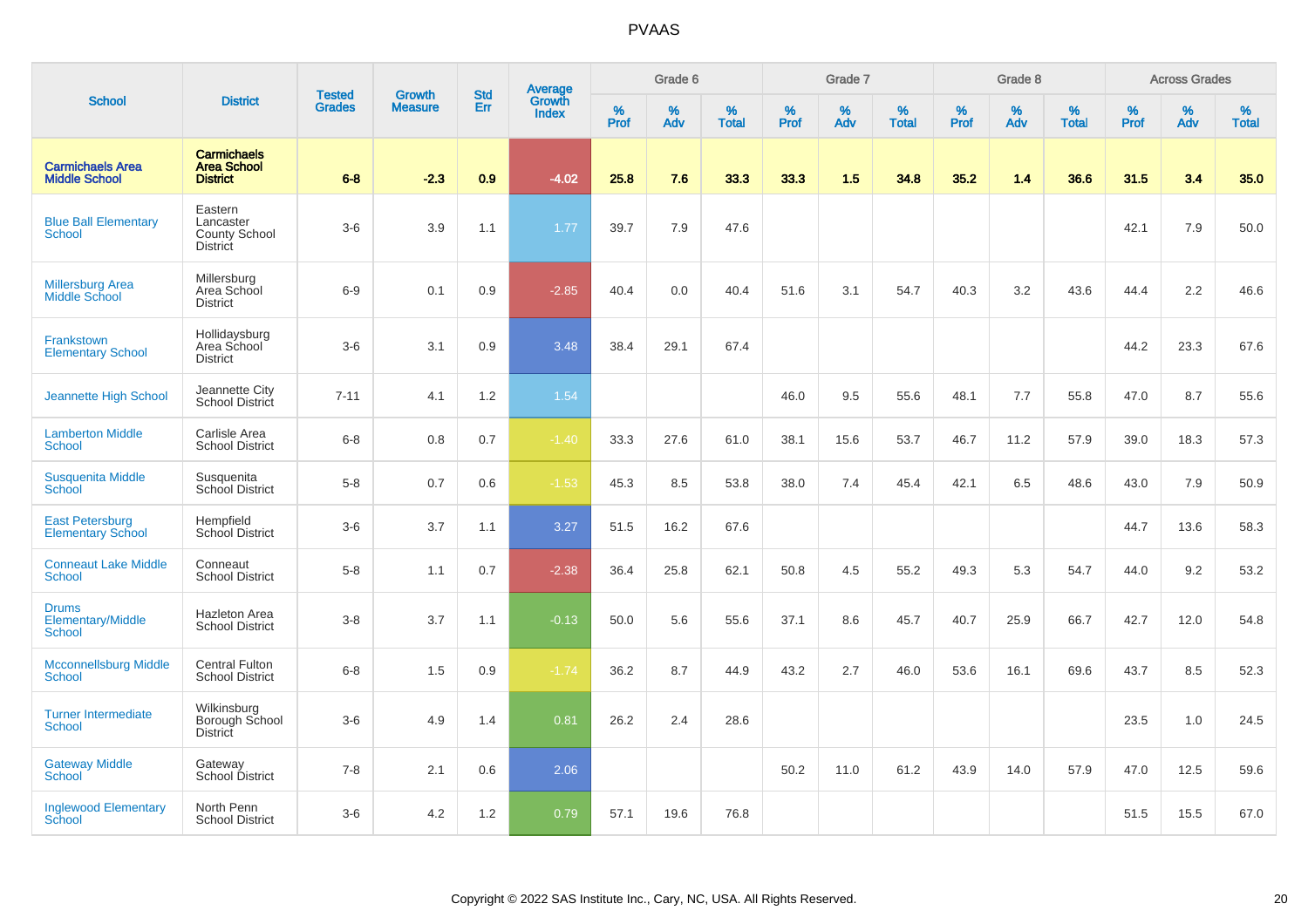|                                                                            |                                                                  |                                | <b>Growth</b>  | <b>Std</b> | <b>Average</b><br>Growth |                  | Grade 6  |                   |           | Grade 7  |                   |           | Grade 8  |                   |           | <b>Across Grades</b> |                   |
|----------------------------------------------------------------------------|------------------------------------------------------------------|--------------------------------|----------------|------------|--------------------------|------------------|----------|-------------------|-----------|----------|-------------------|-----------|----------|-------------------|-----------|----------------------|-------------------|
| <b>School</b>                                                              | <b>District</b>                                                  | <b>Tested</b><br><b>Grades</b> | <b>Measure</b> | <b>Err</b> | <b>Index</b>             | %<br><b>Prof</b> | %<br>Adv | %<br><b>Total</b> | %<br>Prof | %<br>Adv | %<br><b>Total</b> | %<br>Prof | %<br>Adv | %<br><b>Total</b> | %<br>Prof | $\%$<br>Adv          | %<br><b>Total</b> |
| <b>Carmichaels Area</b><br><b>Middle School</b>                            | <b>Carmichaels</b><br><b>Area School</b><br><b>District</b>      | $6 - 8$                        | $-2.3$         | 0.9        | $-4.02$                  | 25.8             | 7.6      | 33.3              | 33.3      | 1.5      | 34.8              | 35.2      | 1.4      | 36.6              | 31.5      | 3.4                  | 35.0              |
| <b>Gwynedd Square</b><br><b>Elementary School</b>                          | North Penn<br><b>School District</b>                             | $3-6$                          | 3.8            | 1.1        | 1.43                     | 43.3             | 45.0     | 88.3              |           |          |                   |           |          |                   | 48.5      | 26.9                 | 75.4              |
| <b>Northern Bedford</b><br><b>County Middle School</b>                     | Northern<br><b>Bedford County</b><br>School District             | $6-8$                          | $-0.2$         | 0.9        | $-2.81$                  | 57.6             | 28.8     | 86.4              | 43.1      | 17.2     | 60.3              | 50.0      | 15.6     | 65.6              | 50.3      | 20.4                 | 70.7              |
| <b>Punxsutawney Area</b><br><b>High School</b>                             | Punxsutawney<br>Area School<br><b>District</b>                   | $7 - 11$                       | 1.8            | 0.8        | $-0.17$                  |                  |          |                   | 37.7      | 5.7      | 43.4              | 40.0      | 5.4      | 45.4              | 38.9      | 5.6                  | 44.4              |
| <b>Mifflin County Middle</b><br><b>School</b>                              | Mifflin County<br><b>School District</b>                         | $6 - 7$                        | 1.6            | 0.5        | 1.98                     | 35.1             | 15.2     | 50.3              | 45.2      | 7.3      | 52.5              |           |          |                   | 40.2      | 11.2                 | 51.4              |
| <b>Greater Johnstown</b><br><b>Senior High School</b>                      | Greater<br>Johnstown<br><b>School District</b>                   | $8 - 11$                       | 3.4            | 1.0        | 3.38                     |                  |          |                   |           |          |                   | 23.4      | 0.6      | 24.0              | 23.4      | 0.6                  | 24.0              |
| <b>West Vincent</b><br><b>Elementary School</b>                            | Owen J Roberts<br><b>School District</b>                         | $3-6$                          | 2.8            | 1.0        | 2.72                     | 40.0             | 51.4     | 91.4              |           |          |                   |           |          |                   | 48.8      | 32.6                 | 81.4              |
| <b>Quaker Valley Middle</b><br><b>School</b>                               | <b>Quaker Valley</b><br>School District                          | $6-8$                          | 2.1            | 0.6        | 1.70                     | 33.6             | 45.4     | 79.0              | 53.5      | 25.7     | 79.2              | 57.6      | 23.5     | 81.1              | 48.9      | 30.9                 | 79.8              |
| <b>Western Beaver</b><br><b>County Junior/Senior</b><br><b>High School</b> | <b>Western Beaver</b><br><b>County School</b><br><b>District</b> | $6 - 11$                       | 1.4            | 1.1        | $-1.64$                  | 57.1             | 31.0     | 88.1              | 52.1      | 8.3      | 60.4              | 52.8      | 5.6      | 58.3              | 54.0      | 15.1                 | 69.0              |
| <b>South Eastern</b><br><b>Intermediate School</b>                         | South Eastern<br><b>School District</b>                          | $5-6$                          | 2.2            | 0.7        | 1.05                     | 42.9             | 16.5     | 59.4              |           |          |                   |           |          |                   | 49.1      | 11.3                 | 60.5              |
| <b>Mazie Gable</b><br><b>Elementary School</b>                             | <b>Red Lion Area</b><br><b>School District</b>                   | $3-6$                          | 0.7            | 1.2        | 0.64                     | 32.4             | 7.4      | 39.7              |           |          |                   |           |          |                   | 34.0      | 5.1                  | 39.2              |
| <b>Weatherly Area Middle</b><br><b>School</b>                              | <b>Weatherly Area</b><br><b>School District</b>                  | $6-8$                          | 2.0            | 1.3        | $-1.97$                  | 48.5             | 15.2     | 63.6              | 51.7      | 3.4      | 55.2              | 29.7      | 13.5     | 43.2              | 42.4      | 11.1                 | 53.5              |
| <b>Boys Latin Of</b><br>Philadelphia Charter<br><b>School</b>              | Boys Latin Of<br>Philadelphia<br>Charter School                  | $6 - 12$                       | 2.7            | 0.8        | 1.58                     | 9.0              | 1.5      | 10.4              | 18.1      | 1.2      | 19.3              | 22.6      | 1.1      | 23.7              | 17.3      | 1.2                  | 18.5              |
| <b>Southern Middle</b><br><b>School</b>                                    | Reading School<br><b>District</b>                                | $5-8$                          | 1.6            | 0.9        | $-0.07$                  | 9.2              | 1.5      | 10.8              | 10.6      | 0.0      | 10.6              | 21.6      | 0.0      | 21.6              | 13.3      | 0.8                  | 14.2              |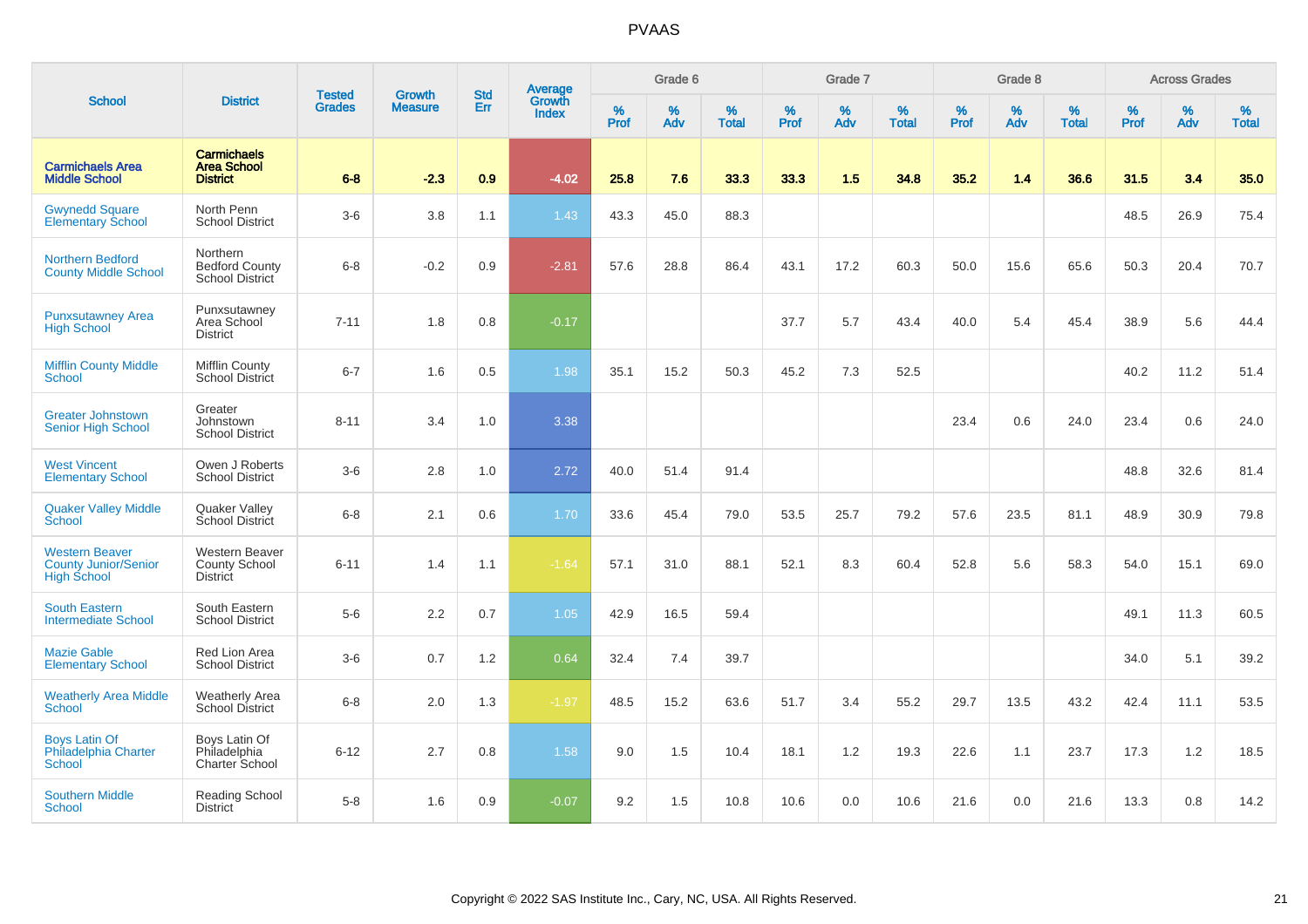|                                                                       |                                                             | <b>Tested</b> | <b>Growth</b>  | <b>Std</b> |                                          |                  | Grade 6  |                   |                  | Grade 7  |                   |                  | Grade 8  |                   |                  | <b>Across Grades</b> |                   |
|-----------------------------------------------------------------------|-------------------------------------------------------------|---------------|----------------|------------|------------------------------------------|------------------|----------|-------------------|------------------|----------|-------------------|------------------|----------|-------------------|------------------|----------------------|-------------------|
| <b>School</b>                                                         | <b>District</b>                                             | <b>Grades</b> | <b>Measure</b> | Err        | <b>Average</b><br>Growth<br><b>Index</b> | %<br><b>Prof</b> | %<br>Adv | %<br><b>Total</b> | %<br><b>Prof</b> | %<br>Adv | %<br><b>Total</b> | %<br><b>Prof</b> | %<br>Adv | %<br><b>Total</b> | %<br><b>Prof</b> | %<br>Adv             | %<br><b>Total</b> |
| <b>Carmichaels Area</b><br><b>Middle School</b>                       | <b>Carmichaels</b><br><b>Area School</b><br><b>District</b> | $6 - 8$       | $-2.3$         | 0.9        | $-4.02$                                  | 25.8             | 7.6      | 33.3              | 33.3             | 1.5      | 34.8              | 35.2             | 1.4      | 36.6              | 31.5             | 3.4                  | 35.0              |
| <b>Conemaugh Township</b><br>Area Middle/Senior<br><b>High School</b> | Conemaugh<br>Township Area<br>School District               | $6 - 12$      | 1.2            | 0.9        | $-1.21$                                  | 36.1             | 36.1     | 72.1              | 62.5             | 18.1     | 80.6              | 50.7             | 16.4     | 67.1              | 50.5             | 22.8                 | 73.3              |
| <b>Northeast Bradford</b><br>Junior/Senior High<br>School             | Northeast<br><b>Bradford School</b><br><b>District</b>      | $7 - 10$      | 3.8            | 1.2        | 1.49                                     |                  |          |                   | 40.4             | 11.5     | 51.9              | 39.3             | 7.1      | 46.4              | 39.8             | 9.3                  | 49.1              |
| Pennsylvania Virtual<br><b>Charter School</b>                         | Pennsylvania<br>Virtual Charter<br>School                   | $3 - 11$      | 2.2            | 0.7        | 2.03                                     | 41.9             | 14.0     | 55.9              | 38.4             | 13.1     | 51.5              | 43.8             | 9.0      | 52.8              | 42.3             | 11.6                 | 53.9              |
| <b>Young Scholars Of</b><br><b>Central PA Charter</b><br>School       | Young Scholars<br>Of Central PA<br><b>Charter School</b>    | $3-8$         | 3.9            | 1.2        | $-0.10$                                  | 28.0             | 12.0     | 40.0              | 50.0             | 14.3     | 64.3              | 43.8             | 0.0      | 43.8              | 42.6             | 11.6                 | 54.2              |
| <b>Chambersburg Area</b><br>Middle School - North                     | Chambersburg<br>Area School<br>District                     | $6 - 8$       | 1.2            | 0.4        | 0.61                                     | 34.2             | 21.4     | 55.6              | 39.1             | 9.9      | 49.0              | 38.3             | 14.9     | 53.2              | 37.2             | 15.4                 | 52.6              |
| Donegal Intermediate<br>School                                        | Donegal School<br><b>District</b>                           | $3-6$         | 1.8            | 0.6        | 2.86                                     | 40.9             | 18.8     | 59.7              |                  |          |                   |                  |          |                   | 40.0             | 16.9                 | 56.8              |
| <b>Grandview Elementary</b><br><b>School</b>                          | Derry Area<br><b>School District</b>                        | $3-6$         | 3.7            | 1.2        | 3.22                                     |                  |          |                   |                  |          |                   |                  |          |                   | 42.3             | 15.2                 | 57.4              |
| <b>United Junior/Senior</b><br><b>High School</b>                     | <b>United School</b><br><b>District</b>                     | $7 - 11$      | 1.6            | 1.1        | $-1.11$                                  |                  |          |                   | 52.3             | 7.7      | 60.0              | 35.8             | 16.4     | 52.2              | 43.9             | 12.1                 | 56.1              |
| <b>Second District</b><br><b>Elementary School</b>                    | Crawford<br><b>Central School</b><br><b>District</b>        | $3-6$         | 4.4            | 1.4        | 1.73                                     | 47.8             | 6.5      | 54.4              |                  |          |                   |                  |          |                   | 39.5             | 6.6                  | 46.0              |
| <b>Pan American</b><br><b>Academy Charter</b><br><b>School</b>        | Pan American<br>Academy<br>Charter School                   | $3-8$         | 0.9            | 0.8        | 0.71                                     | 17.1             | 0.0      | 17.1              | 28.1             | 1.8      | 29.8              | 21.3             | 1.6      | 23.0              | 19.6             | 2.0                  | 21.5              |
| <b>Slippery Rock Area</b><br><b>Middle School</b>                     | Slippery Rock<br>Area School<br><b>District</b>             | $6 - 8$       | 0.3            | 0.6        | $-2.14$                                  | 42.1             | 32.3     | 74.4              | 51.6             | 6.6      | 58.2              | 47.2             | 18.1     | 65.4              | 46.9             | 19.4                 | 66.2              |
| <b>Smethport Area</b><br>Junior/Senior High<br><b>School</b>          | Smethport Area<br>School District                           | $7 - 12$      | 3.5            | 1.1        | 2.07                                     |                  |          |                   | 33.8             | 9.2      | 43.1              | 46.9             | 12.5     | 59.4              | 40.3             | 10.8                 | 51.2              |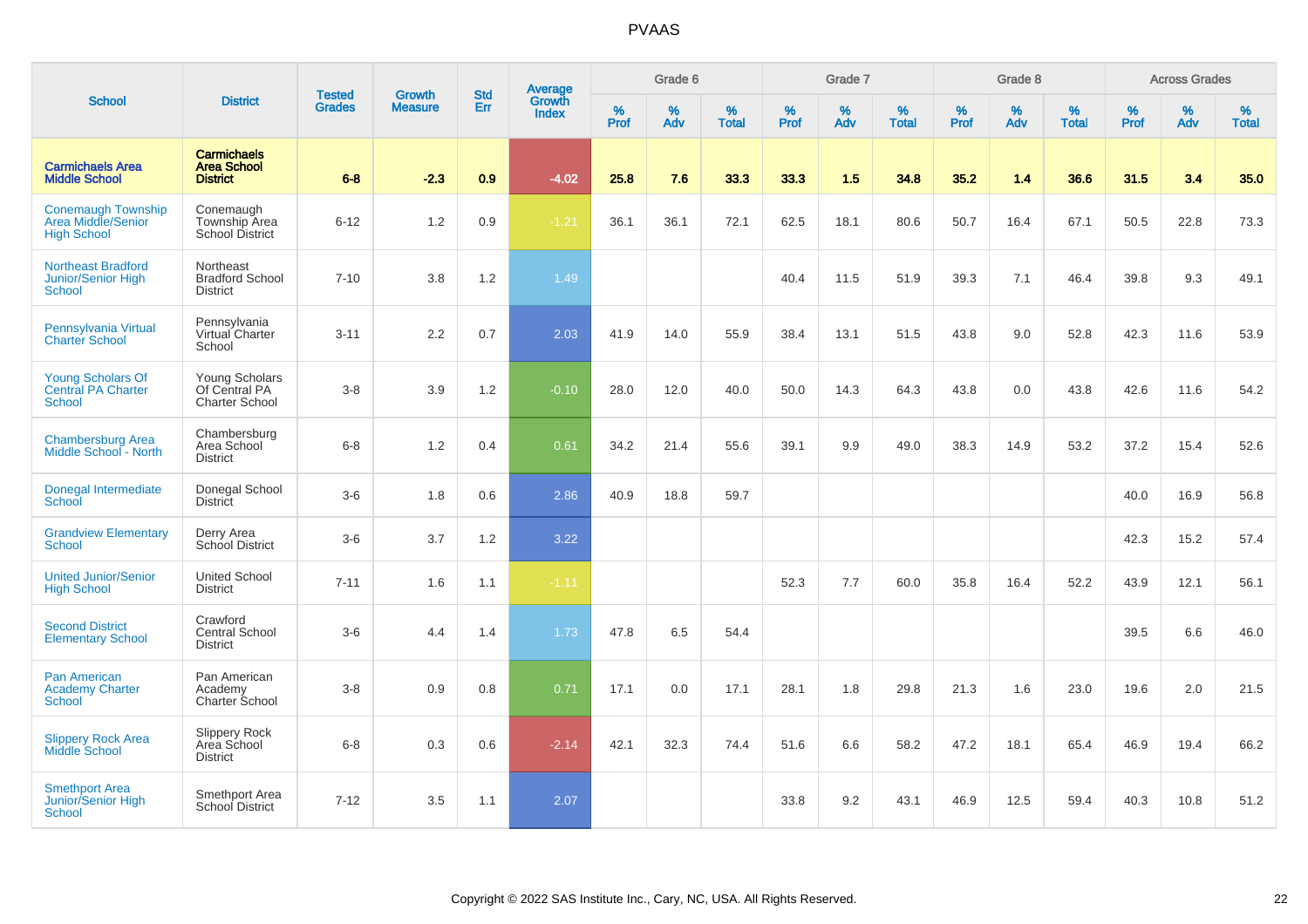|                                                                      |                                                             |                                |                                 | <b>Std</b> |                                          |                  | Grade 6  |                   |           | Grade 7  |                   |           | Grade 8  |                   |           | <b>Across Grades</b> |                   |
|----------------------------------------------------------------------|-------------------------------------------------------------|--------------------------------|---------------------------------|------------|------------------------------------------|------------------|----------|-------------------|-----------|----------|-------------------|-----------|----------|-------------------|-----------|----------------------|-------------------|
| <b>School</b>                                                        | <b>District</b>                                             | <b>Tested</b><br><b>Grades</b> | <b>Growth</b><br><b>Measure</b> | Err        | <b>Average</b><br>Growth<br><b>Index</b> | %<br><b>Prof</b> | %<br>Adv | %<br><b>Total</b> | %<br>Prof | %<br>Adv | %<br><b>Total</b> | %<br>Prof | %<br>Adv | %<br><b>Total</b> | %<br>Prof | $\%$<br>Adv          | %<br><b>Total</b> |
| <b>Carmichaels Area</b><br><b>Middle School</b>                      | <b>Carmichaels</b><br><b>Area School</b><br><b>District</b> | $6 - 8$                        | $-2.3$                          | 0.9        | $-4.02$                                  | 25.8             | 7.6      | 33.3              | 33.3      | 1.5      | 34.8              | 35.2      | 1.4      | 36.6              | 31.5      | 3.4                  | 35.0              |
| <b>Devers School</b>                                                 | York City<br>School District                                | $3-8$                          | 2.4                             | 0.8        | 0.72                                     | 20.3             | 1.4      | 21.6              | 13.3      | 0.0      | 13.3              | 20.0      | 0.0      | 20.0              | 16.8      | 0.6                  | 17.4              |
| <b>Bellwood Antis Middle</b><br><b>School</b>                        | Bellwood-Antis<br><b>School District</b>                    | $5-8$                          | 1.5                             | 0.7        | 0.46                                     | 34.4             | 16.7     | 51.1              | 44.0      | 10.7     | 54.8              | 41.3      | 26.1     | 67.4              | 41.4      | 14.4                 | 55.8              |
| <b>Northwest Middle</b><br>School                                    | <b>Reading School</b><br>District                           | $5-8$                          | 2.0                             | 1.0        | 1.11                                     | 14.0             | 2.3      | 16.3              | 17.1      | 0.0      | 17.1              | 23.3      | 0.0      | 23.3              | 15.6      | 0.5                  | 16.1              |
| Pittsburgh Arsenal 6-8                                               | Pittsburgh<br>School District                               | $6 - 8$                        | 2.9                             | 1.2        | $-0.05$                                  | 33.3             | 2.4      | 35.7              | 31.0      | 2.4      | 33.3              | 13.5      | 0.0      | 13.5              | 26.4      | 1.6                  | 28.1              |
| Rohrerstown<br><b>Elementary School</b>                              | Hempfield<br>School District                                | $3-6$                          | 3.7                             | 1.2        | 1.67                                     | 44.0             | 26.0     | 70.0              |           |          |                   |           |          |                   | 46.8      | 21.3                 | 68.1              |
| <b>Spring Grove Area</b><br>Intermediate School                      | Spring Grove<br>Area School<br><b>District</b>              | $5-6$                          | 0.8                             | 0.6        | 1.33                                     | 40.6             | 25.1     | 65.7              |           |          |                   |           |          |                   | 44.6      | 21.2                 | 65.9              |
| <b>Lincoln Leadership</b><br><b>Academy Charter</b><br><b>School</b> | Lincoln<br>Leadership<br>Academy<br><b>Charter School</b>   | $3 - 12$                       | 1.6                             | 0.9        | $-0.39$                                  | 25.0             | 12.5     | 37.5              | 24.5      | 5.7      | 30.2              | 22.0      | 2.4      | 24.4              | 28.4      | 5.4                  | 33.8              |
| <b>Elk Lake Elementary</b><br><b>School</b>                          | <b>Elk Lake School</b><br><b>District</b>                   | $3-6$                          | 2.9                             | 0.9        | 1.27                                     | 35.8             | 21.0     | 56.8              |           |          |                   |           |          |                   | 38.5      | 13.3                 | 51.8              |
| <b>West Allegheny Middle</b><br><b>School</b>                        | West Allegheny<br>School District                           | $6 - 8$                        | $-1.0$                          | 0.5        | $-4.79$                                  | 44.4             | 28.3     | 72.6              | 56.6      | 17.0     | 73.6              | 50.7      | 12.1     | 62.8              | 50.6      | 19.4                 | 69.9              |
| <b>Mechanicsburg Middle</b><br>School                                | Mechanicsburg<br>Area School<br><b>District</b>             | $6 - 8$                        | 0.0                             | 0.4        | $-2.84$                                  | 45.6             | 16.3     | 61.9              | 46.2      | 12.4     | 58.6              | 52.3      | 8.7      | 61.0              | 47.9      | 12.4                 | 60.3              |
| <b>Lititz Elementary</b><br><b>School</b>                            | Warwick School<br><b>District</b>                           | $3-6$                          | 2.7                             | 1.1        | 2.37                                     | 39.7             | 23.8     | 63.5              |           |          |                   |           |          |                   | 39.5      | 16.0                 | 55.6              |
| Dingman-Delaware<br>Middle School                                    | Delaware<br><b>Valley School</b><br><b>District</b>         | $6-8$                          | 1.9                             | 0.6        | 0.55                                     | 45.6             | 14.0     | 59.6              | 50.8      | 9.1      | 59.8              | 39.1      | 13.7     | 52.8              | 44.8      | 12.4                 | 57.1              |
| Arcola Intermediate<br>School                                        | Methacton<br><b>School District</b>                         | $5-8$                          | 1.6                             | 0.5        | 2.05                                     |                  |          |                   | 56.8      | 11.2     | 68.0              | 49.7      | 21.0     | 70.7              | 53.2      | 16.1                 | 69.4              |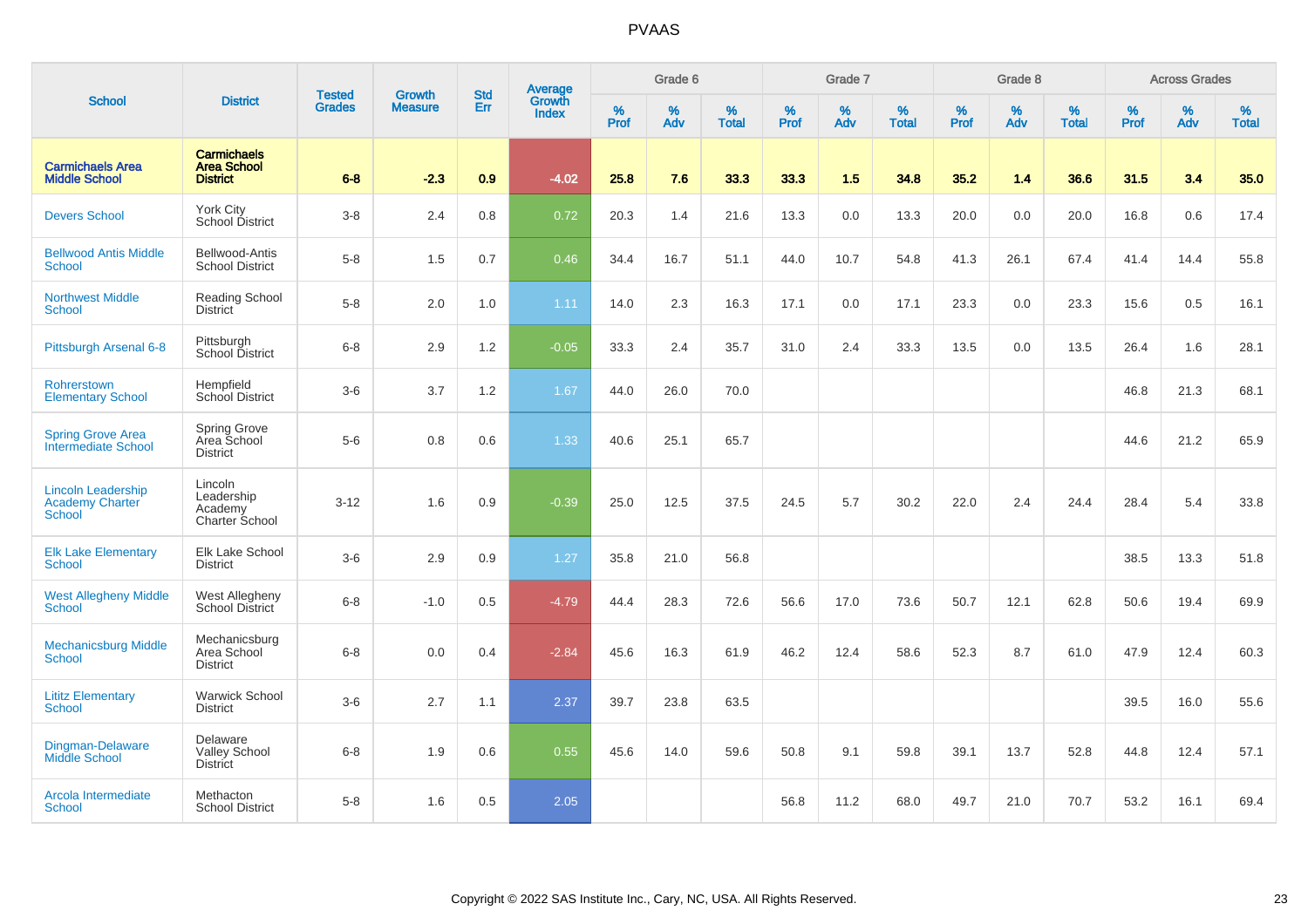|                                                       |                                                             |                                | <b>Growth</b>  | <b>Std</b> |                                   |                  | Grade 6     |                   |           | Grade 7     |                      |              | Grade 8  |                   |              | <b>Across Grades</b> |                   |
|-------------------------------------------------------|-------------------------------------------------------------|--------------------------------|----------------|------------|-----------------------------------|------------------|-------------|-------------------|-----------|-------------|----------------------|--------------|----------|-------------------|--------------|----------------------|-------------------|
| <b>School</b>                                         | <b>District</b>                                             | <b>Tested</b><br><b>Grades</b> | <b>Measure</b> | <b>Err</b> | Average<br>Growth<br><b>Index</b> | %<br><b>Prof</b> | $\%$<br>Adv | %<br><b>Total</b> | %<br>Prof | $\%$<br>Adv | $\%$<br><b>Total</b> | $\%$<br>Prof | %<br>Adv | %<br><b>Total</b> | $\%$<br>Prof | $\%$<br>Adv          | %<br><b>Total</b> |
| <b>Carmichaels Area</b><br><b>Middle School</b>       | <b>Carmichaels</b><br><b>Area School</b><br><b>District</b> | $6 - 8$                        | $-2.3$         | 0.9        | $-4.02$                           | 25.8             | 7.6         | 33.3              | 33.3      | 1.5         | 34.8                 | 35.2         | 1.4      | 36.6              | 31.5         | 3.4                  | 35.0              |
| <b>Central Middle School</b>                          | Reading School<br>District                                  | $5-8$                          | 1.8            | 0.6        | 0.14                              | 16.3             | $2.2\,$     | 18.5              | 12.4      | 1.8         | 14.2                 | 10.7         | 0.0      | 10.7              | 14.1         | $1.2\,$              | 15.4              |
| <b>Brockway Area</b><br>Junior/Senior High<br>School  | <b>Brockway Area</b><br>School District                     | $7 - 11$                       | 3.1            | 1.0        | 1.99                              |                  |             |                   | 44.4      | 9.9         | 54.3                 | 50.0         | 9.7      | 59.7              | 47.1         | 9.8                  | 56.9              |
| <b>Mckinley School</b>                                | <b>York City</b><br>School District                         | $3 - 8$                        | 2.6            | 0.8        | $-0.22$                           | 20.6             | 1.4         | 21.9              | 7.8       | 0.0         | 7.8                  | 12.1         | 0.0      | 12.1              | 12.7         | 1.2                  | 13.8              |
| <b>Lionville Middle School</b>                        | Downingtown<br>Area School<br><b>District</b>               | $7 - 8$                        | $-1.3$         | 0.7        | $-7.11$                           |                  |             |                   | 50.0      | 27.7        | 77.7                 | 50.3         | 34.9     | 85.2              | 50.1         | 30.6                 | 80.7              |
| <b>Preston School</b>                                 | Wayne<br>Highlands<br>School District                       | $3 - 8$                        | 4.5            | 1.6        | 0.08                              | 64.7             | 5.9         | 70.6              | 41.2      | 5.9         | 47.1                 | 53.8         | 0.0      | 53.8              | 48.5         | 8.1                  | 56.6              |
| <b>Conestoga Elementary</b><br>School                 | Penn Manor<br><b>School District</b>                        | $3-6$                          | 4.0            | 1.3        | 1.88                              | 39.5             | 46.5        | 86.0              |           |             |                      |              |          |                   | 49.7         | 24.9                 | 74.6              |
| <b>Northeastern Middle</b><br><b>School</b>           | Northeastern<br><b>York School</b><br><b>District</b>       | $7 - 9$                        | 1.2            | 0.6        | $-0.02$                           |                  |             |                   | 48.7      | 10.6        | 59.3                 | 43.4         | 18.3     | 61.8              | 46.0         | 14.6                 | 60.6              |
| <b>West Hill Elementary</b><br><b>School</b>          | Sharon City<br><b>School District</b>                       | $3-6$                          | 2.2            | 1.5        | 1.46                              | 34.4             | 6.2         | 40.6              |           |             |                      |              |          |                   | 24.6         | 4.0                  | 28.6              |
| <b>North Pocono Middle</b><br><b>School</b>           | North Pocono<br><b>School District</b>                      | $6 - 8$                        | 1.2            | 0.7        | $-0.97$                           | 57.8             | 12.1        | 69.8              | 61.3      | 16.0        | 77.3                 | 48.7         | 12.4     | 61.1              | 56.0         | 13.5                 | 69.5              |
| <b>Bentworth Middle</b><br>School                     | <b>Bentworth</b><br><b>School District</b>                  | $5-8$                          | 2.1            | 0.7        | 1.15                              | 46.1             | 6.7         | 52.8              | 52.5      | 20.0        | 72.5                 | 43.3         | 11.9     | 55.2              | 50.6         | 13.4                 | 64.0              |
| <b>Jamestown Area</b><br>Junior/Senior High<br>School | Jamestown<br>Area School<br><b>District</b>                 | $7 - 11$                       | 2.8            | 1.8        | $-0.42$                           |                  |             |                   | 41.4      | 6.9         | 48.3                 | 54.6         | 0.0      | 54.6              | 47.1         | 3.9                  | 51.0              |
| Joseph C Ashkar<br><b>Elementary School</b>           | East Lycoming<br>School District                            | $3 - 6$                        | 1.5            | 1.1        | 1.39                              | 45.9             | 26.2        | 72.1              |           |             |                      |              |          |                   | 47.0         | 18.3                 | 65.3              |
| <b>Eagle View Middle</b><br>School                    | Cumberland<br><b>Valley School</b><br><b>District</b>       | $5-8$                          | 0.8            | 0.4        | $-0.75$                           | 43.5             | 25.5        | 69.0              | 51.6      | 12.4        | 64.1                 | 53.5         | 17.3     | 70.8              | 49.4         | 18.4                 | 67.8              |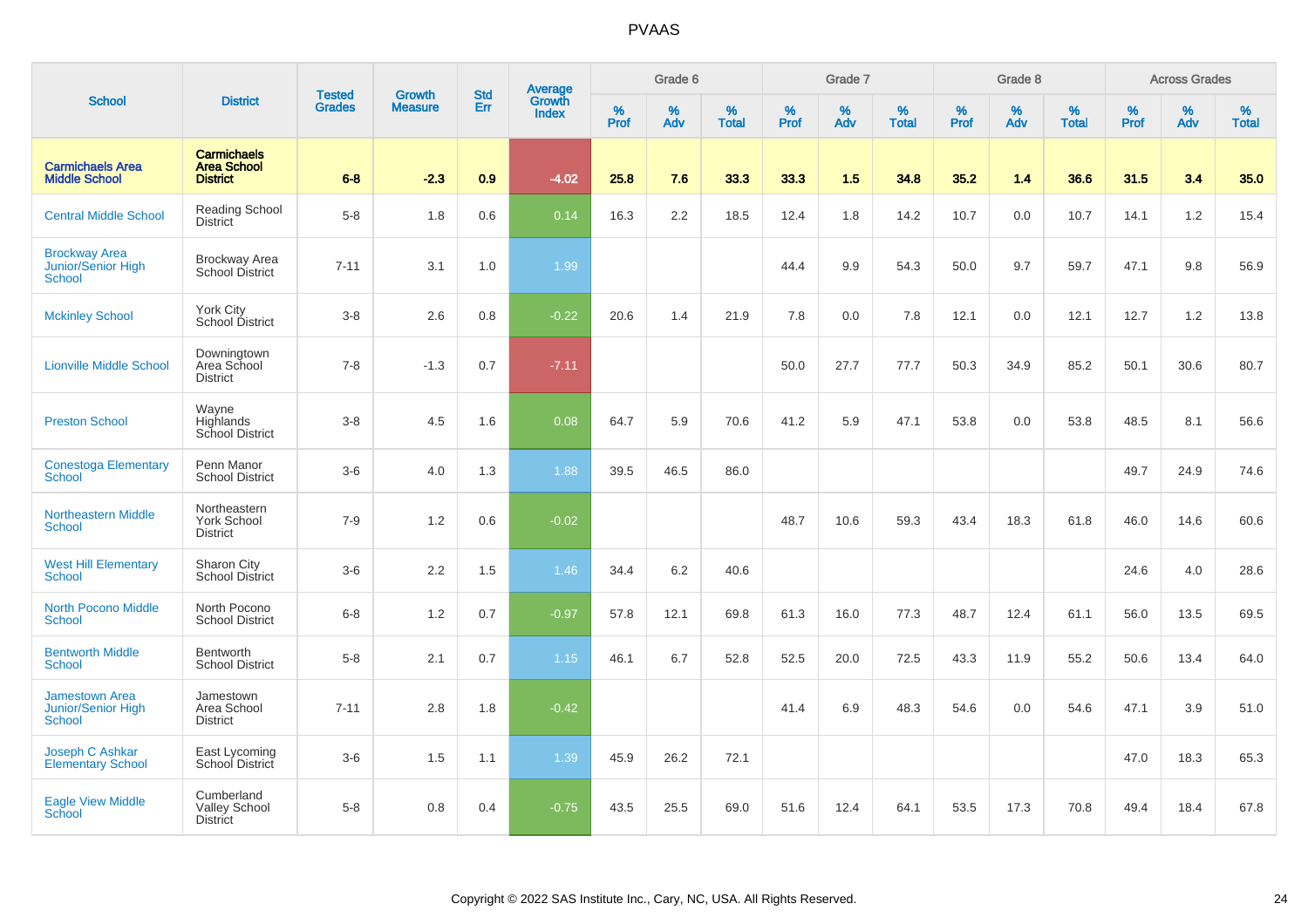|                                                             |                                                             |                                |                                 | <b>Std</b> |                                          |                  | Grade 6  |                   |           | Grade 7  |                   |           | Grade 8  |                   |           | <b>Across Grades</b> |                   |
|-------------------------------------------------------------|-------------------------------------------------------------|--------------------------------|---------------------------------|------------|------------------------------------------|------------------|----------|-------------------|-----------|----------|-------------------|-----------|----------|-------------------|-----------|----------------------|-------------------|
| <b>School</b>                                               | <b>District</b>                                             | <b>Tested</b><br><b>Grades</b> | <b>Growth</b><br><b>Measure</b> | Err        | <b>Average</b><br>Growth<br><b>Index</b> | %<br><b>Prof</b> | %<br>Adv | %<br><b>Total</b> | %<br>Prof | %<br>Adv | %<br><b>Total</b> | %<br>Prof | %<br>Adv | %<br><b>Total</b> | %<br>Prof | $\%$<br>Adv          | %<br><b>Total</b> |
| <b>Carmichaels Area</b><br><b>Middle School</b>             | <b>Carmichaels</b><br><b>Area School</b><br><b>District</b> | $6 - 8$                        | $-2.3$                          | 0.9        | $-4.02$                                  | 25.8             | 7.6      | 33.3              | 33.3      | 1.5      | 34.8              | 35.2      | 1.4      | 36.6              | 31.5      | 3.4                  | 35.0              |
| <b>Case Avenue</b><br><b>Elementary School</b>              | Sharon City<br><b>School District</b>                       | $3-6$                          | 3.1                             | 1.0        | 2.66                                     | 31.2             | 19.7     | 50.8              |           |          |                   |           |          |                   | 39.3      | 9.3                  | 48.6              |
| <b>Shawmont School</b>                                      | Philadelphia<br>City School<br><b>District</b>              | $3-8$                          | 4.3                             | 1.6        | 0.80                                     | 30.0             | 5.0      | 35.0              | 60.0      | 5.0      | 65.0              |           |          |                   | 35.0      | 6.0                  | 41.0              |
| <b>Harding Warren G</b><br><b>Middle School</b>             | Philadelphia<br>City School<br><b>District</b>              | $6 - 8$                        | 3.8                             | 1.6        | 0.20                                     | 12.8             | 5.1      | 18.0              | 15.0      | 0.0      | 15.0              | 20.0      | 3.3      | 23.3              | 15.6      | 2.8                  | 18.4              |
| <b>Glendale Junior/Senior</b><br><b>High School</b>         | Glendale<br><b>School District</b>                          | $7 - 10$                       | 1.0                             | 1.2        | $-1.44$                                  |                  |          |                   | 44.6      | 20.0     | 64.6              | 44.9      | 14.3     | 59.2              | 44.7      | 17.5                 | 62.3              |
| <b>Hopewell Junior High</b><br>School                       | <b>Hopewell Area</b><br>School District                     | $5-8$                          | $-0.4$                          | 0.5        | $-1.88$                                  | 50.0             | 19.2     | 69.2              | 49.3      | 11.1     | 60.4              | 43.3      | 6.7      | 50.0              | 49.3      | 9.7                  | 59.0              |
| <b>Marion Center Area</b><br>Jr/Sr High School              | <b>Marion Center</b><br>Area School<br><b>District</b>      | $7 - 10$                       | 2.0                             | 0.9        | 0.03                                     |                  |          |                   | 52.9      | 5.9      | 58.8              | 49.5      | 7.4      | 56.8              | 51.1      | 6.7                  | 57.8              |
| <b>Ben Franklin School</b>                                  | Uniontown Area<br><b>School District</b>                    | $3 - 8$                        | 2.5                             | 1.1        | $-1.16$                                  | 44.1             | 20.6     | 64.7              | 47.5      | 5.0      | 52.5              | 50.0      | 7.9      | 57.9              | 41.9      | 10.2                 | 52.2              |
| <b>North Penn-Mansfield</b><br>Junior/Senior High<br>School | Southern Tioga<br>School District                           | $7 - 10$                       | 2.8                             | 0.9        | 1.21                                     |                  |          |                   | 43.6      | 5.3      | 48.9              | 35.8      | 6.2      | 42.0              | 40.0      | 5.7                  | 45.7              |
| <b>Selinsgrove Area</b><br>Middle School                    | Selinsgrove<br>Area School<br><b>District</b>               | $6-9$                          | $-0.8$                          | 0.6        | $-3.69$                                  | 46.4             | 19.0     | 65.4              | 40.0      | 16.8     | 56.8              | 47.6      | 12.6     | 60.2              | 44.9      | 15.8                 | 60.7              |
| <b>Shannock Valley</b><br><b>Elementary School</b>          | Armstrong<br><b>School District</b>                         | $3-6$                          | 3.5                             | 1.3        | 2.59                                     | 43.6             | 20.5     | 64.1              |           |          |                   |           |          |                   | 44.9      | 14.4                 | 59.4              |
| <b>Pleasant Valley</b><br><b>Intermediate School</b>        | Pleasant Valley<br>School District                          | $4 - 6$                        | 0.1                             | 0.6        | 0.13                                     | 50.5             | 8.4      | 58.9              |           |          |                   |           |          |                   | 48.8      | 5.4                  | 54.2              |
| Maplewood<br><b>Elementary School</b>                       | Penncrest<br><b>School District</b>                         | $3-6$                          | 3.2                             | 1.1        | 0.10                                     | 39.1             | 20.3     | 59.4              |           |          |                   |           |          |                   | 39.4      | 10.0                 | 49.4              |
| <b>Eisenhower M/Hs</b>                                      | <b>Warren County</b><br><b>School District</b>              | $6 - 11$                       | 1.8                             | 0.9        | $-1.11$                                  | 38.0             | 16.9     | 54.9              | 32.7      | 3.6      | 36.4              | 48.2      | 11.1     | 59.3              | 39.4      | 11.1                 | 50.6              |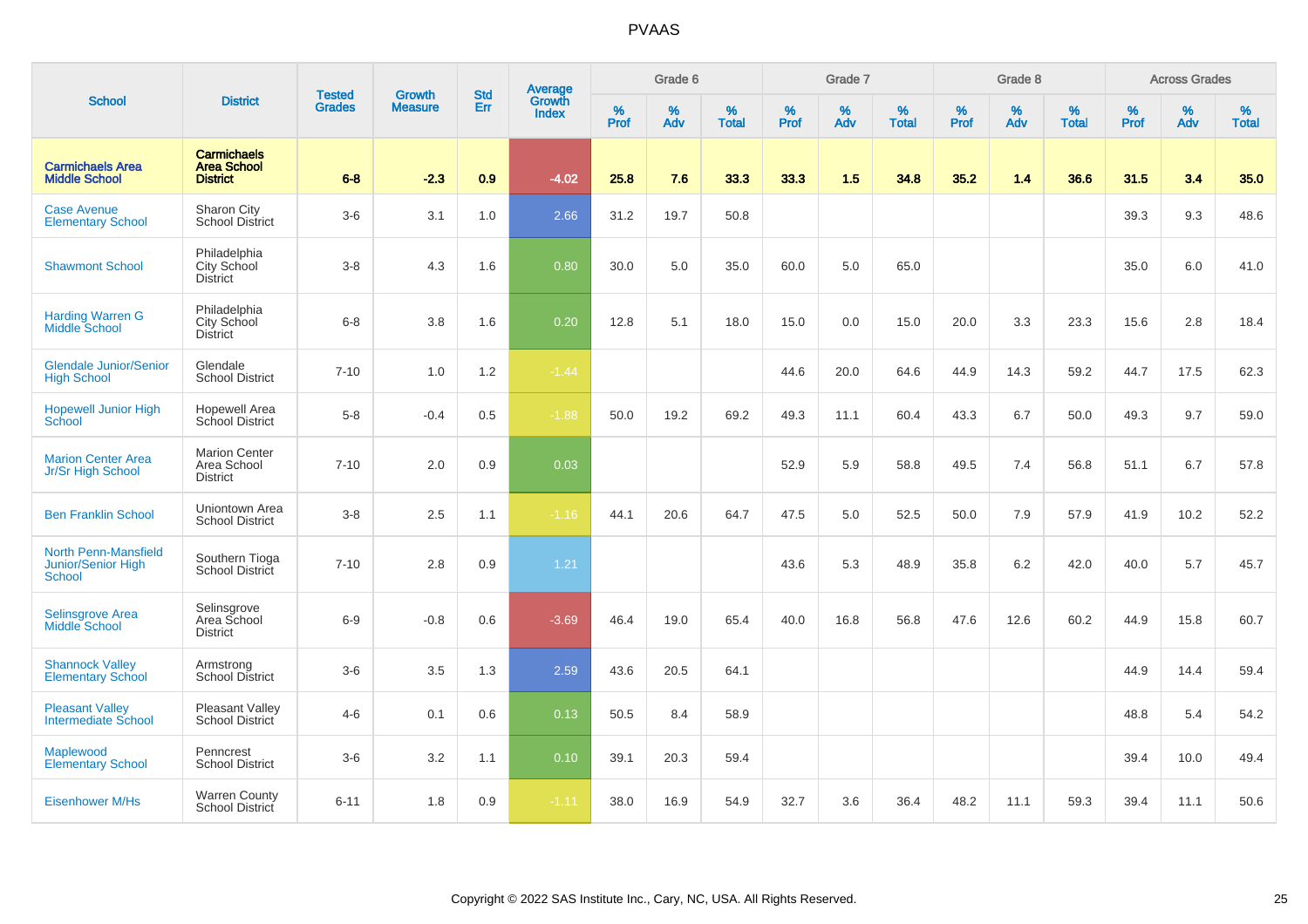|                                                             |                                                             |                                |                                 | <b>Std</b> |                                          |                  | Grade 6  |                   |           | Grade 7  |                   |           | Grade 8  |                   |           | <b>Across Grades</b> |                   |
|-------------------------------------------------------------|-------------------------------------------------------------|--------------------------------|---------------------------------|------------|------------------------------------------|------------------|----------|-------------------|-----------|----------|-------------------|-----------|----------|-------------------|-----------|----------------------|-------------------|
| <b>School</b>                                               | <b>District</b>                                             | <b>Tested</b><br><b>Grades</b> | <b>Growth</b><br><b>Measure</b> | Err        | <b>Average</b><br>Growth<br><b>Index</b> | %<br><b>Prof</b> | %<br>Adv | %<br><b>Total</b> | %<br>Prof | %<br>Adv | %<br><b>Total</b> | %<br>Prof | %<br>Adv | %<br><b>Total</b> | %<br>Prof | $\%$<br>Adv          | %<br><b>Total</b> |
| <b>Carmichaels Area</b><br><b>Middle School</b>             | <b>Carmichaels</b><br><b>Area School</b><br><b>District</b> | $6 - 8$                        | $-2.3$                          | 0.9        | $-4.02$                                  | 25.8             | 7.6      | 33.3              | 33.3      | 1.5      | 34.8              | 35.2      | 1.4      | 36.6              | 31.5      | 3.4                  | 35.0              |
| <b>Russell B Walter</b><br><b>Elementary School</b>         | Northern Tioga<br>School District                           | $3-6$                          | 3.3                             | 1.1        | 2.84                                     | 59.7             | 4.8      | 64.5              |           |          |                   |           |          |                   | 48.4      | 12.0                 | 60.3              |
| <b>Buckingham</b><br><b>Elementary School</b>               | <b>Central Bucks</b><br><b>School District</b>              | $3-6$                          | 0.1                             | 1.2        | 0.05                                     | 51.5             | 38.2     | 89.7              |           |          |                   |           |          |                   | 49.5      | 30.3                 | 79.8              |
| Ephrata Intermediate<br>School                              | Ephrata Area<br>School District                             | $5-6$                          | 1.5                             | 0.5        | $-2.85$                                  | 48.7             | 13.2     | 61.9              |           |          |                   |           |          |                   | 50.0      | 11.8                 | 61.8              |
| <b>Northern Cambria</b><br><b>Middle School</b>             | Northern<br>Cambria School<br><b>District</b>               | $5 - 11$                       | 1.6                             | 0.8        | $-0.86$                                  | 33.3             | 7.4      | 40.7              | 52.8      | 5.7      | 58.5              | 47.7      | 4.6      | 52.3              | 43.6      | 5.7                  | 49.3              |
| <b>Manchester Academic</b><br><b>Charter School</b>         | Manchester<br>Academic<br><b>Charter School</b>             | $3-8$                          | 2.1                             | 1.1        | 1.75                                     | 35.7             | 3.6      | 39.3              | 46.2      | 0.0      | 46.2              | 31.4      | 0.0      | 31.4              | 30.7      | 1.7                  | 32.4              |
| <b>Cornell Elementary</b><br>School                         | <b>Cornell School</b><br><b>District</b>                    | $3-6$                          | 0.1                             | 1.5        | 0.06                                     | 34.9             | 7.0      | 41.9              |           |          |                   |           |          |                   | 34.3      | 8.8                  | 43.1              |
| <b>Minersville Area</b><br><b>Elementary Center</b>         | Minersville Area<br><b>School District</b>                  | $3-6$                          | 1.1                             | 1.0        | 1.09                                     | 38.7             | 24.0     | 62.7              |           |          |                   |           |          |                   | 41.8      | 13.8                 | 55.6              |
| <b>Hatfield Elementary</b><br><b>School</b>                 | North Penn<br><b>School District</b>                        | $3-6$                          | 3.4                             | 1.2        | 1.82                                     | 33.8             | 27.9     | 61.8              |           |          |                   |           |          |                   | 41.8      | 16.3                 | 58.2              |
| <b>Penn Bernville</b><br><b>Elementary School</b>           | Tulpehocken<br>Area School<br><b>District</b>               | $3-6$                          | 1.8                             | 1.2        | 1.47                                     | 36.2             | 22.4     | 58.6              |           |          |                   |           |          |                   | 44.4      | 12.7                 | 57.1              |
| <b>Palmerton Area Junior</b><br><b>High School</b>          | Palmerton Area<br><b>School District</b>                    | $7 - 8$                        | 1.1                             | 0.8        | $-0.74$                                  |                  |          |                   | 43.3      | 11.8     | 55.1              | 38.3      | 11.2     | 49.5              | 41.0      | 11.5                 | 52.6              |
| <b>Gerald G Huesken</b><br><b>Middle School</b>             | Conestoga<br>Valley School<br>District                      | $7 - 8$                        | 1.6                             | $0.6\,$    | 1.50                                     |                  |          |                   | 44.6      | 10.7     | 55.4              | 39.9      | 18.5     | 58.4              | 42.2      | 14.6                 | 56.9              |
| <b>Gwyn-Nor Elementary</b><br>School                        | North Penn<br><b>School District</b>                        | $3-6$                          | 3.3                             | 1.2        | 1.45                                     | 62.7             | 20.3     | 83.0              |           |          |                   |           |          |                   | 45.9      | 21.2                 | 67.1              |
| <b>Mastery Charter</b><br>School - Hardy<br><b>Williams</b> | <b>Mastery Charter</b><br>School - Hardy<br>Williams        | $3 - 11$                       | 0.9                             | 1.2        | 0.01                                     | 37.8             | 13.5     | 51.4              | 29.2      | 0.0      | 29.2              |           |          |                   | 21.1      | 3.6                  | 24.7              |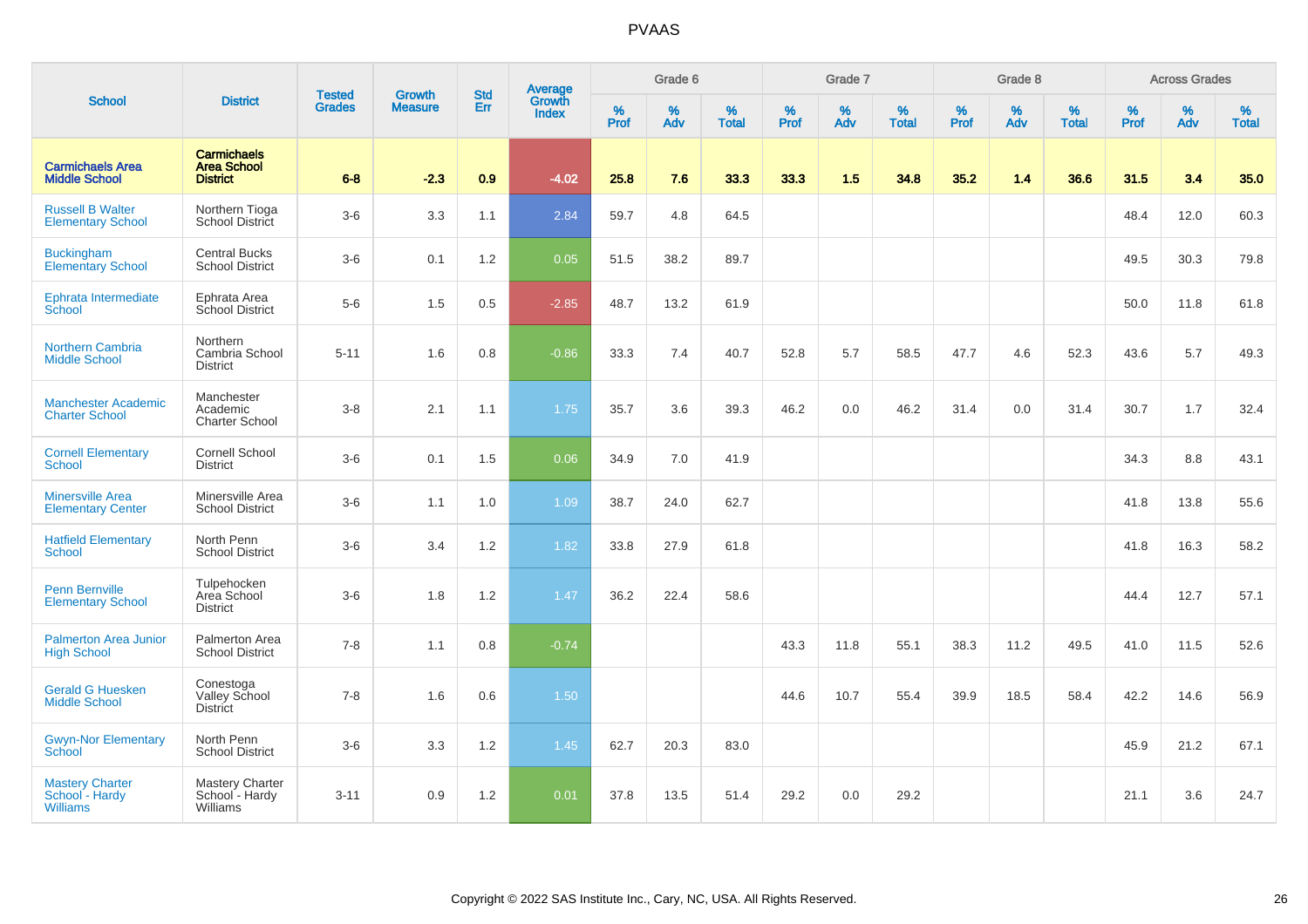|                                                                    |                                                             |                                |                                 | <b>Std</b> |                                          |                  | Grade 6     |                   |           | Grade 7  |                   |           | Grade 8  |                   |              | <b>Across Grades</b> |                   |
|--------------------------------------------------------------------|-------------------------------------------------------------|--------------------------------|---------------------------------|------------|------------------------------------------|------------------|-------------|-------------------|-----------|----------|-------------------|-----------|----------|-------------------|--------------|----------------------|-------------------|
| <b>School</b>                                                      | <b>District</b>                                             | <b>Tested</b><br><b>Grades</b> | <b>Growth</b><br><b>Measure</b> | Err        | <b>Average</b><br>Growth<br><b>Index</b> | %<br><b>Prof</b> | $\%$<br>Adv | %<br><b>Total</b> | %<br>Prof | %<br>Adv | %<br><b>Total</b> | %<br>Prof | %<br>Adv | %<br><b>Total</b> | $\%$<br>Prof | $\%$<br>Adv          | %<br><b>Total</b> |
| <b>Carmichaels Area</b><br><b>Middle School</b>                    | <b>Carmichaels</b><br><b>Area School</b><br><b>District</b> | $6 - 8$                        | $-2.3$                          | 0.9        | $-4.02$                                  | 25.8             | 7.6         | 33.3              | 33.3      | 1.5      | 34.8              | 35.2      | 1.4      | 36.6              | 31.5         | 3.4                  | 35.0              |
| <b>Jenkintown</b><br><b>Elementary School</b>                      | Jenkintown<br><b>School District</b>                        | $3-6$                          | 3.0                             | 1.3        | 2.24                                     | 54.0             | 18.9        | 73.0              |           |          |                   |           |          |                   | 54.1         | 24.3                 | 78.4              |
| Sugarcreek<br><b>Elementary School</b>                             | Karns City Area<br>School District                          | $3-6$                          | 4.2                             | 1.5        | 2.74                                     | 57.1             | 17.1        | 74.3              |           |          |                   |           |          |                   | 53.2         | 11.3                 | 64.5              |
| <b>North Clarion County</b><br>Junior/Senior High<br><b>School</b> | North Clarion<br><b>County School</b><br><b>District</b>    | $7 - 12$                       | 3.1                             | 1.4        | 0.36                                     |                  |             |                   | 45.2      | 4.8      | 50.0              | 54.6      | 11.4     | 65.9              | 50.0         | 8.1                  | 58.1              |
| <b>Tidioute Community</b><br><b>Charter School</b>                 | Tidioute<br>Community<br>Charter School                     | $3 - 11$                       | 2.0                             | 1.5        | 0.12                                     | 61.1             | 5.6         | 66.7              | 26.3      | 0.0      | 26.3              | 37.0      | 0.0      | 37.0              | 43.2         | 4.0                  | 47.2              |
| <b>Avon Grove Charter</b><br>School                                | Avon Grove<br><b>Charter School</b>                         | $3 - 11$                       | 1.7                             | 0.6        | 0.18                                     | 47.4             | 18.2        | 65.7              | 51.1      | 16.3     | 67.4              | 38.6      | 9.9      | 48.5              | 42.6         | 14.8                 | 57.4              |
| <b>Apollo-Ridge Middle</b><br>School                               | Apollo-Ridge<br>School District                             | $6 - 8$                        | $-2.7$                          | 0.8        | $-4.51$                                  | 25.3             | 9.6         | 34.9              | 34.6      | 0.0      | 34.6              | 42.1      | 5.3      | 47.4              | 33.8         | 5.0                  | 38.8              |
| <b>York Academy</b><br><b>Regional Charter</b><br>School           | York Academy<br>Regional<br>Charter School                  | $3 - 11$                       | 0.3                             | 0.8        | $-0.33$                                  | 55.9             | 11.9        | 67.8              | 47.3      | 7.3      | 54.6              | 35.1      | 12.3     | 47.4              | 40.8         | 14.1                 | 54.9              |
| <b>MaST Community</b><br><b>Charter School</b>                     | MaST<br>Community<br><b>Charter School</b>                  | $3 - 10$                       | $-4.3$                          | 0.6        | $-7.06$                                  | 45.3             | 21.7        | 67.0              | 59.8      | 12.8     | 72.6              | 54.4      | 12.6     | 67.0              | 51.0         | 14.1                 | 65.2              |
| <b>Tredyffrin-Easttown</b><br>Middle School                        | Tredyffrin-<br>Easttown<br><b>School District</b>           | $5-8$                          | 0.4                             | 0.6        | $-1.88$                                  | 52.8             | 34.0        | 86.8              | 54.4      | 30.4     | 84.8              | 42.1      | 46.0     | 88.2              | 55.8         | 30.8                 | 86.6              |
| <b>Conewago Valley</b><br>Intermediate School                      | Conewago<br>Valley School<br><b>District</b>                | $4 - 6$                        | 1.5                             | 0.5        | 2.35                                     | 44.7             | 14.1        | 58.8              |           |          |                   |           |          |                   | 46.6         | 11.0                 | 57.6              |
| <b>North East Middle</b><br><b>School</b>                          | North East<br><b>School District</b>                        | $6-8$                          | 0.5                             | 0.6        | $-0.64$                                  | 44.8             | 21.6        | 66.4              | 50.7      | 9.4      | 60.1              | 56.9      | 16.8     | 73.7              | 50.9         | 15.9                 | 66.8              |
| Fanny Jackson Coppin<br>School                                     | Philadelphia<br>City School<br><b>District</b>              | $3-8$                          | 8.0                             | 2.9        | 2.78                                     |                  |             |                   |           |          |                   |           |          |                   | 29.7         | 6.2                  | 35.9              |
| <b>Millville Area</b><br><b>Elementary School</b>                  | Millville Area<br><b>School District</b>                    | $3-6$                          | 2.5                             | 1.2        | 2.00                                     | 43.4             | 22.6        | 66.0              |           |          |                   |           |          |                   | 51.2         | 13.8                 | 64.9              |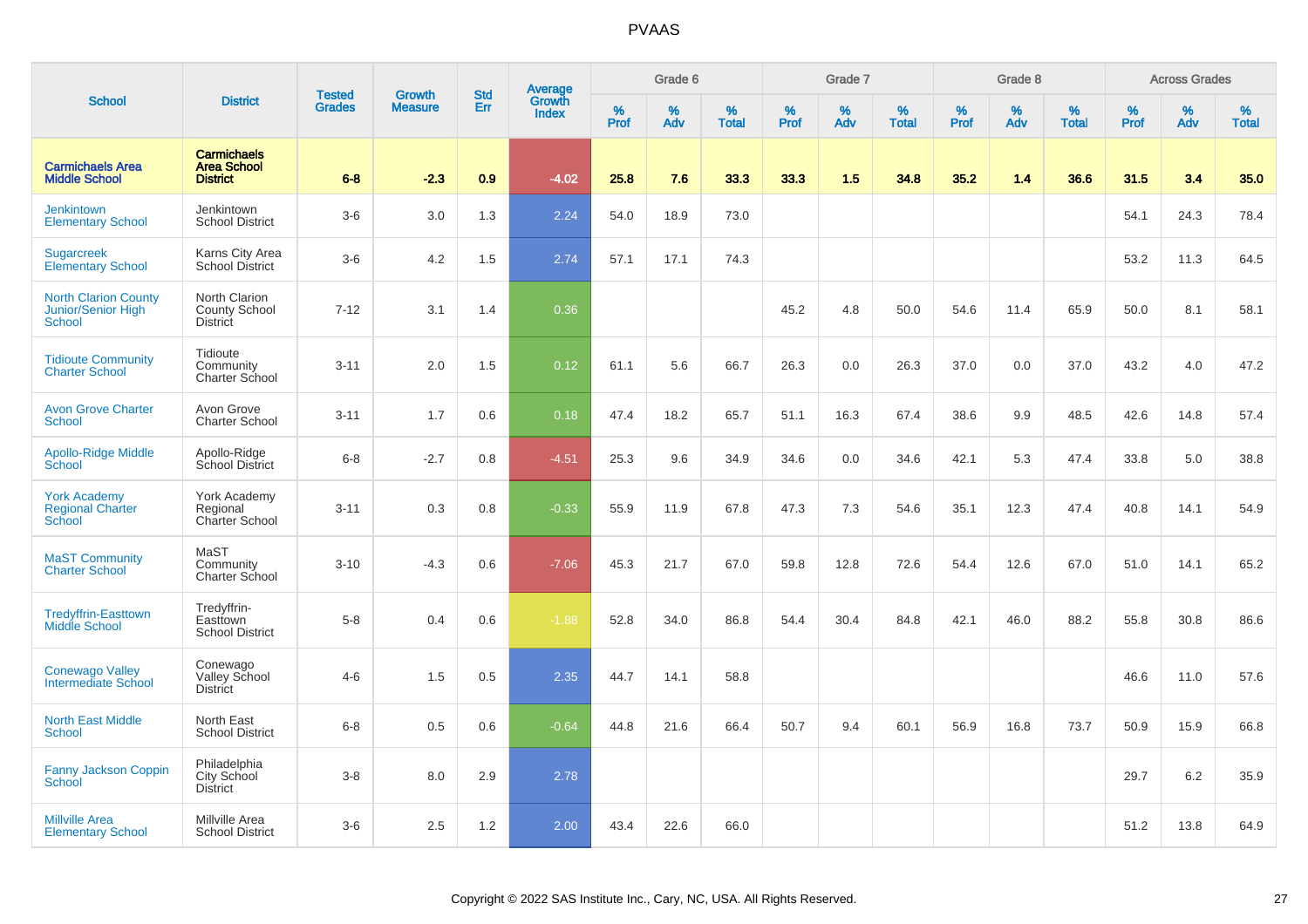|                                                 |                                                             | <b>Tested</b> | <b>Growth</b>  | <b>Std</b> |                                   |                  | Grade 6     |                   |              | Grade 7     |                      |              | Grade 8     |                   |              | <b>Across Grades</b> |                   |
|-------------------------------------------------|-------------------------------------------------------------|---------------|----------------|------------|-----------------------------------|------------------|-------------|-------------------|--------------|-------------|----------------------|--------------|-------------|-------------------|--------------|----------------------|-------------------|
| <b>School</b>                                   | <b>District</b>                                             | <b>Grades</b> | <b>Measure</b> | Err        | Average<br>Growth<br><b>Index</b> | %<br><b>Prof</b> | $\%$<br>Adv | %<br><b>Total</b> | $\%$<br>Prof | $\%$<br>Adv | $\%$<br><b>Total</b> | $\%$<br>Prof | $\%$<br>Adv | %<br><b>Total</b> | $\%$<br>Prof | $\%$<br>Adv          | %<br><b>Total</b> |
| <b>Carmichaels Area</b><br><b>Middle School</b> | <b>Carmichaels</b><br><b>Area School</b><br><b>District</b> | $6 - 8$       | $-2.3$         | 0.9        | $-4.02$                           | 25.8             | 7.6         | 33.3              | 33.3         | 1.5         | 34.8                 | 35.2         | 1.4         | 36.6              | 31.5         | 3.4                  | 35.0              |
| <b>Mountville Elementary</b><br>School          | Hempfield<br><b>School District</b>                         | $3-6$         | 3.2            | 1.1        | 1.38                              | 40.8             | 12.2        | 53.1              |              |             |                      |              |             |                   | 40.3         | 15.7                 | 56.0              |
| <b>Farrell Area Es/Lms</b>                      | <b>Farrell Area</b><br><b>School District</b>               | $3-6$         | 2.4            | 1.3        | 1.77                              | 32.5             | 2.5         | 35.0              |              |             |                      |              |             |                   | 26.9         | 3.4                  | 30.3              |
| <b>Northeast Middle</b><br>School               | Reading School<br><b>District</b>                           | $5 - 8$       | 2.5            | 0.9        | 1.62                              | 19.2             | 4.1         | 23.3              | 22.0         | 4.0         | 26.0                 | 25.0         | 2.5         | 27.5              | 20.4         | 2.5                  | 22.9              |
| Claysburg-Kimmel<br><b>Elementary School</b>    | Claysburg-<br>Kimmel School<br><b>District</b>              | $3-6$         | 2.0            | 1.2        | 1.71                              | 33.3             | 15.7        | 49.0              |              |             |                      |              |             |                   | 45.4         | 9.2                  | 54.6              |
| <b>Mccall Gen George A</b><br>School            | Philadelphia<br>City School<br><b>District</b>              | $3-8$         | 8.0            | 3.0        | 2.68                              |                  |             |                   |              |             |                      |              |             |                   | 50.5         | 33.3                 | 83.9              |
| <b>Shamokin Area Middle</b><br><b>School</b>    | Shamokin Area<br><b>School District</b>                     | $7 - 8$       | 2.0            | 0.7        | 1.74                              |                  |             |                   | 44.0         | 1.5         | 45.5                 | 31.3         | 5.5         | 36.8              | 37.0         | 3.7                  | 40.7              |
| <b>Everett Area Middle</b><br><b>School</b>     | Everett Area<br><b>School District</b>                      | $6 - 11$      | 0.0            | $0.8\,$    | $-3.51$                           | 34.9             | 11.6        | 46.5              | 47.5         | 5.9         | 53.5                 | 37.3         | 9.3         | 46.7              | 40.5         | 8.8                  | 49.2              |
| <b>New Foundations</b><br><b>Charter School</b> | <b>New</b><br>Foundations<br><b>Charter School</b>          | $3 - 11$      | $-0.9$         | 0.8        | $-1.93$                           | 38.1             | 9.5         | 47.6              | 50.8         | 3.3         | 54.1                 | 36.1         | 6.0         | 42.2              | 41.1         | 6.7                  | 47.8              |
| <b>Finletter Thomas K</b><br>School             | Philadelphia<br>City School<br><b>District</b>              | $3 - 8$       | 3.5            | 1.9        | 0.37                              |                  |             |                   | 14.3         | 21.4        | 35.7                 | 11.8         | 0.0         | 11.8              | 16.2         | 5.0                  | 21.2              |
| Rockwood Area<br><b>Elementary School</b>       | Rockwood Area<br><b>School District</b>                     | $3-6$         | 3.6            | 1.3        | $-0.34$                           | 38.1             | 31.0        | 69.0              |              |             |                      |              |             |                   | 49.7         | 13.2                 | 62.9              |
| <b>Ardmore Avenue</b><br><b>School</b>          | <b>William Penn</b><br><b>School District</b>               | $3-6$         | 4.0            | 1.5        | 2.59                              | 38.2             | 2.9         | 41.2              |              |             |                      |              |             |                   | 27.0         | 4.6                  | 31.6              |
| <b>Blue Mountain Middle</b><br>School           | <b>Blue Mountain</b><br><b>School District</b>              | $6 - 8$       | $-0.7$         | 0.6        | $-2.43$                           | 50.9             | 12.4        | 63.3              | 52.0         | 10.1        | 62.0                 | 47.3         | 11.5        | 58.8              | 50.2         | 11.3                 | 61.5              |
| <b>Tinicum School</b>                           | Interboro<br><b>School District</b>                         | $3 - 8$       | 2.7            | 1.0        | 0.98                              | 47.6             | 14.3        | 61.9              | 48.6         | 8.6         | 57.1                 | 36.4         | 9.1         | 45.4              | 41.4         | 10.2                 | 51.6              |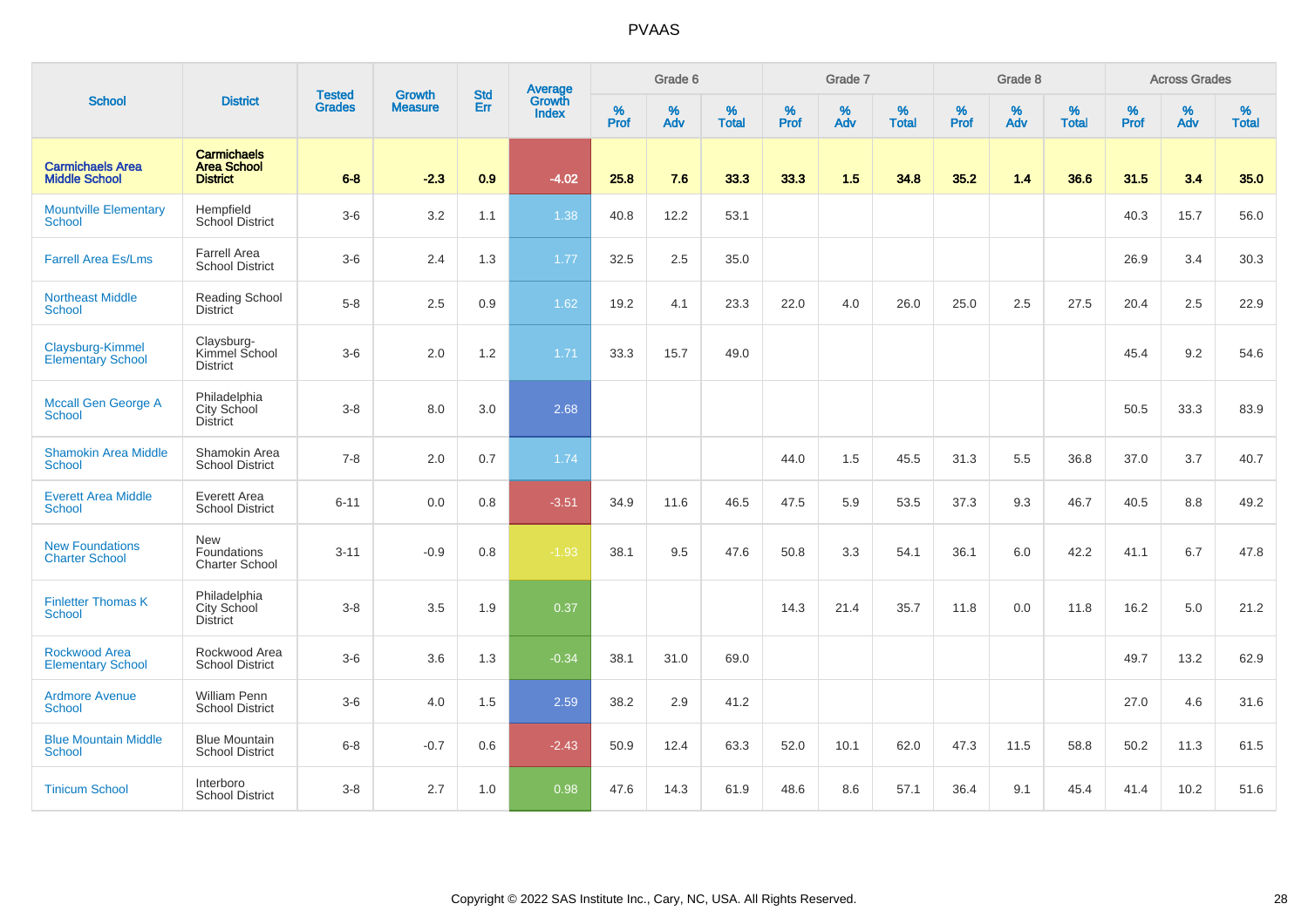|                                                                           |                                                                | <b>Tested</b> | <b>Growth</b>  | <b>Std</b> |                                   |           | Grade 6  |                   |           | Grade 7  |                   |           | Grade 8  |                   |           | <b>Across Grades</b> |                   |
|---------------------------------------------------------------------------|----------------------------------------------------------------|---------------|----------------|------------|-----------------------------------|-----------|----------|-------------------|-----------|----------|-------------------|-----------|----------|-------------------|-----------|----------------------|-------------------|
| <b>School</b>                                                             | <b>District</b>                                                | <b>Grades</b> | <b>Measure</b> | Err        | Average<br>Growth<br><b>Index</b> | %<br>Prof | %<br>Adv | %<br><b>Total</b> | %<br>Prof | %<br>Adv | %<br><b>Total</b> | %<br>Prof | %<br>Adv | %<br><b>Total</b> | %<br>Prof | %<br>Adv             | %<br><b>Total</b> |
| <b>Carmichaels Area</b><br><b>Middle School</b>                           | <b>Carmichaels</b><br><b>Area School</b><br><b>District</b>    | $6 - 8$       | $-2.3$         | 0.9        | $-4.02$                           | 25.8      | 7.6      | 33.3              | 33.3      | 1.5      | 34.8              | 35.2      | 1.4      | 36.6              | 31.5      | 3.4                  | 35.0              |
| <b>Valley Forge Middle</b><br>School                                      | Tredyffrin-<br>Easttown<br><b>School District</b>              | $5-8$         | 0.7            | 0.6        | 0.20                              | 40.8      | 47.5     | 88.3              | 58.5      | 28.8     | 87.3              | 55.9      | 33.8     | 89.7              | 53.9      | 34.1                 | 88.0              |
| <b>Young Scholars Of</b><br>Western Pennsylvania<br><b>Charter School</b> | Young Scholars<br>Of Western<br>Pennsylvania<br>Charter School | $3 - 8$       | 2.0            | 1.1        | 0.21                              | 40.6      | 6.2      | 46.9              | 32.1      | 3.6      | 35.7              | 43.5      | 8.7      | 52.2              | 31.2      | 9.1                  | 40.3              |
| <b>Port Allegany</b><br>Junior/Senior High<br><b>School</b>               | Port Allegany<br>School District                               | $7 - 11$      | $-1.2$         | 1.1        | $-3.97$                           |           |          |                   | 32.9      | 5.7      | 38.6              | 40.3      | 3.2      | 43.6              | 36.4      | 4.6                  | 40.9              |
| <b>Harris School</b>                                                      | Southeast<br>Delco School<br><b>District</b>                   | $3 - 8$       | $-0.6$         | 1.1        | $-1.53$                           | 25.0      | 0.0      | 25.0              | 32.6      | 2.2      | 34.8              | 26.9      | 7.7      | 34.6              | 23.9      | 2.7                  | 26.6              |
| <b>Wendover Middle</b><br>School                                          | Hempfield Area<br><b>School District</b>                       | $6 - 8$       | 0.3            | 0.6        | $-1.52$                           | 41.4      | 26.9     | 68.3              | 54.8      | 21.2     | 76.0              | 52.1      | 15.7     | 67.9              | 49.4      | 21.4                 | 70.8              |
| <b>Propel Charter School-</b><br>East                                     | <b>Propel Charter</b><br>School - East                         | $3 - 8$       | 1.1            | 1.0        | $-2.14$                           | 34.3      | 11.4     | 45.7              | 33.3      | 9.1      | 42.4              | 29.4      | 0.0      | 29.4              | 31.6      | 4.7                  | 36.3              |
| <b>Beverly Hills Middle</b><br>School                                     | <b>Upper Darby</b><br>School District                          | $6 - 8$       | 1.4            | 0.5        | $-0.53$                           | 17.7      | 5.9      | 23.7              | 25.6      | 1.4      | 27.0              | 23.0      | 3.0      | 26.1              | 22.2      | 3.4                  | 25.6              |
| <b>Valley View Middle</b><br>School                                       | <b>Valley View</b><br>School District                          | $6 - 8$       | 0.8            | 0.9        | $-2.68$                           | 41.4      | 10.3     | 51.7              | 53.7      | 4.9      | 58.5              | 42.6      | 4.9      | 47.5              | 44.4      | 7.4                  | 51.8              |
| <b>Curtin Intermediate</b><br><b>School</b>                               | Williamsport<br>Area School<br><b>District</b>                 | $4-6$         | $-0.0$         | 0.7        | $-0.00$                           | 37.9      | 10.5     | 48.4              |           |          |                   |           |          |                   | 37.6      | 9.7                  | 47.2              |
| <b>North Star East Middle</b><br><b>School</b>                            | North Star<br><b>School District</b>                           | $5-8$         | $-0.3$         | 0.7        | $-0.54$                           | 35.9      | 17.2     | 53.1              | 44.4      | 8.3      | 52.8              | 49.5      | 17.2     | 66.7              | 43.8      | 11.8                 | 55.6              |
| <b>Aspira Bilingual Cyber</b><br><b>Charter School</b>                    | Aspira Bilingual<br>Cyber Charter<br>School                    | $3 - 11$      | 2.8            | 1.6        | $-0.41$                           | 12.9      | 0.0      | 12.9              | 0.0       | 0.0      | 0.0               | 0.0       | 0.0      | 0.0               | 5.9       | 0.0                  | 5.9               |
| <b>Elmer L Meyers</b><br>Junior/Senior High<br><b>School</b>              | Wilkes-Barre<br>Area School<br><b>District</b>                 | $7 - 11$      | 1.8            | 1.6        | $-0.68$                           |           |          |                   | 32.6      | 4.1      | 36.7              | 43.3      | 6.7      | 50.0              | 36.7      | 5.1                  | 41.8              |
| Otto-Eldred<br><b>Elementary School</b>                                   | Otto-Eldred<br><b>School District</b>                          | $3-6$         | 3.6            | 1.4        | 2.50                              | 47.5      | 15.0     | 62.5              |           |          |                   |           |          |                   | 47.0      | 10.6                 | 57.6              |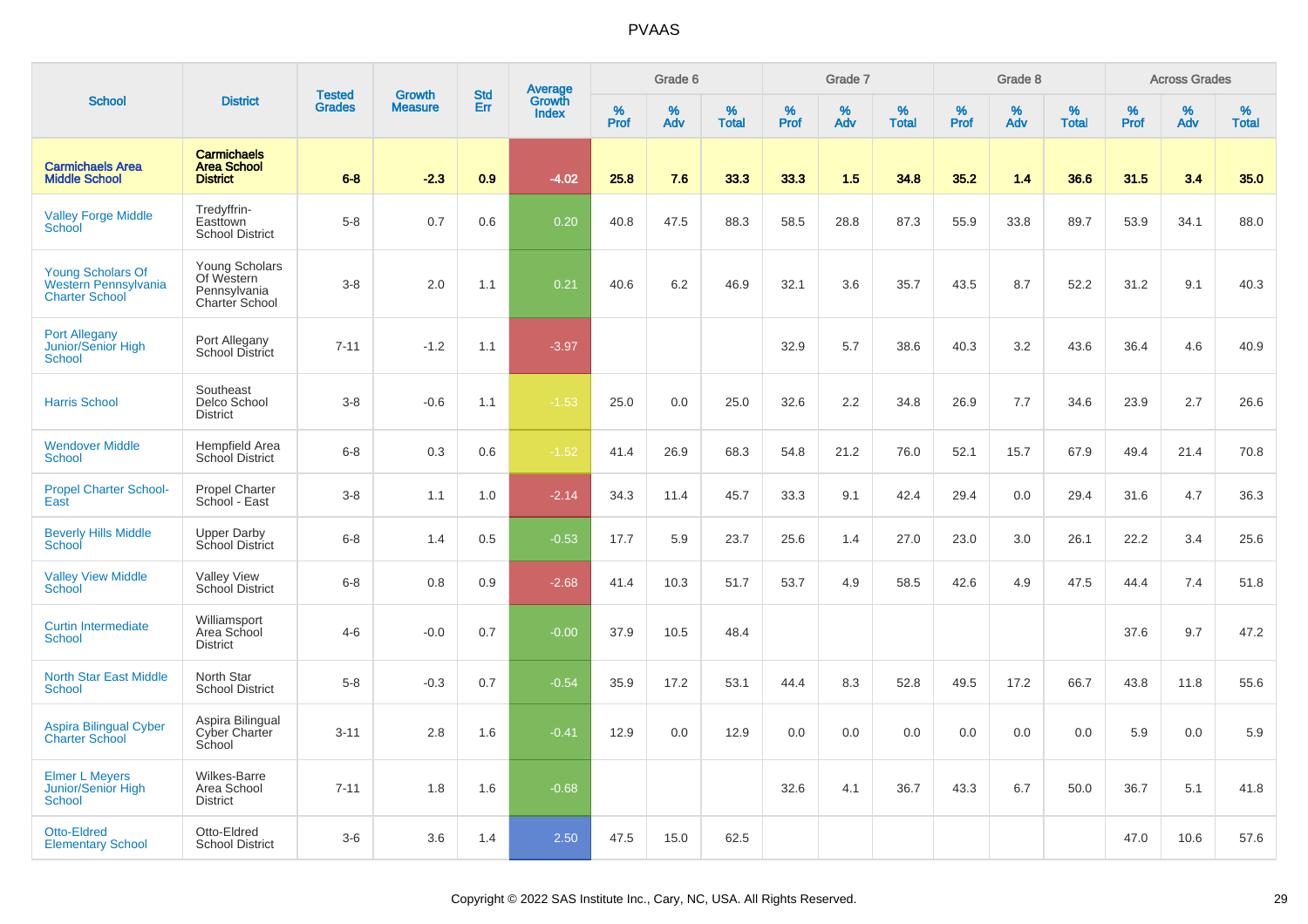| <b>School</b><br><b>Carmichaels Area</b><br><b>Middle School</b><br><b>Clarion Area</b><br><b>Junior/Senior High</b><br>School<br><b>Gayman Elementary</b><br>School<br>Shenango High School<br><b>Damascus Area</b><br><b>School</b><br><b>Palisades Middle</b><br>School<br><b>St Marys Area Middle</b><br>School<br><b>Bucktail Area Middle</b><br>School<br><b>Walnut Creek Middle</b><br><b>School</b><br><b>Penn Cambria Middle</b><br><b>School</b> |                                                             |                                |                                 | <b>Std</b> | Average                |                     | Grade 6  |                   |           | Grade 7     |                   |           | Grade 8  |                   |              | <b>Across Grades</b> |                   |
|------------------------------------------------------------------------------------------------------------------------------------------------------------------------------------------------------------------------------------------------------------------------------------------------------------------------------------------------------------------------------------------------------------------------------------------------------------|-------------------------------------------------------------|--------------------------------|---------------------------------|------------|------------------------|---------------------|----------|-------------------|-----------|-------------|-------------------|-----------|----------|-------------------|--------------|----------------------|-------------------|
|                                                                                                                                                                                                                                                                                                                                                                                                                                                            | <b>District</b>                                             | <b>Tested</b><br><b>Grades</b> | <b>Growth</b><br><b>Measure</b> | Err        | Growth<br><b>Index</b> | $\%$<br><b>Prof</b> | %<br>Adv | %<br><b>Total</b> | %<br>Prof | $\%$<br>Adv | %<br><b>Total</b> | %<br>Prof | %<br>Adv | %<br><b>Total</b> | $\%$<br>Prof | $\%$<br>Adv          | %<br><b>Total</b> |
|                                                                                                                                                                                                                                                                                                                                                                                                                                                            | <b>Carmichaels</b><br><b>Area School</b><br><b>District</b> | $6 - 8$                        | $-2.3$                          | 0.9        | $-4.02$                | 25.8                | 7.6      | 33.3              | 33.3      | 1.5         | 34.8              | 35.2      | 1.4      | 36.6              | 31.5         | 3.4                  | 35.0              |
|                                                                                                                                                                                                                                                                                                                                                                                                                                                            | <b>Clarion Area</b><br><b>School District</b>               | $7 - 11$                       | 2.2                             | 1.1        | 0.05                   |                     |          |                   | 44.8      | 4.5         | 49.2              | 39.0      | 11.9     | 50.8              | 42.1         | 7.9                  | 50.0              |
|                                                                                                                                                                                                                                                                                                                                                                                                                                                            | <b>Central Bucks</b><br><b>School District</b>              | $3-6$                          | 1.9                             | 1.2        | 1.60                   | 52.6                | 31.6     | 84.2              |           |             |                   |           |          |                   | 58.8         | 22.0                 | 80.9              |
|                                                                                                                                                                                                                                                                                                                                                                                                                                                            | Shenango Area<br>School District                            | $7 - 11$                       | 2.4                             | 0.9        | 1.54                   |                     |          |                   | 45.7      | 9.6         | 55.3              | 41.1      | 18.9     | 60.0              | 43.5         | 14.1                 | 57.6              |
|                                                                                                                                                                                                                                                                                                                                                                                                                                                            | Wayne<br>Highlands<br>School District                       | $3-8$                          | 2.9                             | 1.2        | $-0.01$                | 30.0                | 50.0     | 80.0              | 35.3      | 32.4        | 67.6              | 53.6      | 21.4     | 75.0              | 45.0         | 30.2                 | 75.2              |
|                                                                                                                                                                                                                                                                                                                                                                                                                                                            | Palisades<br><b>School District</b>                         | $6 - 8$                        | $-0.5$                          | 0.7        | $-3.54$                | 48.5                | 19.2     | 67.7              | 60.2      | 10.7        | 70.9              | 43.2      | 9.1      | 52.3              | 51.0         | 13.1                 | 64.1              |
|                                                                                                                                                                                                                                                                                                                                                                                                                                                            | Saint Marys<br>Area School<br><b>District</b>               | $5-8$                          | $-0.7$                          | 0.6        | $-3.59$                | 42.7                | 13.7     | 56.4              | 40.8      | 7.7         | 48.5              | 46.4      | 8.0      | 54.3              | 43.5         | 9.6                  | 53.1              |
|                                                                                                                                                                                                                                                                                                                                                                                                                                                            | Keystone<br>Central School<br><b>District</b>               | $5-8$                          | $-0.3$                          | 1.2        | $-0.87$                | 44.0                | 12.0     | 56.0              | 31.2      | 0.0         | 31.2              | 40.7      | 7.4      | 48.2              | 38.9         | 4.6                  | 43.5              |
|                                                                                                                                                                                                                                                                                                                                                                                                                                                            | <b>Millcreek</b><br>Township<br>School District             | $6-8$                          | 0.6                             | 0.6        | $-2.22$                | 46.0                | 27.7     | 73.7              | 50.3      | 25.5        | 75.8              | 47.1      | 20.0     | 67.1              | 47.9         | 24.4                 | 72.3              |
|                                                                                                                                                                                                                                                                                                                                                                                                                                                            | Penn Cambria<br><b>School District</b>                      | $5-8$                          | $-0.4$                          | 0.6        | $-3.46$                | 45.9                | 7.1      | 53.1              | 58.1      | 7.7         | 65.8              | 52.0      | 8.0      | 60.0              | 53.8         | 6.0                  | 59.8              |
| <b>Swatara Middle School</b>                                                                                                                                                                                                                                                                                                                                                                                                                               | Central<br>Dauphin School<br><b>District</b>                | $6-8$                          | 1.4                             | 0.6        | 1.12                   | 28.5                | 10.1     | 38.6              | 30.2      | 2.9         | 33.1              | 27.3      | 4.7      | 32.0              | 28.8         | 5.8                  | 34.6              |
| <b>Holland Elementary</b><br>School                                                                                                                                                                                                                                                                                                                                                                                                                        | <b>Council Rock</b><br><b>School District</b>               | $3-6$                          | 2.8                             | 1.1        | 2.30                   | 44.8                | 25.9     | 70.7              |           |             |                   |           |          |                   | 48.1         | 16.9                 | 65.0              |
| <b>Dallastown Area</b><br><b>Intermediate School</b>                                                                                                                                                                                                                                                                                                                                                                                                       | Dallastown<br>Area School<br><b>District</b>                | $4 - 6$                        | $-0.6$                          | 0.5        | $-1.25$                | 44.7                | 30.8     | 75.5              |           |             |                   |           |          |                   | 44.5         | 23.6                 | 68.1              |
| <b>Greater Latrobe Junior</b><br><b>High School</b>                                                                                                                                                                                                                                                                                                                                                                                                        | <b>Greater Latrobe</b><br><b>School District</b>            | $7 - 8$                        | $-0.8$                          | 0.6        | $-4.38$                |                     |          |                   | 49.0      | 10.1        | 59.1              | 46.2      | 20.0     | 66.2              | 47.6         | 15.2                 | 62.8              |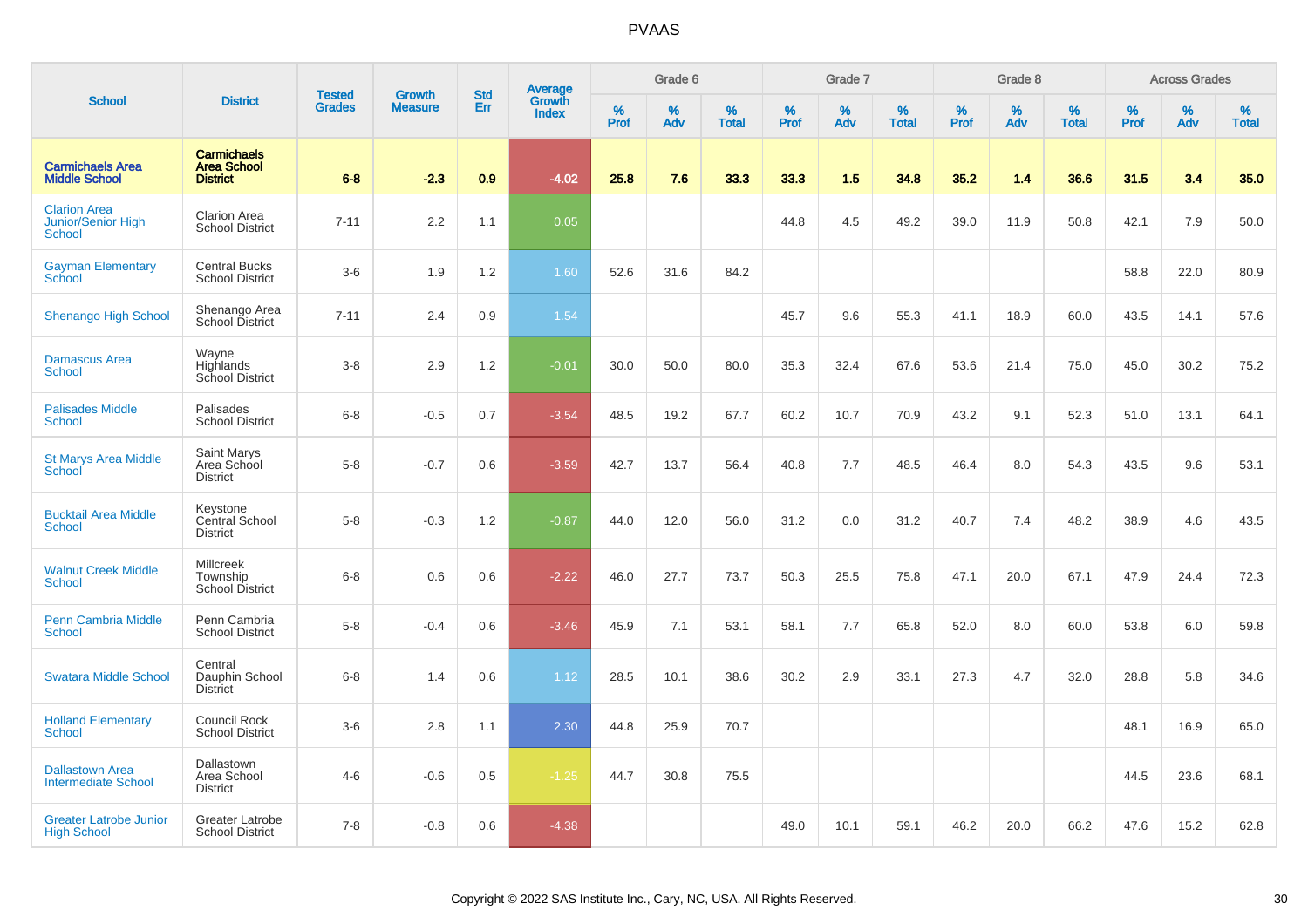|                                                                        |                                                               | <b>Tested</b> | <b>Growth</b>  | <b>Std</b> |                                          |                  | Grade 6     |                   |           | Grade 7  |                   |           | Grade 8  |                   |              | <b>Across Grades</b> |                   |
|------------------------------------------------------------------------|---------------------------------------------------------------|---------------|----------------|------------|------------------------------------------|------------------|-------------|-------------------|-----------|----------|-------------------|-----------|----------|-------------------|--------------|----------------------|-------------------|
| <b>School</b>                                                          | <b>District</b>                                               | <b>Grades</b> | <b>Measure</b> | Err        | <b>Average</b><br>Growth<br><b>Index</b> | %<br><b>Prof</b> | $\%$<br>Adv | %<br><b>Total</b> | %<br>Prof | %<br>Adv | %<br><b>Total</b> | %<br>Prof | %<br>Adv | %<br><b>Total</b> | $\%$<br>Prof | $\%$<br>Adv          | %<br><b>Total</b> |
| <b>Carmichaels Area</b><br><b>Middle School</b>                        | <b>Carmichaels</b><br><b>Area School</b><br><b>District</b>   | $6 - 8$       | $-2.3$         | 0.9        | $-4.02$                                  | 25.8             | 7.6         | 33.3              | 33.3      | 1.5      | 34.8              | 35.2      | 1.4      | 36.6              | 31.5         | 3.4                  | 35.0              |
| <b>Southwest Leadership</b><br><b>Academy Charter</b><br><b>School</b> | Southwest<br>Leadership<br>Academy<br>Charter School          | $3-8$         | 0.2            | 1.1        | 0.19                                     | 16.1             | 6.4         | 22.6              | 15.8      | 2.6      | 18.4              | 20.8      | 0.0      | 20.8              | 19.0         | 3.3                  | 22.3              |
| <b>Bangor Area Middle</b><br>School                                    | Bangor Area<br>School District                                | $7 - 8$       | 1.8            | 0.7        | 1.44                                     |                  |             |                   | 47.3      | 9.5      | 56.8              | 43.3      | 8.0      | 51.3              | 45.3         | 8.7                  | 54.0              |
| Pittsburgh Classical 6-<br>8                                           | Pittsburgh<br>School District                                 | $6-8$         | 0.6            | 0.9        | $-1.69$                                  | 19.7             | 6.6         | 26.2              | 32.2      | 3.3      | 35.6              | 35.3      | 0.0      | 35.3              | 29.2         | 3.5                  | 32.7              |
| <b>Ingomar Middle School</b>                                           | North Allegheny<br><b>School District</b>                     | $6-8$         | 0.1            | 0.6        | $-2.72$                                  | 43.4             | 33.5        | 76.9              | 53.0      | 27.6     | 80.6              | 57.6      | 26.7     | 84.2              | 50.9         | 29.5                 | 80.5              |
| <b>Allegheny-Clarion</b><br><b>Valley High School</b>                  | Allegheny-<br><b>Clarion Valley</b><br><b>School District</b> | $7 - 10$      | 3.4            | 1.4        | 1.00                                     |                  |             |                   | 43.9      | 2.4      | 46.3              | 40.0      | 0.0      | 40.0              | 42.1         | 1.3                  | 43.4              |
| <b>George A Ferrell</b><br><b>Elementary School</b>                    | East Lycoming<br>School District                              | $3-6$         | 4.9            | 2.0        | 2.10                                     | 23.8             | 42.9        | 66.7              |           |          |                   |           |          |                   | 41.9         | 21.6                 | 63.5              |
| <b>Penn Wood Middle</b><br>School                                      | William Penn<br><b>School District</b>                        | $7 - 8$       | 1.5            | 0.7        | 0.74                                     |                  |             |                   | 30.8      | 0.6      | 31.4              | 21.8      | 2.4      | 24.2              | 26.4         | 1.5                  | 27.8              |
| Northwood Academy<br><b>Charter School</b>                             | Northwood<br>Academy<br><b>Charter School</b>                 | $3-8$         | $-0.1$         | 0.7        | $-0.12$                                  | 44.2             | 6.5         | 50.6              | 37.5      | 5.6      | 43.1              | 29.6      | 13.0     | 42.6              | 31.0         | 5.4                  | 36.4              |
| <b>Mastery Charter</b><br>School-Harrity<br>Campus                     | <b>Mastery Charter</b><br>School - Harrity<br>Campus          | $3-8$         | 0.5            | 1.2        | 0.04                                     | 12.8             | 2.1         | 14.9              | 26.5      | 0.0      | 26.5              | 11.1      | 7.4      | 18.5              | 18.2         | 2.0                  | 20.2              |
| <b>Dorseyville Middle</b><br>School                                    | Fox Chapel<br>Area School<br><b>District</b>                  | $4 - 8$       | $-0.3$         | 0.5        | $-5.13$                                  | 34.8             | 51.8        | 86.6              | 50.0      | 27.0     | 77.0              | 52.9      | 31.4     | 84.3              | 46.0         | 36.7                 | 82.6              |
| <b>Muncy Junior/Senior</b><br><b>High School</b>                       | Muncy School<br>District                                      | $7 - 11$      | $-0.5$         | 1.0        | $-3.34$                                  |                  |             |                   | 58.0      | 8.7      | 66.7              | 44.4      | 12.2     | 56.7              | 50.3         | 10.7                 | 61.0              |
| <b>Delcroft School</b>                                                 | Southeast<br>Delco School<br><b>District</b>                  | $3-8$         | $-0.2$         | 1.1        | $-0.69$                                  | 37.5             | 0.0         | 37.5              | 15.4      | 0.0      | 15.4              | 34.2      | 0.0      | 34.2              | 28.9         | 1.0                  | 29.9              |
| <b>Welsh Valley Middle</b><br>School                                   | Lower Merion<br><b>School District</b>                        | $6 - 10$      | $-0.3$         | 0.4        | $-1.87$                                  | 46.7             | 33.5        | 80.2              | 55.2      | 25.2     | 80.4              | 51.8      | 28.3     | 80.2              | 51.3         | 28.9                 | 80.2              |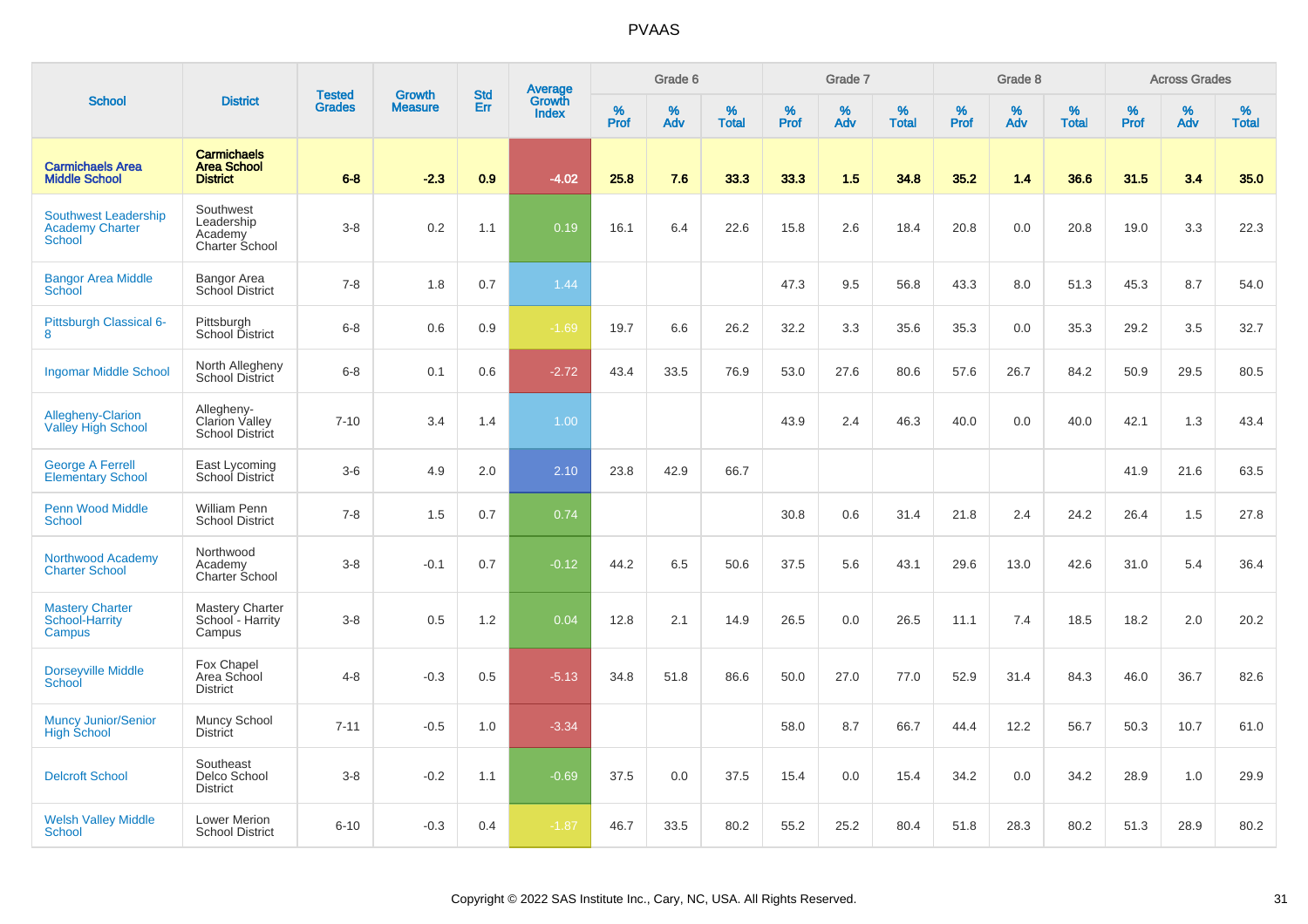|                                                 |                                                             |                                |                                 | <b>Std</b> |                                   |           | Grade 6  |                   |           | Grade 7  |                   |           | Grade 8  |                   |           | <b>Across Grades</b> |                   |
|-------------------------------------------------|-------------------------------------------------------------|--------------------------------|---------------------------------|------------|-----------------------------------|-----------|----------|-------------------|-----------|----------|-------------------|-----------|----------|-------------------|-----------|----------------------|-------------------|
| <b>School</b>                                   | <b>District</b>                                             | <b>Tested</b><br><b>Grades</b> | <b>Growth</b><br><b>Measure</b> | Err        | Average<br>Growth<br><b>Index</b> | %<br>Prof | %<br>Adv | %<br><b>Total</b> | %<br>Prof | %<br>Adv | %<br><b>Total</b> | %<br>Prof | %<br>Adv | %<br><b>Total</b> | %<br>Prof | %<br>Adv             | %<br><b>Total</b> |
| <b>Carmichaels Area</b><br><b>Middle School</b> | <b>Carmichaels</b><br><b>Area School</b><br><b>District</b> | $6 - 8$                        | $-2.3$                          | 0.9        | $-4.02$                           | 25.8      | 7.6      | 33.3              | 33.3      | 1.5      | 34.8              | 35.2      | 1.4      | 36.6              | 31.5      | 3.4                  | 35.0              |
| <b>Southwark School</b>                         | Philadelphia<br>City School<br><b>District</b>              | $3 - 8$                        | 1.4                             | 1.3        | $-0.57$                           | 23.8      | 0.0      | 23.8              | 17.2      | 6.9      | 24.1              | 31.2      | 0.0      | 31.2              | 19.0      | 4.4                  | 23.4              |
| <b>Penn Middle School</b>                       | Penn-Trafford<br><b>School District</b>                     | $6 - 8$                        | 0.3                             | 0.6        | $-1.07$                           | 47.5      | 32.5     | 80.0              | 58.9      | 22.2     | 81.1              | 55.8      | 14.0     | 69.8              | 54.3      | 22.7                 | 77.0              |
| <b>New Oxford Middle</b><br><b>School</b>       | Conewago<br>Valley School<br><b>District</b>                | $7 - 8$                        | $-0.0$                          | 0.5        | $-2.43$                           |           |          |                   | 46.6      | 8.9      | 55.5              | 46.8      | 5.7      | 52.5              | 46.7      | 7.3                  | 54.0              |
| <b>Union City Middle</b><br><b>School</b>       | Union City Area<br><b>School District</b>                   | $6 - 11$                       | 0.1                             | 0.8        | $-1.88$                           | 35.5      | 16.1     | 51.6              | 44.7      | 10.5     | 55.3              | 42.2      | 8.9      | 51.1              | 41.2      | 11.4                 | 52.6              |
| <b>S S Palmer</b><br><b>Elementary School</b>   | Palmerton Area<br><b>School District</b>                    | $3-6$                          | 0.8                             | 1.1        | 0.77                              | 46.5      | 5.6      | 52.1              |           |          |                   |           |          |                   | 49.0      | 7.5                  | 56.5              |
| <b>Toby Farms</b><br><b>Intermediate School</b> | Chester-Upland<br><b>School District</b>                    | $5-8$                          | 1.2                             | 1.0        | $-0.31$                           | 17.9      | 3.6      | 21.4              | 7.5       | 0.0      | 7.5               | 7.3       | 0.0      | 7.3               | 11.4      | 1.2                  | 12.6              |
| <b>Haverford Middle</b><br><b>School</b>        | Haverford<br>Township<br><b>School District</b>             | $6 - 8$                        | 0.1                             | 0.4        | $-2.65$                           | 51.1      | 27.6     | 78.7              | 55.0      | 18.3     | 73.3              | 44.5      | 32.3     | 76.7              | 50.6      | 25.7                 | 76.3              |
| Youngsville<br>Middle/High School               | <b>Warren County</b><br>School District                     | $6 - 11$                       | 2.5                             | 1.0        | 0.44                              | 42.3      | 9.6      | 51.9              | 24.0      | 0.0      | 24.0              | 42.5      | 0.0      | 42.5              | 35.9      | 3.5                  | 39.4              |
| <b>Founders Hall Middle</b><br><b>School</b>    | Mckeesport<br>Area School<br><b>District</b>                | $6 - 8$                        | $-0.4$                          | 0.5        | $-3.84$                           | 29.1      | 1.3      | 30.4              | 24.1      | 0.0      | 24.1              | 22.9      | 1.1      | 23.9              | 25.1      | 0.7                  | 25.9              |
| <b>Marshall Academy</b>                         | Harrisburg City<br>School District                          | $5-8$                          | 4.2                             | 1.7        | 0.92                              | 8.7       | 0.0      | 8.7               | 0.0       | 0.0      | 0.0               | 11.8      | 0.0      | 11.8              | 5.9       | 0.0                  | 5.9               |
| <b>Fritz Elementary</b><br><b>School</b>        | Conestoga<br>Valley School<br><b>District</b>               | $3-6$                          | 2.3                             | 1.0        | 1.53                              | 39.1      | 16.1     | 55.2              |           |          |                   |           |          |                   | 43.6      | 13.5                 | 57.1              |
| <b>Pittsburgh South Hills</b><br>$6 - 8$        | Pittsburgh<br>School District                               | $6 - 8$                        | $-0.9$                          | 0.8        | $-3.86$                           | 25.2      | 5.4      | 30.6              | 22.2      | 5.6      | 27.8              | 23.3      | 0.0      | 23.3              | 23.7      | 3.8                  | 27.5              |
| <b>Fort Leboeuf Middle</b><br>School            | Fort Leboeuf<br><b>School District</b>                      | $6 - 8$                        | $-0.7$                          | 0.6        | $-2.85$                           | 39.4      | 26.8     | 66.2              | 49.4      | 15.2     | 64.6              | 42.1      | 16.6     | 58.6              | 44.1      | 19.1                 | 63.2              |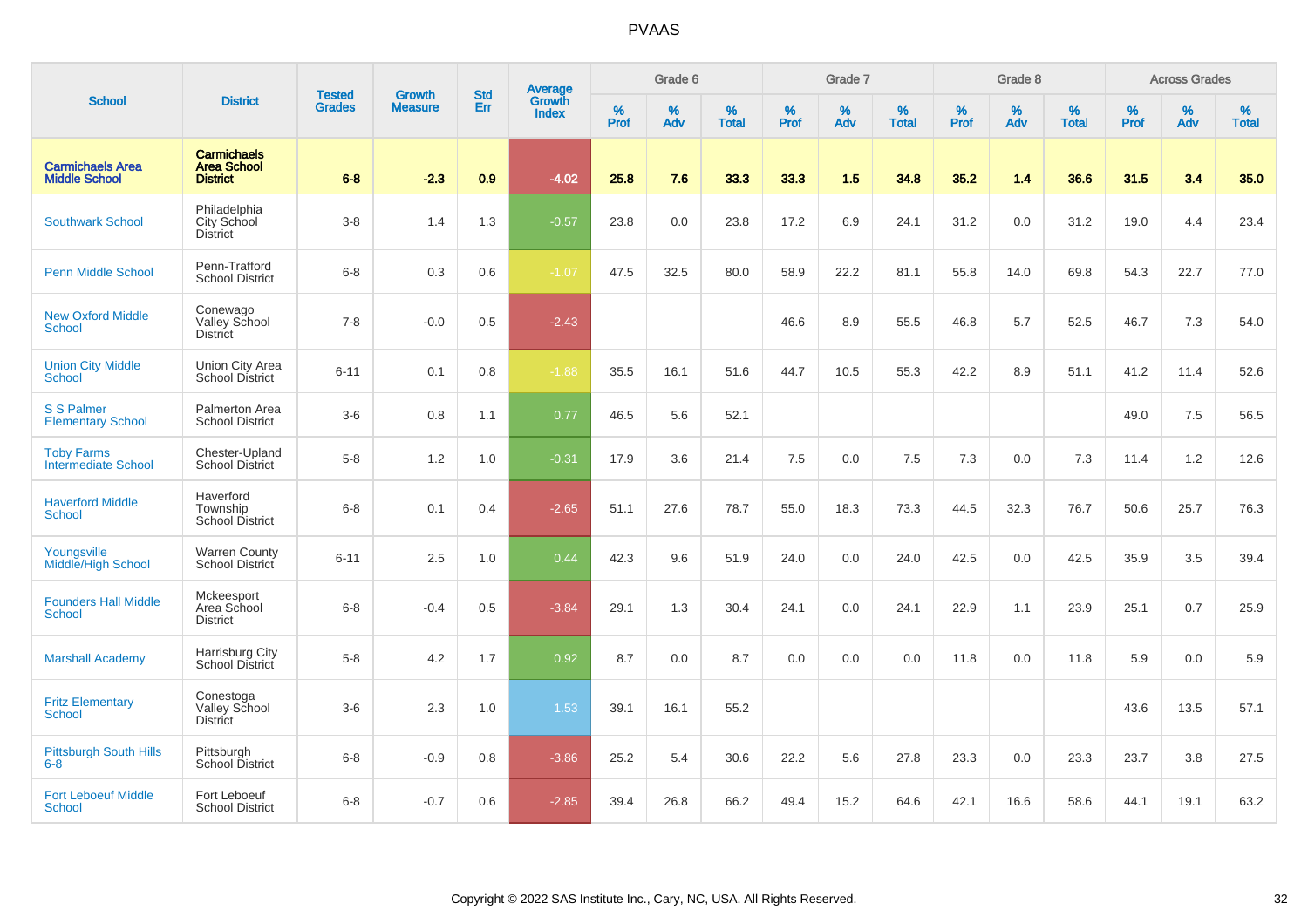|                                                                |                                                             | <b>Tested</b> | <b>Growth</b>  | <b>Std</b> |                                          |                  | Grade 6     |                   |              | Grade 7     |                   |           | Grade 8  |                   |              | <b>Across Grades</b> |                   |
|----------------------------------------------------------------|-------------------------------------------------------------|---------------|----------------|------------|------------------------------------------|------------------|-------------|-------------------|--------------|-------------|-------------------|-----------|----------|-------------------|--------------|----------------------|-------------------|
| <b>School</b>                                                  | <b>District</b>                                             | <b>Grades</b> | <b>Measure</b> | Err        | <b>Average</b><br>Growth<br><b>Index</b> | %<br><b>Prof</b> | $\%$<br>Adv | %<br><b>Total</b> | $\%$<br>Prof | $\%$<br>Adv | %<br><b>Total</b> | %<br>Prof | %<br>Adv | %<br><b>Total</b> | $\%$<br>Prof | $\%$<br>Adv          | %<br><b>Total</b> |
| <b>Carmichaels Area</b><br><b>Middle School</b>                | <b>Carmichaels</b><br><b>Area School</b><br><b>District</b> | $6 - 8$       | $-2.3$         | 0.9        | $-4.02$                                  | 25.8             | 7.6         | 33.3              | 33.3         | 1.5         | 34.8              | 35.2      | 1.4      | 36.6              | 31.5         | 3.4                  | 35.0              |
| N Hopewell-<br>Winterstown<br><b>Elementary School</b>         | Red Lion Area<br><b>School District</b>                     | $3-6$         | 2.2            | 1.6        | 1.39                                     | 46.9             | 21.9        | 68.8              |              |             |                   |           |          |                   | 41.5         | 17.0                 | 58.5              |
| <b>Mastery Charter</b><br>School-Pickett<br>Campus             | <b>Mastery Charter</b><br>School - Pickett<br>Campus        | $6 - 10$      | 1.6            | 1.1        | $-0.80$                                  | 4.9              | 0.0         | 4.9               | 15.4         | 0.0         | 15.4              | 8.8       | 2.9      | 11.8              | 9.6          | 0.9                  | 10.5              |
| <b>Conemaugh Valley</b><br>Junior/Senior High<br><b>School</b> | Conemaugh<br>Valley School<br><b>District</b>               | $7 - 12$      | 2.4            | 1.2        | 0.50                                     |                  |             |                   | 45.1         | 5.9         | 51.0              | 49.1      | 9.4      | 58.5              | 47.1         | 7.7                  | 54.8              |
| Aliquippa<br>Junior/Senior High<br><b>School</b>               | Aliquippa<br>School District                                | $7 - 11$      | 1.8            | 1.1        | $-0.04$                                  |                  |             |                   | 27.4         | 2.7         | 30.1              | 14.1      | 0.0      | 14.1              | 21.2         | 1.5                  | 22.6              |
| <b>Lower Macungie</b><br>Middle School                         | East Penn<br><b>School District</b>                         | $6 - 8$       | 0.4            | 0.4        | $-1.54$                                  | 41.8             | 15.4        | 57.1              | 52.5         | 9.4         | 62.0              | 51.4      | 12.7     | 64.1              | 48.6         | 12.5                 | 61.1              |
| <b>Pittsburgh Sterrett 6-8</b>                                 | Pittsburgh<br>School District                               | $5-8$         | 0.4            | 0.8        | $-1.93$                                  | 18.6             | 4.3         | 22.9              | 19.0         | 3.6         | 22.6              | 31.7      | 1.7      | 33.3              | 22.3         | 3.3                  | 25.6              |
| <b>Albert Gallatin South</b><br><b>Middle School</b>           | <b>Albert Gallatin</b><br>Area School<br><b>District</b>    | $6 - 8$       | 1.7            | 0.8        | 0.50                                     | 29.5             | 12.6        | 42.1              | 31.9         | 3.2         | 35.1              | 42.4      | 8.2      | 50.6              | 34.3         | 8.0                  | 42.3              |
| <b>Blue Ridge Middle</b><br><b>School</b>                      | <b>Blue Ridge</b><br>School District                        | $6-8$         | 1.9            | 0.9        | $-0.10$                                  | 46.0             | 8.1         | 54.0              | 50.0         | 16.1        | 66.1              | 47.1      | 8.6      | 55.7              | 47.6         | 10.7                 | 58.2              |
| <b>Newport Middle</b><br>School                                | Newport School<br>District                                  | $6-8$         | 0.6            | 0.9        | $-1.64$                                  | 44.4             | 11.1        | 55.6              | 41.3         | 1.6         | 42.9              | 43.8      | 7.8      | 51.6              | 43.2         | 7.0                  | 50.2              |
| <b>Stewart Middle School</b>                                   | Norristown Area<br><b>School District</b>                   | $5-8$         | $-0.0$         | 0.7        | $-2.72$                                  | 34.3             | 3.0         | 37.3              | 25.0         | 5.4         | 30.4              | 22.5      | 4.2      | 26.8              | 24.6         | 3.5                  | 28.2              |
| <b>Duquesne Elementary</b><br><b>School</b>                    | Duquesne City<br><b>School District</b>                     | $3-6$         | 3.1            | 1.3        | 0.74                                     | 10.8             | 2.7         | 13.5              |              |             |                   |           |          |                   | 15.2         | 0.6                  | 15.8              |
| <b>Pequea Elementary</b><br><b>School</b>                      | Penn Manor<br><b>School District</b>                        | $3-6$         | 2.7            | 1.4        | 1.88                                     | 51.6             | 12.9        | 64.5              |              |             |                   |           |          |                   | 49.7         | 16.6                 | 66.3              |
| <b>Mastery Charter</b><br>School - Cleveland<br>Elementary     | Mastery Charter<br>School-<br>Cleveland<br>Elementary       | $3-8$         | 2.7            | 1.3        | 0.20                                     | 23.5             | 0.0         | 23.5              | 24.1         | 3.4         | 27.6              | 21.7      | 0.0      | 21.7              | 18.8         | 1.9                  | 20.6              |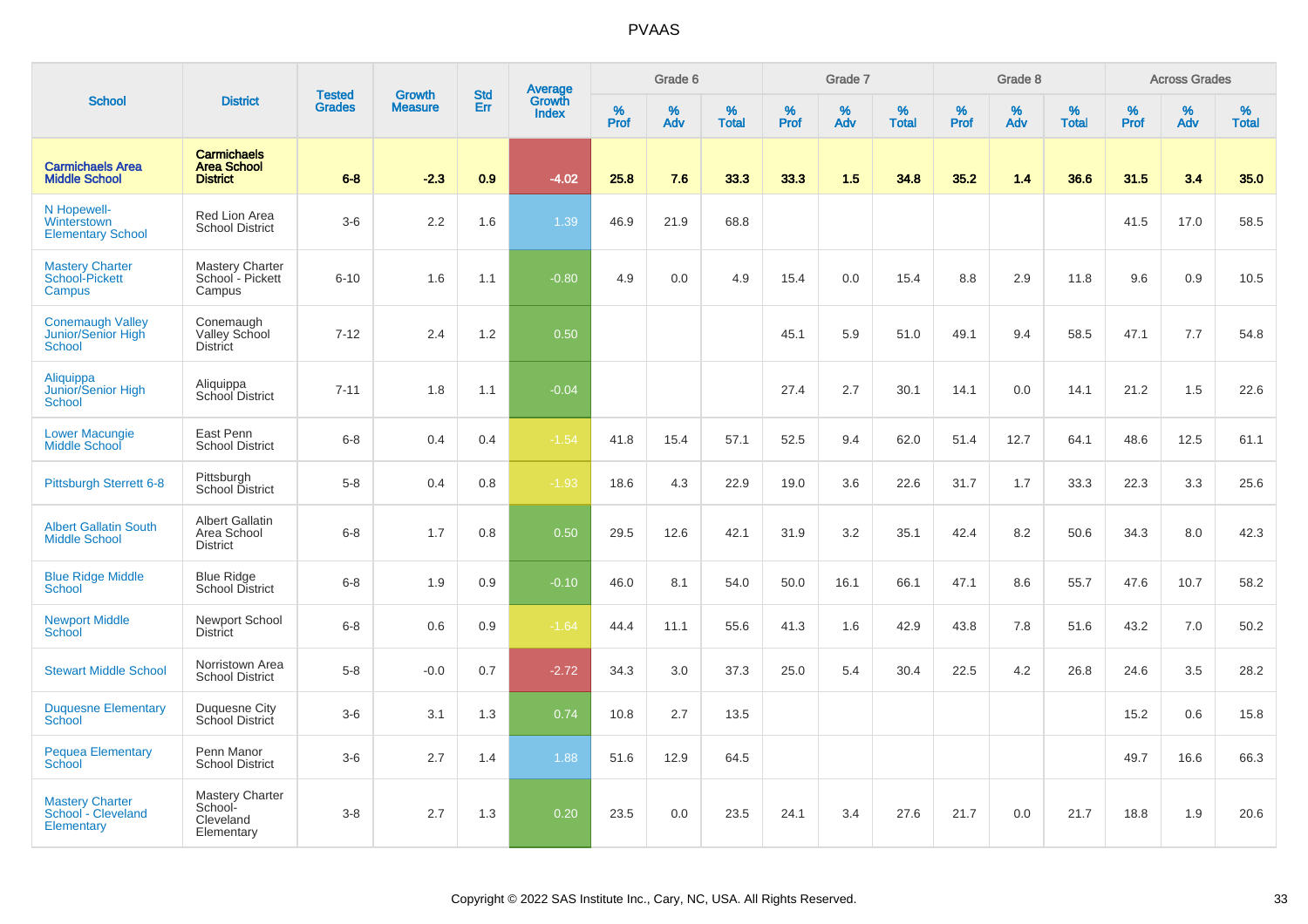|                                                                     |                                                               |                                | <b>Growth</b>  | <b>Std</b> | <b>Average</b><br>Growth |                  | Grade 6  |                   |           | Grade 7  |                   |           | Grade 8  |                   |           | <b>Across Grades</b> |                   |
|---------------------------------------------------------------------|---------------------------------------------------------------|--------------------------------|----------------|------------|--------------------------|------------------|----------|-------------------|-----------|----------|-------------------|-----------|----------|-------------------|-----------|----------------------|-------------------|
| <b>School</b>                                                       | <b>District</b>                                               | <b>Tested</b><br><b>Grades</b> | <b>Measure</b> | Err        | <b>Index</b>             | %<br><b>Prof</b> | %<br>Adv | %<br><b>Total</b> | %<br>Prof | %<br>Adv | %<br><b>Total</b> | %<br>Prof | %<br>Adv | %<br><b>Total</b> | %<br>Prof | %<br>Adv             | %<br><b>Total</b> |
| <b>Carmichaels Area</b><br><b>Middle School</b>                     | <b>Carmichaels</b><br><b>Area School</b><br><b>District</b>   | $6 - 8$                        | $-2.3$         | 0.9        | $-4.02$                  | 25.8             | 7.6      | 33.3              | 33.3      | 1.5      | 34.8              | 35.2      | 1.4      | 36.6              | 31.5      | 3.4                  | 35.0              |
| <b>Skyview Upper</b><br><b>Elementary School</b>                    | Methacton<br><b>School District</b>                           | $5-6$                          | $-0.7$         | $0.5\,$    | $-1.42$                  | 54.8             | 21.0     | 75.8              |           |          |                   |           |          |                   | 59.6      | 14.9                 | 74.5              |
| <b>Deer Lakes Middle</b><br><b>School</b>                           | Deer Lakes<br><b>School District</b>                          | $6-8$                          | $-0.3$         | 0.7        | $-2.25$                  | 47.2             | 22.0     | 69.1              | 42.4      | 10.6     | 53.0              | 45.1      | 10.8     | 55.9              | 44.8      | 14.6                 | 59.4              |
| <b>Central Elementary</b><br><b>School</b>                          | Franklin Area<br><b>School District</b>                       | $3-6$                          | 2.6            | 1.2        | 1.46                     | 40.4             | 11.5     | 51.9              |           |          |                   |           |          |                   | 36.4      | 4.3                  | 40.7              |
| <b>Ferndale Area</b><br>Junior/Senior High<br><b>School</b>         | Ferndale Area<br><b>School District</b>                       | $7 - 10$                       | 3.1            | 1.4        | 1.45                     |                  |          |                   | 61.5      | 5.1      | 66.7              | 54.4      | 4.4      | 58.7              | 57.6      | 4.7                  | 62.4              |
| <b>Hannah Penn</b>                                                  | York City<br>School District                                  | $3-8$                          | 1.5            | 0.9        | 0.31                     | 9.8              | 0.0      | 9.8               | 7.0       | 0.0      | 7.0               | 10.4      | 2.1      | 12.5              | 8.6       | 0.3                  | 8.9               |
| <b>James W Parker</b><br><b>Middle School</b>                       | General Mclane<br><b>School District</b>                      | $5-8$                          | 0.2            | $0.5\,$    | $-0.87$                  | 45.7             | 23.5     | 69.1              | 50.3      | 15.6     | 66.0              | 44.9      | 12.2     | 57.0              | 49.5      | 15.0                 | 64.5              |
| <b>Conneaut Valley</b><br><b>Middle School</b>                      | Conneaut<br><b>School District</b>                            | $5-8$                          | $-1.1$         | 0.8        | $-3.14$                  | 55.2             | 10.3     | 65.5              | 52.2      | 9.0      | 61.2              | 45.8      | 5.6      | 51.4              | 50.2      | 8.3                  | 58.5              |
| <b>Kutz Elementary</b><br>School                                    | <b>Central Bucks</b><br><b>School District</b>                | $3-6$                          | 1.2            | 1.1        | 1.10                     | 37.7             | 50.7     | 88.4              |           |          |                   |           |          |                   | 47.2      | 33.5                 | 80.7              |
| <b>Manor Middle School</b>                                          | Penn Manor<br><b>School District</b>                          | $7 - 8$                        | 1.5            | 0.7        | 0.90                     |                  |          |                   | 49.0      | 9.0      | 58.1              | 46.3      | 14.0     | 60.4              | 47.6      | 11.6                 | 59.2              |
| <b>Eisenhower Middle</b><br>School                                  | Norristown Area<br><b>School District</b>                     | $5-8$                          | $-0.2$         | 0.7        | $-1.75$                  | 31.5             | 4.6      | 36.1              | 21.8      | 3.8      | 25.6              | 32.1      | 3.7      | 35.8              | 28.1      | 3.4                  | 31.5              |
| <b>Eastern Lebanon</b><br><b>County Middle School</b>               | Eastern<br>Lebanon<br><b>County School</b><br><b>District</b> | $6 - 8$                        | $-1.1$         | 0.6        | $-4.82$                  | 42.0             | 9.1      | 51.1              | 45.1      | 8.0      | 53.1              | 29.8      | 7.0      | 36.8              | 38.9      | 8.1                  | 47.0              |
| <b>Lindley Academy</b><br><b>Charter School At</b><br><b>Birney</b> | Lindley<br>Academy<br>Charter School<br>At Birney             | $3 - 8$                        | 1.0            | 0.7        | $-0.04$                  | 24.0             | 2.5      | 26.6              | 20.6      | 3.2      | 23.8              | 19.4      | 4.8      | 24.2              | 19.6      | 2.3                  | 21.9              |
| <b>Log College Middle</b><br>School                                 | Centennial<br><b>School District</b>                          | $6 - 8$                        | 1.2            | 0.5        | 0.17                     | 43.4             | 12.5     | 56.0              | 49.1      | 8.0      | 57.1              | 35.1      | 6.3      | 41.4              | 42.4      | 8.9                  | 51.3              |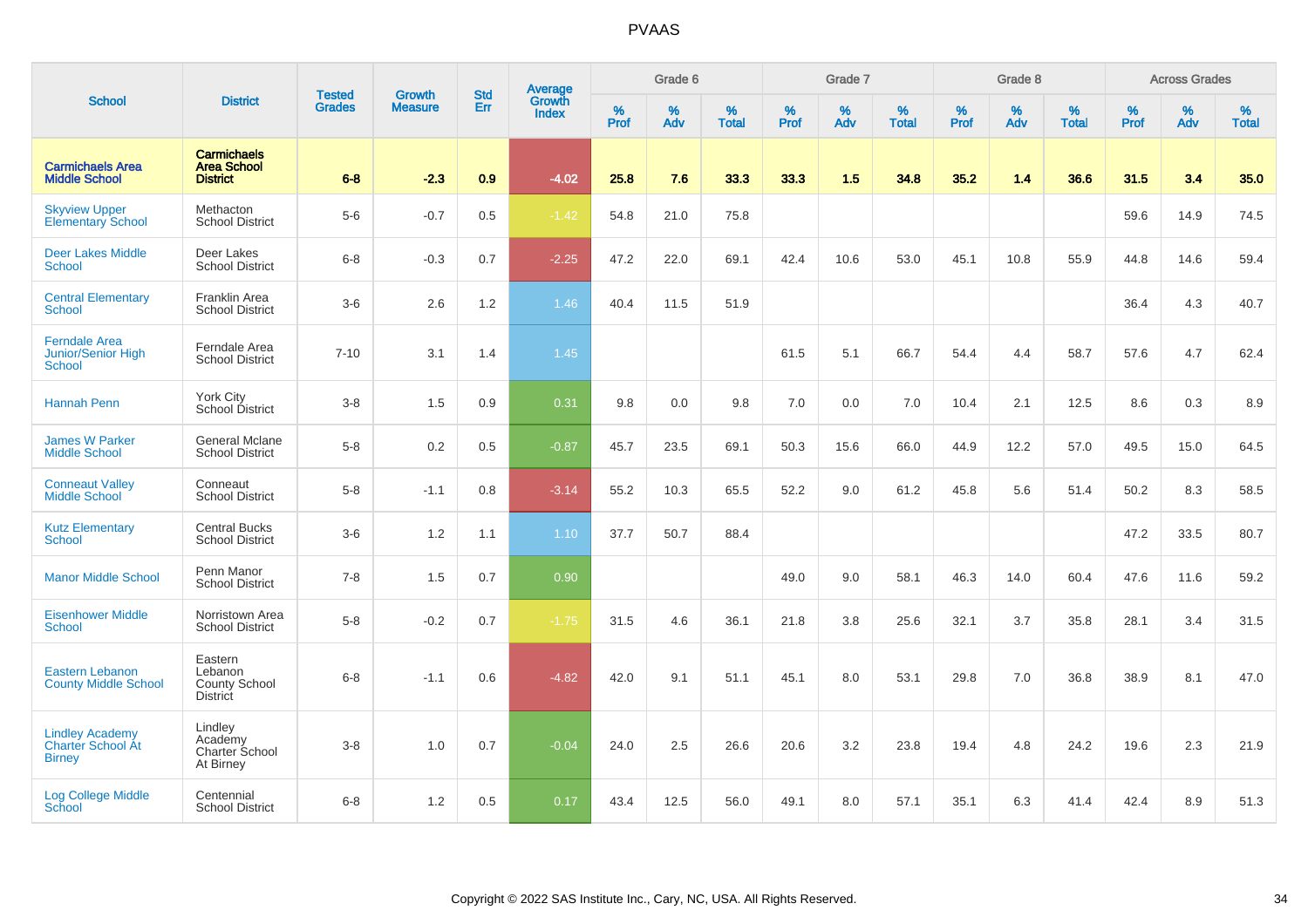|                                                         |                                                             | <b>Tested</b> | <b>Growth</b>  | <b>Std</b> |                                          |           | Grade 6  |                   |           | Grade 7  |                   |           | Grade 8  |                   |           | <b>Across Grades</b> |                   |
|---------------------------------------------------------|-------------------------------------------------------------|---------------|----------------|------------|------------------------------------------|-----------|----------|-------------------|-----------|----------|-------------------|-----------|----------|-------------------|-----------|----------------------|-------------------|
| <b>School</b>                                           | <b>District</b>                                             | <b>Grades</b> | <b>Measure</b> | Err        | <b>Average</b><br>Growth<br><b>Index</b> | %<br>Prof | %<br>Adv | %<br><b>Total</b> | %<br>Prof | %<br>Adv | %<br><b>Total</b> | %<br>Prof | %<br>Adv | %<br><b>Total</b> | %<br>Prof | %<br>Adv             | %<br><b>Total</b> |
| <b>Carmichaels Area</b><br><b>Middle School</b>         | <b>Carmichaels</b><br><b>Area School</b><br><b>District</b> | $6 - 8$       | $-2.3$         | 0.9        | $-4.02$                                  | 25.8      | 7.6      | 33.3              | 33.3      | 1.5      | 34.8              | 35.2      | 1.4      | 36.6              | 31.5      | 3.4                  | 35.0              |
| <b>Westlake Middle</b><br><b>School</b>                 | Millcreek<br>Township<br>School District                    | $6 - 8$       | 1.3            | 0.6        | 0.57                                     | 40.9      | 20.5     | 61.4              | 42.3      | 13.1     | 55.5              | 44.9      | 17.7     | 62.7              | 42.9      | 17.1                 | 60.0              |
| <b>Conrad Weiser Middle</b><br><b>School</b>            | <b>Conrad Weiser</b><br>Area School<br><b>District</b>      | $5-8$         | $-2.3$         | 0.5        | $-7.45$                                  | 40.0      | 8.7      | 48.7              | 26.2      | 2.7      | 28.9              | 30.0      | 3.4      | 33.5              | 34.7      | 3.7                  | 38.4              |
| <b>Red Lion Area Junior</b><br><b>High School</b>       | Red Lion Area<br><b>School District</b>                     | $7 - 8$       | 0.6            | 0.6        | $-0.57$                                  |           |          |                   | 41.7      | 10.5     | 52.3              | 38.9      | 7.5      | 46.5              | 40.4      | 9.2                  | 49.6              |
| <b>Jackson School</b>                                   | York City<br>School District                                | $3 - 8$       | 1.8            | 1.0        | 0.57                                     | 10.4      | 2.1      | 12.5              | 22.2      | 0.0      | 22.2              | 24.3      | 0.0      | 24.3              | 15.9      | 0.7                  | 16.6              |
| <b>Mifflinburg Area Middle</b><br>School                | Mifflinburg Area<br><b>School District</b>                  | $6-9$         | 0.1            | 0.7        | $-2.08$                                  | 47.8      | 20.7     | 68.5              | 47.5      | 5.8      | 53.3              | 53.8      | 8.6      | 62.5              | 49.6      | 11.6                 | 61.2              |
| <b>Yellow Breeches</b><br><b>Middle School</b>          | South<br>Middleton<br><b>School District</b>                | $6 - 8$       | 0.0            | 0.6        | $-3.57$                                  | 45.2      | 21.0     | 66.1              | 44.4      | 12.9     | 57.3              | 42.1      | 12.0     | 54.1              | 43.9      | 15.0                 | 58.9              |
| <b>Spring Grove Area</b><br>Middle School               | Spring Grove<br>Area School<br><b>District</b>              | $7 - 8$       | $-0.9$         | 0.6        | $-4.46$                                  |           |          |                   | 48.0      | 15.7     | 63.7              | 50.6      | 6.8      | 57.4              | 49.3      | 11.3                 | 60.6              |
| <b>Coudersport Area</b><br><b>Elementary School</b>     | Coudersport<br>Area School<br><b>District</b>               | $3-6$         | 2.8            | 1.3        | 1.69                                     | 40.5      | 4.8      | 45.2              |           |          |                   |           |          |                   | 43.9      | 3.9                  | 47.8              |
| <b>Carl G Renn</b><br><b>Elementary School</b>          | East Lycoming<br>School District                            | $3-6$         | 1.1            | 1.6        | 0.70                                     | 62.5      | 4.2      | 66.7              |           |          |                   |           |          |                   | 47.3      | 9.8                  | 57.1              |
| <b>Penns Manor Area</b><br>Junior/Senior High<br>School | Penns Manor<br>Area School<br><b>District</b>               | $6 - 12$      | 1.6            | 1.0        | $-1.17$                                  | 30.9      | 3.6      | 34.6              | 39.2      | 3.9      | 43.1              | 31.0      | 12.1     | 43.1              | 33.5      | 6.7                  | 40.2              |
| <b>West Oak Lane</b><br><b>Charter School</b>           | West Oak Lane<br><b>Charter School</b>                      | $3 - 8$       | 0.8            | 0.7        | $-0.74$                                  | 26.5      | 2.9      | 29.4              | 35.1      | 6.8      | 41.9              | 41.5      | 4.6      | 46.2              | 31.4      | 4.3                  | 35.8              |
| Antonia Pantoja<br><b>Community Charter</b><br>School   | Antonia Pantoja<br>Community<br>Charter School              | $3-8$         | 0.5            | 0.9        | $-0.94$                                  | 32.3      | 6.4      | 38.7              | 37.0      | 2.2      | 39.1              | 35.1      | 8.1      | 43.2              | 25.4      | 3.3                  | 28.7              |
| Leechburg Area<br><b>Middle School</b>                  | Leechburg Area<br><b>School District</b>                    | $6 - 8$       | $-2.4$         | 1.1        | $-3.60$                                  | 29.7      | 2.7      | 32.4              | 42.9      | 0.0      | 42.9              | 51.2      | 11.6     | 62.8              | 41.9      | 4.6                  | 46.5              |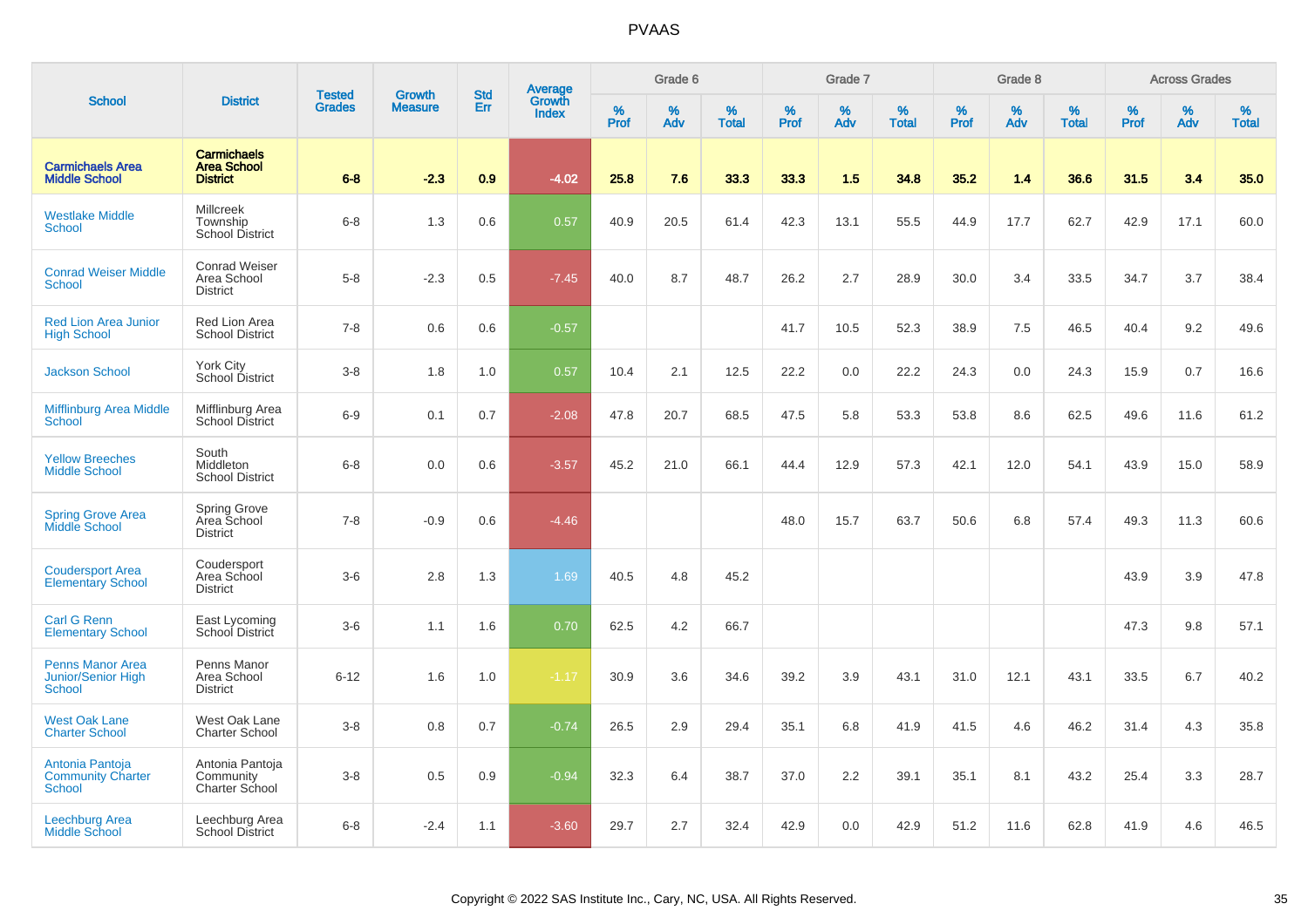| <b>School</b>                                        | <b>District</b>                                             | <b>Tested</b><br><b>Grades</b> | <b>Growth</b><br><b>Measure</b> | <b>Std</b><br>Err | <b>Average</b><br>Growth<br><b>Index</b> | Grade 6   |          |                   | Grade 7   |          |                   | Grade 8   |          |                   | <b>Across Grades</b> |          |            |
|------------------------------------------------------|-------------------------------------------------------------|--------------------------------|---------------------------------|-------------------|------------------------------------------|-----------|----------|-------------------|-----------|----------|-------------------|-----------|----------|-------------------|----------------------|----------|------------|
|                                                      |                                                             |                                |                                 |                   |                                          | %<br>Prof | %<br>Adv | %<br><b>Total</b> | %<br>Prof | %<br>Adv | %<br><b>Total</b> | %<br>Prof | %<br>Adv | %<br><b>Total</b> | %<br>Prof            | %<br>Adv | %<br>Total |
| <b>Carmichaels Area</b><br><b>Middle School</b>      | <b>Carmichaels</b><br><b>Area School</b><br><b>District</b> | $6 - 8$                        | $-2.3$                          | 0.9               | $-4.02$                                  | 25.8      | 7.6      | 33.3              | 33.3      | 1.5      | 34.8              | 35.2      | 1.4      | 36.6              | 31.5                 | 3.4      | 35.0       |
| <b>Hope For Hyndman</b><br><b>Charter School</b>     | Hope For<br>Hyndman<br>Charter School                       | $3 - 11$                       | 4.1                             | 1.9               | 0.17                                     | 12.5      | 6.2      | 18.8              | 41.7      | 8.3      | 50.0              | 37.5      | 0.0      | 37.5              | 27.4                 | 6.0      | 33.3       |
| <b>Ferguson School</b>                               | York City<br>School District                                | $3 - 8$                        | 0.5                             | 0.8               | $-0.67$                                  | 15.0      | 3.3      | 18.3              | 8.5       | 0.0      | 8.5               | 12.3      | 0.0      | 12.3              | 10.3                 | 0.6      | 10.8       |
| <b>Meadville Middle</b><br><b>School</b>             | Crawford<br><b>Central School</b><br><b>District</b>        | $7 - 8$                        | 1.4                             | 0.7               | 0.77                                     |           |          |                   | 40.7      | 9.9      | 50.6              | 36.8      | 11.0     | 47.9              | 38.7                 | 10.5     | 49.2       |
| Gettysburg Montessori<br><b>Charter School</b>       | Gettysburg<br>Montessori<br><b>Charter School</b>           | $3-6$                          | 2.6                             | 2.0               | 1.29                                     | 44.4      | 22.2     | 66.7              |           |          |                   |           |          |                   | 43.0                 | 14.0     | 57.0       |
| <b>Mastery Charter</b><br>School - Thomas<br>Campus  | Mastery Charter<br>School-<br>Thomas<br>Campus              | $3 - 10$                       | 0.4                             | 1.0               | $-1.24$                                  | 17.1      | 0.0      | 17.1              | 20.9      | 2.3      | 23.3              | 28.9      | 0.0      | 28.9              | 24.9                 | 2.3      | 27.2       |
| <b>Wissahickon Charter</b><br><b>School</b>          | Wissahickon<br><b>Charter School</b>                        | $3-8$                          | $-1.5$                          | 0.7               | $-2.41$                                  | 20.5      | 6.0      | 26.5              | 24.1      | 1.2      | 25.3              | 22.1      | 0.0      | 22.1              | 22.4                 | 2.8      | 25.2       |
| <b>Chicora Elementary</b><br><b>School</b>           | Karns City Area<br><b>School District</b>                   | $3-6$                          | 1.4                             | 1.2               | 1.17                                     | 38.5      | 13.5     | 51.9              |           |          |                   |           |          |                   | 40.1                 | 9.5      | 49.6       |
| <b>Mount Union Area</b><br><b>Junior High School</b> | Mount Union<br>Area School<br><b>District</b>               | $6 - 8$                        | 1.7                             | 0.8               | 0.87                                     | 28.4      | 0.0      | 28.4              | 28.9      | 4.8      | 33.7              | 36.9      | 1.2      | 38.1              | 31.4                 | 2.0      | 33.5       |
| Cochranton<br><b>Elementary School</b>               | Crawford<br>Central School<br><b>District</b>               | $3-6$                          | 2.2                             | 1.2               | 1.83                                     | 31.9      | 21.3     | 53.2              |           |          |                   |           |          |                   | 38.8                 | 10.6     | 49.5       |
| <b>Mountain View</b><br><b>Elementary School</b>     | Mountain View<br><b>School District</b>                     | $3-6$                          | 2.5                             | 1.2               | 1.01                                     | 49.0      | 6.1      | 55.1              |           |          |                   |           |          |                   | 42.0                 | 4.5      | 46.4       |
| <b>Propel Charter School-</b><br><b>Northside</b>    | Propel Charter<br>School-<br>Northside                      | $3 - 8$                        | $-1.3$                          | 1.0               | $-2.13$                                  | 14.6      | 0.0      | 14.6              | 5.0       | 0.0      | 5.0               | 10.0      | 0.0      | 10.0              | 9.0                  | 0.0      | 9.0        |
| <b>Childs George W</b><br>School                     | Philadelphia<br>City School<br><b>District</b>              | $3 - 8$                        | $-0.0$                          | 1.9               | $-0.90$                                  |           |          |                   | 17.6      | 11.8     | 29.4              | 22.2      | 0.0      | 22.2              | 15.4                 | 1.8      | 17.3       |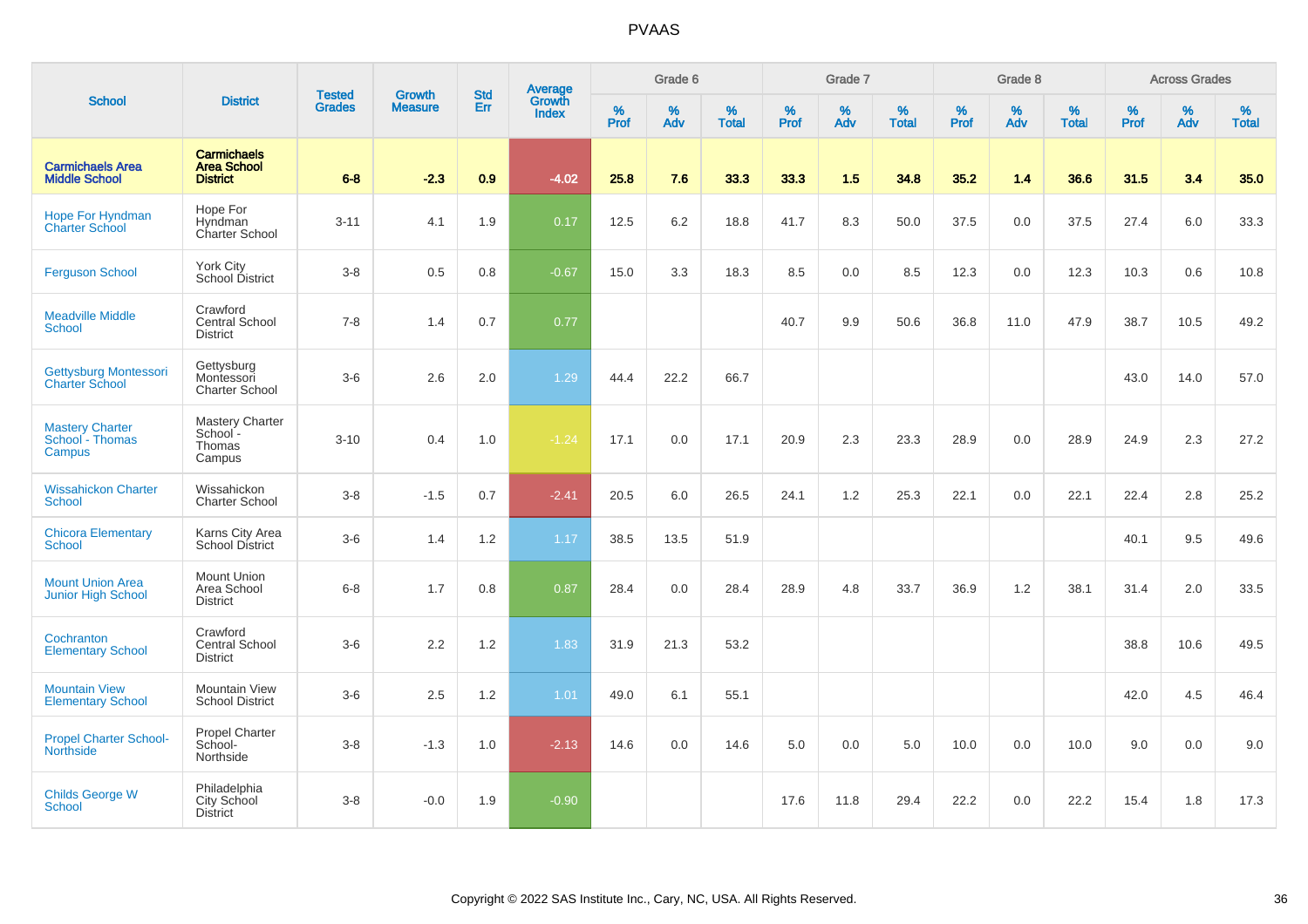|                                                                            |                                                                        |                                |                                 | <b>Std</b> |                                          |                  | Grade 6  |                   |           | Grade 7  |                   |           | Grade 8  |                   |           | <b>Across Grades</b> |                   |
|----------------------------------------------------------------------------|------------------------------------------------------------------------|--------------------------------|---------------------------------|------------|------------------------------------------|------------------|----------|-------------------|-----------|----------|-------------------|-----------|----------|-------------------|-----------|----------------------|-------------------|
| <b>School</b>                                                              | <b>District</b>                                                        | <b>Tested</b><br><b>Grades</b> | <b>Growth</b><br><b>Measure</b> | Err        | <b>Average</b><br>Growth<br><b>Index</b> | %<br><b>Prof</b> | %<br>Adv | %<br><b>Total</b> | %<br>Prof | %<br>Adv | %<br><b>Total</b> | %<br>Prof | %<br>Adv | %<br><b>Total</b> | %<br>Prof | %<br>Adv             | %<br><b>Total</b> |
| <b>Carmichaels Area</b><br><b>Middle School</b>                            | <b>Carmichaels</b><br><b>Area School</b><br><b>District</b>            | $6 - 8$                        | $-2.3$                          | 0.9        | $-4.02$                                  | 25.8             | 7.6      | 33.3              | 33.3      | 1.5      | 34.8              | 35.2      | 1.4      | 36.6              | 31.5      | 3.4                  | 35.0              |
| <b>Elderton Elementary</b><br><b>School</b>                                | Armstrong<br>School District                                           | $3-6$                          | 1.2                             | 1.7        | 0.72                                     | 53.8             | 11.5     | 65.4              |           |          |                   |           |          |                   | 50.5      | 11.6                 | 62.1              |
| <b>West Reading</b><br><b>Elementary Center</b>                            | Wyomissing<br>Area School<br><b>District</b>                           | $5-6$                          | 1.7                             | 0.8        | $-0.53$                                  | 50.5             | 21.8     | 72.3              |           |          |                   |           |          |                   | 48.7      | 17.8                 | 66.5              |
| <b>Schuylkill Valley</b><br>Middle School                                  | Schuylkill Valley<br>School District                                   | $5-8$                          | 0.6                             | 0.6        | $-0.37$                                  | 44.4             | 16.9     | 61.3              | 42.9      | 7.5      | 50.4              | 45.0      | 6.3      | 51.4              | 46.4      | 8.5                  | 54.8              |
| <b>Meyersdale Area</b><br>Middle School                                    | Meyersdale<br>Area School<br><b>District</b>                           | $6-8$                          | 1.0                             | 0.9        | $-1.65$                                  | 55.4             | 12.3     | 67.7              | 62.3      | 1.9      | 64.2              | 54.2      | 5.1      | 59.3              | 57.1      | 6.8                  | 63.8              |
| <b>Groveland Elementary</b><br><b>School</b>                               | <b>Central Bucks</b><br><b>School District</b>                         | $3-6$                          | 1.7                             | 0.8        | 0.64                                     | 56.8             | 20.0     | 76.8              |           |          |                   |           |          |                   | 55.1      | 15.2                 | 70.3              |
| <b>Salisbury Middle</b><br><b>School</b>                                   | Salisbury<br>Township<br>School District                               | $5-8$                          | $-1.7$                          | 0.6        | $-5.09$                                  | 33.0             | 22.0     | 55.0              | 34.8      | 4.4      | 39.1              | 47.1      | 12.6     | 59.8              | 38.2      | 11.5                 | 49.7              |
| Pittsburgh King K-8                                                        | Pittsburgh<br>School District                                          | $3-8$                          | $-1.6$                          | 1.2        | $-1.56$                                  | 19.4             | 0.0      | 19.4              | 30.0      | 0.0      | 30.0              | 17.6      | 0.0      | 17.6              | 21.4      | 0.6                  | 22.0              |
| <b>Huntingdon Area</b><br>Middle School                                    | Huntingdon<br>Area School<br><b>District</b>                           | $6 - 8$                        | 0.1                             | 0.6        | $-4.06$                                  | 33.0             | 11.9     | 44.9              | 34.5      | 7.9      | 42.4              | 34.9      | 7.1      | 42.1              | 34.2      | 8.9                  | 43.1              |
| Southern Huntingdon<br><b>County HS/MS</b>                                 | Southern<br>Huntingdon<br>County School<br><b>District</b>             | $6 - 11$                       | 0.1                             | 0.8        | $-0.84$                                  | 26.6             | 7.6      | 34.2              | 43.2      | 4.6      | 47.7              | 41.5      | 3.7      | 45.1              | 37.4      | 5.2                  | 42.6              |
| <b>Lathrop Street</b><br><b>Elementary School</b>                          | Montrose Area<br><b>School District</b>                                | $3-6$                          | 2.7                             | 1.3        | 0.62                                     | 32.6             | 36.7     | 69.4              |           |          |                   |           |          |                   | 41.4      | 21.0                 | 62.4              |
| <b>Chester Charter</b><br><b>Scholars Academy</b><br><b>Charter School</b> | <b>Chester Charter</b><br><b>Scholars</b><br>Academy<br>Charter School | $3 - 12$                       | 0.0                             | 0.9        | 0.02                                     | 31.9             | 4.3      | 36.2              | 37.5      | 4.2      | 41.7              | 16.0      | 0.0      | 16.0              | 23.8      | 1.8                  | 25.6              |
| Churchville<br><b>Elementary School</b>                                    | <b>Council Rock</b><br><b>School District</b>                          | $3-6$                          | 0.2                             | 1.0        | 0.15                                     | 50.0             | 18.2     | 68.2              |           |          |                   |           |          |                   | 46.1      | 15.8                 | 62.0              |
| <b>Shenango Elementary</b><br><b>School</b>                                | Shenango Area<br>School District                                       | $3-6$                          | 1.5                             | 1.1        | 1.46                                     | 37.5             | 25.0     | 62.5              |           |          |                   |           |          |                   | 41.6      | 21.7                 | 63.3              |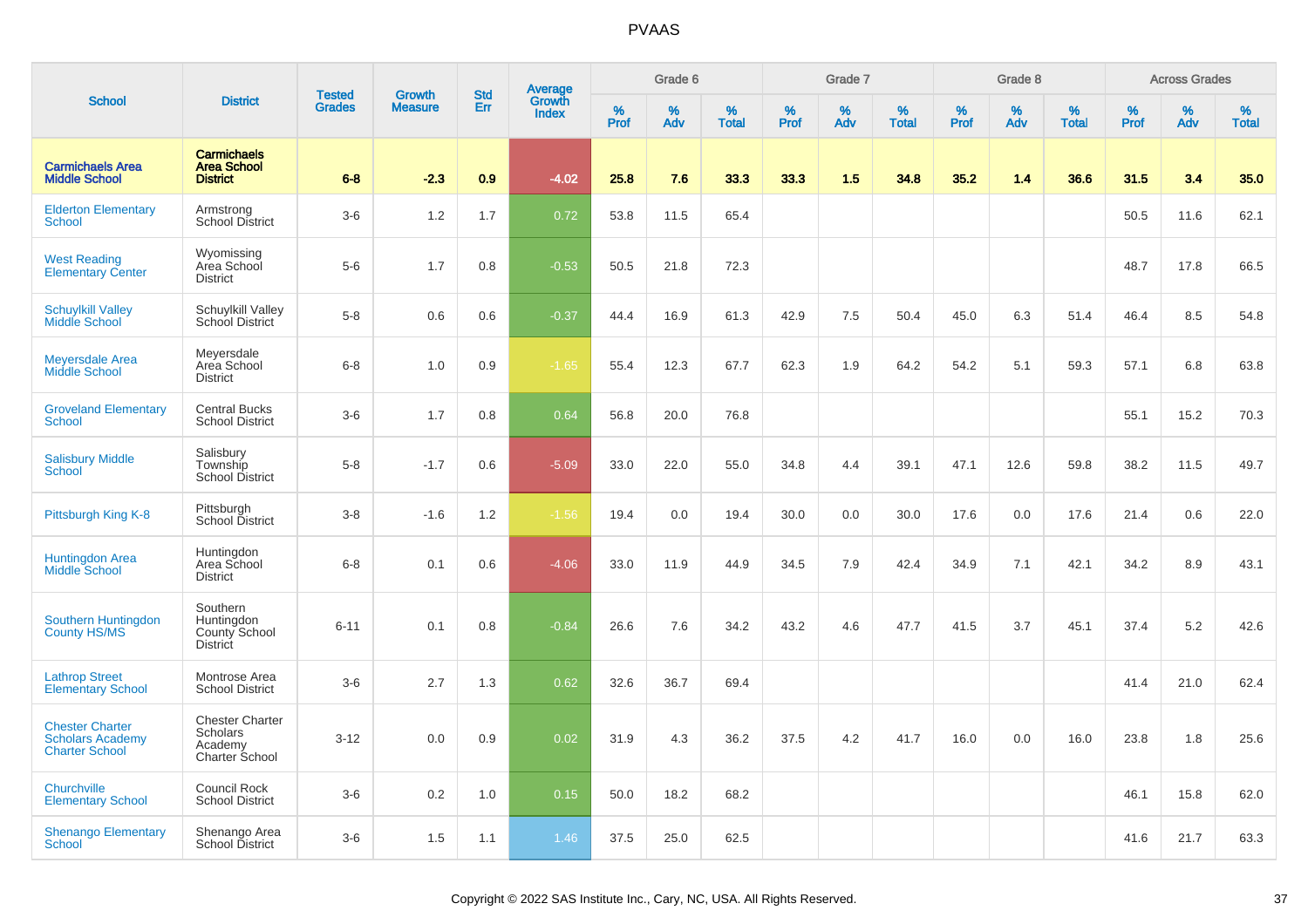|                                                       |                                                             |                                |                                 | <b>Std</b> |                                          |                  | Grade 6     |                   |                  | Grade 7     |                   |                     | Grade 8     |                   |                     | <b>Across Grades</b> |                   |
|-------------------------------------------------------|-------------------------------------------------------------|--------------------------------|---------------------------------|------------|------------------------------------------|------------------|-------------|-------------------|------------------|-------------|-------------------|---------------------|-------------|-------------------|---------------------|----------------------|-------------------|
| <b>School</b>                                         | <b>District</b>                                             | <b>Tested</b><br><b>Grades</b> | <b>Growth</b><br><b>Measure</b> | Err        | <b>Average</b><br>Growth<br><b>Index</b> | %<br><b>Prof</b> | $\%$<br>Adv | %<br><b>Total</b> | %<br><b>Prof</b> | $\%$<br>Adv | %<br><b>Total</b> | $\%$<br><b>Prof</b> | $\%$<br>Adv | %<br><b>Total</b> | $\%$<br><b>Prof</b> | $\%$<br>Adv          | %<br><b>Total</b> |
| <b>Carmichaels Area</b><br><b>Middle School</b>       | <b>Carmichaels</b><br><b>Area School</b><br><b>District</b> | $6-8$                          | $-2.3$                          | 0.9        | $-4.02$                                  | 25.8             | 7.6         | 33.3              | 33.3             | 1.5         | 34.8              | 35.2                | 1.4         | 36.6              | 31.5                | 3.4                  | 35.0              |
| <b>Schuylkill Haven</b><br><b>Middle School</b>       | Schuylkill<br>Haven Area<br><b>School District</b>          | $5 - 7$                        | $-1.1$                          | 0.8        | $-1.38$                                  | 47.5             | 6.2         | 53.8              | 50.0             | 8.7         | 58.7              |                     |             |                   | 47.2                | 5.5                  | 52.8              |
| <b>Vida Charter School</b>                            | Vida Charter<br>School                                      | $3-6$                          | 3.8                             | 1.9        | $-0.39$                                  | 27.8             | 27.8        | 55.6              |                  |             |                   |                     |             |                   | 33.7                | 19.8                 | 53.5              |
| <b>French Creek</b><br><b>Elementary School</b>       | Owen J Roberts<br><b>School District</b>                    | $3-6$                          | 2.2                             | 1.1        | 1.87                                     | 48.4             | 43.6        | 91.9              |                  |             |                   |                     |             |                   | 52.4                | 25.1                 | 77.5              |
| <b>Northeast Bradford</b><br><b>Elementary School</b> | Northeast<br><b>Bradford School</b><br><b>District</b>      | $3-6$                          | 2.1                             | 1.4        | 1.56                                     | 37.8             | 11.1        | 48.9              |                  |             |                   |                     |             |                   | 48.6                | 10.4                 | 59.0              |
| <b>Reynolds</b><br>Junior/Senior High<br>School       | Reynolds<br>School District                                 | $7 - 10$                       | $-1.0$                          | 1.1        | $-2.88$                                  |                  |             |                   | 36.0             | 8.0         | 44.0              | 47.1                | 8.8         | 55.9              | 42.4                | 8.5                  | 50.8              |
| <b>Green Woods Charter</b><br><b>School</b>           | Green Woods<br><b>Charter School</b>                        | $3 - 8$                        | 1.6                             | 0.8        | $-0.37$                                  | 39.3             | 19.7        | 59.0              | 43.9             | 12.3        | 56.1              | 39.2                | 17.6        | 56.9              | 40.6                | 17.4                 | 58.0              |
| Pittsburgh Obama 6-<br>12                             | Pittsburgh<br>School District                               | $6 - 11$                       | $-1.9$                          | 0.7        | $-5.96$                                  | 33.3             | 10.3        | 43.6              | 34.3             | 2.9         | 37.1              | 38.1                | 3.6         | 41.7              | 35.0                | 5.9                  | 40.8              |
| <b>West End Elementary</b><br><b>School</b>           | Crawford<br>Central School<br><b>District</b>               | $3-6$                          | 1.7                             | 1.2        | 1.37                                     | 37.2             | 15.7        | 52.9              |                  |             |                   |                     |             |                   | 45.7                | 10.3                 | 56.0              |
| <b>Allen Middle School</b>                            | West Shore<br><b>School District</b>                        | $6 - 8$                        | 1.2                             | 0.6        | 0.67                                     | 52.0             | 13.0        | 65.1              | 50.0             | 7.2         | 57.2              | 39.0                | 16.2        | 55.2              | 46.8                | 12.3                 | 59.1              |
| <b>Tyrone Area Middle</b><br>School                   | <b>Tyrone Area</b><br>School District                       | $5-8$                          | $-2.0$                          | 0.6        | $-3.55$                                  | 43.4             | 10.1        | 53.5              | 43.8             | 5.0         | 48.8              | 44.7                | 6.1         | 50.9              | 45.7                | 6.0                  | 51.7              |
| Pittsburgh Langley K-8                                | Pittsburgh<br>School District                               | $3 - 8$                        | $-0.9$                          | 1.1        | $-2.67$                                  | 15.9             | 0.0         | 15.9              | 15.7             | 0.0         | 15.7              | 7.7                 | 0.0         | 7.7               | 11.7                | 0.4                  | 12.1              |
| <b>West Scranton</b><br><b>Intermediate School</b>    | Scranton<br><b>School District</b>                          | $6 - 8$                        | 0.9                             | 0.9        | $-0.96$                                  | 32.9             | 6.3         | 39.2              | 23.4             | 0.0         | 23.4              | 26.4                | 6.9         | 33.3              | 27.9                | 4.6                  | 32.6              |
| <b>North Schuylkill</b><br><b>Elementary School</b>   | North Schuylkill<br><b>School District</b>                  | $3-6$                          | 0.4                             | 0.8        | 0.49                                     | 42.7             | 8.9         | 51.6              |                  |             |                   |                     |             |                   | 37.9                | 11.0                 | 48.9              |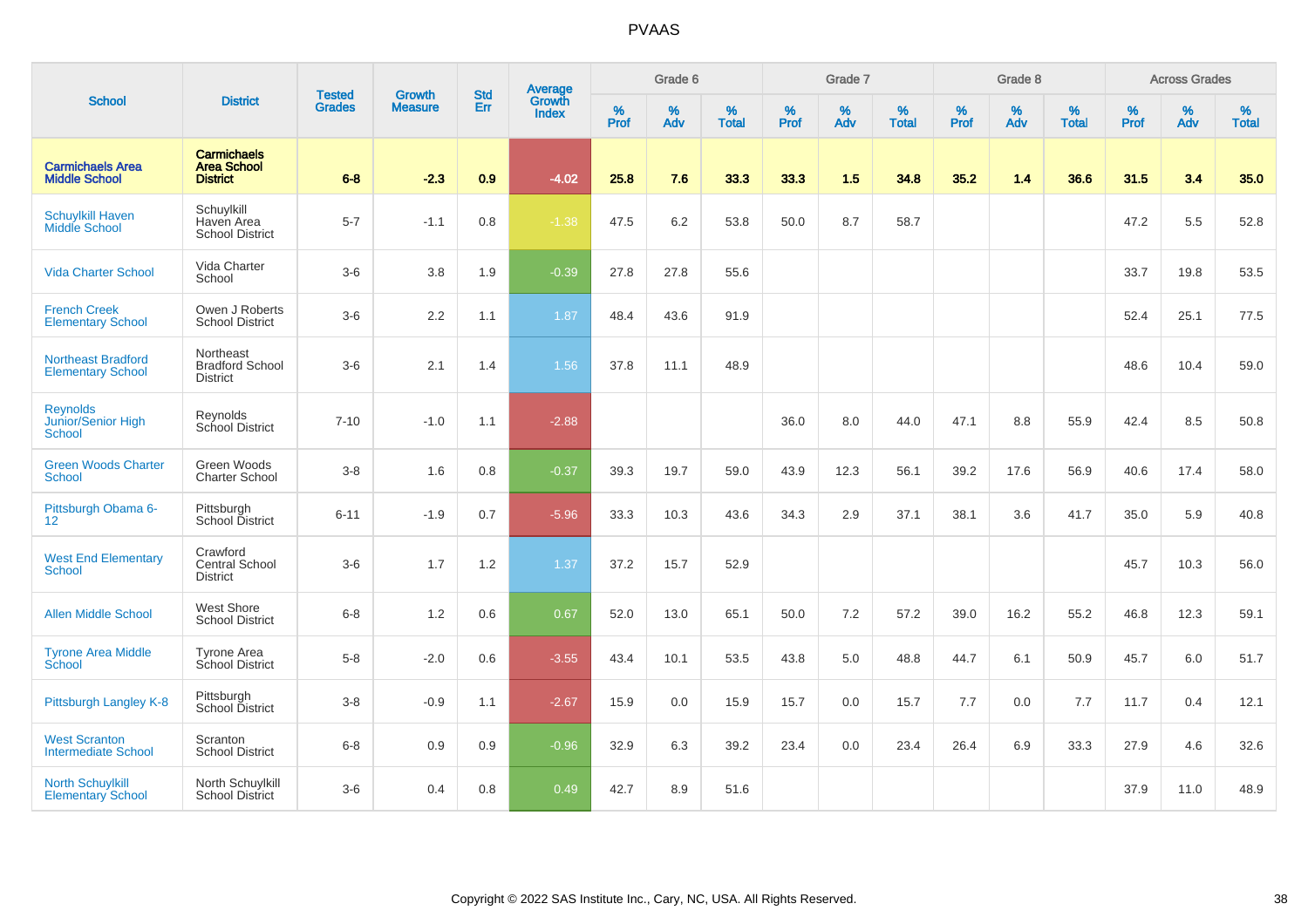|                                                                                            |                                                                                    |                                |                                 | <b>Std</b> |                                          |                  | Grade 6  |                   |                  | Grade 7  |                   |                  | Grade 8  |                   |                  | <b>Across Grades</b> |                   |
|--------------------------------------------------------------------------------------------|------------------------------------------------------------------------------------|--------------------------------|---------------------------------|------------|------------------------------------------|------------------|----------|-------------------|------------------|----------|-------------------|------------------|----------|-------------------|------------------|----------------------|-------------------|
| <b>School</b>                                                                              | <b>District</b>                                                                    | <b>Tested</b><br><b>Grades</b> | <b>Growth</b><br><b>Measure</b> | Err        | <b>Average</b><br>Growth<br><b>Index</b> | %<br><b>Prof</b> | %<br>Adv | %<br><b>Total</b> | %<br><b>Prof</b> | %<br>Adv | %<br><b>Total</b> | %<br><b>Prof</b> | %<br>Adv | %<br><b>Total</b> | %<br><b>Prof</b> | %<br>Adv             | %<br><b>Total</b> |
| <b>Carmichaels Area</b><br><b>Middle School</b>                                            | <b>Carmichaels</b><br><b>Area School</b><br><b>District</b>                        | $6 - 8$                        | $-2.3$                          | 0.9        | $-4.02$                                  | 25.8             | 7.6      | 33.3              | 33.3             | 1.5      | 34.8              | 35.2             | 1.4      | 36.6              | 31.5             | 3.4                  | 35.0              |
| <b>Innovative Arts</b><br><b>Academy Charter</b><br><b>School</b>                          | <b>Innovative Arts</b><br>Academy<br>Charter School                                | $6 - 11$                       | $-2.2$                          | 0.9        | $-3.49$                                  | 15.4             | 1.9      | 17.3              | 19.1             | 0.0      | 19.1              | 15.4             | 1.1      | 16.5              | 16.6             | 1.0                  | 17.5              |
| <b>West Shamokin</b><br>Junior/Senior High<br><b>School</b>                                | Armstrong<br>School District                                                       | $7 - 10$                       | 1.4                             | 0.8        | 0.29                                     |                  |          |                   | 50.9             | 9.6      | 60.5              | 44.1             | 17.6     | 61.8              | 47.7             | 13.4                 | 61.1              |
| <b>Park Forest Middle</b><br><b>School</b>                                                 | <b>State College</b><br>Area School<br><b>District</b>                             | $6-8$                          | 0.7                             | 0.6        | $-0.37$                                  | 49.4             | 22.0     | 71.3              | 59.8             | 17.5     | 77.4              | 48.3             | 17.0     | 65.2              | 52.5             | 19.1                 | 71.6              |
| <b>Oley Valley Middle</b><br>School                                                        | Oley Valley<br>School District                                                     | $6 - 8$                        | 0.9                             | 0.7        | $-1.76$                                  | 40.0             | 19.0     | 59.0              | 50.0             | 7.8      | 57.8              | 54.8             | 5.4      | 60.2              | 48.1             | 10.8                 | 58.9              |
| <b>Middle Years</b><br><b>Alternative</b>                                                  | Philadelphia<br>City School<br><b>District</b>                                     | $5-8$                          | 1.0                             | 1.8        | $-2.26$                                  | 7.1              | 0.0      | 7.1               | 35.7             | 0.0      | 35.7              | 33.3             | 0.0      | 33.3              | 25.0             | 0.0                  | 25.0              |
| <b>Taggart John H School</b>                                                               | Philadelphia<br>City School<br>District                                            | $3-8$                          | 2.6                             | 2.1        | 1.22                                     | 33.3             | 0.0      | 33.3              |                  |          |                   |                  |          |                   | 19.2             | 0.0                  | 19.2              |
| <b>Homer-Center</b><br><b>Elementary School</b>                                            | Homer-Center<br><b>School District</b>                                             | $3-6$                          | 2.3                             | 1.2        | 1.92                                     | 47.7             | 13.6     | 61.4              |                  |          |                   |                  |          |                   | 42.7             | 11.8                 | 54.6              |
| <b>Phoenixville Area</b><br><b>Middle School</b>                                           | Phoenixville<br>Area School<br><b>District</b>                                     | $6-8$                          | $-1.6$                          | 0.5        | $-4.84$                                  | 46.3             | 27.5     | 73.8              | 45.6             | 19.4     | 65.0              | 52.8             | 12.7     | 65.5              | 48.0             | 20.1                 | 68.1              |
| <b>Mahanoy Area</b><br><b>Elementary School</b>                                            | Mahanoy Area<br>School District                                                    | $3-6$                          | 0.4                             | 1.1        | 0.32                                     | 31.5             | 8.2      | 39.7              |                  |          |                   |                  |          |                   | 32.1             | 4.0                  | 36.1              |
| The Philadelphia<br><b>Charter School for Arts</b><br>and Sciences at HR<br><b>Edmunds</b> | The<br>Philadelphia<br>Charter School<br>for Arts and<br>Sciences at HR<br>Edmunds | $3-8$                          | $-1.2$                          | 0.7        | $-2.66$                                  | 18.6             | 0.0      | 18.6              | 17.2             | 0.0      | 17.2              | 24.4             | 0.0      | 24.4              | 16.1             | 0.6                  | 16.7              |
| <b>Benjamin Rush</b><br><b>Elementary School</b>                                           | <b>Bensalem</b><br>Township<br><b>School District</b>                              | $3-6$                          | 2.5                             | 1.3        | 1.91                                     | 28.6             | 12.5     | 41.1              |                  |          |                   |                  |          |                   | 23.7             | 4.7                  | 28.4              |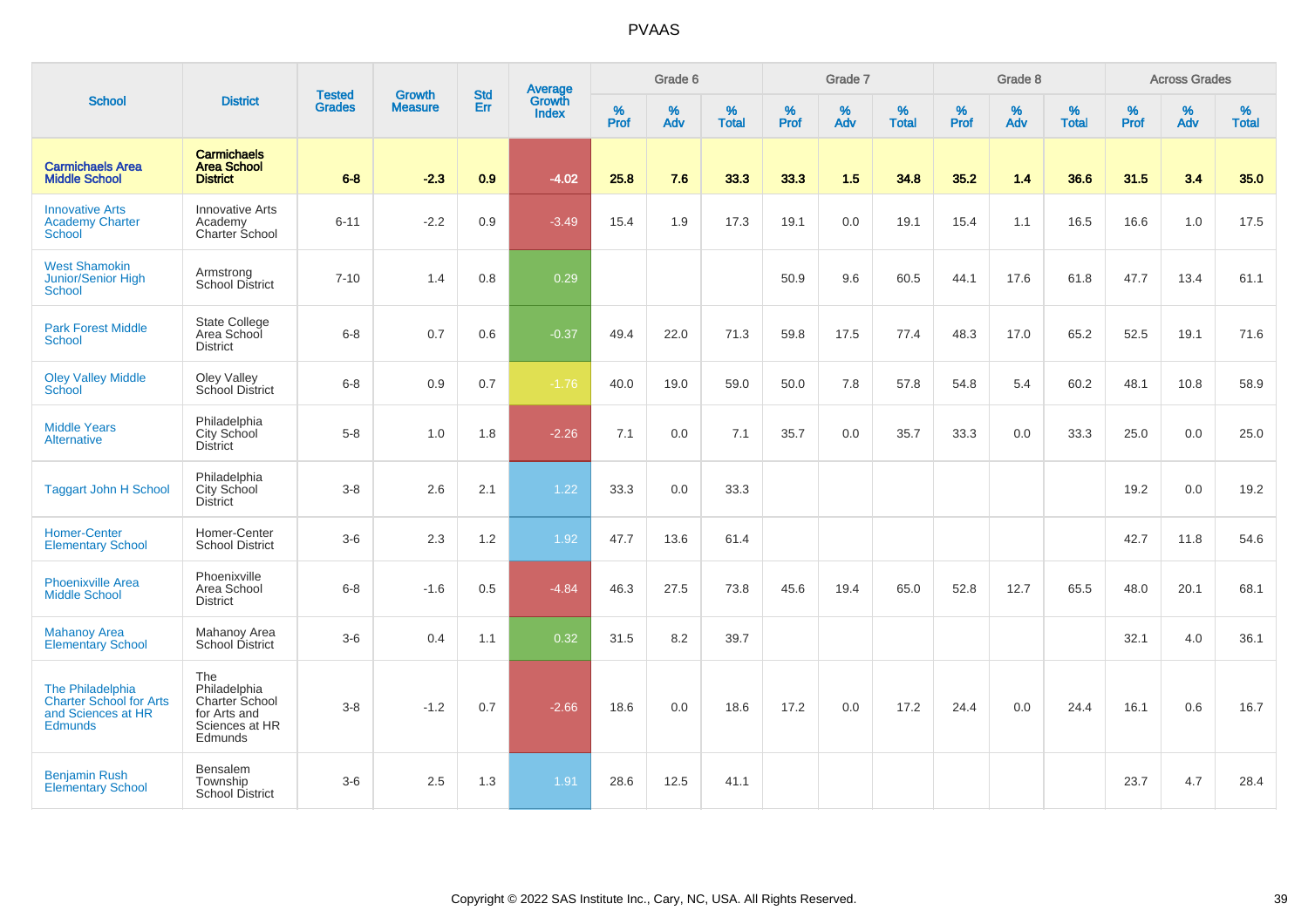|                                                                      |                                                             |                                |                                 | <b>Std</b> |                                          |                  | Grade 6  |                   |           | Grade 7  |                   |           | Grade 8     |                   |           | <b>Across Grades</b> |                   |
|----------------------------------------------------------------------|-------------------------------------------------------------|--------------------------------|---------------------------------|------------|------------------------------------------|------------------|----------|-------------------|-----------|----------|-------------------|-----------|-------------|-------------------|-----------|----------------------|-------------------|
| <b>School</b>                                                        | <b>District</b>                                             | <b>Tested</b><br><b>Grades</b> | <b>Growth</b><br><b>Measure</b> | Err        | <b>Average</b><br>Growth<br><b>Index</b> | %<br><b>Prof</b> | %<br>Adv | %<br><b>Total</b> | %<br>Prof | %<br>Adv | %<br><b>Total</b> | %<br>Prof | $\%$<br>Adv | %<br><b>Total</b> | %<br>Prof | %<br>Adv             | %<br><b>Total</b> |
| <b>Carmichaels Area</b><br><b>Middle School</b>                      | <b>Carmichaels</b><br><b>Area School</b><br><b>District</b> | $6 - 8$                        | $-2.3$                          | 0.9        | $-4.02$                                  | 25.8             | 7.6      | 33.3              | 33.3      | 1.5      | 34.8              | 35.2      | 1.4         | 36.6              | 31.5      | 3.4                  | 35.0              |
| Johnsonburg Area<br><b>Elementary School</b>                         | Johnsonburg<br>Area School<br><b>District</b>               | $3-6$                          | 0.1                             | 1.4        | 0.06                                     | 60.6             | 12.1     | 72.7              |           |          |                   |           |             |                   | 56.1      | 12.8                 | 68.9              |
| <b>Norwood School</b>                                                | Interboro<br><b>School District</b>                         | $3 - 8$                        | 0.6                             | 0.9        | 0.43                                     | 39.1             | 13.0     | 52.2              | 45.3      | 13.2     | 58.5              | 40.5      | 2.7         | 43.2              | 41.4      | 8.8                  | 50.2              |
| <b>Antietam Middle/High</b><br><b>School</b>                         | Antietam<br><b>School District</b>                          | $7 - 10$                       | 1.4                             | 1.2        | $-0.34$                                  |                  |          |                   | 29.1      | 0.0      | 29.1              | 34.0      | 1.9         | 35.8              | 31.5      | 0.9                  | 32.4              |
| <b>Laurel Middle School</b>                                          | Laurel School<br><b>District</b>                            | $7 - 8$                        | 1.9                             | 1.0        | 1.23                                     |                  |          |                   | 60.8      | 10.1     | 70.9              | 50.8      | 10.4        | 61.2              | 56.2      | 10.3                 | 66.4              |
| Vare-Washington<br><b>Elementary School</b>                          | Philadelphia<br>City School<br><b>District</b>              | $3-8$                          | 6.2                             | 3.3        | 1.88                                     |                  |          |                   |           |          |                   | 70.6      | 17.6        | 88.2              | 39.4      | 15.2                 | 54.6              |
| <b>North Schuylkill</b><br>Junior/Senior High<br>School              | North Schuylkill<br><b>School District</b>                  | $7 - 11$                       | 1.1                             | 0.7        | 0.34                                     |                  |          |                   | 41.3      | 3.9      | 45.2              | 50.0      | 5.2         | 55.2              | 45.3      | 4.5                  | 49.8              |
| <b>Fort Cherry</b><br>Junior/Senior High<br>School                   | Fort Cherry<br><b>School District</b>                       | $7 - 10$                       | $-0.6$                          | 1.0        | $-2.29$                                  |                  |          |                   | 45.6      | 8.8      | 54.4              | 39.5      | 26.7        | 66.3              | 42.0      | 19.6                 | 61.5              |
| <b>Carnegie Elementary</b><br>School                                 | Carlynton<br>School District                                | $3-6$                          | 1.3                             | 1.2        | 1.10                                     | 48.0             | 16.0     | 64.0              |           |          |                   |           |             |                   | 43.7      | 10.0                 | 53.7              |
| <b>Spring Forge</b><br>Intermediate School                           | Northeastern<br><b>York School</b><br><b>District</b>       | $4 - 6$                        | $-0.8$                          | 0.9        | $-0.91$                                  | 46.6             | 29.1     | 75.7              |           |          |                   |           |             |                   | 43.9      | 19.0                 | 62.9              |
| <b>Turkeyfoot Valley Area</b><br>Junior/Senior High<br><b>School</b> | Turkeyfoot<br>Valley Area<br>School District                | $7 - 12$                       | 3.3                             | 1.9        | 0.47                                     |                  |          |                   | 30.0      | 5.0      | 35.0              | 30.4      | 0.0         | 30.4              | 30.2      | 2.3                  | 32.6              |
| <b>Fairview Middle</b><br>School                                     | <b>Fairview School</b><br><b>District</b>                   | $5-8$                          | $-1.8$                          | 0.5        | $-5.43$                                  | 47.8             | 30.6     | 78.4              | 46.6      | 26.7     | 73.3              | 55.9      | 16.9        | 72.8              | 52.8      | 21.2                 | 74.0              |
| <b>Warwick Elementary</b><br><b>School</b>                           | <b>Central Bucks</b><br><b>School District</b>              | $3-6$                          | 2.0                             | 1.1        | 0.85                                     | 49.2             | 24.6     | 73.8              |           |          |                   |           |             |                   | 54.6      | 22.1                 | 76.7              |
| <b>Dayton Elementary</b><br>School                                   | Armstrong<br>School District                                | $3-6$                          | 0.6                             | 1.7        | 0.34                                     | 56.0             | 12.0     | 68.0              |           |          |                   |           |             |                   | 56.6      | 14.2                 | 70.8              |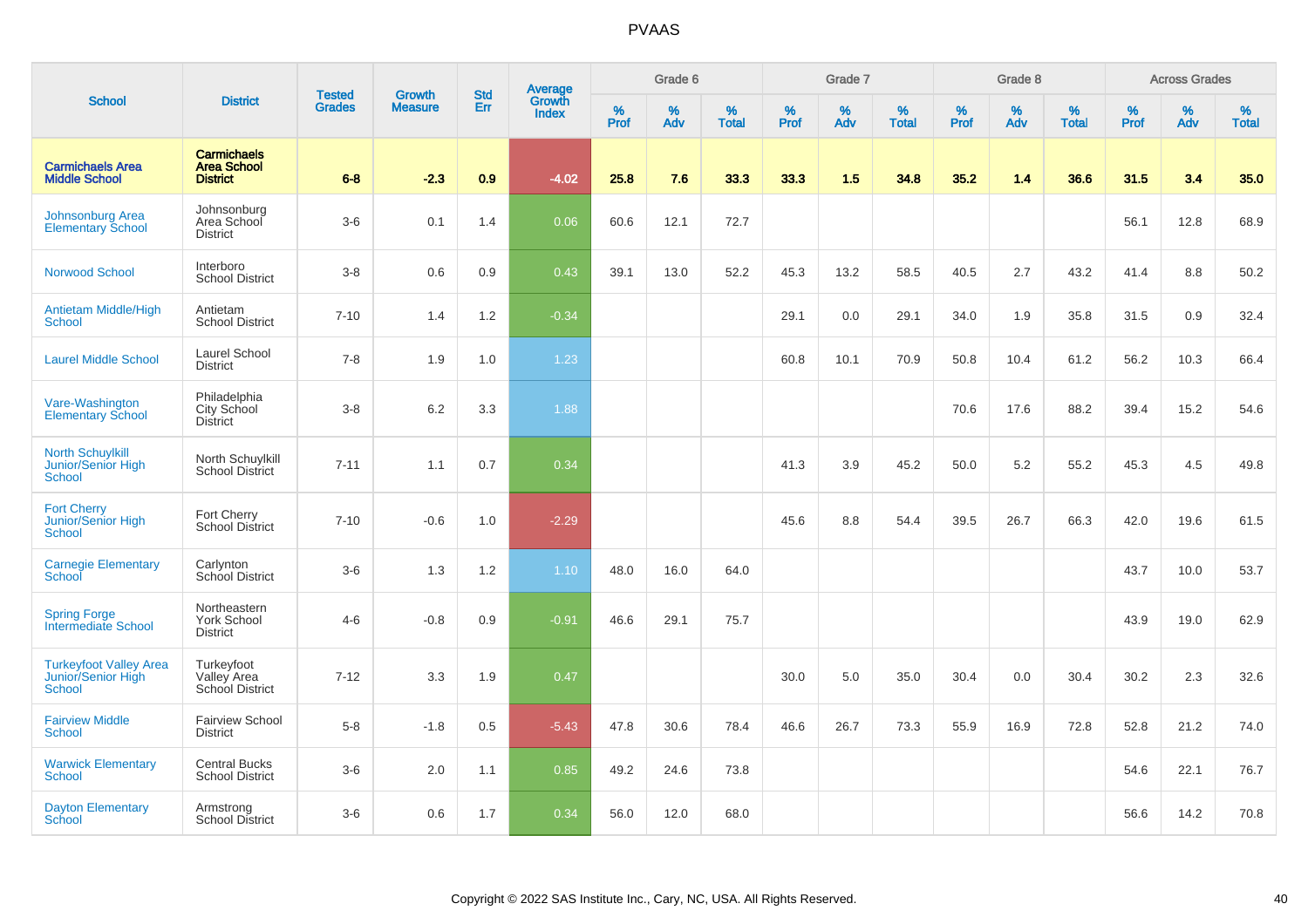|                                                                 |                                                             |                                |                                 | <b>Std</b> |                                          |                  | Grade 6  |                   |           | Grade 7     |                   |                  | Grade 8  |                   |              | <b>Across Grades</b> |                   |
|-----------------------------------------------------------------|-------------------------------------------------------------|--------------------------------|---------------------------------|------------|------------------------------------------|------------------|----------|-------------------|-----------|-------------|-------------------|------------------|----------|-------------------|--------------|----------------------|-------------------|
| <b>School</b>                                                   | <b>District</b>                                             | <b>Tested</b><br><b>Grades</b> | <b>Growth</b><br><b>Measure</b> | Err        | <b>Average</b><br>Growth<br><b>Index</b> | %<br><b>Prof</b> | %<br>Adv | %<br><b>Total</b> | %<br>Prof | $\%$<br>Adv | %<br><b>Total</b> | %<br><b>Prof</b> | %<br>Adv | %<br><b>Total</b> | $\%$<br>Prof | %<br>Adv             | %<br><b>Total</b> |
| <b>Carmichaels Area</b><br><b>Middle School</b>                 | <b>Carmichaels</b><br><b>Area School</b><br><b>District</b> | $6 - 8$                        | $-2.3$                          | 0.9        | $-4.02$                                  | 25.8             | 7.6      | 33.3              | 33.3      | 1.5         | 34.8              | 35.2             | $1.4$    | 36.6              | 31.5         | 3.4                  | 35.0              |
| <b>Western Wayne</b><br><b>Middle School</b>                    | Western Wayne<br><b>School District</b>                     | $6-8$                          | $-0.3$                          | 0.7        | $-2.12$                                  | 43.0             | 21.5     | 64.5              | 45.6      | 10.7        | 56.3              | 45.8             | 15.0     | 60.8              | 44.8         | 15.8                 | 60.6              |
| <b>Governor Mifflin</b><br><b>Middle School</b>                 | Governor Mifflin<br><b>School District</b>                  | $7 - 8$                        | 0.6                             | 0.6        | $-0.35$                                  |                  |          |                   | 44.4      | 8.3         | 52.8              | 45.8             | 5.5      | 51.3              | 45.2         | 6.8                  | 52.0              |
| <b>Hamburg Area Middle</b><br><b>School</b>                     | Hamburg Area<br>School District                             | $6 - 8$                        | $-0.4$                          | 0.6        | $-3.49$                                  | 43.6             | 6.4      | 50.0              | 33.1      | 1.9         | 35.0              | 32.4             | 3.5      | 35.9              | 36.0         | 3.7                  | 39.7              |
| <b>Greenberg Joseph</b><br><b>School</b>                        | Philadelphia<br>City School<br><b>District</b>              | $3-8$                          | 3.2                             | 1.8        | 0.67                                     | 54.6             | 9.1      | 63.6              | 50.0      | 27.3        | 77.3              |                  |          |                   | 53.2         | 16.1                 | 69.4              |
| <b>Roslyn School</b>                                            | Abington<br>School District                                 | $3-6$                          | 1.5                             | 1.2        | 1.31                                     | 53.6             | 14.3     | 67.9              |           |             |                   |                  |          |                   | 50.0         | 15.7                 | 65.7              |
| Gillingham Charter<br><b>School</b>                             | Gillingham<br><b>Charter School</b>                         | $3 - 11$                       | 2.2                             | 2.0        | 1.08                                     | 38.5             | 0.0      | 38.5              |           |             |                   | 30.8             | 15.4     | 46.2              | 34.3         | 4.3                  | 38.6              |
| <b>Chartiers-Houston</b><br>Junior/Senior High<br><b>School</b> | Chartiers-<br>Houston School<br><b>District</b>             | $7 - 10$                       | 0.3                             | 1.0        | $-1.44$                                  |                  |          |                   | 53.5      | 5.6         | 59.2              | 55.1             | 7.2      | 62.3              | 54.3         | 6.4                  | 60.7              |
| <b>Fannett-Metal Middle</b><br>School                           | Fannett-Metal<br><b>School District</b>                     | $6 - 8$                        | $-0.7$                          | $1.2$      | $-1.76$                                  | 44.8             | 6.9      | 51.7              | 38.7      | 3.2         | 41.9              | 33.3             | 2.2      | 35.6              | 38.1         | 3.8                  | 41.9              |
| <b>Cougar Academy</b>                                           | Harrisburg City<br>School District                          | $3 - 10$                       | 1.7                             | 1.2        | 0.08                                     | 9.1              | 0.0      | 9.1               | 16.0      | 0.0         | 16.0              | 18.2             | 0.0      | 18.2              | 11.7         | 0.0                  | 11.7              |
| <b>Canton Area</b><br><b>Elementary School</b>                  | Canton Area<br><b>School District</b>                       | $3-6$                          | $-0.1$                          | 1.2        | $-0.10$                                  | 46.0             | 4.8      | 50.8              |           |             |                   |                  |          |                   | 46.2         | 9.2                  | 55.5              |
| <b>Northern Potter</b><br><b>Childrens School</b>               | Northern Potter<br><b>School District</b>                   | $3-6$                          | 0.2                             | 1.5        | 0.14                                     | 31.0             | 14.3     | 45.2              |           |             |                   |                  |          |                   | 31.9         | 9.7                  | 41.7              |
| <b>Avella Elementary</b><br>Center                              | Avella Area<br><b>School District</b>                       | $3-6$                          | $-1.0$                          | 1.5        | $-0.69$                                  | 42.4             | 18.2     | 60.6              |           |             |                   |                  |          |                   | 40.2         | 13.1                 | 53.3              |
| <b>New Holland</b><br>Elementary                                | Eastern<br>Lancaster<br>County School<br><b>District</b>    | $3-6$                          | 2.0                             | 1.1        | 1.72                                     | 40.3             | 23.9     | 64.2              |           |             |                   |                  |          |                   | 39.4         | 13.3                 | 52.7              |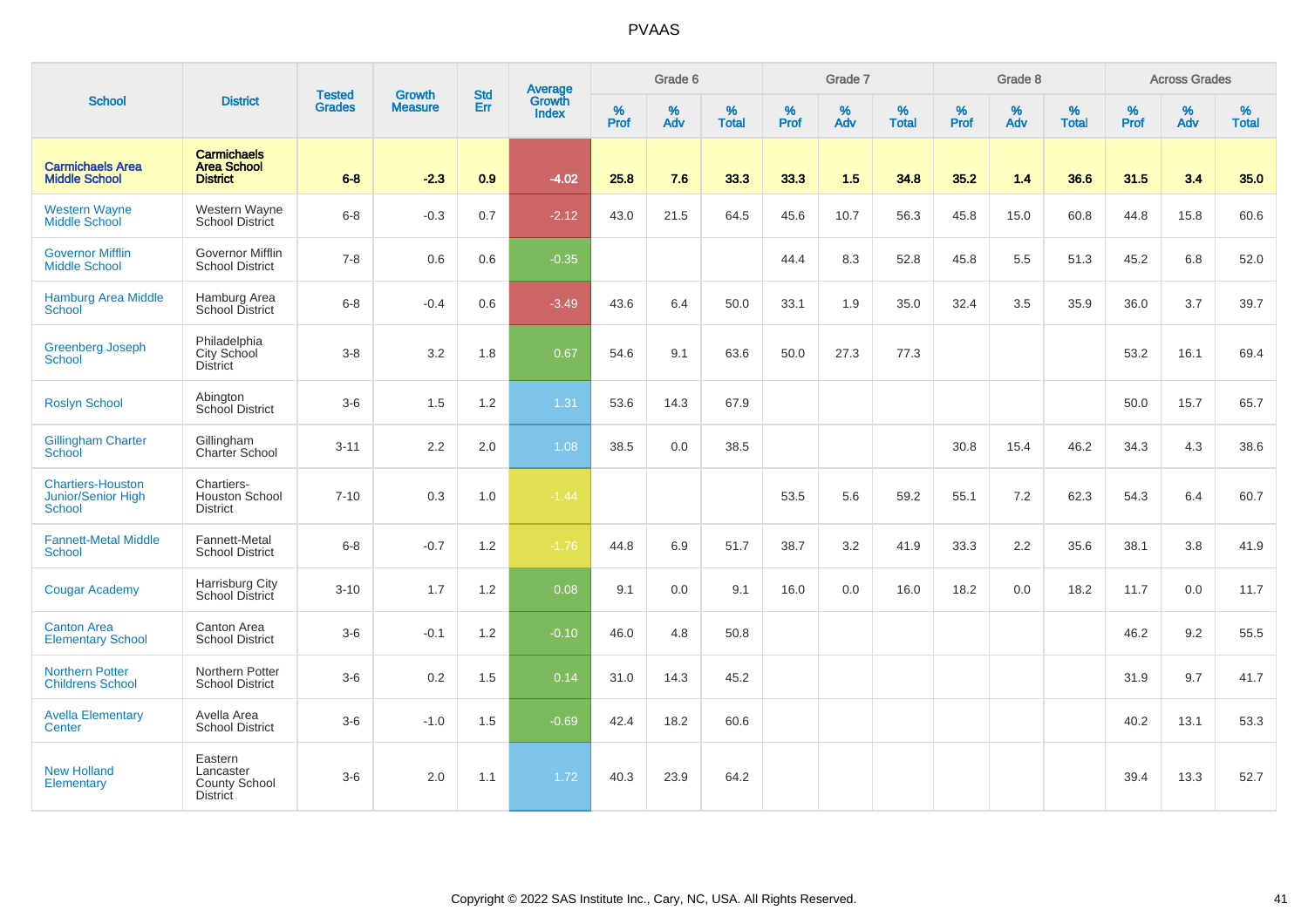|                                                              |                                                             |                                |                                 | <b>Std</b> |                                          |           | Grade 6  |                   |           | Grade 7  |                   |           | Grade 8  |                   |           | <b>Across Grades</b> |                   |
|--------------------------------------------------------------|-------------------------------------------------------------|--------------------------------|---------------------------------|------------|------------------------------------------|-----------|----------|-------------------|-----------|----------|-------------------|-----------|----------|-------------------|-----------|----------------------|-------------------|
| <b>School</b>                                                | <b>District</b>                                             | <b>Tested</b><br><b>Grades</b> | <b>Growth</b><br><b>Measure</b> | Err        | <b>Average</b><br>Growth<br><b>Index</b> | %<br>Prof | %<br>Adv | %<br><b>Total</b> | %<br>Prof | %<br>Adv | %<br><b>Total</b> | %<br>Prof | %<br>Adv | %<br><b>Total</b> | %<br>Prof | $\%$<br>Adv          | %<br><b>Total</b> |
| <b>Carmichaels Area</b><br><b>Middle School</b>              | <b>Carmichaels</b><br><b>Area School</b><br><b>District</b> | $6 - 8$                        | $-2.3$                          | 0.9        | $-4.02$                                  | 25.8      | 7.6      | 33.3              | 33.3      | 1.5      | 34.8              | 35.2      | 1.4      | 36.6              | 31.5      | 3.4                  | 35.0              |
| <b>Feltonville School Of</b><br><b>Arts &amp; Sciences</b>   | Philadelphia<br>City School<br><b>District</b>              | $6 - 8$                        | 6.2                             | 3.4        | 1.80                                     | 18.8      | 0.0      | 18.8              |           |          |                   |           |          |                   | 13.5      | 0.0                  | 13.5              |
| <b>Mckinley School</b>                                       | Abington<br><b>School District</b>                          | $3-6$                          | $-2.4$                          | 1.0        | $-2.31$                                  | 46.2      | 24.6     | 70.8              |           |          |                   |           |          |                   | 43.9      | 17.6                 | 61.5              |
| <b>South Scranton</b><br><b>Intermediate School</b>          | Scranton<br><b>School District</b>                          | $6 - 8$                        | $-1.1$                          | 0.9        | $-3.27$                                  | 27.5      | 1.8      | 29.4              | 31.2      | 1.3      | 32.5              | 20.0      | 5.4      | 25.4              | 27.0      | 2.5                  | 29.5              |
| <b>United Elementary</b><br>School                           | <b>United School</b><br><b>District</b>                     | $3-6$                          | $-0.2$                          | 1.1        | $-0.21$                                  | 54.0      | 14.3     | 68.2              |           |          |                   |           |          |                   | 49.2      | 12.6                 | 61.8              |
| <b>Midland</b><br>Elementary/Middle<br><b>School</b>         | Midland<br>Borough School<br>District                       | $3 - 8$                        | 0.1                             | 1.3        | $-0.58$                                  | 52.4      | 9.5      | 61.9              | 42.9      | 7.1      | 50.0              | 47.6      | 0.0      | 47.6              | 49.3      | 5.7                  | 55.0              |
| <b>School Lane Charter</b><br>School                         | School Lane<br><b>Charter School</b>                        | $3 - 11$                       | 0.1                             | 0.7        | $-0.99$                                  | 40.0      | 18.3     | 58.3              | 43.8      | 6.8      | 50.7              | 40.9      | 21.2     | 62.1              | 43.3      | 14.5                 | 57.9              |
| <b>Heights Terrace</b><br>Elementary/Middle<br><b>School</b> | <b>Hazleton Area</b><br><b>School District</b>              | $3 - 8$                        | 0.9                             | 1.3        | 0.00                                     | 21.9      | 3.1      | 25.0              | 13.3      | 0.0      | 13.3              | 8.3       | 0.0      | 8.3               | 22.7      | 1.0                  | 23.7              |
| <b>Park Lane Elementary</b><br><b>School</b>                 | William Penn<br><b>School District</b>                      | $3-6$                          | 1.1                             | 2.0        | 0.55                                     | 37.0      | 0.0      | 37.0              |           |          |                   |           |          |                   | 26.0      | 1.0                  | 26.9              |
| <b>Brownsville Area</b><br><b>Middle School</b>              | <b>Brownsville</b><br>Area School<br><b>District</b>        | $6 - 8$                        | 0.9                             | 0.8        | $-0.17$                                  | 24.7      | 1.2      | 25.9              | 30.0      | 3.8      | 33.8              | 37.0      | 1.4      | 38.4              | 30.3      | 2.1                  | 32.5              |
| <b>Swiftwater</b><br><b>Intermediate School</b><br>(8281)    | Pocono<br>Mountain<br><b>School District</b>                | $4 - 6$                        | 1.6                             | 1.0        | 1.62                                     | 43.7      | 14.1     | 57.8              |           |          |                   |           |          |                   | 44.7      | 13.4                 | 58.2              |
| Springdale<br>Junior/Senior High<br>School                   | Allegheny<br>Valley School<br><b>District</b>               | $7 - 11$                       | $-1.3$                          | 1.1        | $-3.51$                                  |           |          |                   | 38.8      | 6.0      | 44.8              | 44.3      | 13.1     | 57.4              | 41.4      | 9.4                  | 50.8              |
| <b>Carson Middle School</b>                                  | North Allegheny<br><b>School District</b>                   | $6 - 8$                        | $-1.4$                          | 0.5        | $-5.29$                                  | 46.5      | 28.2     | 74.7              | 51.1      | 27.2     | 78.3              | 59.2      | 18.9     | 78.1              | 52.6      | 24.6                 | 77.1              |
| <b>Jefferson Middle</b><br>School                            | Mt Lebanon<br><b>School District</b>                        | $6 - 8$                        | $-0.9$                          | 0.6        | $-3.67$                                  | 40.3      | 51.1     | 91.4              | 48.7      | 33.6     | 82.4              | 53.9      | 37.6     | 91.5              | 47.6      | 41.1                 | 88.7              |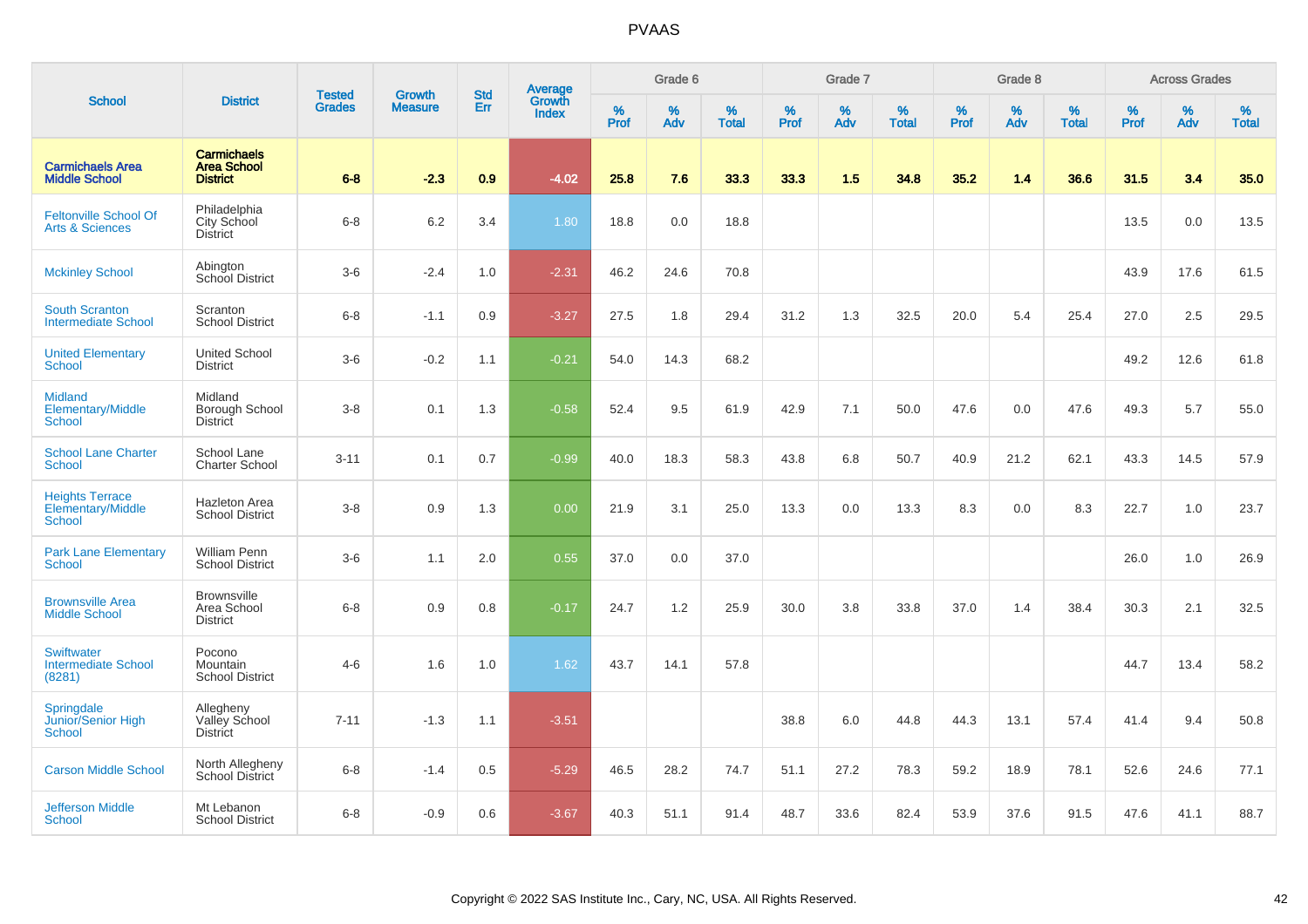|                                                     |                                                             |                                |                          | <b>Std</b> |                                          |                  | Grade 6  |                   |                  | Grade 7  |                   |                  | Grade 8  |                   |                  | <b>Across Grades</b> |                   |
|-----------------------------------------------------|-------------------------------------------------------------|--------------------------------|--------------------------|------------|------------------------------------------|------------------|----------|-------------------|------------------|----------|-------------------|------------------|----------|-------------------|------------------|----------------------|-------------------|
| <b>School</b>                                       | <b>District</b>                                             | <b>Tested</b><br><b>Grades</b> | Growth<br><b>Measure</b> | Err        | <b>Average</b><br>Growth<br><b>Index</b> | %<br><b>Prof</b> | %<br>Adv | %<br><b>Total</b> | %<br><b>Prof</b> | %<br>Adv | %<br><b>Total</b> | %<br><b>Prof</b> | %<br>Adv | %<br><b>Total</b> | %<br><b>Prof</b> | %<br>Adv             | %<br><b>Total</b> |
| <b>Carmichaels Area</b><br><b>Middle School</b>     | <b>Carmichaels</b><br><b>Area School</b><br><b>District</b> | $6 - 8$                        | $-2.3$                   | 0.9        | $-4.02$                                  | 25.8             | 7.6      | 33.3              | 33.3             | 1.5      | 34.8              | 35.2             | 1.4      | 36.6              | 31.5             | 3.4                  | 35.0              |
| <b>Berwick Area Middle</b><br>School                | <b>Berwick Area</b><br><b>School District</b>               | $5-8$                          | $-0.6$                   | $0.5\,$    | $-1.19$                                  | 44.2             | 19.0     | 63.3              | 48.4             | 13.2     | 61.6              | 41.4             | 11.5     | 52.9              | 44.6             | 12.5                 | 57.1              |
| <b>Rochester Middle</b><br><b>School</b>            | Rochester Area<br><b>School District</b>                    | $6 - 8$                        | $-1.8$                   | 1.0        | $-4.42$                                  | 40.4             | 13.5     | 53.8              | 24.5             | 2.0      | 26.5              | 47.2             | 1.9      | 49.1              | 37.7             | 5.8                  | 43.5              |
| <b>Martic Elementary</b><br><b>School</b>           | Penn Manor<br><b>School District</b>                        | $3-6$                          | 0.8                      | 1.5        | 0.51                                     | 54.8             | 25.8     | 80.6              |                  |          |                   |                  |          |                   | 46.8             | 18.0                 | 64.7              |
| <b>Boyce Middle School</b>                          | <b>Upper Saint</b><br>Clair School<br><b>District</b>       | $5-6$                          | 0.9                      | 0.5        | $-1.06$                                  | 47.8             | 39.3     | 87.1              |                  |          |                   |                  |          |                   | 48.7             | 37.7                 | 86.5              |
| <b>Lakeland Junior/Senior</b><br><b>High School</b> | Lakeland<br><b>School District</b>                          | $7 - 11$                       | $-0.1$                   | 0.9        | $-1.73$                                  |                  |          |                   | 49.1             | 9.4      | 58.5              | 39.3             | 5.6      | 44.9              | 44.6             | 7.7                  | 52.3              |
| <b>East Lansdowne</b><br><b>Elementary School</b>   | <b>William Penn</b><br><b>School District</b>               | $3-6$                          | 2.9                      | 1.7        | 1.21                                     | 29.6             | 3.7      | 33.3              |                  |          |                   |                  |          |                   | 27.2             | 5.4                  | 32.6              |
| <b>Forbes Road</b><br><b>Elementary School</b>      | Forbes Road<br><b>School District</b>                       | $3-6$                          | 0.6                      | 2.0        | 0.31                                     | 40.0             | 6.7      | 46.7              |                  |          |                   |                  |          |                   | 49.0             | 10.0                 | 59.0              |
| <b>Letort Elementary</b><br><b>School</b>           | Penn Manor<br><b>School District</b>                        | $3-6$                          | 1.1                      | 1.5        | 0.77                                     | 53.3             | 28.9     | 82.2              |                  |          |                   |                  |          |                   | 48.0             | 30.9                 | 79.0              |
| <b>Bala-Cynwyd Middle</b><br>School                 | Lower Merion<br><b>School District</b>                      | $6 - 8$                        | 0.7                      | 0.4        | 0.37                                     | 41.7             | 46.7     | 88.5              | 53.7             | 33.6     | 87.3              | 47.2             | 30.6     | 77.8              | 47.0             | 37.5                 | 84.5              |
| <b>Sharon Hill School</b>                           | Southeast<br>Delco School<br><b>District</b>                | $3 - 8$                        | 1.6                      | 1.5        | $-2.04$                                  | 37.5             | 4.2      | 41.7              | 42.9             | 0.0      | 42.9              | 53.3             | 6.7      | 60.0              | 31.9             | 3.5                  | 35.4              |
| <b>Chambersburg Area</b><br>Middle School - South   | Chambersburg<br>Area School<br><b>District</b>              | $6 - 8$                        | $-0.9$                   | 0.4        | $-3.23$                                  | 34.3             | 10.7     | 45.0              | 37.5             | 6.7      | 44.2              | 39.6             | 8.2      | 47.8              | 37.2             | 8.6                  | 45.7              |
| <b>Propel Charter School-</b><br>Homestead          | <b>Propel Charter</b><br>School-<br>Homestead               | $3 - 11$                       | $-1.0$                   | 1.0        | $-1.58$                                  | 16.7             | 5.6      | 22.2              | 11.8             | 0.0      | 11.8              | 9.5              | 2.4      | 11.9              | 15.3             | 2.2                  | 17.6              |
| <b>Charleroi Area Middle</b><br>School              | Charleroi<br><b>School District</b>                         | $6 - 8$                        | $-1.1$                   | 0.7        | $-3.53$                                  | 44.0             | 11.0     | 55.0              | 37.7             | 11.3     | 49.1              | 45.3             | 4.2      | 49.5              | 42.2             | 9.0                  | 51.2              |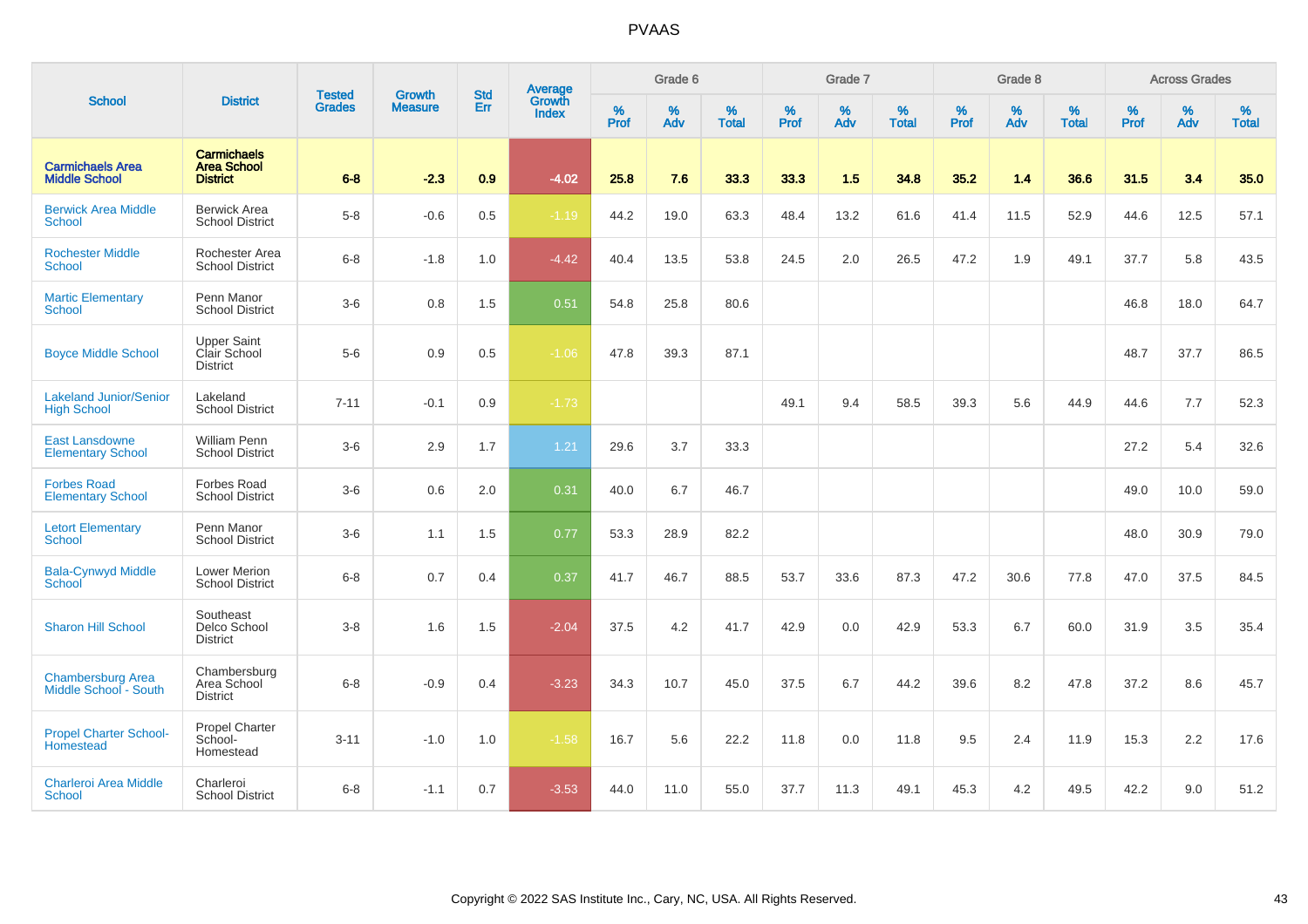|                                                              |                                                             |                                |                                 |                   |                                          |           | Grade 6  |                   |           | Grade 7  |                   |           | Grade 8  |                   |           | <b>Across Grades</b> |                   |
|--------------------------------------------------------------|-------------------------------------------------------------|--------------------------------|---------------------------------|-------------------|------------------------------------------|-----------|----------|-------------------|-----------|----------|-------------------|-----------|----------|-------------------|-----------|----------------------|-------------------|
| <b>School</b>                                                | <b>District</b>                                             | <b>Tested</b><br><b>Grades</b> | <b>Growth</b><br><b>Measure</b> | <b>Std</b><br>Err | <b>Average</b><br>Growth<br><b>Index</b> | %<br>Prof | %<br>Adv | %<br><b>Total</b> | %<br>Prof | %<br>Adv | %<br><b>Total</b> | %<br>Prof | %<br>Adv | %<br><b>Total</b> | %<br>Prof | %<br>Adv             | %<br><b>Total</b> |
| <b>Carmichaels Area</b><br><b>Middle School</b>              | <b>Carmichaels</b><br><b>Area School</b><br><b>District</b> | $6 - 8$                        | $-2.3$                          | 0.9               | $-4.02$                                  | 25.8      | 7.6      | 33.3              | 33.3      | 1.5      | 34.8              | 35.2      | 1.4      | 36.6              | 31.5      | 3.4                  | 35.0              |
| <b>Renaissance Academy</b><br><b>Charter School</b>          | Renaissance<br>Academy<br>Charter School                    | $3 - 11$                       | $-1.3$                          | 0.7               | $-1.72$                                  | 39.7      | 16.4     | 56.2              | 50.7      | 5.3      | 56.0              | 40.6      | 18.8     | 59.4              | 41.0      | 10.8                 | 51.8              |
| <b>Hazleton</b><br>Elementary/Middle<br><b>School</b>        | <b>Hazleton Area</b><br><b>School District</b>              | $3-8$                          | 1.4                             | 1.3               | $-0.06$                                  | 23.1      | 0.0      | 23.1              | 7.7       | 0.0      | 7.7               | 12.9      | 0.0      | 12.9              | 19.4      | $0.5\,$              | 19.9              |
| <b>Penns Valley Area</b><br>Junior/Senior High<br>School     | Penns Valley<br>Area School<br><b>District</b>              | $6 - 12$                       | 0.3                             | 0.9               | $-1.19$                                  |           |          |                   | 45.7      | 1.9      | 47.6              | 35.8      | 8.5      | 44.3              | 40.8      | $5.2\,$              | 46.0              |
| <b>Halifax Area Middle</b><br><b>School</b>                  | Halifax Area<br><b>School District</b>                      | $6 - 8$                        | 0.8                             | 0.9               | $-1.26$                                  | 51.8      | 20.4     | 72.2              | 41.6      | 6.5      | 48.0              | 35.5      | 2.6      | 38.2              | 42.0      | 8.7                  | 50.7              |
| <b>Mount Nittany Middle</b><br>School                        | <b>State College</b><br>Area School<br><b>District</b>      | $6 - 8$                        | 0.5                             | 0.6               | $-0.23$                                  | 44.5      | 30.8     | 75.3              | 64.6      | 13.3     | 77.8              | 45.4      | 16.5     | 62.0              | 52.2      | 20.2                 | 72.5              |
| Shanksville-<br><b>Stonycreek Middle</b><br>School           | Shanksville-<br>Stonycreek<br>School District               | $6 - 8$                        | 2.5                             | 1.5               | 0.34                                     | 41.7      | 16.7     | 58.3              | 45.0      | 5.0      | 50.0              | 44.4      | 5.6      | 50.0              | 43.6      | 9.7                  | 53.2              |
| <b>York Suburban Middle</b><br>School                        | York Suburban<br><b>School District</b>                     | $6 - 8$                        | 0.9                             | 0.6               | 0.19                                     | 44.5      | 25.0     | 69.5              | 51.9      | 18.1     | 70.0              | 37.9      | 20.3     | 58.2              | 44.9      | 21.2                 | 66.0              |
| <b>Juniata Valley</b><br>Junior/Senior High<br><b>School</b> | Juniata Valley<br><b>School District</b>                    | $6 - 11$                       | $-1.5$                          | 1.0               | $-4.40$                                  | 35.7      | 8.9      | 44.6              | 50.9      | 5.3      | 56.1              | 33.3      | 4.2      | 37.5              | 40.4      | 6.2                  | 46.6              |
| <b>Westfield Area</b><br><b>Elementary School</b>            | Northern Tioga<br>School District                           | $3-6$                          | 1.7                             | 1.2               | 1.42                                     | 43.9      | 9.8      | 53.7              |           |          |                   |           |          |                   | 41.9      | 8.6                  | 50.5              |
| <b>Galeton Area School</b>                                   | Galeton Area<br><b>School District</b>                      | $3 - 11$                       | 2.2                             | 1.3               | 0.68                                     | 38.1      | 14.3     | 52.4              | 28.0      | 0.0      | 28.0              | 35.0      | 5.0      | 40.0              | 37.7      | 6.9                  | 44.6              |
| <b>Sugar Valley Rural</b><br><b>Charter School</b>           | <b>Sugar Valley</b><br><b>Rural Charter</b><br>School       | $3 - 11$                       | 0.5                             | 1.0               | $-0.14$                                  | 34.2      | 7.9      | 42.1              | 21.0      | 5.3      | 26.3              | 8.6       | 2.9      | 11.4              | 25.4      | 4.7                  | 30.0              |
| <b>Sharpsville Area</b><br><b>Middle School</b>              | Sharpsville<br>Area School<br><b>District</b>               | $6 - 8$                        | 0.3                             | 0.9               | $-1.87$                                  | 52.9      | 19.1     | 72.1              | 40.0      | 10.8     | 50.8              | 47.1      | 12.9     | 60.0              | 46.8      | 14.3                 | 61.1              |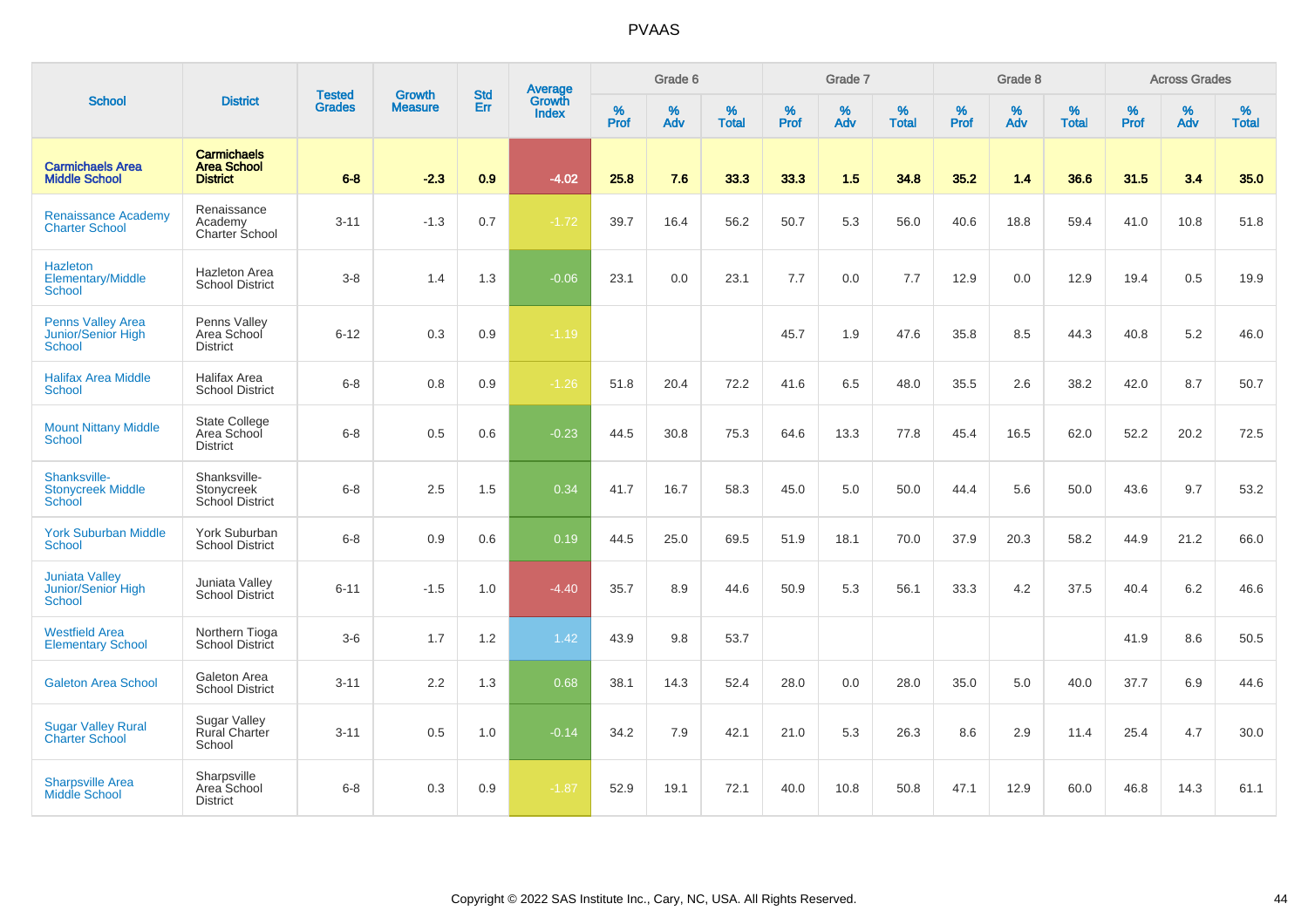|                                                               |                                                             | <b>Tested</b> | <b>Growth</b>  | <b>Std</b> |                                          |                  | Grade 6  |                   |           | Grade 7  |                   |           | Grade 8  |                   |           | <b>Across Grades</b> |                   |
|---------------------------------------------------------------|-------------------------------------------------------------|---------------|----------------|------------|------------------------------------------|------------------|----------|-------------------|-----------|----------|-------------------|-----------|----------|-------------------|-----------|----------------------|-------------------|
| <b>School</b>                                                 | <b>District</b>                                             | <b>Grades</b> | <b>Measure</b> | Err        | <b>Average</b><br>Growth<br><b>Index</b> | %<br><b>Prof</b> | %<br>Adv | %<br><b>Total</b> | %<br>Prof | %<br>Adv | %<br><b>Total</b> | %<br>Prof | %<br>Adv | %<br><b>Total</b> | %<br>Prof | %<br>Adv             | %<br><b>Total</b> |
| <b>Carmichaels Area</b><br><b>Middle School</b>               | <b>Carmichaels</b><br><b>Area School</b><br><b>District</b> | $6 - 8$       | $-2.3$         | 0.9        | $-4.02$                                  | 25.8             | 7.6      | 33.3              | 33.3      | 1.5      | 34.8              | 35.2      | 1.4      | 36.6              | 31.5      | 3.4                  | 35.0              |
| <b>North Clarion County</b><br><b>Elementary School</b>       | North Clarion<br>County School<br><b>District</b>           | $3-6$         | 2.1            | 1.3        | $-0.17$                                  | 46.3             | 19.5     | 65.8              |           |          |                   |           |          |                   | 42.5      | 14.4                 | 56.9              |
| <b>Rayne Elementary</b><br><b>School</b>                      | <b>Marion Center</b><br>Area School<br><b>District</b>      | $3-6$         | 2.1            | 1.4        | 1.53                                     | 52.1             | 18.8     | 70.8              |           |          |                   |           |          |                   | 51.6      | 15.5                 | 67.1              |
| <b>Indiana Area Junior</b><br><b>High School</b>              | Indiana Area<br><b>School District</b>                      | $6 - 8$       | 0.6            | 0.5        | $-0.74$                                  | 37.5             | 22.5     | 60.0              | 53.6      | 16.6     | 70.2              | 52.0      | 16.3     | 68.4              | 47.5      | 18.5                 | 66.0              |
| Penn-Kidder Campus                                            | Jim Thorpe<br>Area School<br><b>District</b>                | $3 - 8$       | $-3.4$         | 0.9        | $-3.74$                                  | 24.5             | 6.1      | 30.6              | 46.6      | 5.2      | 51.7              | 31.8      | 4.6      | 36.4              | 38.1      | 6.9                  | 45.0              |
| <b>Pittston Area Middle</b><br><b>School</b>                  | Pittston Area<br><b>School District</b>                     | $5-8$         | $-3.7$         | 0.8        | $-4.83$                                  | 35.5             | 4.3      | 39.8              | 28.8      | 1.5      | 30.3              | 35.1      | 3.5      | 38.6              | 34.2      | 2.8                  | 36.9              |
| <b>Rydal East School</b>                                      | Abington<br>School District                                 | $3-6$         | $-1.0$         | 1.1        | $-0.91$                                  | 51.4             | 28.6     | 80.0              |           |          |                   |           |          |                   | 46.6      | 28.0                 | 74.6              |
| <b>Frederick Douglass</b><br><b>Mastery Charter</b><br>School | Frederick<br>Douglass<br>Mastery Charter<br>School          | $3 - 8$       | 1.8            | 1.4        | $-0.08$                                  | 22.2             | 0.0      | 22.2              | 14.3      | 0.0      | 14.3              | 34.6      | 3.8      | 38.5              | 19.1      | 0.9                  | 20.0              |
| <b>East Vincent</b><br><b>Elementary School</b>               | Owen J Roberts<br><b>School District</b>                    | $3-6$         | 1.7            | 1.0        | 0.91                                     | 38.5             | 40.0     | 78.5              |           |          |                   |           |          |                   | 48.5      | 24.6                 | 73.1              |
| <b>Marion Elementary</b><br><b>School</b>                     | <b>Belle Vernon</b><br>Area School<br><b>District</b>       | $3-6$         | 1.8            | 1.1        | 1.05                                     | 53.2             | 21.0     | 74.2              |           |          |                   |           |          |                   | 46.2      | 12.2                 | 58.4              |
| <b>Pittsburgh Greenfield</b><br>K-8                           | Pittsburgh<br>School District                               | $3 - 8$       | $-3.2$         | 1.1        | $-2.87$                                  | 47.5             | 25.0     | 72.5              | 60.5      | 2.6      | 63.2              | 29.6      | 3.7      | 33.3              | 45.2      | 16.1                 | 61.3              |
| <b>Menallen School</b>                                        | Uniontown Area<br><b>School District</b>                    | $3-6$         | 2.6            | 1.8        | 1.45                                     | 65.5             | 10.3     | 75.9              |           |          |                   |           |          |                   | 51.9      | 14.2                 | 66.0              |
| <b>Cecelia Snyder Middle</b><br>School                        | Bensalem<br>Township<br><b>School District</b>              | $7 - 8$       | 1.0            | 0.8        | 0.20                                     |                  |          |                   | 29.4      | 3.7      | 33.1              | 39.4      | 2.4      | 41.7              | 34.2      | 3.0                  | 37.3              |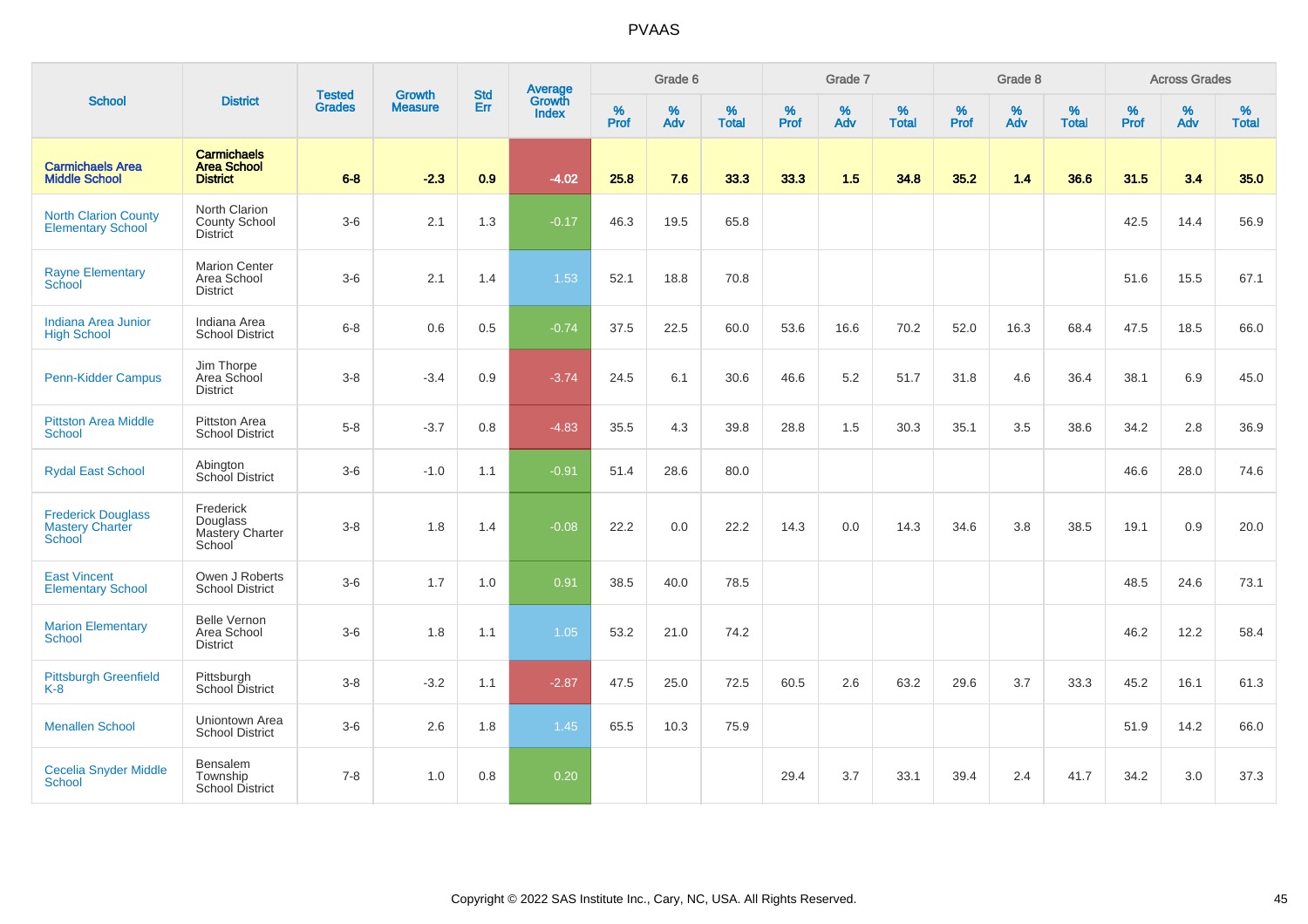|                                                                          |                                                             |                                | <b>Growth</b>  | <b>Std</b> |                                          |                  | Grade 6  |                   |           | Grade 7  |                   |           | Grade 8  |                   |           | <b>Across Grades</b> |                   |
|--------------------------------------------------------------------------|-------------------------------------------------------------|--------------------------------|----------------|------------|------------------------------------------|------------------|----------|-------------------|-----------|----------|-------------------|-----------|----------|-------------------|-----------|----------------------|-------------------|
| <b>School</b>                                                            | <b>District</b>                                             | <b>Tested</b><br><b>Grades</b> | <b>Measure</b> | Err        | <b>Average</b><br>Growth<br><b>Index</b> | %<br><b>Prof</b> | %<br>Adv | %<br><b>Total</b> | %<br>Prof | %<br>Adv | %<br><b>Total</b> | %<br>Prof | %<br>Adv | %<br><b>Total</b> | %<br>Prof | %<br>Adv             | %<br><b>Total</b> |
| <b>Carmichaels Area</b><br><b>Middle School</b>                          | <b>Carmichaels</b><br><b>Area School</b><br><b>District</b> | $6 - 8$                        | $-2.3$         | 0.9        | $-4.02$                                  | 25.8             | 7.6      | 33.3              | 33.3      | 1.5      | 34.8              | 35.2      | 1.4      | 36.6              | 31.5      | 3.4                  | 35.0              |
| <b>Lehigh Valley</b><br><b>Academy Regional</b><br><b>Charter School</b> | Lehigh Valley<br>Academy<br>Regional<br>Charter School      | $3 - 11$                       | 0.4            | 0.6        | $-1.72$                                  | 38.3             | 18.8     | 57.0              | 50.9      | 3.8      | 54.7              | 51.8      | 4.6      | 56.4              | 46.4      | 11.0                 | 57.4              |
| <b>Glenolden School</b>                                                  | Interboro<br><b>School District</b>                         | $3-8$                          | $-0.9$         | 0.8        | $-2.62$                                  | 40.7             | 13.6     | 54.2              | 51.6      | 6.4      | 58.1              | 47.0      | 7.6      | 54.6              | 42.9      | 8.2                  | 51.1              |
| <b>Deburgos Bilingual</b><br><b>Magnet Middle School</b>                 | Philadelphia<br>City School<br><b>District</b>              | $3-8$                          | 1.1            | 1.7        | $-0.56$                                  | 11.8             | 0.0      | 11.8              | 33.3      | 0.0      | 33.3              | 13.3      | 0.0      | 13.3              | 20.0      | 0.0                  | 20.0              |
| <b>West Greene</b><br>Junior/Senior High<br>School                       | West Greene<br><b>School District</b>                       | $7 - 11$                       | 1.8            | 1.2        | 0.51                                     |                  |          |                   | 28.3      | 11.3     | 39.6              | 36.0      | 4.0      | 40.0              | 32.0      | 7.8                  | 39.8              |
| Sheffield M/Hs                                                           | Warren County<br>School District                            | $6 - 11$                       | 0.9            | 1.2        | $-0.81$                                  | 35.1             | 0.0      | 35.1              | 42.4      | 3.0      | 45.4              | 38.7      | 3.2      | 41.9              | 38.6      | 2.0                  | 40.6              |
| <b>East Middle School</b>                                                | Erie City School<br><b>District</b>                         | $6 - 8$                        | $-1.4$         | 0.6        | $-4.38$                                  | 10.6             | 0.0      | 10.6              | 9.0       | 0.0      | 9.0               | 10.4      | 0.0      | 10.4              | 10.1      | 0.0                  | 10.1              |
| <b>James Buchanan</b><br><b>Middle School</b>                            | Tuscarora<br><b>School District</b>                         | $6 - 8$                        | 0.1            | 0.5        | $-1.91$                                  | 43.7             | 11.9     | 55.6              | 45.8      | 5.6      | 51.4              | 45.6      | 6.3      | 51.8              | 45.1      | 7.7                  | 52.8              |
| <b>Oak Park Elementary</b><br><b>School</b>                              | North Penn<br><b>School District</b>                        | $3-6$                          | 0.9            | 1.2        | 0.73                                     | 42.1             | 17.5     | 59.6              |           |          |                   |           |          |                   | 41.4      | 13.0                 | 54.4              |
| South Williamsport<br><b>Area Junior/Senior</b><br><b>High School</b>    | South<br>Williamsport<br>Area School<br><b>District</b>     | $7 - 10$                       | 0.3            | 0.9        | $-1.09$                                  |                  |          |                   | 40.5      | 8.3      | 48.8              | 43.2      | 12.5     | 55.7              | 41.9      | 10.5                 | 52.3              |
| <b>Baldwin Senior High</b><br><b>School</b>                              | Baldwin-<br>Whitehall<br><b>School District</b>             | $7 - 11$                       | $-1.3$         | 0.6        | $-4.85$                                  |                  |          |                   | 48.6      | 8.3      | 56.8              | 45.1      | 7.0      | 52.0              | 46.8      | 7.6                  | 54.4              |
| <b>Valley</b><br>Elementary/Middle<br>School                             | Hazleton Area<br><b>School District</b>                     | $3-8$                          | 0.0            | 1.1        | $-1.45$                                  | 40.6             | 15.6     | 56.2              | 34.5      | 0.0      | 34.5              | 36.4      | 12.1     | 48.5              | 43.9      | 8.0                  | 51.9              |
| <b>Murray Avenue School</b>                                              | Lower Moreland<br>Township<br><b>School District</b>        | $6-8$                          | $-0.9$         | 0.5        | $-3.83$                                  | 50.0             | 25.9     | 75.9              | 55.2      | 14.7     | 69.9              | 49.3      | 19.0     | 68.2              | 51.3      | 19.8                 | 71.1              |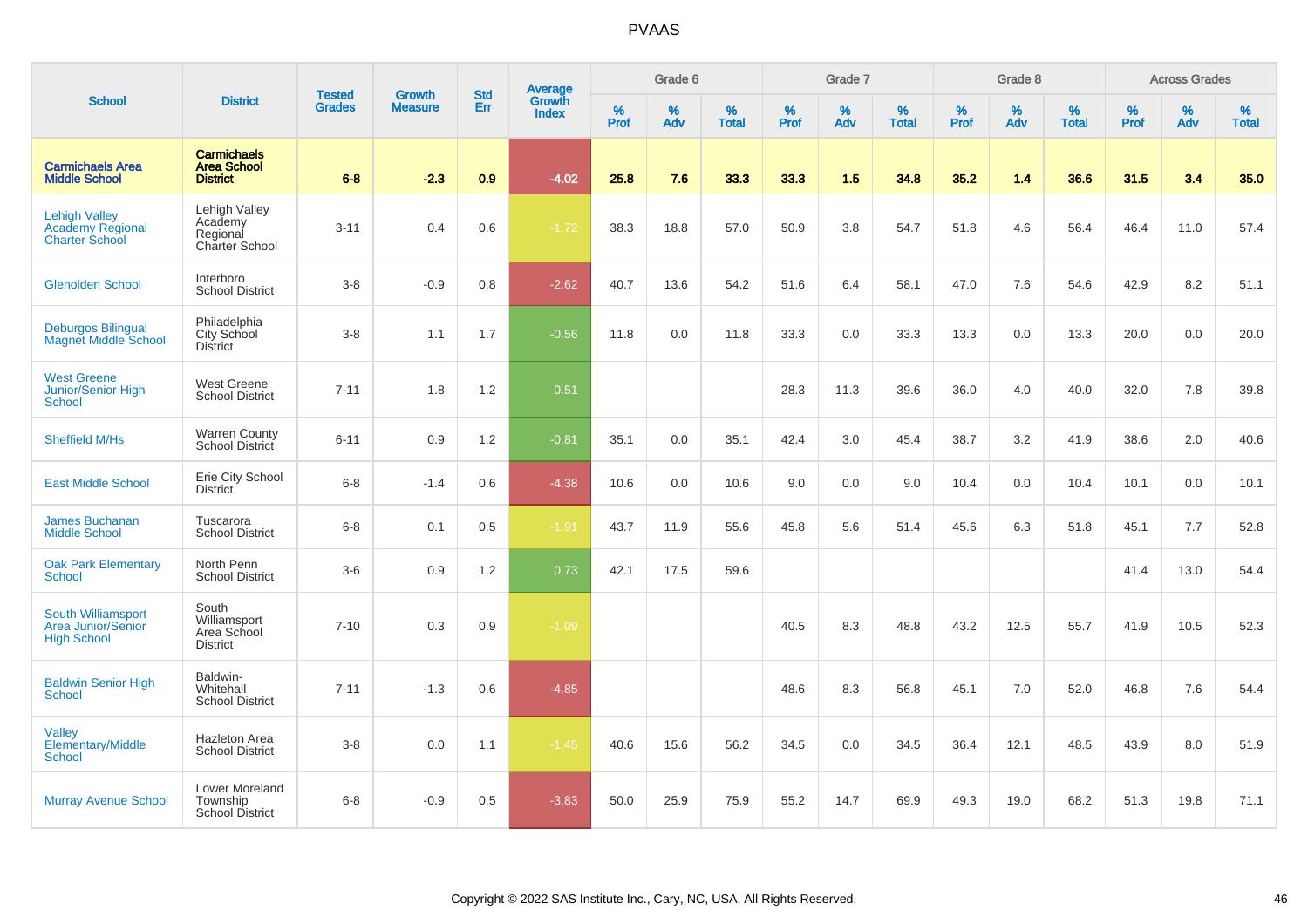|                                                                 |                                                             |                                |                                 | <b>Std</b> |                                          |                  | Grade 6  |                   |                  | Grade 7     |                   |                  | Grade 8  |                   |           | <b>Across Grades</b> |                   |
|-----------------------------------------------------------------|-------------------------------------------------------------|--------------------------------|---------------------------------|------------|------------------------------------------|------------------|----------|-------------------|------------------|-------------|-------------------|------------------|----------|-------------------|-----------|----------------------|-------------------|
| <b>School</b>                                                   | <b>District</b>                                             | <b>Tested</b><br><b>Grades</b> | <b>Growth</b><br><b>Measure</b> | Err        | <b>Average</b><br>Growth<br><b>Index</b> | %<br><b>Prof</b> | %<br>Adv | %<br><b>Total</b> | %<br><b>Prof</b> | $\%$<br>Adv | %<br><b>Total</b> | %<br><b>Prof</b> | %<br>Adv | %<br><b>Total</b> | %<br>Prof | %<br>Adv             | %<br><b>Total</b> |
| <b>Carmichaels Area</b><br><b>Middle School</b>                 | <b>Carmichaels</b><br><b>Area School</b><br><b>District</b> | $6 - 8$                        | $-2.3$                          | 0.9        | $-4.02$                                  | 25.8             | 7.6      | 33.3              | 33.3             | 1.5         | 34.8              | 35.2             | 1.4      | 36.6              | 31.5      | 3.4                  | 35.0              |
| <b>Highlands Middle</b><br>School                               | Highlands<br>School District                                | $5-8$                          | $-0.6$                          | 0.5        | $-2.16$                                  | 37.1             | 9.8      | 46.8              | 42.2             | 5.4         | 47.6              | 39.2             | 9.5      | 48.6              | 41.5      | 6.2                  | 47.7              |
| <b>Beaty-Warren Middle</b><br>School                            | <b>Warren County</b><br>School District                     | $5-8$                          | $-0.8$                          | 0.6        | $-2.12$                                  | 43.3             | 5.2      | 48.5              | 34.9             | 5.9         | 40.8              | 43.0             | 3.4      | 46.3              | 38.9      | 5.0                  | 43.9              |
| <b>Elizabeth Forward</b><br><b>Middle School</b>                | Elizabeth<br>Forward School<br><b>District</b>              | $6 - 8$                        | $-0.3$                          | 0.6        | $-1.84$                                  | 47.5             | 18.5     | 66.0              | 56.9             | 11.1        | 68.0              | 50.6             | 6.3      | 56.9              | 51.5      | 11.9                 | 63.4              |
| <b>Bridge Valley</b><br><b>Elementary School</b>                | <b>Central Bucks</b><br><b>School District</b>              | $3-6$                          | 1.2                             | 0.9        | 1.29                                     | 45.5             | 32.7     | 78.2              |                  |             |                   |                  |          |                   | 48.5      | 26.0                 | 74.5              |
| <b>Newtown Middle</b><br><b>School</b>                          | Council Rock<br><b>School District</b>                      | $7 - 8$                        | $-0.7$                          | 0.5        | $-3.47$                                  |                  |          |                   | 53.7             | 21.6        | 75.3              | 51.8             | 19.6     | 71.4              | 52.8      | 20.7                 | 73.5              |
| <b>Mountain View Middle</b><br><b>School</b>                    | Cumberland<br><b>Valley School</b><br><b>District</b>       | $6 - 8$                        | $-1.1$                          | 0.4        | $-4.46$                                  | 46.1             | 24.3     | 70.4              | 55.1             | 20.2        | 75.3              | 49.5             | 16.7     | 66.2              | 50.2      | 20.5                 | 70.7              |
| Pittsburgh Arlington K-<br>8                                    | Pittsburgh<br>School District                               | $3 - 8$                        | $-1.7$                          | 1.2        | $-2.00$                                  | 9.4              | 3.1      | 12.5              | 8.6              | 0.0         | 8.6               | 5.3              | 0.0      | 5.3               | 10.2      | 1.1                  | 11.4              |
| <b>Shenandoah Valley</b><br>Junior/Senior High<br><b>School</b> | Shenandoah<br><b>Valley School</b><br><b>District</b>       | $7 - 11$                       | $-1.8$                          | 1.2        | $-3.54$                                  |                  |          |                   | 36.2             | 1.7         | 37.9              | 26.3             | 0.0      | 26.3              | 31.3      | 0.9                  | 32.2              |
| <b>Eyer Middle School</b>                                       | East Penn<br><b>School District</b>                         | $6 - 8$                        | 0.6                             | 0.5        | $-0.52$                                  | 49.6             | 21.3     | 70.9              | 52.3             | 21.5        | 73.8              | 55.6             | 16.5     | 72.2              | 52.5      | 19.8                 | 72.3              |
| <b>Stroudsburg Junior</b><br><b>High School</b>                 | Stroudsburg<br>Area School<br><b>District</b>               | $8 - 9$                        | 1.2                             | 0.8        | 1.43                                     |                  |          |                   |                  |             |                   | 48.9             | 7.8      | 56.7              | 48.9      | 7.8                  | 56.7              |
| <b>Prospect Park School</b>                                     | Interboro<br><b>School District</b>                         | $3 - 8$                        | $-0.6$                          | 0.8        | $-1.30$                                  | 35.2             | 7.4      | 42.6              | 32.1             | 7.6         | 39.6              | 50.0             | 9.6      | 59.6              | 42.6      | 8.5                  | 51.1              |
| <b>Warren L Miller</b><br><b>Elementary School</b>              | Southern Tioga<br><b>School District</b>                    | $3-6$                          | 1.3                             | 1.2        | 1.13                                     | 40.9             | 18.2     | 59.1              |                  |             |                   |                  |          |                   | 37.8      | 10.0                 | 47.9              |
| <b>Davis School</b>                                             | <b>York City</b><br><b>School District</b>                  | $3 - 8$                        | $-1.9$                          | 1.0        | $-1.78$                                  | 6.4              | 0.0      | 6.4               | 7.7              | 0.0         | 7.7               | 2.5              | 0.0      | 2.5               | 9.2       | 0.4                  | 9.7               |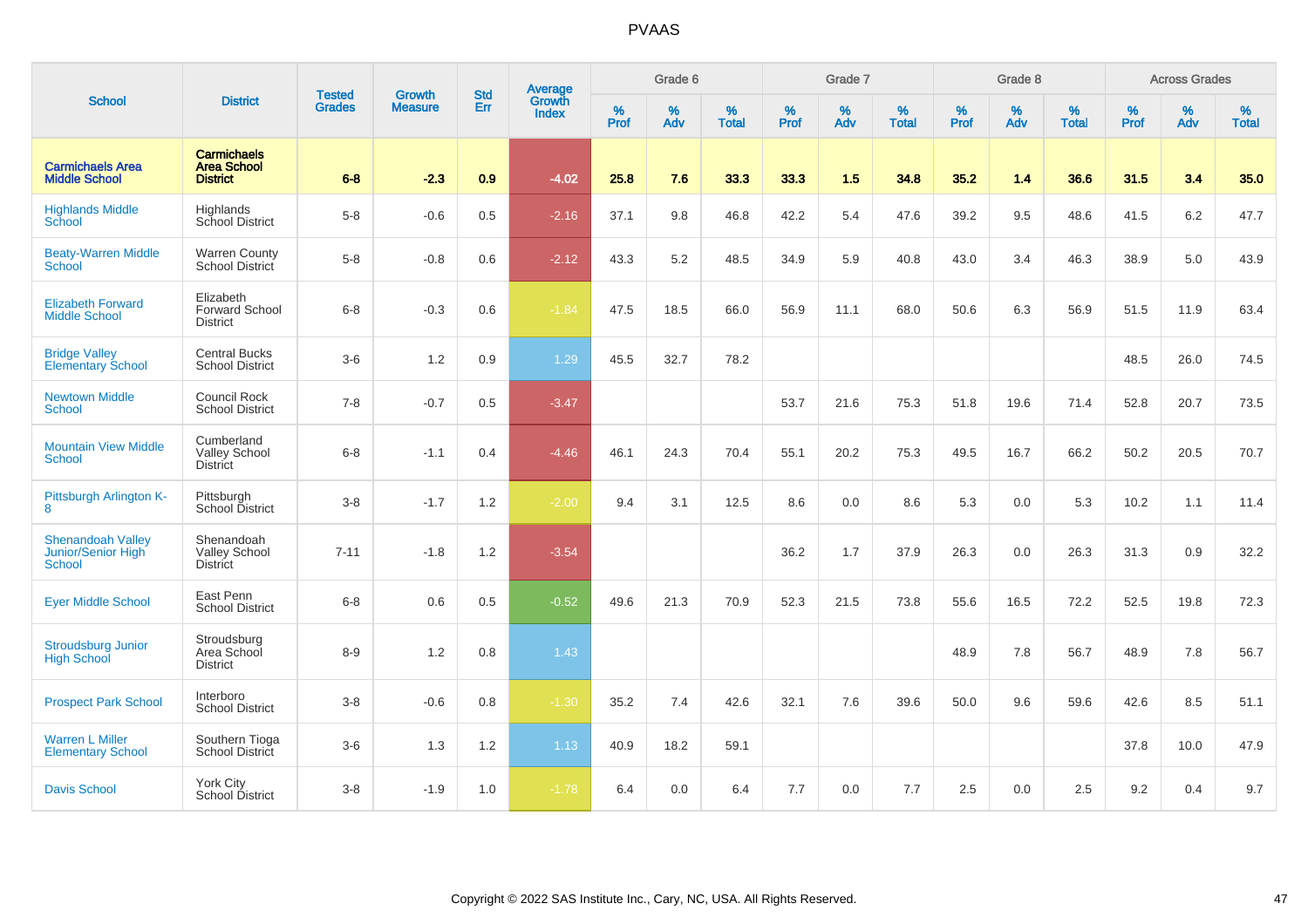|                                                           |                                                             | <b>Tested</b> | <b>Growth</b>  | <b>Std</b> |                                          |                  | Grade 6     |                      |                  | Grade 7  |                   |                  | Grade 8  |                   |           | <b>Across Grades</b> |                   |
|-----------------------------------------------------------|-------------------------------------------------------------|---------------|----------------|------------|------------------------------------------|------------------|-------------|----------------------|------------------|----------|-------------------|------------------|----------|-------------------|-----------|----------------------|-------------------|
| <b>School</b>                                             | <b>District</b>                                             | <b>Grades</b> | <b>Measure</b> | <b>Err</b> | <b>Average</b><br>Growth<br><b>Index</b> | %<br><b>Prof</b> | $\%$<br>Adv | $\%$<br><b>Total</b> | %<br><b>Prof</b> | %<br>Adv | %<br><b>Total</b> | %<br><b>Prof</b> | %<br>Adv | %<br><b>Total</b> | %<br>Prof | $\%$<br>Adv          | %<br><b>Total</b> |
| <b>Carmichaels Area</b><br><b>Middle School</b>           | <b>Carmichaels</b><br><b>Area School</b><br><b>District</b> | $6 - 8$       | $-2.3$         | 0.9        | $-4.02$                                  | 25.8             | 7.6         | 33.3                 | 33.3             | 1.5      | 34.8              | 35.2             | 1.4      | 36.6              | 31.5      | 3.4                  | 35.0              |
| <b>Nebinger George W</b><br>School                        | Philadelphia<br>City School<br><b>District</b>              | $3 - 8$       | 0.5            | 2.5        | $-1.12$                                  |                  |             |                      | 46.2             | 0.0      | 46.2              | 23.1             | 0.0      | 23.1              | 30.8      | 10.6                 | 41.5              |
| <b>Kennett Middle School</b>                              | Kennett<br>Consolidated<br><b>School District</b>           | $6 - 8$       | 0.4            | 0.5        | $-1.43$                                  | 35.8             | 24.1        | 59.9                 | 44.2             | 15.2     | 59.4              | 45.2             | 5.8      | 51.0              | 41.6      | 15.6                 | 57.2              |
| <b>Colonial Middle School</b>                             | Colonial School<br><b>District</b>                          | $6 - 8$       | $-0.2$         | 0.4        | $-2.45$                                  | 43.0             | 38.9        | 81.8                 | 49.7             | 19.2     | 68.9              | 52.2             | 17.0     | 69.2              | 48.1      | 25.3                 | 73.5              |
| <b>Jenkintown</b><br><b>Middle/High School</b>            | Jenkintown<br><b>School District</b>                        | $6 - 11$      | 0.0            | 1.4        | $-1.17$                                  |                  |             |                      | 42.9             | 35.7     | 78.6              | 60.6             | 21.2     | 81.8              | 50.7      | 29.3                 | 80.0              |
| <b>Goode School</b>                                       | York City<br>School District                                | $3 - 8$       | $-0.7$         | 0.9        | $-0.81$                                  | 14.9             | 0.0         | 14.9                 | 16.1             | 0.0      | 16.1              | 12.3             | 0.0      | 12.3              | 15.0      | 0.3                  | 15.3              |
| <b>Sharon Middle School</b>                               | Sharon City<br><b>School District</b>                       | $7 - 8$       | $-0.5$         | 0.8        | $-2.40$                                  |                  |             |                      | 33.3             | 1.8      | 35.2              | 42.1             | 6.4      | 48.4              | 38.0      | 4.3                  | 42.3              |
| <b>Mcguffey Middle</b><br>School                          | Mcguffey<br>School District                                 | $6-9$         | $-1.0$         | 0.7        | $-5.09$                                  | 43.1             | 12.8        | 55.9                 | 35.2             | 0.9      | 36.1              | 38.0             | 4.1      | 42.2              | 38.7      | 5.7                  | 44.4              |
| <b>Moon Area Lower</b><br><b>Middle School</b>            | Moon Area<br><b>School District</b>                         | $5-6$         | 0.8            | 0.6        | $-3.29$                                  | 49.6             | 19.3        | 68.9                 |                  |          |                   |                  |          |                   | 53.5      | 18.0                 | 71.6              |
| <b>Rolling Ridge</b><br><b>Elementary School</b>          | <b>Harbor Creek</b><br><b>School District</b>               | $3-6$         | $-0.0$         | 1.1        | $-0.01$                                  | 30.4             | 40.5        | 70.9                 |                  |          |                   |                  |          |                   | 44.9      | 34.2                 | 79.1              |
| <b>Clear Run</b><br><b>Intermediate School</b>            | Pocono<br>Mountain<br><b>School District</b>                | $3-6$         | 1.4            | 1.1        | 1.23                                     | 37.5             | 4.7         | 42.2                 |                  |          |                   |                  |          |                   | 38.1      | 5.4                  | 43.6              |
| <b>West Branch Middle</b><br><b>School</b>                | <b>West Branch</b><br>Area School<br><b>District</b>        | $5 - 8$       | 0.4            | 0.8        | $-0.63$                                  | 32.8             | 6.6         | 39.3                 | 48.6             | 6.8      | 55.4              | 50.0             | 3.0      | 53.0              | 42.6      | 4.9                  | 47.5              |
| <b>Turkeyfoot Valley Area</b><br><b>Elementary School</b> | Turkeyfoot<br>Valley Area<br>School District                | $3 - 11$      | $-2.2$         | 1.9        | $-1.18$                                  | 38.1             | 9.5         | 47.6                 |                  |          |                   |                  |          |                   | 34.8      | 4.4                  | 39.1              |
| Pittsburgh Colfax K-8                                     | Pittsburgh<br>School District                               | $3 - 8$       | $-2.1$         | 0.8        | $-3.13$                                  | 17.2             | 48.3        | 65.5                 | 41.8             | 28.4     | 70.2              | 43.1             | 27.7     | 70.8              | 36.0      | 34.6                 | 70.6              |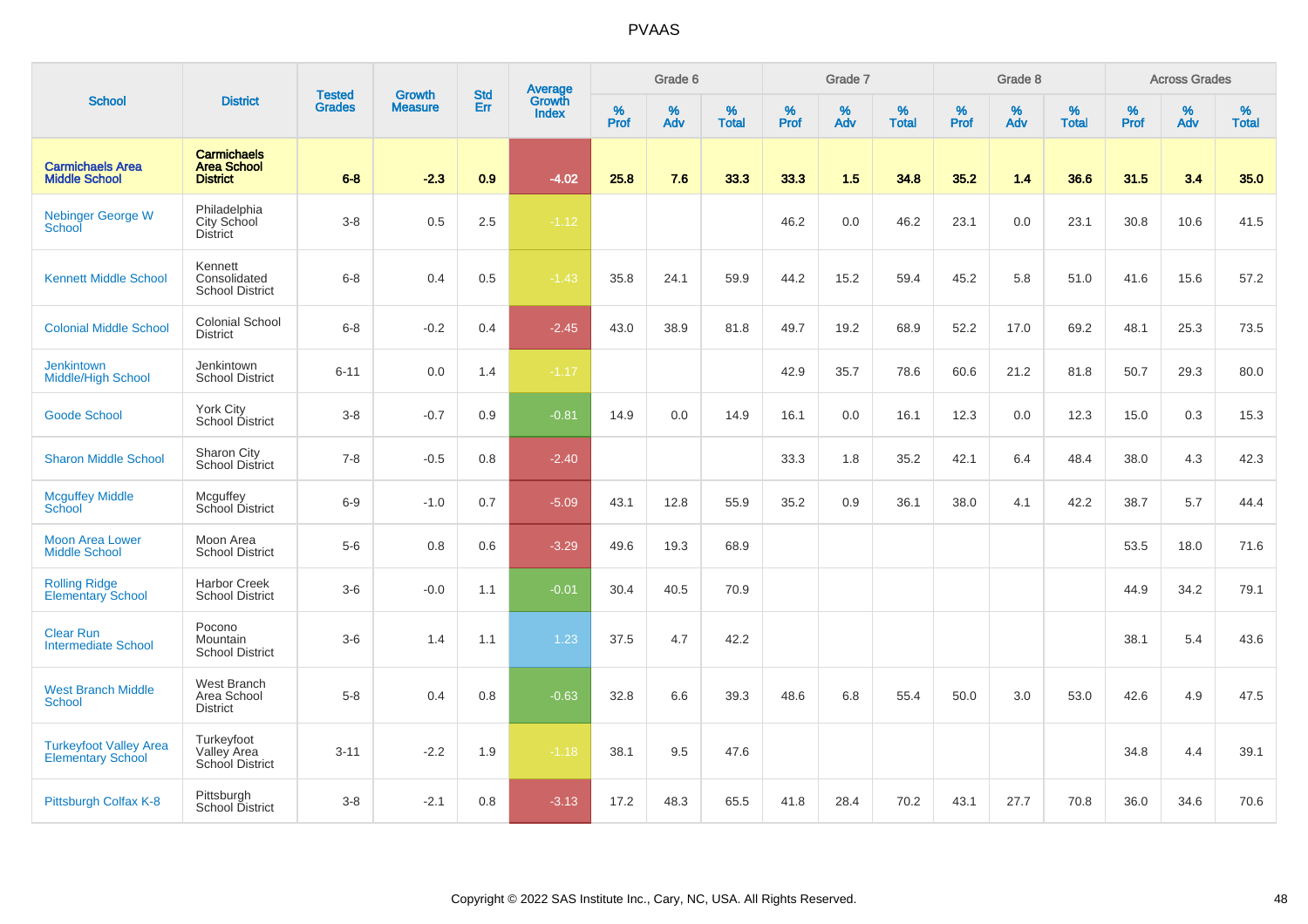|                                                                                |                                                                               | <b>Tested</b> | <b>Growth</b>  | <b>Std</b> | <b>Average</b><br>Growth |                  | Grade 6  |                   |           | Grade 7  |                   |           | Grade 8  |                   |           | <b>Across Grades</b> |                   |
|--------------------------------------------------------------------------------|-------------------------------------------------------------------------------|---------------|----------------|------------|--------------------------|------------------|----------|-------------------|-----------|----------|-------------------|-----------|----------|-------------------|-----------|----------------------|-------------------|
| <b>School</b>                                                                  | <b>District</b>                                                               | <b>Grades</b> | <b>Measure</b> | Err        | <b>Index</b>             | %<br><b>Prof</b> | %<br>Adv | %<br><b>Total</b> | %<br>Prof | %<br>Adv | %<br><b>Total</b> | %<br>Prof | %<br>Adv | %<br><b>Total</b> | %<br>Prof | %<br>Adv             | %<br><b>Total</b> |
| <b>Carmichaels Area</b><br><b>Middle School</b>                                | <b>Carmichaels</b><br><b>Area School</b><br><b>District</b>                   | $6 - 8$       | $-2.3$         | 0.9        | $-4.02$                  | 25.8             | 7.6      | 33.3              | 33.3      | 1.5      | 34.8              | 35.2      | 1.4      | 36.6              | 31.5      | 3.4                  | 35.0              |
| <b>Benton Area Middle</b><br><b>School</b>                                     | Benton Area<br><b>School District</b>                                         | $7 - 8$       | 0.5            | 1.3        | $-1.07$                  |                  |          |                   | 37.3      | 5.1      | 42.4              | 46.2      | 2.6      | 48.7              | 40.8      | 4.1                  | 44.9              |
| J.E. Harrison<br><b>Education Center</b>                                       | Baldwin-<br>Whitehall<br><b>School District</b>                               | $3-6$         | $-0.5$         | 0.7        | $-0.72$                  | 49.0             | 11.9     | 60.9              |           |          |                   |           |          |                   | 46.3      | 10.7                 | 57.0              |
| <b>Mifflin County Junior</b><br><b>High School</b>                             | <b>Mifflin County</b><br><b>School District</b>                               | $8 - 9$       | 0.9            | 0.7        | 1.36                     |                  |          |                   |           |          |                   | 40.4      | 4.9      | 45.3              | 40.4      | 4.9                  | 45.3              |
| <b>Trafford Middle School</b>                                                  | Penn-Trafford<br><b>School District</b>                                       | $6 - 8$       | $-0.1$         | 0.7        | $-2.35$                  | 42.4             | 38.8     | 81.2              | 51.6      | 25.3     | 76.9              | 51.6      | 16.5     | 68.0              | 48.7      | 26.4                 | 75.1              |
| <b>Franklin Area</b><br><b>Junior/Senior High</b><br><b>School</b>             | Franklin Area<br><b>School District</b>                                       | $7 - 11$      | $-1.2$         | 0.8        | $-3.42$                  |                  |          |                   | 36.6      | 4.9      | 41.5              | 42.9      | 6.0      | 48.9              | 39.8      | 5.5                  | 45.3              |
| <b>Warren Snyder-John</b><br><b>Girotti Elementary</b><br><b>School</b>        | <b>Bristol Borough</b><br>School District                                     | $3-6$         | 0.5            | 1.0        | 0.54                     | 28.4             | 18.2     | 46.6              |           |          |                   |           |          |                   | 33.2      | 8.7                  | 41.9              |
| <b>Freedom Area Middle</b><br>School                                           | Freedom Area<br><b>School District</b>                                        | $5-8$         | $-1.9$         | 0.7        | $-2.86$                  | 36.8             | 12.6     | 49.4              | 37.9      | 1.9      | 39.8              | 40.3      | 1.3      | 41.6              | 37.7      | 4.5                  | 42.2              |
| <b>Howard Gardner</b><br><b>Multiple Intelligence</b><br><b>Charter School</b> | Howard<br>Gardner<br><b>Multiple</b><br>Intelligence<br><b>Charter School</b> | $3 - 8$       | $-1.2$         | 1.2        | $-2.23$                  | 39.4             | 3.0      | 42.4              | 63.6      | 0.0      | 63.6              | 55.6      | 11.1     | 66.7              | 48.8      | 7.1                  | 55.9              |
| <b>Edgar Fahs Smith</b><br><b>Steam Academy</b>                                | <b>York City</b><br>School District                                           | $3-8$         | 1.1            | 0.8        | $-0.15$                  | 32.4             | 5.9      | 38.2              | 34.4      | 0.0      | 34.4              | 36.2      | 0.0      | 36.2              | 34.0      | 1.4                  | 35.4              |
| <b>Colwyn Elementary</b><br><b>School</b>                                      | <b>William Penn</b><br><b>School District</b>                                 | $3-6$         | 2.8            | 2.1        | 0.67                     | 13.3             | 6.7      | 20.0              |           |          |                   |           |          |                   | 19.7      | 4.6                  | 24.2              |
| <b>Friendship Elementary</b><br><b>School</b>                                  | Southern York<br><b>County School</b><br><b>District</b>                      | $3-6$         | $-2.3$         | 1.4        | $-1.59$                  | 47.4             | 23.7     | 71.0              |           |          |                   |           |          |                   | 40.9      | 10.9                 | 51.8              |
| <b>Bethlehem-Center</b><br><b>Middle School</b>                                | Bethlehem-<br>Center School<br><b>District</b>                                | $6 - 8$       | $-2.1$         | 0.9        | $-4.12$                  | 29.8             | 1.5      | 31.3              | 29.0      | 0.0      | 29.0              | 29.2      | 0.0      | 29.2              | 29.3      | 0.5                  | 29.8              |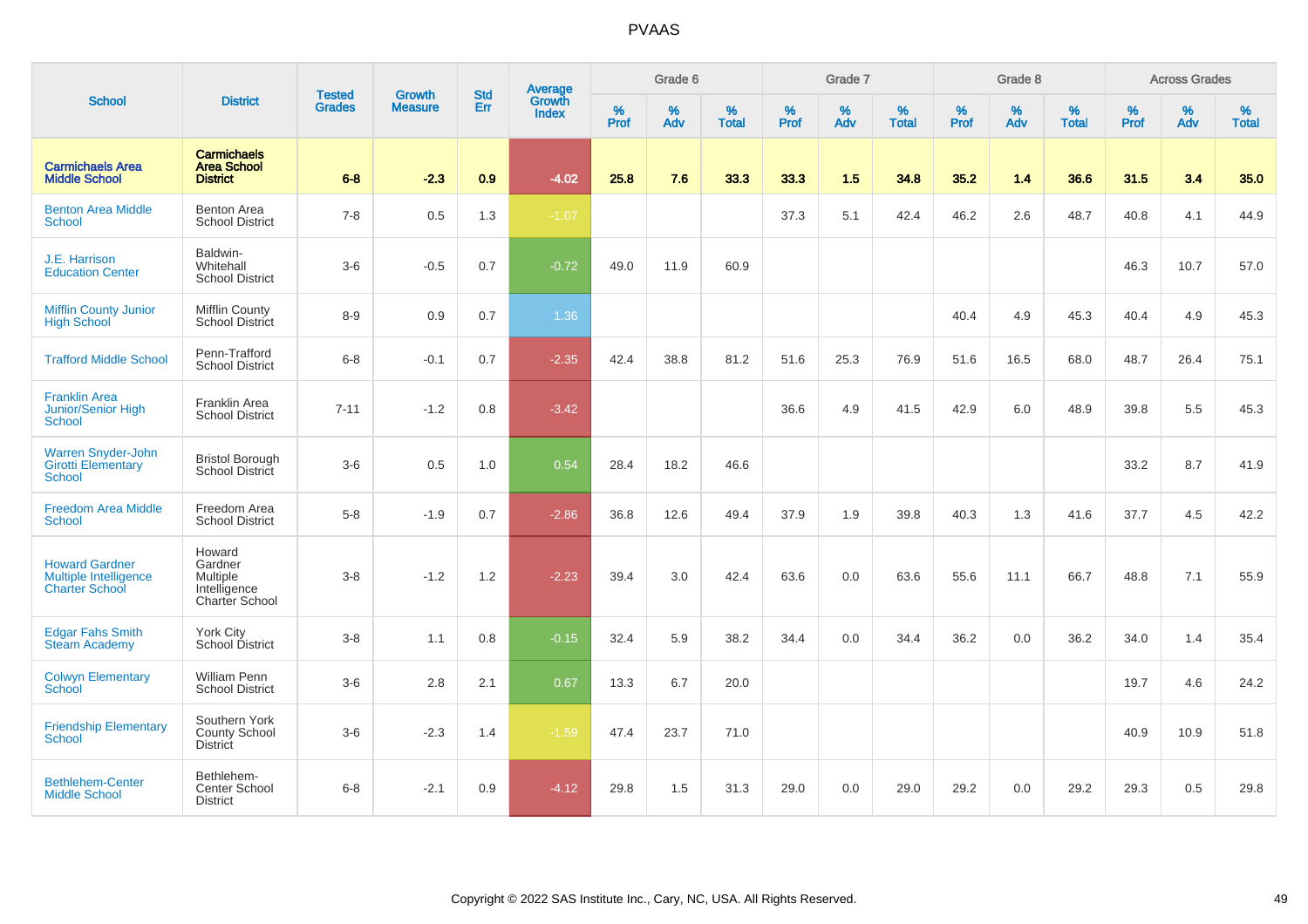|                                                           |                                                             |                                |                                 | <b>Std</b> |                                          |                  | Grade 6     |                   |           | Grade 7  |                   |                  | Grade 8  |                   |           | <b>Across Grades</b> |                   |
|-----------------------------------------------------------|-------------------------------------------------------------|--------------------------------|---------------------------------|------------|------------------------------------------|------------------|-------------|-------------------|-----------|----------|-------------------|------------------|----------|-------------------|-----------|----------------------|-------------------|
| <b>School</b>                                             | <b>District</b>                                             | <b>Tested</b><br><b>Grades</b> | <b>Growth</b><br><b>Measure</b> | Err        | <b>Average</b><br>Growth<br><b>Index</b> | %<br><b>Prof</b> | $\%$<br>Adv | %<br><b>Total</b> | %<br>Prof | %<br>Adv | %<br><b>Total</b> | %<br><b>Prof</b> | %<br>Adv | %<br><b>Total</b> | %<br>Prof | %<br>Adv             | %<br><b>Total</b> |
| <b>Carmichaels Area</b><br><b>Middle School</b>           | <b>Carmichaels</b><br><b>Area School</b><br><b>District</b> | $6 - 8$                        | $-2.3$                          | 0.9        | $-4.02$                                  | 25.8             | 7.6         | 33.3              | 33.3      | 1.5      | 34.8              | 35.2             | 1.4      | 36.6              | 31.5      | 3.4                  | 35.0              |
| <b>Belle Vernon Area</b><br><b>Middle School</b>          | <b>Belle Vernon</b><br>Area School<br><b>District</b>       | $7 - 8$                        | 0.9                             | 0.9        | 0.23                                     |                  |             |                   | 48.6      | 4.5      | 53.2              | 44.1             | 6.4      | 50.5              | 46.6      | 5.4                  | 52.0              |
| <b>Mohawk Elementary</b><br><b>School</b>                 | Mohawk Area<br><b>School District</b>                       | $3-6$                          | 1.2                             | 0.9        | $-2.13$                                  | 44.7             | 21.3        | 66.0              |           |          |                   |                  |          |                   | 41.5      | 21.4                 | 62.9              |
| Wrightstown<br><b>Elementary School</b>                   | Council Rock<br><b>School District</b>                      | $3-6$                          | 1.6                             | 1.2        | 1.21                                     | 59.6             | 25.0        | 84.6              |           |          |                   |                  |          |                   | 53.8      | 22.4                 | 76.2              |
| Freeland<br>Elementary/Middle<br><b>School</b>            | <b>Hazleton Area</b><br><b>School District</b>              | $3-8$                          | 0.7                             | 1.2        | $-0.68$                                  | 9.7              | 3.2         | 12.9              | 19.0      | 9.5      | 28.6              | 42.9             | 4.8      | 47.6              | 23.8      | 3.5                  | 27.3              |
| <b>Fell Charter School</b>                                | <b>Fell Charter</b><br>School                               | $3-8$                          | 3.1                             | 2.3        | 0.37                                     | 50.0             | 6.2         | 56.2              |           |          |                   |                  |          |                   | 60.5      | 4.0                  | 64.5              |
| <b>KIPP West</b><br>Philadelphia Charter<br><b>School</b> | <b>KIPP West</b><br>Philadelphia<br>Charter School          | $3-8$                          | $-0.4$                          | 1.2        | $-0.75$                                  | 19.4             | 0.0         | 19.4              | 25.0      | 0.0      | 25.0              | 16.7             | 0.0      | 16.7              | 17.6      | 0.6                  | 18.1              |
| <b>James S Wilson</b><br><b>Middle School</b>             | <b>Millcreek</b><br>Township<br>School District             | $6 - 8$                        | 0.1                             | 0.6        | $-1.44$                                  | 44.4             | 19.2        | 63.6              | 48.8      | 14.3     | 63.1              | 43.1             | 14.4     | 57.5              | 45.6      | 15.9                 | 61.4              |
| Northeast Intermediate<br>School                          | Scranton<br><b>School District</b>                          | $6 - 8$                        | 0.4                             | 0.9        | $-1.15$                                  | 28.4             | 6.0         | 34.3              | 20.6      | 7.4      | 27.9              | 32.4             | 5.4      | 37.8              | 27.3      | 6.2                  | 33.5              |
| <b>Harrold Middle School</b>                              | <b>Hempfield Area</b><br>School District                    | $6-8$                          | 0.7                             | 0.7        | $-0.21$                                  | 42.6             | 15.6        | 58.2              | 58.2      | 8.2      | 66.4              | 49.6             | 8.7      | 58.3              | 50.1      | 10.9                 | 61.0              |
| <b>Clemente Roberto</b><br><b>Middle School</b>           | Philadelphia<br>City School<br><b>District</b>              | $6-8$                          | 4.9                             | 3.7        | 1.32                                     |                  |             |                   |           |          |                   | 7.7              | 0.0      | 7.7               | 8.0       | 0.0                  | 8.0               |
| <b>Mellon Middle School</b>                               | Mt Lebanon<br><b>School District</b>                        | $6 - 8$                        | $-0.4$                          | 0.6        | $-1.93$                                  | 39.2             | 49.4        | 88.6              | 45.3      | 36.7     | 82.0              | 51.1             | 34.1     | 85.2              | 44.8      | 40.6                 | 85.4              |
| <b>Cranberry Area</b><br>Junior/Senior High<br>School     | <b>Cranberry Area</b><br>School District                    | $7 - 12$                       | 0.9                             | 1.0        | $-0.17$                                  |                  |             |                   | 41.0      | 2.1      | 43.2              | 46.7             | 9.3      | 56.0              | 43.5      | 5.3                  | 48.8              |
| <b>Fairview Elementary</b><br>School                      | Crestwood<br><b>School District</b>                         | $3-6$                          | 1.3                             | 1.1        | 1.18                                     | 51.4             | 23.0        | 74.3              |           |          |                   |                  |          |                   | 48.7      | 17.8                 | 66.5              |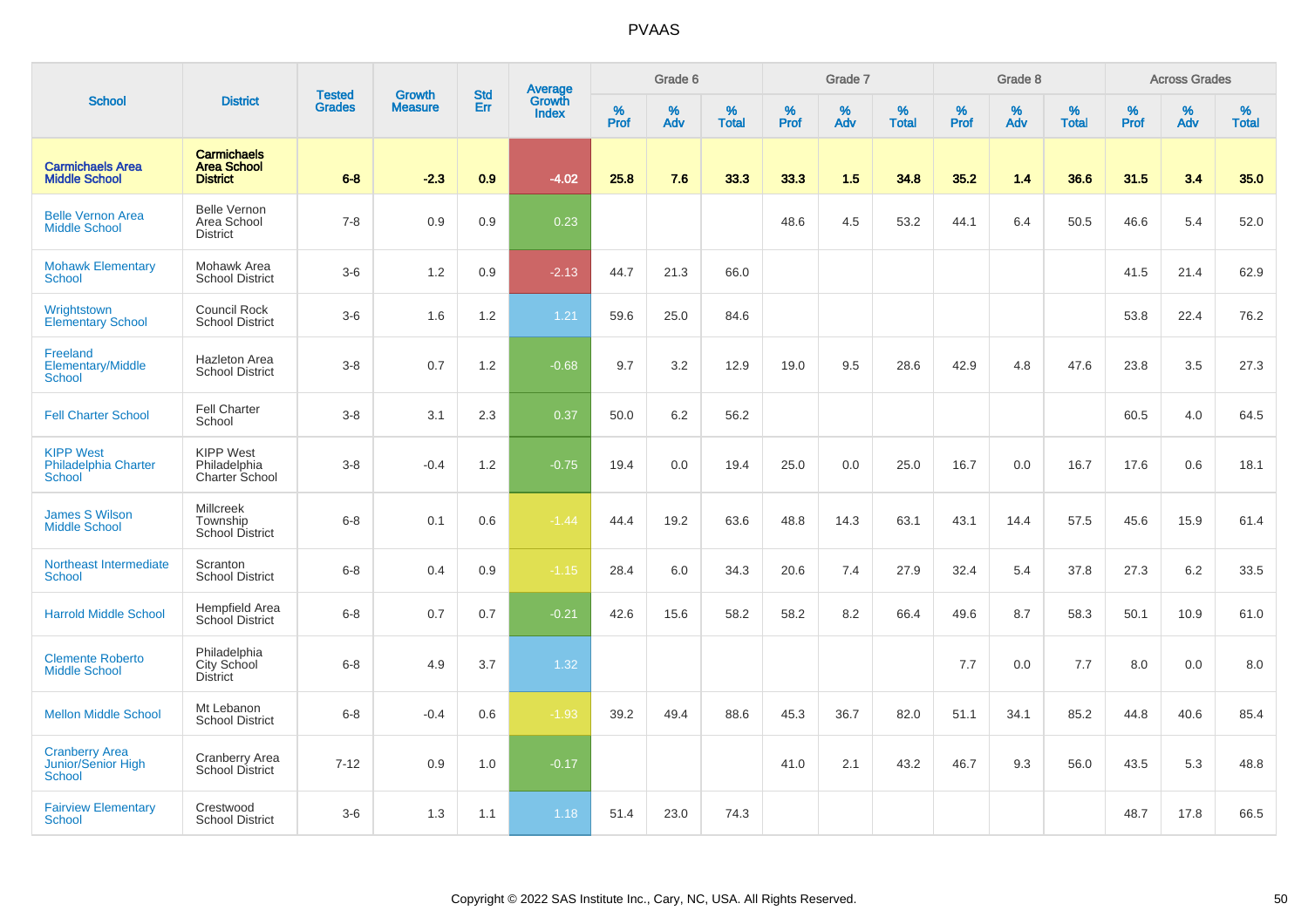|                                                                  |                                                             |                                | <b>Growth</b>  | <b>Std</b> |                                          |                  | Grade 6  |                   |           | Grade 7  |                   |           | Grade 8  |                   |           | <b>Across Grades</b> |                   |
|------------------------------------------------------------------|-------------------------------------------------------------|--------------------------------|----------------|------------|------------------------------------------|------------------|----------|-------------------|-----------|----------|-------------------|-----------|----------|-------------------|-----------|----------------------|-------------------|
| <b>School</b>                                                    | <b>District</b>                                             | <b>Tested</b><br><b>Grades</b> | <b>Measure</b> | Err        | <b>Average</b><br>Growth<br><b>Index</b> | %<br><b>Prof</b> | %<br>Adv | %<br><b>Total</b> | %<br>Prof | %<br>Adv | %<br><b>Total</b> | %<br>Prof | %<br>Adv | %<br><b>Total</b> | %<br>Prof | %<br>Adv             | %<br><b>Total</b> |
| <b>Carmichaels Area</b><br><b>Middle School</b>                  | <b>Carmichaels</b><br><b>Area School</b><br><b>District</b> | $6 - 8$                        | $-2.3$         | 0.9        | $-4.02$                                  | 25.8             | 7.6      | 33.3              | 33.3      | 1.5      | 34.8              | 35.2      | 1.4      | 36.6              | 31.5      | 3.4                  | 35.0              |
| <b>Greater Nanticoke</b><br><b>Area Educational</b><br>Center    | Greater<br>Nanticoke Area<br><b>School District</b>         | $6 - 8$                        | 0.5            | 0.7        | $-0.25$                                  | 27.0             | 6.1      | 33.0              | 23.8      | 1.9      | 25.7              | 35.6      | 3.5      | 39.1              | 29.0      | 3.9                  | 32.8              |
| Northwestern Lehigh<br><b>Middle School</b>                      | Northwestern<br>Lehigh School<br><b>District</b>            | $6 - 8$                        | $-2.2$         | 0.6        | $-6.02$                                  | 46.0             | 15.3     | 61.3              | 51.0      | 7.1      | 58.1              | 40.1      | 16.6     | 56.7              | 45.7      | 13.0                 | 58.7              |
| W.A. Mccreery<br><b>Elementary School</b>                        | <b>Marion Center</b><br>Area School<br><b>District</b>      | $3-6$                          | 1.7            | 1.3        | $-1.43$                                  | 40.0             | 25.4     | 65.4              |           |          |                   |           |          |                   | 45.2      | 18.4                 | 63.7              |
| <b>Manheim Central</b><br><b>Middle School</b>                   | Manheim<br><b>Central School</b><br><b>District</b>         | $5-8$                          | $-0.3$         | 0.5        | $-0.71$                                  | 48.3             | 9.2      | 57.5              | 37.6      | 6.2      | 43.8              | 41.9      | 11.7     | 53.6              | 40.6      | 8.2                  | 48.8              |
| <b>William Penn Middle</b><br>School                             | Pennsbury<br><b>School District</b>                         | $6 - 8$                        | $-0.5$         | 0.5        | $-1.85$                                  | 48.4             | 23.7     | 72.2              | 51.7      | 15.2     | 66.8              | 51.3      | 19.5     | 70.8              | 50.4      | 19.5                 | 69.9              |
| <b>Mastery Charter</b><br>School-Clymer<br>Elementary            | Mastery Charter<br>School - Clymer<br>Elementary            | $3-6$                          | 1.7            | 1.5        | 1.09                                     | 24.1             | 3.4      | 27.6              |           |          |                   |           |          |                   | 17.5      | 0.8                  | 18.3              |
| <b>Bloomsburg Area</b><br><b>Middle School</b>                   | Bloomsburg<br>Area School<br><b>District</b>                | $6-8$                          | $-0.6$         | 0.7        | $-2.23$                                  | 43.3             | 15.6     | 58.9              | 36.6      | 7.9      | 44.6              | 50.5      | 6.1      | 56.6              | 43.4      | 9.7                  | 53.1              |
| Jefferson-Morgan<br><b>Elementary School</b>                     | Jefferson-<br>Morgan School<br><b>District</b>              | $3-6$                          | 0.7            | 1.1        | 0.58                                     | 40.0             | 7.3      | 47.3              |           |          |                   |           |          |                   | 41.1      | 6.8                  | 47.9              |
| <b>Albert Gallatin North</b><br><b>Middle School</b>             | <b>Albert Gallatin</b><br>Area School<br><b>District</b>    | $6-8$                          | $-0.1$         | 0.8        | $-2.30$                                  | 38.3             | 4.3      | 42.6              | 47.8      | 1.1      | 48.9              | 32.3      | 1.5      | 33.8              | 40.2      | 2.4                  | 42.6              |
| <b>Aldan Elementary</b><br><b>School</b>                         | <b>William Penn</b><br><b>School District</b>               | $3-6$                          | $-0.6$         | 2.1        | $-0.28$                                  | 28.6             | 7.1      | 35.7              |           |          |                   |           |          |                   | 35.7      | 2.0                  | 37.8              |
| <b>Mars Area Centennial</b><br>School                            | Mars Area<br><b>School District</b>                         | $5-6$                          | 0.1            | 0.6        | 0.13                                     | 45.1             | 33.8     | 79.0              |           |          |                   |           |          |                   | 55.4      | 22.6                 | 78.0              |
| <b>North Penn-Liberty</b><br>Junior/Senior High<br><b>School</b> | Southern Tioga<br><b>School District</b>                    | $7 - 11$                       | 1.7            | 1.4        | 0.50                                     |                  |          |                   | 47.7      | 0.0      | 47.7              | 40.0      | 12.5     | 52.5              | 44.0      | 6.0                  | 50.0              |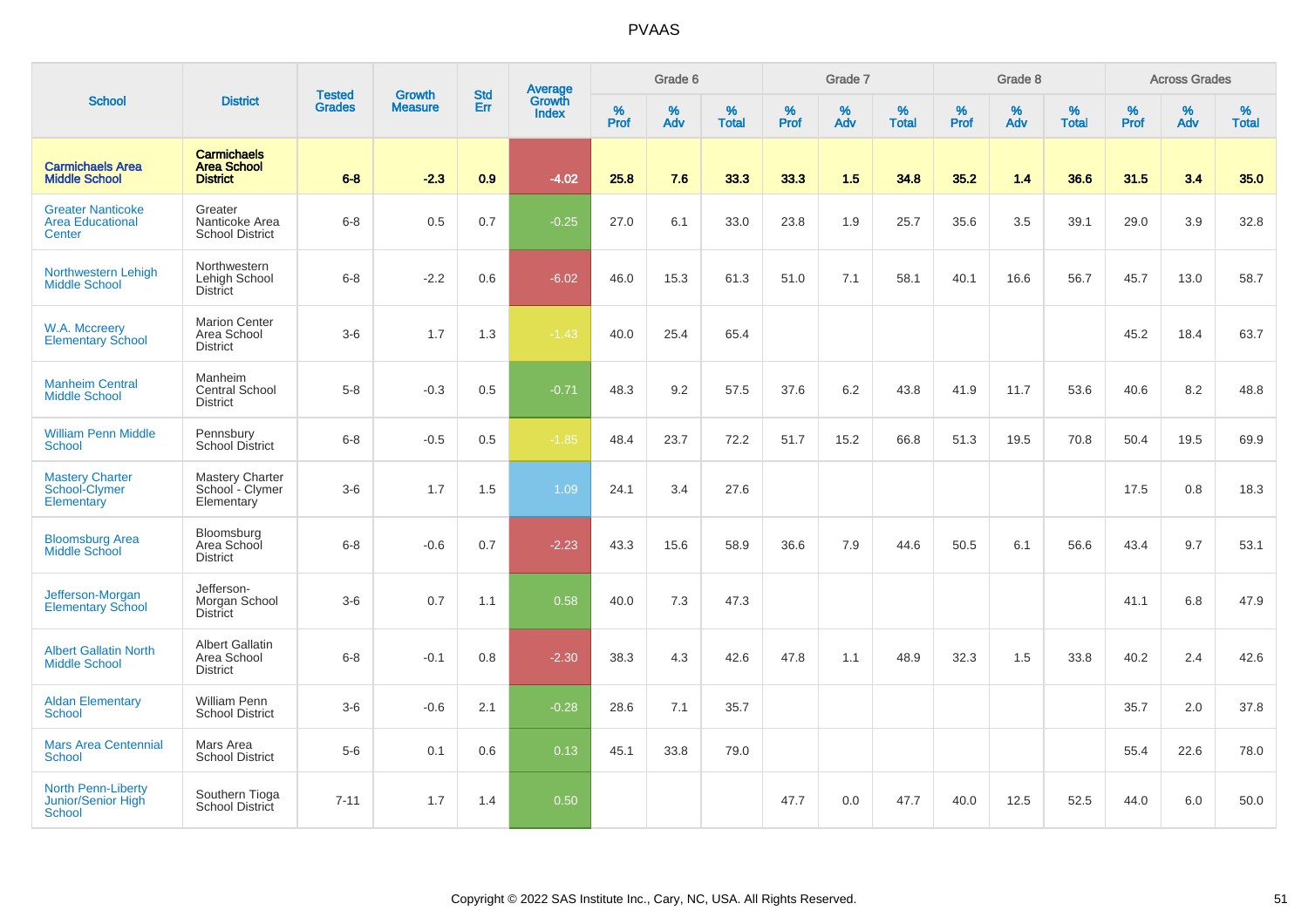|                                                             |                                                             |                                |                                 | <b>Std</b> |                                          |           | Grade 6  |                   |           | Grade 7  |                   |           | Grade 8  |                   |           | <b>Across Grades</b> |                   |
|-------------------------------------------------------------|-------------------------------------------------------------|--------------------------------|---------------------------------|------------|------------------------------------------|-----------|----------|-------------------|-----------|----------|-------------------|-----------|----------|-------------------|-----------|----------------------|-------------------|
| <b>School</b>                                               | <b>District</b>                                             | <b>Tested</b><br><b>Grades</b> | <b>Growth</b><br><b>Measure</b> | Err        | <b>Average</b><br>Growth<br><b>Index</b> | %<br>Prof | %<br>Adv | %<br><b>Total</b> | %<br>Prof | %<br>Adv | %<br><b>Total</b> | %<br>Prof | %<br>Adv | %<br><b>Total</b> | %<br>Prof | %<br>Adv             | %<br><b>Total</b> |
| <b>Carmichaels Area</b><br><b>Middle School</b>             | <b>Carmichaels</b><br><b>Area School</b><br><b>District</b> | $6 - 8$                        | $-2.3$                          | 0.9        | $-4.02$                                  | 25.8      | 7.6      | 33.3              | 33.3      | 1.5      | 34.8              | 35.2      | 1.4      | 36.6              | 31.5      | 3.4                  | 35.0              |
| <b>Upper Moreland</b><br><b>Middle School</b>               | <b>Upper Moreland</b><br>Township<br>School District        | $6 - 8$                        | $-1.1$                          | 0.5        | $-3.92$                                  | 42.4      | 21.0     | 63.4              | 53.7      | 8.4      | 62.1              | 41.0      | 14.2     | 55.1              | 45.4      | 14.9                 | 60.3              |
| <b>Radnor Middle School</b>                                 | Radnor<br>Township<br>School District                       | $6 - 8$                        | 0.6                             | 0.5        | 0.63                                     | 53.9      | 37.8     | 91.7              | 48.0      | 32.3     | 80.3              | 51.4      | 36.7     | 88.1              | 51.3      | 35.7                 | 87.0              |
| <b>Bristol Middle School</b>                                | <b>Bristol Borough</b><br><b>School District</b>            | $7 - 8$                        | 0.3                             | 1.0        | $-0.80$                                  |           |          |                   | 40.0      | $7.5\,$  | 47.5              | 27.7      | 6.0      | 33.7              | 33.7      | 6.8                  | 40.5              |
| <b>Keystone Academy</b><br><b>Charter School</b>            | Keystone<br>Academy<br>Charter School                       | $3 - 8$                        | 0.9                             | 0.8        | $-0.53$                                  | 38.7      | 19.4     | 58.1              | 47.4      | 3.5      | 50.9              | 40.7      | 8.5      | 49.2              | 40.7      | 7.4                  | 48.1              |
| Amy NW                                                      | Philadelphia<br>City School<br><b>District</b>              | $6 - 8$                        | $-0.1$                          | 1.5        | $-2.23$                                  | 21.7      | 4.4      | 26.1              | 54.6      | 0.0      | 54.6              | 38.5      | 3.8      | 42.3              | 38.0      | 2.8                  | 40.8              |
| <b>Greenville Elementary</b><br><b>School</b>               | Greenville Area<br><b>School District</b>                   | $3-6$                          | 1.2                             | 0.9        | $-0.17$                                  | 52.5      | 11.2     | 63.8              |           |          |                   |           |          |                   | 44.1      | 10.9                 | 55.0              |
| <b>Montrose Area</b><br><b>Junior/Senior High</b><br>School | Montrose Area<br><b>School District</b>                     | $7 - 10$                       | 0.2                             | 1.0        | $-0.90$                                  |           |          |                   | 38.2      | 13.2     | 51.5              | 45.0      | 10.0     | 55.0              | 41.9      | 11.5                 | 53.4              |
| <b>Ligonier Valley Middle</b><br>School                     | <b>Ligonier Valley</b><br>School District                   | $6 - 8$                        | $-0.3$                          | 0.8        | $-1.60$                                  | 46.0      | 16.0     | 62.0              | 40.5      | 2.7      | 43.2              | 45.9      | 10.2     | 56.1              | 44.5      | 10.3                 | 54.8              |
| <b>Ramsay Elementary</b><br><b>School</b>                   | Mount Pleasant<br>Area School<br><b>District</b>            | $4 - 6$                        | $-2.1$                          | 0.8        | $-2.67$                                  | 41.6      | 12.0     | 53.6              |           |          |                   |           |          |                   | 42.4      | 9.3                  | 51.7              |
| <b>Shippensburg Area</b><br>Middle School                   | Shippensburg<br>Area School<br><b>District</b>              | $6 - 8$                        | $-2.3$                          | 0.5        | $-5.37$                                  | 30.4      | 13.1     | 43.5              | 40.3      | 5.9      | 46.2              | 46.9      | 10.2     | 57.1              | 39.6      | 9.6                  | 49.2              |
| <b>Clarion Area</b><br><b>Elementary School</b>             | <b>Clarion Area</b><br><b>School District</b>               | $3-6$                          | $-0.1$                          | 1.2        | $-0.05$                                  | 46.4      | 7.1      | 53.6              |           |          |                   |           |          |                   | 46.9      | 11.4                 | 58.3              |
| <b>Blairsville Middle</b><br>School                         | Blairsville-<br>Saltsburg<br><b>School District</b>         | $6 - 8$                        | $-0.8$                          | 1.0        | $-2.80$                                  | 47.1      | 15.7     | 62.8              | 39.4      | 10.6     | 50.0              | 50.9      | 14.6     | 65.4              | 45.4      | 13.4                 | 58.7              |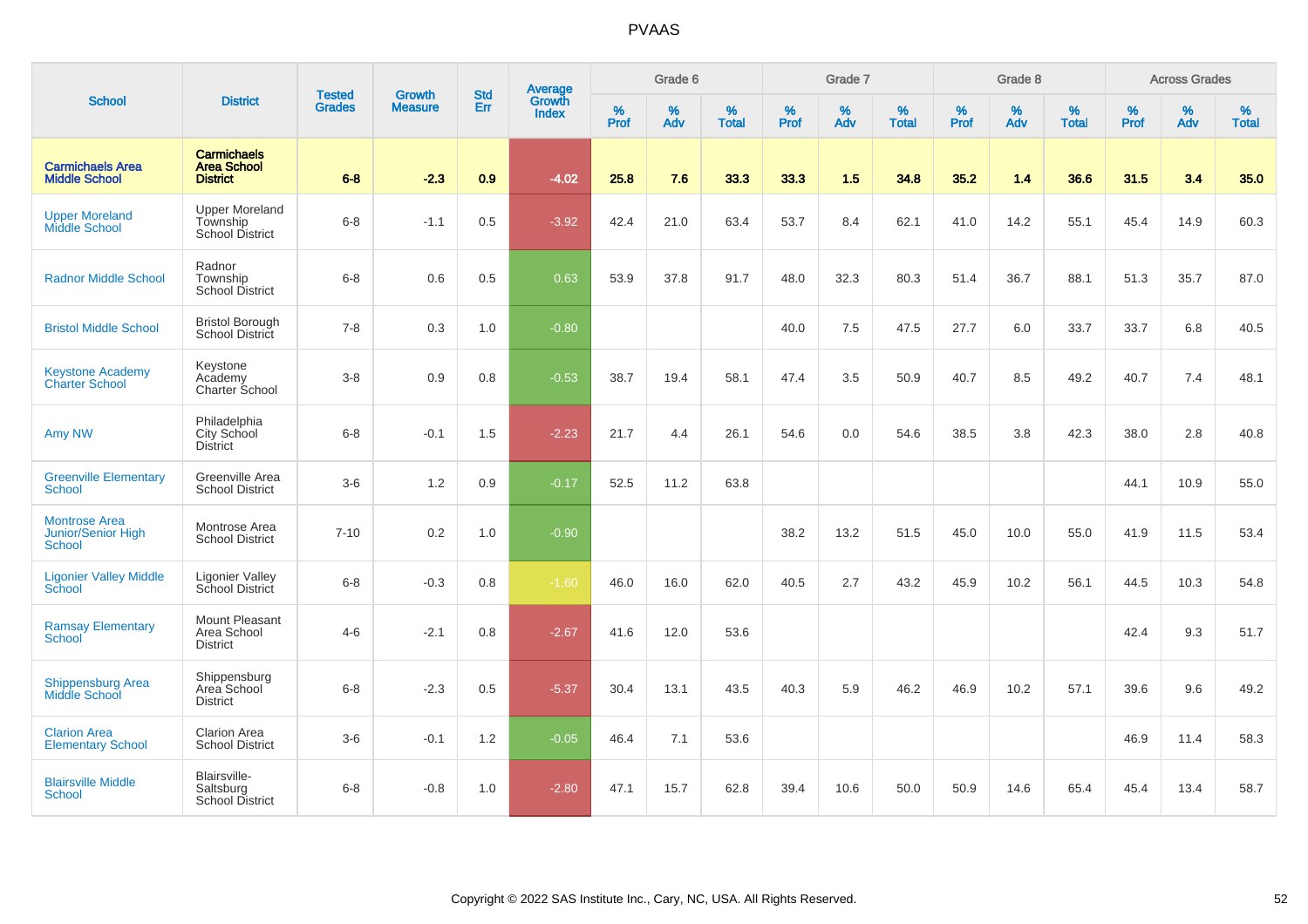|                                                                  |                                                             |                                |                                 | <b>Std</b> |                                          |                  | Grade 6  |                   |           | Grade 7  |                   |           | Grade 8  |                   |           | <b>Across Grades</b> |                   |
|------------------------------------------------------------------|-------------------------------------------------------------|--------------------------------|---------------------------------|------------|------------------------------------------|------------------|----------|-------------------|-----------|----------|-------------------|-----------|----------|-------------------|-----------|----------------------|-------------------|
| <b>School</b>                                                    | <b>District</b>                                             | <b>Tested</b><br><b>Grades</b> | <b>Growth</b><br><b>Measure</b> | Err        | <b>Average</b><br>Growth<br><b>Index</b> | %<br><b>Prof</b> | %<br>Adv | %<br><b>Total</b> | %<br>Prof | %<br>Adv | %<br><b>Total</b> | %<br>Prof | %<br>Adv | %<br><b>Total</b> | %<br>Prof | %<br>Adv             | %<br><b>Total</b> |
| <b>Carmichaels Area</b><br><b>Middle School</b>                  | <b>Carmichaels</b><br><b>Area School</b><br><b>District</b> | $6 - 8$                        | $-2.3$                          | 0.9        | $-4.02$                                  | 25.8             | 7.6      | 33.3              | 33.3      | 1.5      | 34.8              | 35.2      | 1.4      | 36.6              | 31.5      | 3.4                  | 35.0              |
| <b>Saltsburg Middle/High</b><br>School                           | Blairsville-<br>Saltsburg<br><b>School District</b>         | $6 - 11$                       | $-0.6$                          | 1.2        | $-2.47$                                  | 29.7             | 32.4     | 62.2              | 36.4      | 9.1      | 45.4              | 50.0      | 13.3     | 63.3              | 38.0      | 19.0                 | 57.0              |
| <b>G A R Middle School</b>                                       | Wilkes-Barre<br>Area School<br><b>District</b>              | $7 - 11$                       | 1.7                             | 1.4        | 0.71                                     |                  |          |                   | 22.2      | 0.0      | 22.2              | 23.4      | 2.1      | 25.5              | 22.9      | 1.2                  | 24.1              |
| <b>Forest City Regional</b><br><b>High School</b>                | <b>Forest City</b><br>Regional<br>School District           | $7 - 12$                       | 0.5                             | 1.3        | $-0.60$                                  |                  |          |                   | 39.5      | 5.3      | 44.7              | 52.1      | 8.3      | 60.4              | 46.5      | 7.0                  | 53.5              |
| <b>East Juniata</b><br>Junior/Senior High<br><b>School</b>       | Juniata County<br>School District                           | $7 - 12$                       | 0.8                             | 1.2        | $-0.27$                                  |                  |          |                   | 44.6      | 10.7     | 55.4              | 49.0      | 4.1      | 53.1              | 46.7      | 7.6                  | 54.3              |
| <b>Upper Adams</b><br><b>Intermediate School</b>                 | <b>Upper Adams</b><br>School District                       | $4 - 6$                        | 0.9                             | 0.8        | 1.16                                     | 40.2             | 16.2     | 56.4              |           |          |                   |           |          |                   | 40.3      | 13.2                 | 53.5              |
| <b>Valley Grove</b><br><b>Elementary School</b>                  | <b>Valley Grove</b><br>School District                      | $3-6$                          | 1.4                             | 1.2        | 1.03                                     | 55.9             | 8.5      | 64.4              |           |          |                   |           |          |                   | 48.6      | 9.8                  | 58.4              |
| <b>Farrell Area High</b><br><b>School/Upper Middle</b><br>School | <b>Farrell Area</b><br><b>School District</b>               | $7 - 11$                       | 0.2                             | 1.4        | $-0.93$                                  |                  |          |                   | 20.9      | 0.0      | 20.9              | 28.2      | 0.0      | 28.2              | 24.4      | 0.0                  | 24.4              |
| <b>Forbes Road</b><br>Junior/Senior High<br>School               | <b>Forbes Road</b><br><b>School District</b>                | $7 - 11$                       | 1.9                             | 2.0        | 0.19                                     |                  |          |                   | 57.9      | 0.0      | 57.9              | 27.8      | 0.0      | 27.8              | 43.2      | 0.0                  | 43.2              |
| <b>Abington Heights</b><br>Middle School                         | Abington<br>Heights School<br><b>District</b>               | $5 - 11$                       | $-0.6$                          | 0.5        | $-1.34$                                  | 50.9             | 18.8     | 69.6              | 63.6      | 10.7     | 74.3              |           |          |                   | 57.6      | 12.6                 | 70.2              |
| Pittsburgh Mifflin K-8                                           | Pittsburgh<br>School District                               | $3 - 8$                        | 1.5                             | 1.3        | $-1.45$                                  | 23.1             | 0.0      | 23.1              | 5.0       | 0.0      | 5.0               | 11.1      | 3.7      | 14.8              | 19.1      | 2.3                  | 21.4              |
| <b>Cambridge Springs</b><br>Junior/Senior High<br>School         | Penncrest<br><b>School District</b>                         | $7 - 11$                       | 0.2                             | 1.1        | $-0.72$                                  |                  |          |                   | 36.4      | 7.6      | 43.9              | 37.7      | 3.8      | 41.5              | 37.0      | 5.9                  | 42.9              |
| <b>Verner Elementary</b><br><b>School</b>                        | Riverview<br><b>School District</b>                         | $3-6$                          | $-3.0$                          | 1.9        | $-1.57$                                  | 46.7             | 13.3     | 60.0              |           |          |                   |           |          |                   | 47.3      | 16.1                 | 63.4              |
| <b>Crafton Elementary</b><br>School                              | Carlynton<br><b>School District</b>                         | $3-6$                          | $-0.5$                          | 1.5        | $-0.33$                                  | 45.7             | 22.9     | 68.6              |           |          |                   |           |          |                   | 47.7      | 16.6                 | 64.2              |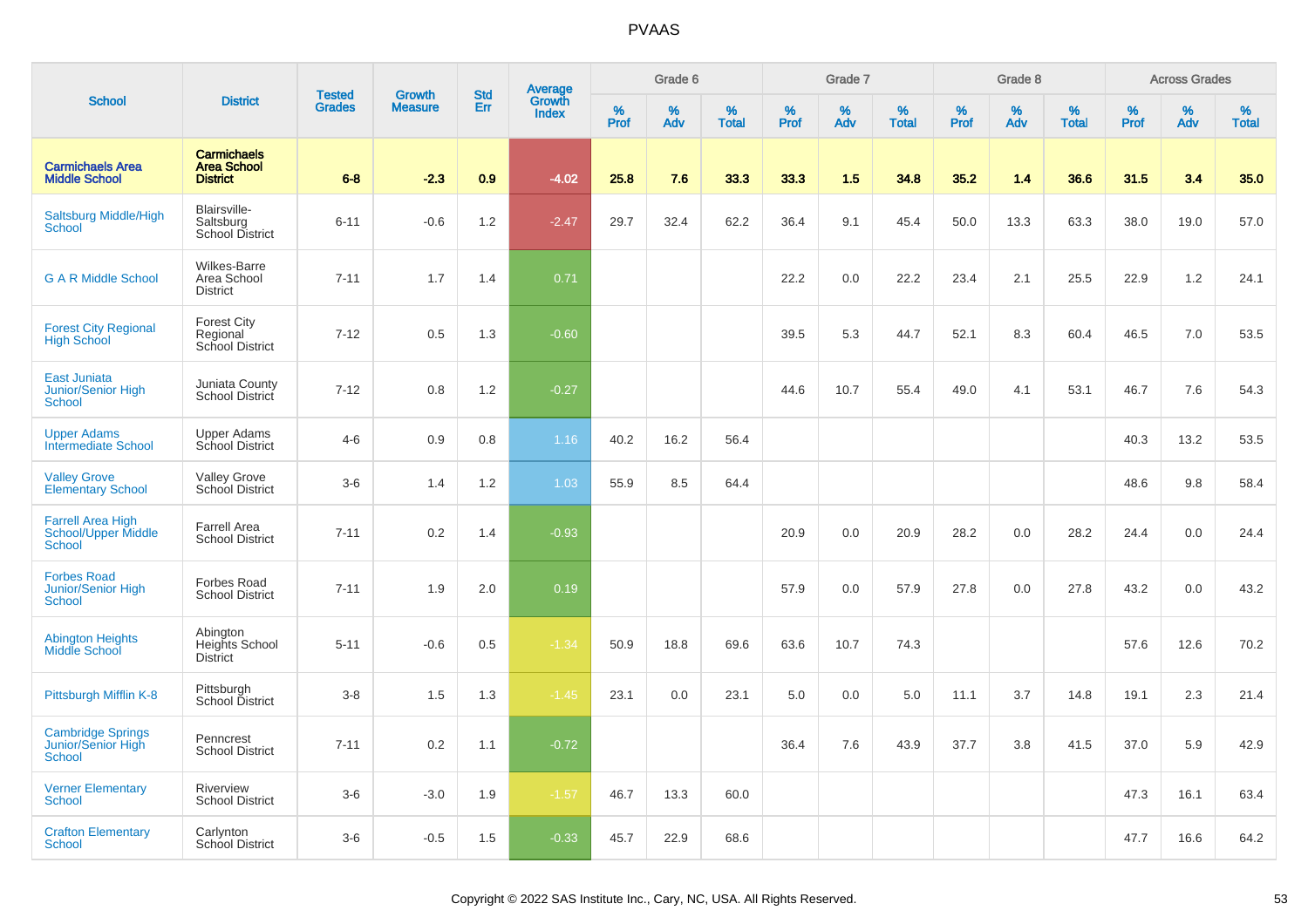|                                                               |                                                             |                                |                                 | <b>Std</b> |                                          |                  | Grade 6     |                   |           | Grade 7  |                   |           | Grade 8  |                   |           | <b>Across Grades</b> |                   |
|---------------------------------------------------------------|-------------------------------------------------------------|--------------------------------|---------------------------------|------------|------------------------------------------|------------------|-------------|-------------------|-----------|----------|-------------------|-----------|----------|-------------------|-----------|----------------------|-------------------|
| <b>School</b>                                                 | <b>District</b>                                             | <b>Tested</b><br><b>Grades</b> | <b>Growth</b><br><b>Measure</b> | Err        | <b>Average</b><br>Growth<br><b>Index</b> | %<br><b>Prof</b> | $\%$<br>Adv | %<br><b>Total</b> | %<br>Prof | %<br>Adv | %<br><b>Total</b> | %<br>Prof | %<br>Adv | %<br><b>Total</b> | %<br>Prof | %<br>Adv             | %<br><b>Total</b> |
| <b>Carmichaels Area</b><br><b>Middle School</b>               | <b>Carmichaels</b><br><b>Area School</b><br><b>District</b> | $6 - 8$                        | $-2.3$                          | 0.9        | $-4.02$                                  | 25.8             | 7.6         | 33.3              | 33.3      | 1.5      | 34.8              | 35.2      | 1.4      | 36.6              | 31.5      | 3.4                  | 35.0              |
| <b>Frazier Middle School</b>                                  | <b>Frazier School</b><br><b>District</b>                    | $6 - 8$                        | $-1.9$                          | 0.9        | $-4.06$                                  | 48.8             | 17.5        | 66.2              | 43.0      | 12.8     | 55.8              | 20.8      | 3.8      | 24.5              | 39.7      | 12.3                 | 52.0              |
| <b>Klein Elementary</b><br><b>School</b>                      | <b>Harbor Creek</b><br><b>School District</b>               | $3-6$                          | 1.0                             | 1.1        | 0.88                                     | 46.7             | 33.3        | 80.0              |           |          |                   |           |          |                   | 52.0      | 28.1                 | 80.1              |
| Donegal Junior High<br>School                                 | Donegal School<br><b>District</b>                           | $7 - 8$                        | 0.7                             | 0.7        | 0.57                                     |                  |             |                   | 44.4      | 12.4     | 56.8              | 32.4      | 16.2     | 48.6              | 38.3      | 14.3                 | 52.6              |
| <b>Maple Manor</b><br>Elementary/Middle<br><b>School</b>      | <b>Hazleton Area</b><br><b>School District</b>              | $3 - 8$                        | $-0.8$                          | 1.1        | $-1.63$                                  | 20.6             | 2.9         | 23.5              | 28.6      | 0.0      | 28.6              | 20.0      | 0.0      | 20.0              | 21.7      | 1.3                  | 23.0              |
| <b>York Avenue</b><br><b>Elementary School</b>                | North Penn<br><b>School District</b>                        | $3-6$                          | 1.8                             | 1.6        | 0.45                                     | 40.6             | 37.5        | 78.1              |           |          |                   |           |          |                   | 41.4      | 28.4                 | 69.8              |
| <b>Global Leadership</b><br><b>Academy Charter</b><br>School  | Global<br>Leadership<br>Academy<br>Charter School           | $3 - 8$                        | 0.6                             | 1.9        | $-0.13$                                  |                  |             |                   | 14.3      | 0.0      | 14.3              | 25.0      | 0.0      | 25.0              | 13.4      | 0.0                  | 13.4              |
| <b>Cairnbrook Elementary</b><br>School                        | Shade-Central<br>City School<br>District                    | $3-6$                          | $-0.9$                          | 2.0        | $-0.44$                                  | 44.4             | 14.8        | 59.3              |           |          |                   |           |          |                   | 38.9      | 8.9                  | 47.8              |
| <b>Infinity Charter School</b>                                | <b>Infinity Charter</b><br>School                           | $3 - 8$                        | $-0.5$                          | 1.3        | $-0.69$                                  | 50.0             | 38.5        | 88.5              | 62.5      | 25.0     | 87.5              | 68.2      | 18.2     | 86.4              | 56.6      | 31.5                 | 88.1              |
| <b>Carbondale Area</b><br><b>Junior/Senior High</b><br>School | Carbondale<br>Area School<br><b>District</b>                | $7 - 10$                       | 0.8                             | 0.9        | 0.22                                     |                  |             |                   | 29.4      | 3.5      | 32.9              | 42.9      | 5.7      | 48.6              | 36.8      | 4.7                  | 41.6              |
| <b>Chestnut Ridge Middle</b><br>School                        | Chestnut Ridge<br>School District                           | $3 - 7$                        | $-0.1$                          | 0.7        | $-0.10$                                  | 42.0             | 19.8        | 61.7              | 57.9      | 3.2      | 61.0              |           |          |                   | 47.3      | 12.8                 | 60.1              |
| <b>Paradise Elementary</b><br><b>School</b>                   | Pequea Valley<br>School District                            | $3-6$                          | $-0.3$                          | 1.1        | $-0.24$                                  | 33.3             | 9.5         | 42.9              |           |          |                   |           |          |                   | 35.4      | 5.7                  | 41.1              |
| Academy at<br>Westinghouse                                    | Pittsburgh<br>School District                               | $5 - 11$                       | $-0.3$                          | 1.1        | $-1.66$                                  | 13.8             | 0.0         | 13.8              | 18.8      | 0.0      | 18.8              | 10.5      | 0.0      | 10.5              | 14.6      | 0.0                  | 14.6              |
| <b>Landisville Middle</b><br><b>School</b>                    | Hempfield<br><b>School District</b>                         | $7 - 8$                        | $-0.9$                          | 0.7        | $-2.97$                                  |                  |             |                   | 44.9      | 17.3     | 62.2              | 54.2      | 13.2     | 67.5              | 49.3      | 15.4                 | 64.7              |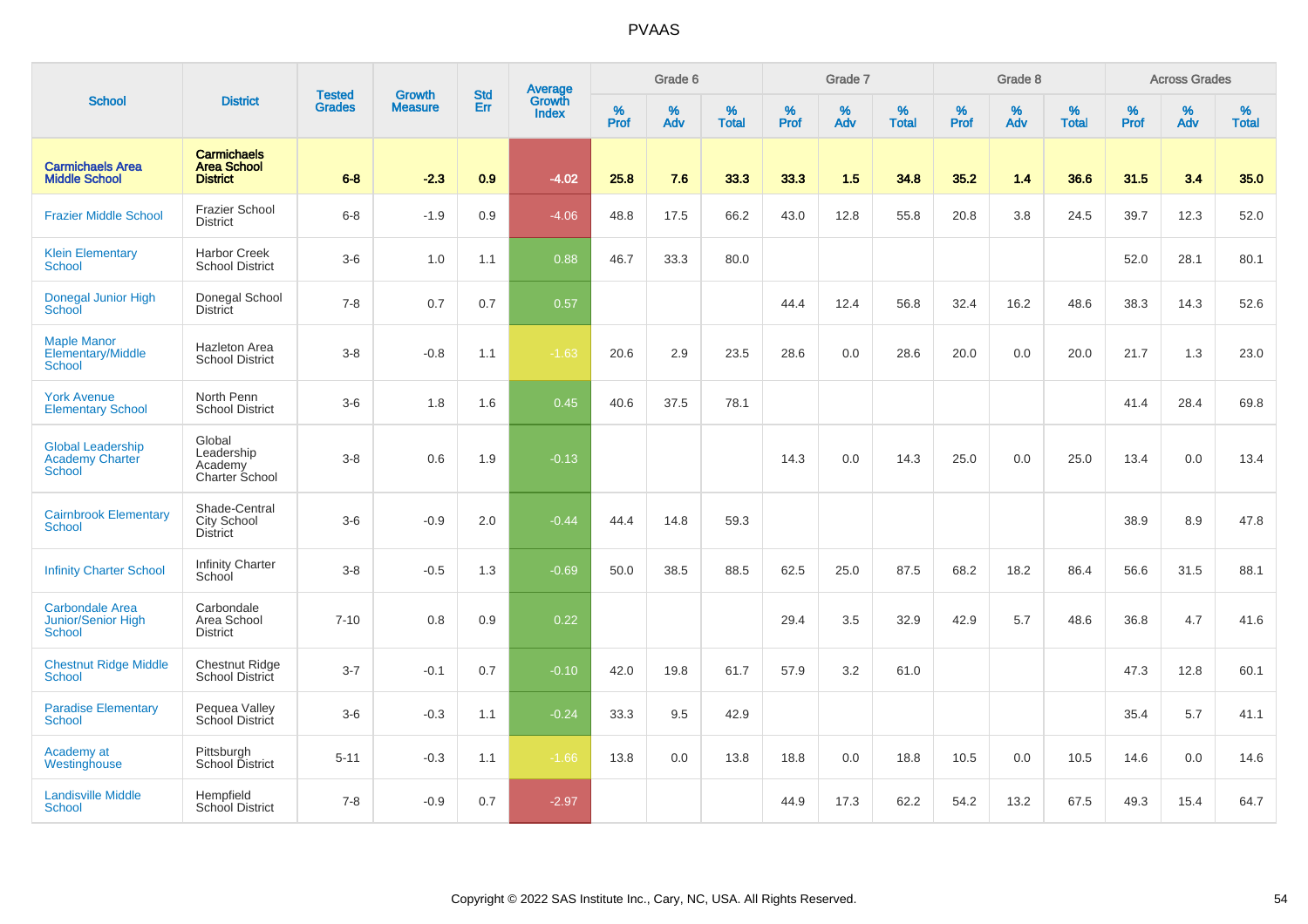|                                                                    |                                                             | <b>Tested</b> | <b>Growth</b>  | <b>Std</b> |                                          |                  | Grade 6     |                   |           | Grade 7     |                   |           | Grade 8  |                   |              | <b>Across Grades</b> |                   |
|--------------------------------------------------------------------|-------------------------------------------------------------|---------------|----------------|------------|------------------------------------------|------------------|-------------|-------------------|-----------|-------------|-------------------|-----------|----------|-------------------|--------------|----------------------|-------------------|
| <b>School</b>                                                      | <b>District</b>                                             | <b>Grades</b> | <b>Measure</b> | Err        | <b>Average</b><br>Growth<br><b>Index</b> | %<br><b>Prof</b> | $\%$<br>Adv | %<br><b>Total</b> | %<br>Prof | $\%$<br>Adv | %<br><b>Total</b> | %<br>Prof | %<br>Adv | %<br><b>Total</b> | $\%$<br>Prof | $\%$<br>Adv          | %<br><b>Total</b> |
| <b>Carmichaels Area</b><br><b>Middle School</b>                    | <b>Carmichaels</b><br><b>Area School</b><br><b>District</b> | $6 - 8$       | $-2.3$         | 0.9        | $-4.02$                                  | 25.8             | 7.6         | 33.3              | 33.3      | 1.5         | 34.8              | 35.2      | 1.4      | 36.6              | 31.5         | 3.4                  | 35.0              |
| <b>Tamaqua Area Middle</b><br>School                               | Tamaqua Area<br><b>School District</b>                      | $6-8$         | $-1.1$         | 0.6        | $-2.18$                                  | 39.1             | 7.8         | 46.9              | 37.9      | 5.2         | 43.1              | 42.2      | 7.0      | 49.3              | 39.7         | 6.6                  | 46.3              |
| <b>Rockwood Area</b><br><b>Junior/Senior High</b><br><b>School</b> | Rockwood Area<br><b>School District</b>                     | $7 - 11$      | 0.1            | 1.2        | $-0.77$                                  |                  |             |                   | 63.0      | 6.5         | 69.6              | 50.8      | 19.0     | 69.8              | 56.0         | 13.8                 | 69.7              |
| <b>Fleetwood Middle</b><br><b>School</b>                           | Fleetwood Area<br><b>School District</b>                    | $5-8$         | $-1.3$         | 0.5        | $-3.59$                                  | 37.7             | 6.5         | 44.2              | 37.5      | 6.2         | 43.8              | 45.3      | 7.4      | 52.8              | 41.3         | 6.6                  | 47.9              |
| <b>Propel Charter School-</b><br><b>Braddock Hills</b>             | <b>Propel Charter</b><br>School -<br><b>Braddock Hills</b>  | $3 - 11$      | $-3.7$         | 0.8        | $-4.64$                                  | 15.8             | 3.5         | 19.3              | 19.0      | 0.0         | 19.0              | 14.5      | 2.9      | 17.4              | 15.6         | 1.9                  | 17.5              |
| <b>Vision Academy</b><br><b>Charter School</b>                     | Vision Academy<br>Charter School                            | $3-8$         | $-0.9$         | 1.2        | $-2.67$                                  | 36.0             | 0.0         | 36.0              | 37.1      | 2.9         | 40.0              | 28.6      | 0.0      | 28.6              | 32.1         | 1.1                  | 33.2              |
| Insight PA Cyber<br><b>Charter School</b>                          | Insight PA<br><b>Cyber Charter</b><br>School                | $3 - 11$      | $-1.0$         | 1.6        | $-1.68$                                  | 31.6             | 5.3         | 36.8              | 37.0      | 11.1        | 48.2              | 48.2      | 11.1     | 59.3              | 41.5         | 9.2                  | 50.8              |
| <b>West Mifflin Area</b><br><b>Middle School</b>                   | West Mifflin<br>Area School<br><b>District</b>              | $4 - 11$      | $-3.0$         | 0.5        | $-6.17$                                  | 37.7             | 5.5         | 43.2              | 39.2      | 1.0         | 40.2              | 35.4      | 4.4      | 39.9              | 38.1         | 4.3                  | 42.4              |
| <b>Harmony Area</b><br>Junior/Senior High<br>School                | Harmony Area<br>School District                             | $7 - 10$      | 3.2            | 3.1        | 1.03                                     |                  |             |                   | 33.3      | 0.0         | 33.3              |           |          |                   | 50.0         | 4.2                  | 54.2              |
| <b>Northern Lebanon</b><br><b>Middle School</b>                    | Northern<br>Lebanon<br><b>School District</b>               | $6 - 8$       | $-3.0$         | 0.6        | $-6.44$                                  | 43.1             | 9.2         | 52.3              | 35.3      | 1.3         | 36.6              | 32.5      | 2.6      | 35.1              | 36.6         | 4.1                  | 40.7              |
| <b>Central Valley Middle</b><br>School                             | <b>Central Valley</b><br><b>School District</b>             | $6 - 8$       | $-1.8$         | 0.6        | $-4.56$                                  | 39.3             | 25.0        | 64.3              | 50.3      | 9.2         | 59.5              | 41.9      | 8.8      | 50.7              | 44.1         | 14.2                 | 58.3              |
| <b>Pollock Robert B</b><br><b>School</b>                           | Philadelphia<br>City School<br><b>District</b>              | $3-6$         | $-0.6$         | 2.3        | $-0.25$                                  | 38.9             | 22.2        | 61.1              |           |             |                   |           |          |                   | 22.4         | 7.1                  | 29.4              |
| <b>Pittsburgh Allegheny</b><br>$6 - 8$                             | Pittsburgh<br>School District                               | $6 - 8$       | 0.1            | 1.1        | $-0.66$                                  | 23.8             | 2.4         | 26.2              | 26.4      | 0.0         | 26.4              | 31.0      | 3.4      | 34.5              | 26.6         | 1.6                  | 28.2              |
| <b>Freeport Area Middle</b><br>School                              | Freeport Area<br>School District                            | $6 - 8$       | 0.4            | 0.6        | $-0.92$                                  | 35.8             | 23.6        | 59.4              | 57.0      | 14.1        | 71.1              | 53.5      | 20.2     | 73.6              | 49.1         | 19.1                 | 68.2              |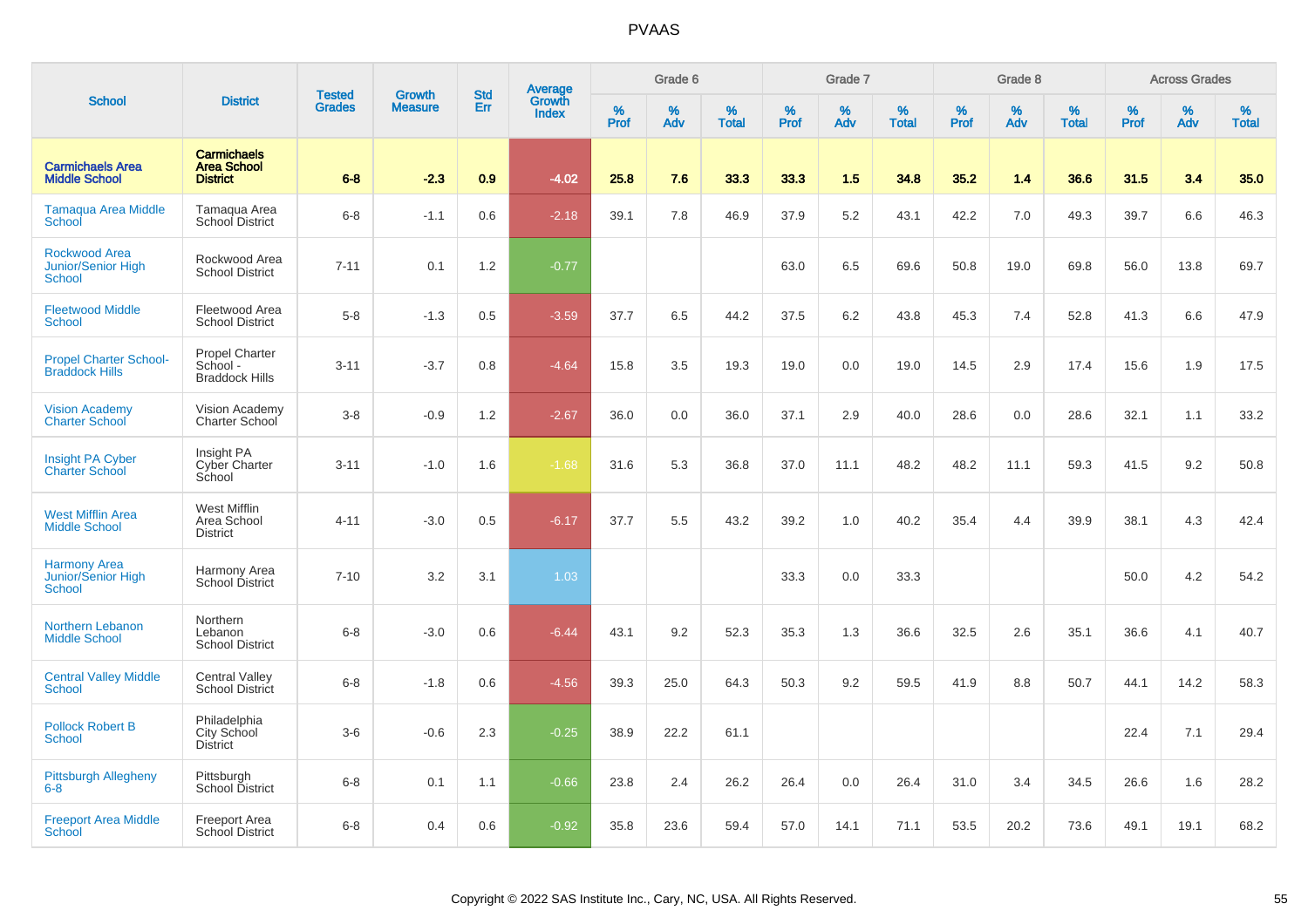|                                                                 |                                                             | <b>Tested</b> | <b>Growth</b>  | <b>Std</b> |                                   |                  | Grade 6  |                   |           | Grade 7  |                   |              | Grade 8  |                   |              | <b>Across Grades</b> |                   |
|-----------------------------------------------------------------|-------------------------------------------------------------|---------------|----------------|------------|-----------------------------------|------------------|----------|-------------------|-----------|----------|-------------------|--------------|----------|-------------------|--------------|----------------------|-------------------|
| <b>School</b>                                                   | <b>District</b>                                             | <b>Grades</b> | <b>Measure</b> | <b>Err</b> | Average<br>Growth<br><b>Index</b> | %<br><b>Prof</b> | %<br>Adv | %<br><b>Total</b> | %<br>Prof | %<br>Adv | %<br><b>Total</b> | $\%$<br>Prof | %<br>Adv | %<br><b>Total</b> | $\%$<br>Prof | $\%$<br>Adv          | %<br><b>Total</b> |
| <b>Carmichaels Area</b><br><b>Middle School</b>                 | <b>Carmichaels</b><br><b>Area School</b><br><b>District</b> | $6 - 8$       | $-2.3$         | 0.9        | $-4.02$                           | 25.8             | 7.6      | 33.3              | 33.3      | 1.5      | 34.8              | 35.2         | 1.4      | 36.6              | 31.5         | 3.4                  | 35.0              |
| <b>Pleasant Hills Middle</b><br>School                          | West Jefferson<br>Hills School<br><b>District</b>           | $6-8$         | $-1.0$         | 0.5        | $-4.02$                           | 50.7             | 20.0     | 70.7              | 60.2      | 13.1     | 73.3              | 57.9         | 17.8     | 75.7              | 56.4         | 16.8                 | 73.2              |
| <b>Mayfair School</b>                                           | Philadelphia<br>City School<br><b>District</b>              | $3 - 8$       | $-0.9$         | 1.2        | $-1.66$                           | 16.7             | 5.6      | 22.2              | 22.5      | 0.0      | 22.5              | 38.1         | 0.0      | 38.1              | 24.9         | 0.5                  | 25.4              |
| <b>Bache-Martin School</b>                                      | Philadelphia<br>City School<br><b>District</b>              | $3 - 8$       | 3.5            | 3.5        | 0.99                              |                  |          |                   |           |          |                   | 14.3         | 7.1      | 21.4              | 22.7         | 24.7                 | 47.4              |
| <b>Oswayo Valley Middle</b><br>School                           | Oswayo Valley<br>School District                            | $6 - 8$       | $-1.0$         | 1.4        | $-2.97$                           | 40.7             | 18.5     | 59.3              | 46.2      | 0.0      | 46.2              | 51.6         | 6.4      | 58.1              | 46.4         | 8.3                  | 54.8              |
| <b>Rhoads James School</b>                                      | Philadelphia<br>City School<br><b>District</b>              | $3 - 8$       | 3.5            | 3.6        | 0.98                              | 16.7             | 8.3      | 25.0              |           |          |                   |              |          |                   | 15.7         | 2.0                  | 17.6              |
| <b>Pittsburgh Sunnyside</b><br>$K-8$                            | Pittsburgh<br>School District                               | $3 - 8$       | 1.2            | 1.5        | $-0.47$                           | 50.0             | 0.0      | 50.0              | 33.3      | 3.3      | 36.7              | 46.7         | 6.7      | 53.3              | 36.1         | 3.3                  | 39.3              |
| <b>Curwensville Area</b><br><b>Junior/Senior High</b><br>School | Curwensville<br>Area School<br>District                     | $7 - 11$      | $-0.8$         | 1.0        | $-2.09$                           |                  |          |                   | 42.9      | 18.6     | 61.4              | 62.0         | 8.4      | 70.4              | 52.5         | 13.5                 | 66.0              |
| <b>Slatington Elementary</b><br>School                          | Northern Lehigh<br>School District                          | $3-6$         | $-0.1$         | 0.9        | $-0.07$                           | 44.4             | 6.2      | 50.6              |           |          |                   |              |          |                   | 44.1         | 6.2                  | 50.3              |
| <b>Avalon Elementary</b><br>School                              | Northgate<br>School District                                | $3-6$         | 1.4            | 1.8        | 0.80                              | 64.5             | 12.9     | 77.4              |           |          |                   |              |          |                   | 48.2         | 13.9                 | 62.0              |
| <b>Allegheny-Clarion</b><br><b>Valley Elementary</b>            | Allegheny-<br>Clarion Valley<br><b>School District</b>      | $3-6$         | 0.9            | 1.3        | 0.70                              | 42.1             | 15.8     | 57.9              |           |          |                   |              |          |                   | 40.4         | 12.2                 | 52.7              |
| <b>Samuel K Faust</b><br><b>Elementary School</b>               | <b>Bensalem</b><br>Township<br><b>School District</b>       | $3-6$         | $-0.4$         | 1.1        | $-0.33$                           | 31.2             | 6.5      | 37.7              |           |          |                   |              |          |                   | 19.8         | 4.3                  | 24.0              |
| <b>Trinity Middle School</b>                                    | <b>Trinity Area</b><br>School District                      | $6 - 8$       | $-0.4$         | 0.5        | $-3.12$                           | 43.3             | 14.8     | 58.1              | 49.0      | 9.3      | 58.2              | 48.2         | 13.5     | 61.6              | 46.9         | 12.4                 | 59.4              |
| <b>New Cumberland</b><br><b>Middle School</b>                   | West Shore<br><b>School District</b>                        | $6 - 8$       | $-0.1$         | 0.6        | $-0.83$                           | 38.5             | 18.0     | 56.5              | 37.6      | 4.6      | 42.2              | 43.0         | 7.4      | 50.3              | 39.5         | 9.9                  | 49.5              |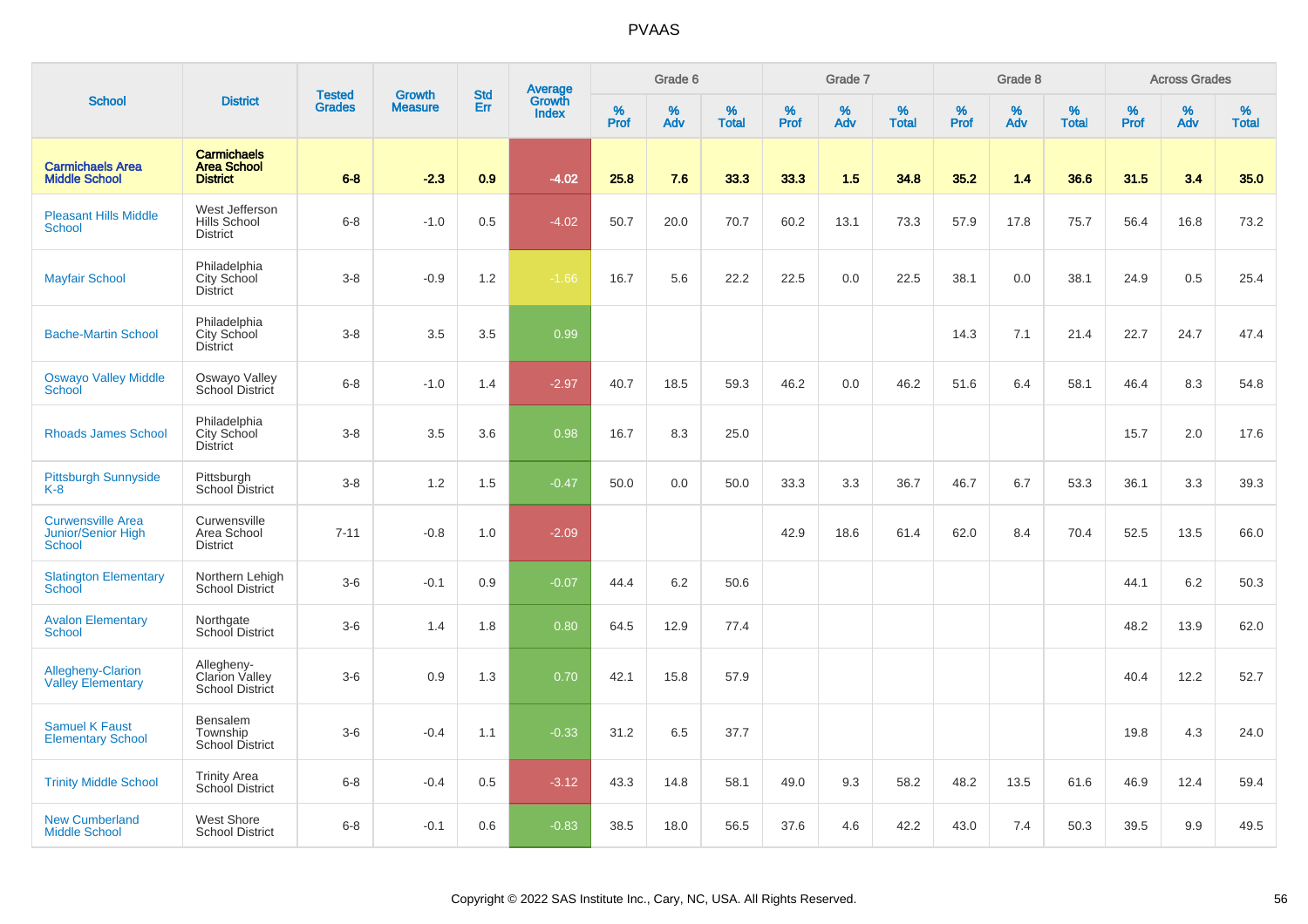|                                                               |                                                             |                                |                                 | <b>Std</b> |                                          |                  | Grade 6  |                   |           | Grade 7  |                   |           | Grade 8  |                   |           | <b>Across Grades</b> |                   |
|---------------------------------------------------------------|-------------------------------------------------------------|--------------------------------|---------------------------------|------------|------------------------------------------|------------------|----------|-------------------|-----------|----------|-------------------|-----------|----------|-------------------|-----------|----------------------|-------------------|
| <b>School</b>                                                 | <b>District</b>                                             | <b>Tested</b><br><b>Grades</b> | <b>Growth</b><br><b>Measure</b> | Err        | <b>Average</b><br>Growth<br><b>Index</b> | %<br><b>Prof</b> | %<br>Adv | %<br><b>Total</b> | %<br>Prof | %<br>Adv | %<br><b>Total</b> | %<br>Prof | %<br>Adv | %<br><b>Total</b> | %<br>Prof | %<br>Adv             | %<br><b>Total</b> |
| <b>Carmichaels Area</b><br><b>Middle School</b>               | <b>Carmichaels</b><br><b>Area School</b><br><b>District</b> | $6 - 8$                        | $-2.3$                          | 0.9        | $-4.02$                                  | 25.8             | 7.6      | 33.3              | 33.3      | 1.5      | 34.8              | 35.2      | 1.4      | 36.6              | 31.5      | 3.4                  | 35.0              |
| <b>W B Evans Magnet</b><br>School                             | <b>William Penn</b><br><b>School District</b>               | $3-6$                          | 1.2                             | 2.0        | 0.59                                     | 52.6             | 0.0      | 52.6              |           |          |                   |           |          |                   | 41.8      | 4.4                  | 46.2              |
| <b>Highland School</b>                                        | Abington<br>School District                                 | $3-6$                          | 0.6                             | 1.2        | 0.46                                     | 39.6             | 39.6     | 79.2              |           |          |                   |           |          |                   | 41.0      | 29.5                 | 70.5              |
| <b>Drexel Hill Middle</b><br><b>School</b>                    | <b>Upper Darby</b><br>School District                       | $6 - 8$                        | $-0.6$                          | 0.5        | $-2.36$                                  | 39.8             | 7.1      | 46.9              | 27.4      | 1.4      | 28.8              | 36.5      | 4.2      | 40.6              | 34.6      | 4.3                  | 38.9              |
| <b>Dodson Elementary</b><br><b>School</b>                     | <b>Wilkes-Barre</b><br>Area School<br><b>District</b>       | $3-6$                          | 0.6                             | 1.8        | 0.34                                     | 20.8             | 4.2      | 25.0              |           |          |                   |           |          |                   | 19.0      | 1.0                  | 20.0              |
| Greenville<br>Junior/Senior High<br><b>School</b>             | Greenville Area<br><b>School District</b>                   | $7 - 11$                       | 0.9                             | 0.9        | 0.56                                     |                  |          |                   | 43.8      | 5.7      | 49.5              | 31.2      | 12.5     | 43.8              | 38.4      | 8.6                  | 47.0              |
| <b>Rommelt Elementary</b><br><b>School</b>                    | South<br>Williamsport<br>Area School<br><b>District</b>     | $5-6$                          | 0.8                             | 0.9        | 0.85                                     | 37.8             | 15.6     | 53.3              |           |          |                   |           |          |                   | 41.4      | 11.0                 | 52.5              |
| <b>C E Mccall Middle</b><br><b>School</b>                     | Montoursville<br>Area School<br><b>District</b>             | $5-8$                          | $-1.3$                          | 0.5        | $-2.38$                                  | 55.2             | 16.8     | 72.0              | 51.5      | 7.6      | 59.1              | 45.4      | 10.6     | 56.0              | 51.5      | 11.4                 | 62.9              |
| <b>Bellefonte Area Middle</b><br>School                       | <b>Bellefonte Area</b><br><b>School District</b>            | $6-8$                          | $-1.5$                          | 0.5        | $-4.27$                                  | 40.3             | 19.3     | 59.7              | 50.6      | 6.0      | 56.6              | 32.2      | 8.8      | 41.0              | 40.4      | 11.4                 | 51.8              |
| <b>Pocono Mountain East</b><br><b>Junior High School</b>      | Pocono<br>Mountain<br><b>School District</b>                | $7 - 8$                        | $-1.3$                          | 1.4        | $-2.15$                                  |                  |          |                   | 45.4      | 1.8      | 47.3              | 51.1      | 2.2      | 53.3              | 48.0      | 2.0                  | 50.0              |
| <b>Lower Dauphin Middle</b><br><b>School</b>                  | Lower Dauphin<br><b>School District</b>                     | $6-8$                          | $-1.4$                          | 0.5        | $-4.41$                                  | 42.7             | 15.9     | 58.6              | 49.4      | 8.2      | 57.6              | 33.0      | 10.9     | 43.9              | 41.8      | 11.6                 | 53.5              |
| <b>Northern Potter</b><br>Junior/Senior High<br><b>School</b> | Northern Potter<br><b>School District</b>                   | $7 - 12$                       | 0.4                             | 1.7        | $-0.48$                                  |                  |          |                   | 51.6      | 9.7      | 61.3              | 38.5      | 3.8      | 42.3              | 45.6      | 7.0                  | 52.6              |
| Susquehanna<br>Community<br><b>Elementary School</b>          | Susquehanna<br>Community<br>School District                 | $3-6$                          | 0.5                             | 1.2        | 0.44                                     | 43.1             | 12.1     | 55.2              |           |          |                   |           |          |                   | 41.4      | 13.5                 | 55.0              |
| <b>Sandycreek</b><br><b>Elementary School</b>                 | Franklin Area<br><b>School District</b>                     | $3-6$                          | 1.2                             | 1.4        | 0.86                                     | 33.3             | 14.3     | 47.6              |           |          |                   |           |          |                   | 45.5      | 9.6                  | 55.1              |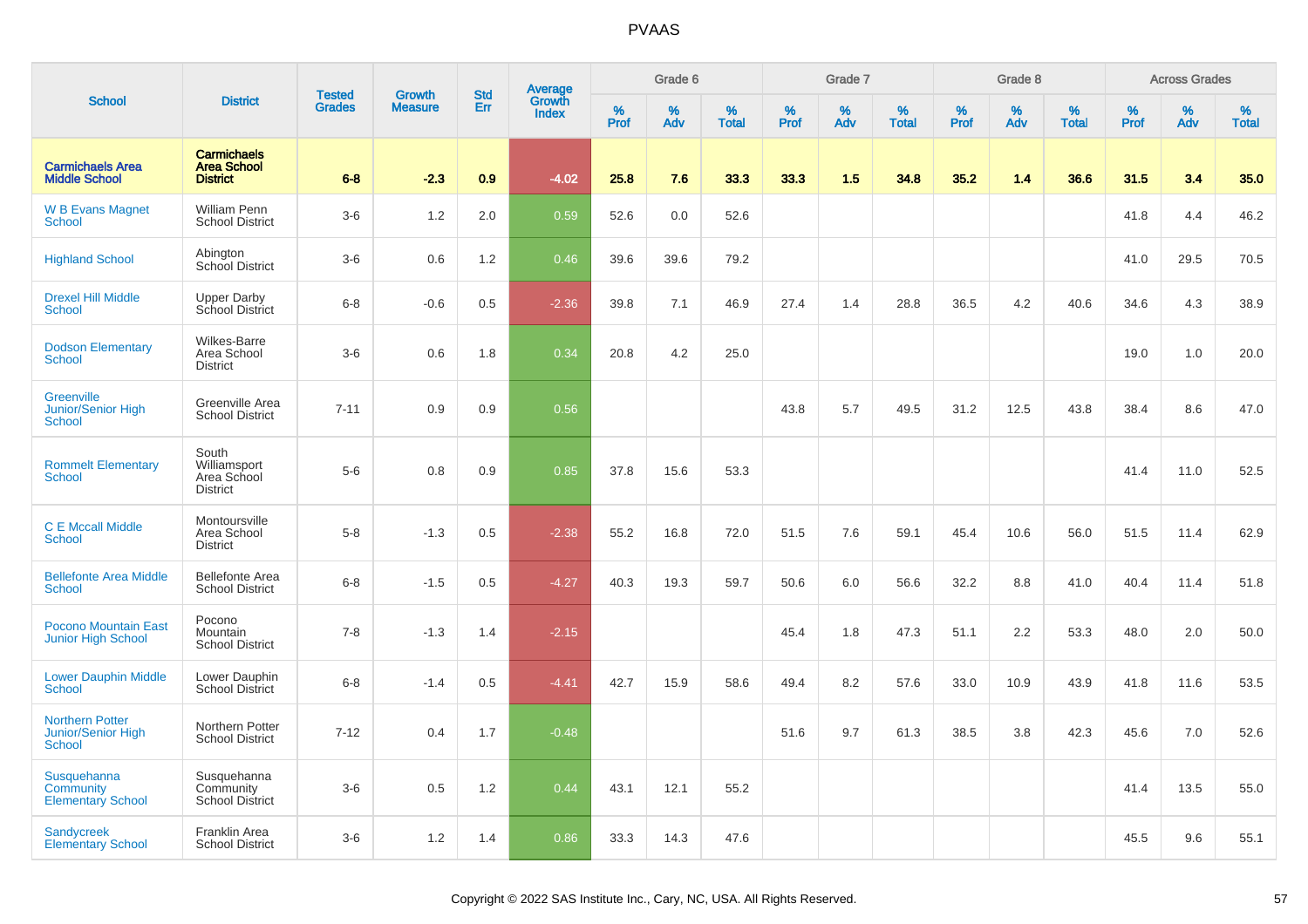|                                                               |                                                             | <b>Tested</b> | <b>Growth</b>  | <b>Std</b> |                                          |                  | Grade 6     |                   |           | Grade 7  |                   |              | Grade 8  |                   |              | <b>Across Grades</b> |                   |
|---------------------------------------------------------------|-------------------------------------------------------------|---------------|----------------|------------|------------------------------------------|------------------|-------------|-------------------|-----------|----------|-------------------|--------------|----------|-------------------|--------------|----------------------|-------------------|
| <b>School</b>                                                 | <b>District</b>                                             | <b>Grades</b> | <b>Measure</b> | Err        | <b>Average</b><br>Growth<br><b>Index</b> | %<br><b>Prof</b> | $\%$<br>Adv | %<br><b>Total</b> | %<br>Prof | %<br>Adv | %<br><b>Total</b> | $\%$<br>Prof | %<br>Adv | %<br><b>Total</b> | $\%$<br>Prof | $\%$<br>Adv          | %<br><b>Total</b> |
| <b>Carmichaels Area</b><br><b>Middle School</b>               | <b>Carmichaels</b><br><b>Area School</b><br><b>District</b> | $6 - 8$       | $-2.3$         | 0.9        | $-4.02$                                  | 25.8             | 7.6         | 33.3              | 33.3      | 1.5      | 34.8              | 35.2         | 1.4      | 36.6              | 31.5         | 3.4                  | 35.0              |
| <b>Musser Elementary</b><br>School                            | Sharon City<br><b>School District</b>                       | $3-6$         | 1.4            | 1.6        | 0.62                                     | 26.9             | 15.4        | 42.3              |           |          |                   |              |          |                   | 27.3         | 5.5                  | 32.8              |
| <b>Knoch Middle School</b>                                    | South Butler<br><b>County School</b><br><b>District</b>     | $6 - 8$       | 0.4            | 0.6        | $-0.14$                                  | 50.7             | 14.5        | 65.2              | 45.1      | 11.5     | 56.6              | 53.7         | 13.0     | 66.7              | 50.0         | 13.1                 | 63.1              |
| <b>Saint Clair Area</b><br>Elementary/Middle<br><b>School</b> | Saint Clair Area<br><b>School District</b>                  | $3 - 8$       | $-1.8$         | 0.9        | $-2.99$                                  | 58.0             | 6.0         | 64.0              | 36.5      | 7.7      | 44.2              | 41.5         | 2.4      | 43.9              | 43.9         | 4.7                  | 48.6              |
| Heights/Murray<br><b>Elementary School</b>                    | Wilkes-Barre<br>Area School<br><b>District</b>              | $3-6$         | 0.1            | 1.3        | 0.08                                     | 27.5             | 0.0         | 27.5              |           |          |                   |              |          |                   | 24.9         | 0.6                  | 25.4              |
| <b>Maureen M Welch</b><br><b>Elementary School</b>            | Council Rock<br><b>School District</b>                      | $3-6$         | $-0.5$         | 1.0        | $-0.50$                                  | 48.0             | 20.8        | 68.8              |           |          |                   |              |          |                   | 47.1         | 11.1                 | 58.1              |
| <b>Olney Elementary</b><br>School                             | Philadelphia<br>City School<br><b>District</b>              | $3 - 8$       | $-3.1$         | 1.8        | $-2.16$                                  | 21.4             | 0.0         | 21.4              |           |          |                   | 17.4         | 0.0      | 17.4              | 14.0         | 0.0                  | 14.0              |
| <b>Old Forge Elementary</b><br><b>School</b>                  | Old Forge<br>School District                                | $3-6$         | 0.2            | 1.1        | 0.22                                     | 41.1             | 17.9        | 58.9              |           |          |                   |              |          |                   | 41.0         | 5.6                  | 46.6              |
| Catasauqua Middle<br>School                                   | Catasaugua<br>Area School<br><b>District</b>                | $5-8$         | $-1.3$         | 0.7        | $-2.04$                                  | 56.2             | 9.6         | 65.8              | 33.3      | 2.9      | 36.3              | 25.0         | 8.0      | 33.0              | 35.4         | 4.8                  | 40.2              |
| Darby Township<br>School                                      | Southeast<br>Delco School<br><b>District</b>                | $3 - 8$       | $-1.4$         | 1.0        | $-1.42$                                  | 25.0             | 2.8         | 27.8              | 35.5      | 3.2      | 38.7              | 32.6         | 4.1      | 36.7              | 31.3         | 2.6                  | 33.9              |
| <b>Cranberry Elementary</b><br>School                         | <b>Cranberry Area</b><br>School District                    | $3-6$         | $-0.9$         | 0.9        | $-0.97$                                  | 52.1             | 9.4         | 61.5              |           |          |                   |              |          |                   | 45.0         | 8.9                  | 53.8              |
| <b>Bethune Mary Mcleod</b><br>School                          | Philadelphia<br>City School<br><b>District</b>              | $3-8$         | 1.9            | 2.3        | 0.29                                     | 5.9              | 0.0         | 5.9               |           |          |                   |              |          |                   | 4.3          | 0.0                  | 4.3               |
| <b>Young Scholars</b><br><b>Charter School</b>                | <b>Young Scholars</b><br>Charter School                     | $6 - 8$       | 0.5            | 0.9        | $-0.06$                                  | 23.2             | 5.4         | 28.6              | 14.3      | 5.7      | 20.0              | 13.0         | 0.0      | 13.0              | 16.3         | 3.4                  | 19.7              |
| <b>Midd-West Middle</b><br>School                             | Midd-West<br><b>School District</b>                         | $6 - 7$       | $-1.4$         | 0.8        | $-2.88$                                  | 42.5             | 9.7         | 52.2              | 51.0      | 5.1      | 56.1              |              |          |                   | 46.1         | 7.8                  | 53.9              |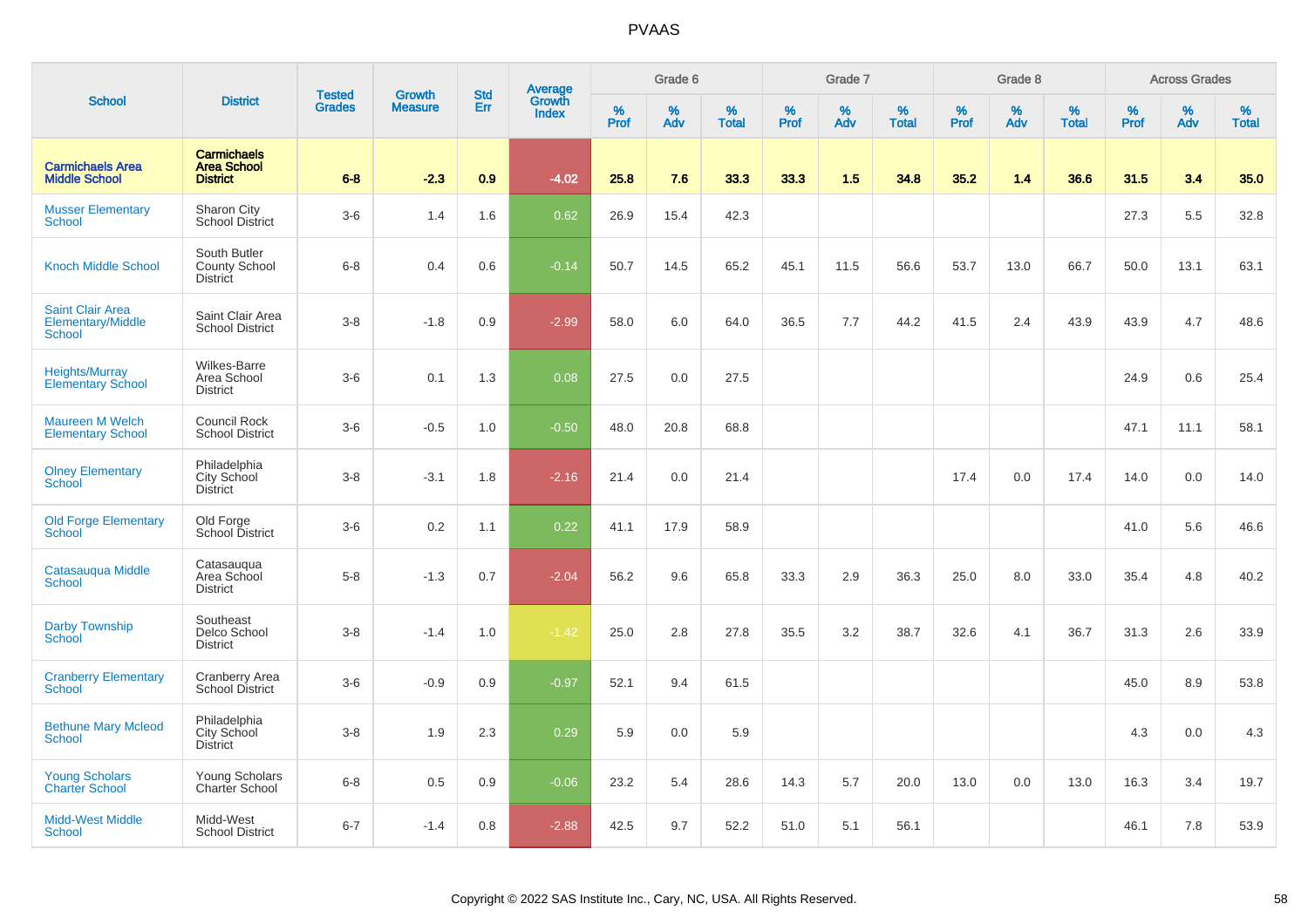|                                                                      |                                                             | <b>Tested</b> | <b>Growth</b>  | <b>Std</b> | <b>Average</b><br>Growth |                  | Grade 6     |                   |           | Grade 7  |                   |           | Grade 8  |                   |              | <b>Across Grades</b> |                   |
|----------------------------------------------------------------------|-------------------------------------------------------------|---------------|----------------|------------|--------------------------|------------------|-------------|-------------------|-----------|----------|-------------------|-----------|----------|-------------------|--------------|----------------------|-------------------|
| <b>School</b>                                                        | <b>District</b>                                             | <b>Grades</b> | <b>Measure</b> | Err        | <b>Index</b>             | %<br><b>Prof</b> | $\%$<br>Adv | %<br><b>Total</b> | %<br>Prof | %<br>Adv | %<br><b>Total</b> | %<br>Prof | %<br>Adv | %<br><b>Total</b> | $\%$<br>Prof | $\%$<br>Adv          | %<br><b>Total</b> |
| <b>Carmichaels Area</b><br><b>Middle School</b>                      | <b>Carmichaels</b><br><b>Area School</b><br><b>District</b> | $6 - 8$       | $-2.3$         | 0.9        | $-4.02$                  | 25.8             | 7.6         | 33.3              | 33.3      | 1.5      | 34.8              | 35.2      | 1.4      | 36.6              | 31.5         | 3.4                  | 35.0              |
| <b>Clark Elementary</b><br>School                                    | <b>Harbor Creek</b><br><b>School District</b>               | $3-6$         | 1.0            | 1.3        | $-1.82$                  | 37.2             | 33.3        | 70.6              |           |          |                   |           |          |                   | 47.3         | 28.7                 | 76.0              |
| <b>Community Academy</b><br>Of Philadelphia<br><b>Charter School</b> | Community<br>Academy Of<br>Philadelphia<br>Charter School   | $3 - 11$      | $-4.1$         | 1.0        | $-4.18$                  | 27.3             | 0.0         | 27.3              | 33.3      | 2.8      | 36.1              | 12.2      | 0.0      | 12.2              | 24.9         | 1.4                  | 26.3              |
| Kiski Area Ihs                                                       | Kiski Area<br><b>School District</b>                        | $7 - 8$       | $-1.2$         | 0.6        | $-3.39$                  |                  |             |                   | 54.0      | 7.6      | 61.6              | 45.5      | 5.1      | 50.6              | 49.9         | 6.3                  | 56.2              |
| <b>Sullivan County</b><br>Junior/Senior High<br>School               | <b>Sullivan County</b><br>School District                   | $7 - 10$      | $-0.9$         | 1.6        | $-1.51$                  |                  |             |                   | 41.2      | 5.9      | 47.1              | 40.0      | 2.9      | 42.9              | 40.6         | 4.4                  | 44.9              |
| <b>Punxsutawney Area</b><br><b>Elementary School</b>                 | Punxsutawney<br>Area School<br><b>District</b>              | $3-6$         | 0.4            | 0.8        | 0.54                     | 54.9             | 13.3        | 68.1              |           |          |                   |           |          |                   | 42.9         | 15.7                 | 58.6              |
| Mohawk Junior High<br><b>School</b>                                  | Mohawk Area<br><b>School District</b>                       | $7 - 8$       | 0.6            | 0.9        | 0.25                     |                  |             |                   | 56.9      | 7.8      | 64.7              | 55.9      | 8.6      | 64.5              | 56.4         | 8.2                  | 64.6              |
| <b>Panther Valley</b><br>Junior/Senior High<br><b>School</b>         | <b>Panther Valley</b><br>School District                    | $7 - 12$      | 0.6            | 0.9        | 0.25                     |                  |             |                   | 34.9      | 2.8      | 37.6              | 33.0      | 4.7      | 37.7              | 34.0         | 3.7                  | 37.7              |
| Susquehanna<br>Community<br>Junior/Senior High<br><b>School</b>      | Susquehanna<br>Community<br><b>School District</b>          | $7 - 11$      | $-0.3$         | 1.3        | $-1.04$                  |                  |             |                   | 43.5      | 6.5      | 50.0              | 36.7      | 2.0      | 38.8              | 40.0         | 4.2                  | 44.2              |
| <b>North Coventry</b><br><b>Elementary School</b>                    | Owen J Roberts<br><b>School District</b>                    | $3-6$         | 0.8            | 1.1        | $-0.70$                  | 37.9             | 25.8        | 63.6              |           |          |                   |           |          |                   | 40.6         | 28.1                 | 68.8              |
| <b>Indian Valley Middle</b><br>School                                | Souderton Area<br><b>School District</b>                    | $6 - 8$       | $-1.8$         | 0.5        | $-4.64$                  | 51.7             | 17.1        | 68.8              | 59.7      | 12.0     | 71.7              | 44.8      | 14.8     | 59.6              | 52.6         | 14.5                 | 67.1              |
| <b>Victory Elementary</b><br>School                                  | Franklin Area<br><b>School District</b>                     | $3-6$         | 1.2            | 1.6        | $-0.79$                  | 54.6             | 12.1        | 66.7              |           |          |                   |           |          |                   | 40.3         | 6.2                  | 46.5              |
| <b>Monessen Middle</b><br>School                                     | Monessen City<br>School District                            | $6-8$         | $-2.4$         | 1.4        | $-2.59$                  | 18.0             | 2.6         | 20.5              | 13.3      | 0.0      | 13.3              | 4.8       | 0.0      | 4.8               | 13.3         | 1.1                  | 14.4              |
| <b>Pine-Richland Middle</b><br>School                                | Pine-Richland<br><b>School District</b>                     | $6-8$         | $-1.3$         | 0.5        | $-4.62$                  |                  |             |                   | 57.0      | 18.5     | 75.6              | 56.2      | 27.0     | 83.3              | 56.6         | 22.8                 | 79.5              |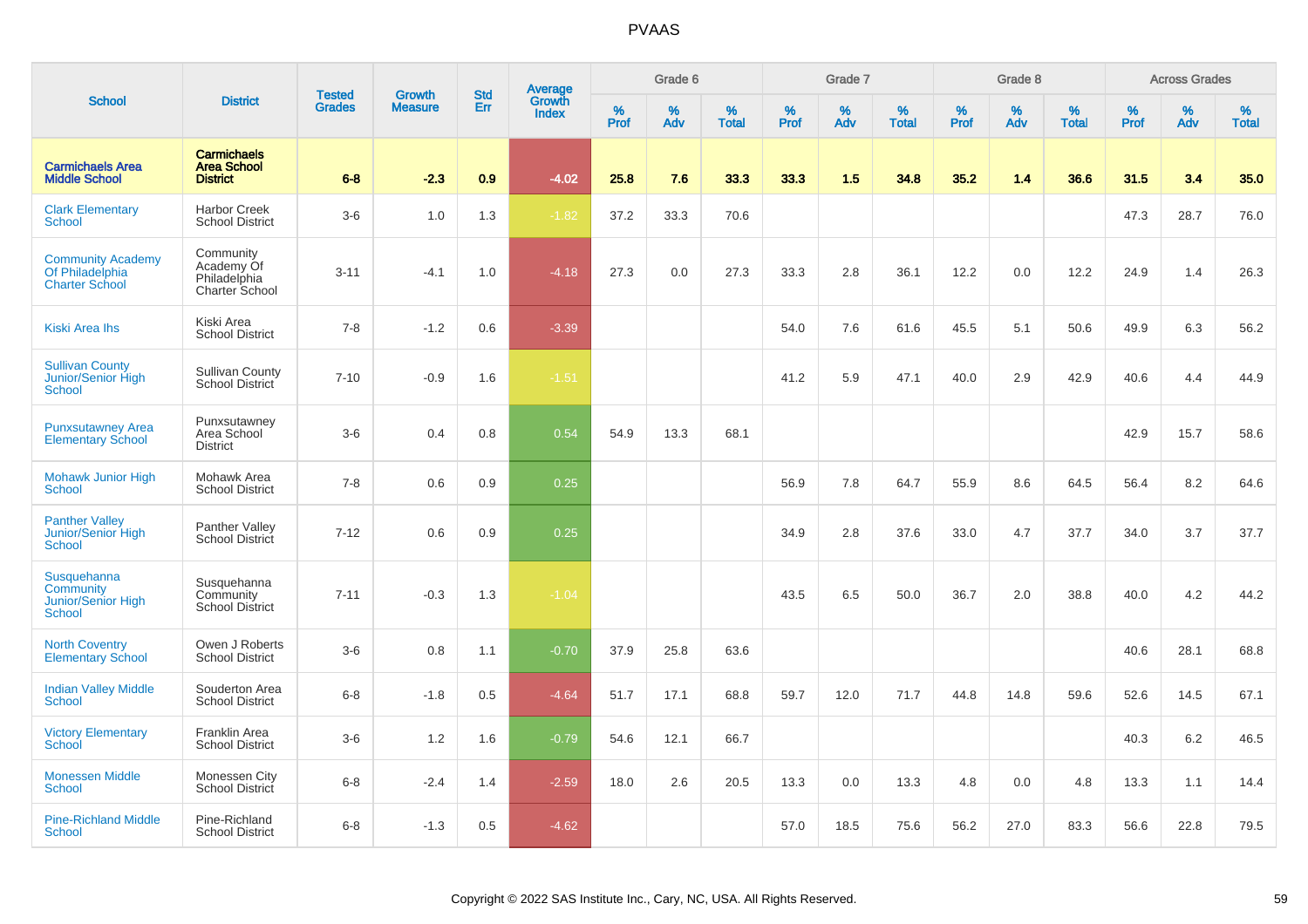|                                                                 |                                                             |                                | <b>Growth</b>  | <b>Std</b> | <b>Average</b><br>Growth |                  | Grade 6     |                   |           | Grade 7  |                   |           | Grade 8  |                   |           | <b>Across Grades</b> |                   |
|-----------------------------------------------------------------|-------------------------------------------------------------|--------------------------------|----------------|------------|--------------------------|------------------|-------------|-------------------|-----------|----------|-------------------|-----------|----------|-------------------|-----------|----------------------|-------------------|
| <b>School</b>                                                   | <b>District</b>                                             | <b>Tested</b><br><b>Grades</b> | <b>Measure</b> | Err        | <b>Index</b>             | %<br><b>Prof</b> | $\%$<br>Adv | %<br><b>Total</b> | %<br>Prof | %<br>Adv | %<br><b>Total</b> | %<br>Prof | %<br>Adv | %<br><b>Total</b> | %<br>Prof | $\%$<br>Adv          | %<br><b>Total</b> |
| <b>Carmichaels Area</b><br><b>Middle School</b>                 | <b>Carmichaels</b><br><b>Area School</b><br><b>District</b> | $6 - 8$                        | $-2.3$         | 0.9        | $-4.02$                  | 25.8             | 7.6         | 33.3              | 33.3      | 1.5      | 34.8              | 35.2      | 1.4      | 36.6              | 31.5      | 3.4                  | 35.0              |
| Erie Rise Leadership<br><b>Academy Charter</b><br><b>School</b> | Erie Rise<br>Leadership<br>Academy<br>Charter School        | $3-8$                          | 0.0            | 1.2        | $-0.41$                  | 6.9              | 0.0         | 6.9               | 4.8       | 2.4      | 7.1               | 0.0       | 0.0      | 0.0               | 7.8       | 0.5                  | 8.3               |
| <b>Blossburg Elementary</b><br><b>School</b>                    | Southern Tioga<br>School District                           | $3-6$                          | $-1.9$         | 1.9        | $-0.98$                  | 27.3             | 9.1         | 36.4              |           |          |                   |           |          |                   | 32.1      | 2.8                  | 34.9              |
| <b>Upper Adams Middle</b><br>School                             | Upper Adams<br>School District                              | $7 - 8$                        | 0.4            | 0.8        | $-0.01$                  |                  |             |                   | 38.1      | 6.7      | 44.8              | 51.5      | 0.0      | 51.5              | 45.6      | 3.0                  | 48.5              |
| <b>Iroquois Junior/Senior</b><br><b>High School</b>             | Iroquois School<br><b>District</b>                          | $7 - 11$                       | 0.6            | 0.9        | 0.45                     |                  |             |                   | 38.8      | 6.1      | 44.9              | 44.0      | 10.0     | 54.0              | 41.4      | 8.1                  | 49.5              |
| <b>Propel Charter School</b><br>- Hazelwood                     | Propel Charter<br>School-<br>Hazelwood                      | $3-8$                          | $-0.7$         | 1.2        | $-1.40$                  | 14.3             | 0.0         | 14.3              | 14.3      | 4.8      | 19.0              | 16.0      | 0.0      | 16.0              | 10.2      | 0.6                  | 10.8              |
| <b>Panther Valley</b><br>Intermediate School                    | Panther Valley<br>School District                           | $4 - 6$                        | $-0.3$         | 0.8        | $-0.38$                  | 33.1             | 1.6         | 34.7              |           |          |                   |           |          |                   | 28.4      | 2.8                  | 31.2              |
| <b>Williams Valley</b><br><b>Elementary School</b>              | <b>Williams Valley</b><br>School District                   | $3-6$                          | 0.8            | 1.2        | 0.52                     | 42.1             | 7.0         | 49.1              |           |          |                   |           |          |                   | 40.9      | 4.6                  | 45.4              |
| <b>Mt Penn Elementary</b><br><b>School</b>                      | Antietam<br><b>School District</b>                          | $3-6$                          | 0.4            | 1.1        | 0.31                     | 35.6             | 5.1         | 40.7              |           |          |                   |           |          |                   | 31.4      | 3.9                  | 35.4              |
| <b>Upper Dauphin Area</b><br>Middle School                      | <b>Upper Dauphin</b><br>Area School<br><b>District</b>      | $5-8$                          | $-1.6$         | 0.7        | $-2.12$                  | 41.7             | 16.7        | 58.3              | 48.6      | 8.1      | 56.8              | 41.4      | 8.6      | 50.0              | 43.2      | 9.0                  | 52.2              |
| <b>Alliance For Progress</b><br><b>Charter School</b>           | Alliance For<br>Progress<br>Charter School                  | $3-8$                          | $-1.1$         | 1.2        | $-0.97$                  | 32.0             | 0.0         | 32.0              | 26.9      | 0.0      | 26.9              | 3.4       | 0.0      | 3.4               | 19.4      | 0.0                  | 19.4              |
| <b>Shamokin Area</b><br><b>Intermediate School</b>              | Shamokin Area<br><b>School District</b>                     | $5-6$                          | 0.5            | 0.8        | $-1.30$                  | 32.6             | 9.4         | 42.0              |           |          |                   |           |          |                   | 37.9      | 5.8                  | 43.7              |
| <b>Miller Middle School</b>                                     | <b>Central Greene</b><br><b>School District</b>             | $7 - 8$                        | $-1.6$         | 0.8        | $-3.43$                  |                  |             |                   | 34.8      | 5.2      | 40.0              | 32.1      | 1.8      | 33.9              | 33.5      | 3.6                  | 37.0              |
| <b>Lafayette Middle</b><br><b>School</b>                        | Uniontown Area<br><b>School District</b>                    | $6 - 8$                        | $-1.1$         | 1.4        | $-1.67$                  | 13.6             | 0.0         | 13.6              | 12.1      | 0.0      | 12.1              | 39.3      | 0.0      | 39.3              | 21.7      | 0.0                  | 21.7              |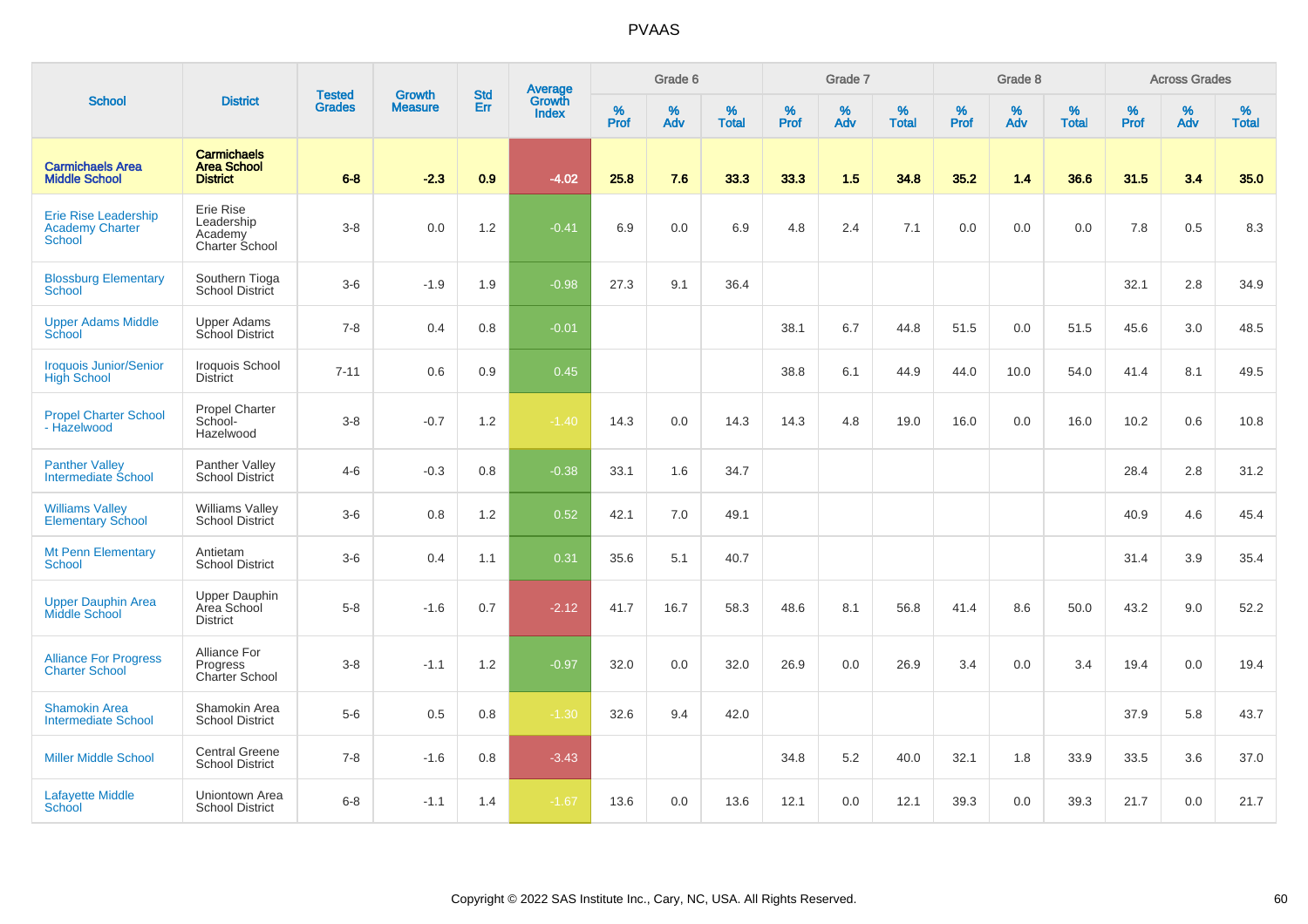|                                                                               |                                                             |                                |                                 |                   |                                          |                  | Grade 6     |                   |              | Grade 7  |                   |           | Grade 8  |                   |                     | <b>Across Grades</b> |                   |
|-------------------------------------------------------------------------------|-------------------------------------------------------------|--------------------------------|---------------------------------|-------------------|------------------------------------------|------------------|-------------|-------------------|--------------|----------|-------------------|-----------|----------|-------------------|---------------------|----------------------|-------------------|
| <b>School</b>                                                                 | <b>District</b>                                             | <b>Tested</b><br><b>Grades</b> | <b>Growth</b><br><b>Measure</b> | <b>Std</b><br>Err | <b>Average</b><br>Growth<br><b>Index</b> | %<br><b>Prof</b> | $\%$<br>Adv | %<br><b>Total</b> | $\%$<br>Prof | %<br>Adv | %<br><b>Total</b> | %<br>Prof | %<br>Adv | %<br><b>Total</b> | $\%$<br><b>Prof</b> | $\%$<br>Adv          | %<br><b>Total</b> |
| <b>Carmichaels Area</b><br><b>Middle School</b>                               | <b>Carmichaels</b><br><b>Area School</b><br><b>District</b> | $6 - 8$                        | $-2.3$                          | 0.9               | $-4.02$                                  | 25.8             | 7.6         | 33.3              | 33.3         | 1.5      | 34.8              | 35.2      | 1.4      | 36.6              | 31.5                | 3.4                  | 35.0              |
| <b>Steel Valley Middle</b><br><b>School</b>                                   | <b>Steel Valley</b><br>School District                      | $5-8$                          | $-3.0$                          | 0.7               | $-4.12$                                  | 39.0             | 15.2        | 54.2              | 26.8         | 3.7      | 30.5              | 26.7      | 6.7      | 33.3              | 32.6                | 6.0                  | 38.5              |
| <b>East Norriton Middle</b><br><b>School</b>                                  | Norristown Area<br><b>School District</b>                   | $5-8$                          | $-2.8$                          | 0.6               | $-4.31$                                  | 35.0             | 6.8         | 41.8              | 34.1         | 5.9      | 40.0              | 26.4      | 3.3      | 29.7              | 30.9                | 3.7                  | 34.6              |
| <b>Martin School</b>                                                          | Lancaster<br><b>School District</b>                         | $3-8$                          | $-3.0$                          | 0.9               | $-5.25$                                  | 26.5             | 4.1         | 30.6              | 22.4         | 3.0      | 25.4              | 15.8      | 2.6      | 18.4              | 25.1                | 3.3                  | 28.4              |
| <b>Carver High School</b>                                                     | Philadelphia<br>City School<br><b>District</b>              | $7 - 11$                       | 2.2                             | 3.4               | 0.65                                     |                  |             |                   | 76.5         | 11.8     | 88.2              |           |          |                   | 70.8                | 8.3                  | 79.2              |
| <b>Morrisville High School</b><br>(8381)                                      | Morrisville<br>Borough School<br><b>District</b>            | $6 - 11$                       | $-0.3$                          | 1.1               | $-1.01$                                  | 19.2             | 1.9         | 21.2              | 32.7         | 0.0      | 32.7              | 27.9      | 0.0      | 27.9              | 26.5                | 0.7                  | 27.2              |
| <b>Clearfield Area</b><br><b>Elementary School</b>                            | <b>Clearfield Area</b><br><b>School District</b>            | $3-6$                          | $-0.7$                          | 0.8               | $-0.96$                                  | 35.8             | 5.8         | 41.6              |              |          |                   |           |          |                   | 35.0                | 7.4                  | 42.4              |
| <b>Austin Area</b><br><b>Junior/Senior High</b><br><b>School</b>              | Austin Area<br><b>School District</b>                       | $7 - 11$                       | $-0.6$                          | 2.2               | $-1.09$                                  |                  |             |                   | 26.7         | 0.0      | 26.7              | 56.2      | $6.2\,$  | 62.5              | 41.9                | 3.2                  | 45.2              |
| <b>Cedar Crest Middle</b><br><b>School</b>                                    | Cornwall-<br>Lebanon<br><b>School District</b>              | $6 - 8$                        | $-0.5$                          | 0.4               | $-2.77$                                  | 45.0             | 15.9        | 60.9              | 48.6         | 7.2      | 55.8              | 49.4      | 12.2     | 61.6              | 47.6                | 11.9                 | 59.5              |
| <b>Keystone Oaks Middle</b><br>School                                         | <b>Keystone Oaks</b><br>School District                     | $6-8$                          | $-2.4$                          | 0.7               | $-5.58$                                  | 35.4             | 25.7        | 61.1              | 45.1         | 13.3     | 58.4              | 41.1      | 12.5     | 53.6              | 40.5                | 17.2                 | 57.7              |
| <b>Reach Cyber Charter</b><br><b>School</b>                                   | Reach Cyber<br>Charter School                               | $3 - 11$                       | $-2.6$                          | 0.9               | $-2.78$                                  | 52.2             | 8.7         | 60.9              | 38.5         | 1.9      | 40.4              | 47.5      | 5.1      | 52.5              | 46.8                | 5.5                  | 52.3              |
| <b>Young Scholars of</b><br><b>Greater Allegheny</b><br><b>Charter School</b> | Young Scholars<br>of Greater<br>Allegheny<br>Charter School | $3 - 8$                        | $-1.6$                          | 1.7               | $-0.93$                                  | 40.0             | 0.0         | 40.0              | 35.0         | 0.0      | 35.0              |           |          |                   | 29.9                | 0.8                  | 30.8              |
| <b>Meredith William M</b><br>School                                           | Philadelphia<br>City School<br><b>District</b>              | $3-8$                          | 0.2                             | 1.4               | $-1.83$                                  | 53.6             | 28.6        | 82.1              | 50.0         | 31.8     | 81.8              | 38.5      | 38.5     | 76.9              | 48.4                | 34.1                 | 82.4              |
| <b>Wilmington Area</b><br><b>Middle School</b>                                | Wilmington<br>Area School<br><b>District</b>                | $5-8$                          | $-0.8$                          | 0.8               | $-1.50$                                  | 43.3             | 11.7        | 55.0              | 33.3         | 11.8     | 45.1              | 32.2      | 10.2     | 42.4              | 42.5                | 11.8                 | 54.4              |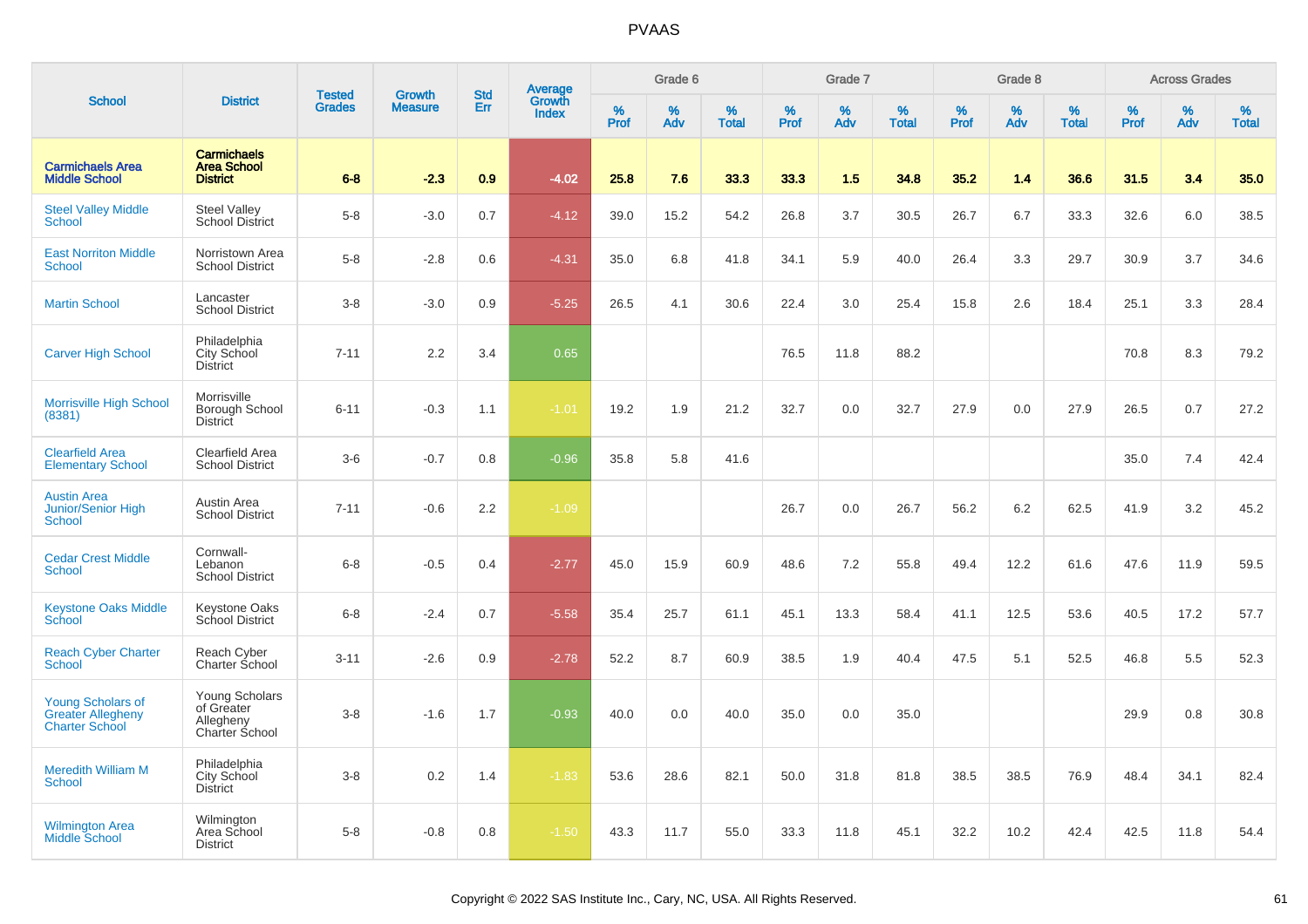|                                                                      |                                                                     | <b>Tested</b> | <b>Growth</b>  | <b>Std</b> |                                          |           | Grade 6  |                   |           | Grade 7  |                   |           | Grade 8  |                   |           | <b>Across Grades</b> |                   |
|----------------------------------------------------------------------|---------------------------------------------------------------------|---------------|----------------|------------|------------------------------------------|-----------|----------|-------------------|-----------|----------|-------------------|-----------|----------|-------------------|-----------|----------------------|-------------------|
| <b>School</b>                                                        | <b>District</b>                                                     | <b>Grades</b> | <b>Measure</b> | Err        | <b>Average</b><br>Growth<br><b>Index</b> | %<br>Prof | %<br>Adv | %<br><b>Total</b> | %<br>Prof | %<br>Adv | %<br><b>Total</b> | %<br>Prof | %<br>Adv | %<br><b>Total</b> | %<br>Prof | %<br>Adv             | %<br><b>Total</b> |
| <b>Carmichaels Area</b><br><b>Middle School</b>                      | <b>Carmichaels</b><br><b>Area School</b><br><b>District</b>         | $6 - 8$       | $-2.3$         | 0.9        | $-4.02$                                  | 25.8      | 7.6      | 33.3              | 33.3      | 1.5      | 34.8              | 35.2      | 1.4      | 36.6              | 31.5      | 3.4                  | 35.0              |
| <b>Mariana Bracetti</b><br><b>Academy Charter</b><br><b>School</b>   | Mariana<br><b>Bracetti</b><br>Academy<br><b>Charter School</b>      | $3 - 10$      | 0.4            | 0.9        | $-0.00$                                  | 17.8      | 0.0      | 17.8              | 38.2      | 1.8      | 40.0              | 12.1      | 3.0      | 15.2              | 26.5      | 2.0                  | 28.5              |
| <b>Highland Middle</b><br>School                                     | <b>Blackhawk</b><br><b>School District</b>                          | $5-8$         | $-3.2$         | 0.5        | $-6.42$                                  | 43.4      | 16.4     | 59.8              | 52.5      | 4.9      | 57.4              | 39.7      | 6.7      | 46.4              | 48.0      | 7.5                  | 55.5              |
| <b>Mountain View</b><br><b>Junior/Senior High</b><br><b>School</b>   | <b>Mountain View</b><br><b>School District</b>                      | $7 - 11$      | 0.6            | 1.2        | 0.20                                     |           |          |                   | 47.2      | 5.7      | 52.8              | 55.0      | 10.0     | 65.0              | 51.3      | 8.0                  | 59.3              |
| <b>Farmdale Elementary</b><br><b>School</b>                          | Hempfield<br><b>School District</b>                                 | $3-6$         | 0.6            | 1.1        | 0.33                                     | 42.6      | 24.1     | 66.7              |           |          |                   |           |          |                   | 46.8      | 20.8                 | 67.6              |
| <b>North Hills Middle</b><br><b>School</b>                           | North Hills<br><b>School District</b>                               | $6-8$         | $-0.9$         | 0.4        | $-2.40$                                  | 45.2      | 26.0     | 71.2              | 52.0      | 20.1     | 72.0              | 48.3      | 18.4     | 66.7              | 48.4      | 21.6                 | 70.0              |
| <b>Kutztown Area Middle</b><br><b>School</b>                         | Kutztown Area<br><b>School District</b>                             | $6-9$         | $-0.6$         | 1.0        | $-0.90$                                  | 46.8      | 17.7     | 64.5              | 37.5      | 17.5     | 55.0              | 50.0      | 10.3     | 60.3              | 45.9      | 14.7                 | 60.6              |
| <b>Harmony Area</b><br><b>Elementary School</b>                      | Harmony Area<br>School District                                     | $3-6$         | $-0.4$         | 2.1        | $-0.17$                                  | 54.2      | 12.5     | 66.7              |           |          |                   |           |          |                   | 41.4      | 7.1                  | 48.6              |
| <b>Choconut Valley</b><br><b>Elementary School</b>                   | Montrose Area<br><b>School District</b>                             | $3-6$         | 0.9            | 1.5        | $-1.67$                                  | 48.8      | 18.6     | 67.4              |           |          |                   |           |          |                   | 48.6      | 21.6                 | 70.3              |
| <b>Lakeland Elementary</b><br>School - Mayfield<br>Campus            | Lakeland<br><b>School District</b>                                  | $3-6$         | $-3.4$         | 1.5        | $-2.24$                                  | 40.5      | 0.0      | 40.5              |           |          |                   |           |          |                   | 35.1      | 6.0                  | 41.0              |
| <b>Lehighton Area Middle</b><br>School                               | Lehighton Area<br>School District                                   | $6 - 8$       | $-1.2$         | 0.6        | $-3.77$                                  | 40.8      | 8.3      | 49.2              | 42.0      | 5.8      | 47.7              | 34.2      | 9.8      | 43.9              | 38.9      | 7.9                  | 46.7              |
| <b>North Brandywine</b><br><b>Middle School</b>                      | Coatesville<br>Area School<br><b>District</b>                       | $7 - 7$       | 0.4            | 0.8        | 0.54                                     |           |          |                   | 30.3      | 4.5      | 34.8              |           |          |                   | 30.3      | 4.5                  | 34.8              |
| <b>Center For Student</b><br><b>Lrng Charter School</b><br>Pennsbury | Center For<br>Student<br>Learning<br>Charter School<br>At Pennsbury | $6 - 12$      | 1.9            | 3.5        | 0.54                                     |           |          |                   |           |          |                   | 25.0      | 8.3      | 33.3              | 26.9      | 3.8                  | 30.8              |
| <b>Ferndale Elementary</b><br><b>School</b>                          | Ferndale Area<br><b>School District</b>                             | $3-6$         | 0.7            | 1.3        | 0.06                                     | 46.3      | 14.6     | 61.0              |           |          |                   |           |          |                   | 40.4      | 13.4                 | 53.8              |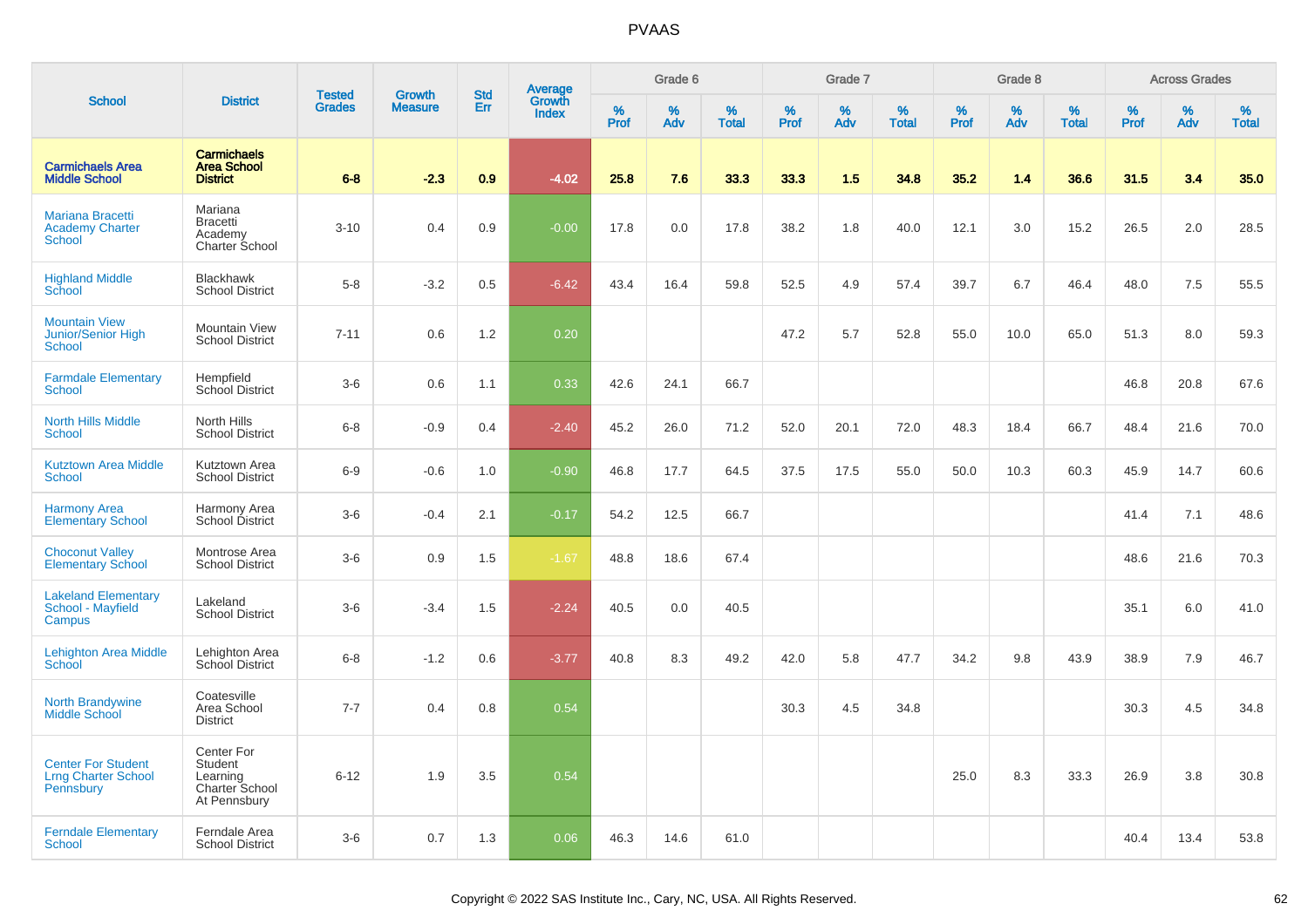|                                                   |                                                                 |                                | <b>Growth</b>  | <b>Std</b> |                                          |                  | Grade 6  |                   |           | Grade 7  |                   |           | Grade 8  |                   |           | <b>Across Grades</b> |                      |
|---------------------------------------------------|-----------------------------------------------------------------|--------------------------------|----------------|------------|------------------------------------------|------------------|----------|-------------------|-----------|----------|-------------------|-----------|----------|-------------------|-----------|----------------------|----------------------|
| <b>School</b>                                     | <b>District</b>                                                 | <b>Tested</b><br><b>Grades</b> | <b>Measure</b> | Err        | <b>Average</b><br>Growth<br><b>Index</b> | %<br><b>Prof</b> | %<br>Adv | %<br><b>Total</b> | %<br>Prof | %<br>Adv | %<br><b>Total</b> | %<br>Prof | %<br>Adv | %<br><b>Total</b> | %<br>Prof | $\%$<br>Adv          | $\%$<br><b>Total</b> |
| <b>Carmichaels Area</b><br><b>Middle School</b>   | <b>Carmichaels</b><br><b>Area School</b><br><b>District</b>     | $6 - 8$                        | $-2.3$         | 0.9        | $-4.02$                                  | 25.8             | 7.6      | 33.3              | 33.3      | 1.5      | 34.8              | 35.2      | 1.4      | 36.6              | 31.5      | 3.4                  | 35.0                 |
| <b>Wilson Woodrow</b><br><b>Middle School</b>     | Philadelphia<br>City School<br><b>District</b>                  | $6 - 8$                        | $-1.0$         | 1.4        | $-1.03$                                  | 34.8             | 8.7      | 43.5              | 16.1      | 9.7      | 25.8              | 8.8       | 5.9      | 14.7              | 18.2      | 8.0                  | 26.1                 |
| Pittsburgh Brookline K-<br>8                      | Pittsburgh<br>School District                                   | $3 - 8$                        | $-1.8$         | 1.0        | $-1.72$                                  | 37.8             | 13.3     | 51.1              | 33.3      | 0.0      | 33.3              | 34.5      | 3.4      | 37.9              | 38.5      | 7.8                  | 46.3                 |
| <b>Burgettstown</b><br><b>Middle/High School</b>  | Burgettstown<br>Area School<br><b>District</b>                  | $6 - 11$                       | $-3.1$         | 0.8        | $-4.33$                                  | 58.5             | 7.7      | 66.2              | 32.9      | 2.4      | 35.4              | 35.6      | 5.5      | 41.1              | 41.4      | 5.0                  | 46.4                 |
| <b>Garden Spot Middle</b><br><b>School</b>        | Eastern<br>Lancaster<br><b>County School</b><br><b>District</b> | $7 - 8$                        | $-0.4$         | 0.6        | $-1.43$                                  |                  |          |                   | 35.5      | 4.6      | 40.1              | 38.2      | 15.6     | 53.8              | 36.8      | 9.9                  | 46.7                 |
| <b>Tri-Valley</b><br>Junior/Senior High<br>School | Tri-Valley<br><b>School District</b>                            | $7 - 10$                       | $-2.8$         | 1.3        | $-3.90$                                  |                  |          |                   | 36.7      | 0.0      | 36.7              | 40.5      | 9.5      | 50.0              | 38.5      | 4.4                  | 42.9                 |
| <b>Esperanza Cyber</b><br><b>Charter School</b>   | Esperanza<br>Cyber Charter<br>School                            | $3 - 11$                       | $-2.3$         | 1.3        | $-1.73$                                  | 8.7              | 0.0      | 8.7               | 12.8      | 0.0      | 12.8              | 9.1       | 0.0      | 9.1               | 9.4       | 0.8                  | 10.2                 |
| <b>Lyndwood Elementary</b><br>School              | Hanover Area<br><b>School District</b>                          | $6-6$                          | 0.9            | 1.7        | 0.51                                     | 14.6             | 9.1      | 23.6              |           |          |                   |           |          |                   | 14.6      | 9.1                  | 23.6                 |
| <b>Connellsville Area</b><br><b>Middle School</b> | Connellsville<br>Area School<br><b>District</b>                 | $6 - 8$                        | $-2.3$         | 0.4        | $-5.28$                                  | 32.7             | 6.4      | 39.1              | 27.1      | 5.1      | 32.2              | 33.8      | 3.6      | 37.4              | 31.1      | 5.0                  | 36.0                 |
| Eugenio Maria De<br><b>Hostos Charter School</b>  | Eugenio Maria<br>De Hostos<br><b>Charter School</b>             | $3 - 8$                        | $-0.5$         | 1.4        | $-1.78$                                  | 16.7             | 16.7     | 33.3              | 18.2      | 9.1      | 27.3              | 46.7      | 0.0      | 46.7              | 35.0      | 6.7                  | 41.7                 |
| <b>Richardson Middle</b><br><b>School</b>         | Springfield<br>School District                                  | $6 - 8$                        | $-1.1$         | 0.4        | $-2.90$                                  | 53.6             | 25.6     | 79.2              | 58.6      | 20.9     | 79.5              | 51.5      | 18.2     | 69.7              | 54.6      | 21.7                 | 76.4                 |
| <b>Montgomery</b><br><b>Elementary School</b>     | Montgomery<br>Area School<br><b>District</b>                    | $3-6$                          | 0.5            | 1.1        | $-0.10$                                  | 43.6             | 19.4     | 62.9              |           |          |                   |           |          |                   | 43.6      | 14.8                 | 58.3                 |
| <b>Shaler Area Middle</b><br>School               | Shaler Area<br><b>School District</b>                           | $7 - 8$                        | 0.0            | 0.5        | $-0.47$                                  |                  |          |                   | 50.2      | 7.8      | 58.0              | 47.0      | 13.0     | 60.0              | 48.6      | 10.4                 | 59.0                 |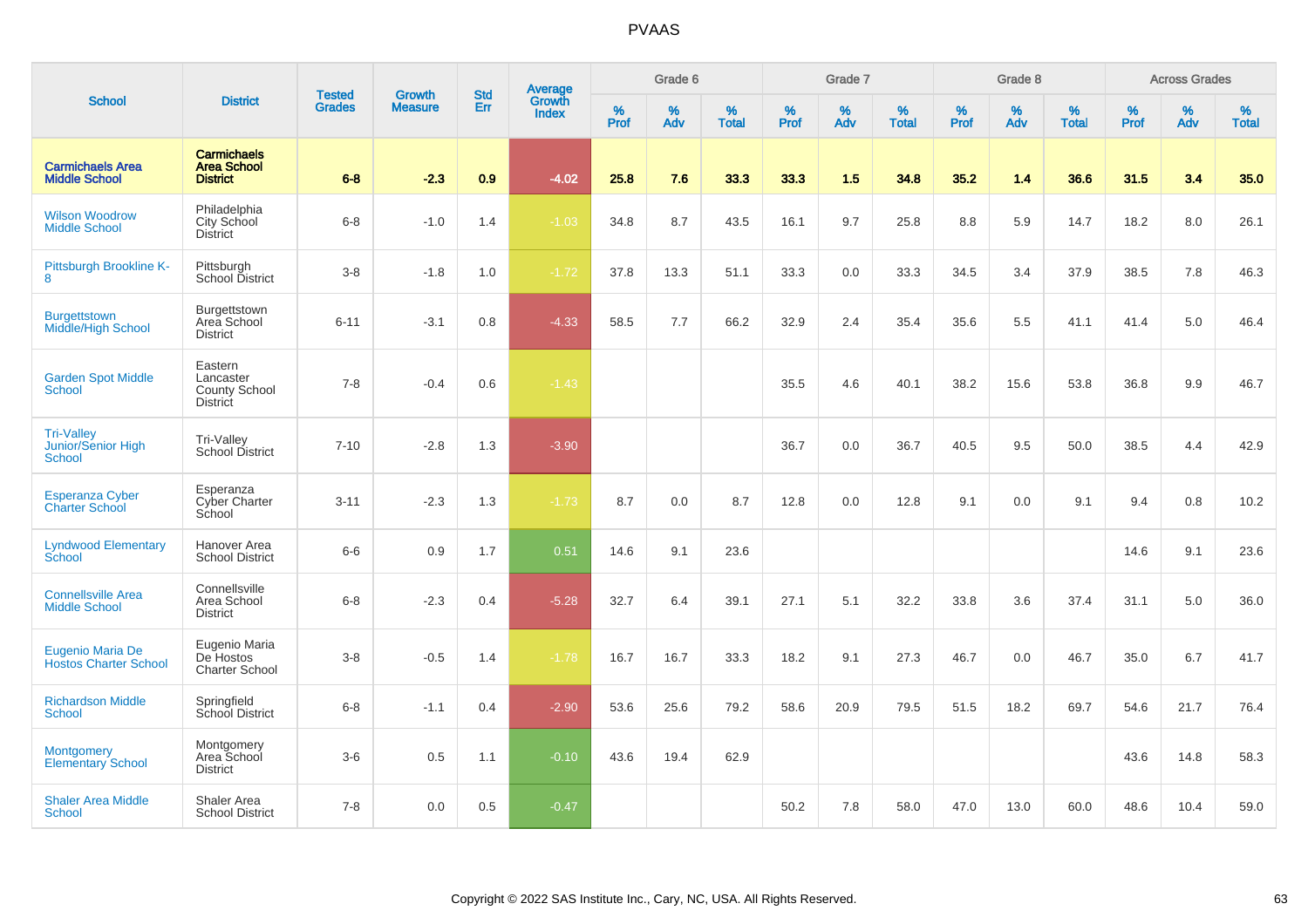|                                                                     |                                                             | <b>Tested</b> | <b>Growth</b>  | <b>Std</b> |                                          |           | Grade 6  |                   |           | Grade 7  |                   |           | Grade 8  |                   |           | <b>Across Grades</b> |                   |
|---------------------------------------------------------------------|-------------------------------------------------------------|---------------|----------------|------------|------------------------------------------|-----------|----------|-------------------|-----------|----------|-------------------|-----------|----------|-------------------|-----------|----------------------|-------------------|
| <b>School</b>                                                       | <b>District</b>                                             | <b>Grades</b> | <b>Measure</b> | Err        | <b>Average</b><br>Growth<br><b>Index</b> | %<br>Prof | %<br>Adv | %<br><b>Total</b> | %<br>Prof | %<br>Adv | %<br><b>Total</b> | %<br>Prof | %<br>Adv | %<br><b>Total</b> | %<br>Prof | %<br>Adv             | %<br><b>Total</b> |
| <b>Carmichaels Area</b><br><b>Middle School</b>                     | <b>Carmichaels</b><br><b>Area School</b><br><b>District</b> | $6 - 8$       | $-2.3$         | 0.9        | $-4.02$                                  | 25.8      | 7.6      | 33.3              | 33.3      | 1.5      | 34.8              | 35.2      | 1.4      | 36.6              | 31.5      | 3.4                  | 35.0              |
| <b>John Hancock</b><br><b>Demonstration School</b>                  | Philadelphia<br>City School<br><b>District</b>              | $3-8$         | 0.6            | 1.4        | $-0.88$                                  | 40.0      | 0.0      | 40.0              | 46.7      | 10.0     | 56.7              | 48.5      | 0.0      | 48.5              | 39.5      | 5.9                  | 45.4              |
| <b>Franklin Towne</b><br><b>Charter Elementary</b><br><b>School</b> | <b>Franklin Towne</b><br>Charter<br>Elementary<br>School    | $3-8$         | $-3.1$         | 1.2        | $-3.10$                                  | 48.2      | 7.4      | 55.6              | 53.6      | 7.1      | 60.7              | 59.1      | 0.0      | 59.1              | 50.6      | 6.8                  | 57.4              |
| <b>MaST Community</b><br>Charter School II                          | MaST<br>Community<br>Charter School<br>Ш.                   | $3 - 10$      | $-4.6$         | 0.7        | $-6.45$                                  | 38.7      | 4.3      | 43.0              | 50.0      | 5.9      | 55.9              |           |          |                   | 44.5      | 7.0                  | 51.5              |
| <b>Cornell High School</b>                                          | <b>Cornell School</b><br><b>District</b>                    | $7 - 11$      | $-1.6$         | 1.5        | $-2.02$                                  |           |          |                   | 35.9      | 0.0      | 35.9              | 24.3      | 2.7      | 27.0              | 30.3      | 1.3                  | 31.6              |
| <b>Washington Park</b><br><b>Elementary School</b>                  | Washington<br>School District                               | $3-6$         | $-2.2$         | 0.9        | $-2.44$                                  | 39.6      | 6.2      | 45.8              |           |          |                   |           |          |                   | 39.0      | 3.8                  | 42.8              |
| <b>Wilson West Middle</b><br><b>School</b>                          | Wilson School<br><b>District</b>                            | $6 - 8$       | $-3.0$         | 0.9        | $-5.13$                                  | 52.4      | 9.5      | 61.9              | 48.5      | 6.9      | 55.4              | 54.0      | 10.8     | 64.9              | 51.1      | 8.7                  | 59.8              |
| <b>Laurel Highlands</b><br>Middle School                            | Laurel<br>Highlands<br>School District                      | $6-8$         | $-1.6$         | 0.6        | $-4.07$                                  | 39.6      | 11.7     | 51.3              | 36.0      | 2.9      | 38.8              | 37.8      | 5.5      | 43.3              | 37.9      | 6.8                  | 44.6              |
| <b>Titus Elementary</b><br><b>School</b>                            | <b>Central Bucks</b><br><b>School District</b>              | $3-6$         | 0.4            | 1.0        | $-0.56$                                  | 51.6      | 26.4     | 78.0              |           |          |                   |           |          |                   | 50.0      | 22.3                 | 72.3              |
| <b>Tohickon Middle</b><br>School                                    | <b>Central Bucks</b><br><b>School District</b>              | $7-9$         | $-0.5$         | 0.6        | $-1.79$                                  |           |          |                   | 50.6      | 17.7     | 68.4              | 52.3      | 22.4     | 74.6              | 51.5      | 20.2                 | 71.7              |
| <b>Juniata Park Academy</b>                                         | Philadelphia<br>City School<br><b>District</b>              | $3-8$         | 1.0            | 2.3        | 0.13                                     |           |          |                   | 45.4      | 0.0      | 45.4              |           |          |                   | 29.6      | 0.0                  | 29.6              |
| <b>Bermudian Springs</b><br><b>Middle School</b>                    | Bermudian<br>Springs School<br>District                     | $5-8$         | 0.2            | 0.6        | $-0.73$                                  | 37.5      | 10.6     | 48.1              | 44.5      | 5.9      | 50.4              | 40.2      | 6.6      | 46.7              | 43.3      | 5.6                  | 48.9              |
| <b>Blacklick Valley</b><br><b>Elementary Center</b>                 | <b>Blacklick Valley</b><br>School District                  | $3-6$         | 0.5            | 1.6        | 0.34                                     | 52.6      | 7.9      | 60.5              |           |          |                   |           |          |                   | 48.0      | 5.9                  | 54.0              |
| <b>Walnut Street</b><br><b>Elementary School</b>                    | <b>William Penn</b><br><b>School District</b>               | $3-6$         | 0.8            | 2.0        | $-0.97$                                  | 14.3      | 0.0      | 14.3              |           |          |                   |           |          |                   | 16.5      | 0.0                  | 16.5              |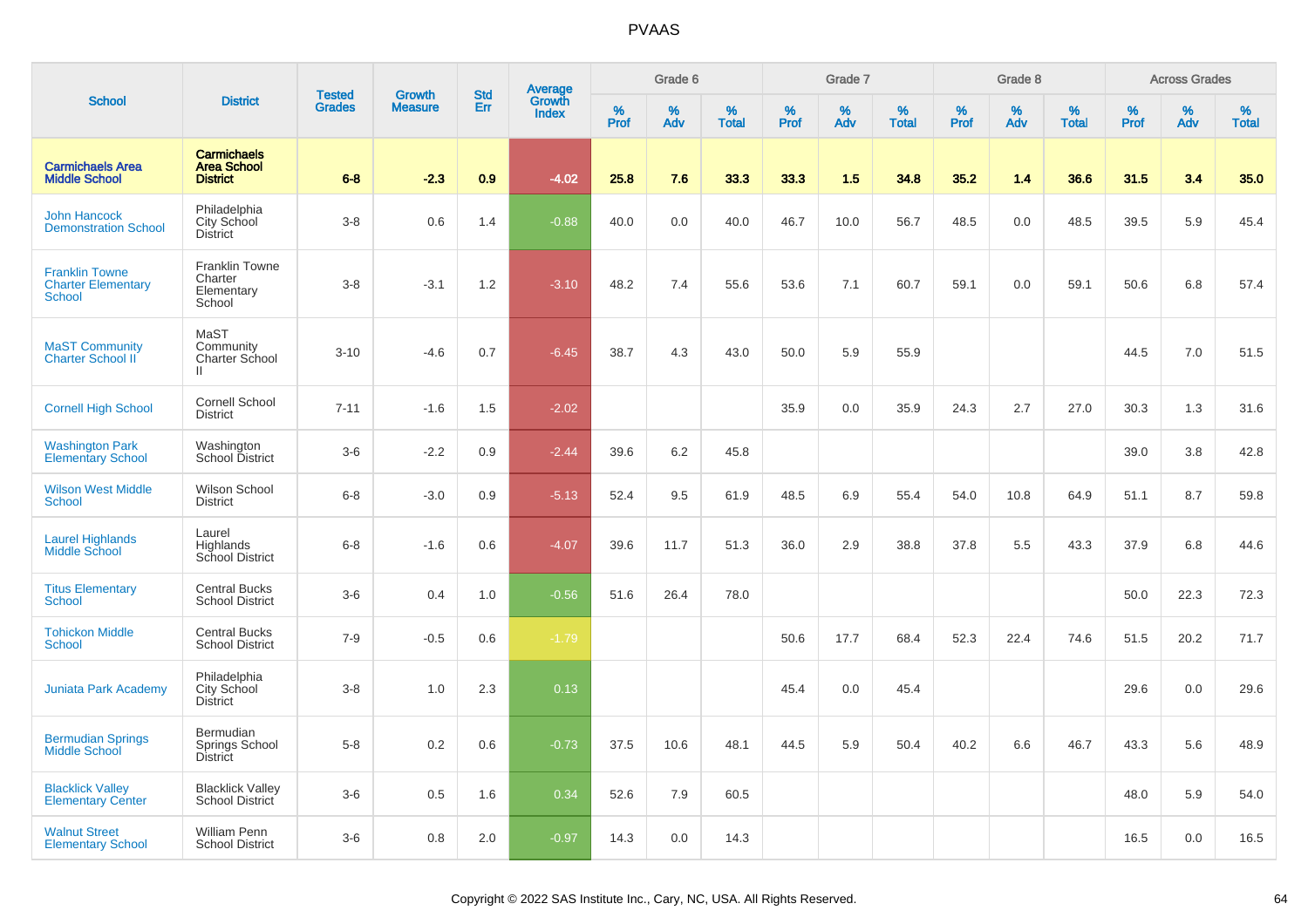|                                                                       |                                                                   |                                |                                 | <b>Std</b> |                                          |                  | Grade 6     |                   |                     | Grade 7     |                   |              | Grade 8  |                   |              | <b>Across Grades</b> |                   |
|-----------------------------------------------------------------------|-------------------------------------------------------------------|--------------------------------|---------------------------------|------------|------------------------------------------|------------------|-------------|-------------------|---------------------|-------------|-------------------|--------------|----------|-------------------|--------------|----------------------|-------------------|
| <b>School</b>                                                         | <b>District</b>                                                   | <b>Tested</b><br><b>Grades</b> | <b>Growth</b><br><b>Measure</b> | Err        | <b>Average</b><br>Growth<br><b>Index</b> | %<br><b>Prof</b> | $\%$<br>Adv | %<br><b>Total</b> | $\%$<br><b>Prof</b> | $\%$<br>Adv | %<br><b>Total</b> | $\%$<br>Prof | %<br>Adv | %<br><b>Total</b> | $\%$<br>Prof | $\%$<br>Adv          | %<br><b>Total</b> |
| <b>Carmichaels Area</b><br><b>Middle School</b>                       | <b>Carmichaels</b><br><b>Area School</b><br><b>District</b>       | $6 - 8$                        | $-2.3$                          | 0.9        | $-4.02$                                  | 25.8             | 7.6         | 33.3              | 33.3                | 1.5         | 34.8              | 35.2         | 1.4      | 36.6              | 31.5         | 3.4                  | 35.0              |
| <b>Northgate Middle</b><br><b>School High School</b>                  | Northgate<br>School District                                      | $7 - 11$                       | 0.2                             | 1.1        | $-0.08$                                  |                  |             |                   | 36.1                | 9.8         | 45.9              | 37.5         | 17.9     | 55.4              | 36.8         | 13.7                 | 50.4              |
| <b>Waynesboro Area</b><br><b>Middle School</b>                        | Waynesboro<br>Area School<br><b>District</b>                      | $6-8$                          | $-2.2$                          | 0.4        | $-5.34$                                  | 38.4             | 14.0        | 52.4              | 37.7                | 7.2         | 44.9              | 37.5         | 12.8     | 50.3              | 37.8         | 11.2                 | 49.1              |
| <b>Conemaugh Valley</b><br><b>Elementary School</b>                   | Conemaugh<br>Valley School<br><b>District</b>                     | $3-6$                          | $-1.4$                          | 1.2        | $-1.17$                                  | 30.0             | 30.0        | 60.0              |                     |             |                   |              |          |                   | 41.6         | 15.0                 | 56.5              |
| <b>Perseus House</b><br><b>Charter School Of</b><br><b>Excellence</b> | Perseus House<br><b>Charter School</b><br>Of Excellence           | $6 - 11$                       | $-0.9$                          | 1.2        | $-1.85$                                  | 4.8              | 0.0         | 4.8               | 20.4                | 0.0         | 20.4              | 22.7         | 1.5      | 24.2              | 19.2         | 0.7                  | 19.9              |
| <b>Pittsburgh Science</b><br><b>And Technology</b><br>Academy 6-12    | Pittsburgh<br>School District                                     | $6 - 11$                       | $-0.3$                          | 1.0        | $-1.04$                                  | 36.6             | 41.5        | 78.0              | 72.3                | 12.8        | 85.1              | 60.6         | 15.5     | 76.1              | 57.9         | 21.4                 | 79.2              |
| <b>Titusville Middle</b><br><b>School</b>                             | <b>Titusville Area</b><br><b>School District</b>                  | $6 - 8$                        | $-0.3$                          | 0.6        | $-0.98$                                  | 35.2             | 12.7        | 47.9              | 46.2                | 8.3         | 54.6              | 40.9         | 11.7     | 52.6              | 40.6         | 11.0                 | 51.6              |
| <b>Centre Learning</b><br><b>Community Charter</b><br>School          | Centre Learning<br>Community<br>Charter School                    | $5-8$                          | $-1.3$                          | 2.1        | $-1.22$                                  |                  |             |                   | 37.5                | 12.5        | 50.0              | 47.1         | 11.8     | 58.8              | 51.8         | 16.7                 | 68.5              |
| <b>Woodland Elementary</b><br><b>School</b>                           | Cameron<br>County School<br>District                              | $3-6$                          | $-0.5$                          | 1.5        | $-0.36$                                  | 48.7             | 25.6        | 74.4              |                     |             |                   |              |          |                   | 55.1         | 19.6                 | 74.7              |
| <b>Penn Hills Charter</b><br>School of<br>Entrepreneurship            | Penn Hills<br><b>Charter School</b><br>of<br>Entrepreneurshi<br>p | $3-8$                          | $-1.5$                          | 1.0        | $-3.06$                                  | 37.1             | 8.6         | 45.7              | 34.2                | 0.0         | 34.2              | 45.4         | 0.0      | 45.4              | 40.8         | 6.4                  | 47.2              |
| Mcadoo-Kelayres<br>Elementary/Middle<br><b>School</b>                 | Hazleton Area<br><b>School District</b>                           | $3-8$                          | 0.4                             | 1.3        | $-1.35$                                  | 16.7             | 6.7         | 23.3              | 12.9                | 0.0         | 12.9              | 7.1          | 0.0      | 7.1               | 26.5         | 2.4                  | 28.9              |
| <b>Windber Area Middle</b><br><b>School</b>                           | Windber Area<br><b>School District</b>                            | $6 - 8$                        | $-0.3$                          | 0.8        | $-0.64$                                  | 49.2             | 14.9        | 64.2              | 50.0                | 9.5         | 59.5              | 57.1         | 10.7     | 67.9              | 52.4         | 11.6                 | 64.0              |
| <b>Middletown Area</b><br><b>Middle School</b>                        | Middletown<br>Area School<br><b>District</b>                      | $6 - 8$                        | $-1.3$                          | 0.6        | $-2.55$                                  | 28.7             | 7.0         | 35.7              | 43.8                | 5.6         | 49.3              | 38.5         | 3.8      | 42.3              | 37.1         | 5.6                  | 42.7              |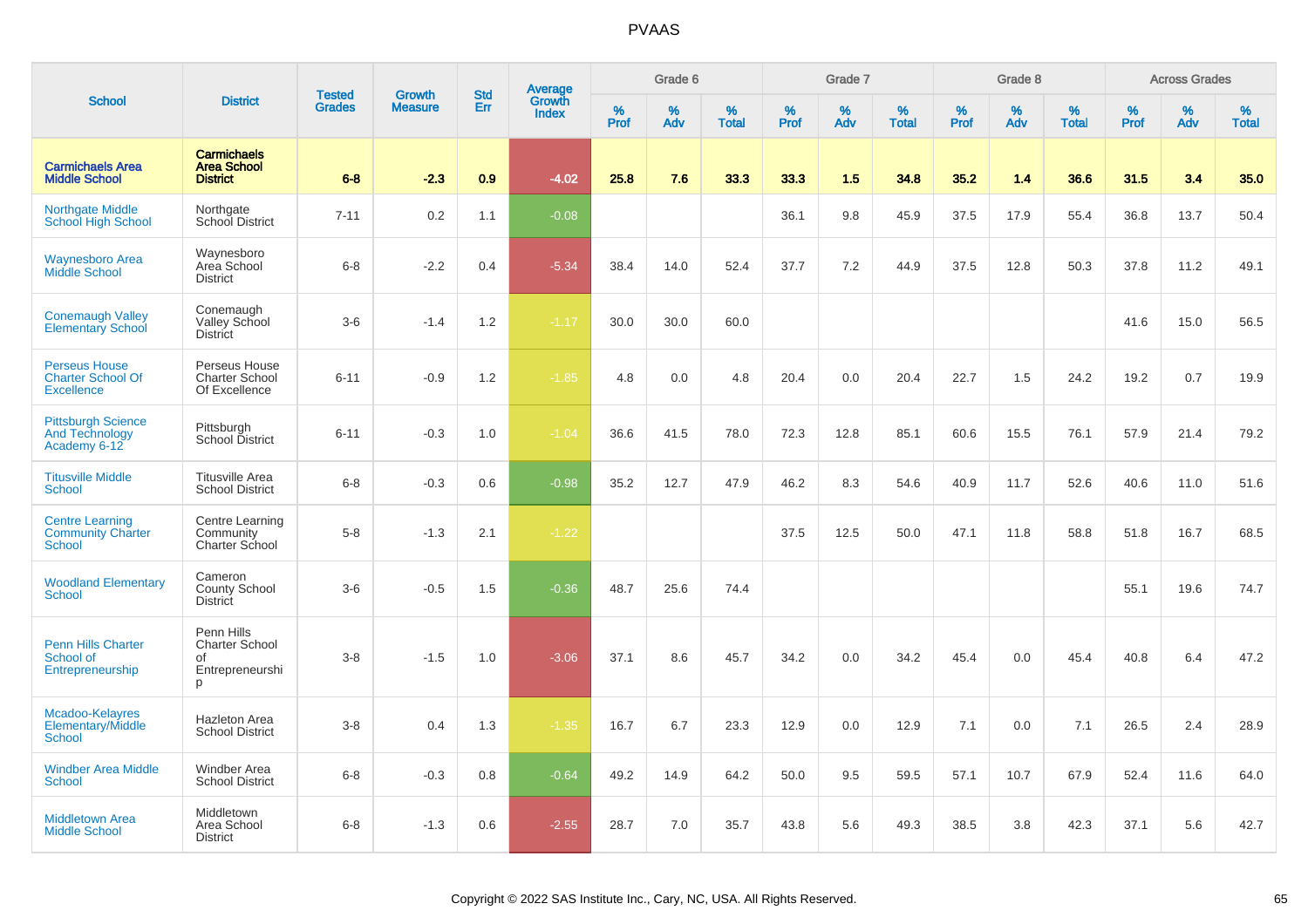|                                                        |                                                             | <b>Tested</b> | Growth         | <b>Std</b> |                                   |           | Grade 6  |                   |           | Grade 7  |                   |           | Grade 8  |                   |           | <b>Across Grades</b> |                   |
|--------------------------------------------------------|-------------------------------------------------------------|---------------|----------------|------------|-----------------------------------|-----------|----------|-------------------|-----------|----------|-------------------|-----------|----------|-------------------|-----------|----------------------|-------------------|
| <b>School</b>                                          | <b>District</b>                                             | <b>Grades</b> | <b>Measure</b> | Err        | Average<br>Growth<br><b>Index</b> | %<br>Prof | %<br>Adv | %<br><b>Total</b> | %<br>Prof | %<br>Adv | %<br><b>Total</b> | %<br>Prof | %<br>Adv | %<br><b>Total</b> | %<br>Prof | %<br>Adv             | %<br><b>Total</b> |
| <b>Carmichaels Area</b><br><b>Middle School</b>        | <b>Carmichaels</b><br><b>Area School</b><br><b>District</b> | $6 - 8$       | $-2.3$         | 0.9        | $-4.02$                           | 25.8      | 7.6      | 33.3              | 33.3      | 1.5      | 34.8              | 35.2      | 1.4      | 36.6              | 31.5      | 3.4                  | 35.0              |
| <b>Dassa Mckinney</b><br><b>Elementary School</b>      | Moniteau<br><b>School District</b>                          | $3-6$         | $-1.1$         | 0.9        | $-1.21$                           | 33.3      | 19.0     | 52.4              |           |          |                   |           |          |                   | 42.0      | 13.8                 | 55.8              |
| <b>Carmichaels Area</b><br><b>Middle School</b>        | <b>Carmichaels</b><br><b>Area School</b><br><b>District</b> | $6 - 8$       | $-2.3$         | 0.9        | $-4.02$                           | 25.8      | 7.6      | 33.3              | 33.3      | 1.5      | 34.8              | 35.2      | 1.4      | 36.6              | 31.5      | 3.4                  | 35.0              |
| <b>Hillcrest Intermediate</b><br>School                | Norwin School<br><b>District</b>                            | $5-6$         | 0.1            | 0.5        | $-0.32$                           | 41.0      | 36.7     | 77.6              |           |          |                   |           |          |                   | 50.0      | 27.9                 | 77.9              |
| <b>Duckrey Tanner</b><br>School                        | Philadelphia<br>City School<br><b>District</b>              | $3-8$         | 1.1            | 3.6        | 0.31                              |           |          |                   |           |          |                   |           |          |                   | 9.1       | 0.0                  | 9.1               |
| <b>Franklin School</b>                                 | Uniontown Area<br><b>School District</b>                    | $3-6$         | 0.6            | 2.1        | $-0.17$                           | 46.7      | 26.7     | 73.3              |           |          |                   |           |          |                   | 49.2      | 17.5                 | 66.7              |
| <b>Springfield Township</b><br>Middle School           | Springfield<br>Township<br><b>School District</b>           | $6 - 8$       | $-1.3$         | 0.6        | $-2.89$                           | 51.4      | 15.0     | 66.5              | 56.3      | 10.8     | 67.1              | 47.3      | 14.0     | 61.3              | 51.8      | 13.3                 | 65.1              |
| <b>Norwin Middle School</b>                            | Norwin School<br><b>District</b>                            | $7 - 8$       | $-1.3$         | 0.5        | $-3.94$                           |           |          |                   | 60.1      | 18.1     | 78.2              | 52.4      | 13.9     | 66.2              | 56.3      | 16.0                 | 72.3              |
| <b>Greenfield Albert M</b><br><b>School</b>            | Philadelphia<br>City School<br><b>District</b>              | $3-8$         | $-3.2$         | 1.2        | $-4.08$                           | 47.7      | 34.1     | 81.8              | 45.4      | 36.4     | 81.8              | 42.1      | 31.6     | 73.7              | 46.6      | 35.1                 | 81.7              |
| <b>Welsh John School</b>                               | Philadelphia<br>City School<br><b>District</b>              | $3 - 7$       | 0.9            | 3.4        | 0.28                              |           |          |                   |           |          |                   |           |          |                   | 15.8      | 0.0                  | 15.8              |
| <b>Hill Freedman World</b><br>Academy                  | Philadelphia<br>City School<br><b>District</b>              | $6 - 10$      | 0.7            | 2.7        | 0.27                              | 43.5      | 8.7      | 52.2              |           |          |                   |           |          |                   | 44.7      | 4.3                  | 48.9              |
| <b>Clearfield Area</b><br>Junior/Senior High<br>School | Clearfield Area<br><b>School District</b>                   | $7 - 10$      | $-0.3$         | 0.7        | $-0.85$                           |           |          |                   | 39.0      | 1.5      | 40.4              | 32.4      | 4.1      | 36.6              | 35.6      | 2.8                  | 38.4              |
| <b>Camp Hill Middle</b><br>School                      | Camp Hill<br>School District                                | $6 - 8$       | $-2.5$         | 0.8        | $-3.80$                           | 53.3      | 8.0      | 61.3              | 63.7      | 5.5      | 69.2              | 49.6      | 15.3     | 64.9              | 55.2      | 10.1                 | 65.3              |
| <b>Henry Charles W</b><br><b>School</b>                | Philadelphia<br>City School<br><b>District</b>              | $3-8$         | 0.9            | 3.6        | 0.24                              |           |          |                   |           |          |                   |           |          |                   | 40.6      | 14.1                 | 54.7              |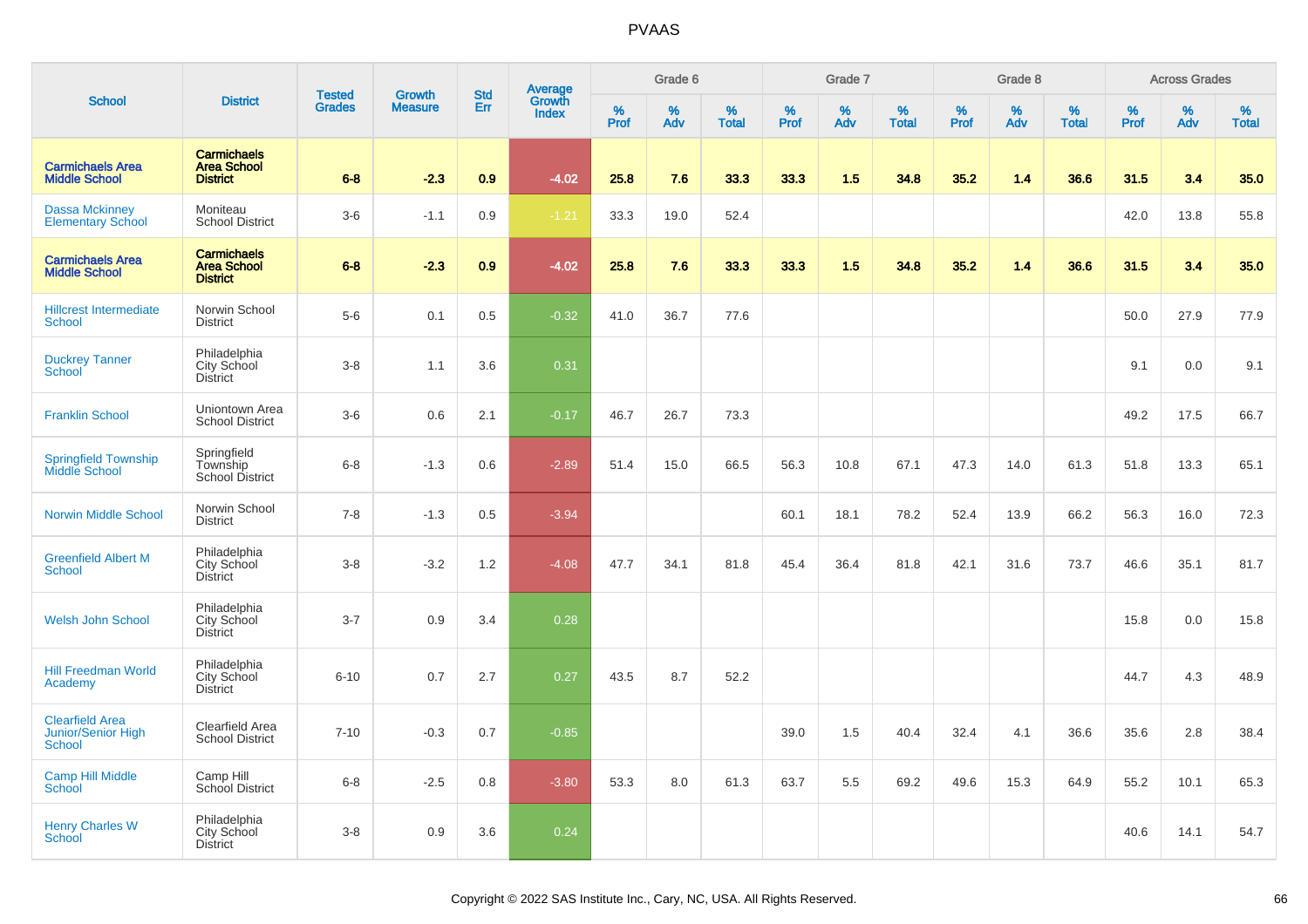|                                                           |                                                             |                                |                          | <b>Std</b> |                                          |                  | Grade 6  |                   |           | Grade 7  |                   |           | Grade 8  |                   |           | <b>Across Grades</b> |                   |
|-----------------------------------------------------------|-------------------------------------------------------------|--------------------------------|--------------------------|------------|------------------------------------------|------------------|----------|-------------------|-----------|----------|-------------------|-----------|----------|-------------------|-----------|----------------------|-------------------|
| <b>School</b>                                             | <b>District</b>                                             | <b>Tested</b><br><b>Grades</b> | Growth<br><b>Measure</b> | Err        | <b>Average</b><br>Growth<br><b>Index</b> | %<br><b>Prof</b> | %<br>Adv | %<br><b>Total</b> | %<br>Prof | %<br>Adv | %<br><b>Total</b> | %<br>Prof | %<br>Adv | %<br><b>Total</b> | %<br>Prof | %<br>Adv             | %<br><b>Total</b> |
| <b>Carmichaels Area</b><br><b>Middle School</b>           | <b>Carmichaels</b><br><b>Area School</b><br><b>District</b> | $6 - 8$                        | $-2.3$                   | 0.9        | $-4.02$                                  | 25.8             | 7.6      | 33.3              | 33.3      | 1.5      | 34.8              | 35.2      | 1.4      | 36.6              | 31.5      | 3.4                  | 35.0              |
| <b>Southwest Middle</b><br>School                         | Reading School<br><b>District</b>                           | $5-8$                          | $-0.5$                   | 1.0        | $-0.46$                                  | 14.6             | 0.0      | 14.6              | 25.0      | 0.0      | 25.0              | 15.6      | 0.0      | 15.6              | 17.6      | 0.0                  | 17.6              |
| <b>Westmont Hilltop</b><br>Junior/Senior High<br>School   | Westmont<br><b>Hilltop School</b><br><b>District</b>        | $7 - 11$                       | $-1.9$                   | 0.9        | $-2.95$                                  |                  |          |                   | 47.6      | 1.2      | 48.8              | 57.0      | 4.3      | 61.3              | 52.5      | 2.8                  | 55.4              |
| <b>Independence Charter</b><br><b>School West</b>         | Independence<br>Charter School<br>West                      | $3 - 7$                        | $-3.2$                   | 1.8        | $-1.80$                                  | 15.4             | 7.7      | 23.1              | 15.8      | 0.0      | 15.8              |           |          |                   | 15.0      | 2.6                  | 17.7              |
| <b>Copper Beech School</b>                                | Abington<br><b>School District</b>                          | $3-6$                          | $-2.0$                   | 0.8        | $-2.40$                                  | 40.3             | 24.2     | 64.5              |           |          |                   |           |          |                   | 41.7      | 21.3                 | 63.0              |
| Lehman-Jackson<br><b>Elementary School</b>                | Lake-Lehman<br><b>School District</b>                       | $3-6$                          | $-0.5$                   | 1.3        | $-0.38$                                  | 49.0             | 19.6     | 68.6              |           |          |                   |           |          |                   | 53.6      | 11.6                 | 65.2              |
| <b>Berlin Brothersvalley</b><br><b>Middle School</b>      | <b>Berlin</b><br>Brothersvalley<br>School District          | $5-8$                          | $-1.0$                   | 0.8        | $-3.05$                                  | 42.4             | 15.2     | 57.6              | 55.8      | 3.8      | 59.6              | 54.2      | 6.2      | 60.4              | 52.5      | 7.3                  | 59.8              |
| <b>Pennfield Middle</b><br>School                         | North Penn<br><b>School District</b>                        | $6-9$                          | $-0.2$                   | 0.6        | $-0.74$                                  |                  |          |                   | 53.0      | 12.8     | 65.8              | 50.8      | 20.0     | 70.8              | 51.8      | 16.6                 | 68.4              |
| <b>6th Grade Center</b>                                   | Quakertown<br>Community<br><b>School District</b>           | $6-6$                          | 0.2                      | 0.7        | 0.21                                     | 40.2             | 19.6     | 59.8              |           |          |                   |           |          |                   | 40.2      | 19.6                 | 59.8              |
| Tulpehocken<br>Junior/Senior High<br>School               | Tulpehocken<br>Area School<br><b>District</b>               | $7 - 12$                       | $-0.8$                   | 0.9        | $-1.63$                                  |                  |          |                   | 39.8      | 4.8      | 44.7              | 42.7      | 6.4      | 49.1              | 41.3      | 5.6                  | 47.0              |
| <b>Hickory High School</b>                                | Hermitage<br>School District                                | $7 - 12$                       | 0.2                      | 1.0        | 0.20                                     |                  |          |                   |           |          |                   | 51.0      | 19.3     | 70.3              | 51.0      | 19.3                 | 70.3              |
| <b>Keystone Education</b><br><b>Center Charter School</b> | Keystone<br>Education<br><b>Center Charter</b><br>School    | $3 - 12$                       | 0.7                      | 3.3        | 0.20                                     |                  |          |                   |           |          |                   | 0.0       | 0.0      | 0.0               | 0.0       | 0.0                  | 0.0               |
| <b>Southmoreland Middle</b><br>School                     | Southmoreland<br><b>School District</b>                     | $6 - 8$                        | $-3.7$                   | 0.7        | $-6.39$                                  | 41.4             | 8.1      | 49.6              | 43.1      | 4.6      | 47.7              | 49.5      | 4.8      | 54.4              | 44.6      | 5.9                  | 50.5              |
| <b>Exeter Township</b><br>Junior High School              | Exeter<br>Township<br><b>School District</b>                | $7 - 8$                        | 0.0                      | 0.6        | $-0.14$                                  |                  |          |                   | 49.8      | 9.8      | 59.6              | 45.0      | 14.8     | 59.8              | 47.5      | 12.2                 | 59.7              |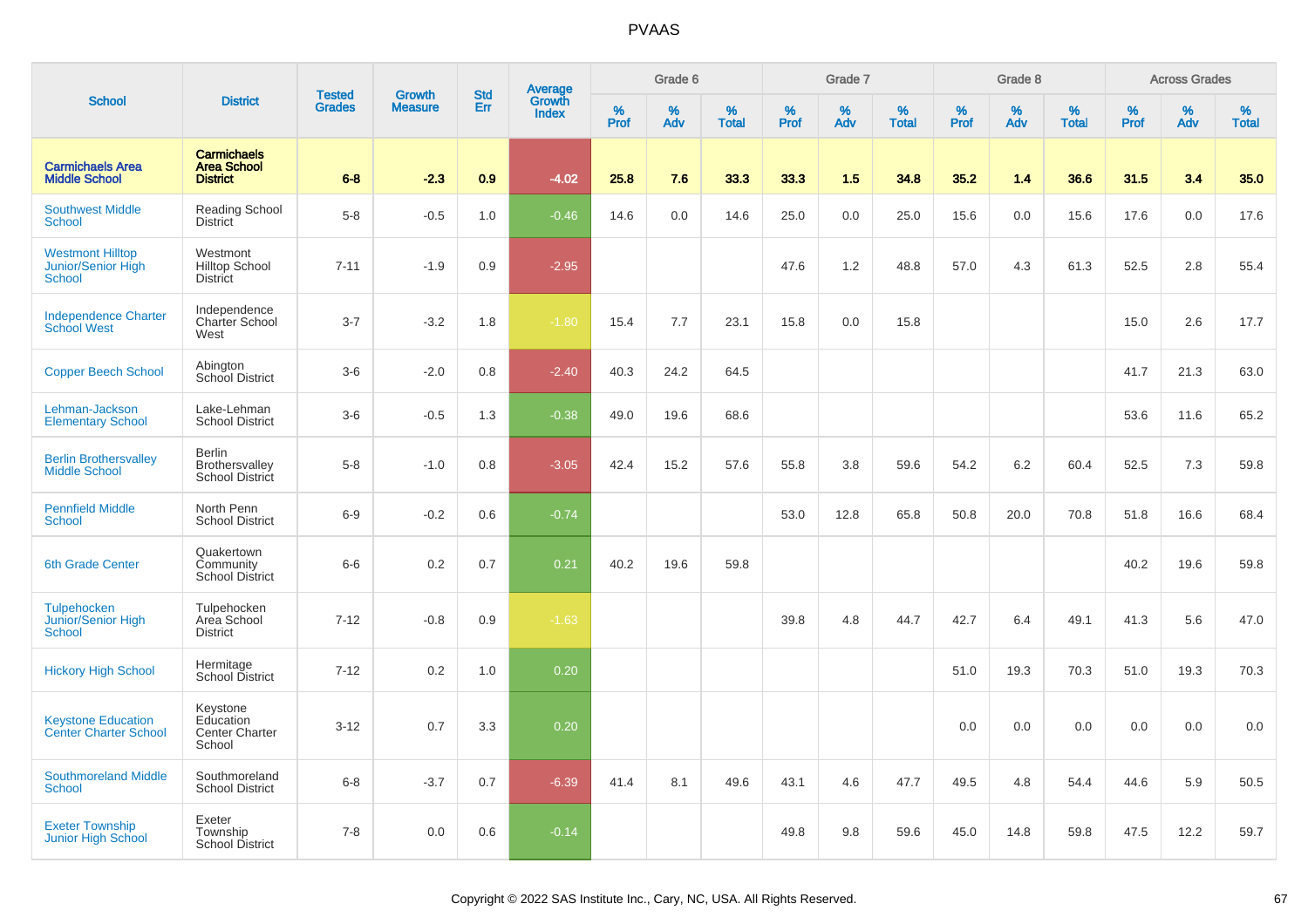|                                                             |                                                             | <b>Tested</b> | <b>Growth</b>  | <b>Std</b> |                                          |                  | Grade 6     |                   |           | Grade 7     |                   |           | Grade 8  |                   |              | <b>Across Grades</b> |                   |
|-------------------------------------------------------------|-------------------------------------------------------------|---------------|----------------|------------|------------------------------------------|------------------|-------------|-------------------|-----------|-------------|-------------------|-----------|----------|-------------------|--------------|----------------------|-------------------|
| <b>School</b>                                               | <b>District</b>                                             | <b>Grades</b> | <b>Measure</b> | Err        | <b>Average</b><br>Growth<br><b>Index</b> | %<br><b>Prof</b> | $\%$<br>Adv | %<br><b>Total</b> | %<br>Prof | $\%$<br>Adv | %<br><b>Total</b> | %<br>Prof | %<br>Adv | %<br><b>Total</b> | $\%$<br>Prof | $\%$<br>Adv          | %<br><b>Total</b> |
| <b>Carmichaels Area</b><br><b>Middle School</b>             | <b>Carmichaels</b><br><b>Area School</b><br><b>District</b> | $6 - 8$       | $-2.3$         | 0.9        | $-4.02$                                  | 25.8             | 7.6         | 33.3              | 33.3      | 1.5         | 34.8              | 35.2      | 1.4      | 36.6              | 31.5         | 3.4                  | 35.0              |
| <b>Hershey Middle</b><br><b>School</b>                      | Derry Township<br>School District                           | $6-8$         | $-3.6$         | 1.7        | $-4.50$                                  | 38.2             | 44.1        | 82.4              | 66.7      | 20.8        | 87.5              | 46.7      | 53.3     | 100.0             | 49.3         | 38.4                 | 87.7              |
| <b>West Hazleton</b><br>Elementary/Middle<br><b>School</b>  | Hazleton Area<br><b>School District</b>                     | $3-8$         | $-0.4$         | 1.3        | $-1.37$                                  | 14.7             | 2.9         | 17.6              | 36.4      | 4.6         | 40.9              | 25.0      | 0.0      | 25.0              | 24.3         | 1.1                  | 25.4              |
| <b>Goodnoe Elementary</b><br><b>School</b>                  | Council Rock<br><b>School District</b>                      | $3-6$         | $-2.1$         | 0.8        | $-2.51$                                  | 48.3             | 40.0        | 88.3              |           |             |                   |           |          |                   | 53.0         | 27.5                 | 80.5              |
| <b>Chichester Middle</b><br><b>School</b>                   | Chichester<br><b>School District</b>                        | $5-8$         | $-4.2$         | 0.7        | $-5.88$                                  | 39.2             | 8.1         | 47.3              | 31.6      | 6.3         | 38.0              | 40.6      | 0.0      | 40.6              | 34.3         | 3.9                  | 38.2              |
| Greensburg-Salem<br><b>Middle School</b>                    | Greensburg<br>Salem School<br><b>District</b>               | $6 - 8$       | $-1.4$         | 0.5        | $-2.72$                                  | 40.1             | 13.8        | 53.9              | 44.0      | 5.5         | 49.4              | 48.3      | 7.2      | 55.6              | 44.2         | 8.7                  | 52.9              |
| <b>Scott Middle School</b>                                  | Coatesville<br>Area School<br><b>District</b>               | $6-6$         | 0.1            | 0.8        | 0.17                                     | 30.4             | 2.8         | 33.2              |           |             |                   |           |          |                   | 30.4         | 2.8                  | 33.2              |
| <b>Williamson Senior</b><br><b>High School</b>              | Northern Tioga<br><b>School District</b>                    | $7 - 10$      | $-0.1$         | 0.9        | $-0.29$                                  |                  |             |                   | 40.2      | 2.3         | 42.5              | 52.0      | 6.9      | 58.8              | 46.6         | 4.8                  | 51.3              |
| <b>Blaine James G</b><br><b>School</b>                      | Philadelphia<br>City School<br><b>District</b>              | $3-8$         | $-0.1$         | 2.3        | $-0.04$                                  | 25.0             | 0.0         | 25.0              |           |             |                   |           |          |                   | 10.4         | 0.0                  | 10.4              |
| <b>Hambright Elementary</b><br>School                       | Penn Manor<br><b>School District</b>                        | $3-6$         | 0.1            | 1.0        | $-1.14$                                  | 37.2             | 15.1        | 52.3              |           |             |                   |           |          |                   | 43.6         | 10.8                 | 54.4              |
| <b>Environmental Charter</b><br><b>School At Frick Park</b> | Environmental<br><b>Charter School</b><br>At Frick Park     | $3-9$         | $-2.5$         | 0.7        | $-3.49$                                  | 41.5             | 10.6        | 52.1              | 46.6      | 13.6        | 60.2              | 25.4      | 11.9     | 37.3              | 43.3         | 14.6                 | 57.9              |
| <b>Salisbury Elementary</b><br><b>School</b>                | Pequea Valley<br>School District                            | $3-6$         | $-1.1$         | 1.5        | $-0.78$                                  | 43.3             | 3.3         | 46.7              |           |             |                   |           |          |                   | 36.9         | 9.4                  | 46.3              |
| Urban Pathways 6-12<br><b>Charter School</b>                | Urban<br>Pathways 6-12<br>Charter School                    | $6 - 11$      | $-0.2$         | 2.1        | $-0.24$                                  |                  |             |                   | 22.2      | 0.0         | 22.2              | 0.0       | 0.0      | 0.0               | 15.9         | 0.0                  | 15.9              |
| <b>Commodore Perry</b><br>School                            | Commodore<br>Perry School<br><b>District</b>                | $3-6$         | $-0.8$         | 1.6        | $-0.51$                                  | 41.9             | 6.4         | 48.4              |           |             |                   |           |          |                   | 51.3         | 11.8                 | 63.0              |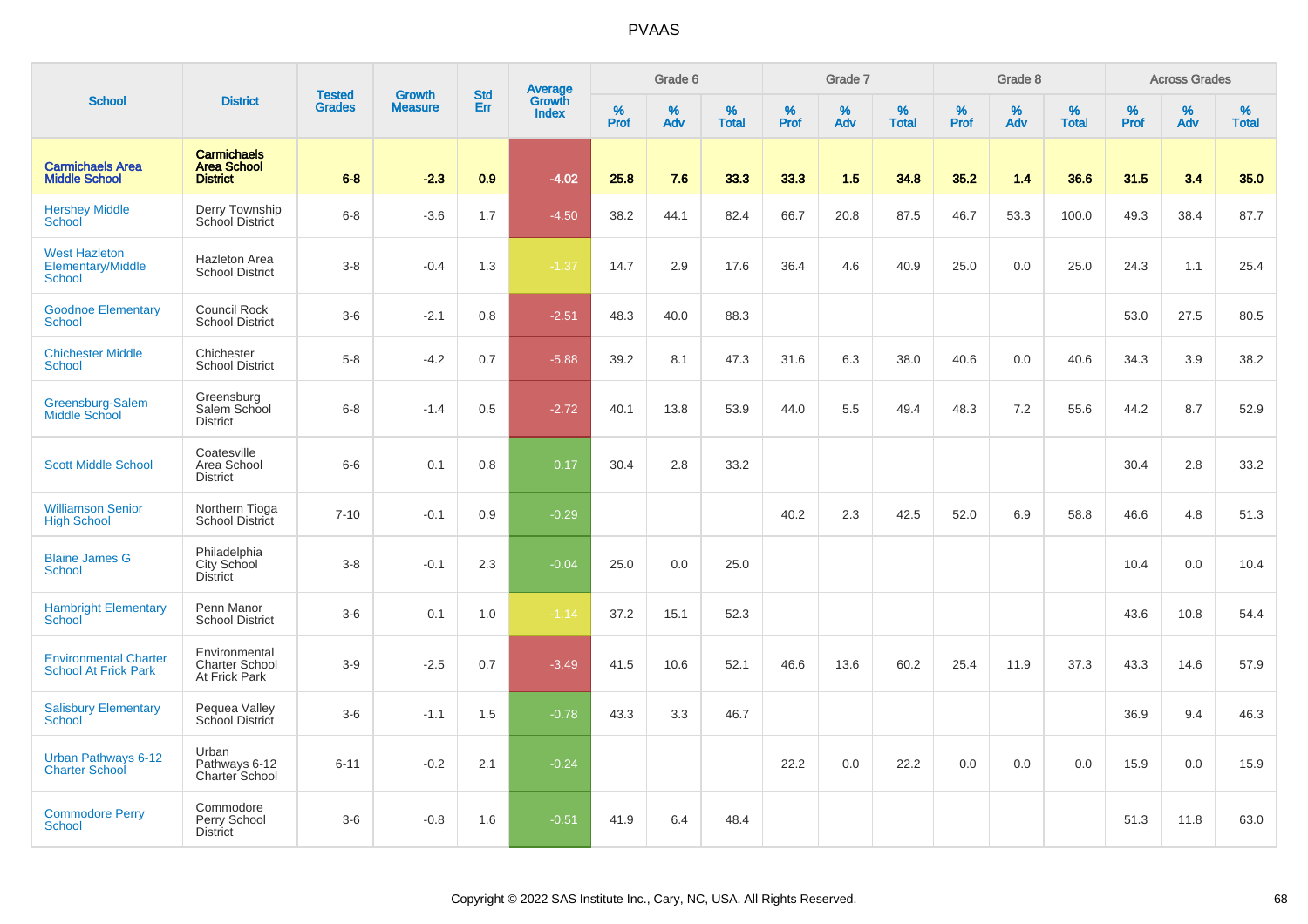|                                                           |                                                               |                                |                          | <b>Std</b> | Average                |                  | Grade 6  |                   |           | Grade 7  |                   |           | Grade 8  |                   |           | <b>Across Grades</b> |                   |
|-----------------------------------------------------------|---------------------------------------------------------------|--------------------------------|--------------------------|------------|------------------------|------------------|----------|-------------------|-----------|----------|-------------------|-----------|----------|-------------------|-----------|----------------------|-------------------|
| <b>School</b>                                             | <b>District</b>                                               | <b>Tested</b><br><b>Grades</b> | Growth<br><b>Measure</b> | Err        | Growth<br><b>Index</b> | %<br><b>Prof</b> | %<br>Adv | %<br><b>Total</b> | %<br>Prof | %<br>Adv | %<br><b>Total</b> | %<br>Prof | %<br>Adv | %<br><b>Total</b> | %<br>Prof | %<br>Adv             | %<br><b>Total</b> |
| <b>Carmichaels Area</b><br><b>Middle School</b>           | <b>Carmichaels</b><br><b>Area School</b><br><b>District</b>   | $6 - 8$                        | $-2.3$                   | 0.9        | $-4.02$                | 25.8             | 7.6      | 33.3              | 33.3      | 1.5      | 34.8              | 35.2      | 1.4      | 36.6              | 31.5      | 3.4                  | 35.0              |
| <b>Fairfield Area Middle</b><br><b>School</b>             | Fairfield Area<br><b>School District</b>                      | $5-8$                          | $-1.0$                   | 0.8        | $-1.24$                | 44.3             | 6.6      | 50.8              | 45.4      | 1.8      | 47.3              | 37.0      | 5.6      | 42.6              | 44.8      | 4.4                  | 49.1              |
| <b>Purchase Line</b><br><b>Elementary School</b>          | Purchase Line<br><b>School District</b>                       | $3-6$                          | 0.1                      | $1.2$      | $-0.38$                | 40.9             | 6.1      | 47.0              |           |          |                   |           |          |                   | 42.2      | 8.1                  | 50.2              |
| Lake-Noxen<br><b>Elementary School</b>                    | Lake-Lehman<br><b>School District</b>                         | $3-6$                          | $-1.4$                   | 1.5        | $-0.90$                | 37.5             | 0.0      | 37.5              |           |          |                   |           |          |                   | 42.2      | 10.4                 | 52.6              |
| <b>Nazareth Area Middle</b><br><b>School</b>              | Nazareth Area<br><b>School District</b>                       | $7 - 8$                        | $-1.7$                   | 0.5        | $-4.30$                |                  |          |                   | 56.3      | 8.8      | 65.0              | 51.9      | 8.5      | 60.5              | 54.1      | 8.6                  | 62.8              |
| <b>Barclay Elementary</b><br>School                       | <b>Central Bucks</b><br><b>School District</b>                | $3-6$                          | 0.1                      | 1.0        | $-0.79$                | 50.8             | 17.9     | 68.7              |           |          |                   |           |          |                   | 47.4      | 11.8                 | 59.1              |
| 21st Century Cyber<br><b>Charter School</b>               | 21st Century<br>Cyber Charter<br>School                       | $6 - 12$                       | $-2.2$                   | 0.7        | $-4.36$                | 48.2             | 16.7     | 64.9              | 54.9      | 10.5     | 65.4              | 58.0      | 6.7      | 64.7              | 54.2      | 10.8                 | 65.0              |
| <b>Crossroads Middle</b><br>School                        | <b>West Shore</b><br><b>School District</b>                   | $6 - 8$                        | $-1.6$                   | 0.5        | $-4.03$                | 43.4             | 14.1     | 57.6              | 46.4      | 11.8     | 58.3              | 45.7      | 11.7     | 57.4              | 45.2      | 12.5                 | 57.8              |
| <b>Valley Junior/Senior</b><br><b>High School</b>         | <b>New</b><br>Kensington-<br>Arnold School<br><b>District</b> | $7 - 11$                       | $-0.7$                   | 1.0        | $-1.07$                |                  |          |                   | 27.0      | 0.0      | 27.0              | 25.9      | 3.5      | 29.4              | 26.4      | 1.7                  | 28.2              |
| <b>Dunmore Elementary</b><br>Center                       | Dunmore<br><b>School District</b>                             | $3-6$                          | $-0.6$                   | 1.0        | $-0.59$                | 48.9             | 14.1     | 63.0              |           |          |                   |           |          |                   | 46.7      | 12.3                 | 59.1              |
| Pittsburgh Morrow K-8                                     | Pittsburgh<br>School District                                 | $3 - 8$                        | $-0.9$                   | 1.0        | $-0.88$                | 22.2             | 0.0      | 22.2              | 27.8      | 0.0      | 27.8              | 29.2      | 0.0      | 29.2              | 24.2      | 1.5                  | 25.6              |
| <b>Columbia Middle</b><br>School                          | Columbia<br>Borough School<br><b>District</b>                 | $5 - 8$                        | $-0.9$                   | 0.8        | $-3.77$                | 31.0             | 8.4      | 39.4              | 20.0      | 4.3      | 24.3              | 21.9      | 1.4      | 23.3              | 26.9      | 4.9                  | 31.8              |
| <b>Rocky Grove</b><br>Junior/Senior High<br><b>School</b> | Valley Grove<br>School District                               | $7 - 10$                       | $-0.0$                   | 1.2        | $-0.06$                |                  |          |                   | 43.4      | 9.4      | 52.8              | 56.9      | 7.8      | 64.7              | 50.0      | 8.6                  | 58.6              |
| <b>Avonworth Middle</b><br><b>School</b>                  | Avonworth<br><b>School District</b>                           | $6 - 8$                        | $-0.7$                   | 0.8        | $-1.40$                |                  |          |                   | 62.3      | 7.7      | 70.0              | 60.7      | 16.2     | 76.9              | 61.5      | 11.7                 | 73.3              |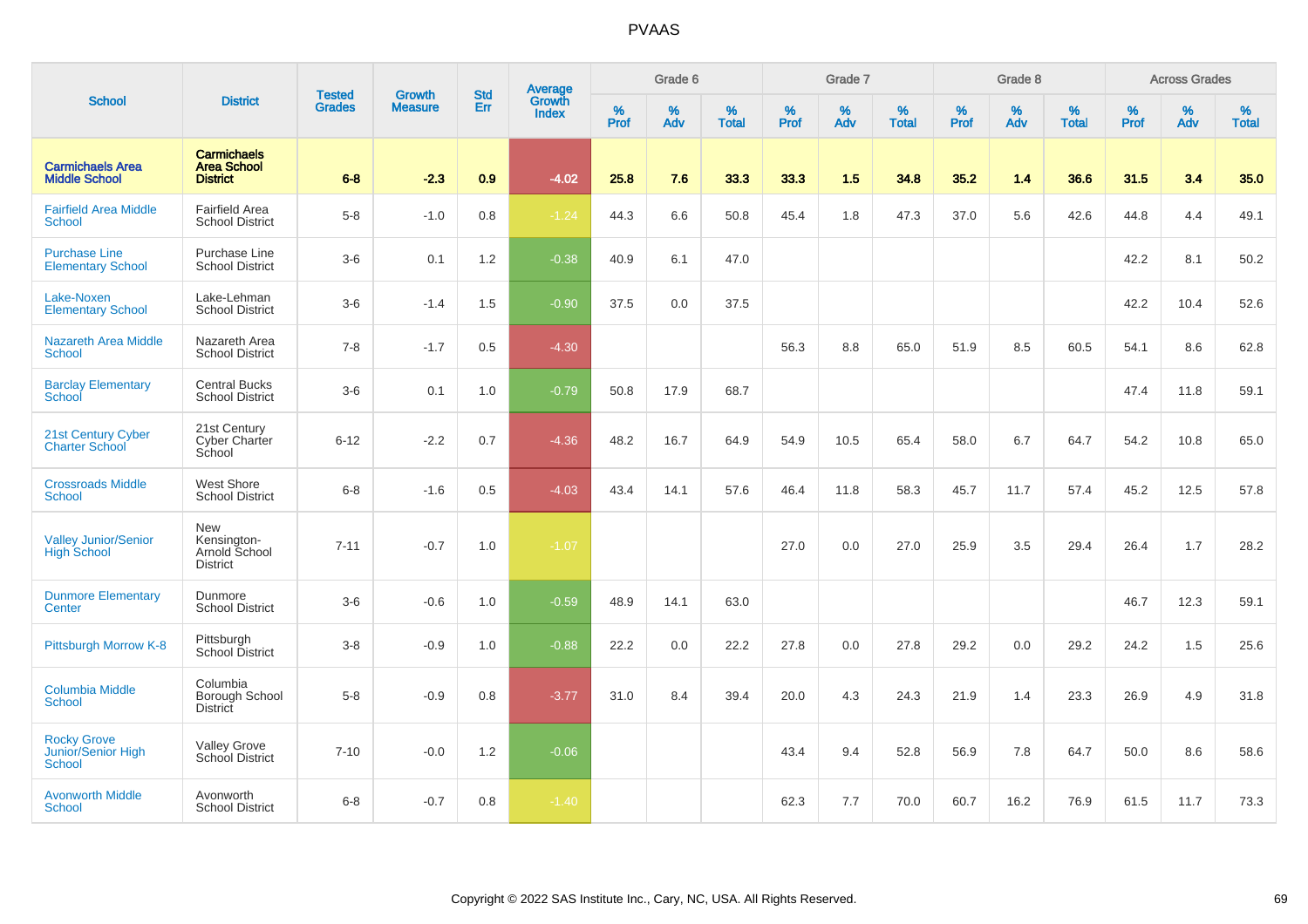|                                                                                          |                                                                           | <b>Tested</b> | <b>Growth</b>  | <b>Std</b> |                                   |           | Grade 6     |                   |           | Grade 7  |                   |              | Grade 8  |                   |              | <b>Across Grades</b> |                   |
|------------------------------------------------------------------------------------------|---------------------------------------------------------------------------|---------------|----------------|------------|-----------------------------------|-----------|-------------|-------------------|-----------|----------|-------------------|--------------|----------|-------------------|--------------|----------------------|-------------------|
| <b>School</b>                                                                            | <b>District</b>                                                           | <b>Grades</b> | <b>Measure</b> | Err        | Average<br>Growth<br><b>Index</b> | %<br>Prof | $\%$<br>Adv | %<br><b>Total</b> | %<br>Prof | %<br>Adv | %<br><b>Total</b> | $\%$<br>Prof | %<br>Adv | %<br><b>Total</b> | $\%$<br>Prof | $\%$<br>Adv          | %<br><b>Total</b> |
| <b>Carmichaels Area</b><br><b>Middle School</b>                                          | <b>Carmichaels</b><br><b>Area School</b><br><b>District</b>               | $6 - 8$       | $-2.3$         | 0.9        | $-4.02$                           | 25.8      | 7.6         | 33.3              | 33.3      | 1.5      | 34.8              | 35.2         | 1.4      | 36.6              | 31.5         | 3.4                  | 35.0              |
| <b>South Park Middle</b><br><b>School</b>                                                | South Park<br><b>School District</b>                                      | $5 - 8$       | $-0.8$         | 0.6        | $-2.32$                           | 40.0      | 13.3        | 53.3              | 47.9      | 12.6     | 60.5              | 55.8         | 7.7      | 63.5              | 50.6         | 9.5                  | 60.1              |
| <b>Ridley Middle School</b>                                                              | <b>Ridley School</b><br><b>District</b>                                   | $6 - 8$       | $-0.9$         | 0.4        | $-3.14$                           | 38.5      | 12.4        | 50.9              | 39.6      | 5.9      | 45.6              | 41.1         | 7.5      | 48.6              | 39.7         | 8.7                  | 48.4              |
| <b>Indian Crest Middle</b><br><b>School</b>                                              | Souderton Area<br><b>School District</b>                                  | $6 - 8$       | $-2.6$         | 0.5        | $-5.70$                           | 44.2      | 15.2        | 59.4              | 52.9      | 7.9      | 60.8              | 49.5         | 7.8      | 57.4              | 48.8         | 10.3                 | 59.2              |
| <b>Rice Elementary</b><br><b>School</b>                                                  | Crestwood<br><b>School District</b>                                       | $3-6$         | $-1.6$         | 0.9        | $-1.86$                           | 47.2      | 29.7        | 76.9              |           |          |                   |              |          |                   | 48.2         | 16.7                 | 64.9              |
| <b>Commodore Perry</b><br>Junior/Senior High<br><b>School</b>                            | Commodore<br>Perry School<br><b>District</b>                              | $7 - 11$      | $-0.7$         | 1.6        | $-0.62$                           |           |             |                   | 48.6      | 8.1      | 56.8              | 38.5         | 26.9     | 65.4              | 44.4         | 15.9                 | 60.3              |
| <b>Blacklick Valley</b><br>Junior/Senior High<br>School                                  | <b>Blacklick Valley</b><br>School District                                | $7 - 11$      | $-0.8$         | 1.3        | $-0.94$                           |           |             |                   | 36.2      | 0.0      | 36.2              | 34.2         | 0.0      | 34.2              | 35.2         | 0.0                  | 35.2              |
| <b>Global Leadership</b><br><b>Academy Charter</b><br>School Southwest at<br><b>Huey</b> | Global<br>Leadership<br>Academy<br>Charter School<br>Southwest at<br>Huey | $3 - 8$       | $-0.4$         | 1.8        | $-1.72$                           | 0.0       | 0.0         | 0.0               |           |          |                   | 21.4         | 0.0      | 21.4              | 11.1         | 0.0                  | 11.1              |
| A J Mcmullen School                                                                      | Uniontown Area<br><b>School District</b>                                  | $6 - 8$       | $-1.0$         | 1.4        | $-0.88$                           | 34.4      | 18.8        | 53.1              | 50.0      | 5.9      | 55.9              | 37.5         | 0.0      | 37.5              | 41.1         | 8.9                  | 50.0              |
| Steelton-Highspire<br><b>Elementary School</b>                                           | Steelton-<br>Highspire<br>School District                                 | $3-6$         | $-0.0$         | 1.1        | $-0.83$                           | 11.5      | 0.0         | 11.5              |           |          |                   |              |          |                   | 12.1         | 0.0                  | 12.1              |
| Roy A. Hunt<br><b>Elementary School</b>                                                  | New<br>Kensington-<br>Arnold School<br><b>District</b>                    | $3-6$         | $-1.2$         | 0.9        | $-1.42$                           | 21.2      | 10.6        | 31.7              |           |          |                   |              |          |                   | 27.4         | 5.2                  | 32.6              |
| <b>Washington Martha</b><br>School                                                       | Philadelphia<br>City School<br><b>District</b>                            | $3 - 8$       | $-0.1$         | 3.4        | $-0.02$                           |           |             |                   |           |          |                   | 25.0         | 6.2      | 31.2              | 18.6         | 4.6                  | 23.3              |
| <b>Mitchell Elementary</b><br><b>School</b>                                              | Philadelphia<br>City School<br><b>District</b>                            | $3 - 8$       | $-0.1$         | 3.7        | $-0.03$                           |           |             |                   |           |          |                   | 9.1          | 0.0      | 9.1               | 9.1          | 0.0                  | 9.1               |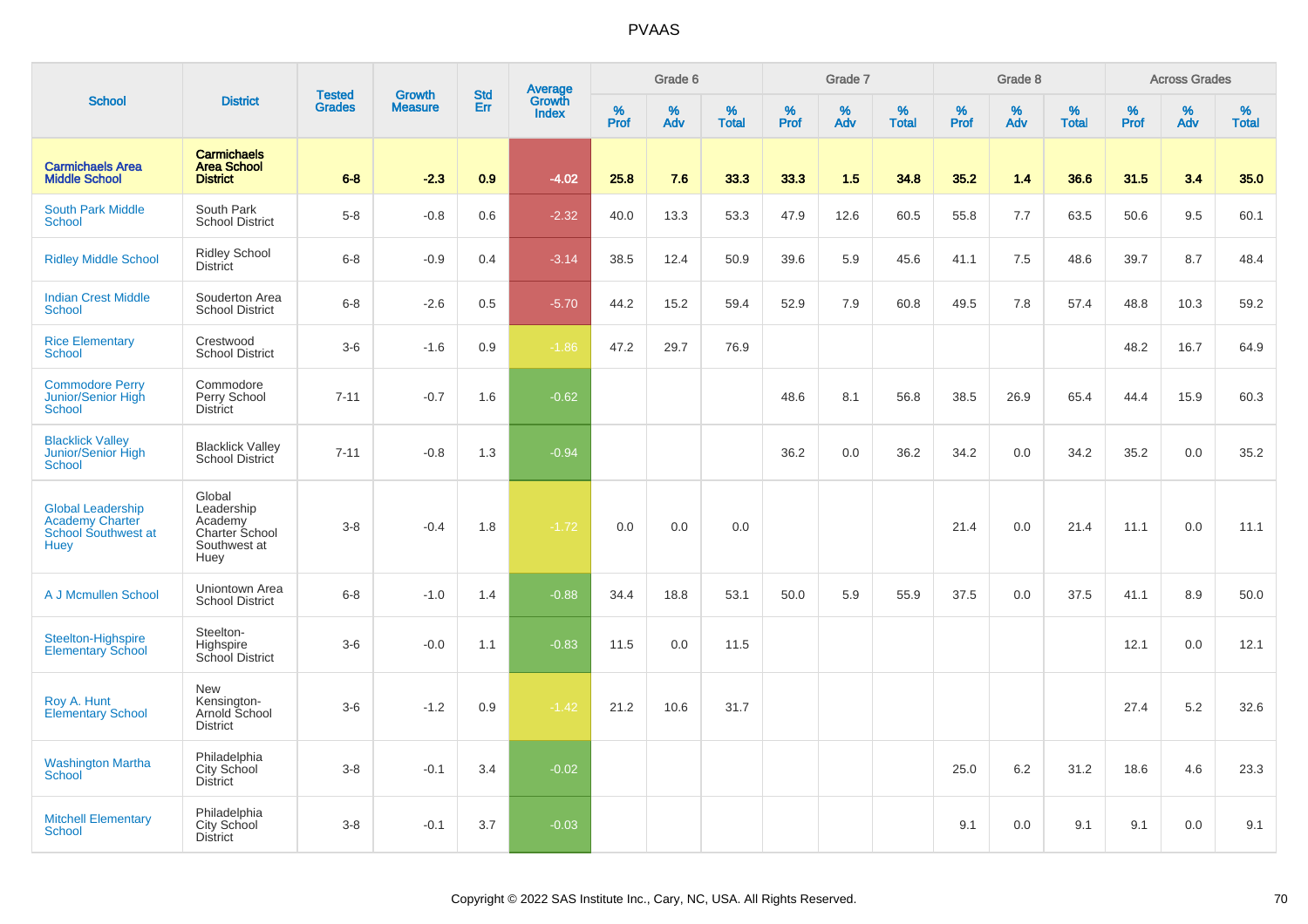|                                                               |                                                             |                                | <b>Growth</b>  | <b>Std</b> |                                   |                  | Grade 6     |                   |              | Grade 7     |                      |                  | Grade 8  |                   |                     | <b>Across Grades</b> |                   |
|---------------------------------------------------------------|-------------------------------------------------------------|--------------------------------|----------------|------------|-----------------------------------|------------------|-------------|-------------------|--------------|-------------|----------------------|------------------|----------|-------------------|---------------------|----------------------|-------------------|
| <b>School</b>                                                 | <b>District</b>                                             | <b>Tested</b><br><b>Grades</b> | <b>Measure</b> | Err        | Average<br>Growth<br><b>Index</b> | %<br><b>Prof</b> | $\%$<br>Adv | %<br><b>Total</b> | $\%$<br>Prof | $\%$<br>Adv | $\%$<br><b>Total</b> | %<br><b>Prof</b> | %<br>Adv | %<br><b>Total</b> | $\%$<br><b>Prof</b> | $\%$<br>Adv          | %<br><b>Total</b> |
| <b>Carmichaels Area</b><br><b>Middle School</b>               | <b>Carmichaels</b><br><b>Area School</b><br><b>District</b> | $6 - 8$                        | $-2.3$         | 0.9        | $-4.02$                           | 25.8             | 7.6         | 33.3              | 33.3         | 1.5         | 34.8                 | 35.2             | 1.4      | 36.6              | 31.5                | 3.4                  | 35.0              |
| <b>Appleman Elementary</b><br>School                          | Benton Area<br><b>School District</b>                       | $3-6$                          | $-1.4$         | 1.2        | $-1.16$                           | 43.5             | 8.7         | 52.2              |              |             |                      |                  |          |                   | 43.4                | 10.4                 | 53.8              |
| Philipsburg-Osceola<br>Area Middle School                     | Philipsburg-<br>Osceola Area<br><b>School District</b>      | $6 - 8$                        | $-3.5$         | 0.7        | $-5.78$                           | 41.3             | 11.9        | 53.2              | 35.2         | 2.4         | 37.6                 | 33.3             | 6.2      | 39.6              | 36.7                | 6.7                  | 43.3              |
| <b>Belmont Hills</b><br><b>Elementary School</b>              | Bensalem<br>Township<br><b>School District</b>              | $3-6$                          | $-2.7$         | 1.2        | $-2.30$                           | 38.7             | 3.2         | 41.9              |              |             |                      |                  |          |                   | 33.3                | 7.4                  | 40.7              |
| <b>Mercer Area Middle</b><br>School                           | Mercer Area<br><b>School District</b>                       | $7 - 10$                       | $-2.0$         | 1.0        | $-2.60$                           |                  |             |                   | 46.8         | 14.3        | 61.0                 | 61.3             | 8.0      | 69.3              | 54.0                | 11.2                 | 65.1              |
| <b>Newtown Elementary</b><br>School                           | Council Rock<br><b>School District</b>                      | $3-6$                          | $-2.8$         | 0.9        | $-3.06$                           | 56.8             | 29.6        | 86.4              |              |             |                      |                  |          |                   | 55.3                | 20.9                 | 76.2              |
| <b>Northern Middle</b><br>School                              | Northern York<br><b>County School</b><br><b>District</b>    | $6 - 8$                        | $-1.3$         | 0.5        | $-4.18$                           | 39.4             | 14.4        | 53.8              | 45.2         | 8.2         | 53.4                 | 39.9             | 7.2      | 47.1              | 41.4                | 9.9                  | 51.3              |
| <b>Williams Valley</b><br>Junior/Senior High<br><b>School</b> | <b>Williams Valley</b><br>School District                   | $7 - 11$                       | $-0.4$         | 1.1        | $-0.41$                           |                  |             |                   | 35.5         | 2.6         | 38.2                 | 41.3             | 9.5      | 50.8              | 38.1                | 5.8                  | 43.9              |
| <b>Pleasant View</b><br><b>Elementary School</b>              | Red Lion Area<br><b>School District</b>                     | $3-6$                          | $-0.6$         | 1.1        | $-0.55$                           | 31.0             | 18.3        | 49.3              |              |             |                      |                  |          |                   | 43.7                | 9.9                  | 53.6              |
| Pittsburgh Carmalt K-8                                        | Pittsburgh<br>School District                               | $3-8$                          | $-2.3$         | 0.9        | $-2.50$                           | 28.6             | 10.2        | 38.8              | 39.1         | 2.2         | 41.3                 | 24.2             | 0.0      | 24.2              | 33.7                | 7.8                  | 41.5              |
| <b>Widener Partnership</b><br><b>Charter School</b>           | Widener<br>Partnership<br>Charter School                    | $3 - 7$                        | $-1.6$         | 1.1        | $-1.43$                           | 15.8             | 2.6         | 18.4              | 14.0         | 0.0         | 14.0                 |                  |          |                   | 9.6                 | 1.4                  | 11.0              |
| <b>Fitzpatrick Aloysius L</b><br><b>School</b>                | Philadelphia<br>City School<br><b>District</b>              | $3 - 8$                        | $-0.3$         | 2.4        | $-1.26$                           |                  |             |                   |              |             |                      | 36.4             | 0.0      | 36.4              | 29.0                | 0.0                  | 29.0              |
| <b>West York Area Middle</b><br><b>School</b>                 | West York Area<br><b>School District</b>                    | $6 - 8$                        | $-1.4$         | 0.5        | $-2.72$                           | 39.1             | 9.4         | 48.5              | 35.8         | 5.3         | 41.1                 | 41.7             | 5.4      | 47.1              | 38.8                | 6.7                  | 45.5              |
| Comegys Benjamin B<br>School                                  | Philadelphia<br>City School<br><b>District</b>              | $3 - 8$                        | $-0.4$         | 3.4        | $-0.11$                           |                  |             |                   |              |             |                      |                  |          |                   | 13.0                | 0.0                  | 13.0              |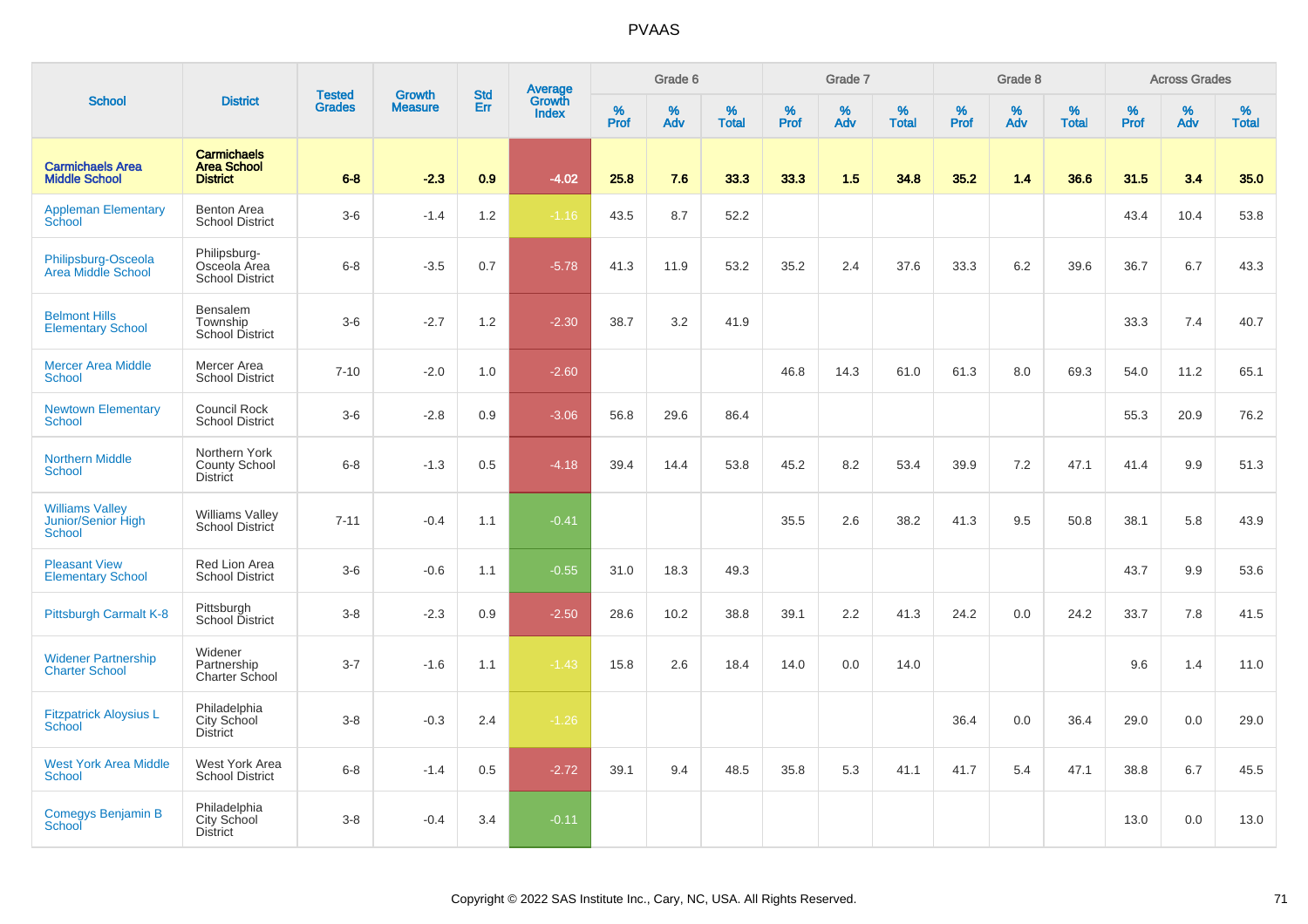|                                                                             |                                                             | <b>Tested</b> |                                 | <b>Std</b> |                                          |                  | Grade 6     |                   |                     | Grade 7     |                   |           | Grade 8  |                   |                     | <b>Across Grades</b> |                   |
|-----------------------------------------------------------------------------|-------------------------------------------------------------|---------------|---------------------------------|------------|------------------------------------------|------------------|-------------|-------------------|---------------------|-------------|-------------------|-----------|----------|-------------------|---------------------|----------------------|-------------------|
| <b>School</b>                                                               | <b>District</b>                                             | <b>Grades</b> | <b>Growth</b><br><b>Measure</b> | Err        | <b>Average</b><br>Growth<br><b>Index</b> | %<br><b>Prof</b> | $\%$<br>Adv | %<br><b>Total</b> | $\%$<br><b>Prof</b> | $\%$<br>Adv | %<br><b>Total</b> | %<br>Prof | %<br>Adv | %<br><b>Total</b> | $\%$<br><b>Prof</b> | $\%$<br>Adv          | %<br><b>Total</b> |
| <b>Carmichaels Area</b><br><b>Middle School</b>                             | <b>Carmichaels</b><br><b>Area School</b><br><b>District</b> | $6 - 8$       | $-2.3$                          | 0.9        | $-4.02$                                  | 25.8             | 7.6         | 33.3              | 33.3                | 1.5         | 34.8              | 35.2      | 1.4      | 36.6              | 31.5                | 3.4                  | 35.0              |
| <b>East Forest</b><br><b>Junior/Senior High</b><br>School                   | Forest Area<br><b>School District</b>                       | $7 - 11$      | $-0.5$                          | 3.7        | $-0.12$                                  |                  |             |                   |                     |             |                   | 54.6      | 0.0      | 54.6              | 50.0                | 5.6                  | 55.6              |
| <b>Lakeland Elementary</b><br>School - Scott Campus                         | Lakeland<br><b>School District</b>                          | $3-6$         | $-0.1$                          | 1.2        | $-0.90$                                  | 37.5             | 19.6        | 57.1              |                     |             |                   |           |          |                   | 42.2                | 13.7                 | 55.9              |
| <b>Ambridge Area Middle</b><br><b>School</b>                                | Ambridge Area<br>School District                            | $6-8$         | $-1.2$                          | 0.7        | $-2.22$                                  | 37.2             | 12.8        | 50.0              | 35.2                | 8.8         | 44.0              | 37.8      | 6.7      | 44.5              | 36.7                | 9.2                  | 46.0              |
| <b>Deep Roots Charter</b><br>School                                         | Deep Roots<br>Charter School                                | $3-6$         | $-2.5$                          | 1.4        | $-1.72$                                  | 19.0             | 2.4         | 21.4              |                     |             |                   |           |          |                   | 19.2                | 0.7                  | 19.9              |
| <b>Downingtown Middle</b><br>School                                         | Downingtown<br>Area School<br><b>District</b>               | $7 - 8$       | $-1.1$                          | 1.0        | $-1.74$                                  |                  |             |                   | 60.7                | 18.0        | 78.7              | 47.2      | 26.4     | 73.6              | 56.6                | 20.6                 | 77.1              |
| <b>Clarion-Limestone</b><br><b>Area Junior/Senior</b><br><b>High School</b> | Clarion-<br>Limestone Area<br><b>School District</b>        | $7 - 12$      | $-0.7$                          | 1.3        | $-0.58$                                  |                  |             |                   | 41.7                | 16.7        | 58.3              | 44.7      | 12.8     | 57.4              | 43.2                | 14.7                 | 57.9              |
| <b>Springhouse Middle</b><br>School                                         | Parkland<br><b>School District</b>                          | $6 - 8$       | $-2.2$                          | 0.4        | $-5.23$                                  | 44.6             | 33.3        | 78.0              | 51.9                | 18.7        | 70.6              | 48.5      | 17.8     | 66.3              | 48.4                | 23.5                 | 71.9              |
| <b>Richboro Elementary</b><br><b>School</b>                                 | <b>Council Rock</b><br><b>School District</b>               | $3-6$         | $-0.9$                          | 1.2        | $-0.76$                                  | 54.6             | 18.2        | 72.7              |                     |             |                   |           |          |                   | 52.1                | 13.3                 | 65.4              |
| J T Lambert<br><b>Intermediate School</b>                                   | East<br>Stroudsburg<br>Area School<br><b>District</b>       | $6 - 8$       | $-2.8$                          | 0.8        | $-3.61$                                  | 42.2             | 9.5         | 51.7              | 41.4                | 2.9         | 44.2              | 23.4      | 9.1      | 32.5              | 37.0                | 7.1                  | 44.1              |
| <b>Tilden William T</b><br><b>Middle School</b>                             | Philadelphia<br>City School<br><b>District</b>              | $6 - 8$       | $-0.5$                          | 3.3        | $-0.15$                                  |                  |             |                   |                     |             |                   | 11.8      | 0.0      | 11.8              | 17.1                | 2.9                  | 20.0              |
| <b>Kissel Hill Elementary</b><br><b>School</b>                              | <b>Warwick School</b><br><b>District</b>                    | $3-6$         | $-0.7$                          | 1.1        | $-0.66$                                  | 35.7             | 24.3        | 60.0              |                     |             |                   |           |          |                   | 42.9                | 14.6                 | 57.5              |
| <b>Austin Area</b><br><b>Elementary School</b>                              | Austin Area<br><b>School District</b>                       | $3-6$         | $-0.4$                          | 2.4        | $-0.54$                                  | 61.5             | 0.0         | 61.5              |                     |             |                   |           |          |                   | 39.5                | 4.6                  | 44.2              |
| <b>California Area</b><br><b>Intermediate Middle</b><br><b>School</b>       | California Area<br><b>School District</b>                   | $5-6$         | $-0.2$                          | 1.2        | $-1.22$                                  | 40.0             | 9.2         | 49.2              |                     |             |                   |           |          |                   | 45.4                | 6.7                  | 52.1              |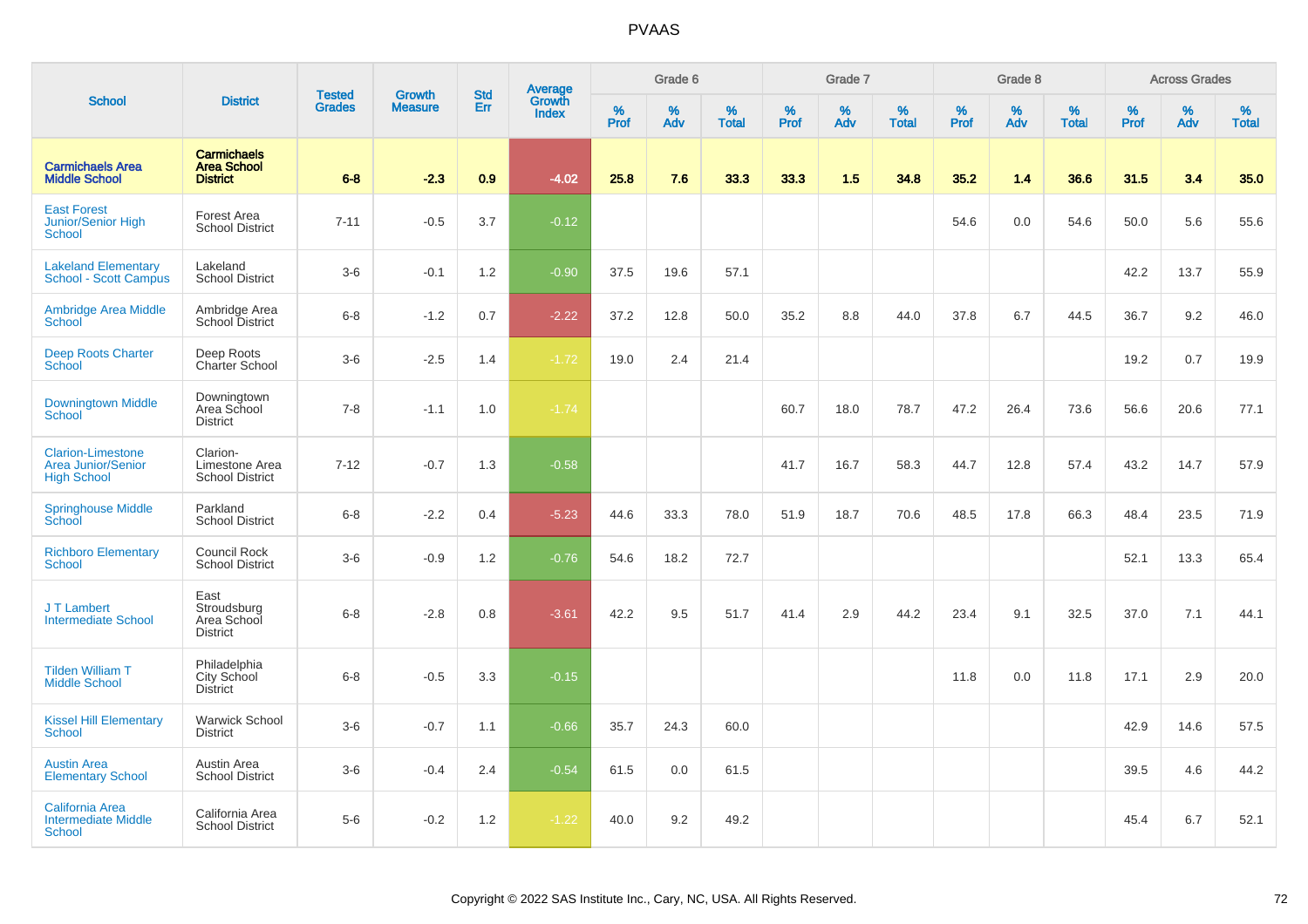|                                                                            |                                                                 |                                | <b>Growth</b>  | <b>Std</b> |                                          |                  | Grade 6  |                   |           | Grade 7  |                   |           | Grade 8  |                   |           | <b>Across Grades</b> |                   |
|----------------------------------------------------------------------------|-----------------------------------------------------------------|--------------------------------|----------------|------------|------------------------------------------|------------------|----------|-------------------|-----------|----------|-------------------|-----------|----------|-------------------|-----------|----------------------|-------------------|
| <b>School</b>                                                              | <b>District</b>                                                 | <b>Tested</b><br><b>Grades</b> | <b>Measure</b> | Err        | <b>Average</b><br>Growth<br><b>Index</b> | %<br><b>Prof</b> | %<br>Adv | %<br><b>Total</b> | %<br>Prof | %<br>Adv | %<br><b>Total</b> | %<br>Prof | %<br>Adv | %<br><b>Total</b> | %<br>Prof | %<br>Adv             | %<br><b>Total</b> |
| <b>Carmichaels Area</b><br><b>Middle School</b>                            | <b>Carmichaels</b><br><b>Area School</b><br><b>District</b>     | $6 - 8$                        | $-2.3$         | 0.9        | $-4.02$                                  | 25.8             | 7.6      | 33.3              | 33.3      | 1.5      | 34.8              | 35.2      | 1.4      | 36.6              | 31.5      | 3.4                  | 35.0              |
| <b>Munoz-Marin Luis</b>                                                    | Philadelphia<br>City School<br><b>District</b>                  | $3-8$                          | $-0.7$         | 3.7        | $-0.18$                                  |                  |          |                   |           |          |                   |           |          |                   | 10.0      | 0.0                  | 10.0              |
| <b>Propel Charter School-</b><br><b>Montour</b>                            | <b>Propel Charter</b><br>School-Montour                         | $3 - 10$                       | $-1.8$         | 0.8        | $-2.37$                                  | 22.7             | 3.0      | 25.8              | 21.5      | 0.0      | 21.5              | 23.4      | 3.1      | 26.6              | 21.5      | 3.2                  | 24.7              |
| <b>Mastery Charter</b><br>School - Mann<br>Campus                          | <b>Mastery Charter</b><br>School-Mann<br>Campus                 | $3-6$                          | $-2.7$         | 1.7        | $-1.60$                                  | 27.8             | 0.0      | 27.8              |           |          |                   |           |          |                   | 18.4      | 0.0                  | 18.4              |
| <b>Moniteau</b><br>Junior/Senior High<br>School                            | Moniteau<br><b>School District</b>                              | $7 - 11$                       | $-2.0$         | 1.0        | $-2.59$                                  |                  |          |                   | 32.1      | 6.0      | 38.1              | 44.6      | 1.4      | 46.0              | 38.0      | 3.8                  | 41.8              |
| Pittsburgh Milliones 6-<br>12 <sup>2</sup>                                 | Pittsburgh<br>School District                                   | $6 - 11$                       | $-4.4$         | 1.6        | $-3.59$                                  | 4.6              | 0.0      | 4.6               | 0.0       | 0.0      | 0.0               | 14.3      | 0.0      | 14.3              | 6.4       | 0.0                  | 6.4               |
| <b>Sandburg Middle</b><br>School                                           | Neshaminy<br><b>School District</b>                             | $5-8$                          | $-3.3$         | 0.6        | $-6.49$                                  | 47.7             | 13.1     | 60.8              | 39.2      | 7.2      | 46.4              | 45.3      | 10.2     | 55.5              | 43.2      | 8.3                  | 51.5              |
| <b>Hillcrest Elementary</b><br><b>School</b>                               | Council Rock<br><b>School District</b>                          | $3-6$                          | $-1.4$         | 1.1        | $-1.25$                                  | 40.0             | 30.0     | 70.0              |           |          |                   |           |          |                   | 50.2      | 20.1                 | 70.3              |
| Pennsylvania<br><b>Leadership Charter</b><br><b>School</b>                 | Pennsylvania<br>Leadership<br>Charter School                    | $3 - 11$                       | $-1.6$         | 0.5        | $-3.16$                                  | 51.3             | 16.2     | 67.5              | 43.2      | 14.2     | 57.4              | 48.7      | 11.8     | 60.5              | 49.6      | 15.0                 | 64.6              |
| <b>Pocono Mountain</b><br>West Junior High<br>School                       | Pocono<br>Mountain<br><b>School District</b>                    | $7 - 8$                        | $-1.2$         | 1.2        | $-1.12$                                  |                  |          |                   | 38.6      | 1.8      | 40.4              | 23.6      | 1.8      | 25.4              | 31.2      | 1.8                  | 33.0              |
| Carlynton<br>Junior/Senior High<br><b>School</b>                           | Carlynton<br><b>School District</b>                             | $7 - 11$                       | $-0.5$         | 0.9        | $-0.54$                                  |                  |          |                   | 30.8      | 7.5      | 38.3              | 40.8      | 7.9      | 48.7              | 35.0      | 7.6                  | 42.6              |
| <b>Mount Carmel Area</b><br><b>Elementary School</b>                       | Mount Carmel<br>Area School<br><b>District</b>                  | $3-6$                          | $-1.6$         | 0.8        | $-1.89$                                  | 31.9             | 8.0      | 39.8              |           |          |                   |           |          |                   | 34.6      | 6.1                  | 40.7              |
| <b>Mastery Charter</b><br>School-Francis D.<br><b>Pastorius Elementary</b> | Mastery Charter<br>School-Francis<br>D. Pastorius<br>Elementary | $3-8$                          | $-1.7$         | 1.5        | $-1.76$                                  | 28.6             | 3.6      | 32.1              | 22.7      | 0.0      | 22.7              |           |          |                   | 14.3      | 0.8                  | 15.1              |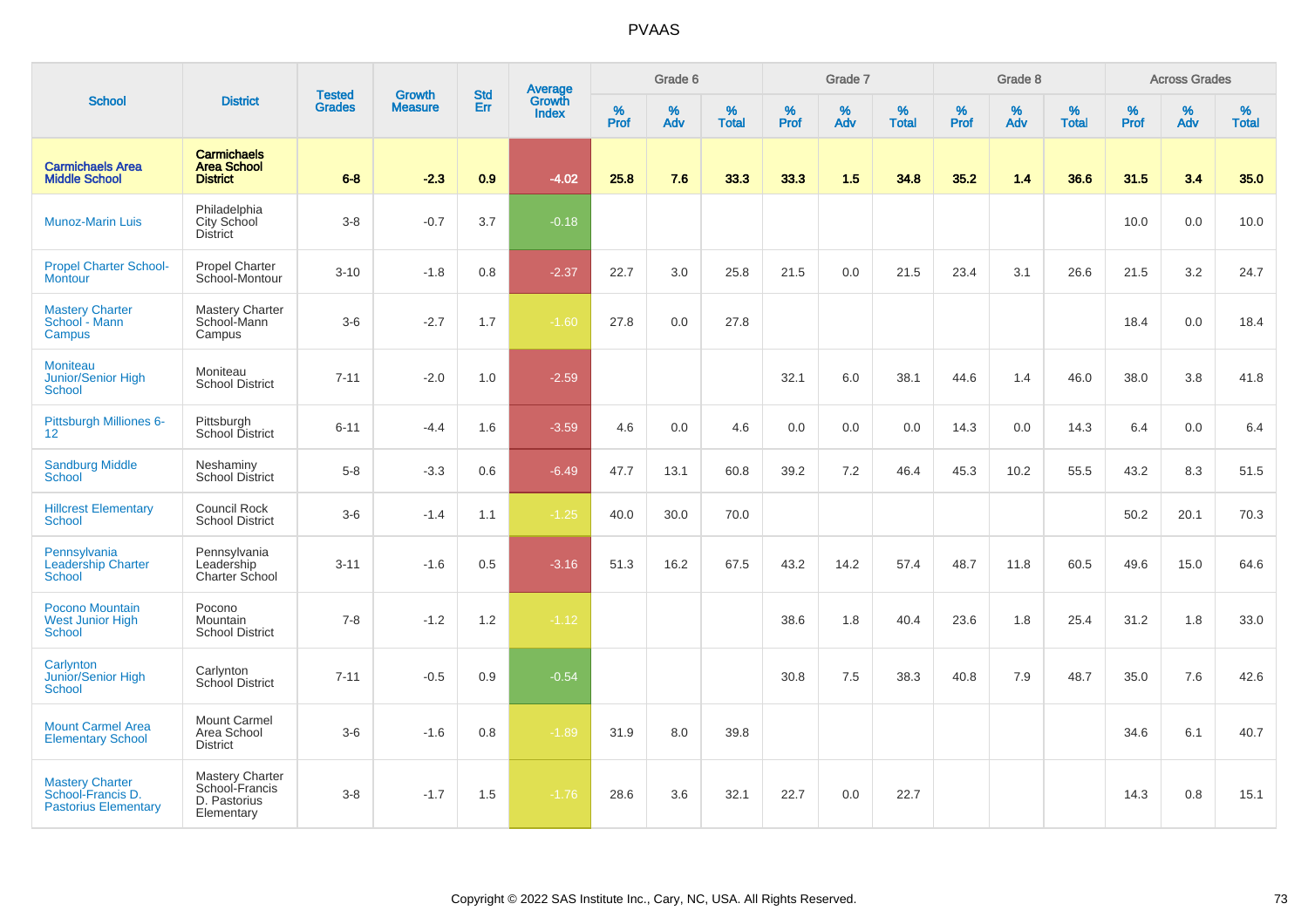|                                                            |                                                             |                                | <b>Growth</b>  | <b>Std</b> |                                          |                  | Grade 6     |                   |              | Grade 7     |                      |              | Grade 8  |                   |              | <b>Across Grades</b> |                   |
|------------------------------------------------------------|-------------------------------------------------------------|--------------------------------|----------------|------------|------------------------------------------|------------------|-------------|-------------------|--------------|-------------|----------------------|--------------|----------|-------------------|--------------|----------------------|-------------------|
| <b>School</b>                                              | <b>District</b>                                             | <b>Tested</b><br><b>Grades</b> | <b>Measure</b> | Err        | <b>Average</b><br>Growth<br><b>Index</b> | %<br><b>Prof</b> | $\%$<br>Adv | %<br><b>Total</b> | $\%$<br>Prof | $\%$<br>Adv | $\%$<br><b>Total</b> | $\%$<br>Prof | %<br>Adv | %<br><b>Total</b> | $\%$<br>Prof | $\%$<br>Adv          | %<br><b>Total</b> |
| <b>Carmichaels Area</b><br><b>Middle School</b>            | <b>Carmichaels</b><br><b>Area School</b><br><b>District</b> | $6 - 8$                        | $-2.3$         | 0.9        | $-4.02$                                  | 25.8             | 7.6         | 33.3              | 33.3         | 1.5         | 34.8                 | 35.2         | 1.4      | 36.6              | 31.5         | 3.4                  | 35.0              |
| Larry J. Macaluso<br><b>Elementary School</b>              | <b>Red Lion Area</b><br><b>School District</b>              | $3-6$                          | $-3.0$         | 1.0        | $-2.90$                                  | 43.1             | 8.3         | 51.4              |              |             |                      |              |          |                   | 41.0         | 7.4                  | 48.4              |
| <b>Southern Middle</b><br><b>School</b>                    | Southern York<br><b>County School</b><br><b>District</b>    | $7 - 8$                        | $-1.2$         | 0.6        | $-2.47$                                  |                  |             |                   | 42.2         | 9.2         | 51.5                 | 49.0         | 8.5      | 57.5              | 45.6         | 8.9                  | 54.4              |
| <b>Independence Charter</b><br>School                      | Independence<br>Charter School                              | $3-8$                          | $-2.1$         | 0.7        | $-2.90$                                  | 39.0             | 18.3        | 57.3              | 38.3         | 11.1        | 49.4                 | 50.9         | 7.0      | 57.9              | 35.6         | 11.9                 | 47.5              |
| <b>Lehigh Valley Dual</b><br>Language Charter<br>School    | Lehigh Valley<br>Dual Language<br>Charter School            | $3-8$                          | $-0.8$         | 2.5        | $-1.32$                                  | 58.3             | 0.0         | 58.3              |              |             |                      |              |          |                   | 34.3         | 0.0                  | 34.3              |
| <b>Bell Avenue School</b>                                  | <b>William Penn</b><br><b>School District</b>               | $3-6$                          | $-2.0$         | 1.8        | $-1.16$                                  | 31.6             | 5.3         | 36.8              |              |             |                      |              |          |                   | 12.4         | 1.0                  | 13.3              |
| <b>Neshannock</b><br>Junior/Senior High<br><b>School</b>   | Neshannock<br>Township<br><b>School District</b>            | $7 - 10$                       | $-2.1$         | 0.9        | $-2.64$                                  |                  |             |                   | 62.0         | 14.0        | 76.0                 | 51.3         | 6.4      | 57.7              | 57.3         | 10.7                 | 68.0              |
| <b>Port Allegany</b><br><b>Elementary School</b>           | Port Allegany<br>School District                            | $3-6$                          | $-2.4$         | 1.0        | $-2.26$                                  | 31.9             | 2.9         | 34.8              |              |             |                      |              |          |                   | 34.2         | 6.5                  | 40.8              |
| <b>Martin Meylin Middle</b><br>School                      | Lampeter-<br>Strasburg<br>School District                   | $6-8$                          | $-1.2$         | 0.5        | $-3.03$                                  | 48.3             | 27.6        | 75.9              | 56.8         | 10.2        | 67.0                 | 49.8         | 10.2     | 59.9              | 51.6         | 16.1                 | 67.7              |
| <b>Liberty Elementary</b><br>School                        | Southern Tioga<br>School District                           | $3-6$                          | $-0.7$         | 1.9        | $-0.74$                                  | 50.0             | 5.6         | 55.6              |              |             |                      |              |          |                   | 40.0         | 7.1                  | 47.1              |
| Daniel J Flood<br><b>Elementary School</b>                 | Wilkes-Barre<br>Area School<br><b>District</b>              | $3-6$                          | $-1.4$         | 1.5        | $-0.89$                                  | 22.6             | 3.2         | 25.8              |              |             |                      |              |          |                   | 25.6         | 2.5                  | 28.1              |
| Lakeview Middle-High<br><b>School</b>                      | Lakeview<br><b>School District</b>                          | $6 - 11$                       | $-3.6$         | 0.9        | $-4.08$                                  | 46.5             | 16.9        | 63.4              | 37.1         | 8.1         | 45.2                 | 43.1         | 9.2      | 52.3              | 42.4         | 11.6                 | 54.0              |
| La Academia<br><b>Partnership Charter</b><br><b>School</b> | La Academia<br>Partnership<br><b>Charter School</b>         | $6 - 11$                       | $-4.8$         | 1.8        | $-2.67$                                  | 14.3             | 0.0         | 14.3              | 4.2          | 0.0         | 4.2                  | 0.0          | 0.0      | 0.0               | 5.6          | 0.0                  | 5.6               |
| <b>Dover Area Middle</b><br>School                         | Dover Area<br><b>School District</b>                        | $6 - 8$                        | $-0.9$         | 0.5        | $-2.32$                                  | 42.2             | 17.6        | 59.8              | 49.0         | 6.8         | 55.8                 | 45.3         | 5.8      | 51.1              | 45.5         | 10.2                 | 55.7              |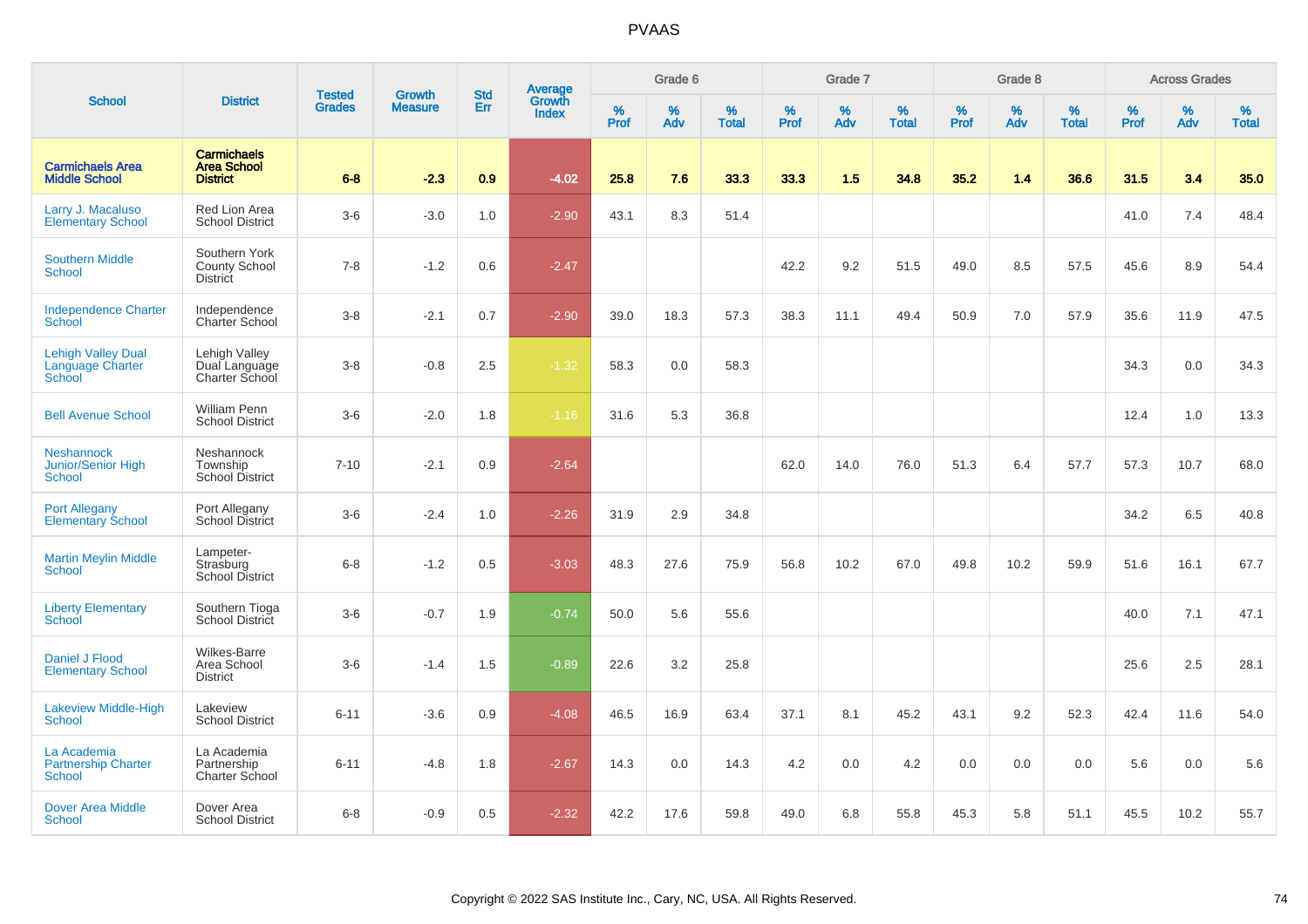|                                                                 |                                                             |                                |                                 | <b>Std</b> |                                          |                  | Grade 6  |                   |           | Grade 7  |                   |           | Grade 8  |                   |           | <b>Across Grades</b> |                   |
|-----------------------------------------------------------------|-------------------------------------------------------------|--------------------------------|---------------------------------|------------|------------------------------------------|------------------|----------|-------------------|-----------|----------|-------------------|-----------|----------|-------------------|-----------|----------------------|-------------------|
| <b>School</b>                                                   | <b>District</b>                                             | <b>Tested</b><br><b>Grades</b> | <b>Growth</b><br><b>Measure</b> | Err        | <b>Average</b><br>Growth<br><b>Index</b> | %<br><b>Prof</b> | %<br>Adv | %<br><b>Total</b> | %<br>Prof | %<br>Adv | %<br><b>Total</b> | %<br>Prof | %<br>Adv | %<br><b>Total</b> | %<br>Prof | %<br>Adv             | %<br><b>Total</b> |
| <b>Carmichaels Area</b><br><b>Middle School</b>                 | <b>Carmichaels</b><br><b>Area School</b><br><b>District</b> | $6 - 8$                        | $-2.3$                          | 0.9        | $-4.02$                                  | 25.8             | 7.6      | 33.3              | 33.3      | 1.5      | 34.8              | 35.2      | 1.4      | 36.6              | 31.5      | 3.4                  | 35.0              |
| Tobyhanna<br><b>Elementary Center</b>                           | Pocono<br>Mountain<br><b>School District</b>                | $3-6$                          | $-0.8$                          | 2.0        | $-0.41$                                  | 70.6             | 0.0      | 70.6              |           |          |                   |           |          |                   | 65.3      | 7.4                  | 72.6              |
| <b>Iroquois Elementary</b><br>School                            | Iroquois School<br><b>District</b>                          | $3-6$                          | $-0.9$                          | 1.0        | $-0.92$                                  | 40.0             | 18.8     | 58.8              |           |          |                   |           |          |                   | 43.2      | 15.6                 | 58.8              |
| <b>Mill Creek Elementary</b><br>School                          | <b>Central Bucks</b><br><b>School District</b>              | $3-6$                          | $-2.6$                          | 0.9        | $-2.97$                                  | 43.5             | 23.2     | 66.7              |           |          |                   |           |          |                   | 48.2      | 17.2                 | 65.4              |
| Dr David W Kistler<br><b>Elementary School</b>                  | <b>Wilkes-Barre</b><br>Area School<br><b>District</b>       | $3-6$                          | $-0.6$                          | 1.4        | $-0.76$                                  | 42.5             | 2.5      | 45.0              |           |          |                   |           |          |                   | 25.4      | 5.7                  | 31.1              |
| Maplewood<br>Junior/Senior High<br><b>School</b>                | Penncrest<br><b>School District</b>                         | $7 - 11$                       | $-0.7$                          | 1.1        | $-0.64$                                  |                  |          |                   | 38.5      | 4.6      | 43.1              | 25.7      | 8.1      | 33.8              | 31.6      | 6.5                  | 38.1              |
| Commonwealth<br><b>Charter Academy</b><br><b>Charter School</b> | Commonwealth<br>Charter<br>Academy<br>Charter School        | $3 - 10$                       | $-3.1$                          | 0.9        | $-3.43$                                  | 56.0             | 12.0     | 68.0              | 49.1      | 8.8      | 57.9              | 39.6      | 4.2      | 43.8              | 45.3      | 10.1                 | 55.4              |
| <b>Disston Hamilton</b><br><b>School</b>                        | Philadelphia<br>City School<br>District                     | $3-8$                          | $-1.5$                          | 3.3        | $-0.45$                                  | 7.7              | 0.0      | 7.7               |           |          |                   |           |          |                   | 18.6      | 0.0                  | 18.6              |
| <b>Penndale Middle</b><br><b>School</b>                         | North Penn<br><b>School District</b>                        | $7 - 9$                        | $-1.5$                          | 0.5        | $-3.55$                                  |                  |          |                   | 51.6      | 13.2     | 64.8              | 45.2      | 17.2     | 62.4              | 48.8      | 14.9                 | 63.8              |
| <b>Greater Johnstown</b><br><b>Middle School</b>                | Greater<br>Johnstown<br><b>School District</b>              | $5 - 7$                        | $-1.4$                          | 0.6        | $-3.20$                                  | 21.0             | 2.7      | 23.6              | 26.7      | 0.6      | 27.3              |           |          |                   | 23.3      | 1.1                  | 24.4              |
| <b>Emory H Markle</b><br>Middle School                          | South Western<br><b>School District</b>                     | $6 - 8$                        | $-1.4$                          | 0.4        | $-4.58$                                  | 38.6             | 21.7     | 60.3              | 37.6      | 5.8      | 43.3              | 46.6      | 7.6      | 54.2              | 40.8      | 12.1                 | 52.9              |
| <b>Russell C Struble</b><br><b>Elementary School</b>            | <b>Bensalem</b><br>Township<br><b>School District</b>       | $3-6$                          | $-1.1$                          | 1.2        | $-0.88$                                  | 43.6             | 16.1     | 59.7              |           |          |                   |           |          |                   | 41.4      | 9.6                  | 51.0              |
| <b>Dickson Prep STEAM</b><br>Academy                            | <b>Woodland Hills</b><br><b>School District</b>             | $6-8$                          | $-1.9$                          | 0.6        | $-4.06$                                  | 13.8             | 3.4      | 17.2              | 32.5      | 2.6      | 35.1              | 24.2      | 2.0      | 26.3              | 23.6      | 2.8                  | 26.4              |
| <b>New Day Charter</b><br><b>School</b>                         | New Day<br>Charter School                                   | $7 - 11$                       | $-1.7$                          | 3.2        | $-0.53$                                  |                  |          |                   |           |          |                   | 11.1      | 0.0      | 11.1              | 11.1      | 0.0                  | 11.1              |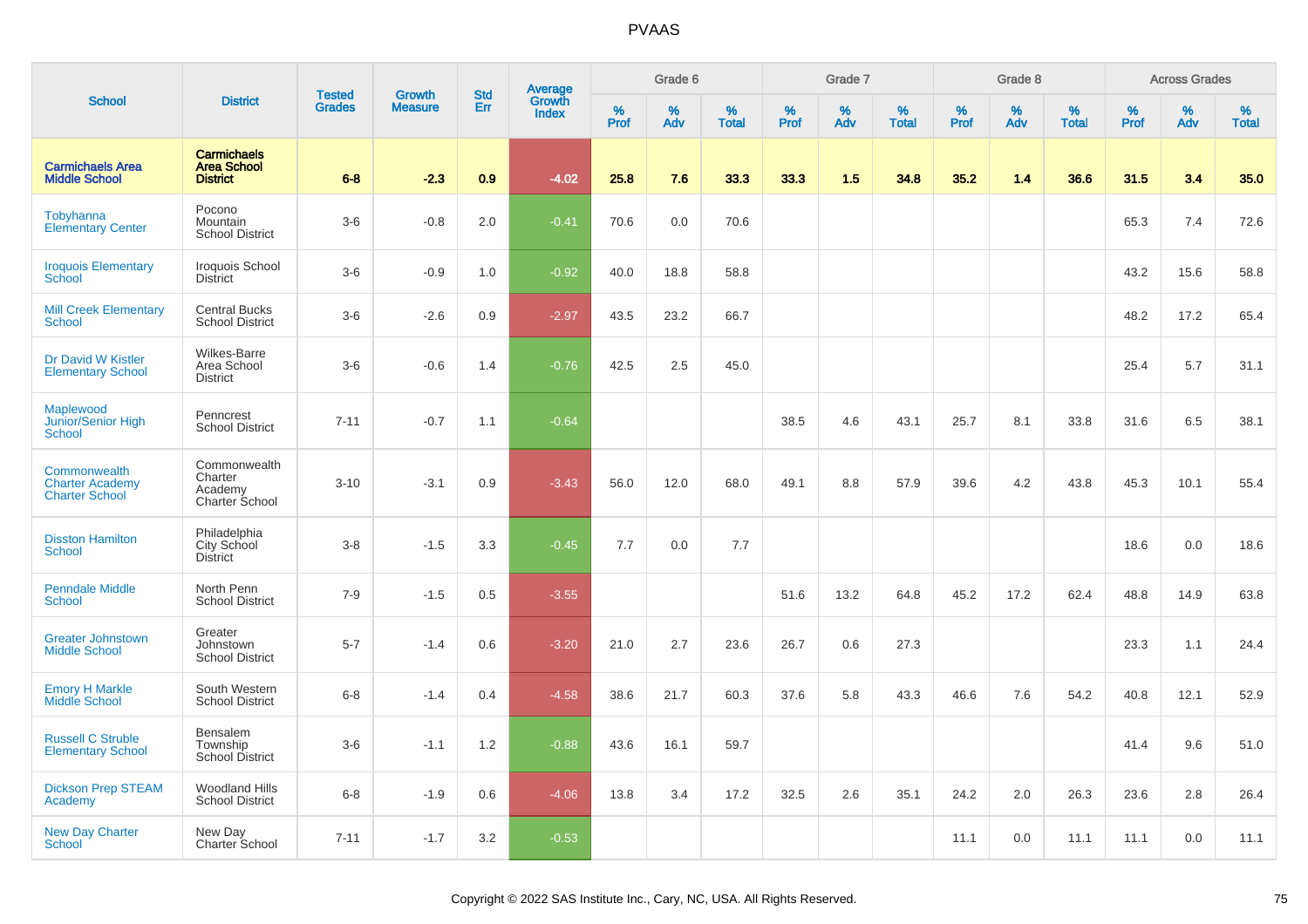|                                                                 |                                                             |                                |                                 |                   |                                          |                  | Grade 6  |                   |                  | Grade 7  |                   |           | Grade 8  |                   |           | <b>Across Grades</b> |                   |
|-----------------------------------------------------------------|-------------------------------------------------------------|--------------------------------|---------------------------------|-------------------|------------------------------------------|------------------|----------|-------------------|------------------|----------|-------------------|-----------|----------|-------------------|-----------|----------------------|-------------------|
| <b>School</b>                                                   | <b>District</b>                                             | <b>Tested</b><br><b>Grades</b> | <b>Growth</b><br><b>Measure</b> | <b>Std</b><br>Err | <b>Average</b><br>Growth<br><b>Index</b> | %<br><b>Prof</b> | %<br>Adv | %<br><b>Total</b> | %<br><b>Prof</b> | %<br>Adv | %<br><b>Total</b> | %<br>Prof | %<br>Adv | %<br><b>Total</b> | %<br>Prof | %<br>Adv             | %<br><b>Total</b> |
| <b>Carmichaels Area</b><br><b>Middle School</b>                 | <b>Carmichaels</b><br><b>Area School</b><br><b>District</b> | $6 - 8$                        | $-2.3$                          | 0.9               | $-4.02$                                  | 25.8             | 7.6      | 33.3              | 33.3             | 1.5      | 34.8              | 35.2      | 1.4      | 36.6              | 31.5      | 3.4                  | 35.0              |
| Southern Lehigh<br>Middle School                                | Southern<br>Lehigh School<br>District                       | $7 - 8$                        | $-2.2$                          | 0.6               | $-4.56$                                  |                  |          |                   | 55.9             | 17.1     | 73.0              | 56.2      | 16.8     | 73.0              | 56.1      | 16.9                 | 73.0              |
| <b>Northern Lehigh</b><br>Middle School                         | Northern Lehigh<br>School District                          | $7 - 8$                        | $-1.1$                          | 0.9               | $-1.22$                                  |                  |          |                   | 37.0             | 4.2      | 41.2              | 42.9      | 5.7      | 48.6              | 39.2      | 4.8                  | 43.9              |
| Mahantongo<br><b>Elementary School</b>                          | <b>Tri-Valley</b><br><b>School District</b>                 | $3-6$                          | $-1.1$                          | 1.9               | $-1.09$                                  | 50.0             | 10.0     | 60.0              |                  |          |                   |           |          |                   | 55.3      | 11.8                 | 67.1              |
| <b>Ross Elementary</b><br><b>School</b>                         | Lake-Lehman<br><b>School District</b>                       | $3-6$                          | $-2.2$                          | 1.7               | $-1.32$                                  | 36.4             | 4.6      | 40.9              |                  |          |                   |           |          |                   | 40.7      | 11.1                 | 51.8              |
| Washington Junior<br>High School                                | Washington<br>School District                               | $7 - 8$                        | $-1.2$                          | 1.0               | $-1.13$                                  |                  |          |                   | 28.0             | 1.2      | 29.3              | 23.5      | 1.5      | 25.0              | 26.0      | 1.3                  | 27.3              |
| <b>Solomon/Plains Middle</b><br><b>School</b>                   | Wilkes-Barre<br>Area School<br><b>District</b>              | $7 - 8$                        | $-3.6$                          | 1.0               | $-4.60$                                  |                  |          |                   | 28.0             | 1.2      | 29.3              | 18.8      | 3.5      | 22.4              | 23.4      | 2.4                  | 25.8              |
| <b>Baldi C C A Middle</b><br><b>School</b>                      | Philadelphia<br>City School<br>District                     | $6-8$                          | $-3.3$                          | 1.4               | $-2.41$                                  | 36.1             | 5.6      | 41.7              | 49.2             | 17.0     | 66.1              |           |          |                   | 46.7      | 12.4                 | 59.0              |
| <b>Fell D Newlin School</b>                                     | Philadelphia<br>City School<br><b>District</b>              | $3-8$                          | $-2.3$                          | 3.4               | $-0.67$                                  |                  |          |                   |                  |          |                   |           |          |                   | 13.6      | 3.4                  | 17.0              |
| Hughesville<br>Junior/Senior High<br><b>School</b>              | East Lycoming<br><b>School District</b>                     | $7 - 11$                       | $-3.1$                          | 0.8               | $-4.81$                                  |                  |          |                   | 57.8             | 10.7     | 68.6              | 43.0      | 12.4     | 55.4              | 50.4      | 11.6                 | 62.0              |
| <b>Montgomery</b><br><b>Junior/Senior High</b><br><b>School</b> | Montgomery<br>Area School<br><b>District</b>                | $7 - 11$                       | $-4.5$                          | 1.1               | $-5.38$                                  |                  |          |                   | 34.7             | 4.2      | 38.9              | 50.0      | 6.9      | 56.9              | 41.5      | 5.4                  | 46.9              |
| J R Fugett Middle<br>School                                     | <b>West Chester</b><br>Area School<br><b>District</b>       | $6 - 8$                        | $-1.8$                          | 0.7               | $-3.49$                                  | 51.3             | 29.0     | 80.3              | 54.3             | 18.1     | 72.4              | 55.2      | 15.2     | 70.5              | 53.3      | 21.8                 | 75.1              |
| <b>Stem At Showalter</b>                                        | Chester-Upland<br><b>School District</b>                    | $7 - 10$                       | $-3.3$                          | 2.2               | $-1.48$                                  |                  |          |                   | 35.7             | 0.0      | 35.7              | 15.0      | 0.0      | 15.0              | 23.5      | 0.0                  | 23.5              |
| <b>Brentwood Middle</b><br>School                               | Brentwood<br>Borough School<br>District                     | $6 - 8$                        | $-1.8$                          | 0.8               | $-2.20$                                  | 36.1             | 12.0     | 48.2              | 33.3             | 4.6      | 37.9              | 48.6      | 6.9      | 55.6              | 39.4      | 8.1                  | 47.5              |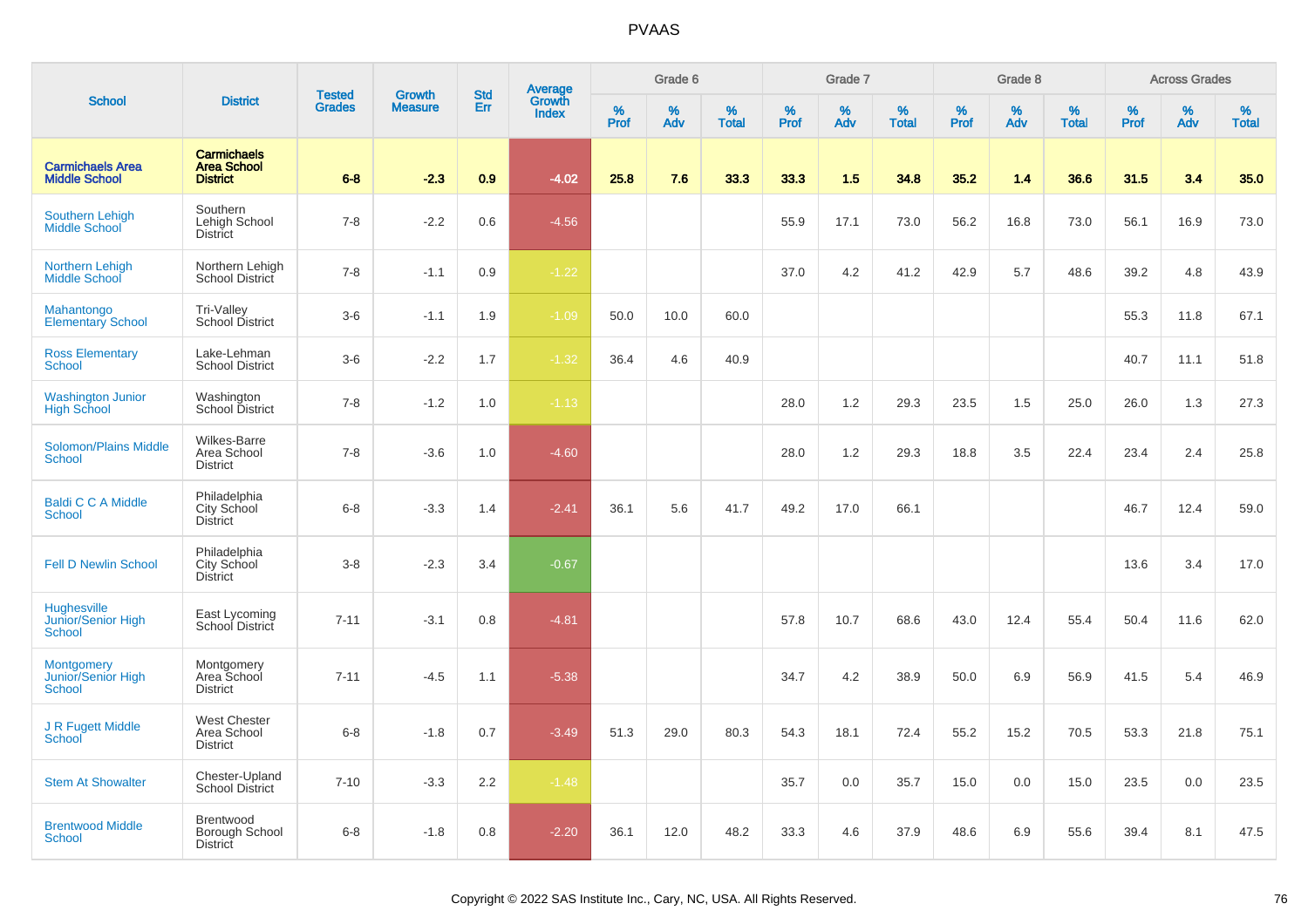|                                                        |                                                             | <b>Tested</b> | <b>Growth</b>  | <b>Std</b> |                                          |                  | Grade 6     |                      |                     | Grade 7  |                      |           | Grade 8     |                   |              | <b>Across Grades</b> |                   |
|--------------------------------------------------------|-------------------------------------------------------------|---------------|----------------|------------|------------------------------------------|------------------|-------------|----------------------|---------------------|----------|----------------------|-----------|-------------|-------------------|--------------|----------------------|-------------------|
| <b>School</b>                                          | <b>District</b>                                             | <b>Grades</b> | <b>Measure</b> | Err        | <b>Average</b><br>Growth<br><b>Index</b> | %<br><b>Prof</b> | $\%$<br>Adv | $\%$<br><b>Total</b> | $\%$<br><b>Prof</b> | %<br>Adv | $\%$<br><b>Total</b> | %<br>Prof | $\%$<br>Adv | %<br><b>Total</b> | $\%$<br>Prof | $\%$<br>Adv          | %<br><b>Total</b> |
| <b>Carmichaels Area</b><br><b>Middle School</b>        | <b>Carmichaels</b><br><b>Area School</b><br><b>District</b> | $6 - 8$       | $-2.3$         | 0.9        | $-4.02$                                  | 25.8             | 7.6         | 33.3                 | 33.3                | 1.5      | 34.8                 | 35.2      | 1.4         | 36.6              | 31.5         | 3.4                  | 35.0              |
| <b>Achievement House</b><br><b>Charter School</b>      | Achievement<br><b>House Charter</b><br>School               | $7 - 11$      | $-3.1$         | 1.6        | $-1.91$                                  |                  |             |                      | 52.0                | 0.0      | 52.0                 | 48.8      | 7.0         | 55.8              | 50.0         | 4.4                  | 54.4              |
| <b>L B Morris Elementary</b><br>School                 | Jim Thorpe<br>Area School<br><b>District</b>                | $3 - 8$       | $-3.5$         | 0.8        | $-6.78$                                  | 35.5             | 9.7         | 45.2                 | 31.6                | 6.3      | 38.0                 | 42.0      | 4.4         | 46.4              | 39.7         | 8.0                  | 47.7              |
| <b>Mapletown</b><br>Junior/Senior High<br>School       | Southeastern<br>Greene School<br><b>District</b>            | $7 - 10$      | $-3.1$         | 1.3        | $-2.66$                                  |                  |             |                      | 36.7                | 6.1      | 42.9                 | 48.8      | 2.3         | 51.2              | 42.4         | 4.4                  | 46.7              |
| <b>Sto-Rox Junior/Senior</b><br><b>High School</b>     | Sto-Rox School<br><b>District</b>                           | $7 - 10$      | $-2.2$         | 1.6        | $-1.38$                                  |                  |             |                      | 0.0                 | 0.0      | 0.0                  | 2.9       | 0.0         | 2.9               | 1.6          | 0.0                  | 1.6               |
| Saegertown<br>Junior/Senior High<br>School             | Penncrest<br><b>School District</b>                         | $7 - 11$      | $-2.4$         | 1.1        | $-2.41$                                  |                  |             |                      | 40.6                | 7.2      | 47.8                 | 42.6      | 17.6        | 60.3              | 41.6         | 12.4                 | 54.0              |
| <b>West Forest</b><br><b>Elementary School</b>         | Forest Area<br><b>School District</b>                       | $3-6$         | $-2.0$         | 2.2        | $-0.88$                                  | 33.3             | 5.6         | 38.9                 |                     |          |                      |           |             |                   | 46.6         | 5.2                  | 51.7              |
| <b>Southern Fulton</b><br>Junior/Senior High<br>School | Southern Fulton<br><b>School District</b>                   | $7 - 11$      | $-1.6$         | 1.2        | $-1.32$                                  |                  |             |                      | 40.4                | 0.0      | 40.4                 | 32.0      | 8.0         | 40.0              | 36.4         | 3.7                  | 40.2              |
| <b>Shade Junior/Senior</b><br><b>High School</b>       | Shade-Central<br>City School<br>District                    | $7 - 11$      | $-4.7$         | 1.9        | $-2.74$                                  |                  |             |                      | 25.0                | 0.0      | 25.0                 | 30.4      | 0.0         | 30.4              | 27.9         | 0.0                  | 27.9              |
| <b>MaST Community</b><br><b>Charter School III</b>     | MaST<br>Community<br>Charter School<br>Ш                    | $3-6$         | $-0.7$         | 0.8        | $-0.88$                                  | 30.0             | 6.9         | 36.9                 |                     |          |                      |           |             |                   | 28.3         | 6.5                  | 34.8              |
| <b>Crestwood Secondary</b><br><b>Campus</b>            | Crestwood<br><b>School District</b>                         | $7 - 11$      | $-1.1$         | 0.8        | $-1.47$                                  |                  |             |                      | 52.2                | 5.2      | 57.5                 | 49.6      | 13.0        | 62.6              | 50.9         | 9.2                  | 60.1              |
| <b>Avonworth Elementary</b><br>School                  | Avonworth<br><b>School District</b>                         | $3-6$         | $-0.9$         | 0.7        | $-1.21$                                  | 49.6             | 25.6        | 75.2                 |                     |          |                      |           |             |                   | 48.0         | 24.6                 | 72.6              |
| <b>Mid Valley Secondary</b><br>Center                  | Mid Valley<br>School District                               | $7 - 10$      | $-3.5$         | 0.8        | $-5.90$                                  |                  |             |                      | 38.6                | 2.4      | 40.9                 | 26.2      | 2.7         | 28.9              | 31.9         | 2.5                  | 34.4              |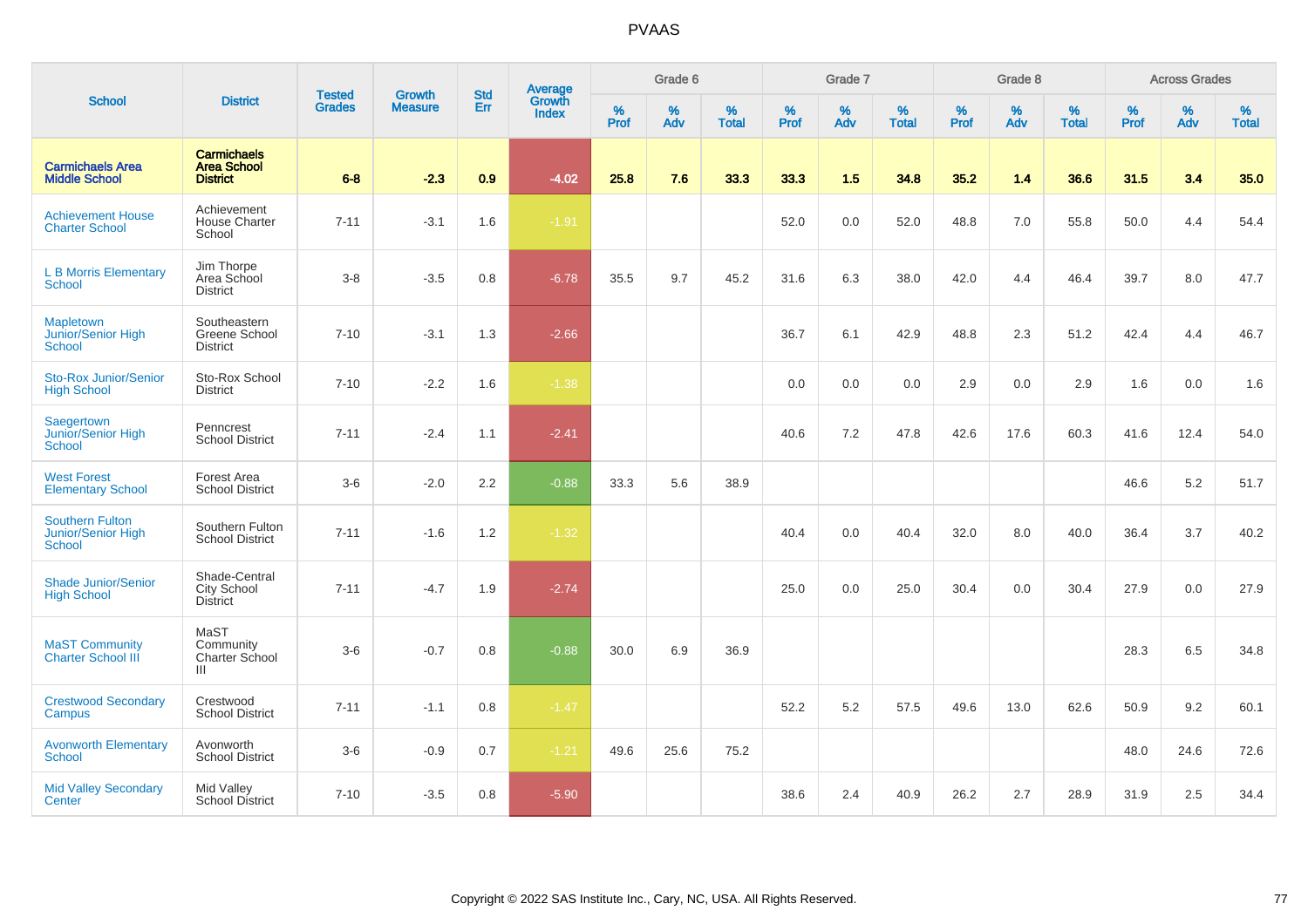|                                                                     |                                                             | <b>Tested</b> | <b>Growth</b>  | <b>Std</b> |                                          |                  | Grade 6     |                   |           | Grade 7     |                   |           | Grade 8  |                   |              | <b>Across Grades</b> |                   |
|---------------------------------------------------------------------|-------------------------------------------------------------|---------------|----------------|------------|------------------------------------------|------------------|-------------|-------------------|-----------|-------------|-------------------|-----------|----------|-------------------|--------------|----------------------|-------------------|
| <b>School</b>                                                       | <b>District</b>                                             | <b>Grades</b> | <b>Measure</b> | Err        | <b>Average</b><br>Growth<br><b>Index</b> | %<br><b>Prof</b> | $\%$<br>Adv | %<br><b>Total</b> | %<br>Prof | $\%$<br>Adv | %<br><b>Total</b> | %<br>Prof | %<br>Adv | %<br><b>Total</b> | $\%$<br>Prof | $\%$<br>Adv          | %<br><b>Total</b> |
| <b>Carmichaels Area</b><br><b>Middle School</b>                     | <b>Carmichaels</b><br><b>Area School</b><br><b>District</b> | $6 - 8$       | $-2.3$         | 0.9        | $-4.02$                                  | 25.8             | 7.6         | 33.3              | 33.3      | 1.5         | 34.8              | 35.2      | 1.4      | 36.6              | 31.5         | 3.4                  | 35.0              |
| <b>Whitehall-Coplay</b><br>Middle School                            | Whitehall-<br>Coplay School<br><b>District</b>              | $6 - 8$       | $-0.9$         | 0.4        | $-2.01$                                  | 43.2             | 10.8        | 53.9              | 41.5      | 7.8         | 49.3              | 38.2      | 7.1      | 45.4              | 40.8         | 8.5                  | 49.3              |
| Octorara Area<br><b>Junior/Senior High</b><br><b>School</b>         | Octorara Area<br><b>School District</b>                     | $7 - 11$      | $-2.4$         | 0.8        | $-3.49$                                  |                  |             |                   | 29.1      | 5.2         | 34.3              | 40.5      | 6.0      | 46.6              | 34.4         | 5.6                  | 40.0              |
| <b>Hanover Area</b><br><b>Junior/Senior High</b><br><b>School</b>   | Hanover Area<br><b>School District</b>                      | $7 - 11$      | $-3.3$         | 1.3        | $-2.98$                                  |                  |             |                   | 15.5      | 0.0         | 15.5              | 14.3      | 2.4      | 16.7              | 15.0         | 1.0                  | 16.0              |
| <b>Butler Area Ihs</b>                                              | <b>Butler Area</b><br><b>School District</b>                | $7-9$         | $-1.7$         | 0.4        | $-4.97$                                  |                  |             |                   | 44.8      | 9.5         | 54.3              | 48.1      | 8.2      | 56.2              | 46.4         | 8.8                  | 55.2              |
| <b>Towanda Area</b><br><b>Junior/Senior High</b><br>School          | Towanda Area<br><b>School District</b>                      | $7 - 11$      | $-1.8$         | 0.8        | $-2.23$                                  |                  |             |                   | 37.3      | 5.9         | 43.2              | 40.9      | 7.8      | 48.7              | 39.1         | 6.9                  | 45.9              |
| <b>Pittsburgh South</b><br>Brook 6-8                                | Pittsburgh<br>School District                               | $6-8$         | $-1.9$         | 0.8        | $-2.41$                                  | 32.0             | 6.4         | 38.5              | 40.0      | 3.2         | 43.2              | 29.5      | 4.9      | 34.4              | 34.6         | 4.7                  | 39.3              |
| <b>Purchase Line</b><br>Junior/Senior High<br>School                | Purchase Line<br><b>School District</b>                     | $7 - 12$      | $-3.1$         | 1.1        | $-2.88$                                  |                  |             |                   | 39.4      | 3.0         | 42.4              | 30.9      | 3.6      | 34.6              | 35.5         | 3.3                  | 38.8              |
| <b>Agora Cyber Charter</b><br>School                                | Agora Cyber<br>Charter School                               | $3 - 11$      | $-2.5$         | 0.6        | $-4.31$                                  | 30.1             | 7.0         | 37.1              | 29.0      | 2.8         | 31.7              | 28.3      | 2.0      | 30.3              | 30.7         | 4.8                  | 35.5              |
| <b>Bethel Elementary</b><br><b>School</b>                           | Tulpehocken<br>Area School<br><b>District</b>               | $3-6$         | $-1.3$         | 1.4        | $-0.91$                                  | 27.9             | 11.6        | 39.5              |           |             |                   |           |          |                   | 39.3         | 10.7                 | 50.0              |
| Palmyra Area Middle<br>School                                       | Palmyra Area<br>School District                             | $6 - 8$       | $-1.8$         | 0.5        | $-3.95$                                  | 44.9             | 24.2        | 69.1              | 58.9      | 12.6        | 71.5              | 53.4      | 10.9     | 64.3              | 52.3         | 16.1                 | 68.4              |
| <b>Neil Armstrong 5-6</b><br><b>Middle School</b>                   | <b>Bethel Park</b><br><b>School District</b>                | $5-6$         | $-1.9$         | 0.6        | $-3.10$                                  | 44.4             | 30.4        | 74.8              |           |             |                   |           |          |                   | 51.8         | 22.7                 | 74.5              |
| <b>Science Leadership</b><br><b>Academy Middle</b><br><b>School</b> | Philadelphia<br>City School<br><b>District</b>              | $5-8$         | $-2.9$         | 1.5        | $-2.00$                                  | 25.0             | 0.0         | 25.0              | 23.5      | 0.0         | 23.5              | 8.3       | 8.3      | 16.7              | 26.3         | 1.3                  | 27.6              |
| <b>Wheatland Middle</b><br><b>School</b>                            | Lancaster<br><b>School District</b>                         | $6 - 8$       | $-4.1$         | 0.6        | $-6.78$                                  | 23.4             | 5.8         | 29.2              | 28.8      | 1.4         | 30.1              | 12.3      | 2.8      | 15.1              | 22.4         | 3.4                  | 25.9              |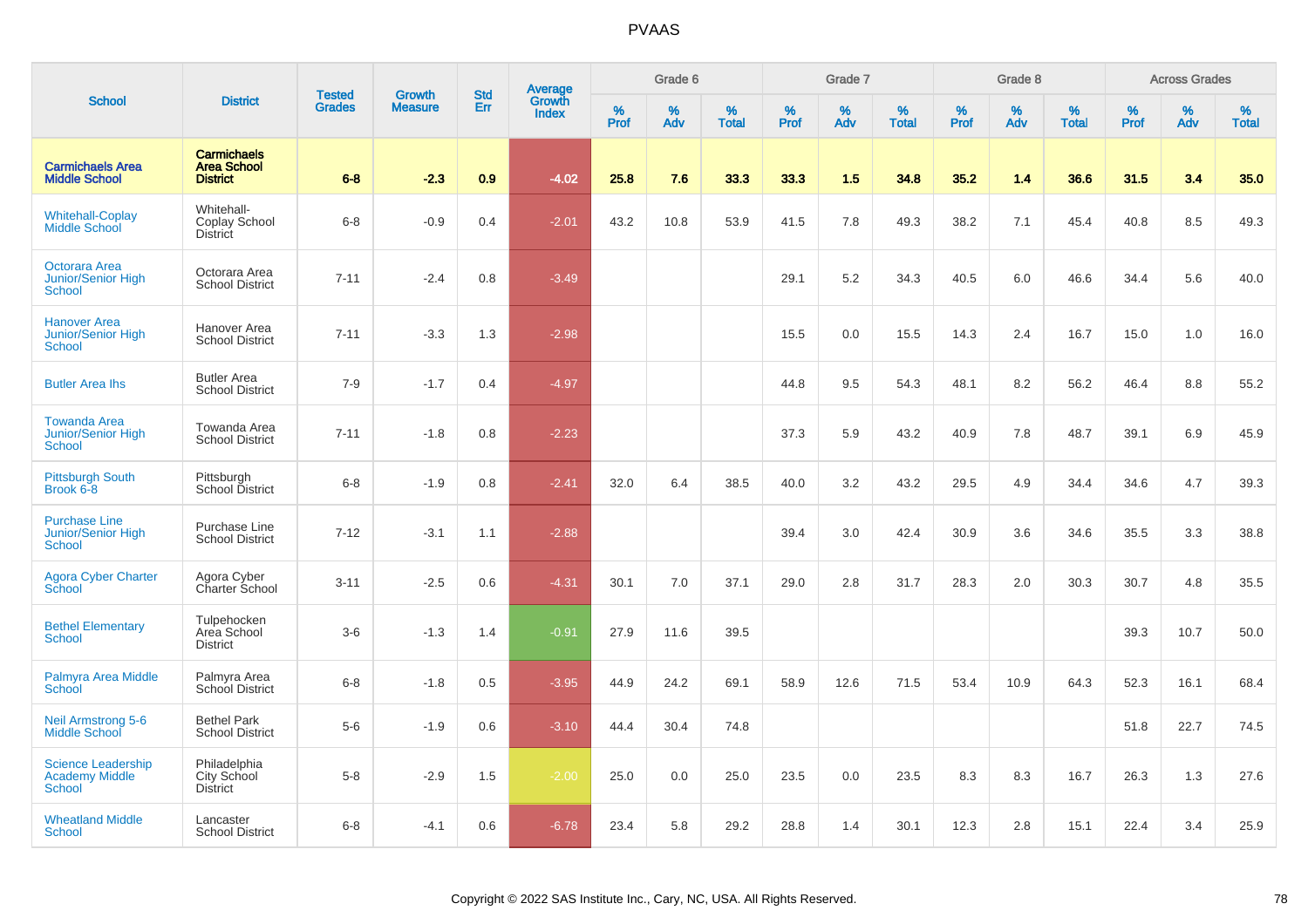|                                                        |                                                             |                                |                                 | <b>Std</b> |                                   |           | Grade 6     |                   |           | Grade 7  |                   |           | Grade 8  |                   |           | <b>Across Grades</b> |                   |
|--------------------------------------------------------|-------------------------------------------------------------|--------------------------------|---------------------------------|------------|-----------------------------------|-----------|-------------|-------------------|-----------|----------|-------------------|-----------|----------|-------------------|-----------|----------------------|-------------------|
| <b>School</b>                                          | <b>District</b>                                             | <b>Tested</b><br><b>Grades</b> | <b>Growth</b><br><b>Measure</b> | Err        | <b>Average</b><br>Growth<br>Index | %<br>Prof | $\%$<br>Adv | %<br><b>Total</b> | %<br>Prof | %<br>Adv | %<br><b>Total</b> | %<br>Prof | %<br>Adv | %<br><b>Total</b> | %<br>Prof | $\%$<br>Adv          | %<br><b>Total</b> |
| <b>Carmichaels Area</b><br><b>Middle School</b>        | <b>Carmichaels</b><br><b>Area School</b><br><b>District</b> | $6 - 8$                        | $-2.3$                          | 0.9        | $-4.02$                           | 25.8      | 7.6         | 33.3              | 33.3      | 1.5      | 34.8              | 35.2      | 1.4      | 36.6              | 31.5      | 3.4                  | 35.0              |
| <b>Shikellamy Middle</b><br>School (8372)              | Shikellamy<br><b>School District</b>                        | $6-8$                          | $-4.0$                          | 0.5        | $-7.82$                           | 29.1      | 9.8         | 38.9              | 41.5      | 8.5      | 50.0              | 35.8      | 7.4      | 43.2              | 35.3      | 8.6                  | 43.9              |
| <b>Keystone</b><br>Junior/Senior High<br><b>School</b> | Keystone<br>School District                                 | $7 - 11$                       | $-2.6$                          | 1.1        | $-2.45$                           |           |             |                   | 50.0      | 16.2     | 66.2              | 46.8      | 9.7      | 56.4              | 48.5      | 13.2                 | 61.8              |
| <b>Northwest Area</b><br><b>Intermediate School</b>    | Northwest Area<br><b>School District</b>                    | $3-6$                          | $-2.7$                          | 1.2        | $-2.23$                           | 26.7      | 8.3         | 35.0              |           |          |                   |           |          |                   | 32.9      | 3.8                  | 36.6              |
| <b>Tunkhannock High</b><br>School                      | Tunkhannock<br>Area School<br><b>District</b>               | $8 - 11$                       | $-1.0$                          | 1.0        | $-0.96$                           |           |             |                   |           |          |                   | 40.1      | 8.2      | 48.3              | 40.1      | 8.2                  | 48.3              |
| <b>Canton Junior/Senior</b><br><b>High School</b>      | Canton Area<br><b>School District</b>                       | $7 - 11$                       | $-3.8$                          | 1.2        | $-3.75$                           |           |             |                   | 40.0      | 0.0      | 40.0              | 37.5      | 3.1      | 40.6              | 38.7      | 1.7                  | 40.3              |
| <b>Johnsonburg Area</b><br><b>High School</b>          | Johnsonburg<br>Area School<br><b>District</b>               | $7 - 11$                       | $-3.3$                          | 1.3        | $-2.58$                           |           |             |                   | 41.9      | 9.3      | 51.2              | 44.2      | 2.3      | 46.5              | 43.0      | 5.8                  | 48.8              |
| <b>Northwest Area High</b><br>School                   | Northwest Area<br><b>School District</b>                    | $7 - 10$                       | $-1.7$                          | 1.2        | $-1.42$                           |           |             |                   | 28.0      | 0.0      | 28.0              | 37.7      | 3.8      | 41.5              | 33.0      | 1.9                  | 35.0              |
| <b>Universal Bluford</b><br><b>Charter School</b>      | Universal<br><b>Bluford Charter</b><br>School               | $3-6$                          | $-2.8$                          | 1.2        | $-2.37$                           | 23.3      | 0.0         | 23.3              |           |          |                   |           |          |                   | 22.3      | 1.8                  | 24.1              |
| <b>Forest Hills</b><br><b>Elementary School</b>        | <b>Forest Hills</b><br><b>School District</b>               | $3-6$                          | $-0.8$                          | 0.8        | $-1.03$                           | 48.3      | 6.7         | 55.0              |           |          |                   |           |          |                   | 45.6      | 10.0                 | 55.6              |
| <b>Lebanon Middle</b><br><b>School</b>                 | Lebanon<br><b>School District</b>                           | $6-8$                          | $-1.1$                          | 0.4        | $-2.70$                           | 21.7      | 5.5         | 27.2              | 20.0      | 2.5      | 22.5              | 21.9      | 1.2      | 23.0              | 21.2      | 3.0                  | 24.2              |
| South Side Middle<br><b>School</b>                     | South Side<br>Area School<br><b>District</b>                | $6-8$                          | $-2.9$                          | 0.9        | $-3.27$                           | 33.9      | 8.1         | 41.9              | 57.6      | 6.1      | 63.6              | 49.3      | 8.4      | 57.8              | 47.2      | 7.5                  | 54.8              |
| <b>Penn Treaty School</b>                              | Philadelphia<br>City School<br><b>District</b>              | $6 - 11$                       | $-3.6$                          | 3.5        | $-1.03$                           |           |             |                   | 8.3       | 0.0      | 8.3               |           |          |                   | 3.4       | 0.0                  | 3.4               |
| <b>Pittsburgh Manchester</b><br>K-8                    | Pittsburgh<br>School District                               | $3-8$                          | $-3.0$                          | 2.8        | $-1.05$                           | 12.5      | 0.0         | 12.5              |           |          |                   |           |          |                   | 15.2      | 3.0                  | 18.2              |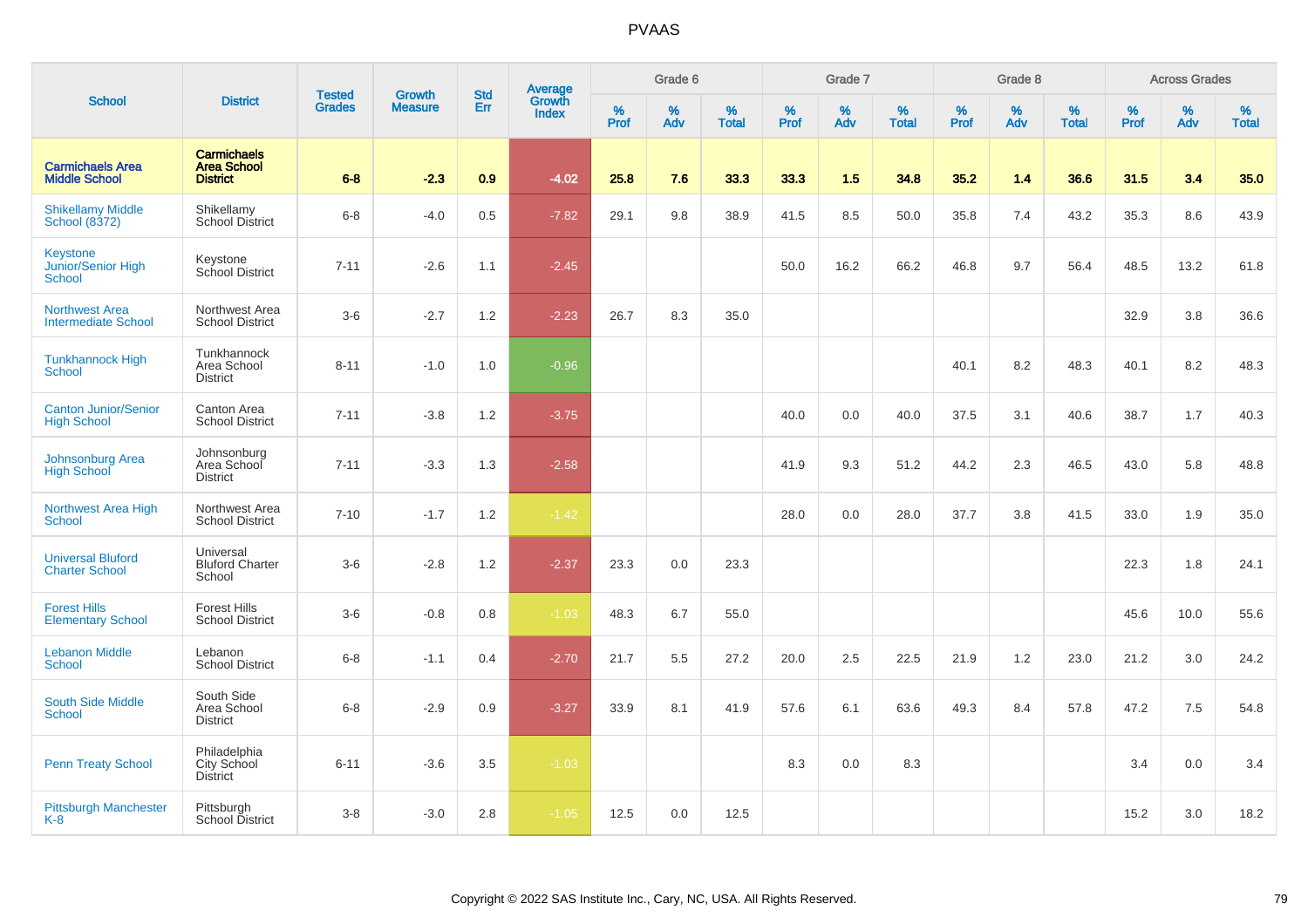|                                                    |                                                             |                                |                                 | <b>Std</b> |                                          |           | Grade 6  |                   |           | Grade 7  |                   |           | Grade 8  |                   |           | <b>Across Grades</b> |                   |
|----------------------------------------------------|-------------------------------------------------------------|--------------------------------|---------------------------------|------------|------------------------------------------|-----------|----------|-------------------|-----------|----------|-------------------|-----------|----------|-------------------|-----------|----------------------|-------------------|
| <b>School</b>                                      | <b>District</b>                                             | <b>Tested</b><br><b>Grades</b> | <b>Growth</b><br><b>Measure</b> | Err        | <b>Average</b><br>Growth<br><b>Index</b> | %<br>Prof | %<br>Adv | %<br><b>Total</b> | %<br>Prof | %<br>Adv | %<br><b>Total</b> | %<br>Prof | %<br>Adv | %<br><b>Total</b> | %<br>Prof | $\%$<br>Adv          | %<br><b>Total</b> |
| <b>Carmichaels Area</b><br><b>Middle School</b>    | <b>Carmichaels</b><br><b>Area School</b><br><b>District</b> | $6 - 8$                        | $-2.3$                          | 0.9        | $-4.02$                                  | 25.8      | 7.6      | 33.3              | 33.3      | 1.5      | 34.8              | 35.2      | $1.4$    | 36.6              | 31.5      | 3.4                  | 35.0              |
| <b>West Forest</b><br>Junior/Senior High<br>School | Forest Area<br><b>School District</b>                       | $7 - 11$                       | $-3.1$                          | 1.9        | $-1.66$                                  |           |          |                   | 19.2      | 11.5     | 30.8              | 15.0      | 5.0      | 20.0              | 17.4      | 8.7                  | 26.1              |
| <b>Beaver Falls Middle</b><br><b>School</b>        | <b>Big Beaver</b><br>Falls Area<br><b>School District</b>   | $6-8$                          | $-2.3$                          | 0.7        | $-3.18$                                  | 30.8      | 1.9      | 32.7              | 29.7      | 5.0      | 34.6              | 27.8      | 2.1      | 29.9              | 29.5      | 3.0                  | 32.5              |
| <b>Doyle Elementary</b><br>School                  | <b>Central Bucks</b><br><b>School District</b>              | $3-6$                          | $-1.3$                          | 1.2        | $-3.06$                                  | 49.0      | 34.7     | 83.7              |           |          |                   |           |          |                   | 49.1      | 26.1                 | 75.2              |
| <b>Hickory Grove</b><br><b>Elementary School</b>   | <b>Brookville Area</b><br><b>School District</b>            | $3-6$                          | $-2.0$                          | 0.9        | $-2.24$                                  | 37.1      | 12.4     | 49.4              |           |          |                   |           |          |                   | 41.0      | 11.6                 | 52.6              |
| <b>Laurel Elementary</b><br><b>School</b>          | Laurel School<br><b>District</b>                            | $3-6$                          | $-2.0$                          | 1.0        | $-1.93$                                  | 35.7      | 21.4     | 57.1              |           |          |                   |           |          |                   | 47.9      | 16.8                 | 64.7              |
| <b>Hopkinson Francis</b><br>School                 | Philadelphia<br>City School<br><b>District</b>              | $3-8$                          | $-4.1$                          | 3.6        | $-1.13$                                  |           |          |                   |           |          |                   |           |          |                   | 15.2      | 2.2                  | 17.4              |
| <b>Pine Run Elementary</b><br>School               | <b>Central Bucks</b><br><b>School District</b>              | $3-6$                          | $-1.4$                          | 1.2        | $-2.04$                                  | 35.4      | 39.6     | 75.0              |           |          |                   |           |          |                   | 50.0      | 28.2                 | 78.2              |
| Lackawanna Trail<br><b>Elementary Center</b>       | Lackawanna<br><b>Trail School</b><br><b>District</b>        | $3-6$                          | $-1.9$                          | 1.1        | $-1.68$                                  | 38.8      | 14.9     | 53.7              |           |          |                   |           |          |                   | 47.0      | 13.2                 | 60.2              |
| <b>Nitschmann Middle</b><br>School                 | Bethlehem Area<br><b>School District</b>                    | $6 - 8$                        | $-2.3$                          | 0.7        | $-3.23$                                  | 31.3      | 9.6      | 40.9              | 44.5      | 5.9      | 50.4              | 35.5      | 9.2      | 44.7              | 37.4      | 8.1                  | 45.5              |
| <b>Union Area Middle</b><br>School                 | <b>Union Area</b><br><b>School District</b>                 | $6 - 8$                        | $-2.5$                          | 1.0        | $-2.47$                                  | 41.4      | 15.5     | 56.9              | 44.6      | 5.4      | 50.0              | 55.6      | 8.9      | 64.4              | 46.5      | 10.1                 | 56.6              |
| <b>Lenape Middle School</b>                        | <b>Central Bucks</b><br><b>School District</b>              | $7-9$                          | $-4.4$                          | 0.6        | $-9.11$                                  |           |          |                   | 55.0      | 20.0     | 75.0              | 56.1      | 17.0     | 73.1              | 55.6      | 18.5                 | 74.1              |
| <b>Amy At Martin</b>                               | Philadelphia<br>City School<br><b>District</b>              | $6 - 8$                        | $-6.4$                          | 1.9        | $-3.39$                                  | 31.2      | 0.0      | 31.2              | 0.0       | 0.0      | 0.0               | 9.1       | 0.0      | 9.1               | 13.3      | 0.0                  | 13.3              |
| Cook-Wissahickon<br><b>School</b>                  | Philadelphia<br>City School<br>District                     | $3 - 8$                        | $-3.8$                          | 3.2        | $-1.20$                                  | 50.0      | 6.2      | 56.2              |           |          |                   |           |          |                   | 44.8      | 12.5                 | 57.3              |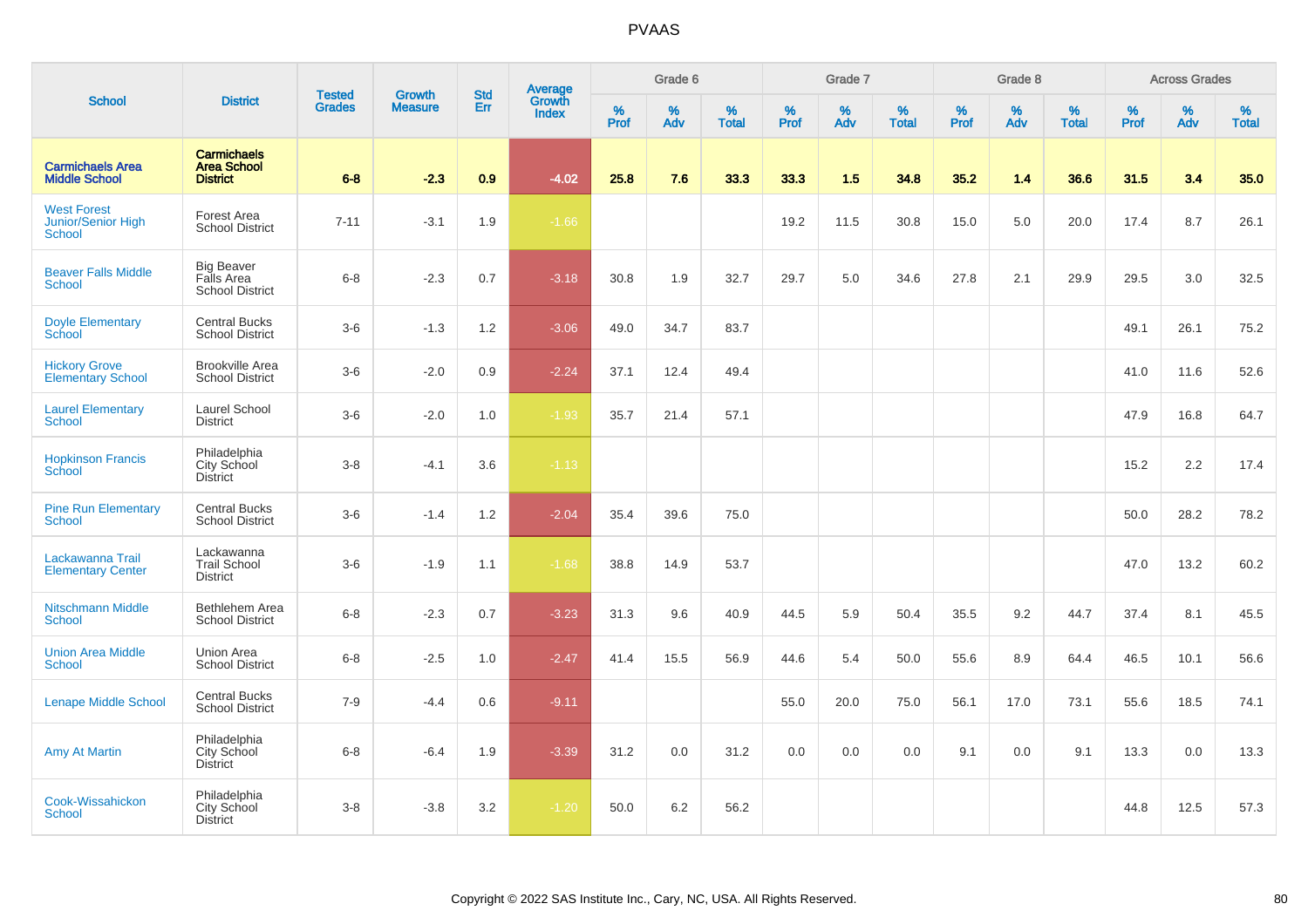|                                                     |                                                             |                                |                                 | <b>Std</b> |                                          |           | Grade 6  |                   |           | Grade 7  |                   |           | Grade 8  |                   |           | <b>Across Grades</b> |                   |
|-----------------------------------------------------|-------------------------------------------------------------|--------------------------------|---------------------------------|------------|------------------------------------------|-----------|----------|-------------------|-----------|----------|-------------------|-----------|----------|-------------------|-----------|----------------------|-------------------|
| <b>School</b>                                       | <b>District</b>                                             | <b>Tested</b><br><b>Grades</b> | <b>Growth</b><br><b>Measure</b> | Err        | <b>Average</b><br>Growth<br><b>Index</b> | %<br>Prof | %<br>Adv | %<br><b>Total</b> | %<br>Prof | %<br>Adv | %<br><b>Total</b> | %<br>Prof | %<br>Adv | %<br><b>Total</b> | %<br>Prof | %<br>Adv             | %<br><b>Total</b> |
| <b>Carmichaels Area</b><br><b>Middle School</b>     | <b>Carmichaels</b><br><b>Area School</b><br><b>District</b> | $6 - 8$                        | $-2.3$                          | 0.9        | $-4.02$                                  | 25.8      | 7.6      | 33.3              | 33.3      | 1.5      | 34.8              | 35.2      | 1.4      | 36.6              | 31.5      | 3.4                  | 35.0              |
| <b>Baden Academy</b><br><b>Charter School</b>       | Baden<br>Academy<br>Charter School                          | $3-6$                          | $-1.3$                          | 1.1        | $-1.32$                                  | 46.6      | 10.3     | 56.9              |           |          |                   |           |          |                   | 42.3      | 7.1                  | 49.4              |
| Salisbury-Elk Lick<br><b>Elementary School</b>      | Salisbury-Elk<br>Lick School<br><b>District</b>             | $3-6$                          | $-3.6$                          | 1.8        | $-2.02$                                  | 50.0      | 0.0      | 50.0              |           |          |                   |           |          |                   | 48.8      | 3.8                  | 52.5              |
| Salisbury-Elk Lick<br>Junior/Senior High<br>School  | Salisbury-Elk<br>Lick School<br><b>District</b>             | $7 - 11$                       | $-4.2$                          | 1.9        | $-2.19$                                  |           |          |                   | 30.0      | 0.0      | 30.0              | 28.6      | 4.8      | 33.3              | 29.3      | 2.4                  | 31.7              |
| Portage Area<br>Junior/Senior High<br><b>School</b> | Portage Area<br>School District                             | $7 - 10$                       | $-3.1$                          | 1.1        | $-2.74$                                  |           |          |                   | 54.0      | 3.2      | 57.1              | 49.1      | 7.6      | 56.6              | 51.7      | 5.2                  | 56.9              |
| <b>Forrest Edwin School</b>                         | Philadelphia<br>City School<br><b>District</b>              | $3-6$                          | $-2.5$                          | 2.0        | $-1.28$                                  | 21.4      | 0.0      | 21.4              |           |          |                   |           |          |                   | 15.0      | 0.0                  | 15.0              |
| <b>Avon Grove</b><br><b>Intermediate School</b>     | Avon Grove<br><b>School District</b>                        | $3-6$                          | $-0.6$                          | 0.5        | $-5.64$                                  | 44.6      | 18.7     | 63.3              |           |          |                   |           |          |                   | 43.3      | 15.3                 | 58.6              |
| Lehman Intermediate<br>School                       | East<br>Stroudsburg<br>Area School<br><b>District</b>       | $5-8$                          | $-3.2$                          | 0.9        | $-3.71$                                  | 37.8      | 9.5      | 47.3              | 40.0      | 4.6      | 44.6              | 40.7      | 1.2      | 42.0              | 39.6      | 5.0                  | 44.6              |
| <b>Intermediate School</b>                          | Governor Mifflin<br><b>School District</b>                  | $5-6$                          | $-2.7$                          | 0.6        | $-4.62$                                  | 31.4      | 11.7     | 43.1              |           |          |                   |           |          |                   | 34.7      | 7.7                  | 42.4              |
| <b>Fort Cherry</b><br><b>Elementary Center</b>      | Fort Cherry<br><b>School District</b>                       | $3-6$                          | $-3.9$                          | 1.1        | $-3.37$                                  | 31.6      | 33.3     | 64.9              |           |          |                   |           |          |                   | 48.1      | 15.0                 | 63.1              |
| Yough<br>Intermediate/Middle<br><b>School</b>       | Yough School<br><b>District</b>                             | $5-8$                          | $-4.7$                          | 0.6        | $-8.25$                                  | 39.6      | 15.7     | 55.2              | 42.3      | 8.2      | 50.5              | 36.7      | 5.8      | 42.5              | 39.0      | 7.9                  | 46.9              |
| <b>Maple Point Middle</b><br>School                 | Neshaminy<br><b>School District</b>                         | $5 - 8$                        | $-2.4$                          | 0.4        | $-5.49$                                  | 45.8      | 16.9     | 62.7              | 46.4      | 9.4      | 55.7              | 42.7      | 10.0     | 52.8              | 46.4      | 10.7                 | 57.0              |
| <b>E N Peirce Middle</b><br><b>School</b>           | <b>West Chester</b><br>Area School<br><b>District</b>       | $6 - 8$                        | $-2.4$                          | 0.5        | $-5.74$                                  | 53.8      | 16.0     | 69.8              | 53.1      | 16.1     | 69.2              | 56.0      | 14.0     | 70.0              | 54.2      | 15.4                 | 69.6              |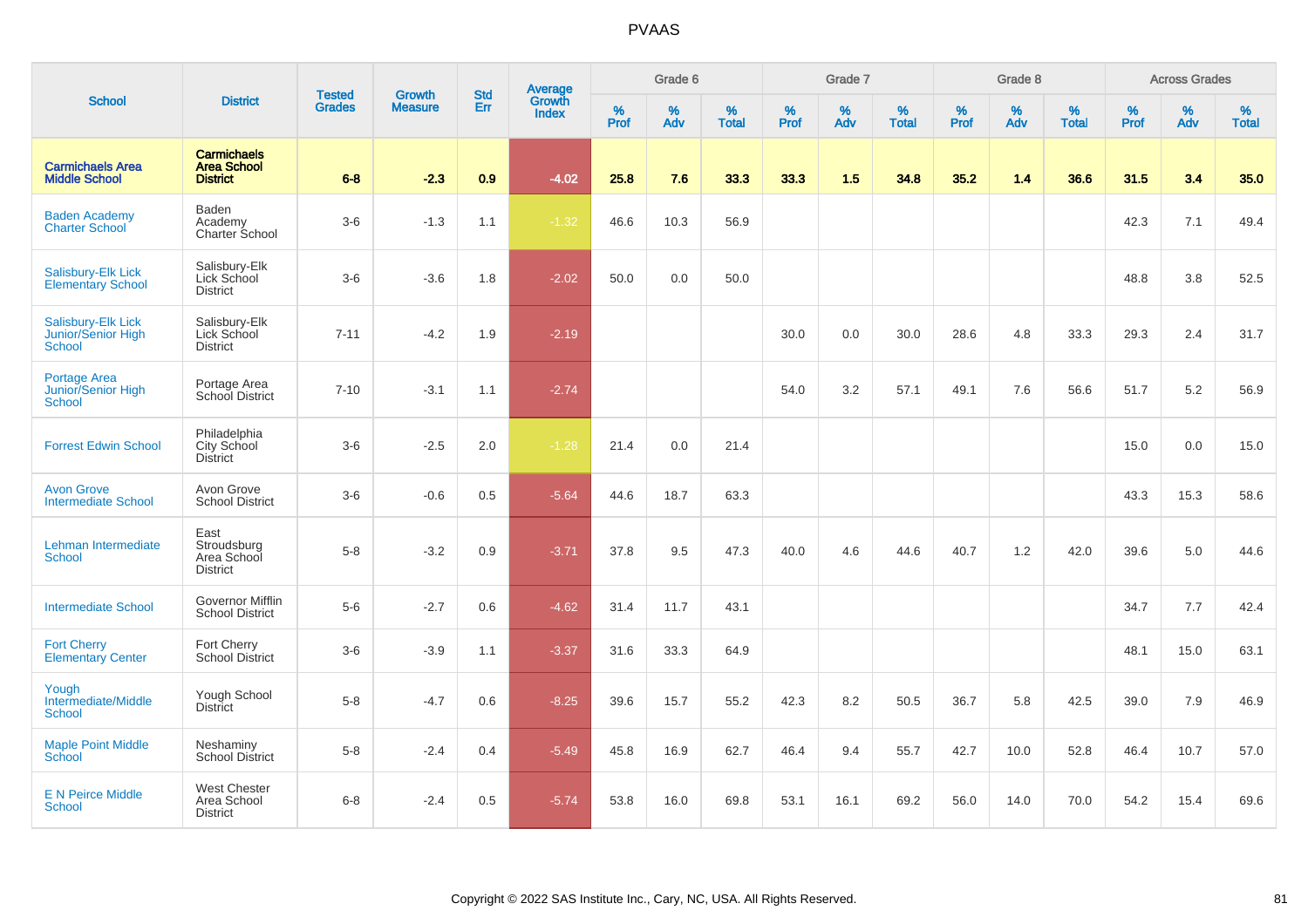|                                                                |                                                             | <b>Tested</b> | <b>Growth</b>  | <b>Std</b> |                                          |                  | Grade 6     |                      |                  | Grade 7     |                   |                     | Grade 8  |                   |                     | <b>Across Grades</b> |                   |
|----------------------------------------------------------------|-------------------------------------------------------------|---------------|----------------|------------|------------------------------------------|------------------|-------------|----------------------|------------------|-------------|-------------------|---------------------|----------|-------------------|---------------------|----------------------|-------------------|
| <b>School</b>                                                  | <b>District</b>                                             | <b>Grades</b> | <b>Measure</b> | Err        | <b>Average</b><br>Growth<br><b>Index</b> | %<br><b>Prof</b> | $\%$<br>Adv | $\%$<br><b>Total</b> | %<br><b>Prof</b> | $\%$<br>Adv | %<br><b>Total</b> | $\%$<br><b>Prof</b> | %<br>Adv | %<br><b>Total</b> | $\%$<br><b>Prof</b> | $\%$<br>Adv          | %<br><b>Total</b> |
| <b>Carmichaels Area</b><br><b>Middle School</b>                | <b>Carmichaels</b><br><b>Area School</b><br><b>District</b> | $6-8$         | $-2.3$         | 0.9        | $-4.02$                                  | 25.8             | 7.6         | 33.3                 | 33.3             | 1.5         | 34.8              | 35.2                | 1.4      | 36.6              | 31.5                | 3.4                  | 35.0              |
| <b>Executive Education</b><br><b>Academy Charter</b><br>School | Executive<br>Education<br>Academy<br>Charter School         | $3 - 10$      | $-5.5$         | 1.6        | $-3.40$                                  | 12.5             | 6.2         | 18.8                 |                  |             |                   | 38.1                | 0.0      | 38.1              | 31.4                | 2.9                  | 34.3              |
| <b>Penrose School</b>                                          | Philadelphia<br>City School<br><b>District</b>              | $3-8$         | $-4.5$         | 3.2        | $-1.39$                                  |                  |             |                      |                  |             |                   |                     |          |                   | 14.8                | 0.0                  | 14.8              |
| <b>Reynolds Middle</b><br>School                               | Lancaster<br><b>School District</b>                         | $6 - 8$       | $-3.0$         | 0.7        | $-4.12$                                  | 18.0             | 9.8         | 27.8                 | 28.6             | 3.6         | 32.1              | 28.4                | 2.7      | 31.1              | 24.1                | 6.0                  | 30.1              |
| <b>Wilson Southern</b><br><b>Middle School</b>                 | Wilson School<br><b>District</b>                            | $6 - 8$       | $-4.3$         | 0.9        | $-4.88$                                  | 51.1             | 14.8        | 65.9                 | 47.6             | 11.1        | 58.7              | 44.2                | 11.5     | 55.8              | 48.3                | 12.8                 | 61.1              |
| <b>Hamilton Andrew</b><br>School                               | Philadelphia<br>City School<br>District                     | $3-8$         | $-5.0$         | 3.5        | $-1.43$                                  | 0.0              | 7.7         | 7.7                  |                  |             |                   |                     |          |                   | 7.8                 | 2.0                  | 9.8               |
| East Allegheny<br>Junior/Senior High<br>School                 | East Allegheny<br>School District                           | $7 - 11$      | $-2.7$         | 0.9        | $-2.85$                                  |                  |             |                      | 30.8             | 2.6         | 33.3              | 22.6                | 3.9      | 26.5              | 26.1                | 3.3                  | 29.4              |
| Coatesville<br>Intermediate High<br>School                     | Coatesville<br>Area School<br><b>District</b>               | $8 - 9$       | $-1.3$         | 0.9        | $-1.44$                                  |                  |             |                      |                  |             |                   | 26.4                | 3.0      | 29.4              | 26.4                | 3.0                  | 29.4              |
| <b>First Philadelphia</b><br>Preparatory Charter<br>School     | First<br>Philadelphia<br>Preparatory<br>Charter School      | $3 - 8$       | $-3.5$         | 0.7        | $-5.28$                                  | 22.8             | 1.1         | 23.9                 | 7.6              | 0.0         | 7.6               | 18.9                | 4.0      | 23.0              | 16.4                | 1.6                  | 17.9              |
| Solomon/Plains<br><b>Elementary School</b>                     | Wilkes-Barre<br>Area School<br><b>District</b>              | $3-6$         | $-2.3$         | 1.1        | $-1.98$                                  | 39.4             | 22.7        | 62.1                 |                  |             |                   |                     |          |                   | 40.4                | 11.7                 | 52.1              |
| <b>Penn Alexander</b><br>School                                | Philadelphia<br>City School<br>District                     | $3-8$         | $-3.3$         | 1.4        | $-2.43$                                  | 60.5             | 21.0        | 81.6                 | 69.6             | 21.7        | 91.3              |                     |          |                   | 46.6                | 36.5                 | 83.2              |
| <b>Spruance Gilbert</b><br>School                              | Philadelphia<br>City School<br><b>District</b>              | $3-8$         | $-4.0$         | 2.8        | $-1.46$                                  |                  |             |                      |                  |             |                   |                     |          |                   | 12.5                | 1.4                  | 13.9              |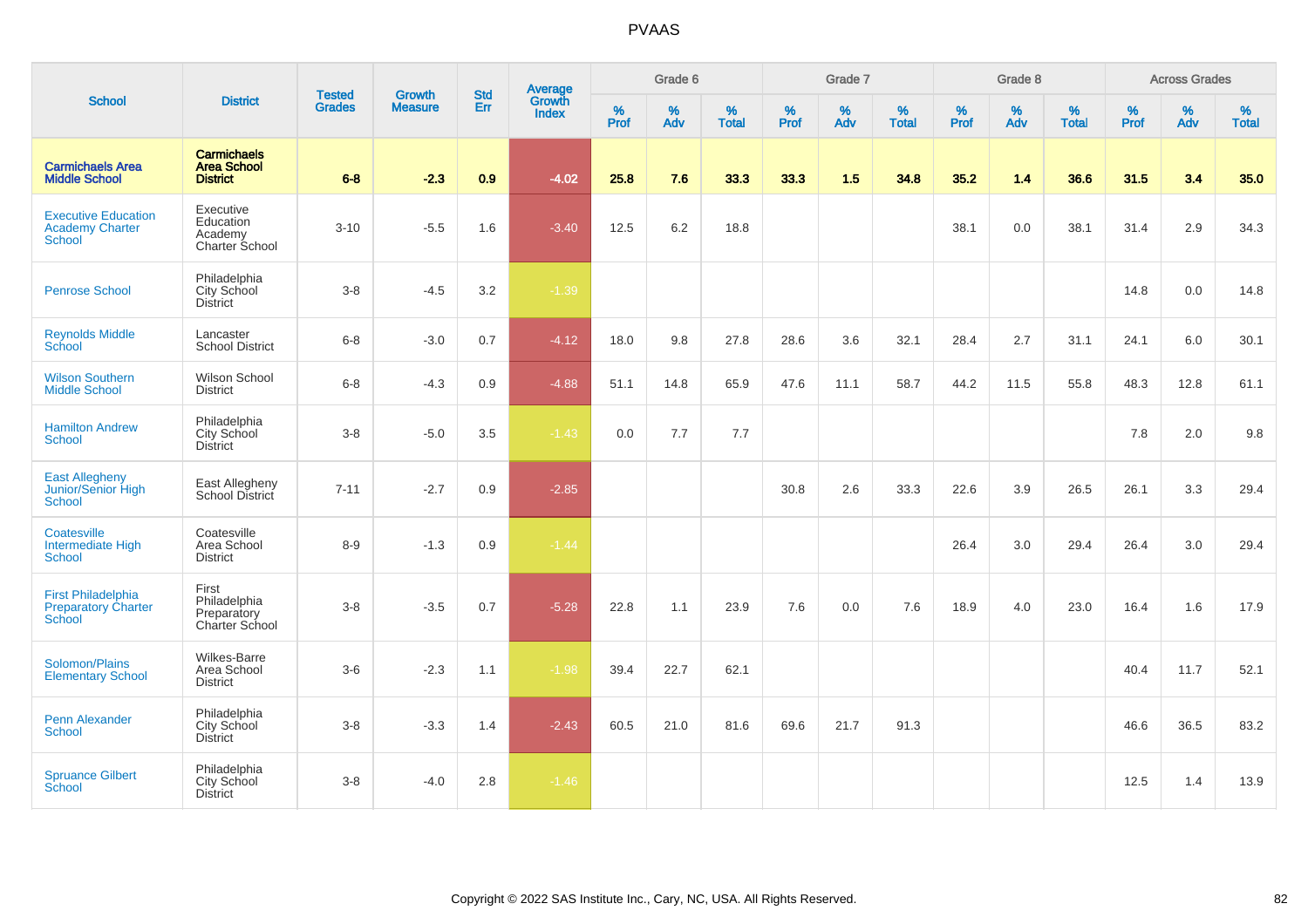|                                                      |                                                             | <b>Tested</b> | <b>Growth</b>  | <b>Std</b> |                                   |           | Grade 6  |                   |           | Grade 7  |                   |              | Grade 8  |                   |              | <b>Across Grades</b> |                   |
|------------------------------------------------------|-------------------------------------------------------------|---------------|----------------|------------|-----------------------------------|-----------|----------|-------------------|-----------|----------|-------------------|--------------|----------|-------------------|--------------|----------------------|-------------------|
| <b>School</b>                                        | <b>District</b>                                             | <b>Grades</b> | <b>Measure</b> | Err        | Average<br>Growth<br><b>Index</b> | %<br>Prof | %<br>Adv | %<br><b>Total</b> | %<br>Prof | %<br>Adv | %<br><b>Total</b> | $\%$<br>Prof | %<br>Adv | %<br><b>Total</b> | $\%$<br>Prof | $\%$<br>Adv          | %<br><b>Total</b> |
| <b>Carmichaels Area</b><br><b>Middle School</b>      | <b>Carmichaels</b><br><b>Area School</b><br><b>District</b> | $6 - 8$       | $-2.3$         | 0.9        | $-4.02$                           | 25.8      | 7.6      | 33.3              | 33.3      | 1.5      | 34.8              | 35.2         | 1.4      | 36.6              | 31.5         | 3.4                  | 35.0              |
| <b>Kirkbride Eliza B</b><br><b>School</b>            | Philadelphia<br>City School<br><b>District</b>              | $3 - 8$       | $-4.7$         | 2.4        | $-1.97$                           |           |          |                   | 25.0      | 0.0      | 25.0              |              |          |                   | 22.7         | 2.3                  | 25.0              |
| <b>Cocalico Middle</b><br><b>School</b>              | Cocalico School<br><b>District</b>                          | $6 - 8$       | $-3.2$         | 0.5        | $-6.61$                           | 45.9      | 22.8     | 68.7              | 50.9      | 7.0      | 57.9              | 35.9         | 14.1     | 50.0              | 44.6         | 14.7                 | 59.3              |
| <b>Annville-Cleona Middle</b><br><b>School</b>       | Annville-Cleona<br><b>School District</b>                   | $6 - 8$       | $-3.3$         | 0.9        | $-4.00$                           |           |          |                   | 54.6      | 12.7     | 67.3              | 32.4         | 17.6     | 50.0              | 43.6         | 15.1                 | 58.7              |
| <b>Holicong Middle</b><br><b>School</b>              | <b>Central Bucks</b><br><b>School District</b>              | $7 - 9$       | $-3.1$         | 0.5        | $-6.50$                           |           |          |                   | 55.4      | 15.9     | 71.3              | 54.8         | 12.4     | 67.2              | 55.1         | 14.2                 | 69.3              |
| <b>Meehan Austin Middle</b><br><b>School</b>         | Philadelphia<br>City School<br><b>District</b>              | $7 - 8$       | $-4.5$         | 1.7        | $-2.64$                           |           |          |                   | 11.8      | 2.9      | 14.7              | 38.5         | 3.8      | 42.3              | 23.3         | 3.3                  | 26.7              |
| <b>Neil A Armstrong</b><br><b>Middle School</b>      | <b>Bristol</b><br>Township<br><b>School District</b>        | $6 - 8$       | $-3.2$         | 0.7        | $-4.73$                           | 32.8      | 6.2      | 39.1              | 33.9      | 2.5      | 36.4              | 21.6         | 3.4      | 25.0              | 29.6         | 4.1                  | 33.7              |
| <b>Strath Haven Middle</b><br><b>School</b>          | Wallingford-<br>Swarthmore<br><b>School District</b>        | $6 - 8$       | $-1.8$         | 0.5        | $-3.52$                           | 42.2      | 32.8     | 75.0              | 46.2      | 21.9     | 68.0              | 47.0         | 22.8     | 69.8              | 44.9         | 26.4                 | 71.3              |
| <b>Schuylkill Haven</b><br><b>Senior High School</b> | Schuylkill<br>Haven Area<br><b>School District</b>          | $8 - 11$      | $-2.2$         | 1.4        | $-1.58$                           |           |          |                   |           |          |                   | 46.5         | 3.5      | 50.0              | 46.5         | 3.5                  | 50.0              |
| <b>Linton Middle School</b>                          | Penn Hills<br><b>School District</b>                        | $6 - 8$       | $-4.1$         | 0.6        | $-8.35$                           | 17.4      | 6.2      | 23.6              | 13.7      | 1.6      | 15.3              | 20.5         | 4.4      | 24.8              | 17.0         | 3.9                  | 20.9              |
| <b>Mount Carmel Area JH</b>                          | <b>Mount Carmel</b><br>Area School<br><b>District</b>       | $7 - 8$       | $-3.4$         | 0.9        | $-4.02$                           |           |          |                   | 30.6      | 0.0      | 30.6              | 29.0         | 2.6      | 31.6              | 29.8         | 1.3                  | 31.1              |
| <b>Charles W Longer</b><br><b>Elementary School</b>  | Hollidaysburg<br>Area School<br><b>District</b>             | $3-6$         | $-1.8$         | 1.1        | $-2.15$                           | 37.5      | 14.1     | 51.6              |           |          |                   |              |          |                   | 46.3         | 12.7                 | 59.0              |
| <b>Hegins-Hubley</b><br><b>Elementary School</b>     | Tri-Valley<br>School District                               | $3-6$         | $-2.4$         | 1.4        | $-2.04$                           | 27.6      | 3.4      | 31.0              |           |          |                   |              |          |                   | 36.0         | 8.1                  | 44.2              |
| <b>Beaver Area Middle</b><br><b>School</b>           | Beaver Area<br><b>School District</b>                       | $7 - 8$       | $-3.9$         | 0.8        | $-5.01$                           |           |          |                   | 66.4      | 13.3     | 79.6              | 53.6         | 16.1     | 69.6              | 60.0         | 14.7                 | 74.7              |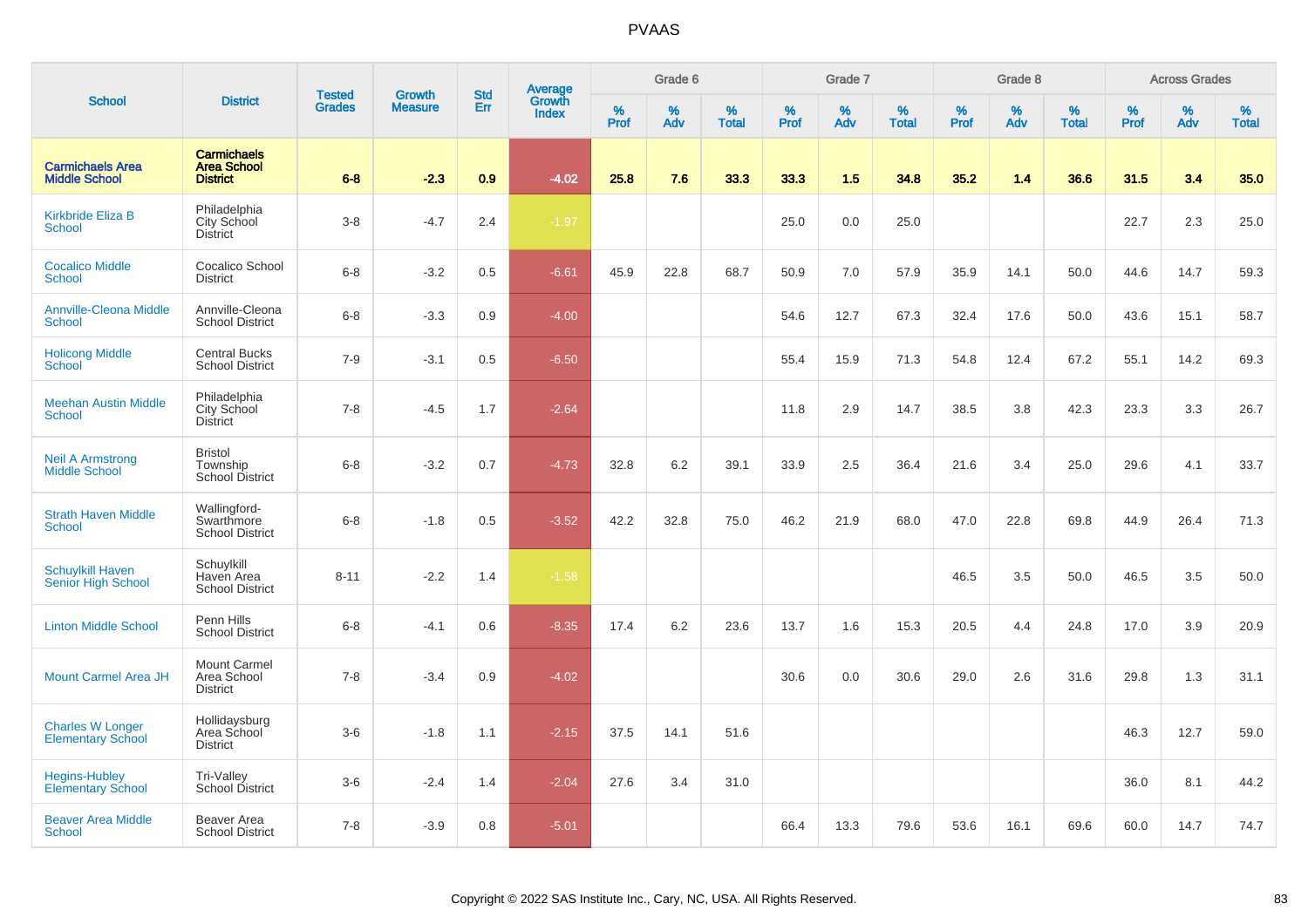|                                                         |                                                             | <b>Tested</b> | <b>Growth</b>  | <b>Std</b> |                                          |                  | Grade 6  |                   |                     | Grade 7     |                   |           | Grade 8  |                   |                  | <b>Across Grades</b> |                   |
|---------------------------------------------------------|-------------------------------------------------------------|---------------|----------------|------------|------------------------------------------|------------------|----------|-------------------|---------------------|-------------|-------------------|-----------|----------|-------------------|------------------|----------------------|-------------------|
| <b>School</b>                                           | <b>District</b>                                             | <b>Grades</b> | <b>Measure</b> | Err        | <b>Average</b><br>Growth<br><b>Index</b> | %<br><b>Prof</b> | %<br>Adv | %<br><b>Total</b> | $\%$<br><b>Prof</b> | $\%$<br>Adv | %<br><b>Total</b> | %<br>Prof | %<br>Adv | %<br><b>Total</b> | %<br><b>Prof</b> | $\%$<br>Adv          | %<br><b>Total</b> |
| <b>Carmichaels Area</b><br><b>Middle School</b>         | <b>Carmichaels</b><br><b>Area School</b><br><b>District</b> | $6 - 8$       | $-2.3$         | 0.9        | $-4.02$                                  | 25.8             | 7.6      | 33.3              | 33.3                | 1.5         | 34.8              | 35.2      | 1.4      | 36.6              | 31.5             | 3.4                  | 35.0              |
| Masterman Julia R<br><b>Sec School</b>                  | Philadelphia<br>City School<br><b>District</b>              | $5 - 10$      | $-7.1$         | 1.3        | $-5.33$                                  | 15.6             | 78.1     | 93.8              | 25.0                | 75.0        | 100.0             | 45.8      | 50.0     | 95.8              | 41.1             | 55.1                 | 96.3              |
| <b>Arts Academy Charter</b><br>School                   | Arts Academy<br>Charter School                              | $5-8$         | $-3.5$         | 1.1        | $-3.11$                                  | 46.7             | 2.2      | 48.9              | 49.1                | 1.9         | 50.9              | 45.2      | 3.2      | 48.4              | 46.6             | 2.0                  | 48.6              |
| <b>Collegium Charter</b><br>School                      | Collegium<br>Charter School                                 | $3 - 10$      | $-4.5$         | 0.5        | $-9.56$                                  | 26.2             | 4.2      | 30.4              | 26.3                | 1.1         | 27.4              | 25.0      | 3.4      | 28.4              | 31.5             | 3.2                  | 34.7              |
| <b>Minersville Area</b><br>Junior/Senior High<br>School | Minersville Area<br><b>School District</b>                  | $7 - 11$      | $-3.3$         | 1.1        | $-3.09$                                  |                  |          |                   | 40.0                | 4.0         | 44.0              | 46.6      | 1.4      | 48.0              | 43.2             | 2.7                  | 46.0              |
| <b>Strong Vincent Middle</b><br>School                  | Erie City School<br><b>District</b>                         | $6-8$         | $-3.4$         | 0.5        | $-6.67$                                  | 20.5             | 6.0      | 26.5              | 21.4                | 2.3         | 23.7              | 24.0      | 5.0      | 29.0              | 22.0             | 4.4                  | 26.3              |
| <b>Mars Area Middle</b><br>School                       | Mars Area<br><b>School District</b>                         | $7 - 8$       | $-2.2$         | 0.6        | $-3.74$                                  |                  |          |                   | 51.8                | 17.4        | 69.3              | 56.1      | 9.4      | 65.6              | 54.0             | 13.5                 | 67.4              |
| <b>Wyoming Area</b><br><b>Intermediate Center</b>       | <b>Wyoming Area</b><br>School District                      | $4 - 6$       | $-2.5$         | 0.9        | $-2.87$                                  | 38.8             | 2.9      | 41.8              |                     |             |                   |           |          |                   | 43.1             | 6.3                  | 49.4              |
| <b>Williamsport Area</b><br><b>Middle School</b>        | Williamsport<br>Area School<br><b>District</b>              | $7 - 8$       | $-3.0$         | 0.5        | $-6.70$                                  |                  |          |                   | 34.9                | 4.8         | 39.7              | 26.4      | 5.9      | 32.3              | 30.7             | 5.4                  | 36.1              |
| <b>Centerville Elementary</b><br><b>School</b>          | Hempfield<br><b>School District</b>                         | $3-6$         | $-2.7$         | 1.2        | $-2.21$                                  | 51.6             | 14.5     | 66.1              |                     |             |                   |           |          |                   | 55.7             | 17.2                 | 72.8              |
| <b>Central Manor</b><br><b>Elementary School</b>        | Penn Manor<br><b>School District</b>                        | $3-6$         | $-2.6$         | 0.9        | $-2.80$                                  | 54.4             | 11.1     | 65.6              |                     |             |                   |           |          |                   | 47.6             | 20.2                 | 67.8              |
| <b>Northwestern Middle</b><br><b>School</b>             | Northwestern<br><b>School District</b>                      | $6-8$         | $-4.7$         | 0.7        | $-6.63$                                  | 41.4             | 16.1     | 57.5              | 41.9                | 1.9         | 43.8              | 36.4      | 6.4      | 42.7              | 39.7             | 7.6                  | 47.4              |
| <b>Aliquippa Elementary</b><br>School                   | Aliquippa<br>School District                                | $3-6$         | $-3.0$         | 1.2        | $-2.54$                                  | 12.5             | 3.1      | 15.6              |                     |             |                   |           |          |                   | 14.3             | 0.8                  | 15.1              |
| <b>West Greene</b><br><b>Elementary Center</b>          | <b>West Greene</b><br><b>School District</b>                | $3-6$         | $-4.2$         | 1.5        | $-2.88$                                  | 36.8             | 15.8     | 52.6              |                     |             |                   |           |          |                   | 50.3             | 12.6                 | 62.9              |
| <b>Chartiers Valley</b><br><b>Middle School</b>         | <b>Chartiers Valley</b><br><b>School District</b>           | $6 - 8$       | $-2.5$         | 0.5        | $-5.05$                                  | 46.2             | 15.4     | 61.5              | 46.5                | 8.7         | 55.2              | 42.9      | 7.6      | 50.5              | 45.2             | 10.5                 | 55.7              |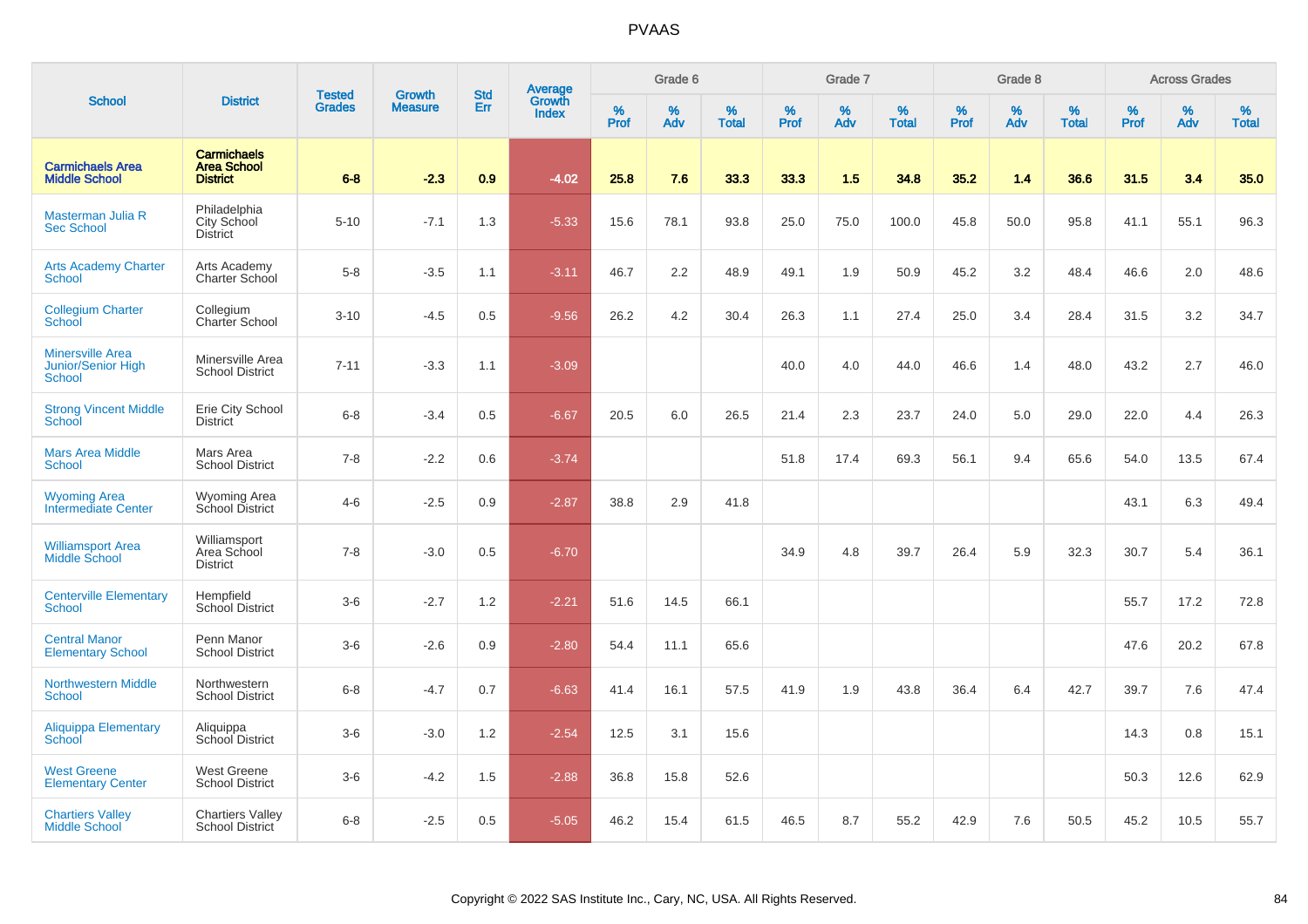|                                                                        |                                                             | <b>Tested</b> | <b>Growth</b>  | <b>Std</b> |                                          |                  | Grade 6     |                   |           | Grade 7     |                      |              | Grade 8  |                   |              | <b>Across Grades</b> |                   |
|------------------------------------------------------------------------|-------------------------------------------------------------|---------------|----------------|------------|------------------------------------------|------------------|-------------|-------------------|-----------|-------------|----------------------|--------------|----------|-------------------|--------------|----------------------|-------------------|
| <b>School</b>                                                          | <b>District</b>                                             | <b>Grades</b> | <b>Measure</b> | Err        | <b>Average</b><br>Growth<br><b>Index</b> | %<br><b>Prof</b> | $\%$<br>Adv | %<br><b>Total</b> | %<br>Prof | $\%$<br>Adv | $\%$<br><b>Total</b> | $\%$<br>Prof | %<br>Adv | %<br><b>Total</b> | $\%$<br>Prof | $\%$<br>Adv          | %<br><b>Total</b> |
| <b>Carmichaels Area</b><br><b>Middle School</b>                        | <b>Carmichaels</b><br><b>Area School</b><br><b>District</b> | $6 - 8$       | $-2.3$         | 0.9        | $-4.02$                                  | 25.8             | 7.6         | 33.3              | 33.3      | 1.5         | 34.8                 | 35.2         | 1.4      | 36.6              | 31.5         | 3.4                  | 35.0              |
| <b>Tunkhannock Stem</b><br>Academy                                     | Tunkhannock<br>Area School<br><b>District</b>               | $7 - 7$       | $-2.1$         | 1.1        | $-1.93$                                  |                  |             |                   | 33.3      | 3.1         | 36.4                 |              |          |                   | 33.3         | 3.1                  | 36.4              |
| <b>Rolling Hills</b><br><b>Elementary School</b>                       | Council Rock<br><b>School District</b>                      | $3-6$         | $-2.3$         | 1.2        | $-3.34$                                  | 42.9             | 10.7        | 53.6              |           |             |                      |              |          |                   | 49.6         | 14.1                 | 63.6              |
| <b>Forest City Regional</b><br><b>Elementary School</b>                | <b>Forest City</b><br>Regional<br>School District           | $3-6$         | $-5.0$         | 1.3        | $-3.88$                                  | 36.7             | 6.1         | 42.9              |           |             |                      |              |          |                   | 42.8         | 9.6                  | 52.4              |
| <b>West Hempfield</b><br>Middle School                                 | <b>Hempfield Area</b><br><b>School District</b>             | $6-8$         | $-3.0$         | 0.6        | $-4.81$                                  | 39.2             | 17.7        | 56.9              | 46.4      | 10.9        | 57.2                 | 48.4         | 11.5     | 59.8              | 44.6         | 13.3                 | 58.0              |
| <b>Ringgold Middle</b><br>School                                       | Ringgold<br>School District                                 | $5 - 8$       | $-6.9$         | 0.5        | $-14.61$                                 | 29.5             | 0.6         | 30.1              | 21.8      | 3.5         | 25.3                 | 31.7         | 4.3      | 36.0              | 26.6         | 2.5                  | 29.0              |
| <b>Dobson James School</b>                                             | Philadelphia<br>City School<br>District                     | $3-8$         | $-6.5$         | 3.3        | $-1.98$                                  |                  |             |                   |           |             |                      |              |          |                   | 47.5         | 10.0                 | 57.5              |
| South Allegheny<br>Middle School                                       | South<br>Allegheny<br>School District                       | $6-8$         | $-5.7$         | 1.1        | $-5.15$                                  | 33.3             | $6.2\,$     | 39.6              | 31.6      | 5.3         | 36.8                 | 41.5         | 12.2     | 53.7              | 35.4         | 7.9                  | 43.3              |
| <b>Great Valley Middle</b><br>School                                   | <b>Great Valley</b><br><b>School District</b>               | $6-8$         | $-2.2$         | 0.4        | $-4.89$                                  | 43.6             | 32.2        | 75.8              | 52.8      | 16.7        | 69.6                 | 57.2         | 18.6     | 75.8              | 51.2         | 22.6                 | 73.8              |
| <b>New Brighton Area</b><br>Middle School                              | New Brighton<br>Area School<br><b>District</b>              | $6-8$         | $-4.2$         | 0.7        | $-5.88$                                  | 37.0             | 7.0         | 44.0              | 33.0      | 5.0         | 38.0                 | 27.6         | 3.8      | 31.4              | 32.5         | 5.2                  | 37.7              |
| <b>Warwick Middle</b><br><b>School</b>                                 | <b>Warwick School</b><br><b>District</b>                    | $7 - 8$       | $-2.3$         | 0.5        | $-4.52$                                  |                  |             |                   | 46.4      | 8.0         | 54.4                 | 50.5         | 9.6      | 60.1              | 48.6         | 8.9                  | 57.4              |
| <b>Willow Hill School</b>                                              | Abington<br>School District                                 | $3-6$         | $-3.2$         | 1.4        | $-2.26$                                  | 50.0             | 17.6        | 67.6              |           |             |                      |              |          |                   | 47.8         | 12.4                 | 60.2              |
| <b>Propel Charter School-</b><br><b>Mckeesport</b>                     | <b>Propel Charter</b><br>School-<br>Mckeesport              | $3-8$         | $-7.2$         | 1.0        | $-7.15$                                  | 32.4             | 0.0         | 32.4              | 34.2      | 2.6         | 36.8                 | 29.7         | 2.7      | 32.4              | 32.1         | 1.4                  | 33.5              |
| <b>Lincoln Park</b><br><b>Performing Arts</b><br><b>Charter School</b> | Lincoln Park<br>Performing Arts<br><b>Charter School</b>    | $7 - 11$      | $-3.9$         | 1.1        | $-3.56$                                  |                  |             |                   | 66.1      | 5.4         | 71.4                 | 59.8         | 17.2     | 77.0              | 62.2         | 12.6                 | 74.8              |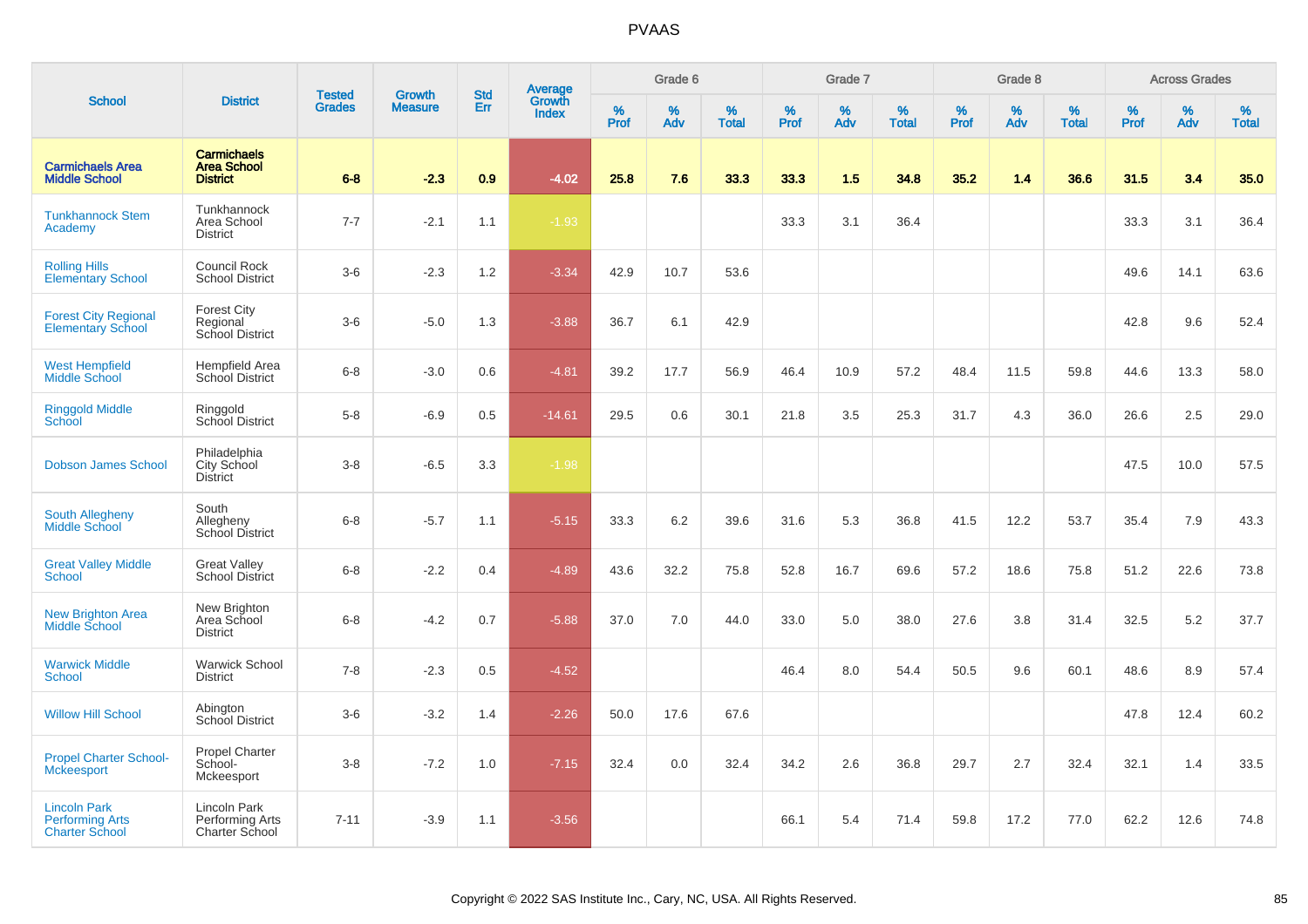|                                                                |                                                             | <b>Tested</b> | <b>Growth</b>  | <b>Std</b> |                                   |           | Grade 6  |                   |           | Grade 7  |                   |           | Grade 8  |                   |           | <b>Across Grades</b> |                   |
|----------------------------------------------------------------|-------------------------------------------------------------|---------------|----------------|------------|-----------------------------------|-----------|----------|-------------------|-----------|----------|-------------------|-----------|----------|-------------------|-----------|----------------------|-------------------|
| <b>School</b>                                                  | <b>District</b>                                             | <b>Grades</b> | <b>Measure</b> | Err        | Average<br>Growth<br><b>Index</b> | %<br>Prof | %<br>Adv | %<br><b>Total</b> | %<br>Prof | %<br>Adv | %<br><b>Total</b> | %<br>Prof | %<br>Adv | %<br><b>Total</b> | %<br>Prof | %<br>Adv             | %<br><b>Total</b> |
| <b>Carmichaels Area</b><br><b>Middle School</b>                | <b>Carmichaels</b><br><b>Area School</b><br><b>District</b> | $6 - 8$       | $-2.3$         | 0.9        | $-4.02$                           | 25.8      | 7.6      | 33.3              | 33.3      | 1.5      | 34.8              | 35.2      | 1.4      | 36.6              | 31.5      | 3.4                  | 35.0              |
| <b>Pottstown Middle</b><br><b>School</b>                       | Pottstown<br><b>School District</b>                         | $5 - 8$       | $-5.4$         | 0.5        | $-10.65$                          | 20.1      | 2.1      | 22.2              | 16.9      | 0.6      | 17.5              | 16.5      | 1.6      | 18.1              | 19.2      | 1.4                  | 20.5              |
| <b>Tamanend Middle</b><br><b>School</b>                        | <b>Central Bucks</b><br><b>School District</b>              | $7-9$         | $-3.1$         | 0.6        | $-5.41$                           |           |          |                   | 54.2      | 13.4     | 67.6              | 53.8      | 20.1     | 74.0              | 54.0      | 16.2                 | 70.3              |
| <b>Valley Elementary</b><br>School                             | Bensalem<br>Township<br><b>School District</b>              | $3-6$         | $-3.1$         | 1.0        | $-3.06$                           | 29.9      | 3.9      | 33.8              |           |          |                   |           |          |                   | 24.5      | 4.8                  | 29.3              |
| <b>Ephrata Middle School</b>                                   | Ephrata Area<br>School District                             | $6-9$         | $-1.9$         | 0.5        | $-3.57$                           |           |          |                   | 41.0      | 5.2      | 46.2              | 39.6      | 7.4      | 47.0              | 39.8      | 6.2                  | 46.0              |
| <b>Coudersport Area</b><br>Junior/Senior High<br><b>School</b> | Coudersport<br>Area School<br><b>District</b>               | $7 - 11$      | $-3.7$         | 1.2        | $-3.07$                           |           |          |                   | 35.8      | 3.8      | 39.6              | 30.2      | 0.0      | 30.2              | 33.0      | 1.9                  | 34.9              |
| Montessori Regional<br><b>Charter School</b>                   | Montessori<br>Regional<br>Charter School                    | $3-6$         | $-3.8$         | 1.1        | $-3.39$                           | 37.3      | 8.5      | 45.8              |           |          |                   |           |          |                   | 32.2      | 4.5                  | 36.7              |
| <b>Dunmore</b><br><b>Junior/Senior High</b><br><b>School</b>   | Dunmore<br><b>School District</b>                           | $7 - 11$      | $-3.9$         | 0.9        | $-4.28$                           |           |          |                   | 45.9      | 1.8      | 47.7              | 34.5      | 6.0      | 40.5              | 40.9      | 3.6                  | 44.6              |
| <b>Troy Intermediate</b><br>School                             | <b>Troy Area</b><br>School District                         | $3-6$         | $-3.1$         | 0.9        | $-3.57$                           | 25.5      | 5.9      | 31.4              |           |          |                   |           |          |                   | 37.2      | 5.6                  | 42.8              |
| <b>Lincoln Junior/Senior</b><br><b>High School</b>             | <b>Ellwood City</b><br>Area School<br>District              | $7 - 11$      | $-2.6$         | 0.8        | $-3.13$                           |           |          |                   | 43.3      | 10.8     | 54.2              | 41.3      | 8.3      | 49.5              | 42.4      | 9.6                  | 52.0              |
| <b>Stetser Elementary</b><br>School                            | Chester-Upland<br>School District                           | $3-6$         | $-6.0$         | 2.8        | $-2.16$                           | 15.0      | 0.0      | 15.0              |           |          |                   |           |          |                   | 25.0      | 3.1                  | 28.1              |
| Gamp                                                           | Philadelphia<br>City School<br><b>District</b>              | $5 - 10$      | $-5.6$         | 1.9        | $-3.00$                           | 58.8      | 29.4     | 88.2              | 64.3      | 7.1      | 71.4              |           |          |                   | 61.7      | 19.2                 | 80.8              |
| <b>Central Cambria</b><br><b>Middle School</b>                 | Central<br>Cambria School<br><b>District</b>                | $6 - 8$       | $-3.6$         | 0.7        | $-5.43$                           | 33.6      | 13.3     | 46.9              | 48.2      | 4.4      | 52.6              | 38.9      | 4.8      | 43.6              | 40.2      | 7.4                  | 47.6              |
| <b>Stanton Edwin M</b><br>School                               | Philadelphia<br>City School<br><b>District</b>              | $3 - 7$       | $-5.2$         | 2.3        | $-2.39$                           |           |          |                   | 6.7       | 0.0      | 6.7               |           |          |                   | 12.1      | 4.6                  | 16.7              |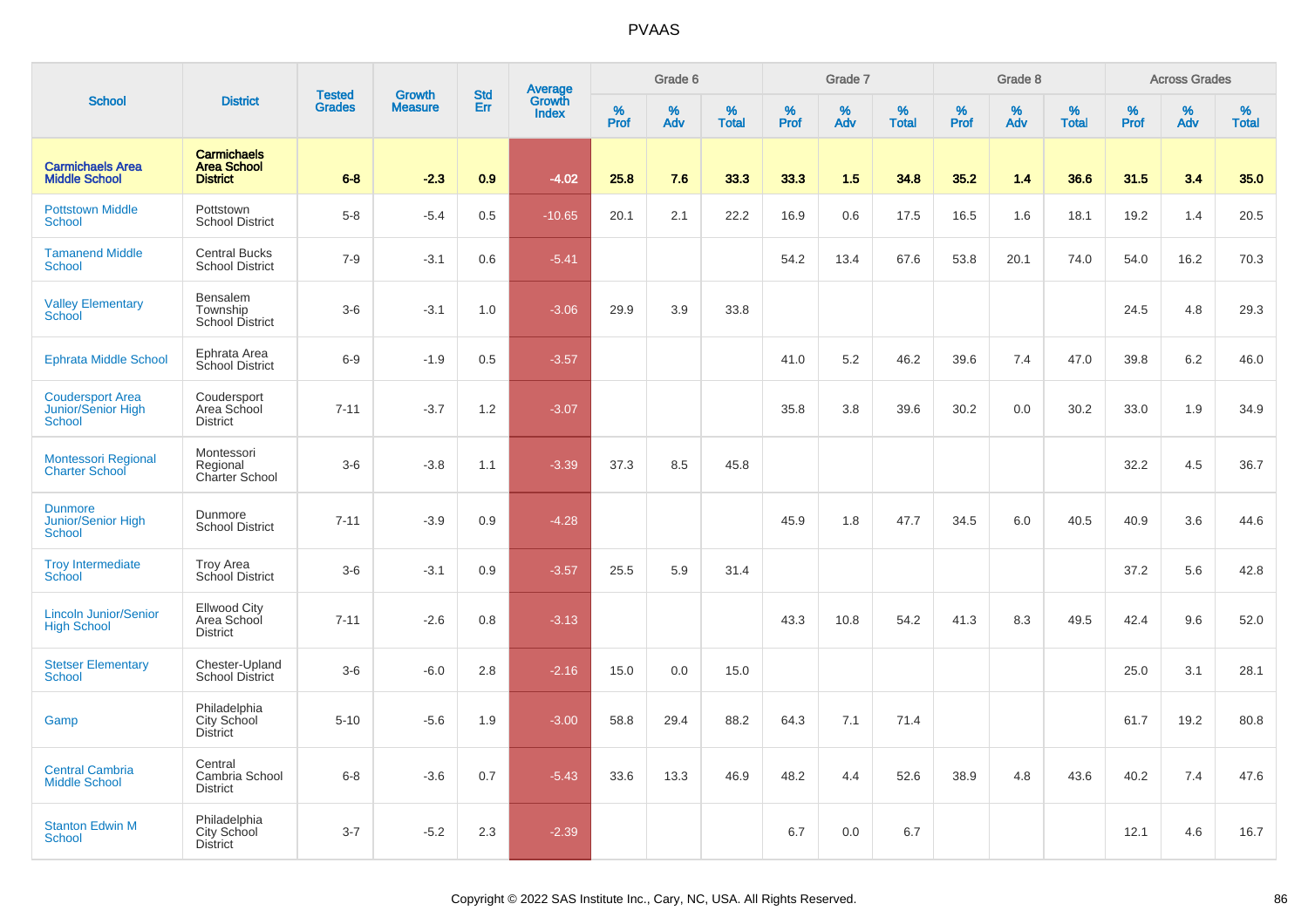|                                                                 |                                                             | <b>Tested</b> | <b>Growth</b>  | <b>Std</b> | <b>Average</b><br>Growth |                  | Grade 6  |                   |           | Grade 7  |                   |           | Grade 8  |                   |          | <b>Across Grades</b> |                   |
|-----------------------------------------------------------------|-------------------------------------------------------------|---------------|----------------|------------|--------------------------|------------------|----------|-------------------|-----------|----------|-------------------|-----------|----------|-------------------|----------|----------------------|-------------------|
| <b>School</b>                                                   | <b>District</b>                                             | <b>Grades</b> | <b>Measure</b> | Err        | <b>Index</b>             | %<br><b>Prof</b> | %<br>Adv | %<br><b>Total</b> | %<br>Prof | %<br>Adv | %<br><b>Total</b> | %<br>Prof | %<br>Adv | %<br><b>Total</b> | $%$ Prof | %<br>Adv             | %<br><b>Total</b> |
| <b>Carmichaels Area</b><br><b>Middle School</b>                 | <b>Carmichaels</b><br><b>Area School</b><br><b>District</b> | $6 - 8$       | $-2.3$         | 0.9        | $-4.02$                  | 25.8             | 7.6      | 33.3              | 33.3      | 1.5      | 34.8              | 35.2      | 1.4      | 36.6              | 31.5     | 3.4                  | 35.0              |
| <b>Waynesburg Central</b><br><b>Elementary School</b>           | <b>Central Greene</b><br><b>School District</b>             | $3-6$         | $-1.9$         | 0.9        | $-2.70$                  | 40.4             | 9.6      | 50.0              |           |          |                   |           |          |                   | 37.0     | 6.2                  | 43.3              |
| <b>Propel Charter School-</b><br>Pitcairn                       | Propel Charter<br>School-Pitcairn                           | $3-8$         | $-5.3$         | 1.2        | $-4.63$                  | 29.6             | 11.1     | 40.7              | 18.2      | 0.0      | 18.2              | 16.7      | 0.0      | 16.7              | 17.3     | 2.5                  | 19.8              |
| <b>Elkins Park School</b>                                       | Cheltenham<br><b>School District</b>                        | $5-6$         | $-2.4$         | 0.8        | $-2.83$                  | 50.0             | 17.9     | 67.9              |           |          |                   |           |          |                   | 46.7     | 15.3                 | 62.0              |
| <b>Cameron County</b><br>Junior/Senior High<br><b>School</b>    | Cameron<br><b>County School</b><br><b>District</b>          | $7 - 12$      | $-4.7$         | 1.4        | $-3.33$                  |                  |          |                   | 39.0      | 0.0      | 39.0              | 43.2      | 5.4      | 48.6              | 41.0     | 2.6                  | 43.6              |
| <b>Sullivan Co</b><br><b>Elementary School</b><br>(8180)        | <b>Sullivan County</b><br><b>School District</b>            | $3-6$         | $-5.3$         | 1.3        | $-4.00$                  | 62.0             | 6.0      | 68.0              |           |          |                   |           |          |                   | 39.8     | 6.6                  | 46.4              |
| <b>Poquessing Middle</b><br><b>School</b>                       | Neshaminy<br><b>School District</b>                         | $5-8$         | $-2.7$         | 0.5        | $-5.65$                  | 45.4             | 11.4     | 56.8              | 44.1      | 5.6      | 49.7              | 38.7      | 7.1      | 45.8              | 45.4     | 7.8                  | 53.2              |
| <b>Orefield Middle School</b>                                   | Parkland<br><b>School District</b>                          | $6-8$         | $-4.1$         | 0.5        | $-8.09$                  | 39.1             | 25.9     | 65.0              | 48.1      | 16.0     | 64.2              | 44.4      | 11.1     | 55.6              | 43.6     | 18.0                 | 61.6              |
| <b>Pennridge South</b><br>Middle School                         | Pennridge<br><b>School District</b>                         | $6 - 8$       | $-4.8$         | 0.7        | $-6.90$                  | 37.3             | 15.4     | 52.7              | 38.2      | 4.9      | 43.1              | 40.6      | 7.6      | 48.1              | 38.7     | 9.4                  | 48.1              |
| <b>Brookville</b><br><b>Junior/Senior High</b><br><b>School</b> | <b>Brookville Area</b><br><b>School District</b>            | $7 - 11$      | $-4.7$         | 0.8        | $-5.92$                  |                  |          |                   | 34.4      | 0.8      | 35.2              | 45.0      | 7.3      | 52.3              | 39.3     | 3.8                  | 43.2              |
| <b>Logan Elementary</b><br>School                               | East Allegheny<br>School District                           | $3-6$         | $-3.3$         | 0.9        | $-3.45$                  | 26.2             | 7.1      | 33.3              |           |          |                   |           |          |                   | 27.4     | 4.4                  | 31.8              |
| <b>Cedarbrook Middle</b><br><b>School</b>                       | Cheltenham<br><b>School District</b>                        | $7 - 8$       | $-3.0$         | 0.8        | $-3.57$                  |                  |          |                   | 48.3      | 9.4      | 57.7              | 35.2      | 7.7      | 42.9              | 43.2     | 8.7                  | 51.9              |
| <b>Jackson Middle School</b>                                    | Lancaster<br><b>School District</b>                         | $6 - 8$       | $-3.4$         | 0.7        | $-5.05$                  | 19.0             | 0.9      | 19.8              | 6.5       | 0.0      | 6.5               | 12.8      | 0.0      | 12.8              | 12.6     | 0.3                  | 12.9              |
| <b>Fred S Engle Middle</b><br><b>School</b>                     | Avon Grove<br><b>School District</b>                        | $7 - 8$       | $-2.4$         | 0.5        | $-4.57$                  |                  |          |                   | 59.7      | 14.8     | 74.5              | 47.3      | 17.0     | 64.3              | 53.8     | 15.9                 | 69.7              |
| <b>Strayer Middle School</b>                                    | Quakertown<br>Community<br><b>School District</b>           | $6-8$         | $-3.5$         | 0.5        | $-7.99$                  |                  |          |                   | 40.4      | 7.5      | 47.8              | 42.6      | 17.3     | 59.9              | 41.5     | 12.4                 | 53.9              |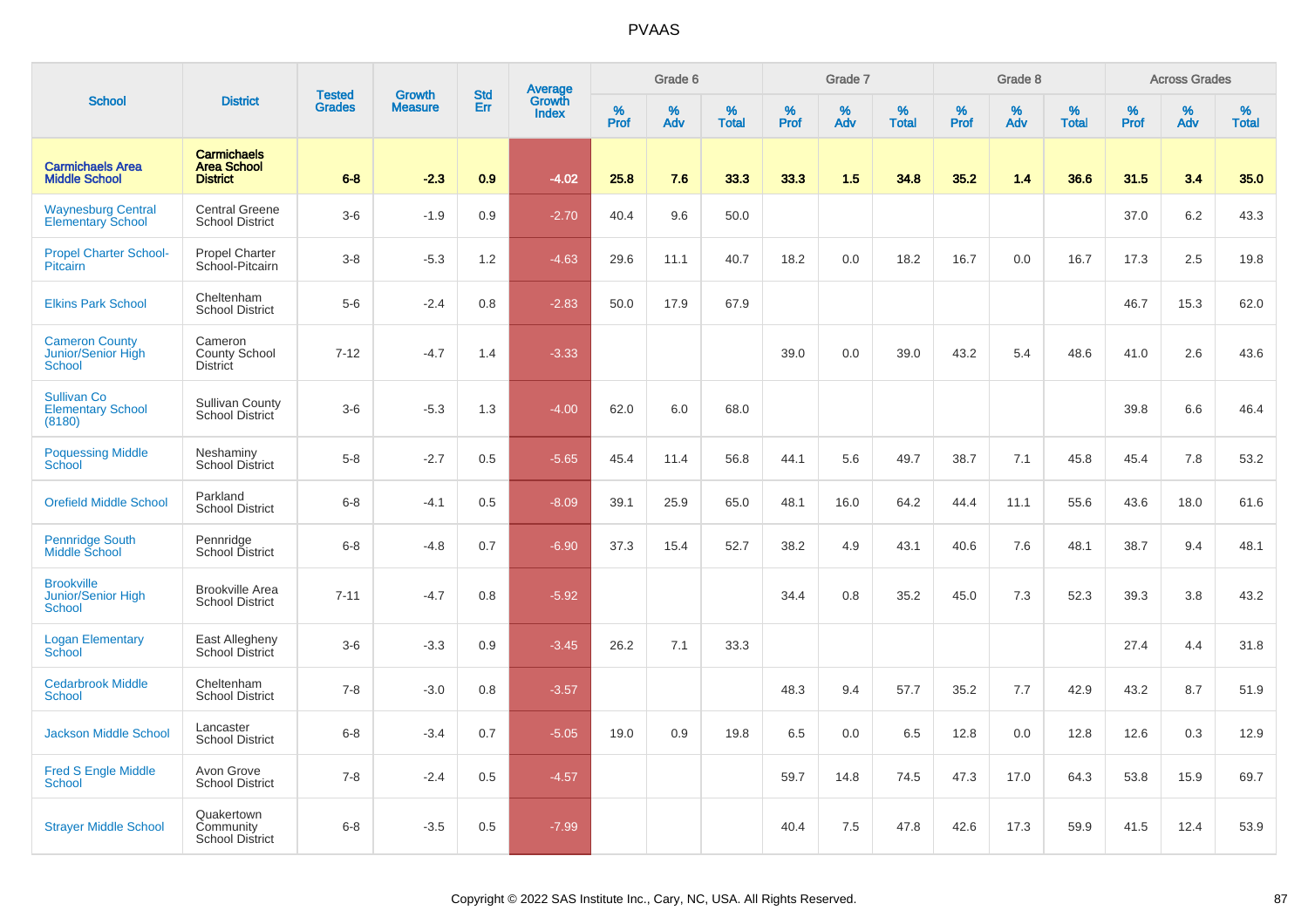|                                                            |                                                             |                                |                                 | <b>Std</b> |                                          |           | Grade 6  |                   |           | Grade 7  |                   |           | Grade 8  |                   |           | <b>Across Grades</b> |                   |
|------------------------------------------------------------|-------------------------------------------------------------|--------------------------------|---------------------------------|------------|------------------------------------------|-----------|----------|-------------------|-----------|----------|-------------------|-----------|----------|-------------------|-----------|----------------------|-------------------|
| <b>School</b>                                              | <b>District</b>                                             | <b>Tested</b><br><b>Grades</b> | <b>Growth</b><br><b>Measure</b> | Err        | <b>Average</b><br>Growth<br><b>Index</b> | %<br>Prof | %<br>Adv | %<br><b>Total</b> | %<br>Prof | %<br>Adv | %<br><b>Total</b> | %<br>Prof | %<br>Adv | %<br><b>Total</b> | %<br>Prof | %<br>Adv             | %<br><b>Total</b> |
| <b>Carmichaels Area</b><br><b>Middle School</b>            | <b>Carmichaels</b><br><b>Area School</b><br><b>District</b> | $6 - 8$                        | $-2.3$                          | 0.9        | $-4.02$                                  | 25.8      | 7.6      | 33.3              | 33.3      | 1.5      | 34.8              | 35.2      | 1.4      | 36.6              | 31.5      | 3.4                  | 35.0              |
| Steelton-Highspire<br><b>High School</b>                   | Steelton-<br>Highspire<br>School District                   | $7 - 11$                       | $-3.8$                          | 0.9        | $-4.17$                                  |           |          |                   | 3.8       | 0.0      | 3.8               | 5.9       | 0.0      | 5.9               | 4.8       | 0.0                  | 4.8               |
| <b>Cornwells Elementary</b><br><b>School</b>               | Bensalem<br>Township<br>School District                     | $3-6$                          | $-3.3$                          | 1.3        | $-2.58$                                  | 24.1      | 5.2      | 29.3              |           |          |                   |           |          |                   | 27.7      | 6.1                  | 33.8              |
| <b>Paxon Hollow Middle</b><br>School                       | Marple<br>Newtown<br><b>School District</b>                 | $6 - 8$                        | $-3.8$                          | 0.5        | $-7.22$                                  | 48.1      | 22.9     | 71.0              | 51.1      | 9.4      | 60.6              | 52.8      | 7.4      | 60.2              | 50.4      | 14.0                 | 64.4              |
| <b>Mcmurray Elementary</b><br>School                       | Peters<br>Township<br><b>School District</b>                | $4 - 6$                        | $-2.7$                          | 0.5        | $-5.10$                                  | 48.1      | 33.6     | 81.7              |           |          |                   |           |          |                   | 48.4      | 37.4                 | 85.8              |
| <b>Anderson Add B</b><br>School                            | Philadelphia<br>City School<br><b>District</b>              | $3-8$                          | $-8.8$                          | 1.8        | $-4.94$                                  | 7.1       | 0.0      | 7.1               |           |          |                   | 5.9       | 0.0      | 5.9               | 8.0       | 1.3                  | 9.3               |
| <b>Charles A Huston</b><br><b>Middle School</b>            | <b>Burrell School</b><br><b>District</b>                    | $6 - 8$                        | $-4.9$                          | 0.9        | $-5.70$                                  | 46.2      | 7.7      | 53.8              | 46.8      | 6.5      | 53.2              | 40.0      | 5.0      | 45.0              | 44.6      | 6.5                  | 51.2              |
| <b>Pennbrook Middle</b><br>School                          | North Penn<br><b>School District</b>                        | $6-9$                          | $-3.2$                          | 0.6        | $-5.06$                                  |           |          |                   | 58.5      | 13.7     | 72.2              | 49.7      | 18.4     | 68.1              | 54.4      | 15.9                 | 70.3              |
| <b>West Middlesex Area</b><br>Junior/Senior High<br>School | West Middlesex<br>Area School<br><b>District</b>            | $7 - 10$                       | $-7.7$                          | 1.3        | $-6.12$                                  |           |          |                   | 44.4      | 5.6      | 50.0              | 35.7      | 4.8      | 40.5              | 40.6      | 5.2                  | 45.8              |
| <b>Mountain View</b><br><b>Elementary School</b>           | Greater Latrobe<br><b>School District</b>                   | $3-6$                          | $-2.8$                          | 1.0        | $-3.19$                                  | 46.3      | 20.7     | 67.1              |           |          |                   |           |          |                   | 52.4      | 17.2                 | 69.6              |
| <b>Bridesburg School</b>                                   | Philadelphia<br>City School<br><b>District</b>              | $3-8$                          | $-6.7$                          | 1.4        | $-4.63$                                  |           |          |                   | 30.4      | 4.4      | 34.8              | 15.6      | 3.1      | 18.8              | 24.4      | 1.6                  | 26.0              |
| <b>Pennridge North</b><br>Middle School                    | Pennridge<br>School District                                | $6-8$                          | $-3.3$                          | 0.6        | $-5.98$                                  | 48.7      | 21.3     | 70.0              | 53.1      | 10.1     | 63.1              | 52.8      | 16.4     | 69.2              | 51.6      | 15.6                 | 67.2              |
| <b>Rostraver Elementary</b><br>School                      | <b>Belle Vernon</b><br>Area School<br><b>District</b>       | $3-6$                          | $-4.3$                          | 1.2        | $-3.56$                                  | 43.1      | 7.8      | 51.0              |           |          |                   |           |          |                   | 50.2      | 8.1                  | 58.3              |
| <b>Baggaley Elementary</b><br>School                       | Greater Latrobe<br><b>School District</b>                   | $3-6$                          | $-8.2$                          | 1.0        | $-8.29$                                  | 37.7      | 23.4     | 61.0              |           |          |                   |           |          |                   | 44.9      | 14.9                 | 59.8              |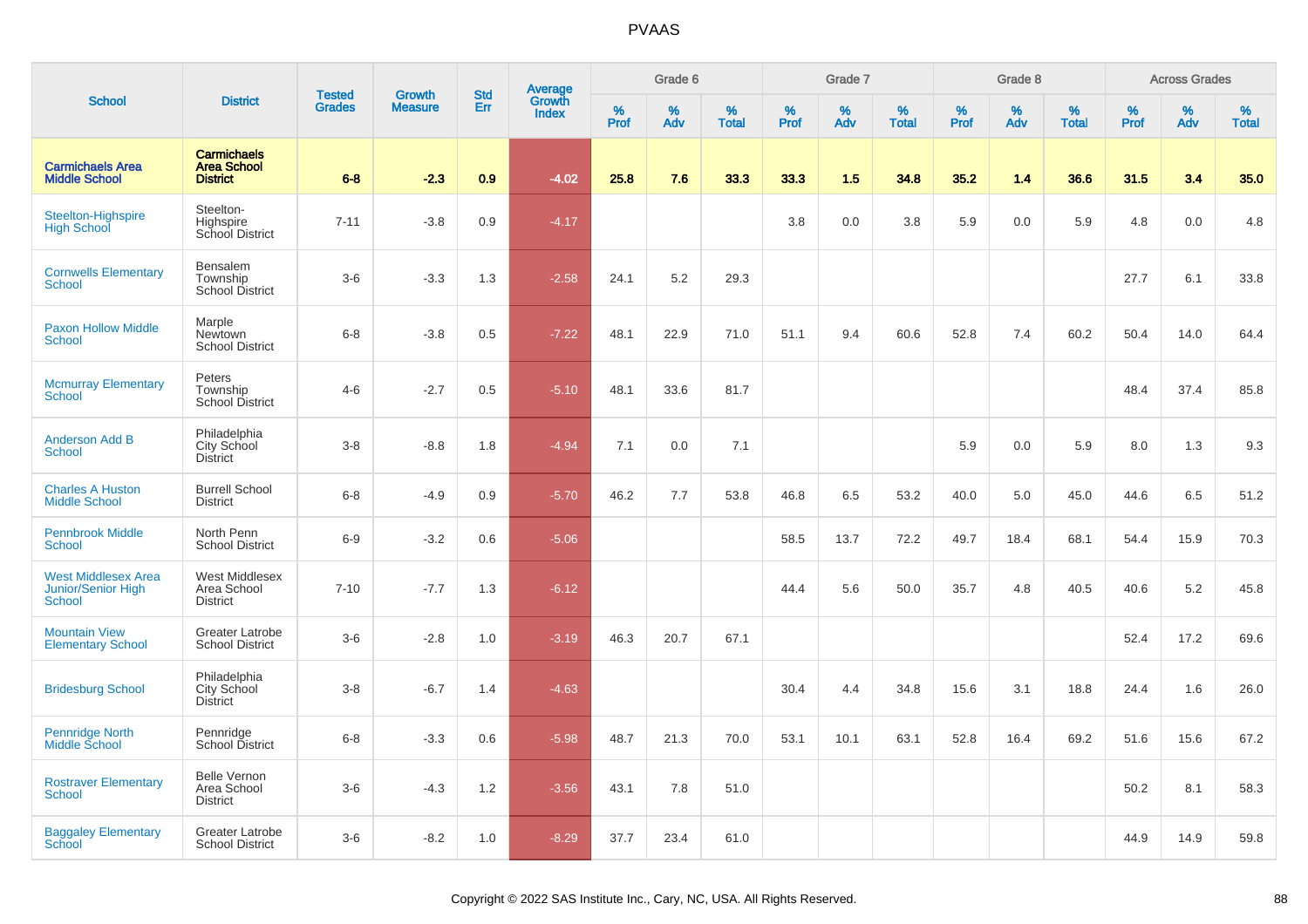|                                                         |                                                             |                                |                                 | <b>Std</b> |                                          |           | Grade 6  |                   |           | Grade 7  |                   |           | Grade 8  |                   |           | <b>Across Grades</b> |                   |
|---------------------------------------------------------|-------------------------------------------------------------|--------------------------------|---------------------------------|------------|------------------------------------------|-----------|----------|-------------------|-----------|----------|-------------------|-----------|----------|-------------------|-----------|----------------------|-------------------|
| <b>School</b>                                           | <b>District</b>                                             | <b>Tested</b><br><b>Grades</b> | <b>Growth</b><br><b>Measure</b> | Err        | <b>Average</b><br>Growth<br><b>Index</b> | %<br>Prof | %<br>Adv | %<br><b>Total</b> | %<br>Prof | %<br>Adv | %<br><b>Total</b> | %<br>Prof | %<br>Adv | %<br><b>Total</b> | %<br>Prof | $\%$<br>Adv          | %<br><b>Total</b> |
| <b>Carmichaels Area</b><br><b>Middle School</b>         | <b>Carmichaels</b><br><b>Area School</b><br><b>District</b> | $6 - 8$                        | $-2.3$                          | 0.9        | $-4.02$                                  | 25.8      | 7.6      | 33.3              | 33.3      | 1.5      | 34.8              | 35.2      | 1.4      | 36.6              | 31.5      | 3.4                  | 35.0              |
| <b>Latrobe Elementary</b><br>School                     | <b>Greater Latrobe</b><br><b>School District</b>            | $3-6$                          | $-5.3$                          | 1.0        | $-5.41$                                  | 43.2      | 19.8     | 63.0              |           |          |                   |           |          |                   | 42.9      | 15.1                 | 58.0              |
| <b>Sol Feinstone</b><br><b>Elementary School</b>        | Council Rock<br><b>School District</b>                      | $3-6$                          | $-4.8$                          | 0.9        | $-5.60$                                  | 51.6      | 29.5     | 81.0              |           |          |                   |           |          |                   | 56.1      | 24.2                 | 80.3              |
| <b>North Salem</b><br><b>Elementary School</b>          | Dover Area<br><b>School District</b>                        | $3-6$                          | $-4.6$                          | 1.5        | $-2.94$                                  |           |          |                   |           |          |                   |           |          |                   | 50.0      | 10.7                 | 60.7              |
| <b>Mount Pleasant Area</b><br><b>Junior High School</b> | Mount Pleasant<br>Area School<br><b>District</b>            | $7 - 8$                        | $-3.6$                          | 0.8        | $-4.70$                                  |           |          |                   | 42.2      | 2.8      | 45.1              | 38.7      | 6.4      | 45.2              | 40.6      | 4.5                  | 45.1              |
| Northampton Area<br><b>Middle School</b>                | Northampton<br>Area School<br><b>District</b>               | $6 - 8$                        | $-5.3$                          | 0.8        | $-6.32$                                  | 34.5      | 19.5     | 54.0              | 26.8      | 7.0      | 33.8              | 42.1      | 5.3      | 47.4              | 34.0      | 12.4                 | 46.5              |
| <b>Woodrow Wilson</b><br><b>Middle School</b>           | Erie City School<br><b>District</b>                         | $6 - 8$                        | $-3.9$                          | 0.5        | $-7.39$                                  | 14.4      | 2.1      | 16.6              | 18.0      | 2.2      | 20.2              | 19.3      | 1.1      | 20.4              | 17.2      | 1.8                  | 19.0              |
| Carbondale<br><b>Elementary School</b>                  | Carbondale<br>Area School<br><b>District</b>                | $3-6$                          | $-3.3$                          | 0.9        | $-3.50$                                  | 23.3      | 2.2      | 25.6              |           |          |                   |           |          |                   | 26.4      | 2.4                  | 28.7              |
| <b>Karns City High</b><br>School                        | Karns City Area<br>School District                          | $7 - 11$                       | $-4.0$                          | 0.8        | $-4.85$                                  |           |          |                   | 47.8      | 1.7      | 49.6              | 41.1      | 1.9      | 43.0              | 44.6      | 1.8                  | 46.4              |
| <b>Maritime Academy</b><br><b>Charter School</b>        | Maritime<br>Academy<br>Charter School                       | $3 - 10$                       | $-6.3$                          | 0.7        | $-9.48$                                  | 18.1      | 2.4      | 20.5              | 24.1      | 3.4      | 27.6              | 22.7      | 0.0      | 22.7              | 19.4      | 1.9                  | 21.3              |
| <b>Tunkhannock Area</b><br><b>Intermediate School</b>   | Tunkhannock<br>Area School<br><b>District</b>               | $3-6$                          | $-5.3$                          | 0.8        | $-7.07$                                  | 35.9      | 12.5     | 48.4              |           |          |                   |           |          |                   | 35.9      | 7.3                  | 43.2              |
| <b>North Wales</b><br><b>Elementary School</b>          | North Penn<br><b>School District</b>                        | $3-6$                          | $-4.1$                          | 1.3        | $-5.67$                                  | 45.0      | 10.0     | 55.0              |           |          |                   |           |          |                   | 48.4      | 20.3                 | 68.7              |
| <b>Acmetonia Elementary</b><br><b>School</b>            | Allegheny<br>Valley School<br><b>District</b>               | $3-6$                          | $-3.9$                          | 1.2        | $-3.31$                                  | 44.4      | 9.3      | 53.7              |           |          |                   |           |          |                   | 48.1      | 8.6                  | 56.6              |
| <b>Kiski Area Upper</b><br><b>Elementary School</b>     | Kiski Area<br><b>School District</b>                        | $5-6$                          | $-3.3$                          | 0.6        | $-5.51$                                  | 41.2      | 18.5     | 59.7              |           |          |                   |           |          |                   | 45.9      | 11.5                 | 57.4              |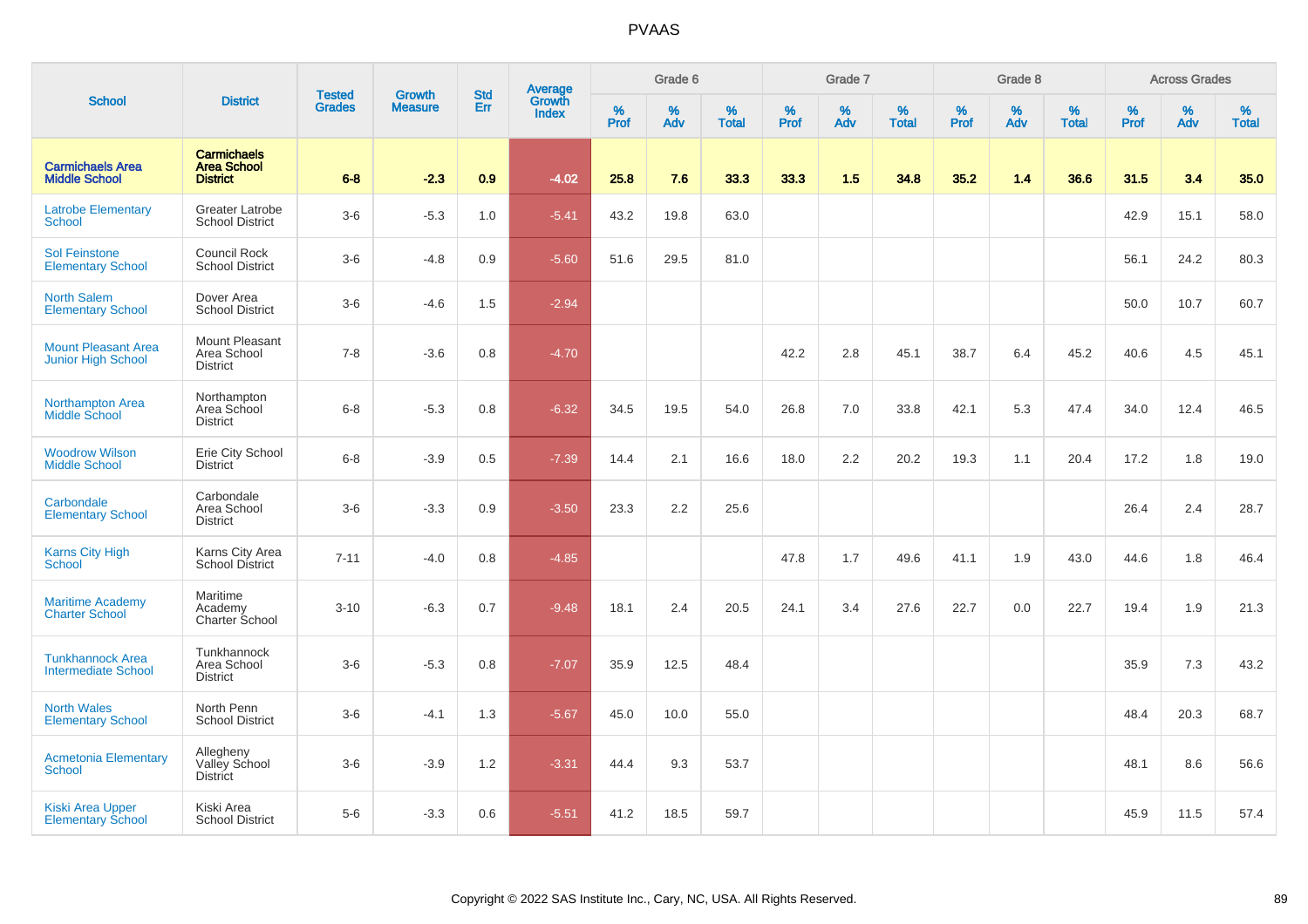|                                                         |                                                             |                                |                                 | <b>Std</b> |                                          |                  | Grade 6  |                   |           | Grade 7  |                   |           | Grade 8  |                   |           | <b>Across Grades</b> |                   |
|---------------------------------------------------------|-------------------------------------------------------------|--------------------------------|---------------------------------|------------|------------------------------------------|------------------|----------|-------------------|-----------|----------|-------------------|-----------|----------|-------------------|-----------|----------------------|-------------------|
| <b>School</b>                                           | <b>District</b>                                             | <b>Tested</b><br><b>Grades</b> | <b>Growth</b><br><b>Measure</b> | Err        | <b>Average</b><br>Growth<br><b>Index</b> | %<br><b>Prof</b> | %<br>Adv | %<br><b>Total</b> | %<br>Prof | %<br>Adv | %<br><b>Total</b> | %<br>Prof | %<br>Adv | %<br><b>Total</b> | %<br>Prof | %<br>Adv             | %<br><b>Total</b> |
| <b>Carmichaels Area</b><br><b>Middle School</b>         | <b>Carmichaels</b><br><b>Area School</b><br><b>District</b> | $6 - 8$                        | $-2.3$                          | 0.9        | $-4.02$                                  | 25.8             | 7.6      | 33.3              | 33.3      | 1.5      | 34.8              | 35.2      | 1.4      | 36.6              | 31.5      | 3.4                  | 35.0              |
| <b>Boyertown Area</b><br><b>Middle School-East</b>      | Boyertown Area<br>School District                           | $6 - 8$                        | $-3.6$                          | 0.6        | $-6.46$                                  | 39.6             | 15.2     | 54.8              | 47.1      | 14.9     | 62.0              | 45.0      | 8.5      | 53.5              | 44.0      | 13.4                 | 57.4              |
| <b>Unami Middle School</b>                              | <b>Central Bucks</b><br><b>School District</b>              | $7 - 9$                        | $-4.3$                          | 0.6        | $-7.26$                                  |                  |          |                   | 56.0      | 17.9     | 73.9              | 42.5      | 16.9     | 59.4              | 49.1      | 17.4                 | 66.4              |
| <b>Roberto Clemente</b><br><b>Charter School</b>        | Roberto<br>Clemente<br><b>Charter School</b>                | $3-12$                         | $-5.1$                          | 1.0        | $-5.25$                                  | 23.1             | 5.1      | 28.2              | 11.6      | 0.0      | 11.6              | 12.2      | 0.0      | 12.2              | 15.5      | 1.7                  | 17.2              |
| <b>Stetson Middle School</b>                            | <b>West Chester</b><br>Area School<br><b>District</b>       | $6-8$                          | $-3.8$                          | 0.6        | $-6.20$                                  | 50.0             | 29.9     | 79.9              | 53.6      | 9.8      | 63.4              | 63.4      | 12.9     | 76.3              | 54.1      | 18.5                 | 72.6              |
| <b>Riverview</b><br>Junior/Senior High<br><b>School</b> | Riverview<br><b>School District</b>                         | $7 - 11$                       | $-5.7$                          | 1.1        | $-5.28$                                  |                  |          |                   | 55.7      | 1.6      | 57.4              | 38.2      | 10.5     | 48.7              | 46.0      | 6.6                  | 52.6              |
| <b>Mastery Charter</b><br>School-Smedley<br>Campus      | <b>Mastery Charter</b><br>School-<br>Smedley<br>Campus      | $3-6$                          | $-4.0$                          | 1.3        | $-3.20$                                  | 31.0             | 1.7      | 32.8              |           |          |                   |           |          |                   | 21.4      | 2.2                  | 23.6              |
| C E Cole Intermediate<br><b>School</b>                  | Muhlenberg<br><b>School District</b>                        | $4 - 6$                        | $-1.9$                          | 0.6        | $-5.81$                                  | 23.8             | 0.9      | 24.7              |           |          |                   |           |          |                   | 29.8      | 4.5                  | 34.3              |
| <b>Robert K Shafer</b><br><b>Middle School</b>          | Bensalem<br>Township<br>School District                     | $6-8$                          | $-3.4$                          | 0.6        | $-5.30$                                  |                  |          |                   | 30.3      | 5.6      | 35.9              | 26.8      | 10.0     | 36.8              | 28.6      | 7.8                  | 36.4              |
| <b>Marsh Creek Sixth</b><br><b>Grade Center</b>         | Downingtown<br>Area School<br><b>District</b>               | $6-6$                          | $-2.4$                          | 0.7        | $-3.37$                                  | 42.9             | 39.9     | 82.8              |           |          |                   |           |          |                   | 42.9      | 39.9                 | 82.8              |
| <b>Manheim Township</b><br><b>Middle School</b>         | Manheim<br>Township<br><b>School District</b>               | $6-8$                          | $-2.9$                          | 0.5        | $-6.03$                                  |                  |          |                   | 51.0      | 15.4     | 66.4              | 42.6      | 17.7     | 60.2              | 47.0      | 16.5                 | 63.5              |
| <b>Allison Park</b><br><b>Elementary School</b>         | Chartiers-<br><b>Houston School</b><br><b>District</b>      | $3-6$                          | $-3.3$                          | 1.0        | $-3.61$                                  | 55.8             | 18.2     | 74.0              |           |          |                   |           |          |                   | 54.0      | 17.6                 | 71.6              |
| <b>Bobtown Elementary</b><br><b>School</b>              | Southeastern<br>Greene School<br><b>District</b>            | $3-6$                          | $-6.1$                          | 1.6        | $-3.88$                                  | 42.4             | 12.1     | 54.6              |           |          |                   |           |          |                   | 40.3      | 20.9                 | 61.2              |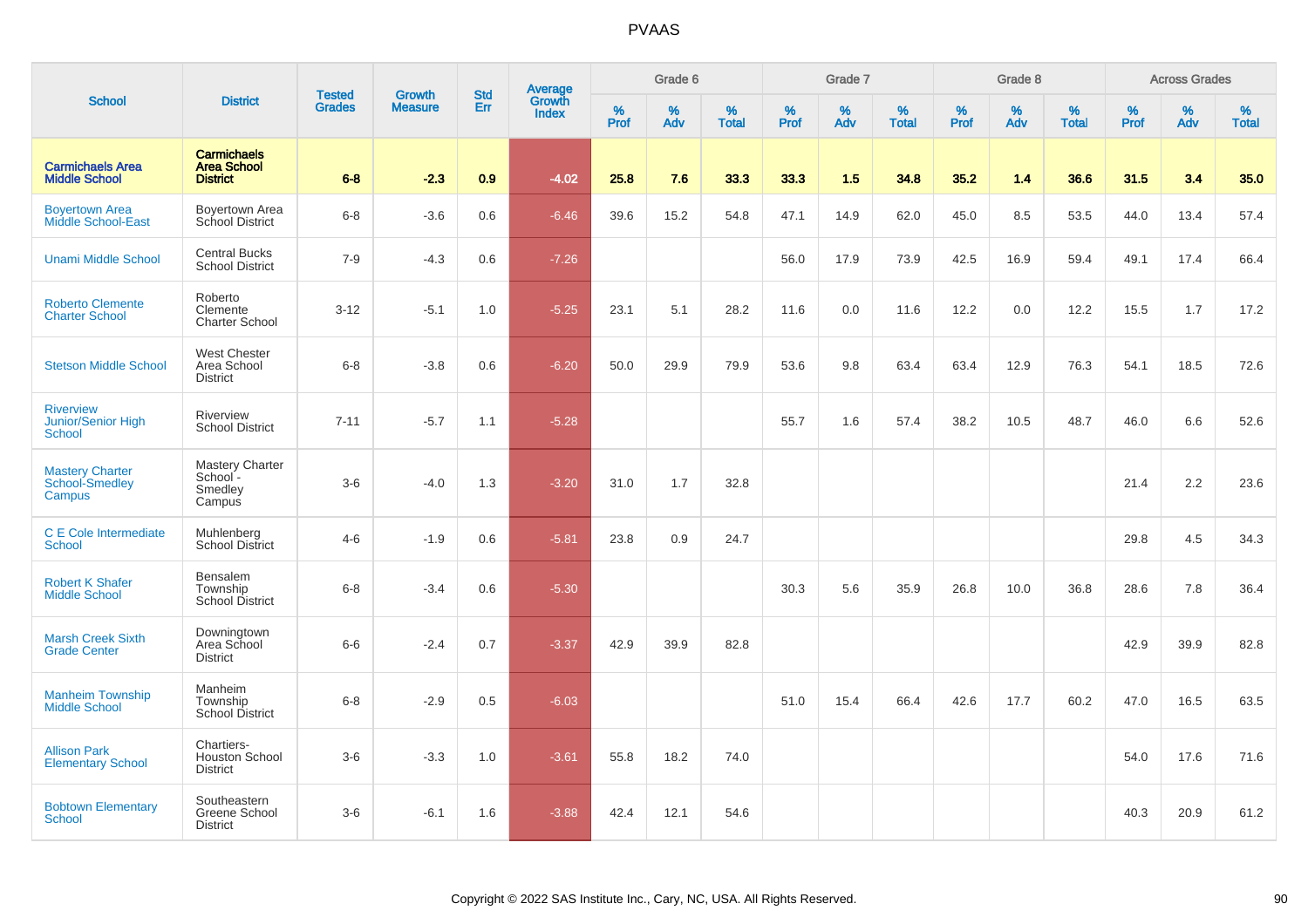|                                                            |                                                             | <b>Tested</b> | <b>Growth</b>  | <b>Std</b> |                                          |                  | Grade 6     |                   |           | Grade 7     |                   |           | Grade 8  |                   |              | <b>Across Grades</b> |                   |
|------------------------------------------------------------|-------------------------------------------------------------|---------------|----------------|------------|------------------------------------------|------------------|-------------|-------------------|-----------|-------------|-------------------|-----------|----------|-------------------|--------------|----------------------|-------------------|
| <b>School</b>                                              | <b>District</b>                                             | <b>Grades</b> | <b>Measure</b> | Err        | <b>Average</b><br>Growth<br><b>Index</b> | %<br><b>Prof</b> | $\%$<br>Adv | %<br><b>Total</b> | %<br>Prof | $\%$<br>Adv | %<br><b>Total</b> | %<br>Prof | %<br>Adv | %<br><b>Total</b> | $\%$<br>Prof | $\%$<br>Adv          | %<br><b>Total</b> |
| <b>Carmichaels Area</b><br><b>Middle School</b>            | <b>Carmichaels</b><br><b>Area School</b><br><b>District</b> | $6 - 8$       | $-2.3$         | 0.9        | $-4.02$                                  | 25.8             | 7.6         | 33.3              | 33.3      | 1.5         | 34.8              | 35.2      | 1.4      | 36.6              | 31.5         | 3.4                  | 35.0              |
| <b>Perkiomen Valley</b><br><b>Middle School-East</b>       | Perkiomen<br><b>Valley School</b><br><b>District</b>        | $6 - 8$       | $-4.7$         | 0.5        | $-9.26$                                  | 55.8             | 22.1        | 77.9              | 49.5      | 13.2        | 62.7              | 49.4      | 10.6     | 60.0              | 51.6         | 15.3                 | 66.8              |
| <b>Muhlenberg Middle</b><br><b>School</b>                  | Muhlenberg<br><b>School District</b>                        | $7 - 9$       | $-3.7$         | 0.5        | $-7.04$                                  |                  |             |                   | 27.9      | 2.0         | 29.9              | 26.4      | 1.4      | 27.8              | 27.1         | 1.7                  | 28.8              |
| <b>Evans City Middle</b><br>School                         | Seneca Valley<br>School District                            | $5-6$         | $-4.6$         | 0.6        | $-8.08$                                  | 45.2             | 23.4        | 68.6              |           |             |                   |           |          |                   | 49.5         | 13.6                 | 63.0              |
| <b>Perkiomen Valley</b><br>Middle School-West              | Perkiomen<br><b>Valley School</b><br><b>District</b>        | $6-8$         | $-4.3$         | 0.6        | $-7.71$                                  | 49.2             | 20.9        | 70.2              | 53.1      | 11.7        | 64.8              | 48.0      | 14.3     | 62.3              | 50.0         | 16.1                 | 66.1              |
| <b>Ryan Gloyer Middle</b><br>School                        | Seneca Valley<br>School District                            | $7 - 8$       | $-2.9$         | 0.4        | $-7.40$                                  |                  |             |                   | 53.1      | 9.9         | 63.0              | 51.5      | 14.6     | 66.0              | 52.3         | 12.1                 | 64.4              |
| <b>Key Francis Scott</b><br>School                         | Philadelphia<br>City School<br><b>District</b>              | $3-6$         | $-6.5$         | 1.7        | $-3.75$                                  | 8.3              | 0.0         | 8.3               |           |             |                   |           |          |                   | 11.7         | 0.0                  | 11.7              |
| <b>Mahanoy Area</b><br>Junior/Senior High<br><b>School</b> | Mahanoy Area<br>School District                             | $7 - 10$      | $-6.3$         | 1.2        | $-5.42$                                  |                  |             |                   | 20.0      | 2.0         | 22.0              | 14.9      | 1.5      | 16.4              | 17.1         | 1.7                  | 18.8              |
| <b>Roosevelt Middle</b><br><b>School</b>                   | <b>Bristol</b><br>Township<br>School District               | $6 - 8$       | $-4.6$         | 0.6        | $-8.17$                                  | 27.9             | 4.8         | 32.7              | 27.3      | 2.0         | 29.2              | 25.9      | 2.4      | 28.2              | 27.0         | 3.1                  | 30.1              |
| Lackawanna Trail<br>Junior/Senior High<br><b>School</b>    | Lackawanna<br><b>Trail School</b><br><b>District</b>        | $7 - 10$      | $-5.9$         | 1.0        | $-5.78$                                  |                  |             |                   | 45.1      | 5.6         | 50.7              | 31.6      | 4.0      | 35.5              | 38.1         | 4.8                  | 42.9              |
| <b>Wyomissing Area</b><br>Junior/Senior High<br>School     | Wyomissing<br>Area School<br><b>District</b>                | $7 - 12$      | $-4.9$         | 0.8        | $-6.10$                                  |                  |             |                   | 47.3      | 11.6        | 58.9              | 46.8      | 13.8     | 60.6              | 47.1         | 12.6                 | 59.7              |
| <b>Dallas Middle School</b>                                | <b>Dallas School</b><br><b>District</b>                     | $6 - 8$       | $-6.8$         | 0.6        | $-10.74$                                 | 50.7             | 12.7        | 63.4              | 49.2      | 3.2         | 52.4              | 48.7      | 14.3     | 63.0              | 49.6         | 10.1                 | 59.7              |
| <b>Wyoming Area Sec</b><br>Center                          | <b>Wyoming Area</b><br>School District                      | $7 - 10$      | $-5.7$         | 0.9        | $-6.55$                                  |                  |             |                   | 50.0      | 3.3         | 53.3              | 35.8      | 9.4      | 45.3              | 42.4         | 6.6                  | 49.0              |
| <b>Harbor Creek Junior</b><br><b>High School</b>           | <b>Harbor Creek</b><br><b>School District</b>               | $7 - 8$       | $-5.4$         | 0.7        | $-7.47$                                  |                  |             |                   | 55.9      | 13.3        | 69.2              | 45.4      | 12.3     | 57.8              | 50.5         | 12.8                 | 63.3              |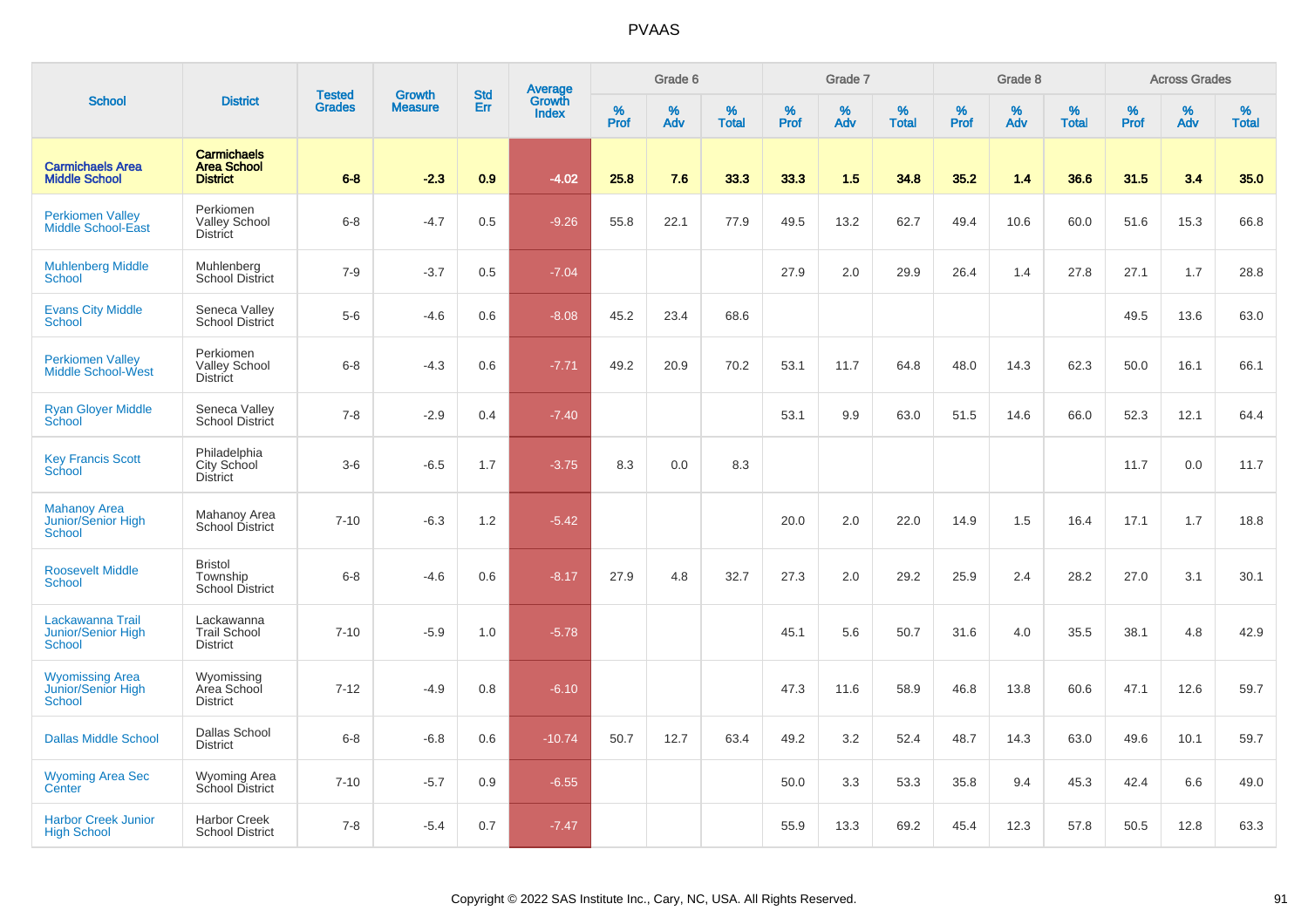|                                                        |                                                             | <b>Tested</b> | <b>Growth</b>  | <b>Std</b> |                                          |           | Grade 6  |                   |           | Grade 7  |                   |           | Grade 8  |                   |           | <b>Across Grades</b> |                   |
|--------------------------------------------------------|-------------------------------------------------------------|---------------|----------------|------------|------------------------------------------|-----------|----------|-------------------|-----------|----------|-------------------|-----------|----------|-------------------|-----------|----------------------|-------------------|
| <b>School</b>                                          | <b>District</b>                                             | <b>Grades</b> | <b>Measure</b> | Err        | <b>Average</b><br>Growth<br><b>Index</b> | %<br>Prof | %<br>Adv | %<br><b>Total</b> | %<br>Prof | %<br>Adv | %<br><b>Total</b> | %<br>Prof | %<br>Adv | %<br><b>Total</b> | %<br>Prof | $\%$<br>Adv          | %<br><b>Total</b> |
| <b>Carmichaels Area</b><br><b>Middle School</b>        | <b>Carmichaels</b><br><b>Area School</b><br><b>District</b> | $6 - 8$       | $-2.3$         | 0.9        | $-4.02$                                  | 25.8      | 7.6      | 33.3              | 33.3      | 1.5      | 34.8              | 35.2      | 1.4      | 36.6              | 31.5      | 3.4                  | 35.0              |
| <b>Boyertown Area</b><br><b>Middle School-West</b>     | Boyertown Area<br>School District                           | $6 - 8$       | $-4.9$         | 0.6        | $-7.95$                                  | 37.4      | 12.1     | 49.4              | 45.8      | 9.9      | 55.6              | 39.6      | 8.5      | 48.1              | 40.8      | 10.4                 | 51.2              |
| <b>Nazareth Area</b><br><b>Intermediate School</b>     | Nazareth Area<br><b>School District</b>                     | $4 - 6$       | $-3.3$         | 0.5        | $-6.13$                                  | 44.1      | 23.4     | 67.5              |           |          |                   |           |          |                   | 44.6      | 19.3                 | 63.9              |
| <b>Wilson Area</b><br><b>Intermediate School</b>       | <b>Wilson Area</b><br><b>School District</b>                | $5-8$         | $-5.9$         | 0.5        | $-11.16$                                 | 40.8      | 18.3     | 59.2              | 28.8      | 6.9      | 35.6              | 38.6      | 8.3      | 47.0              | 40.5      | 11.0                 | 51.4              |
| <b>Garnet Valley Middle</b><br><b>School</b>           | <b>Garnet Valley</b><br>School District                     | $6 - 8$       | $-4.5$         | 0.4        | $-10.16$                                 | 51.3      | 23.0     | 74.4              | 53.8      | 10.5     | 64.3              | 53.4      | 12.2     | 65.6              | 52.8      | 15.4                 | 68.2              |
| Landis Run<br><b>Intermediate School</b>               | Manheim<br>Township<br><b>School District</b>               | $5-6$         | $-2.7$         | 0.4        | $-6.04$                                  | 40.3      | 34.9     | 75.2              |           |          |                   |           |          |                   | 44.0      | 26.5                 | 70.5              |
| <b>Penn's Grove School</b>                             | Oxford Area<br><b>School District</b>                       | $7 - 8$       | $-6.1$         | 0.6        | $-9.88$                                  |           |          |                   | 44.6      | 7.0      | 51.6              | 30.2      | 3.9      | 34.2              | 37.6      | 5.5                  | 43.1              |
| <b>Neshannock Memorial</b><br><b>Elementary School</b> | Neshannock<br>Township<br><b>School District</b>            | $3-6$         | $-4.3$         | 1.0        | $-4.67$                                  | 57.4      | 20.6     | 77.9              |           |          |                   |           |          |                   | 54.4      | 15.0                 | 69.4              |
| <b>Reynolds Elementary</b><br>School                   | Reynolds<br>School District                                 | $3-6$         | $-7.6$         | 1.0        | $-7.34$                                  | 44.2      | 1.3      | 45.4              |           |          |                   |           |          |                   | 41.3      | 3.3                  | 44.6              |
| <b>Bellevue Elementary</b><br><b>School</b>            | Northgate<br>School District                                | $3-6$         | $-7.4$         | 1.6        | $-7.07$                                  | 53.3      | 10.0     | 63.3              |           |          |                   |           |          |                   | 52.7      | 10.9                 | 63.6              |
| <b>New Castle Junior</b><br><b>High School</b>         | New Castle<br>Area School<br><b>District</b>                | $6 - 8$       | $-5.5$         | 0.5        | $-11.02$                                 | 18.2      | 4.2      | 22.4              | 18.0      | 0.0      | 18.0              | 21.7      | 1.0      | 22.7              | 19.3      | 1.8                  | 21.1              |
| <b>Dallastown Area</b><br><b>Middle School</b>         | Dallastown<br>Area School<br><b>District</b>                | $7 - 8$       | $-4.0$         | 0.5        | $-8.39$                                  |           |          |                   | 45.9      | 9.5      | 55.4              | 44.2      | 11.2     | 55.4              | 45.2      | 10.3                 | 55.4              |
| <b>Lincoln Middle School</b>                           | Lancaster<br><b>School District</b>                         | $6 - 8$       | $-7.7$         | 0.7        | $-11.59$                                 | 17.6      | 4.4      | 22.1              | 14.9      | 1.5      | 16.4              | 17.7      | 3.1      | 20.8              | 16.7      | 3.0                  | 19.7              |
| <b>Holme Thomas School</b>                             | Philadelphia<br>City School<br><b>District</b>              | $3 - 6$       | $-14.3$        | 2.8        | $-5.02$                                  |           |          |                   |           |          |                   |           |          |                   | 21.5      | 4.6                  | 26.2              |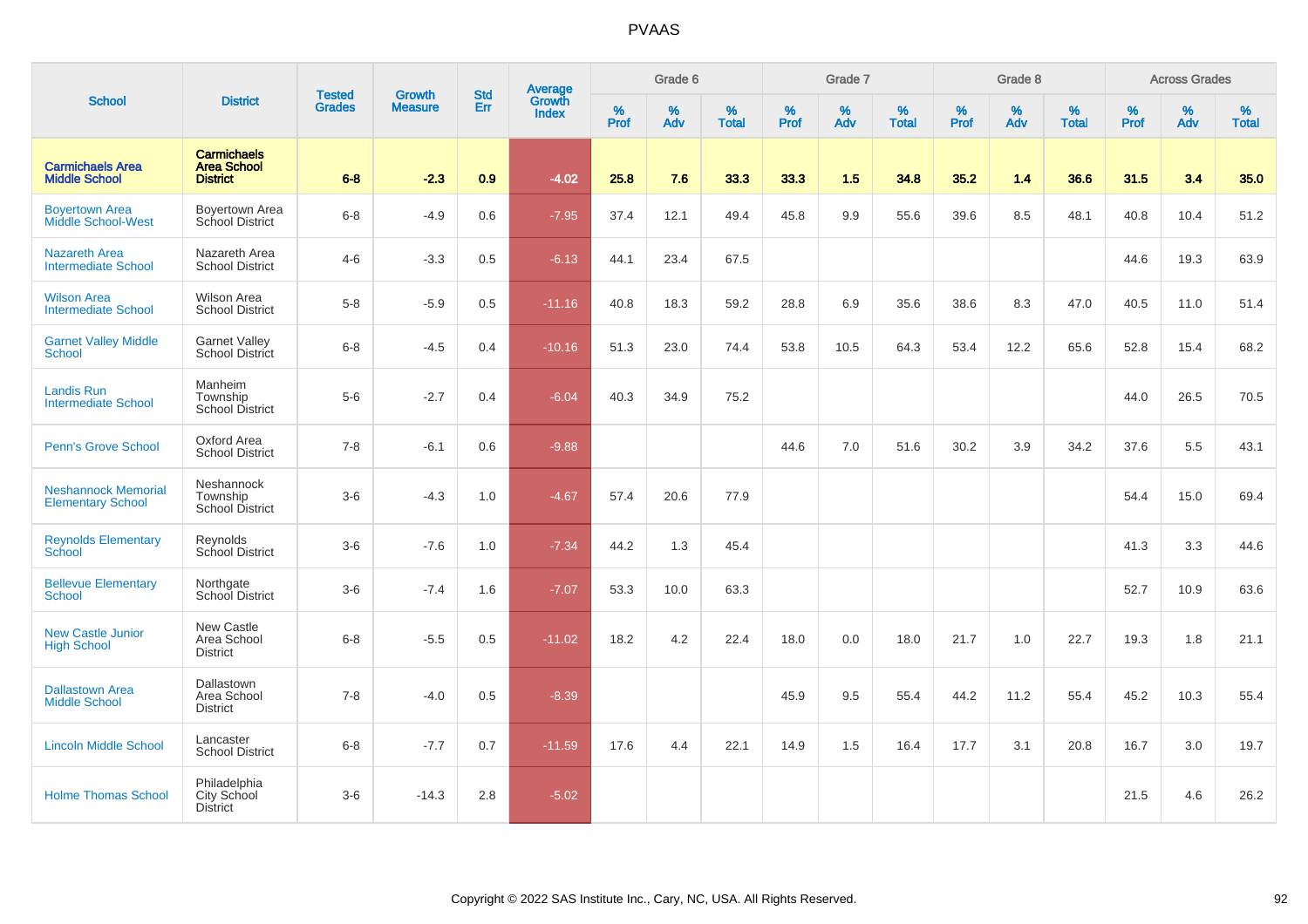|                                                                   |                                                             | <b>Tested</b> | <b>Growth</b>  | <b>Std</b> |                                          |                  | Grade 6     |                   |                     | Grade 7     |                   |           | Grade 8  |                   |                     | <b>Across Grades</b> |                   |
|-------------------------------------------------------------------|-------------------------------------------------------------|---------------|----------------|------------|------------------------------------------|------------------|-------------|-------------------|---------------------|-------------|-------------------|-----------|----------|-------------------|---------------------|----------------------|-------------------|
| <b>School</b>                                                     | <b>District</b>                                             | <b>Grades</b> | <b>Measure</b> | <b>Err</b> | <b>Average</b><br>Growth<br><b>Index</b> | %<br><b>Prof</b> | $\%$<br>Adv | %<br><b>Total</b> | $\%$<br><b>Prof</b> | $\%$<br>Adv | %<br><b>Total</b> | %<br>Prof | %<br>Adv | %<br><b>Total</b> | $\%$<br><b>Prof</b> | $\%$<br>Adv          | %<br><b>Total</b> |
| <b>Carmichaels Area</b><br><b>Middle School</b>                   | <b>Carmichaels</b><br><b>Area School</b><br><b>District</b> | $6 - 8$       | $-2.3$         | 0.9        | $-4.02$                                  | 25.8             | 7.6         | 33.3              | 33.3                | 1.5         | 34.8              | 35.2      | 1.4      | 36.6              | 31.5                | 3.4                  | 35.0              |
| <b>Holiday Park</b><br><b>Elementary School</b>                   | Plum Borough<br>School District                             | $5-6$         | $-4.7$         | 0.6        | $-8.20$                                  | 45.8             | 25.1        | 70.9              |                     |             |                   |           |          |                   | 49.3                | 16.6                 | 65.9              |
| <b>Elizabethtown Area</b><br><b>Middle School</b>                 | Elizabethtown<br>Area School<br><b>District</b>             | $7 - 8$       | $-5.1$         | 0.6        | $-8.70$                                  |                  |             |                   | 46.4                | 4.7         | 51.2              | 44.1      | 10.0     | 54.2              | 45.2                | 7.5                  | 52.7              |
| Abington Junior High<br><b>School</b>                             | Abington<br>School District                                 | $7 - 9$       | $-5.2$         | 0.5        | $-10.79$                                 |                  |             |                   | 49.6                | 11.6        | 61.3              | 41.4      | 10.4     | 51.8              | 46.2                | 11.1                 | 57.4              |
| <b>Pennridge Central</b><br>Middle School                         | Pennridge<br>School District                                | $6-8$         | $-6.2$         | 0.6        | $-10.91$                                 | 40.5             | 18.2        | 58.8              | 53.2                | 8.2         | 61.4              | 43.5      | 5.6      | 49.2              | 45.8                | 10.4                 | 56.1              |
| <b>Moss Side Middle</b><br><b>School</b>                          | Gateway<br>School District                                  | $5-6$         | $-3.9$         | 0.6        | $-6.64$                                  | 42.9             | 10.8        | 53.8              |                     |             |                   |           |          |                   | 46.5                | 8.2                  | 54.6              |
| <b>Jamison Elementary</b><br><b>School</b>                        | <b>Central Bucks</b><br><b>School District</b>              | $3-6$         | $-6.0$         | 1.0        | $-6.13$                                  | 54.0             | 17.1        | 71.0              |                     |             |                   |           |          |                   | 55.0                | 16.0                 | 71.0              |
| <b>Forest Hills</b><br><b>Junior/Senior High</b><br><b>School</b> | <b>Forest Hills</b><br><b>School District</b>               | $7 - 11$      | $-9.0$         | 0.8        | $-11.40$                                 |                  |             |                   | 30.9                | 3.2         | 34.2              | 22.3      | 2.5      | 24.8              | 26.6                | 2.9                  | 29.5              |
| Octorara Intermediate<br><b>School</b>                            | Octorara Area<br><b>School District</b>                     | $5-6$         | $-5.5$         | 0.8        | $-6.77$                                  | 53.8             | 8.4         | 62.2              |                     |             |                   |           |          |                   | 50.0                | 8.8                  | 58.8              |
| <b>Eden Hall Upper</b><br><b>Elementary School</b>                | Pine-Richland<br><b>School District</b>                     | $4 - 6$       | $-4.6$         | 0.5        | $-9.45$                                  | 56.2             | 26.5        | 82.7              |                     |             |                   |           |          |                   | 51.2                | 28.5                 | 79.8              |
| <b>Haine Middle School</b>                                        | Seneca Valley<br>School District                            | $5-6$         | $-3.9$         | 0.6        | $-7.13$                                  | 44.3             | 31.4        | 75.6              |                     |             |                   |           |          |                   | 47.6                | 24.1                 | 71.7              |
| <b>Westmont Hilltop</b><br><b>Elementary School</b>               | Westmont<br><b>Hilltop School</b><br><b>District</b>        | $3-6$         | $-6.4$         | 0.9        | $-7.65$                                  | 36.4             | 12.1        | 48.5              |                     |             |                   |           |          |                   | 37.2                | 12.4                 | 49.6              |
| <b>Oblock Junior High</b><br><b>School</b>                        | Plum Borough<br>School District                             | $7 - 8$       | $-6.8$         | 0.6        | $-11.40$                                 |                  |             |                   | 50.0                | 6.0         | 56.0              | 49.2      | 5.7      | 54.9              | 49.6                | 5.9                  | 55.5              |
| <b>Holland Middle School</b><br>(8447)                            | <b>Council Rock</b><br><b>School District</b>               | $7 - 8$       | $-5.6$         | 0.5        | $-12.15$                                 |                  |             |                   | 51.1                | 6.2         | 57.3              | 41.8      | 9.7      | 51.5              | 46.5                | 8.0                  | 54.5              |
| <b>Owen J Roberts</b><br><b>Middle School</b>                     | Owen J Roberts<br><b>School District</b>                    | $7 - 8$       | $-7.0$         | 0.5        | $-14.38$                                 |                  |             |                   | 56.3                | 10.6        | 67.0              | 51.6      | 11.0     | 62.6              | 54.1                | 10.8                 | 64.9              |